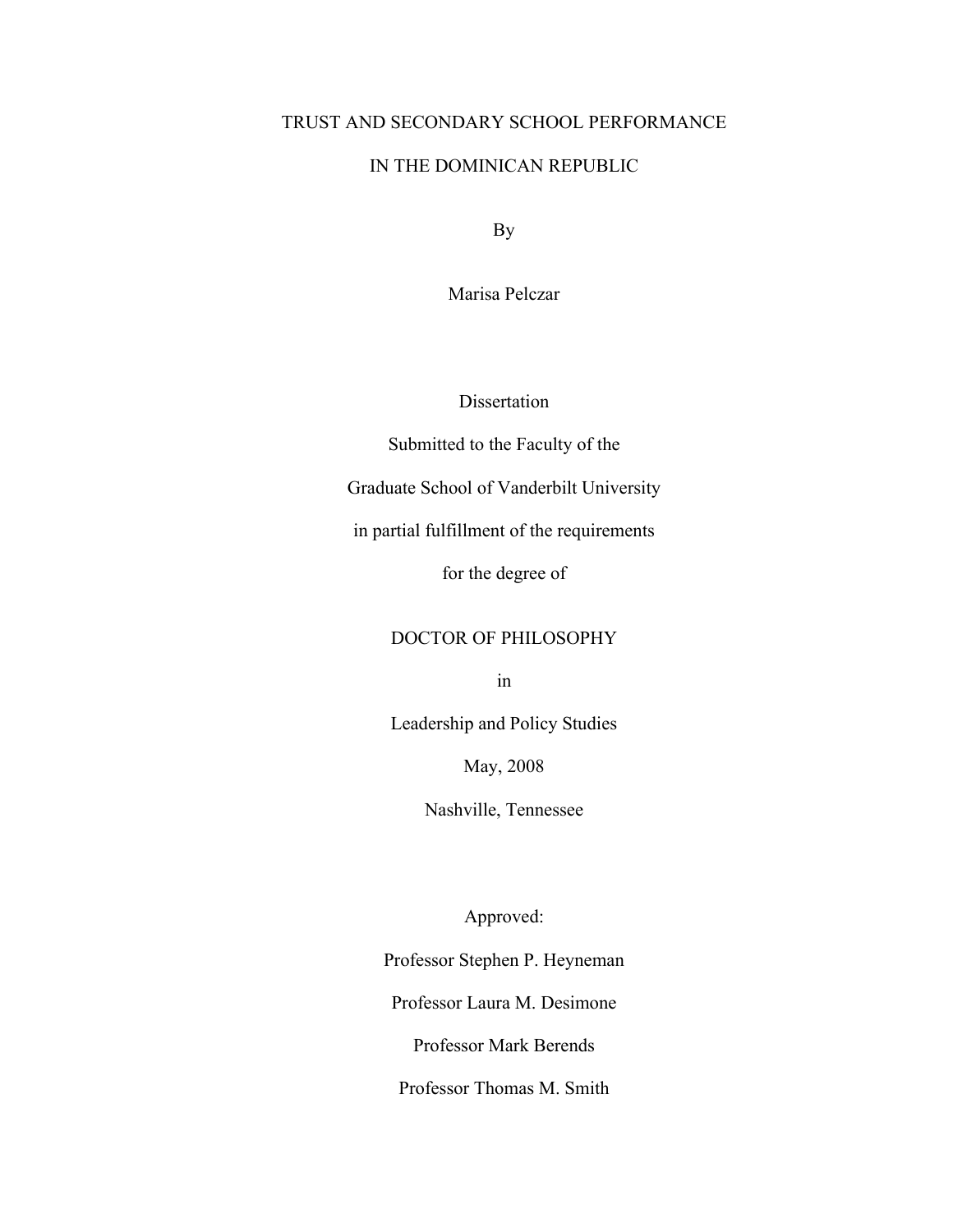# **TABLE OF CONTENTS**

|                                                                      | Page |
|----------------------------------------------------------------------|------|
|                                                                      |      |
|                                                                      |      |
| <b>CHAPTER</b>                                                       |      |
|                                                                      |      |
|                                                                      |      |
|                                                                      |      |
|                                                                      |      |
|                                                                      |      |
| SCHOOL INPUT, SCHOOL PERSONNEL, FAMILY AND STUDENT CHARACTERISTICS22 |      |
|                                                                      |      |
|                                                                      |      |
|                                                                      |      |
|                                                                      |      |
|                                                                      |      |
|                                                                      |      |
|                                                                      |      |
|                                                                      |      |
|                                                                      |      |
|                                                                      |      |
|                                                                      |      |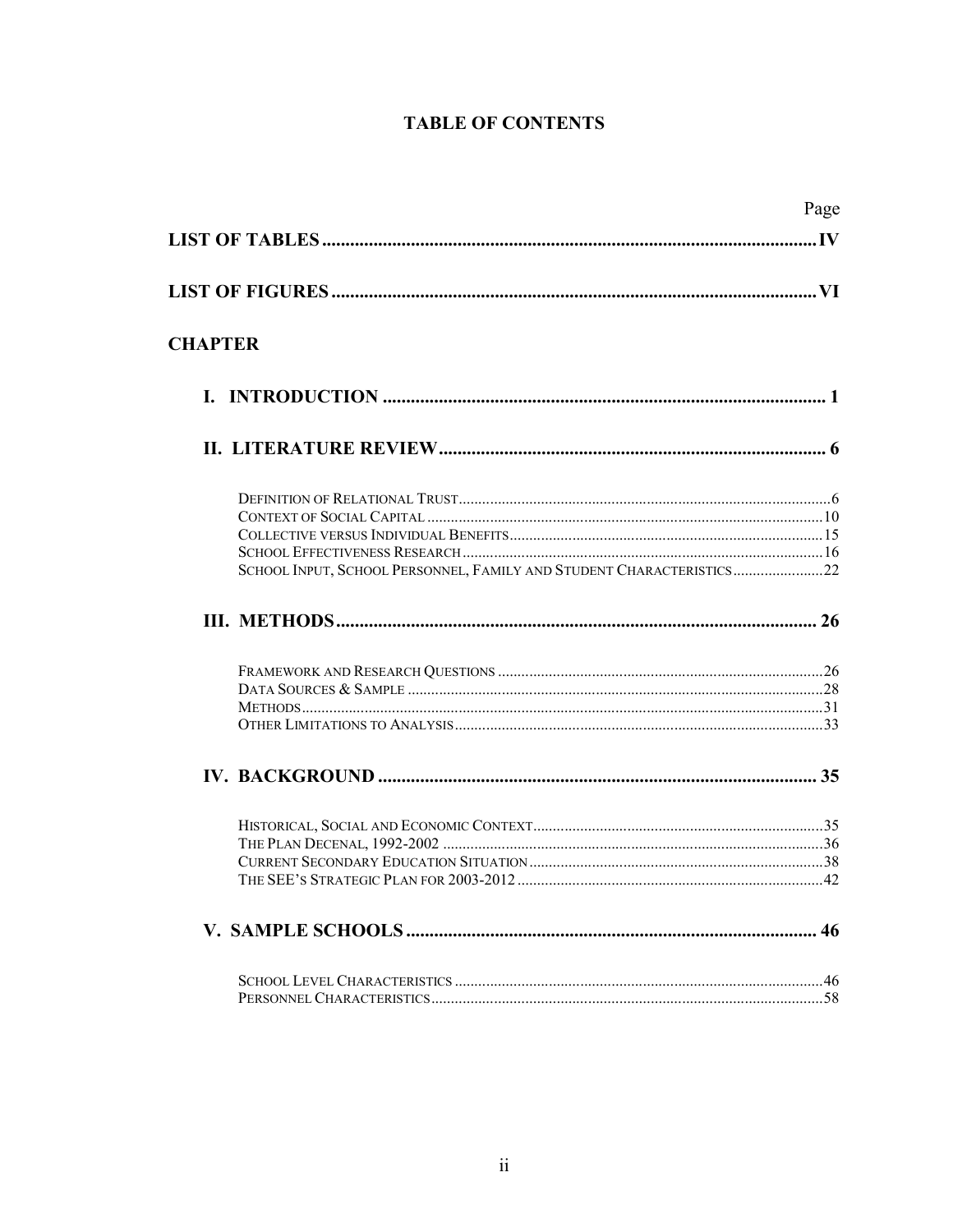|                 | 68 |
|-----------------|----|
|                 |    |
|                 |    |
|                 |    |
|                 |    |
|                 |    |
|                 |    |
|                 | 79 |
|                 |    |
|                 |    |
|                 |    |
|                 |    |
|                 |    |
| <b>APPENDIX</b> |    |

|--|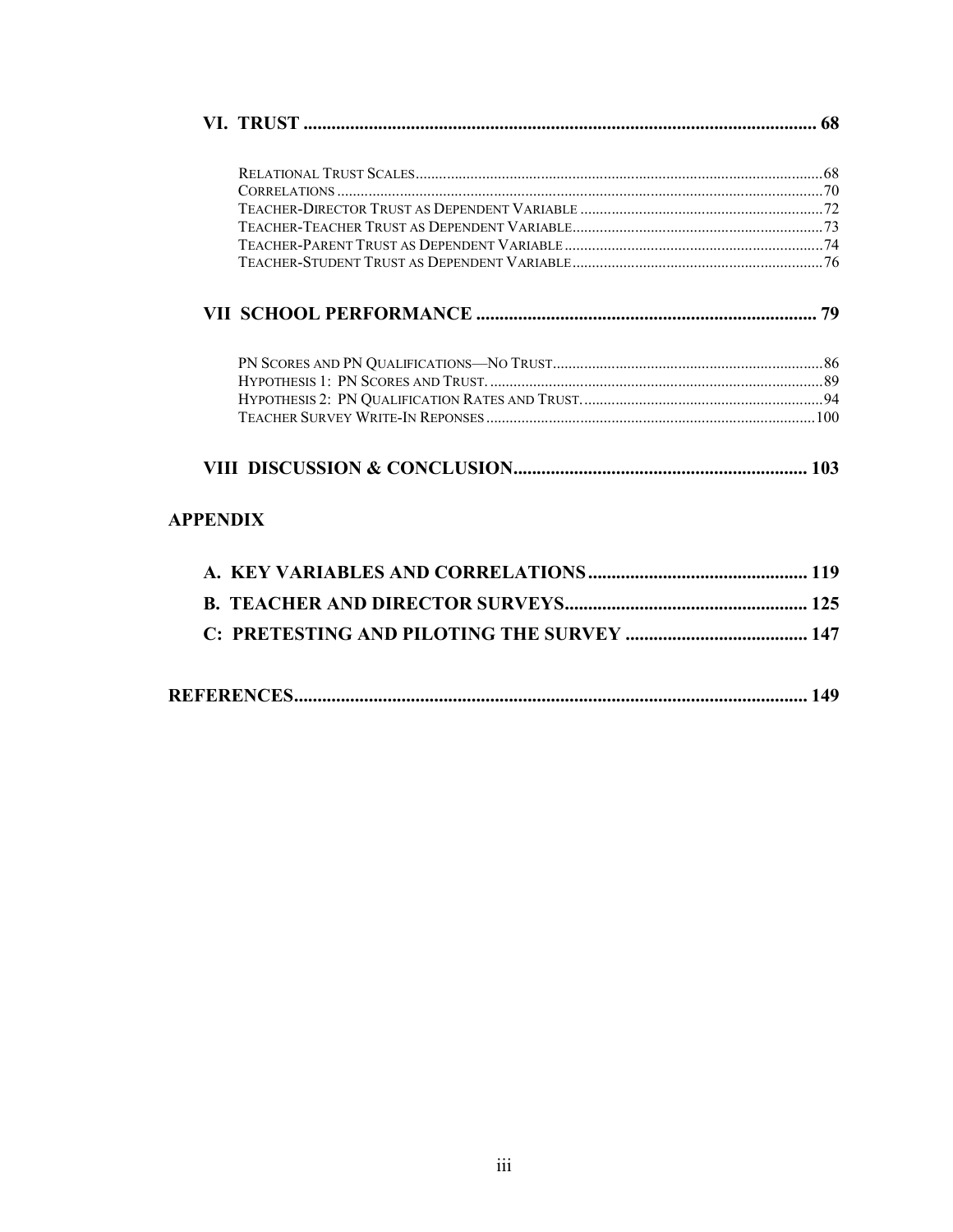# **LIST OF TABLES**

|           |                                                                                | Page |
|-----------|--------------------------------------------------------------------------------|------|
| TABLE 1:  |                                                                                |      |
| TABLE 2:  |                                                                                |      |
| TABLE 3:  |                                                                                |      |
| TABLE 4:  |                                                                                |      |
| TABLE 5:  |                                                                                |      |
| TABLE 6:  |                                                                                |      |
| TABLE 7:  |                                                                                |      |
| TABLE 8:  |                                                                                |      |
| TABLE 9:  | SIZE OF SIGNIFICANT COEFFICIENTS ACROSS ALL TYPES OF TRUST (4 PT. SCALE) 77    |      |
| TABLE 10: | PN SCORES AS DEPENDENT VARIABLE, MODELING FOR SCHOOL, DIRECTOR AND TEACHER     |      |
|           |                                                                                |      |
| TABLE 11: | PN QUALIFICATION RATES AS DEPENDENT VARIABLE, MODELING FOR SCHOOL, DIRECTOR    |      |
|           |                                                                                |      |
| TABLE 12: | PN SCORE DEPENDENT VARIABLE, MODELING FOR SCHOOL, DIRECTOR AND TEACHER         |      |
|           |                                                                                |      |
| TABLE 13: | PN SCORE DEPENDENT VARIABLE, MODELING FOR SCHOOL, DIRECTOR AND TEACHER         |      |
|           |                                                                                |      |
| TABLE 14: | PN SCORE DEPENDENT VARIABLE, MODELING FOR SCHOOL, DIRECTOR AND TEACHER         |      |
|           |                                                                                |      |
| TABLE 15: | PN SCORE DEPENDENT VARIABLE, MODELING FOR SCHOOL, DIRECTOR AND TEACHER         |      |
|           |                                                                                |      |
| TABLE 16: | PN QUALIFICATION RATE AS DEPENDENT VARIABLE, MODELING FOR SCHOOL, DIRECTOR AND |      |
|           |                                                                                |      |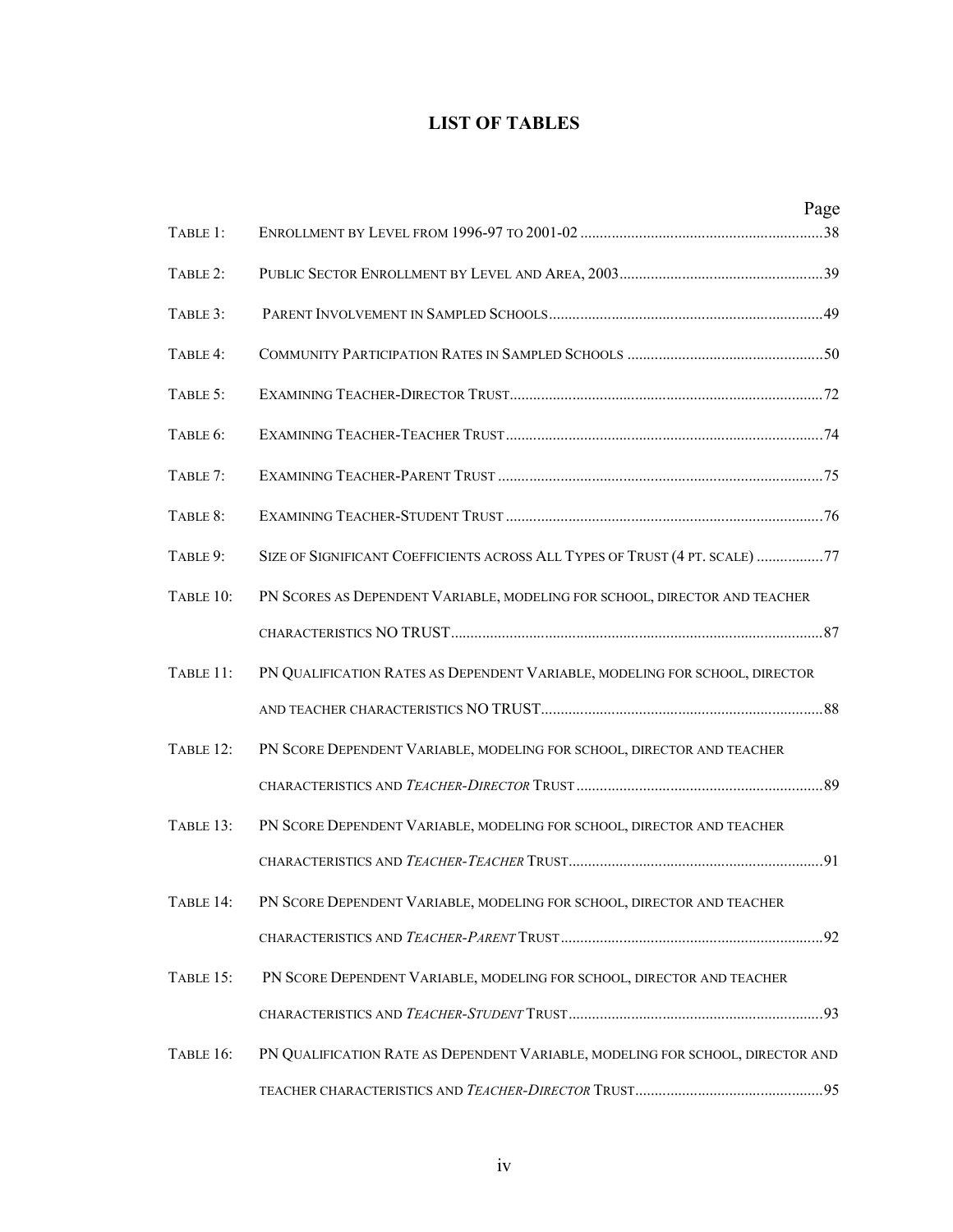| TABLE 17: | PN QUALIFICATION RATE AS DEPENDENT VARIABLE, MODELING FOR SCHOOL, DIRECTOR AND |  |
|-----------|--------------------------------------------------------------------------------|--|
|           |                                                                                |  |
| TABLE 18: | PN QUALIFICATION RATE AS DEPENDENT VARIABLE, MODELING FOR SCHOOL, DIRECTOR AND |  |
|           |                                                                                |  |
| TABLE 19: | PN QUALIFICATION RATE AS DEPENDENT VARIABLE, MODELING FOR SCHOOL, DIRECTOR AND |  |
|           |                                                                                |  |
| TABLE 20: | SIGNIFICANT COEFFICIENTS IN PN SCORE MODELS ACROSS ALL TYPES OF TRUST (EFFECT  |  |
|           |                                                                                |  |
| TABLE 21: | SIGNIFICANT CHARACTERISTICS IN PN QUALIFYING RATE MODELS ACROSS ALL TYPES OF   |  |
|           |                                                                                |  |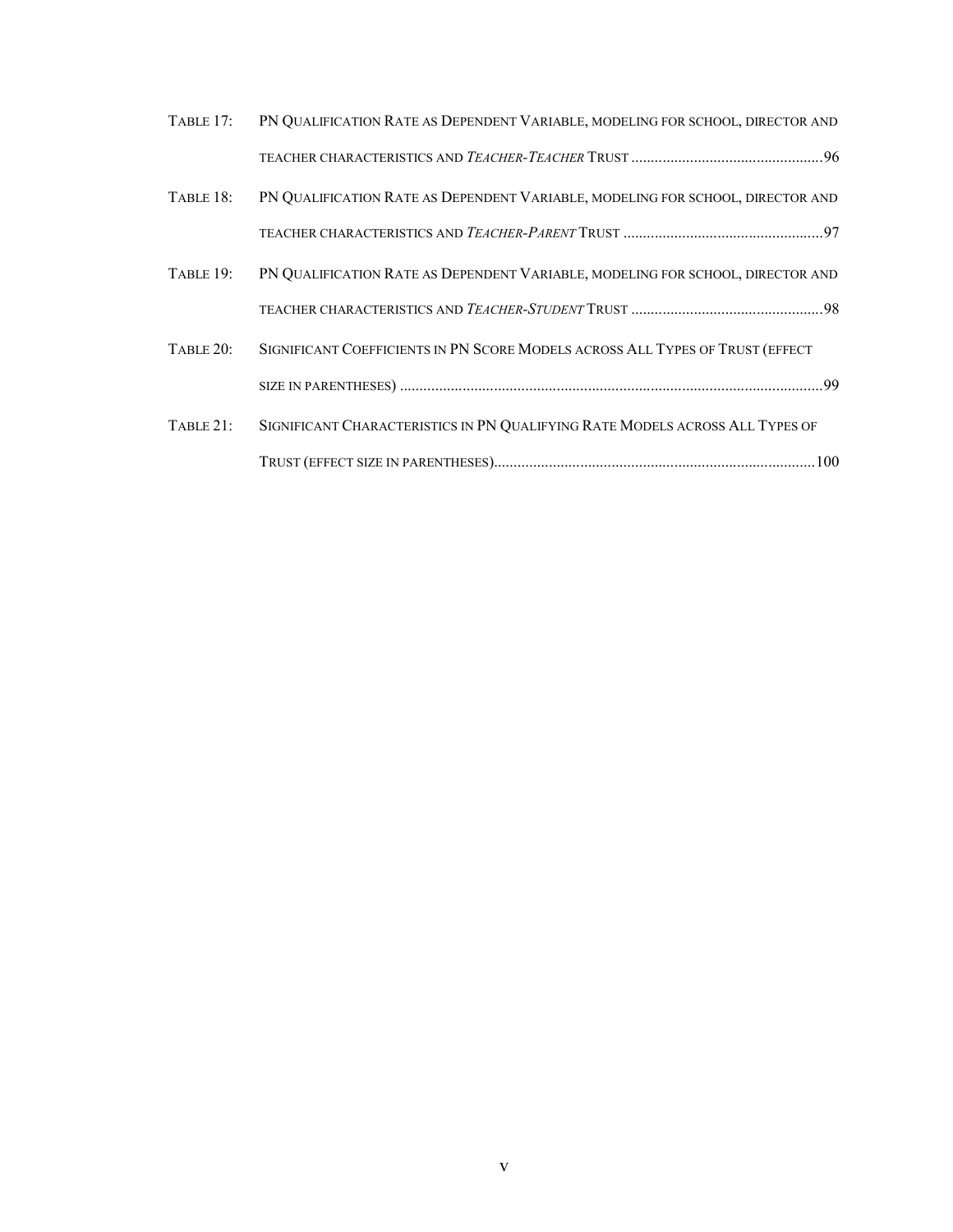# **LIST OF FIGURES**

|            |                                                                             | Page |
|------------|-----------------------------------------------------------------------------|------|
| FIGURE 1:  |                                                                             |      |
| FIGURE 2   | REPETITION RATES AND PERCENT OF OVERAGE ENROLLMENT, 1997-1998  40           |      |
| FIGURE 3:  |                                                                             |      |
| FIGURE 4:  |                                                                             |      |
| FIGURE 5:  |                                                                             |      |
| FIGURE 6:  |                                                                             |      |
| FIGURE 7:  |                                                                             |      |
| FIGURE 8:  |                                                                             |      |
| FIGURE 9:  |                                                                             |      |
| FIGURE 10: |                                                                             |      |
| FIGURE 11: |                                                                             |      |
| FIGURE 12: |                                                                             |      |
| FIGURE 13: |                                                                             |      |
| FIGURE 14: |                                                                             |      |
| FIGURE 15: |                                                                             |      |
| FIGURE 16: | RESPONSES IN TOP AND BOTTOM QUARTILE PN SCORING SCHOOLS ON TEACHER-DIRECTOR |      |
|            |                                                                             |      |
| FIGURE 17: | RESPONSES IN TOP AND BOTTOM QUARTILE PN SCORING SCHOOLS ON TEACHER-TEACHER  |      |
|            |                                                                             |      |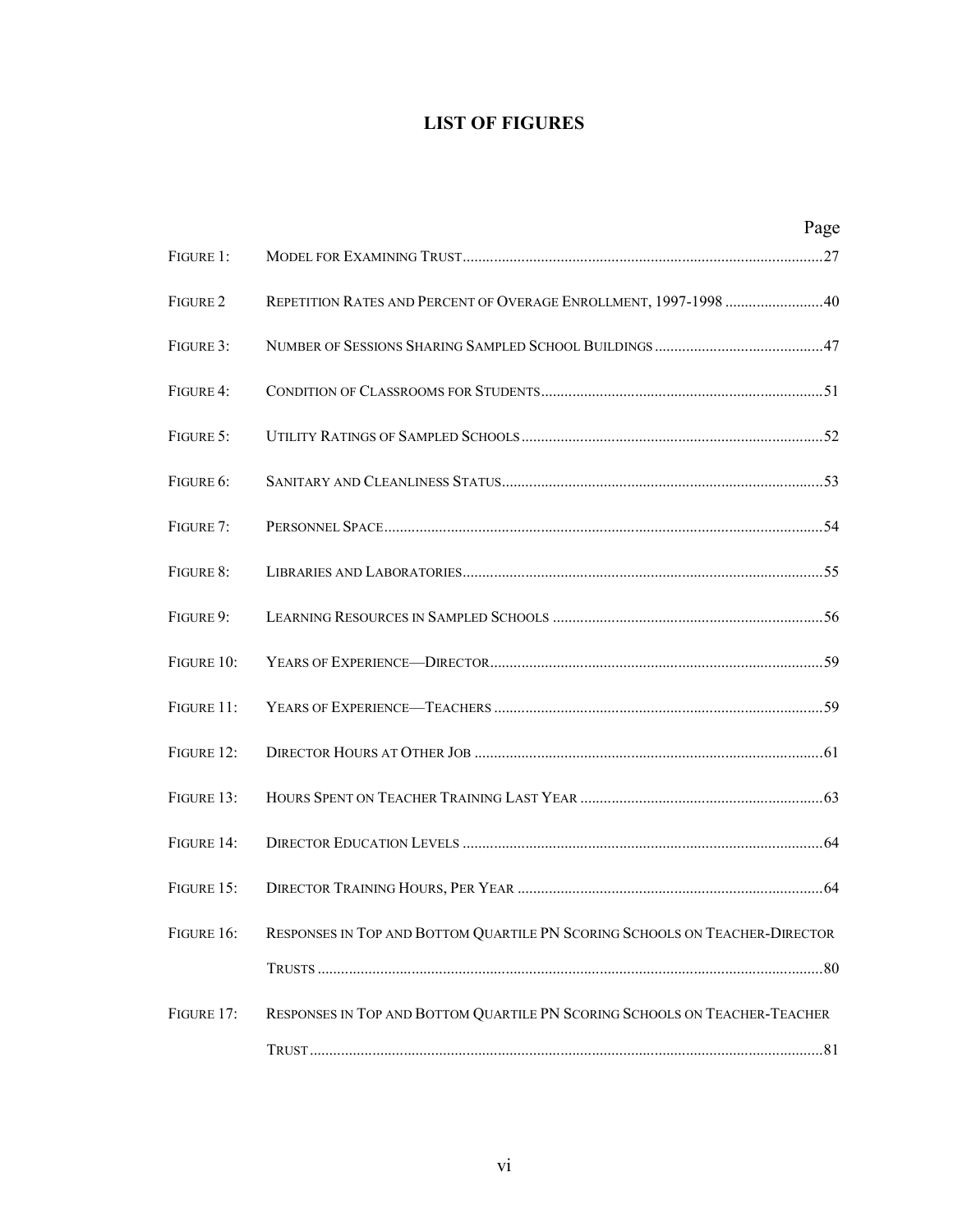| FIGURE 18:    | RESPONSES IN TOP AND BOTTOM QUARTILE PN SCORING SCHOOLS ON TEACHER-PARENT  |  |
|---------------|----------------------------------------------------------------------------|--|
|               |                                                                            |  |
| FIGURE 19:    | RESPONSES IN TOP AND BOTTOM QUARTILE PN SCORING SCHOOLS ON TEACHER-STUDENT |  |
|               |                                                                            |  |
| FIGURE 20:    | RESPONSES IN TOP AND BOTTOM QUARTILE PN QUALIFYING SCHOOLS ON TEACHER-     |  |
|               |                                                                            |  |
| $FIGURE 21$ : | RESPONSES IN TOP AND BOTTOM QUARTILE PN QUALIFYING SCHOOLS ON TEACHER-     |  |
|               |                                                                            |  |
| FIGURE 22:    | RESPONSES IN TOP AND BOTTOM QUARTILE PN QUALIFYING SCHOOLS ON TEACHER-     |  |
|               |                                                                            |  |
| FIGURE 23:    | RESPONSES IN TOP AND BOTTOM QUARTILE PN QUALIFYING SCHOOLS ON TEACHER-     |  |
|               |                                                                            |  |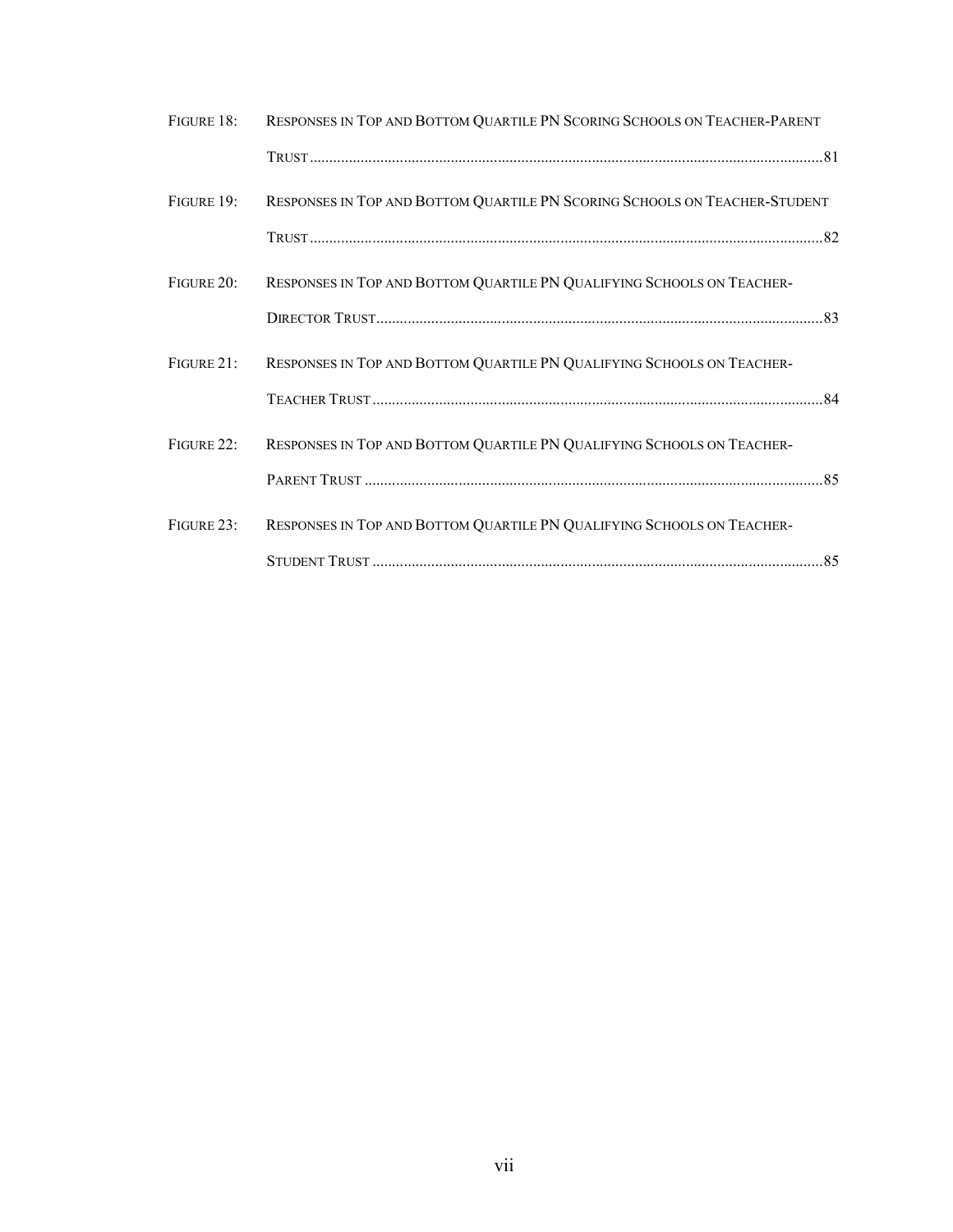#### **CHAPTER I**

# **INTRODUCTION**

Like most countries, the Dominican Republic has some schools that are more effective than others (Secretaría del Estado de Educación, 2003). Classes in these effective schools are better organized; with students who are better behaved and learn more and are more likely to proceed to further education. These schools are also more likely to take advantage of new national school reform plans, and are quicker to adapt and innovate. The question is: what accounts for their effectiveness?

Many variables have been linked to school performance and student achievement, including family and student background factors, classroom pedagogy, and school inputs. Scholars have pointed out that the more effective schools in Latin America are often those that are better endowed (Carnoy and McEwan, 2000). These schools have more physical resources and are attended by children from more privileged families. Other scholars associate increased per pupil expenditures and school resources to positive student outcomes (e.g., Hedges et al, 1994 and Card and Krueger, 1992). Student achievement has also been linked with certain curricula (e.g., Success for All); teacher quality (Carpenter et al., 1989); and improved and more active parent involvement (Ho and Willms, 1996). Better leadership, teacher quality, social capital level, and other school factors also have been shown to influence school effectiveness, and have been shown to have larger effects and be more statistically significant in developing countries (e.g., Ho and Willms, 1996; Willms and Somers, 2001; Fuller and Clarke, 1994; Heyneman and Loxley, 1983). Pinpointing the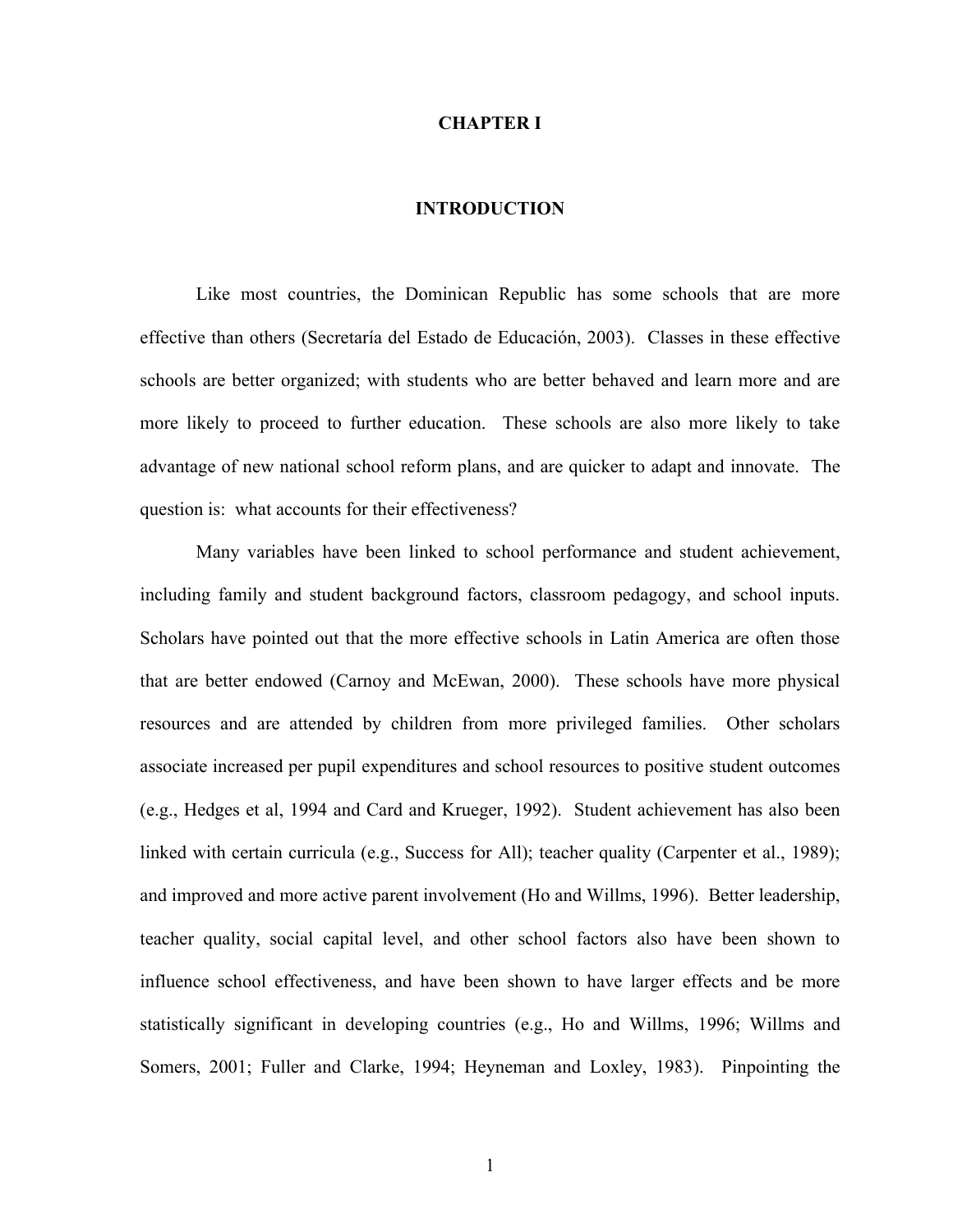factors that best affect achievement in the more effective schools in the Dominican Republic could prove valuable to policymakers looking to modernize education systems with limited resources.

What role does relational trust, or the "interpersonal social exchanges in school communities," play in effective schools (Bryk and Schneider, 2002 p. 12)? Considered a development of social capital, relational trust measures perceptions of respect, competence, personal regard for others, and integrity found among actors within a school community. With higher levels of trust among principals, teachers, and parents, does the atmosphere of a school change? Do secondary students in the Dominican Republic do better in schools with more relational trust?

This study investigates the concept of "relational trust" developed by Bryk and Schneider (2002) and adapts their measurements to the context of the Dominican Republic. A random sample of Dominican secondary schools was drawn, and measurements of school effectiveness and relational trust were collected. The study asks whether relational trust possesses any explanatory power to help determine school effectiveness after taking account of school, teacher, and director characteristics.

The Dominican Ministry of Education (the *Secretaría del Estado de Educación*, or SEE) could better and more efficiently serve its purpose if the determinants of school achievement and effectiveness in the Dominican Republic were known, especially with frequent political turnovers and new efforts to reform the system. School achievement in this study is measured by a school's score on the Pruebas Nacionales (PN—national exam that counts for 30% of a student's graduation requirements), while school effectiveness is measured by a school's PN qualification rate, or the percentage of senior students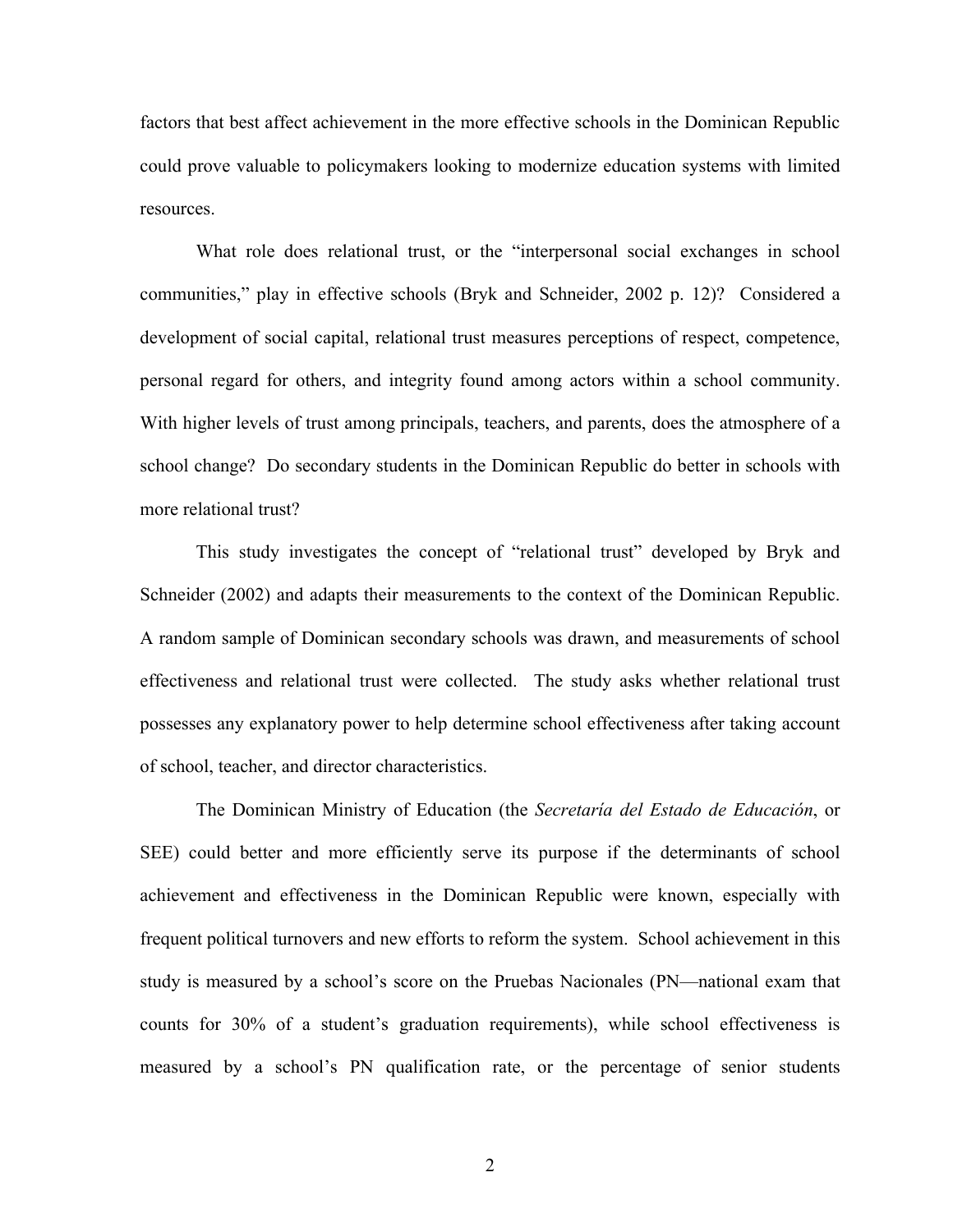matriculated at the beginning of the year who are eligible to take the PN at the end of the year. In other words, how effective is a school in preparing its students to graduate? By examining relational trust (and also isolating other school characteristics that seem to have the most correlation with high achieving schools), this investigation identifies the factors that have led to school achievement and effectiveness in the Dominican Republic in the past, and hopefully act as a guide in the future.

Relational trust is especially relevant and worth studying in the context of the Dominican Republic. The SEE began implementing the 2003-2012 strategic plan for education (*Plan Estratégico de Desarollo de la Educación Dominicana 2003-2012*) in recent years. The goals and objectives of the Dominican strategic plan and the mechanisms through which the SEE hopes to reach these goals reflect the notions of social capital and social relationships.<sup>1</sup> The modernization of school management, especially at the secondary system level, is a key focus of this plan. In its attempts to foster school-community relationships, and within that, parental and civil society involvement in school activities, one of the aims of the plan is to set up school-based management models that promote greater autonomy for pedagogical and administrative innovation at each local school setting. The SEE hopes that these models will lead to changes in the school environment that will promote achievement and better internal efficiency rates (such as lower repetition and drop-out rates).

Controlling for a variety of school factors, this study answers the question of how relational trust is associated with secondary school performance, defined as Pruebas Nacionales scores and Prueba Nacionales qualification rates, in the Dominican Republic.

 $\overline{a}$ 

<sup>&</sup>lt;sup>1</sup> Though these concepts are not explicitly mentioned in the Dominican Republic's reform literature (SEE, 2001), the language used by the SEE and the Inter-American Development Bank (IADB) is very similar to language found in a variety of decentralization, social capital, and school effectiveness literatures. See bibliography for list.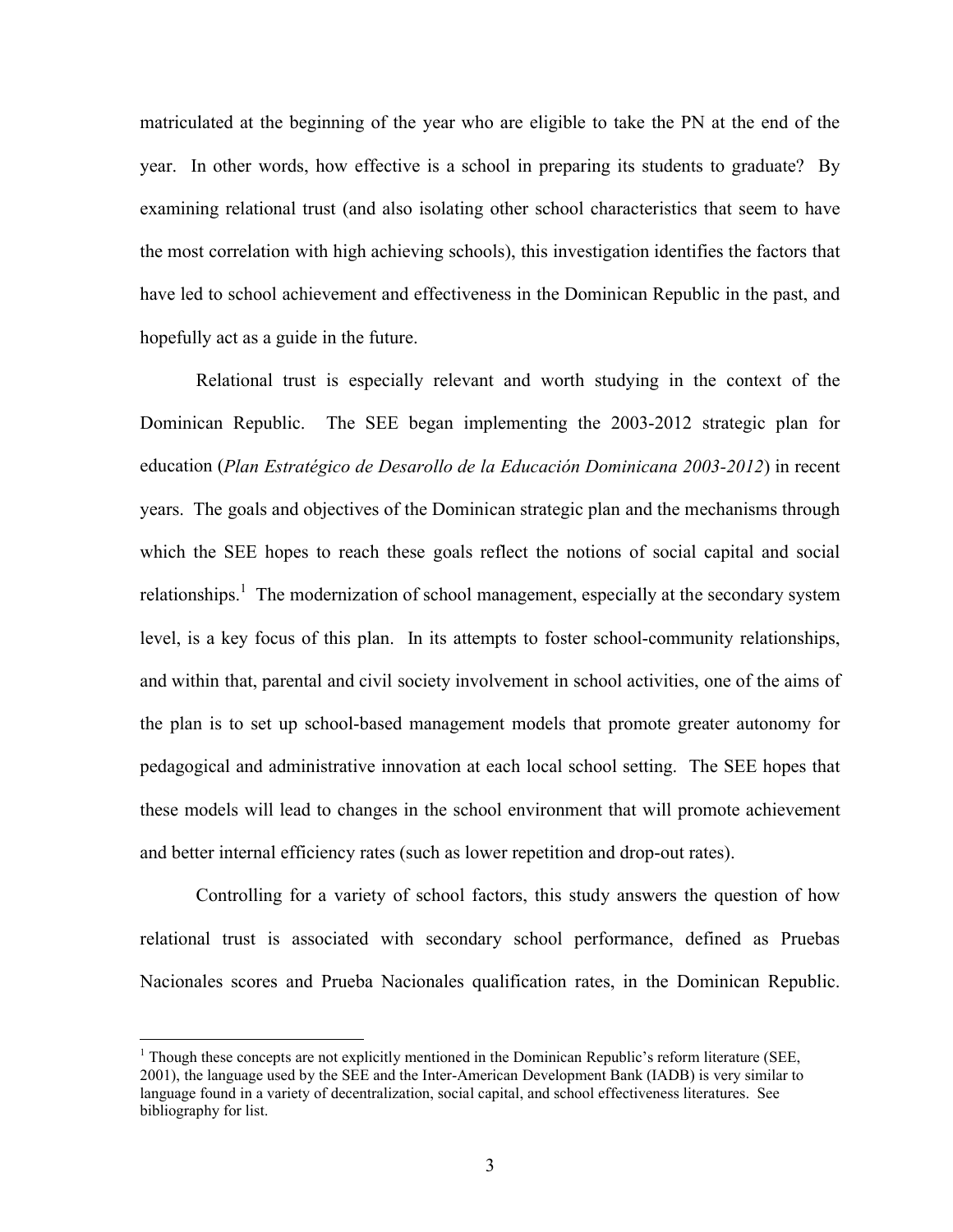The Pruebas Nacionales are a multi-choice exit exam given at the end of primary school  $(8<sup>th</sup>$ grade), the third cycle of the Adult Education program, and at the end of secondary school (the  $4<sup>th</sup>$  grade). Secondary students are tested on the Spanish language (including grammar, vocabulary, comprehension, and literary analysis); Mathematics (e.g., algebra, logic, complex numbers, matrices, geometry, trigonometry, calculus, probability and statistics); Social Sciences (including a variety of topics in history, geography, and economics, both global and country specific); and Natural Sciences (chemistry, biology, and physics). There are three testing periods for secondary students, in July, August, and November. All students are given the opportunity to retake the exam until they pass. In addition to understanding the relationship between relational trust and school performance, by collecting data on a variety of other school level characteristics, such as school resources and school personnel, the study analyzes the relationship these characteristics have with both relational trust and independently with school performance variables, providing a clearer picture of the secondary education situation in the Dominican Republic.

The first set of questions examines the relationship among school resources, school personnel, student and parent characteristics, and levels of relational trust. For example, are higher levels of relational trust more likely in schools with higher levels of school inputs? Before this could be tested, the components of relational trust had to be explored and validated. The dependent variable in the first model is relational trust, and the independent variables include relevant school input, school personnel, student, and parent characteristics. This question asks what characteristics or supports are necessary to facilitate relational trust in secondary schools. Are teacher characteristics (e.g., level of education or how long they have been teaching) highly correlated to relational trust? Do schools that have higher rates of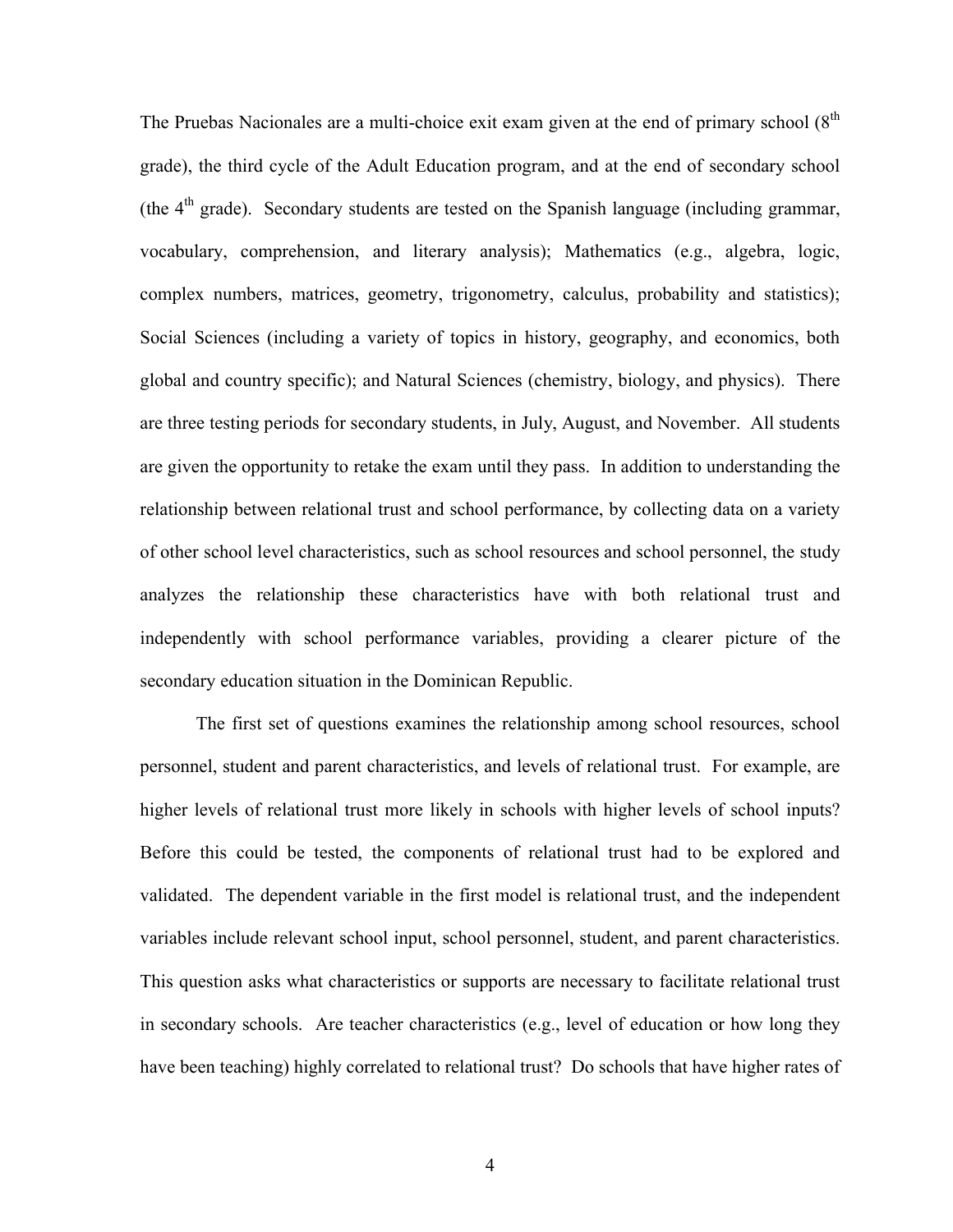parental involvement in school activities have higher trust? Do schools with lower ratings of infrastructure and resources have lower trust because of the situation or does having poor facilities lead to the community working together more to overcome lack of resources, thereby creating trust within the school? This stage of the research examines the links between relational trust and the malleable conditions found in schools.

The second question concerns a model of school effectiveness. This question asks how school variables and relational trust are correlated with achievement and effectiveness outcomes. The study adds relational trust to sets of fundamental school inputs, school personnel, student, and parent characteristics usually included in school effectiveness models to investigate the relationship between these variables and school outcomes, i.e., academic achievement and internal efficiency rates (PN qualification).

In addition, descriptive and correlation statistics between these various school, student, and parent characteristics and school outcomes are also presented. These characteristics are treated as independent variables in the relationship between relational trust and school outcomes.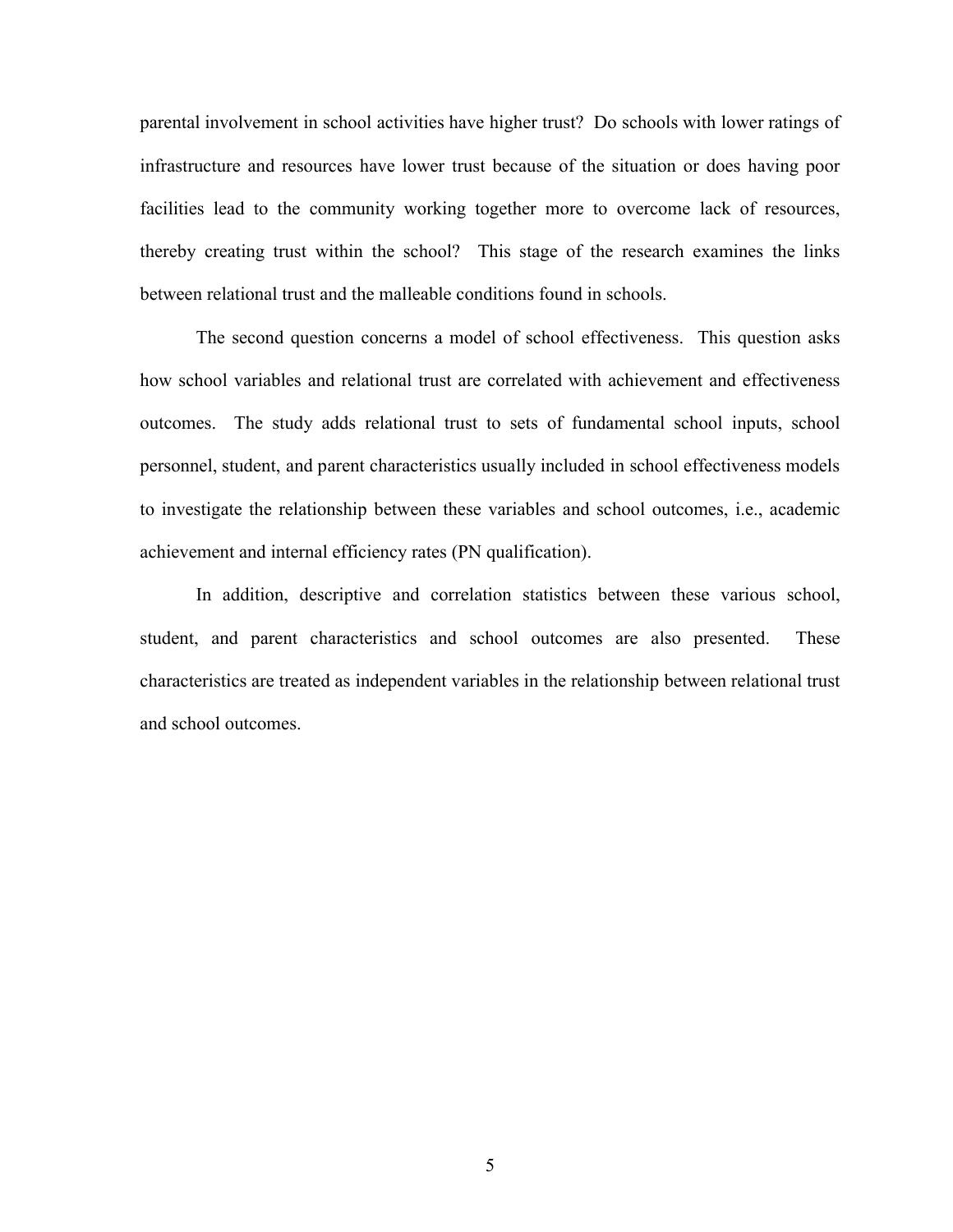#### **CHAPTER II**

# **LITERATURE REVIEW**

This chapter includes a definition of relational trust, placed within the context of social capital. School effectiveness research is reviewed and followed by a discussion of the literature on characteristics examined within the statistical models, including school characteristics (ranging from infrastructure to levels of parental involvement) and attributes of school personnel(including education, training, years of experience).

# *Definition of Relational Trust*

Through their research on Chicago public schools during a decentralization push in the 1990s, Bryk and Schneider developed the theory of "relational trust,"<sup>2</sup> specifically focusing "on the distinctive qualities of interpersonal social exchanges in school communities, and how these cumulate in an organizational property" (2002, p. 12). Relational trust measures perceptions of respect; competence; personal regard for others; and integrity found among principals, teachers, parents, and students in a school, and is defined and created by the day-to-day relationships experienced by these individuals that serve to create and perpetuate trust in schools (Bryk and Schneider, 2002).

Bryk and Schneider classify "respect" in this context as the basis of civility among actors, or more specifically, whether individuals "genuinely listen" to each other and value each other's inputs (p. 23). For example, if parents do not feel the principal or teachers

 $2$  The equivalent in Spanish is "confianza relacional en la comunidad educativa," and its affect on "el clima" escolar," or "relational trust in the school community" and its affect on "the school environment"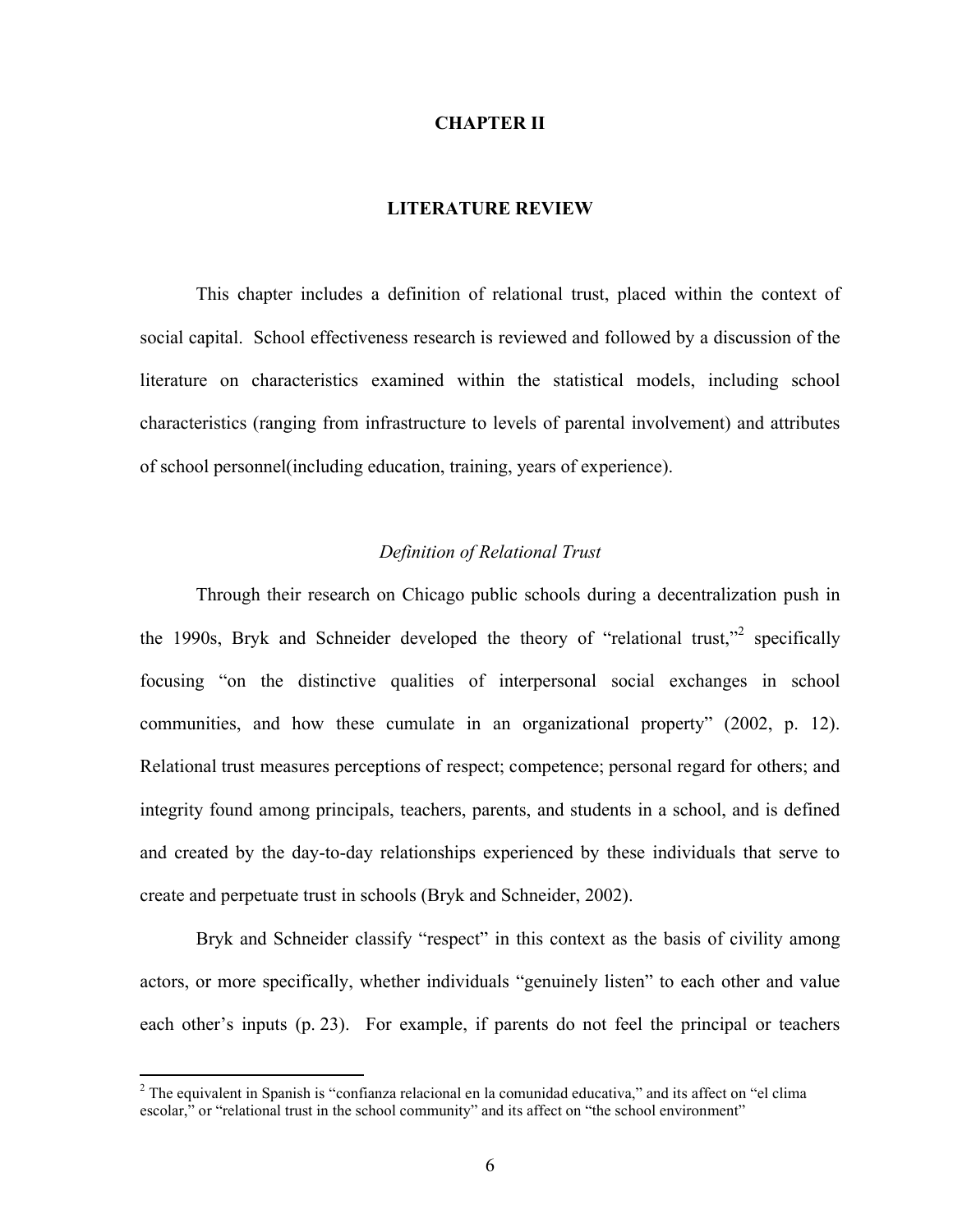respect them, they may feel less inclined to become involved; likewise, teachers may feel less respected if the director does not acknowledge their concerns. "Competence" refers to the actor's ability to fulfill his/her role or obligation within the school community; e.g., if the director is unable to provide a safe learning environment for students, he/she is failing to satisfy parents, teachers, and students expectations. Whereas "personal regard for others" measures how much actors are interested in helping each other, and can be assessed, for example, by a director's interest in the professional development of his staff, the notion of "integrity" focuses more on "consistency between what they say and do" (Bryk and Schneider, 2002 p. 25).

At its core, "trust is a calculation whereby an individual decides whether or not to engage in an action with another individual that incorporates some degree of risk," and can be predicated by previous experiences with the individual, reputations, or even social similarities (Bryk and Schneider, 2002 p. 14). Within the schooling context, the basis of trust exists primarily in school actors' understanding of their roles and obligations and in the faith that others are also doing their part. For example, parents entrust schools with their children's education and a large degree of their social development, while, on the other hand, directors and teachers expect parents "to make sure students attend school regularly and, more generally, …support the teachers' efforts at home" (Bryk and Schneider, 2002 p. 21). However, when these expectations and obligations are not met between stakeholders, trust suffers.

Bryk and Schneider (2002) believe that the theory of relational trust functions in three levels within a school: intrapersonal, interpersonal, and organizational. Social relationships operate within each of these levels, but they also differ according to the specific role of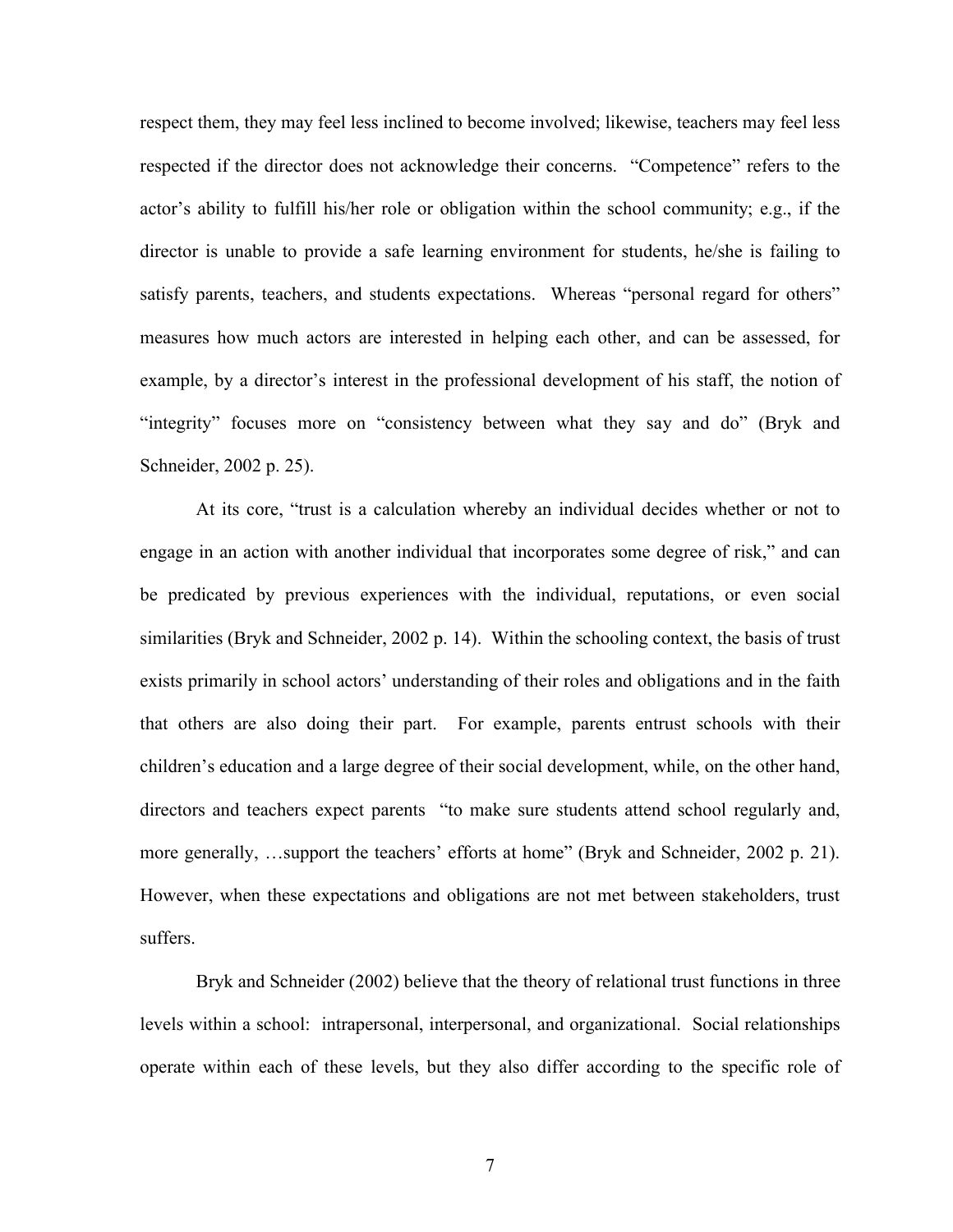particular actors in the school community. Within this framework, they explicate the conditions and types of interactions that are necessary to foster trust within the school and between the principal, teachers, parents, and students. For instance, Bryk and Schneider (2002) place the onus on the principal and teachers to develop a sense of solidarity with parents (p. 27). Teachers have a different relationship with principals: "reciprocal vulnerabilities are inherent in hierarchical work arrangements, but they can be lessened by trust relations that create opportunities for jointly beneficial outcomes (Bryk and Schneider, 2002 p. 28-9). Teachers work together on a daily basis, sharing responsibilities, and "at a deeper level, relational trust within a faculty is grounded in common understanding about such matters as what students should learn, how instruction should be conducted, and how teachers and students should behave" (Bryk and Schneider, 2002 p. 30).

As hypothesized by Bryk and Schneider (2002), a set of organizational consequences emerges when strong relational trust exists in a school. For example, trust can act as a catalyst for innovation among the stakeholders; and it helps facilitate public problem solving and stimulate meaningful collective action. Trust can also act as a moral resource for school improvement. High levels of relational trust in a school can contribute to a school atmosphere where principals, teachers, parents and students work together to increase achievement. Besides testing Bryk and Schneider's relational trust in a different context, this study may prove pertinent to policymakers in developing countries, where the presence of relational trust may help counteract some of the negative impact of resource constraints.

In their longitudinal study, Bryk and Schneider (2002) examined the link between relational trust and organizational change that can result in increased student learning. For their research they relied upon the 1994 survey of principals, teachers, and students in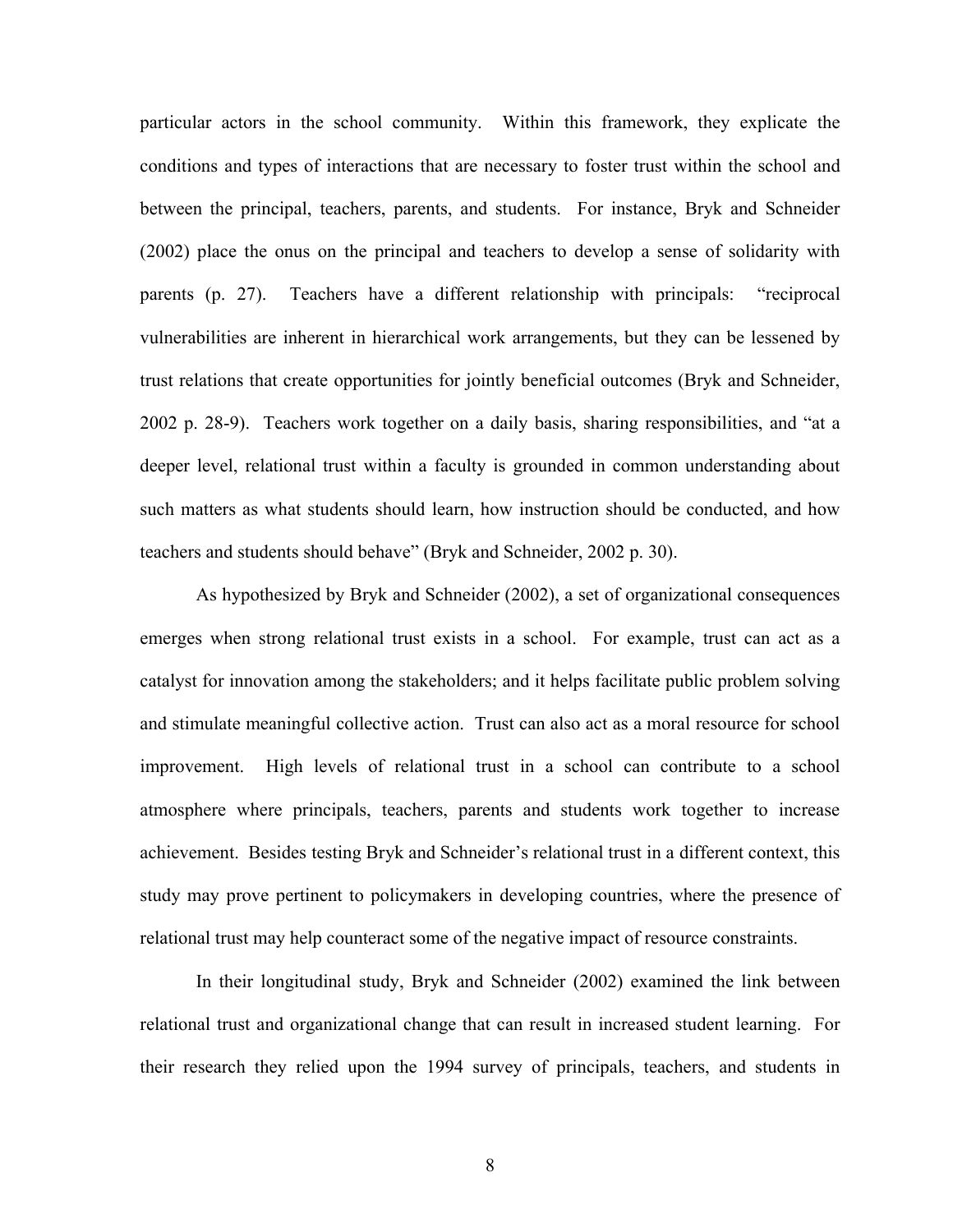elementary schools conducted by the Consortium on Chicago School Research. Among the areas they investigated were students' learning opportunities, motivation and engagement, views of the school environment; parents' involvement in education; and teachers' views of governance, instructional practices, opportunities for growth, and professionalism in school communities. Bryk and Schneider stratified their school sample by share of low-income students and geographic location. About half of the public elementary schools in Chicago participated in the 1994 survey. Fifty-four percent of the teachers in the sample responded. The second data set was from a 1997 survey, in which 63% of the teachers in 422 out of 477 schools responded. Bryk and Schneider believed that the 20% proportion of variance between schools, after controlling for measurement error, "indicate that there are significant differences between schools in how teachers perceive their work environments, lending credibility to treating relational trust as an organizational property" (2002, p. 190). They found even greater variance between schools (25%) in their teacher-principal trust measure, which gauged the feeling teachers had for their principal. This measure proved that "the amount of between-school variability here is greater than for any other school-level indicators developed to date using these…data" (Bryk and Schneider, 2002, p. 190).

Some of the organizational features that Bryk and Schneider found in strong trust schools were 1) school size (small is good); 2) stable student population (less mobility among the student population); 3) demonstrated effectiveness (as measured by achievement levels); and 4) lack of racial or ethnic tensions. Bryk and Schneider maintain that "trust is especially important for organizations that operate in turbulent external environments, that depend heavily on information sharing for success, and whose work processes demand effective decentralized decision making….In addition, organizational research also suggests that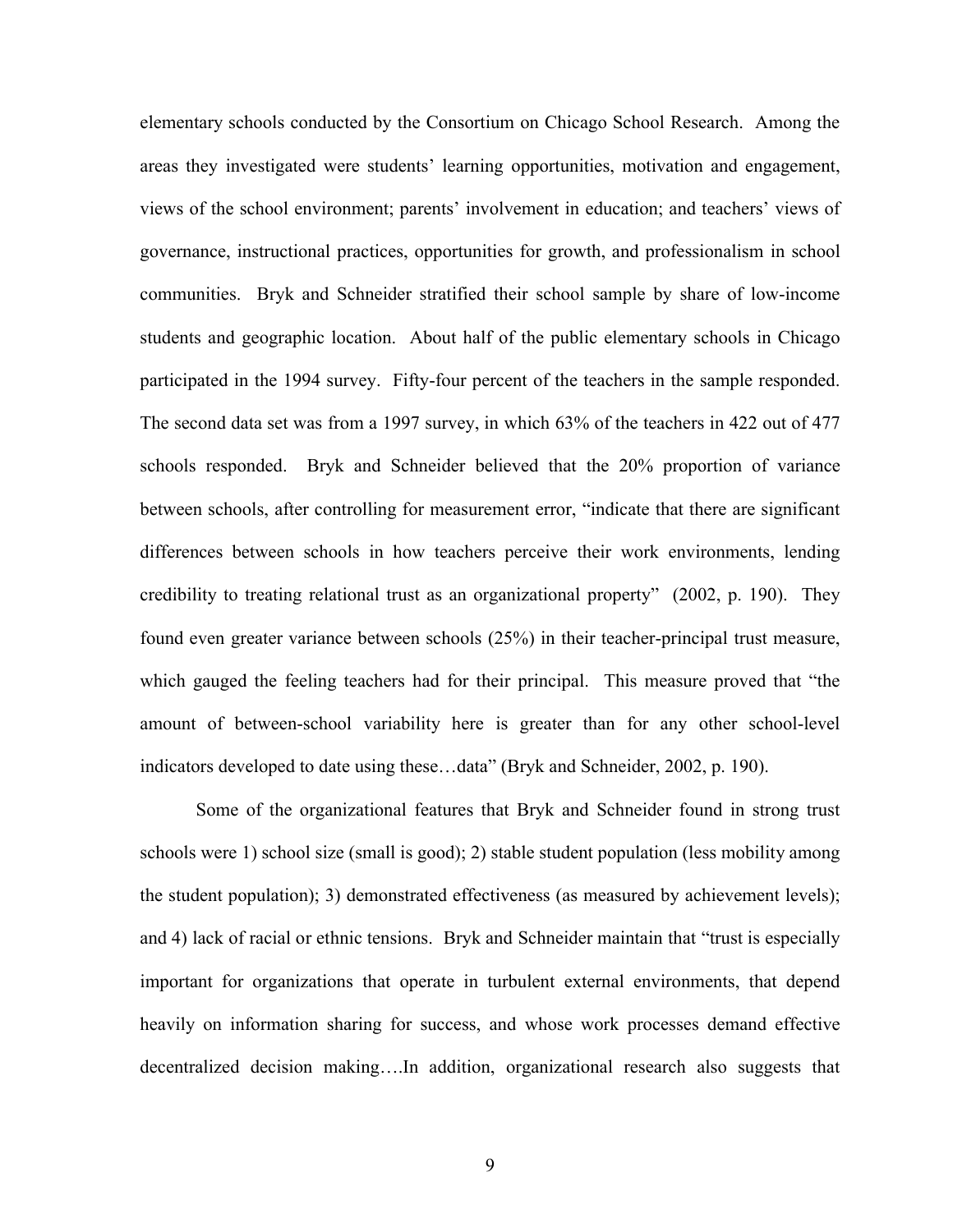trusting relations are especially important in times that call for major structural changes" (2002, p. 33).

### *Context of Social Capital*

Relational trust is grounded in social capital theory, so it is necessary to provide an overview of that framework. The notion of social capital has existed for several decades and has been discussed extensively in the literature. This review provides a summary of the major theoretical work, the role of social capital in education, and a discussion of the difficulties encountered in its measurement.

At its core, social capital is characterized by the idea that "social relationships serve as a resource, allowing individuals and groups to cooperate in order to achieve goals that otherwise might have been attained only with difficulty" (Kilpatrick, et al. 2003, p. 417). Examples of social capital include trust, obligations and expectations, norms, relations of authority, and shared information. Bourdieu (1986) was among the first to try to define social capital, and believed that social capital is rooted in the value of social networks and relations, and based on the principle that investment in these relationships would provide various benefits or results to participants. Access to information, for example, is a measure of social capital: increased access to information makes more action possible.

Social capital can be manifested in a variety of forms, including trust between individuals and social institutions (e.g., will debts be repaid?). If a school has a tradition (or norm) of community involvement, and efforts are made in the school to directly foster relationships within and between staff and community, then the school may experience higher levels of relational trust, resulting in school conditions that facilitate student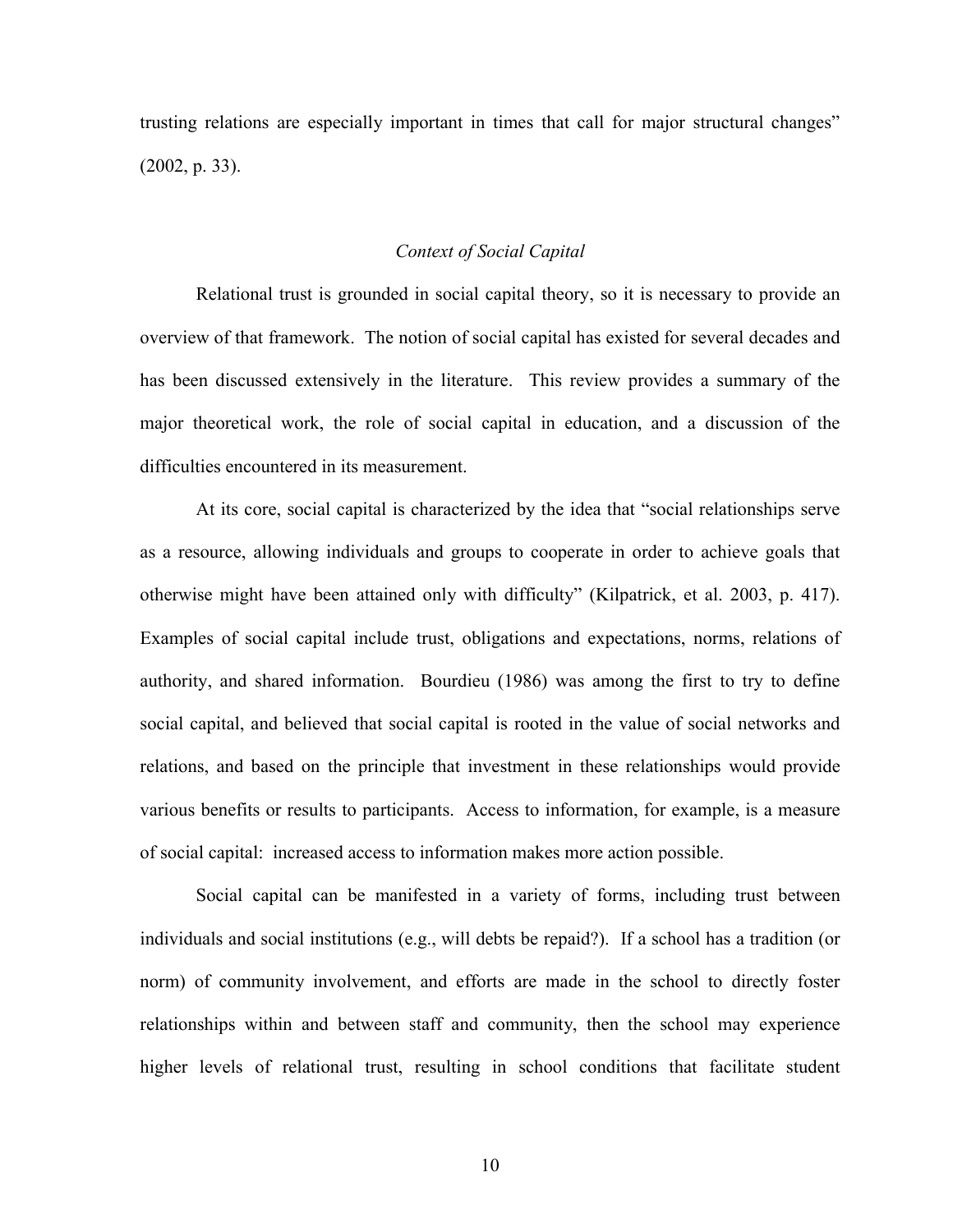achievement. In his explanation of the differences in achievement across types of schools, Coleman emphasized community closure and information flows and exchanges of favors, believing that these mechanisms generated/transmitted social or societal norms (1988), and could act as a non-monetary resource that Catholic schools have (since they spend less money per pupil). However, Coleman was never able to demonstrate his theory empirically. Coleman relied on the assumption that social capital helps "compel student diligence and thereby increases student efforts" (1988) because parents who send their children to Catholic schools, for example, expect more from their children.

Coleman (1988) conceives social capital as being part of a family experience in the combination of three indicators:

- financial, measured by family income;
- human, measured by parent's education levels and the cognitive environment provided to the child; and
- social capital, which can take the form of parental involvement in a child's education, or family relations/interactions.

For example, many immigrant Asian families have been found to have low measures of human capital, but human capital is replaced with social capital, and a strong interest in ensuring that the immigrant children succeed in school (Coleman, 1988). If the parents have social capital, then their children tend to have higher levels of human capital (Coleman, 1988). Such relationships are especially important in the contexts of developing countries, where the struggle to improve access and completion rates is a priority. Parents who have higher levels of social capital may have greater aspirations for their children, resulting in greater participation in school activities. Active involvement by parents would then facilitate day-to-day interactions with the principal and teachers, resulting in the formation of relational trust.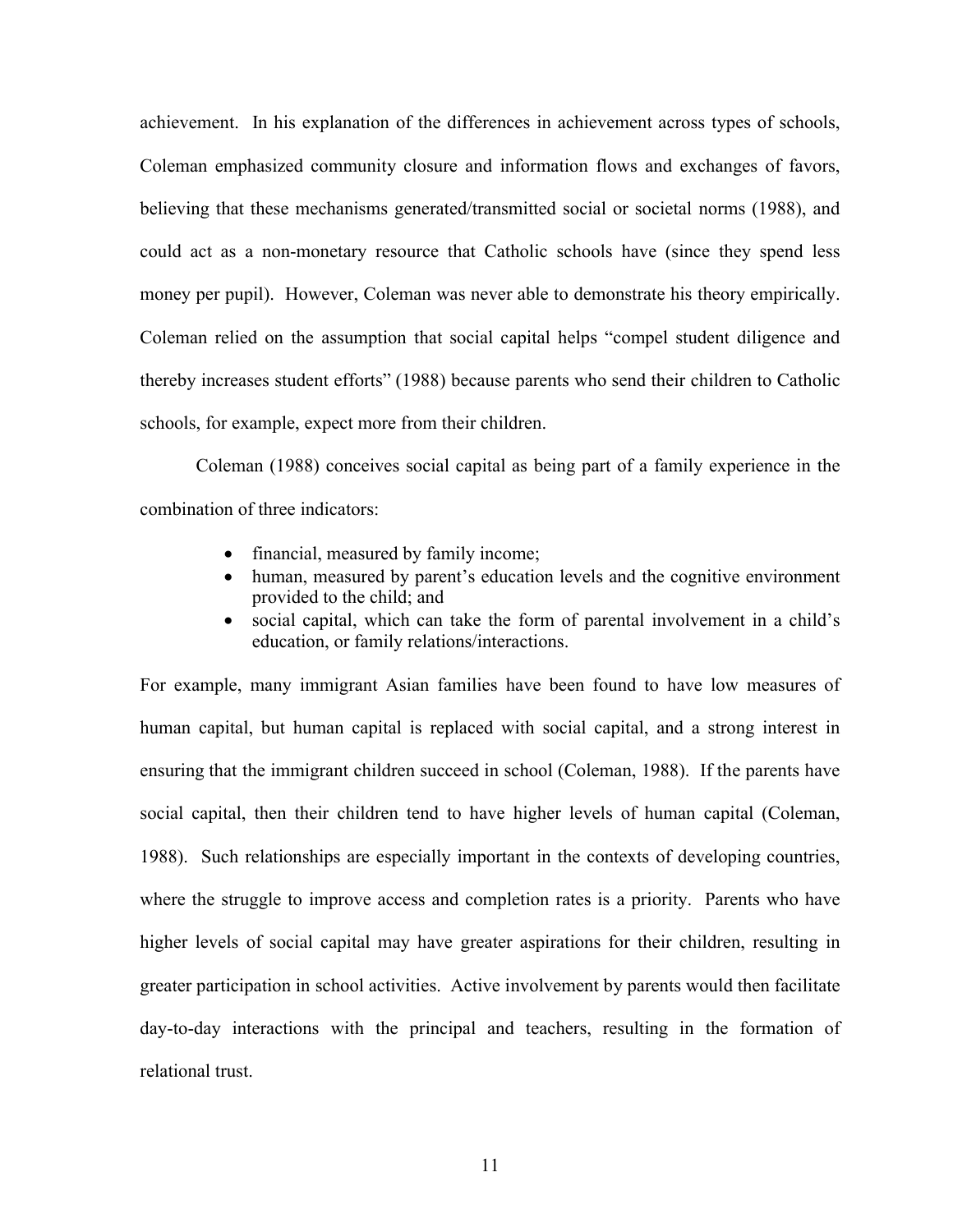This is not to say that social capital is a panacea for all social ills; its existence can have detrimental affects as well. One limitation to Coleman's model is that closed communities do not always benefit students or members' needs. For instance, some immigrant communities exclude outsiders to the detriment of the group, leading to social isolation and disenfranchisement from larger society (Portes, 1988; and Portes and Rumbaut, 1996). Other examples of a negative manifestation of social capital are drug and gang cultures in ghetto communities, where negative norms of violence are transferred to group members (Wilson, 1996).

Though the theory of social capital has been used in many academic fields (including economics, community development, and political science), social capital has many implications for education, particularly within and around the school environment. Within a school, social capital can be represented by a variety of measures. For example, the norms and mission of the school can illustrate the level of social relations the school values as a whole; while the daily levels of interaction or relations both within the school community and with the community at large offers a more tangible measure. Additionally, the strength of the parent-teacher association and its involvement with the school can provide an illustration of school-level social capital.

An examination of Coleman's (1988) model for a network involving parents and children with and without intergenerational closure (networks between parents, or whether parents know parents of child's friends), shows that this model is apt for application to school structures. Coleman's model is "norm-enforcing"; it is a closed system with a set of relationships among parents whereby parents become more involved. Do the parents of the children and teachers socialize together and work with each other to produce norms that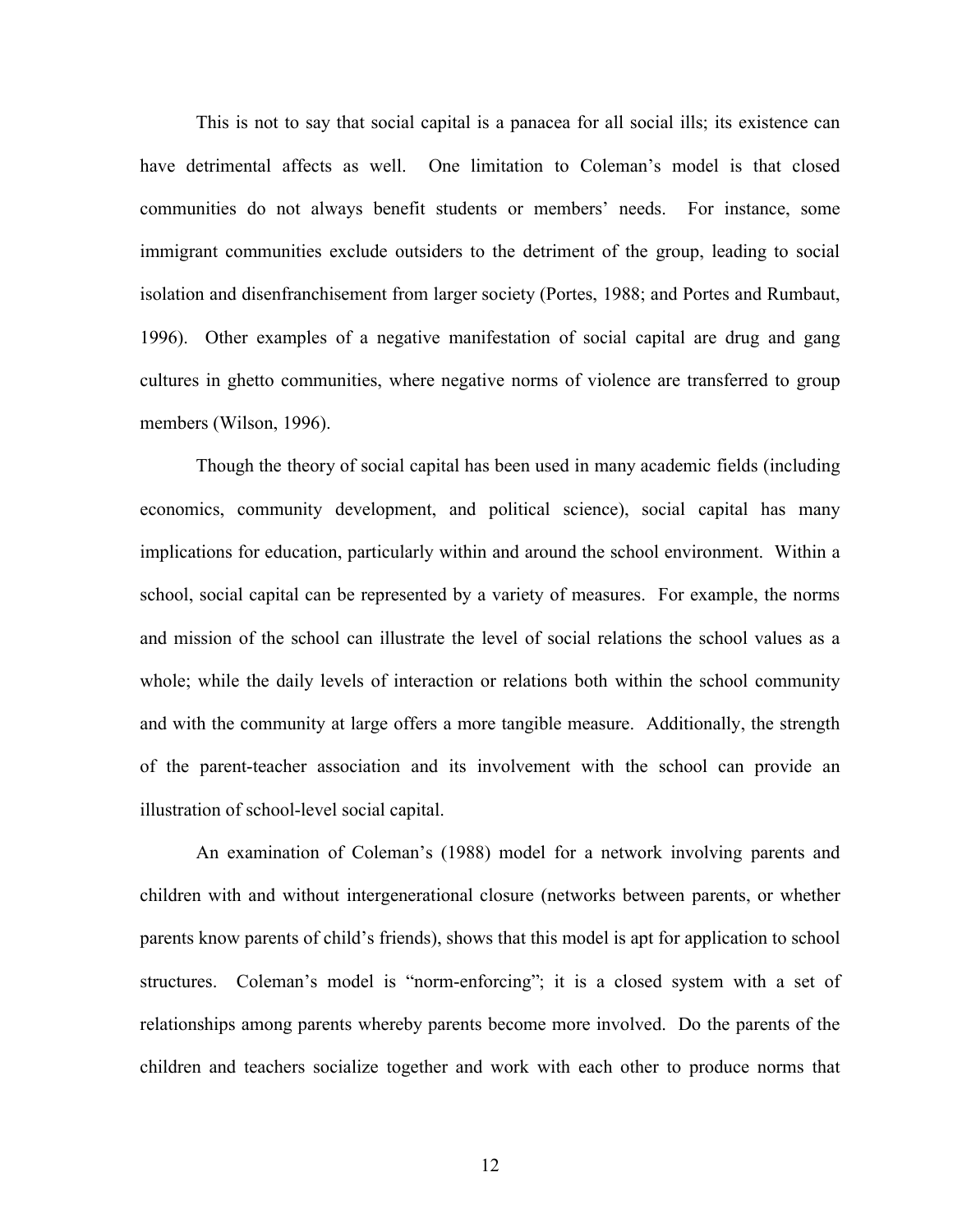monitor and guide behavior? If so, do the norms then transfer or trickle down to the child's level in the school, thereby guiding children's behavior and affecting achievement? Individuals functioning within a closed social system, such as a school, can prompt the development of effective norms and an increase in trustworthiness of social structures that lead to a proliferation of obligations and expectations within that structure (Coleman, 1988). For example, teachers who work together daily may develop closer relationships, leading to feelings of trust between them and obligation as a whole to increase student learning. As Goddard states, "social trust gives group members confidence in the expectation that others will act reliably and competently" (2003, p. 60).

Further debate revolves around intergenerational closure and social capital in schools, especially since Coleman did not provide a measure for use in statistical analysis. Furstenberg and Hughes (1995) examined social capital measured as parents' involvement in their children's education and the community, and found that this form of capital positively influenced students' odds of graduating secondary school and moving on to tertiary education. Using the National Longitudinal Study 1988 data, both Carbonaro (1998) and Morgan and Sorensen (1999) developed social closure measures and tested whether Coleman's intergenerational closure influenced students' education in mathematics and reading outcomes in Catholic schools. The authors found conflicting results. Carbonaro (1998) found mixed effects on math achievement, which could be attributed to differences in parent's expectations. Morgan and Sorensen (1999) found that student networks were positively linked and parental networks were negatively linked, to increased mathematics learning- contradicting Coleman's hypothesis. Morgan and Sorenson concluded that a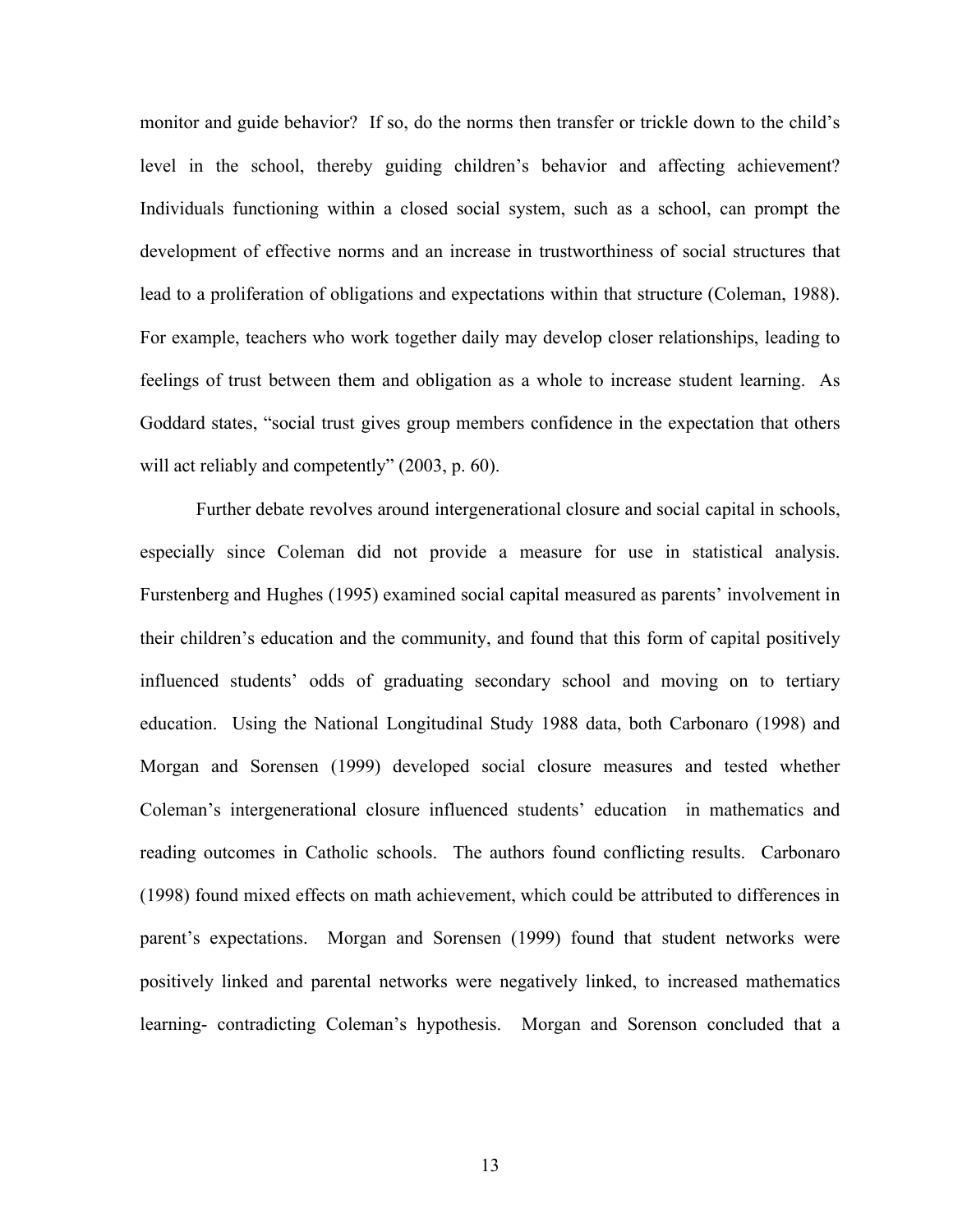horizon-expanding model, compared to Coleman's norm-enforcing model found in Catholic schools, worked better in public schools. Horizon-expanding school are characterized by:

close ties among fellow students and their teachers, among fellow teachers, and among parents, and teachers. But parents who send their children to horizon-expanding schools do not devote as much time to the cultivation of bonds with the parents of their children's school friends. Nor do they spend as much time developing bonds with school administrators. Through choice, often residential, parents select schools for their children where they expect school administrators to monitor teacher performance according to their wishes and other parents to reinforce achievement norms as they themselves would. Parents then spend relatively more time than parents of students in norm-enforcing schools investing in social capital outside of the immediate school environment (Morgan and Sorensen, 1999, p. 664).

Compared to Carbonaro (1998) and Morgan and Sorenson (1999), Goddard (2003) elaborated a framework for trust and social networks in schools that included both structural and functional aspects of social capital, and measured its impact on fourth grade achievement using data collected in 1998 from 45 elementary schools in a large urban midwestern school district. His multi-level analysis questions the link between socio-economic level and social capital, which is an important distinction in the Dominican context as well, as will be seen in the results in Chapter VI. Goddard (2003) finds that fourth-grade students' odds of passing state-mandated math and writing assessments "modestly increased in urban schools characterized by high levels of social capital." Another difference among Goddard (2003) and Carbonaro (1998) and Morgan and Sorenson's (1999) research was the reliance on teachers' responses as opposed to student or parent responses. This study on the Dominican secondary education system utilizes teachers' responses as well.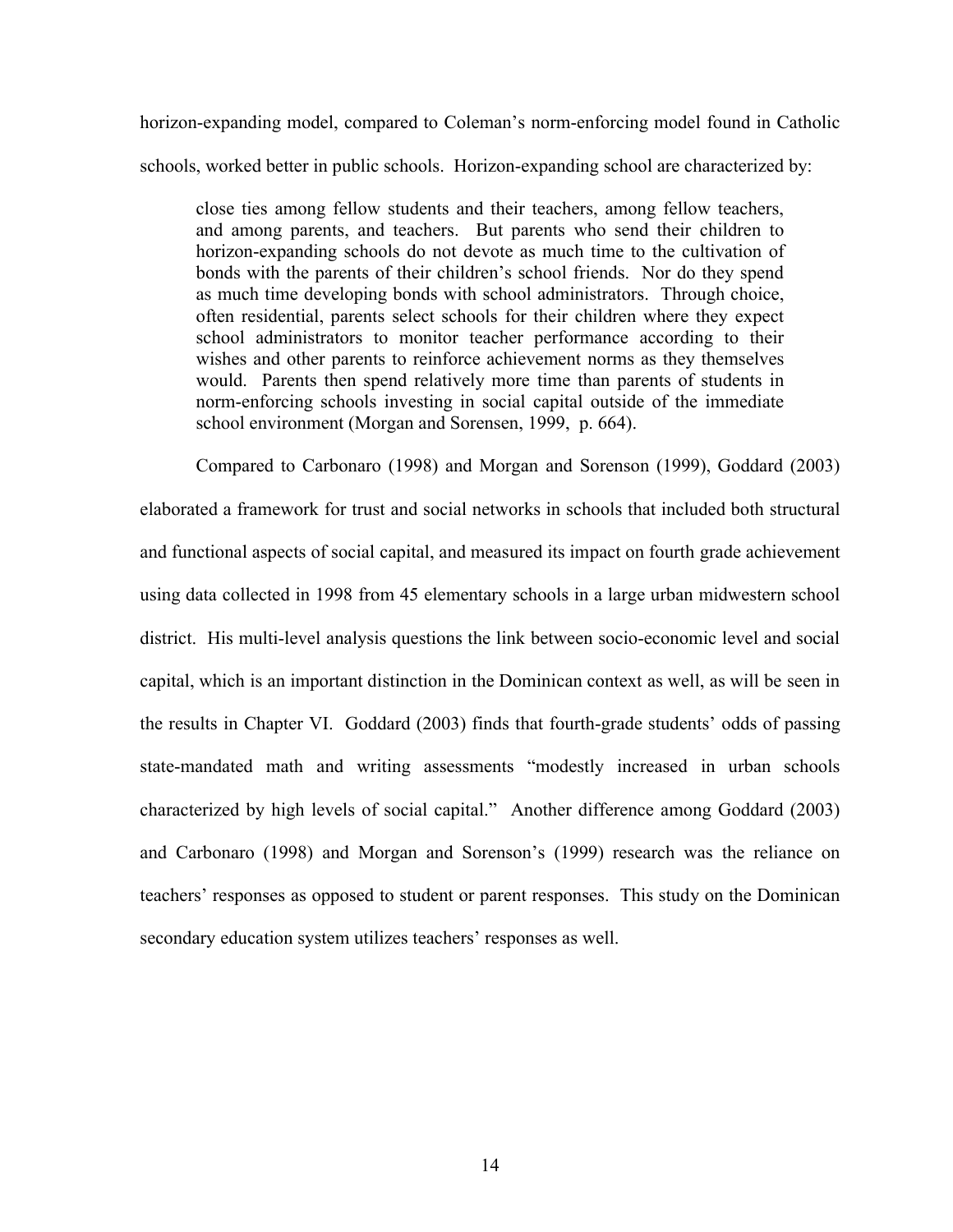### *Collective versus Individual Benefits*

Since this study applies social capital theory to a *school* level relational trust measure, it should be noted that there is some controversy regarding the appropriateness of applying social capital benefits to groups, as opposed to individuals. According to Portes (1998), social capital theory has become a sort of panacea for many of the problems affecting societies. Portes further characterizes Bourdieu's theory of social capital by its emphasis on "the benefits accruing to individuals by virtue of participation in groups and on the deliberate construction of sociability for the purpose of creating this resource" (1998, p. 3). He believes that current trends applying social capital theory to communities are weakening the original definition, which originally applied benefits of social capital solely to individual levels.

This research on Dominican education works under the assumption that the benefits to the individual can result in benefits to the aggregate, when these individuals interact in a closed network such as a school community. Though this study focuses more on school level as opposed to individual trust levels and performance outcomes, it should be noted that individuals can benefit directly from the existence of relational trust within a school. Students can profit from a school climate enriched by feelings of respect, competence, personal regard, and integrity towards each other, and the gains can be manifested by higher achievement scores and higher rates of qualification for the achievement exam, compared to schools with less relational trust. In addition, as Bryk, Lee, and Holland (1993) suggest, "social closure among all adults in the school community can help maintain the value consistency of a functional community. Thus, teachers also form close ties with each other and with school administrators, cultivating communal organizational practices that foster learning." Moreover, Goddard (2003) stresses that "if most individuals with whom a child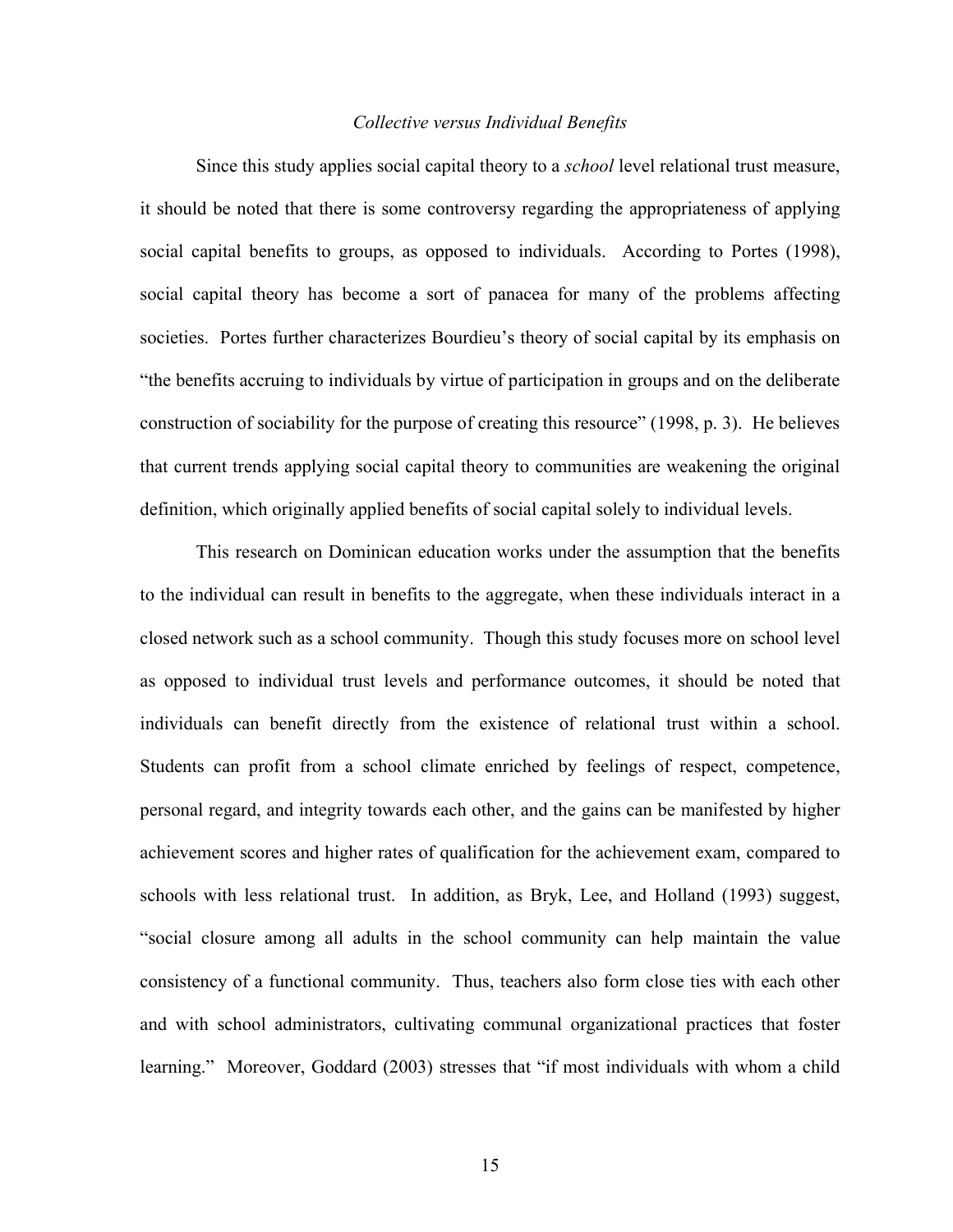interacts believe that schoolwork and learning are important, the press to perform will be accompanied by social sanctions for those who do not" (p. 61).

Previous studies (Carnoy et al., 2005) have analyzed social capital at macro-levels of society. For example, Carnoy et al. define collective social capital as a function of whether the student attended preschool, whether the student works after school, and the number of fights in a classroom, with the assumption that populations and governments that foster more social capital (i.e., Cuba with its centralized education system and revolutionary ideals) will care more for their children and promote their education, both in schools and families. The findings of Carnoy et al. also note that:

social capital in its various forms has a major impact on classroom atmosphere (student behavior) and thus affects the time that teachers actually can devote to their teaching. It may also shape school organization and strongly influence the management role of school directors, the control that authorities have over teacher and student attendance, the expectations that parents have of teachers (and teachers of parents) in the complex process of educating children, the sense of responsibility and obligation that teachers and school directors feel for improving student learning, and the concomitant focus of the school on instruction even in low-income schools (Carnoy et al., 2005, p. 237).

Carnoy et al. (2005) found that the most explicatory variables predicting school achievement were parental resources (including family social capital); teacher quality; and social context of schools**.** 

# *School Effectiveness Research*

The "practical and pragmatic" purpose of school effectiveness research (from now on referred to as SER or SE research) is to explore the differences between and within schools (Teddlie & Reynolds, 2000). In its most basic form, a researcher chooses an outcome, such as test scores, and then studies the average differences among schools after adjusting for any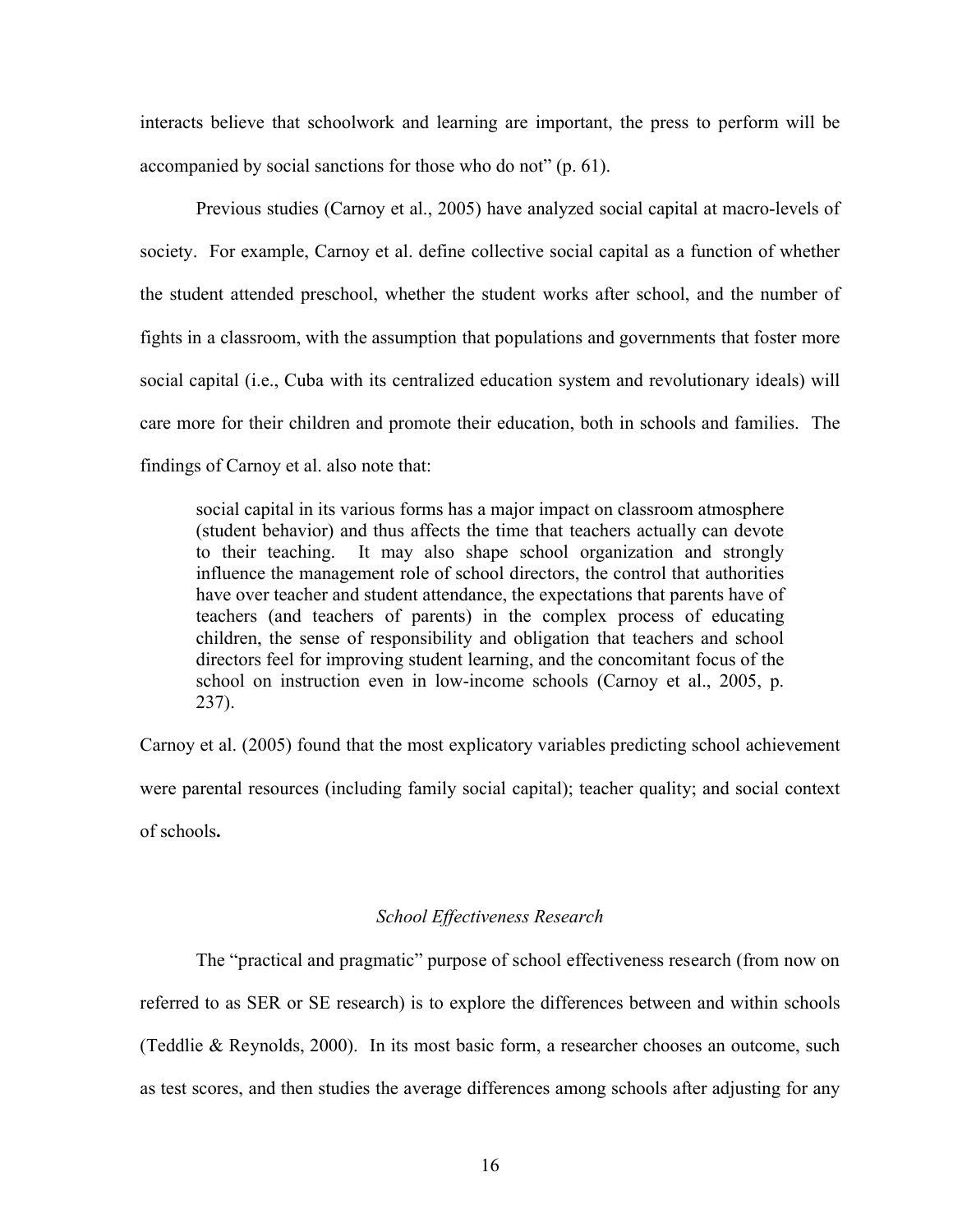relevant factors such as intake achievement of students (Goldstein, 1997). SER attempts to explain what causes the differences among students and schools. More specifically, school effectiveness is defined as the causal concept that school outcomes are influenced by malleable conditions, such as material and human resources, school management, curriculum, or teaching (Piñeros and Scheerens, 2000). However, to garner more accurate results, SER models also include "available and assigned conditions," such as family and student background and intake ability, "to better estimate the impact of the malleable conditions, as well as the interaction effects between malleable and assigned variables" (Scheerens et al., 2000, p. 132). Though this study is designed using traditional SER models, causality is problematic in this case, as further discussed in the section on limitations of analysis in the next chapter.

Within this context, the study investigates relational trust as both associated with achievement and as a variable that interacts with other school and family characteristics that are also associated with school achievement and performance. Will the inclusion of relational trust help explain more of the school variation and differences? By nature, SER has traditionally been observational, "which means it depends fully on the variance that is present in real life and complex field settings" (Scheerens et al., 2000, p. 133).

School effectiveness research has developed with the convergence of two separate theoretical streams. SER originally started as economic production functions, concentrating on material and human resources, such as per pupil expenditure, teacher training, and class size (Scheerens, 2002). However, sociologists and education experts started focusing on school organization conditions (e.g., leadership styles) and instructional effectiveness within the classroom. The latter group believed that production function models "overemphasize[d]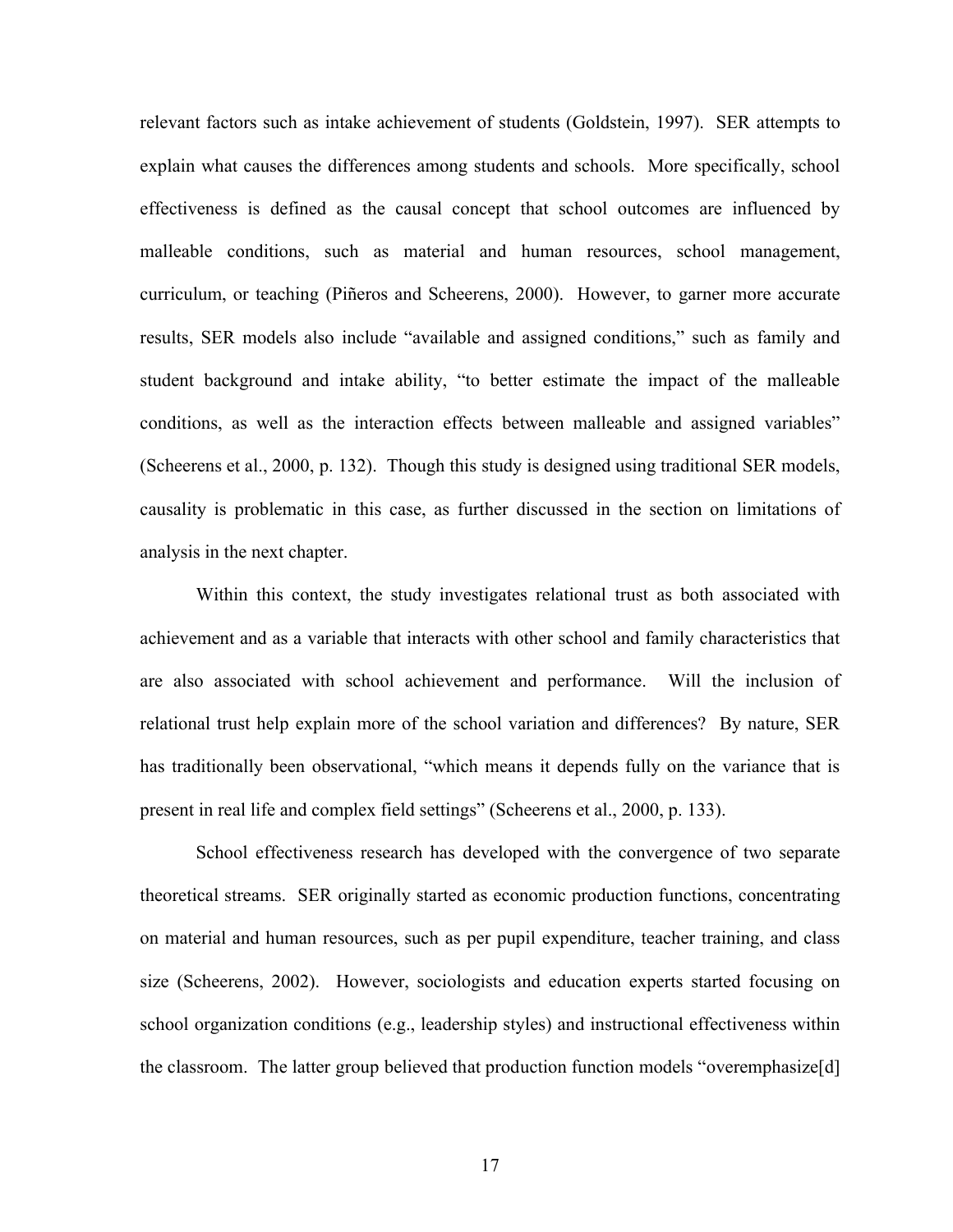material inputs, without sufficient attention to school and classroom processes, and how these interact with the demands and preferences of families and local communities" (Willms and Somers, 2001, p. 412). More current SER research includes both school level factors and classroom learning environments, resulting in a multilevel and more comprehensive approach to studying school effectiveness.

Early school effectiveness studies had "methodological weaknesses," but eventually flourished (Goldstein and Thomas, 1996). The very first research (Coleman et al., 1966; Jencks et al., 1972) used traditional regression models with large samples; but they were not longitudinal. These studies "argued that the effect of schools *per se* upon pupil performance had been neglected. They attempted to show that, even when social and other factors were taken into account, there remained differences among schools which could be ascribed to the quality of schooling itself" (Goldstein, 2000, p. 353). In 1979 Rutter, et al. published a longitudinal study, but included only twelve schools in the sample. They examined the relationships among student level variables, but ignored the actual ways students were allocated to schools. Many experts in the field believe that the first valid research within school effectiveness literature was Mortimore's et al. (1988) Junior School Project study (Goldstein and Thomas, 1996), which was longitudinal with a sample size of 50 schools, and used multilevel analysis.

Though SER gained in popularity in the 1980s and 1990s, there were still a number of debates revolving around the models and methodology. By the late 1990s, SER was seriously critiqued. One of the criticisms of school effectiveness research is its use of achievement scores as the only outcome measure, partly due to the consequence of using the scores to rank schools (Goldstein and Thomas, 1996). In addition to PN scores, this study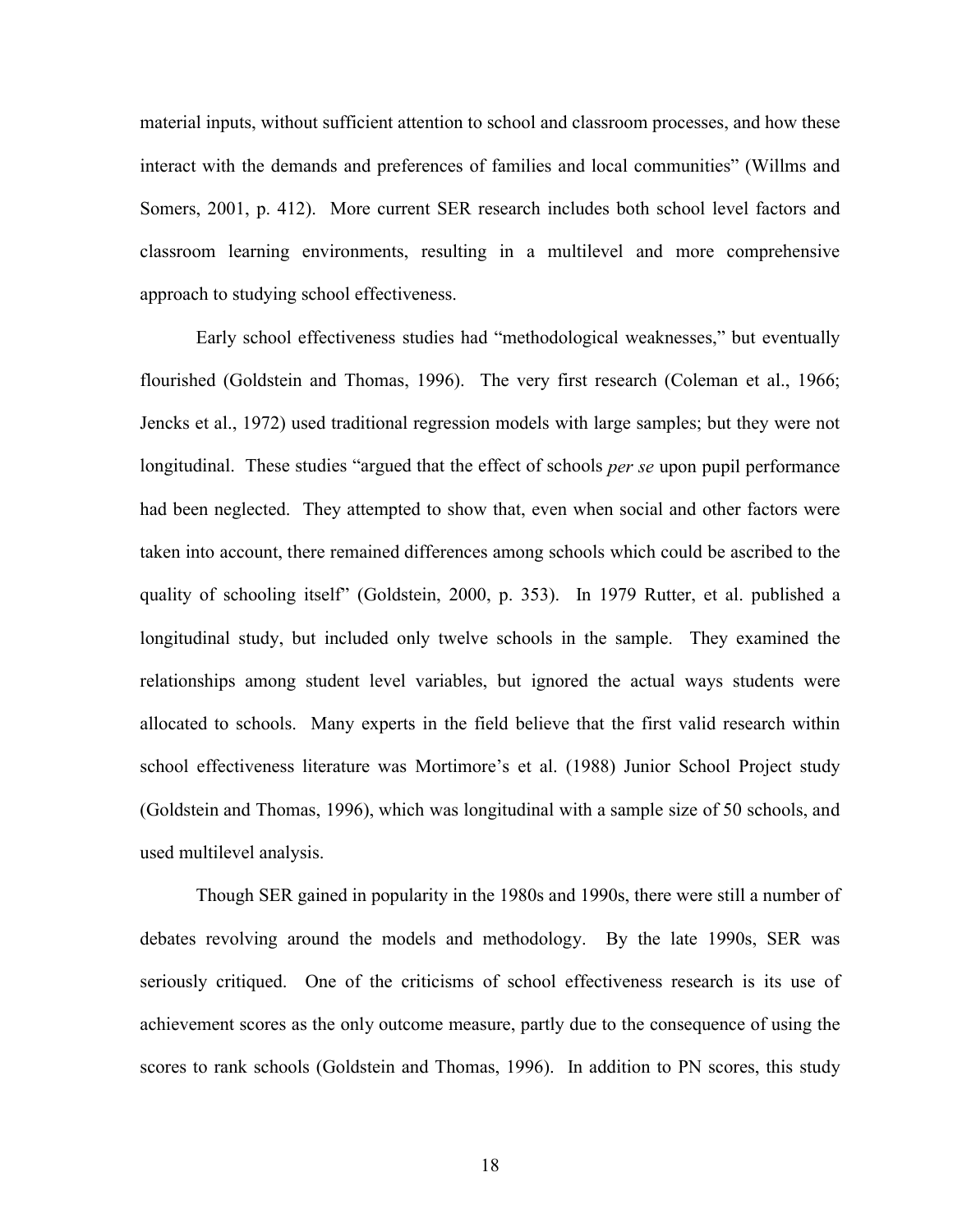includes the qualification rate for the achievement exam (more specifically, the percentage of matriculated seniors convoked for the Pruebas Nacionales exit exam) both to counteract this criticism and to provide more practical use of the findings.

Though early SER research found student composition to be an important factor (Coleman et al., 1966; Jencks et al., 1972), many other studies did not measure the impact of "contextual" or composition effects, and neglected to include SES and previous achievement in their conceptualizations of school effectiveness. Many researchers believe that SES has a significant effect on student achievement, "meaning that in low-SES schools other things happen than in high-SES schools" (Scheerens et al., 2000, p. 134). SES levels can affect individual students, but its aggregate at the school level can also affect school organization. Riddell et al. (1998) argue for the necessity of analyzing the interactions between SES, parental involvement, teachers, and schools. Reviewers of SE research find that "the magnitude of assigned variables and their aggregates are gaining in importance as compared to malleable conditions, as research technology is becoming more and more sophisticated" (Scheerens et al., 2000, p. 134). In order to accurately measure the association of relational trust with achievement, this study also includes school-level SES in the models.

Another critical assessment of SER found that researchers tended to oversimplify "the complex 'causalities' associated with schooling," not being able to adequately measure the more "subtle process factors, motivations, classroom organization, etc." encountered in schools (Goldstein, 2000, p. 354, p. 356). One more consequence of oversimplification was the "concern that the listing of 'key factors' encourages a mechanistic approach to policymaking" (Goldstein, 2000, p. 359).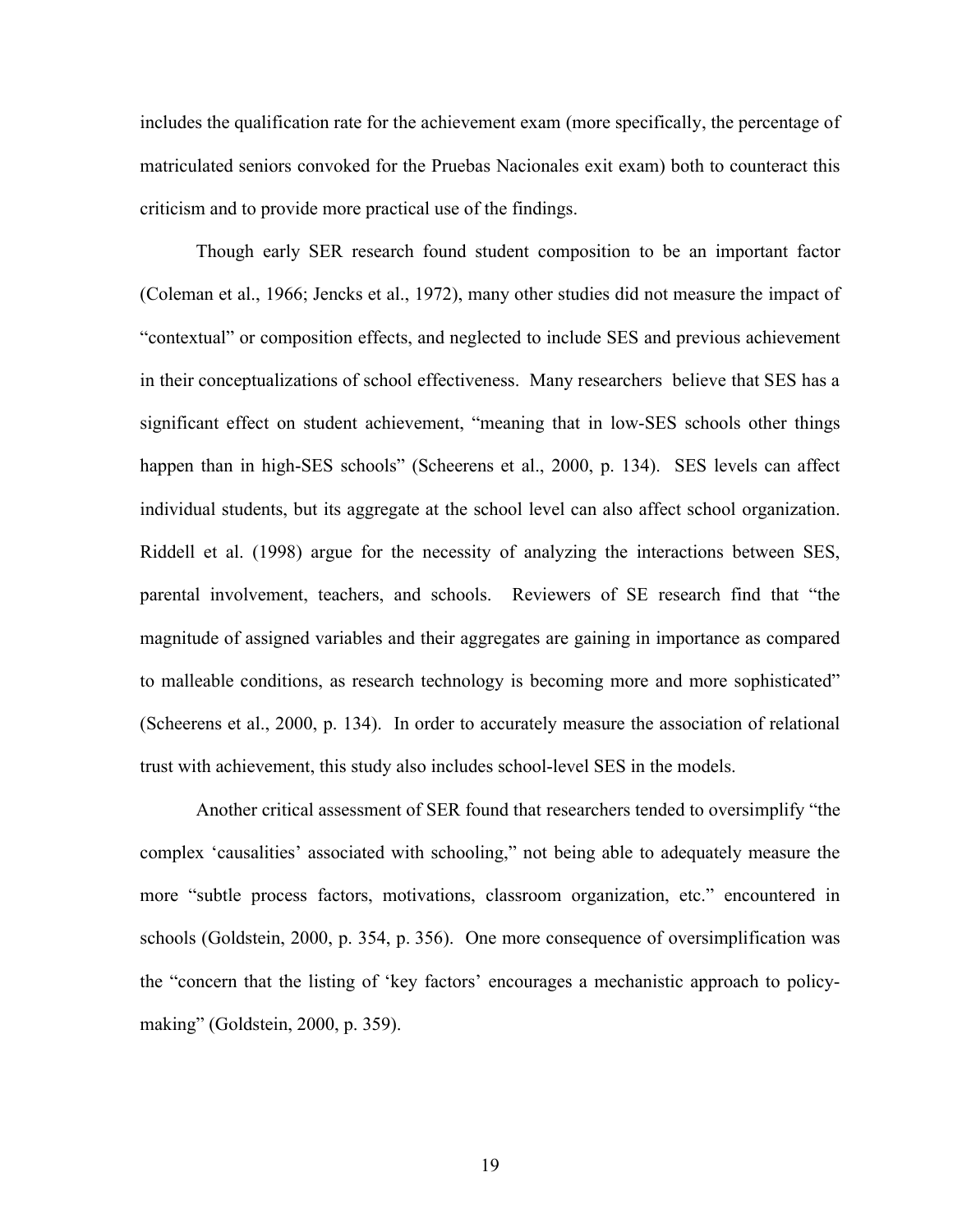Coe and Fitz-Gibbon (1998) argue that the variation found between schools should not be seen as a measure of effectiveness, since the schools are compared to one another within a particular context, be it school district or country. They, along with researchers Mortimore and Whitty (1997), maintain that while SER should also measure operations within the school structures that affect outcomes, researchers must realize that schools operate within a wider context, such as social, economic, and political systems, that imposes constraints that can also influence outcomes.

The majority of previous work on school effectiveness was conducted in primary schools, not secondary schools (Scheerens et al., 2000). For that reason, this study on secondary schools in the Dominican Republic investigates the interactions among trust and school, teacher, and director characteristics, with the aim of determining if the effects of those conditions are more significant in secondary education. However, studies that have examined secondary systems find "reasonably high stability coefficients (consistency across cohorts), and somewhat lower coefficients for stability across grades," posing methodological concerns (Scheerens et al., 2000, p. 141). Consistency between subjects was also lower in secondary schools than in primary schools, perhaps due to different subjects taught by different teachers, contributing to variations in teacher effects (Scheerens et al., 2000). Moreover, Bosker and Luyten (2000) find that disadvantaged students measured more consistency and stability across grades and subjects compared to more advantaged students. These concerns should be noted, though they are not applicable to this study, which aggregated all measures to the school level due to limitations in data collection in the Dominican Republic. The school level coefficients will include the effects of student level variance, teacher variance, and subject variance. In other words, since the study uses school-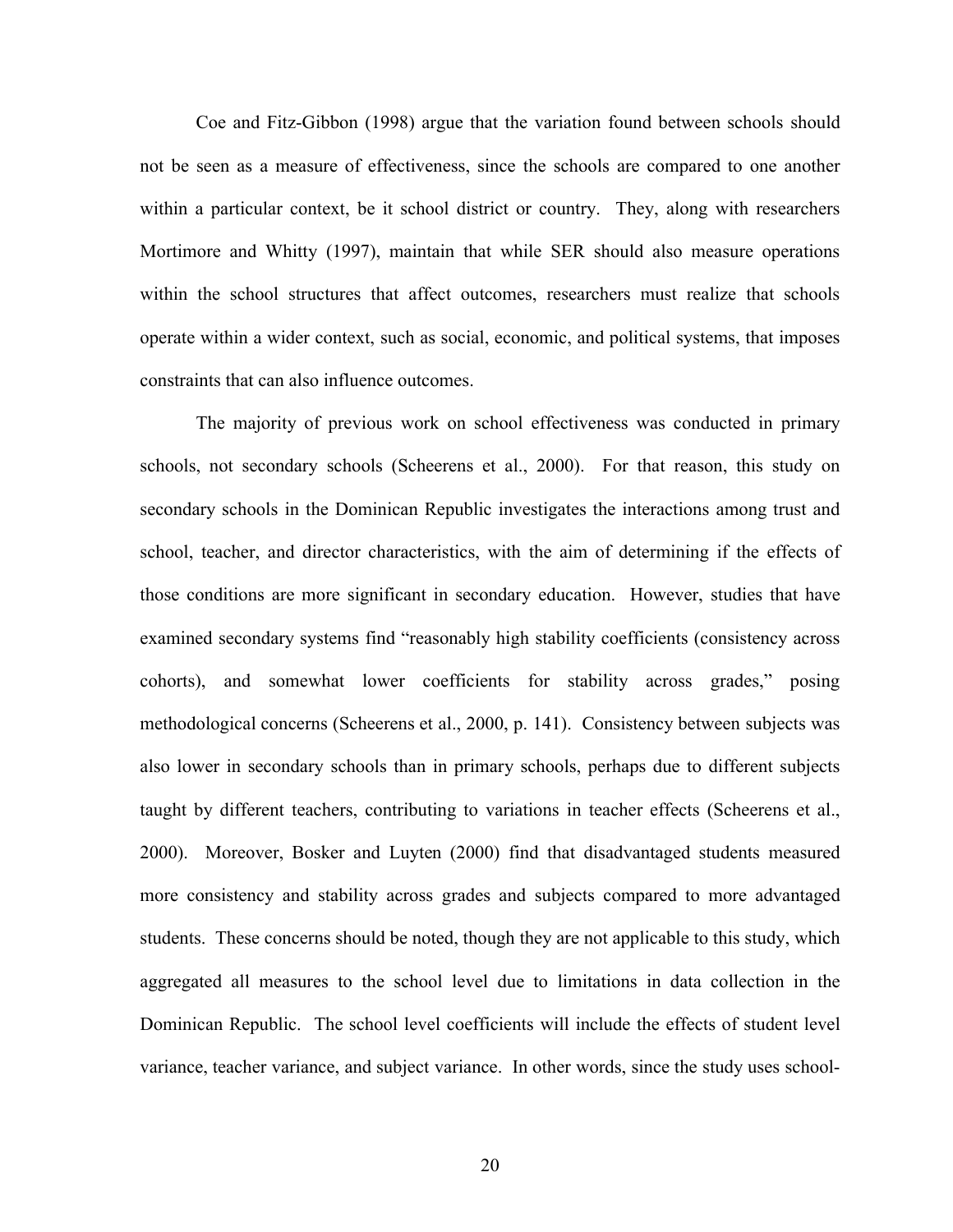level aggregated variables, the analysis coefficients will absorb these individual level effects. As Scheerens et al. (2000) claim, "from a practical point of view measures at school level are easier to be implemented than measures at teacher level, and moreover, teacher effects may be, to some extent, mediated effects of school management and organizational conditions" (p. 142).

Though SER has lost a lot of favor in industrialized countries, recent SE research has shown that variances between schools are much larger in developing countries than they are in industrialized countries (Scheerens, 2002). Raudenbush, Kidchanapanish, and Kang (1991) find that communities with lower school resources have more prominent effects of certain school conditions, such as low pupil-teacher ratio and classroom resources. In addition, there are studies (e.g., Heyneman and Loxley, 1983) that claim that stronger effects of school factors on student achievement are found in low-income countries as opposed to high-income countries. Coleman (1966) argues that if schools did in fact affect outcomes, they were more influential for underprivileged students, supporting the argument that SE research is still valid in developing countries.

Previous cross-national studies of Latin America (Willms and Somers, 2001) found that the Dominican Republic experienced the highest amount of between school variance (50%), indicating wide differences in outcomes between schools. They determined that the more effective schools were those with more school resources, where students were not grouped by ability and were tested more regularly, had active parental involvement, and positive classroom climates. Relational trust may account for some of this variance found between schools, and trust may be more important than per pupil expenditure in the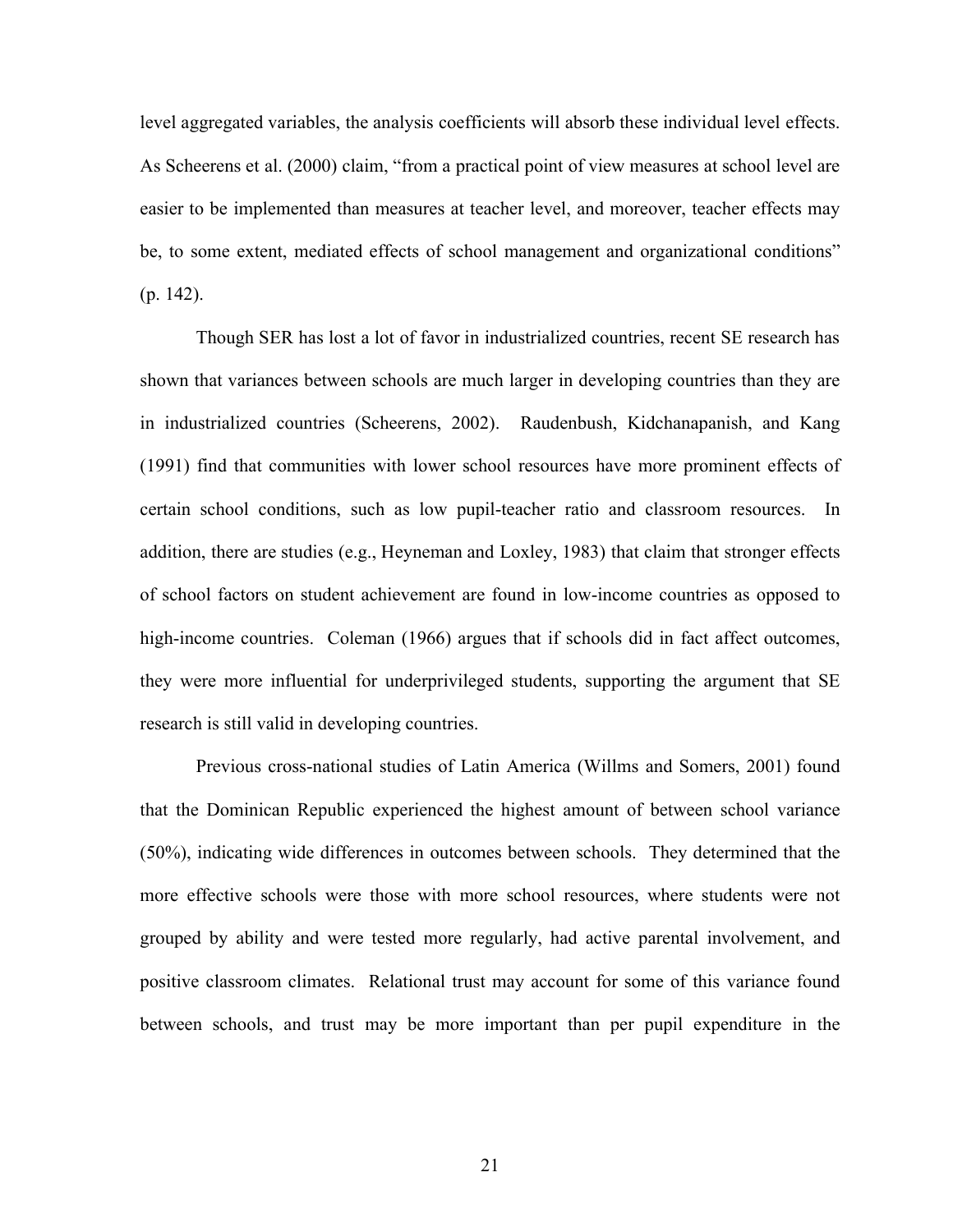Dominican situation, since the average per pupil expenditure for secondary students is US\$97 (Alvarez, 2004), compared to US\$7,397 in the United States (OECD, 2003).

# *School Input, School Personnel, Family and Student Characteristics*

School & School Input Characteristics. As mentioned above, school effectiveness models traditionally started as production function analysis, focusing on material and human resources in the schools. School resources are generally categorized into various types (Willms and Somers, 2001). This study on Dominican secondary education includes the following measures:

- School size;
- SES level of students;
- Demographic zone (rural, urban, urban marginal);
- Infrastructure (condition and number of resources; availability of library, lab, gym, computer labs, etc.); and
- Instructional resources (such as textbooks and blackboards).

I hypothesize that dependent variables, primarily relational trust and school performance measures, will vary between urban, urban marginal, and rural schools. For example, urban centers outside of the capital may foster deeper senses of community in their schools because they have a stronger tradition of parental involvement, which could translate to better quality and more effective schools than public schools in the capital. Megacity (or urban marginal) schools, perhaps because of higher rates of student mobility and lack of community financial involvement, may have lower levels of relational trust and school quality. Separating the secondary schools into different location strata will result in more homogenous groups of schools.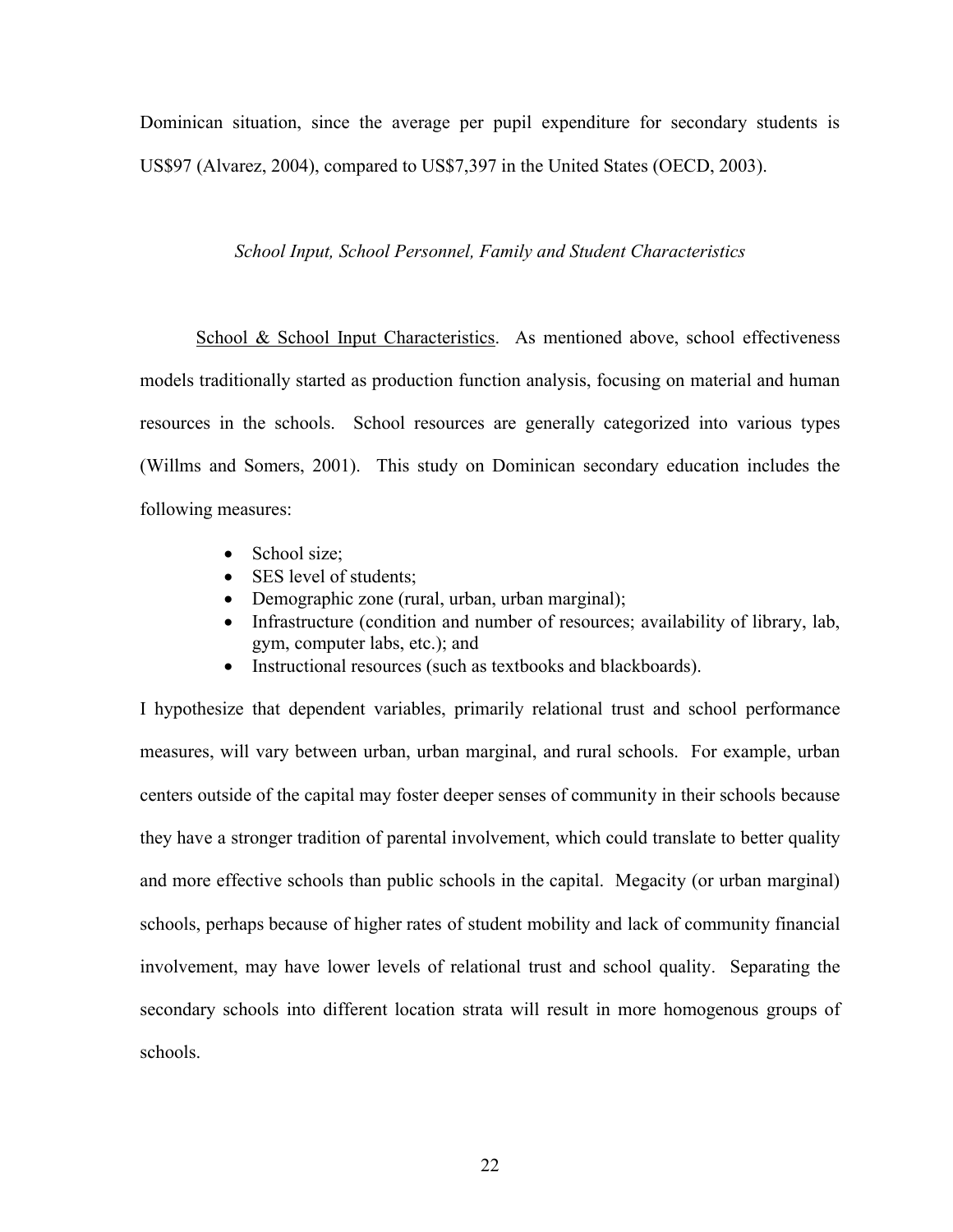The socio-economic level of the students was included since social class has been shown to affect performance and parental involvement (e.g., Heyns, 1978; Jencks et al.,1972; Kohn, 1977; Shavit and Blossfed, 1993). Lareau (1989) found differences between middle class and working class parents in levels of parental participation, both at home with their children and with the school. In addition, this study includes infrastructure and resource scales that are specifically created for the Dominican education system. Based on a survey developed by Piñeros and Scheerens (2002) for a SEE/World Bank study on school effectiveness in secondary schools in the Dominican Republic, the scales include questions about furniture for students, electricity, sanitary facilities, blackboards, and textbooks, among other things representing the general quality of the teaching and learning environment. For more detail on the scales, please refer to Table 1 in Appendix A.

School Personnel Characteristics. Research has shown the effect of strong school leadership on student achievement (Edmonds, 1979; Gezi, 1990; Hall & Hord, 1987; Leithwood, Begley, & Cousins, 1990). This study investigates the number of years of director experience; years of education; and frequency of director in-service training. The underlying belief is that the more years a director has been working, the more training s/he has undergone, the more effective leadership style s/he will have, translating to better involvement with teachers and increased school quality.

Teacher characteristics were measured by asking the sampled teachers for information on their:

- years of teaching;
- highest level of education (including, which type of pedagogical institution the teacher attended normal school ("escuela normal"—two year public teacher training programs) vs. university program); and
- participation in professional development, or frequency and measure of extent of in-service training.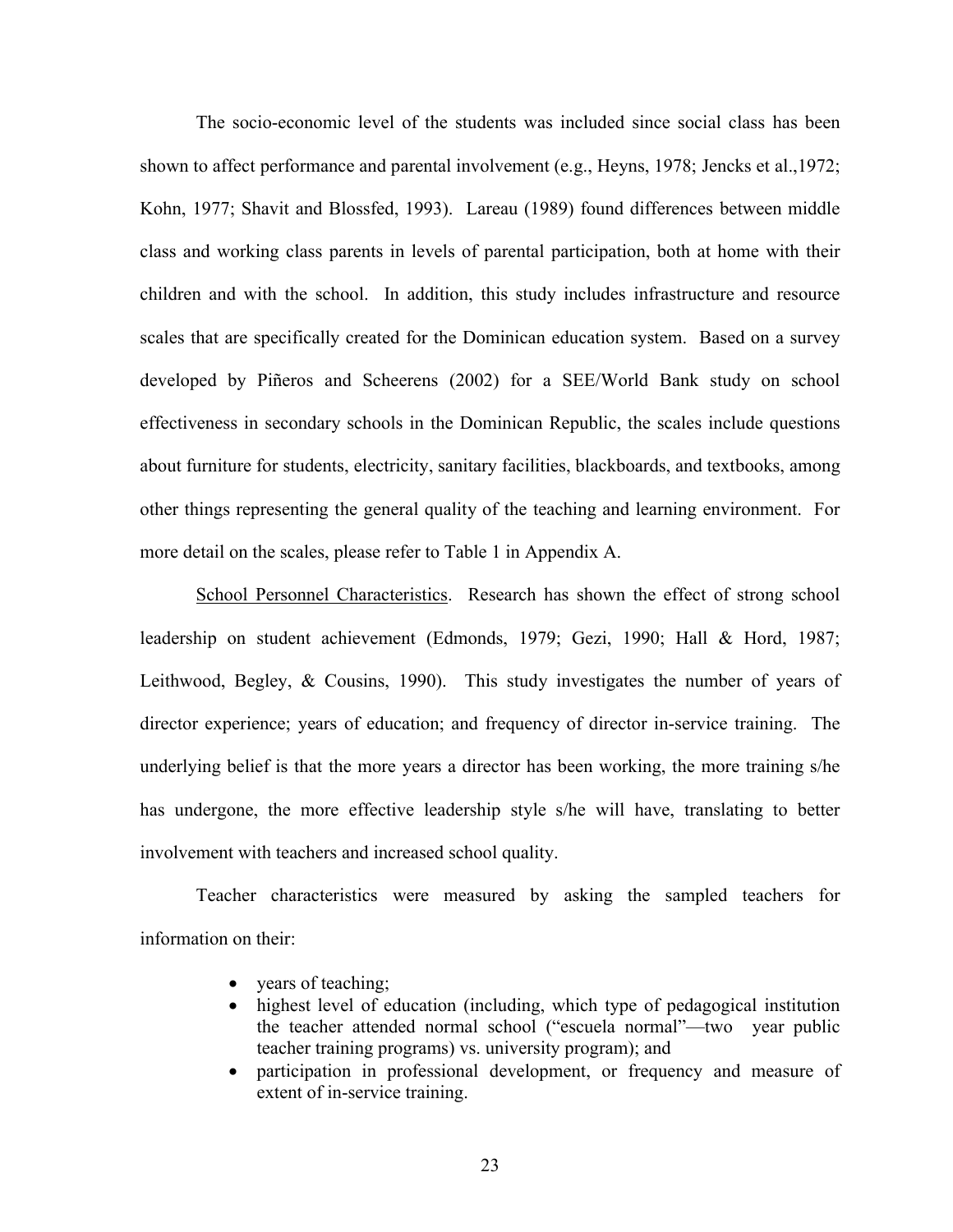The belief is that the presence of these factors contributes to better teachers, more engaged students who learn more, ultimately resulting in better achievement scores, and graduates ready to enter the work force or go onto higher education.

Parental and Community Involvement. It is generally believed that parents who are more engaged in their children's education help more with school work and are more active within the school community (e.g., Coleman, 1966, Lockheed and Verspoor, 1991; OECD, 2003; Rothstein, 2004). Higher levels of SES and parental education are also linked to higher parental involvement in schools (Benveniste, Carnoy, and Rothstein, 2002).

The parental involvement index used in this study includes measures of parental participation in school activities (Willms and Somers, 2001) but also levels of parental and community involvement in financial assistance. Parental involvement is especially key in the Dominican Republic, where some secondary schools have a tradition of parents and community members fundraising for schools. Do schools with more parental involvement have higher rates of relational trust felt by teachers and parents?

Though Bryk and Schneider (2003) believe that teacher-student trust levels are necessary for successful learning, they argue that in elementary schools there is a "power asymmetry in the student-teacher role set" and because of this, elementary teachers are the initiators of trust in this relationship (p. 32). However, as students age and become more independent, they take on more responsibility for their own learning, and become more significant players in the trust dynamics of a school. For that reason,

a theory of trust in secondary schools would also have to conceptualize trust as a collective concern among students rooted in prevailing student norms….in high schools, peer influences and student norms are quite powerful, and these forces must be engaged directly by any school reform effort (Bryk and Schneider 2003, p. 32).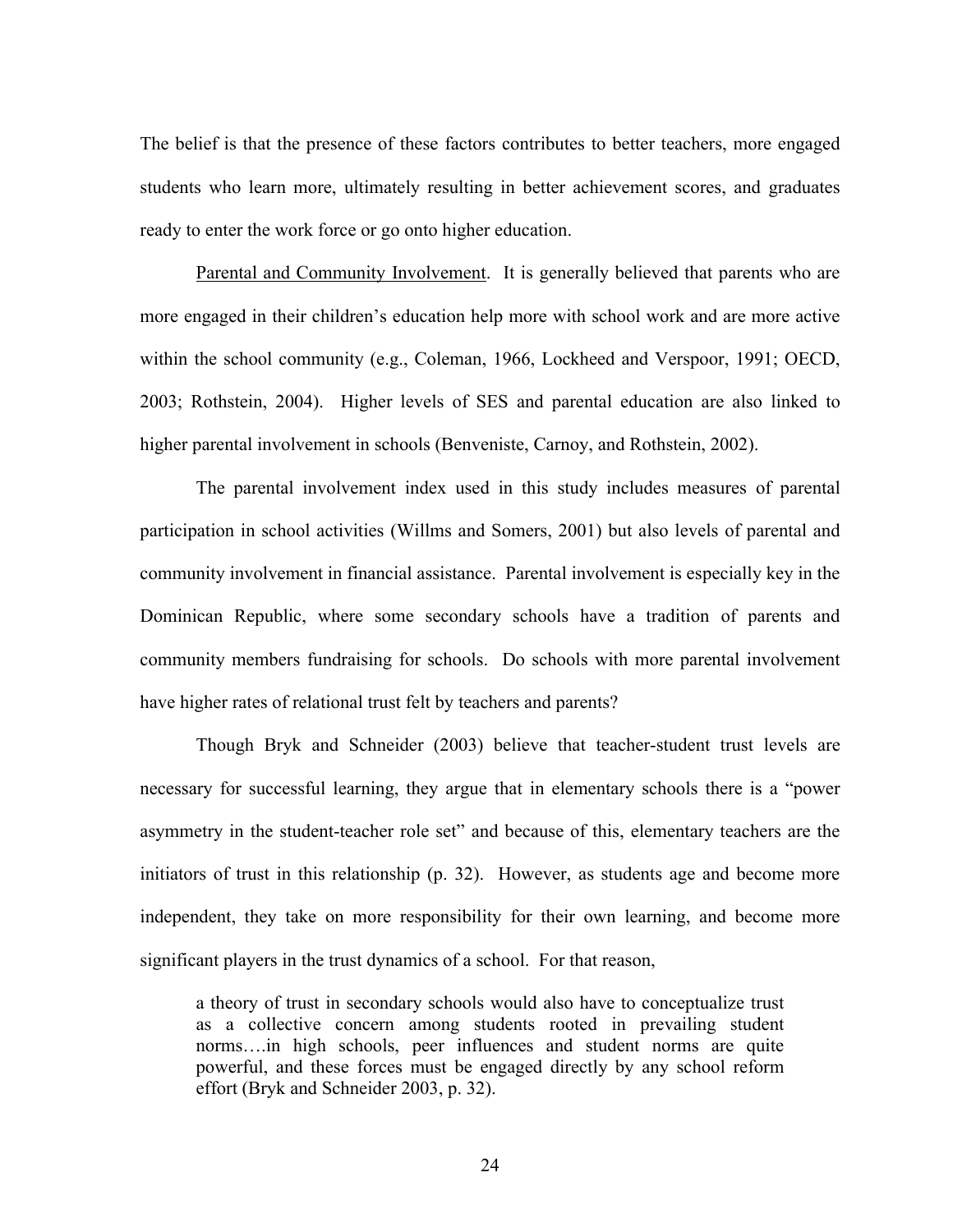Engaged students with high levels of trust with teachers may better facilitate any reform efforts the SEE may wish to undertake in secondary schools.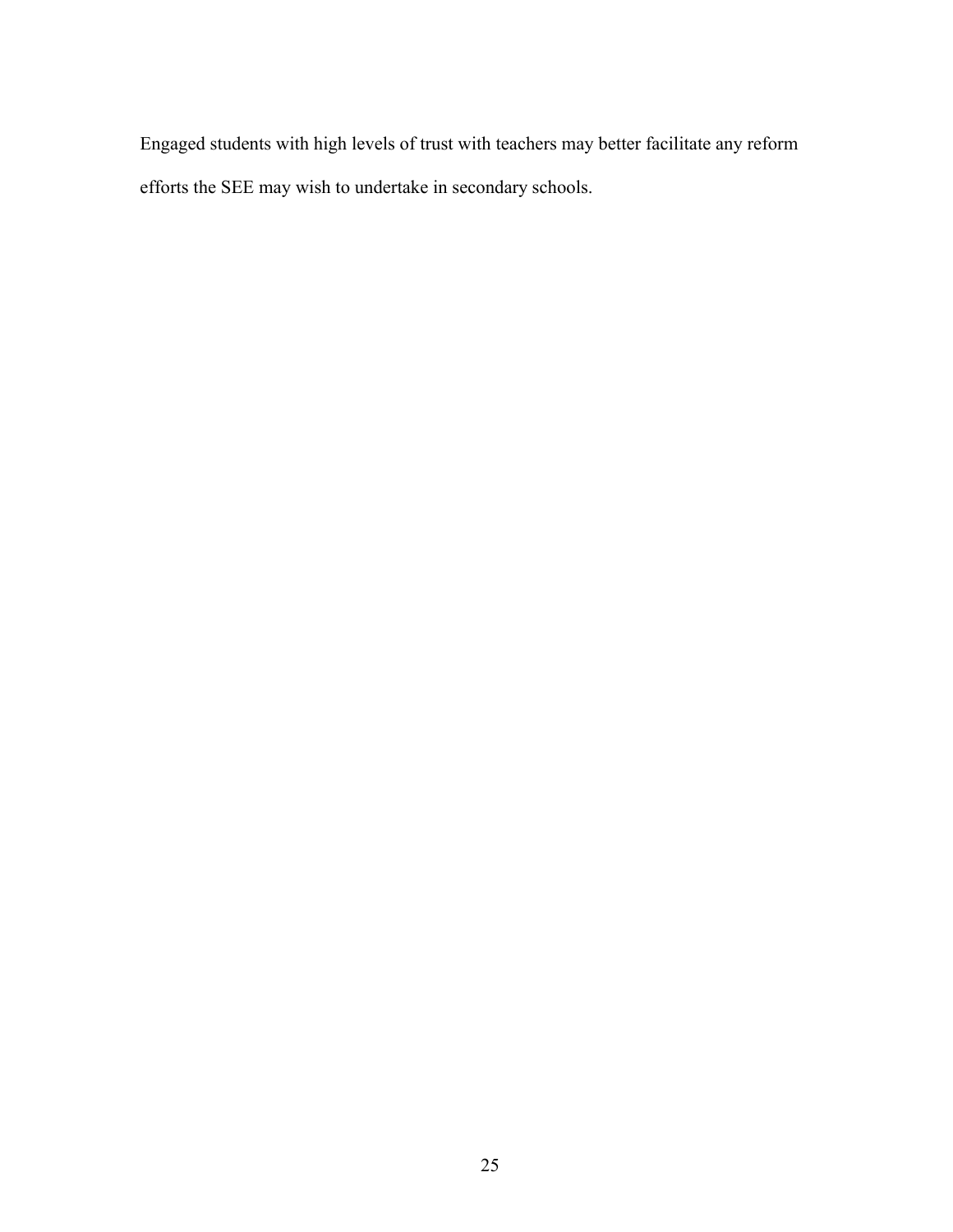### **CHAPTER III**

# **METHODS**

This section illustrates the framework of the study, then delineates specific hypotheses for each question. The design is presented in detail, and includes data sources, sampling and survey strategies, statistical methods, and analytic limitations. Variables gathered by survey and used in analysis are discussed in Chapter V, "Sample Schools."

# *Framework and Research Questions*

This study analyzes how relational trust is associated with both school-level characteristics and school performance, defined as school-level PN scores and PN qualification rates, providing a clearer picture of the education sector in the Dominican Republic. The first question asks what are the relationships between trust and school characteristics (infrastructure, resources, parent and community involvement, etc.), and teacher and director characteristics (including education level and training time, etc.)? The model below (Figure 1) illustrates the more exploratory nature of this study, and emphasizes that the study is not investigating causal effects. Examining trust involves analyzing sets of school, teacher and director characteristics on the varying types of trust felt by teachers towards their directors, fellow teachers, parents of students, and secondary students. For example, the study hypothesizes that smaller schools with lower levels of overage students will have higher levels of all types of trust. In comparison, schools with lower infrastructure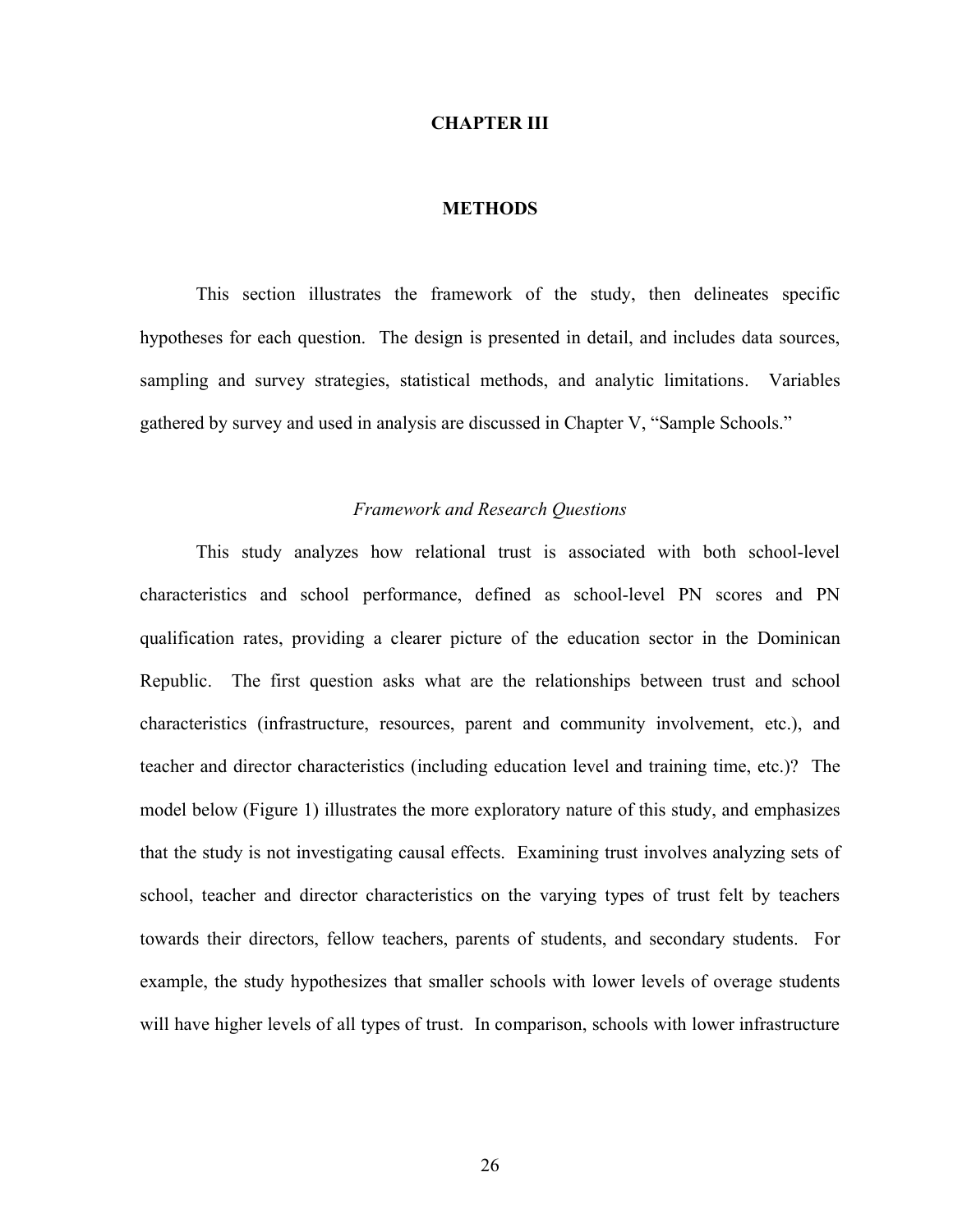status and fewer teaching resources may experience lower levels of trust felt between stakeholders.



**Figure 1: Model for Examining Trust**

The second question asks how much school trust is related to school effectiveness in Dominican secondary schools. Controlling for school, director, and teacher characteristics, schools with higher levels of trust between director and teachers, teachers and teachers, teachers and parents, and teachers and students, will have 1) higher Prueba Nacional scores; and 2) higher Pruebas Nacionales qualification rates. When relationships between teachers and other stakeholders "are characterized by trust and schools are characterized by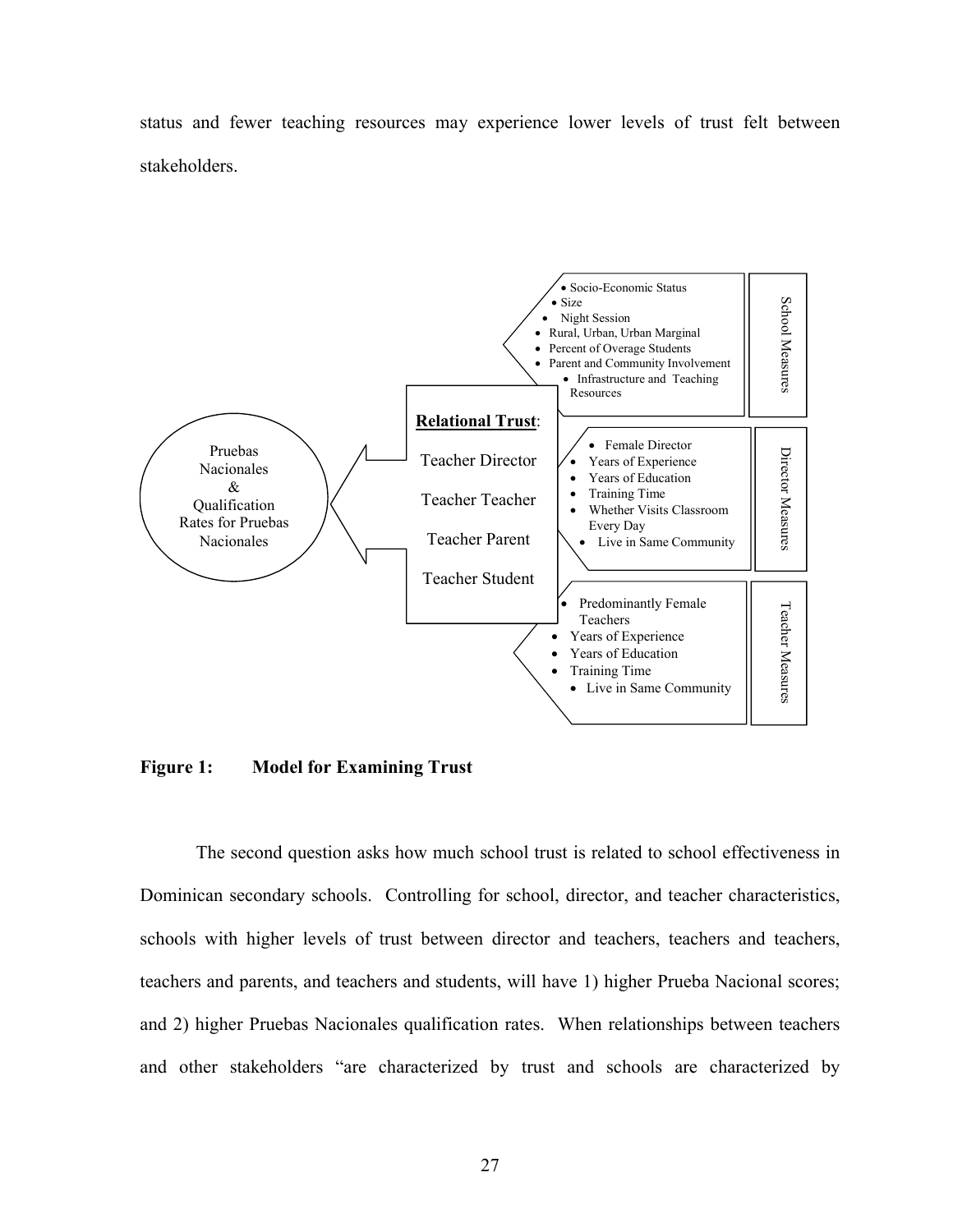academically supportive norms, social relations have the potential to help students achieve academic success" (Goddard, 2003, p. 70). If all teachers trust and respect each other, then "high expectations for students can produce behavior that is consistent with those expectations and may lead to desired educational outcomes" (Carbonaro, 1998 p. 296). Or as believed by Morgan and Sorenson (1999), "[h]eterogeneous flows of information into a community enable parents and other adults to increase student effort by directing students' attention toward higher standards of achievement, successful role models, and desirable positions in society" (p. 674).

### *Data Sources & Sample*

The study utilizes data collected by the researcher in February 2007. The survey was based on a nationwide sample of secondary schools. According to the SEE there are 822 secondary schools<sup>3</sup>. From the original list of schools obtained from the SEE, "tevecentro" (distance learning) and poli-technical (different curriculum; have to apply to enter) schools were eliminated from the sample, resulting in a sample size of 698 schools. A random sample of 15% of these schools was taken  $(n = 105)$ .

From this list of 105 schools, the sampling frame of 80 schools was drawn (the remaining 25 schools served as back-up if one of the 80 was unavailable). Seventy-eight schools were eventually surveyed, including each director and a sample of teachers from each school, resulting in a 98% response rate. This sample represents approximately 11% of the schools from the population that fit the criteria for inclusion in the sample. By randomly choosing from the total number of schools that fit the criteria of inclusion, the sample was derived in such a way that it is representative of the population of public secondary schools

 $\overline{a}$ 

 $3$  The number of actual school buildings is much lower as many sessions share one infrastructure.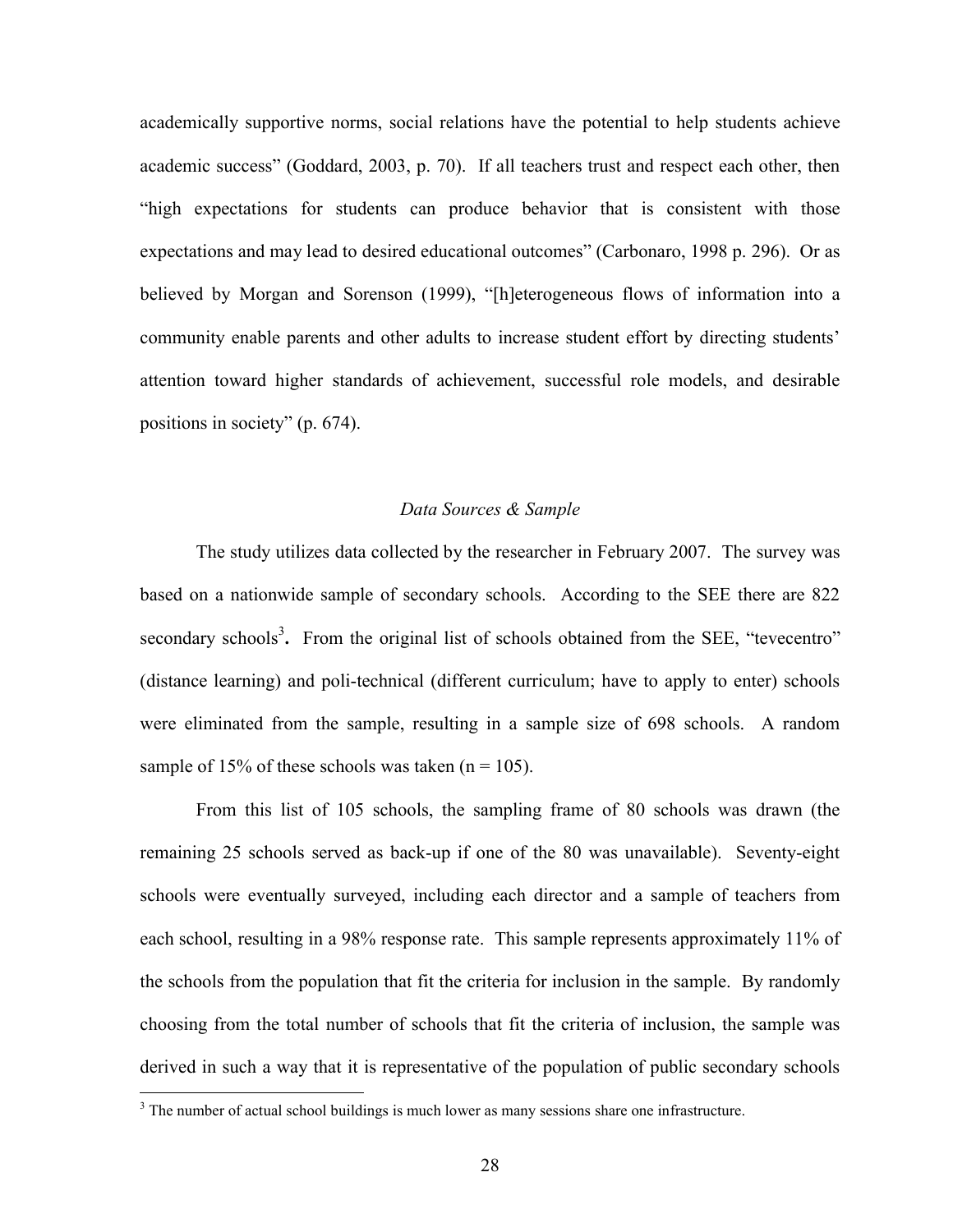in the Dominican Republic, and as described in Chapter V many of the descriptive findings coincide with the literature on this education system. It was critical that this study used a random and large enough sample, because as Goldstein (1997) states "estimates for individual institutions are relative" and "if the comparison group is not representative of the population, then it is difficult to interpret individual estimates" (p. 372).

This study investigates levels of relational trust by asking teachers specific questions on what they perceive are the levels of trust, respect, and obligation felt within the school. When designed well and used correctly, according to Nardi (2003), surveys are confidential instruments that can collect data on attitudes, opinions, and large population characteristics. Surveys also tend to be more time and cost efficient than interviews and other data collection methods (Nardi, 2003). There are, however, several drawbacks to the survey methodology. Tourangeau et al. (2000), for example, examine the psychology of survey responses, describing how survey respondents comprehend questions; recollect memories, especially ones regarding times and durations; and react to being asked about sensitive topics. Tourangeau et al. maintain that these factors, if not accounted for, may affect the validity of the data. The surveys used in this study were piloted and reviewed several times to ensure that the language and grammar were correct, concise, and easily understandable. One concern is that the surveys asked directors and teachers about sensitive topics, including how they felt about their fellow co-workers. The respondents may have tailored their answers due to a social desirability of responses or because they were afraid to offend. To help alleviate this tension, the respondents were assured that their answers would remain confidential.

The surveys gathered data necessary to satisfy the models. These include school socio-economic status (SES), director and teacher characteristics, and levels of parent and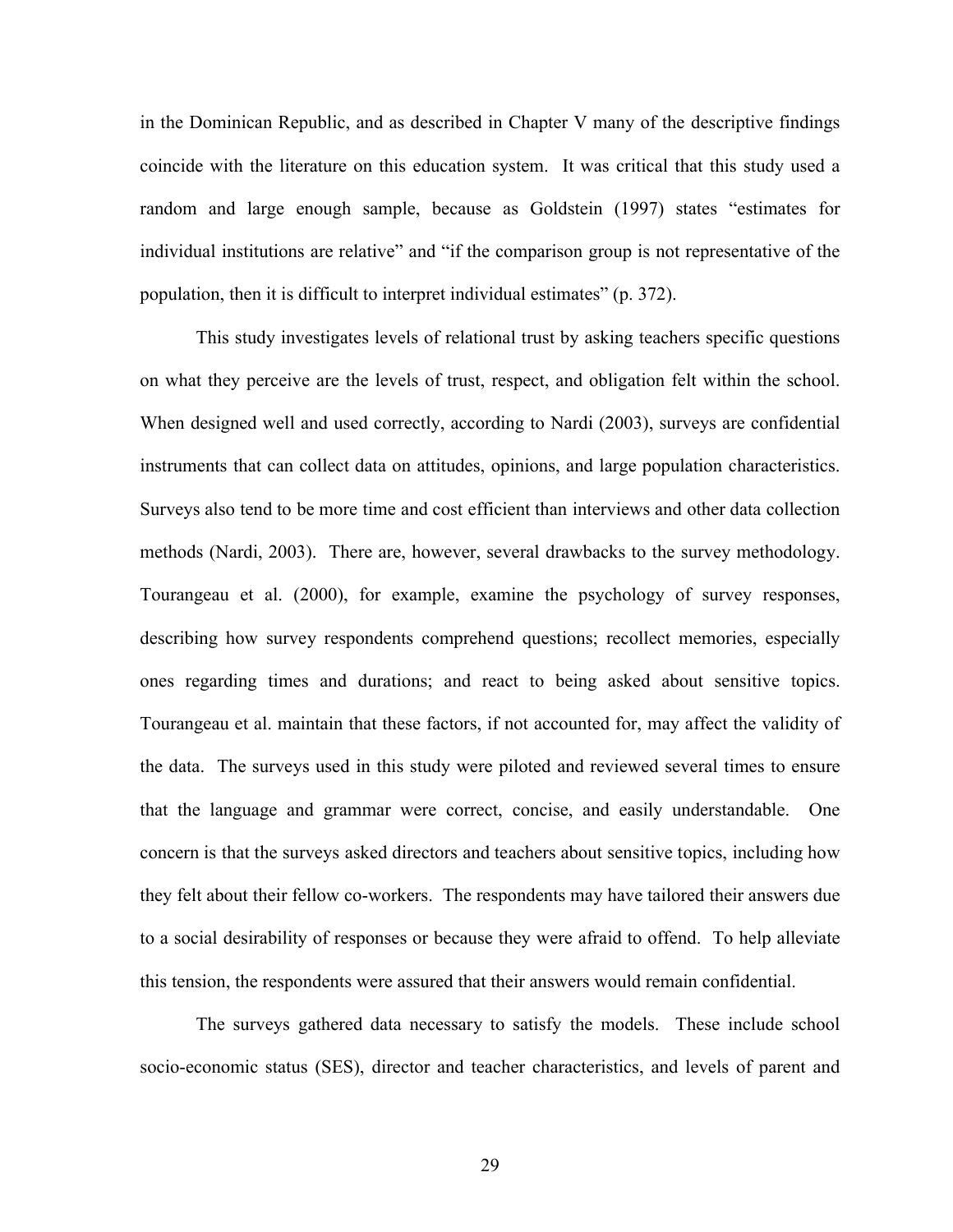community participation. The data for the school performance variables (i.e., PN scores and PN qualification rates) were obtained from the SEE directly from the Offices of Pruebas Nacionales and the Office of Education Statistics, and were already aggregated to the schoollevel. Survey instruments were designed based on the relational trust questions presented by Bryk and Schneider (2002), with adjustments made for applicability to the Dominican context (specifically, translation into Spanish). To better ensure that the survey instrument would be valid and reliable for the Dominican sample, the instruments were piloted, and qualitative methods were used to ensure that questions were not misleading, and were understandable and applicable to the context. Survey questions are provided in APPENDIX B.

In the final sample of this study, there were 592 total participants; 514 teachers and 78 school directors; and an average seven teachers per school, ranging from three teachers per school to thirteen teachers per school, though the majority of schools had between five (13 schools) and eight (20 schools) teachers' responses. The average teacher response rate per school was 58 percent, ranging from 12 to 150 percent. These rates were calculated by dividing the number of teachers who participated in the survey by the number of teachers who taught in that school as reported by the director. There may have been some discrepancy in the reporting by some directors. For example, in the case of the school with a 150% response rate, more teachers filled out the questionnaire than were reported as employed by the director.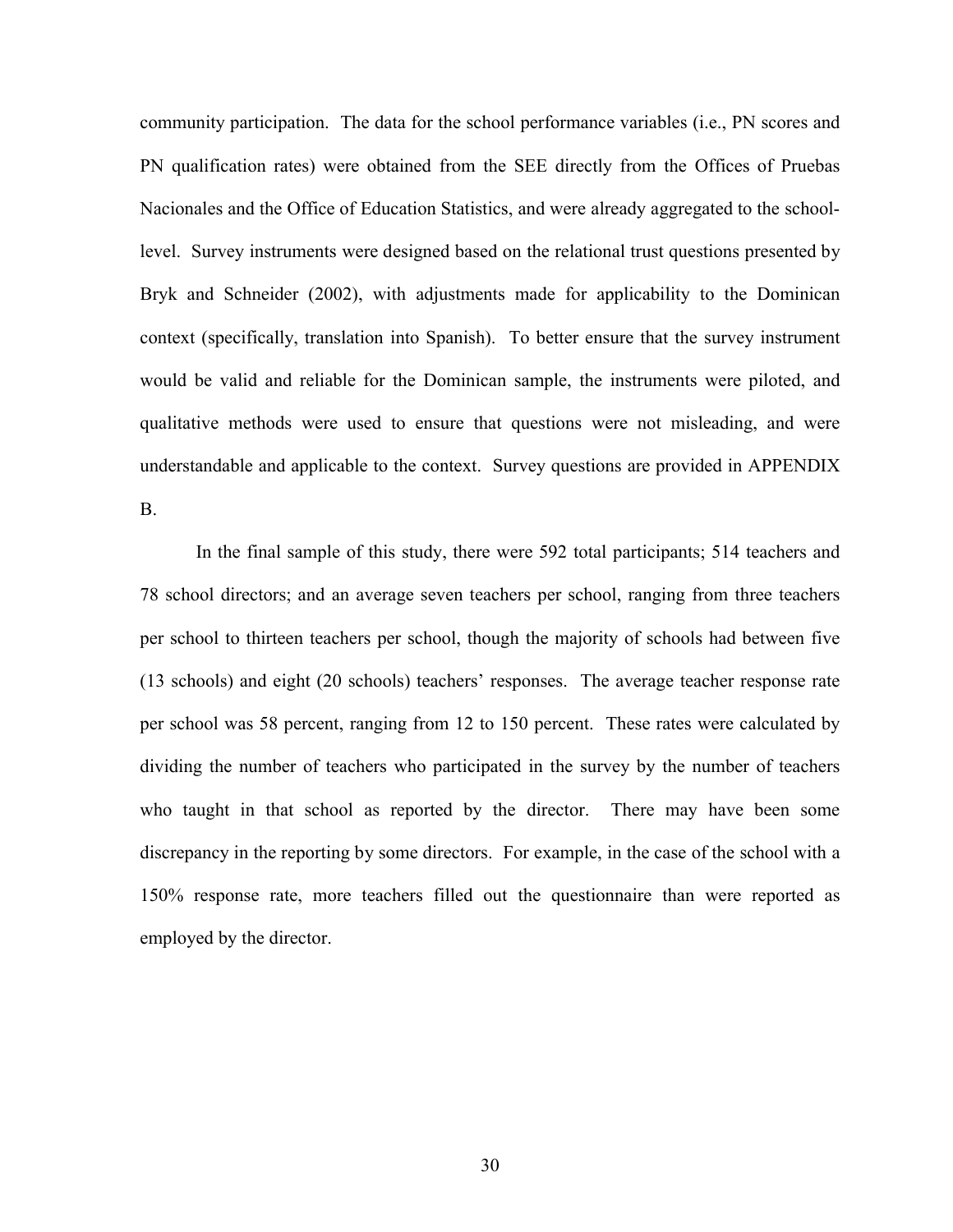## *Methods*

Table 1 in Appendix A includes a brief description of all the variables measured, including the original question presented in the surveys and how they were coded and recoded to be used in regression models.

Because there has not been much research conducted on secondary education in the Dominican Republic, the study could not rely on past research findings to develop school effectiveness models specific to this context. The study at first spread a wide net to ensure that data on a varied set of variables was collected. Using analysis of some policy research from the SEE, IADB, and World Bank<sup>4</sup> (e.g., Alvarez, 2004; SEE, 2000 & 2003; Piñeros & Scheerens, 2002), the study took a more exploratory role, trying to garner a clear understanding of what is occurring in these schools and what variables prove important and significant in regression models. For instance, Bryk and Schneider (2002) did not collect data on the infrastructure levels of urban Chicago primary schools under the assumption that most schools in the United States have a minimum standard of school infrastructure. However, the situation in the Dominican Republic is quite different: many schools do not have electricity or sanitary facilities, among many things, and one cannot suggest that the state of infrastructure (or its lack) does not significantly influence a student's learning in that structure. Because of the variability of facilities in the Dominican Republic, the state of infrastructure is a key measurement necessary in order to statistically examine the Dominican education system.

Data were gathered to provide valid and reliable descriptions of the above-mentioned characteristics, and then correlated with positive school outcomes with particular school, personnel, parent, and student characteristics. Because of time and funding constraints, this

1

<sup>&</sup>lt;sup>4</sup> Their work is more fully discussed in the following chapter describing the Dominican education context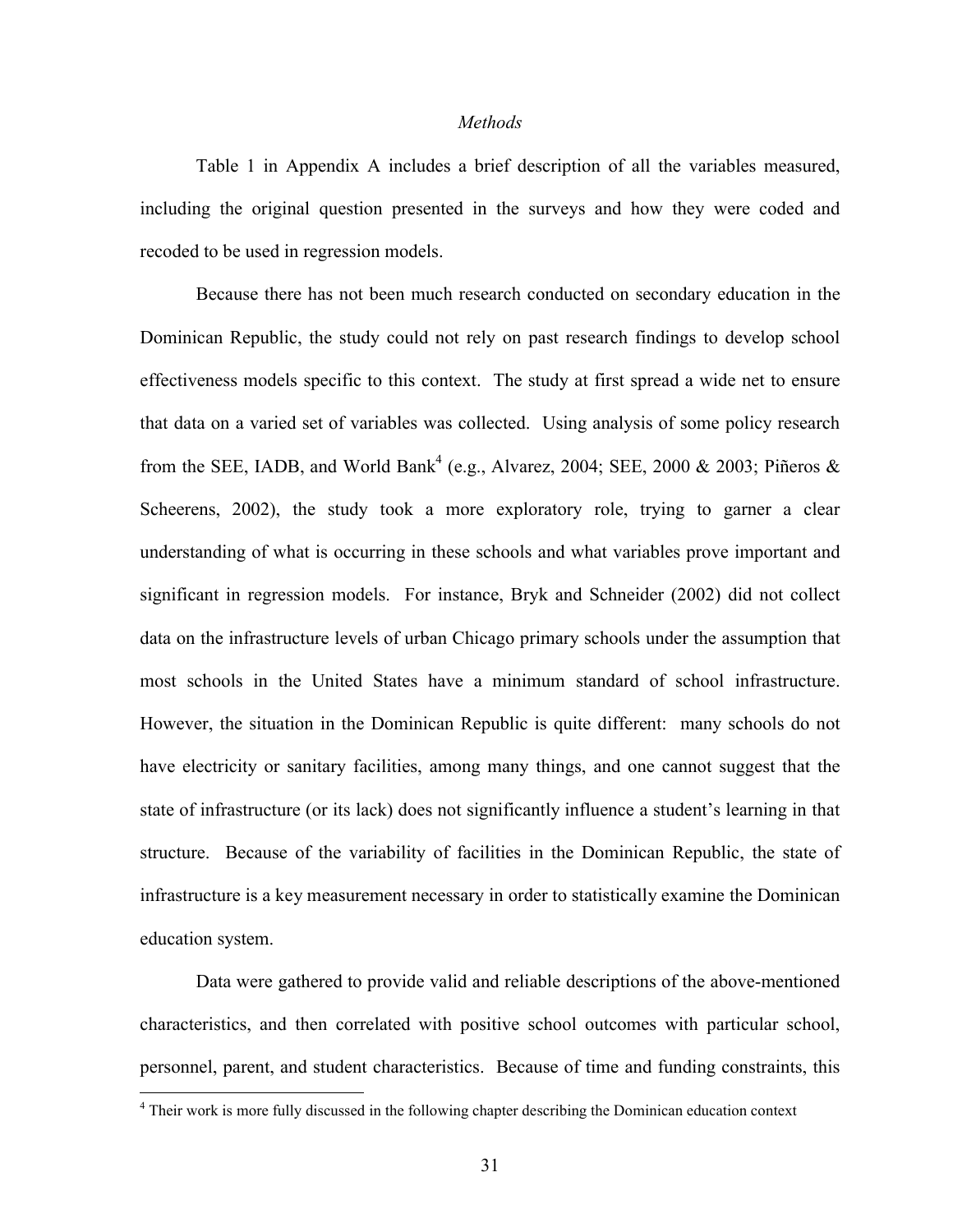study used a cross-sectional as opposed to experimental design, one that attempts to establish statistical associations between the independent and dependent variables. The school effectiveness literature (including, Scheerens, 1992 and Goldstein, 1997) has moved away from cross-sectional designs to multi-level, longitudinal studies, which are believed to better capture "all the features of schools" as it is "increasingly recognized that institutions, or teachers within them, should be judged not by a single 'cohort' of students but rather performance over time" (Goldstein, 1997 p. 371). Nevertheless, since relational trust is being measured for the first time in the Dominican Republic, any information on its association to student achievement and school effectiveness is likely to prove useful to schools and the SEE. These results can then help cultivate relational trust through policy design.

To measure how relational trust affects student achievement and internal efficiency rates, data were collected and analyzed using standard multivariate regression, including in the model other school factors such as school, teacher, and director characteristics. Because the units of analysis for relational trust are schools, aggregate measures for all the variables were gathered, including characteristics of directors, teachers, parents and the student body. It must be mentioned that using aggregate measures in this type of model limits my ability to estimate effects on individual students and "doesn't allow us to study whether relationships are the same for the different kinds of students, whether they vary from school to school, or how well student achievement can be predicted from a knowledge of intake achievement and other factors" (Goldstein, 1997 p. 386). Because information may be lost by aggregating to the school level, the study only looks at gross associations between the variables; this type of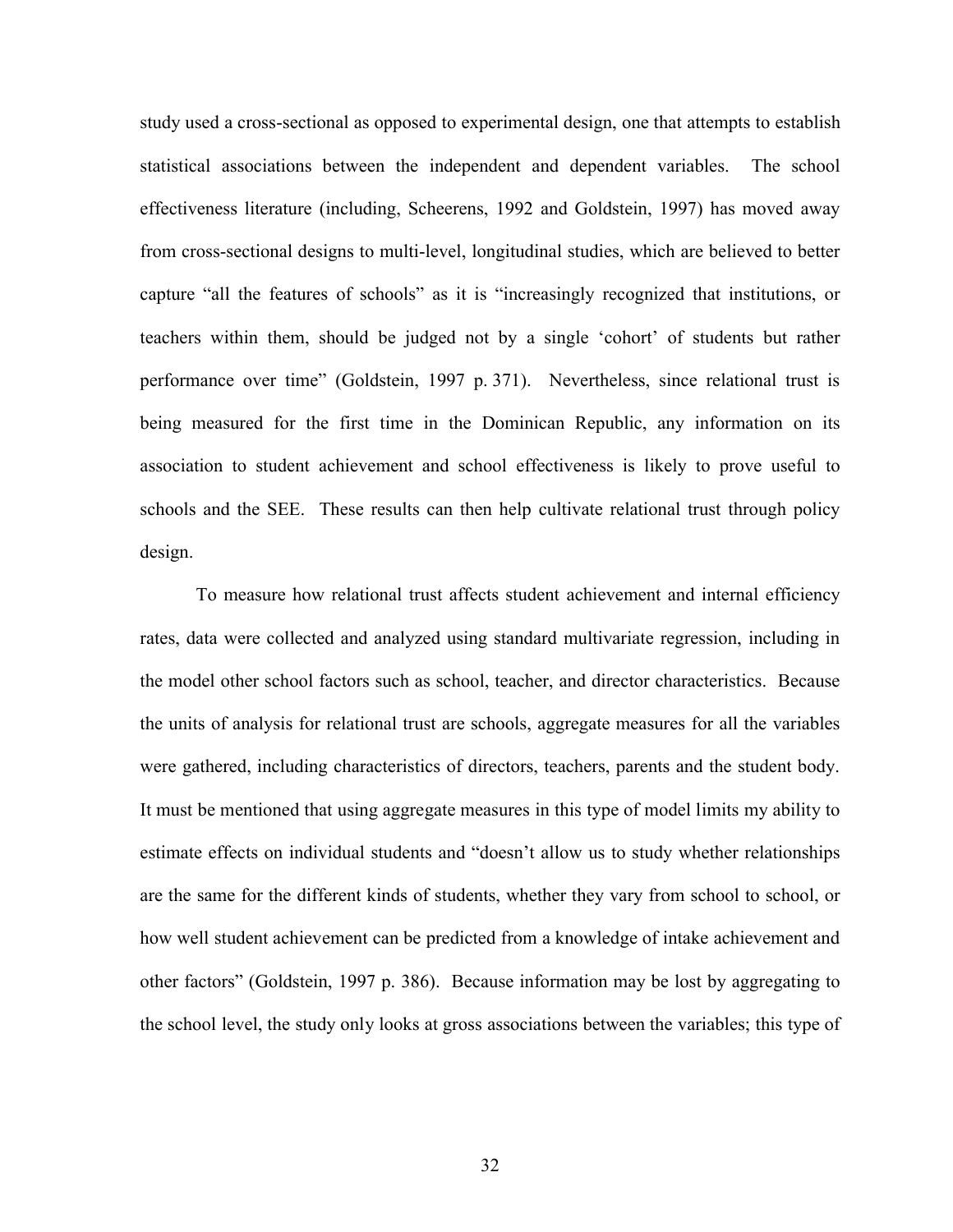broad brush explanatory analyses is justified in this occasion because the Dominican population has not been studied.

The PN is a curriculum-based exam given at the completion of the  $12<sup>th</sup>$  grade. Though the data for the independent variables were collected for the 2006-07 cohort, PN scores and PN qualification rates are from the 2005-06 cohort. Though this situation is not ideal, it is the only option because of timing issues. However, the concern with not using achievement data from the year the school data was collected is minimized in view of the fact that secondary systems and disadvantaged students are found to have more consistency and stability across cohorts on achievement (Bosker and Luyten, 2000 and Scheerens, 2000). This analysis helps illustrate what is correlated and perhaps is characteristic of the variability found in school effectiveness. Since the sample size is 78 schools, the variables were parsimoniously selected in order to maintain an adequate number of degrees of freedom and to ensure that the statistical results were valid.

## *Other Limitations to Analysis*

There are a number of limitations to the analysis, ranging from statistical drawbacks to issues with the research design itself. Because the study uses  $4<sup>th</sup>$  grade<sup>5</sup> PN scores and qualification rates from the previous year the director and teacher data were collected, it is important not to underestimate the effects of eleven years of schooling before the final year. Students' scores can perhaps vary by the different classes, teachers, family backgrounds, different primary schools, etc., and it is important to realize the importance of the "cumulated impact of teacher characteristics, school resources, and classroom conditions" (Carnoy et. al. 2005, p. 250). However, because of the limitations of a cross-sectional study, these

 $\overline{a}$ 

 $<sup>5</sup>$  The equivalent of 12<sup>th</sup> grade test scores in the United States.</sup>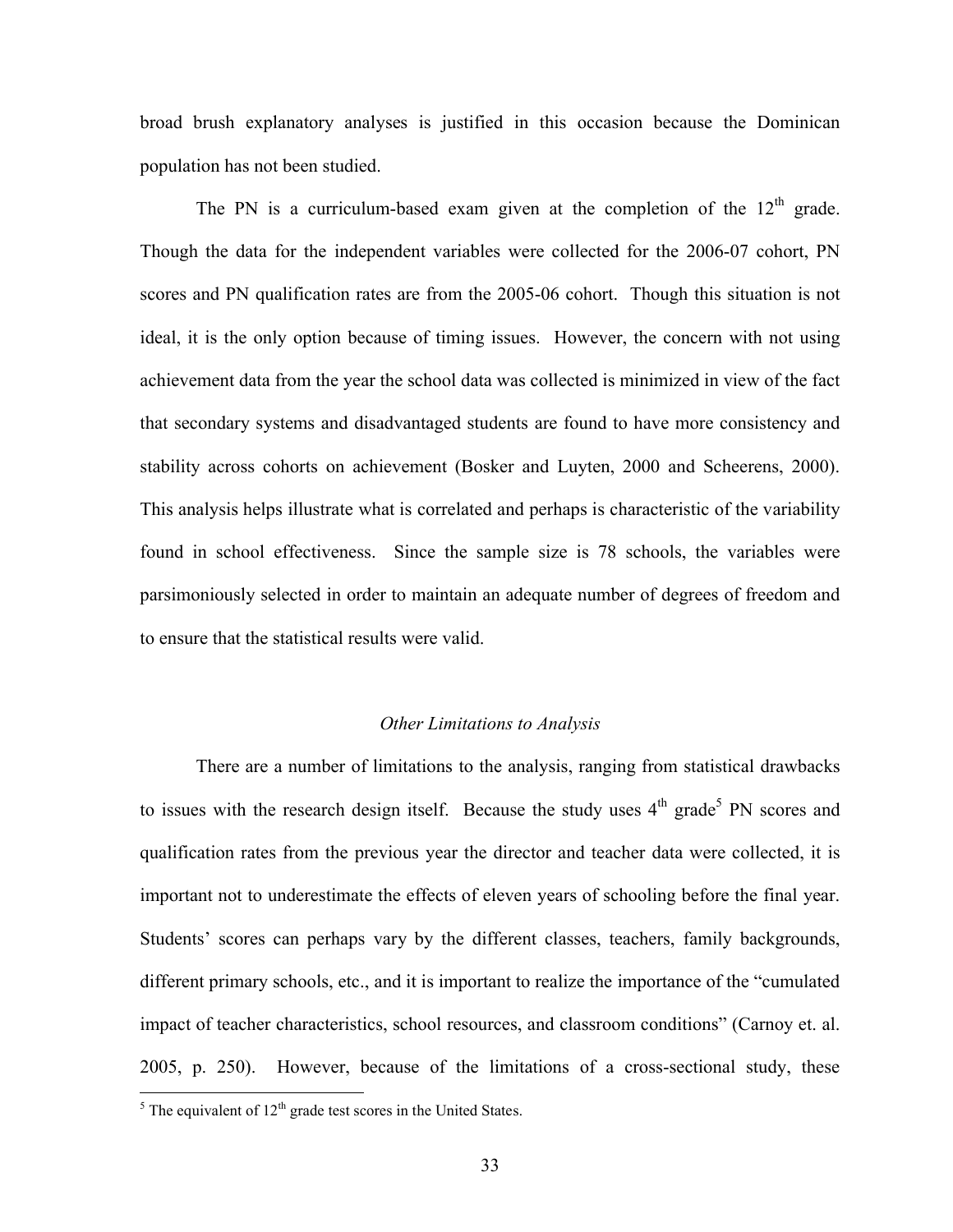predicaments affect results and must be divulged. A longitudinal study, if resources were available, would better capture the situation. Nevertheless, the study hypothesizes that relational trust, as a variable, is fairly constant, especially if the director and teachers have been in the school for an extended period of time, and a sense of community has been fostered. As a result one can suggest that if the student has been at a particular high school for his/her entire secondary career, his/her achievement scores and PN qualification will reflect the impact of relational trust and atmosphere, if they are in fact associated. However, the large number of students who drop-out and re-enter may exacerbate error levels.

Moreover, trust is an elusive variable to measure. One possible problem is the halo effect caused by multicollinearity, or that schools that are doing well academically might also be schools with more trust or vice versa. This study cannot define causality between the relationships found between trust, school effectiveness, and school, teacher, and director characteristics, only that they statistically exist. Spuriousness may be a concern as well: schools with higher parental involvement rates may be responsible for any observed association between trust encountered between teachers and parents and school performance outcomes (or, parents who interact more with schools may develop more trust with teachers).

The study may not have included sufficient or the proper variables to measure the system, and the results may suffer from omitted variable bias; another concern is that the sample may not be big enough. Finally, since multi-level modeling is not used, some of the variance found between teachers and schools is left unexplored. Other limitations of analysis result from aggregating data to the school-level for use in regression analysis, including aggregation bias, misestimated standard errors, or heterogeneity of regression among groups (Raudenbush and Bryk, 2002).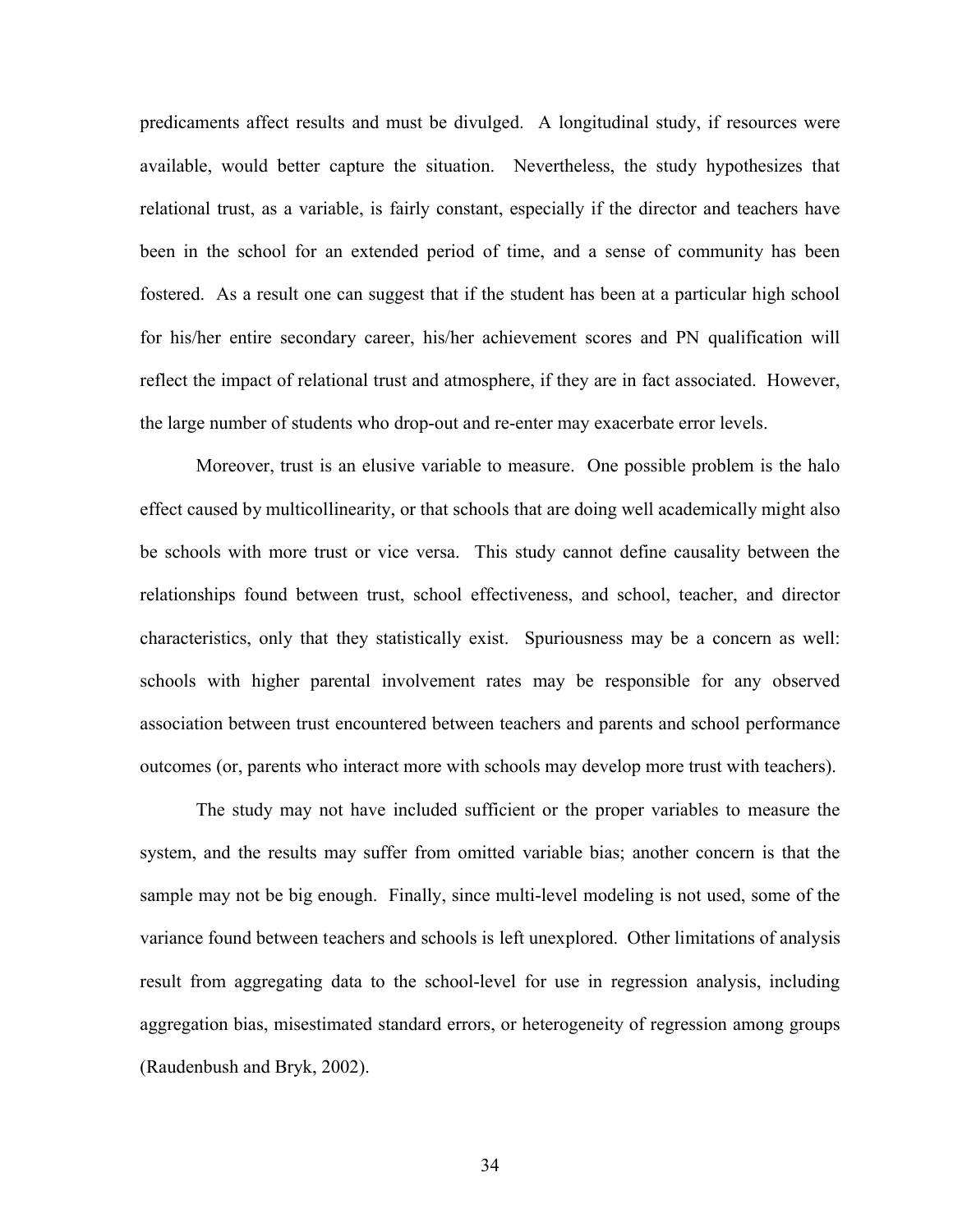## **CHAPTER IV**

# **BACKGROUND**

## *Historical, Social and Economic Context*

The Dominican Republic in the Caribbean Sea has more than 8.2 million inhabitants and shares the island of Hispaniola with Haiti. The highest concentration of poor residents in the country exists in the northwest and southwest regions (otherwise known as the "frontier"), with 1.3 million poor living in rural areas. The 1980s are known as the "lost decade" in Latin America. During that time, the region was plagued with negative economic growth and the wealth gap increased, compounding the social chasm that was already so apparent. The impact of this economic downturn on the Dominican Republic was especially harsh.

In the Dominican Republic external debt grew to over \$4 billion and inflation rates reached three digits by 1990. The price of traditional exports (sugar cane, coffee, cocoa, and tobacco), which represented eighty percent of exports, significantly decreased. Between 1983 and 1989, the proportion of poor increased from 46% to 57%. Public social expenditure decreased from 5% to 3.5% by the end of the decade. The system of education was also in dire condition by the late 1980s. Education expenditure decreased from 2.7% of the Gross National Product in 1970 to .8% by 1990. At the same time, the illiteracy rate was approximately 25% among the population 10 years and older. The rate of repetition of first and second graders was one of the highest in the region (approximately 3 out of 10 children were repeating the first grade). In addition, teachers, upset over dismal salaries and working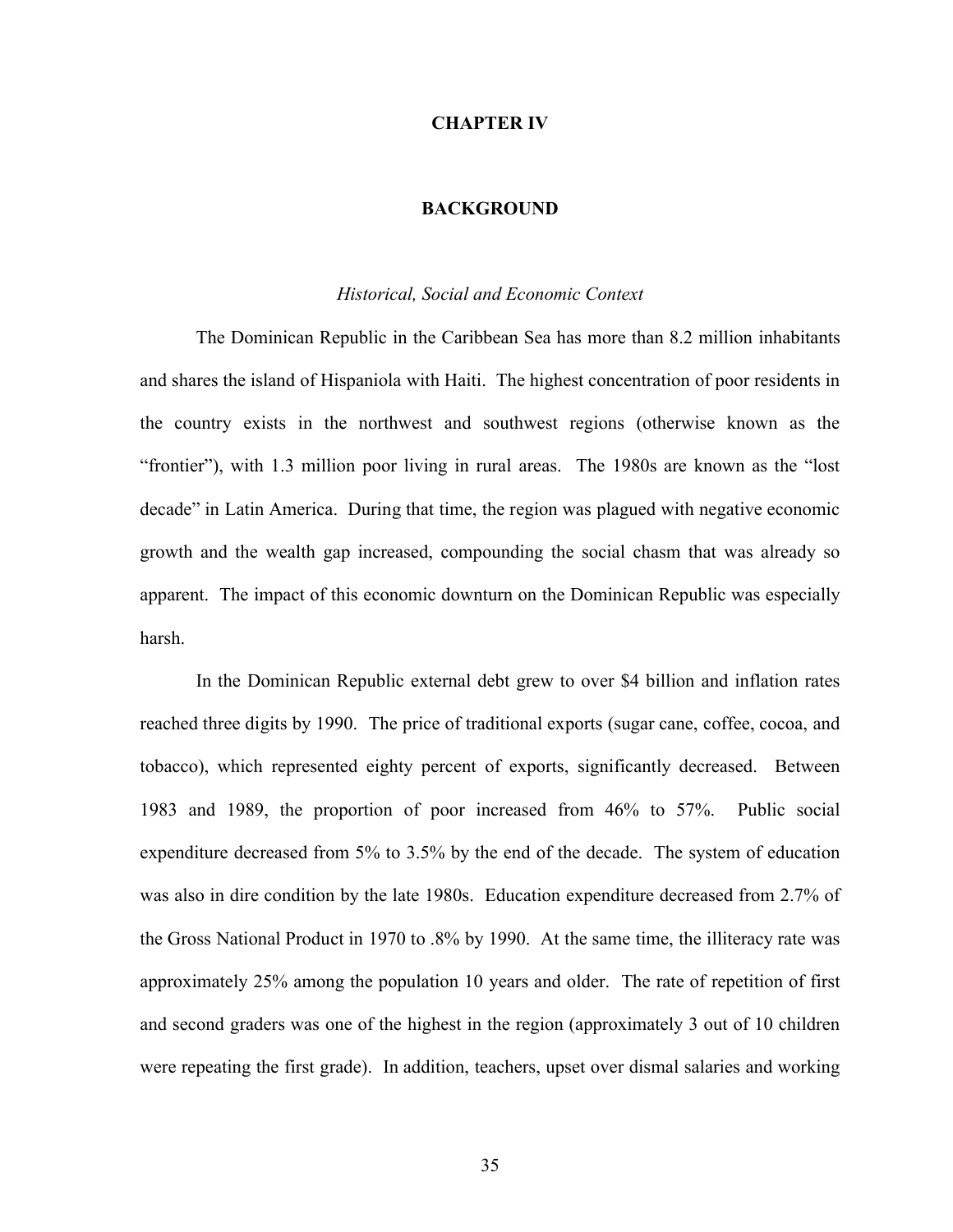conditions, were leaving the profession in droves and teacher training institutions were closing because of lack of interest in the field (compiled from Alvarez, 2004 and SEE, 2003).

Since the early 1990s, the Dominican economy has grown rapidly, with an average growth of 5.6% per year—the third highest rate in Latin America and the Caribbean (Alvarez, 2004). The economic system has changed over time as well, moving from an agrarian based system to one rooted in the tourist industry, industrial free zones, telecommunications, construction and business (SEE, "Strategic Vision," Volume 2, *Plan Estratégico de Desarollo de la Educación Dominicana 2003-2012*, Santo Domingo: April 2003, p. 23). Leaders in the Dominican Republic realize that they must alter the secondary education system, since the shifting economy needs better educated workers to successfully participate in these new fields of endeavor.

## *The Plan Decenal, 1992-2002*

The outcomes of education reform in the 1990s affected the landscape in which the new Dominican Strategic Plan acts, and should be briefly discussed. During the early 1990s various governmental and civil society groups from the local, regional, and national levels of society, upset over the state of education in the Dominican Republic, started collaborating to create a ten-year education development plan (SEE, *Plan Decenal de Educación 1992-2002*). The end result was a plan that sought to reform the entire educational system, including access to and quality of education, curricula, teacher professionalization and status, and financial resources.

The Plan Decenal objectives included:

• changes in access and attendance;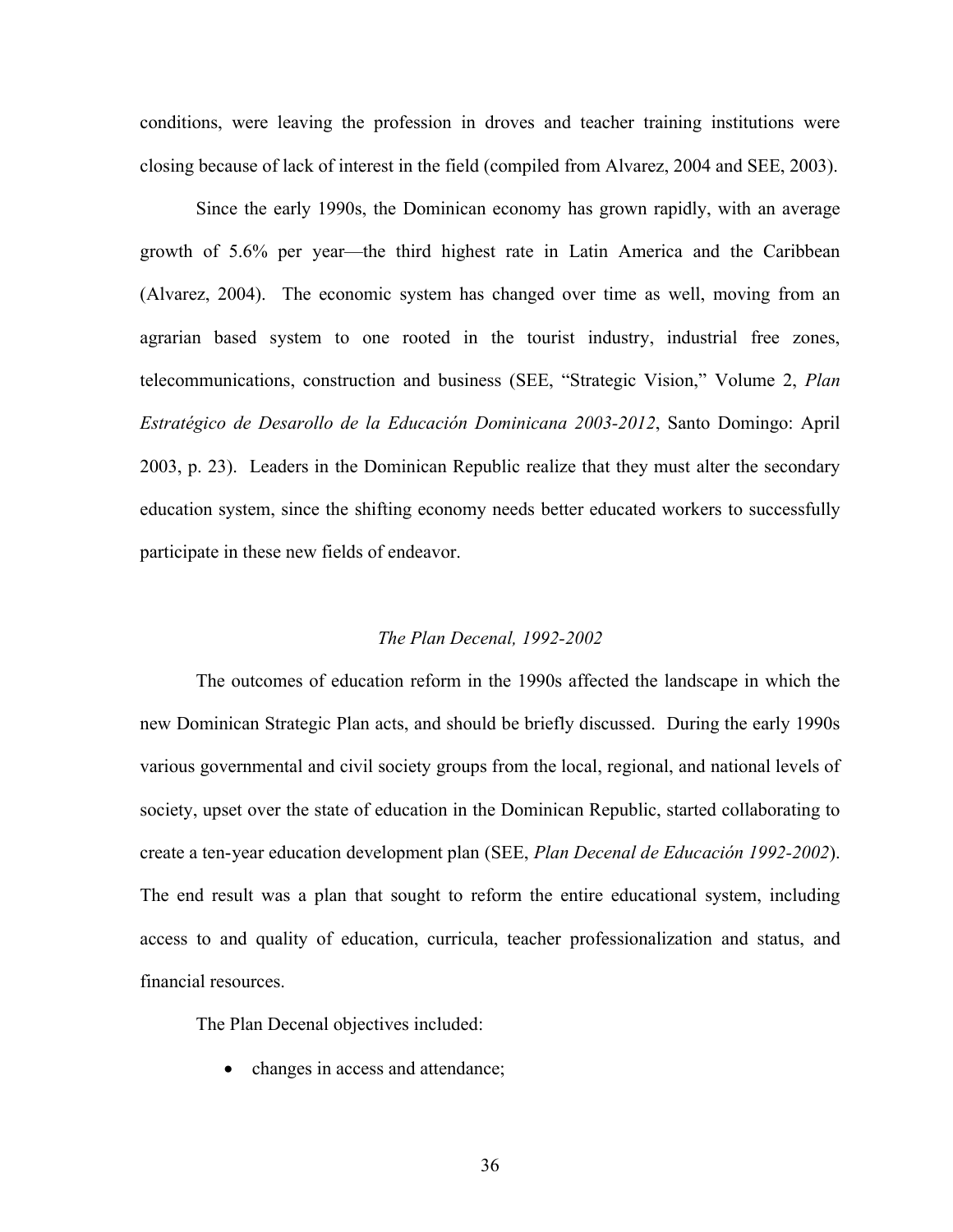- improved educational quality, relevance, and appropriateness vis-à-vis social and regional requirements through curricular reform;
- increased levels of competence and efficiency in the SEE and its decentralized bodies;
- increased organized involvement on the part of society, the community and parents; and finally
- redesigned resource allocation procedures to increase funds invested in education and to seek out contributions from new sources (Sanguinetty and Fernandez, 2000).

The Plan Decenal reform effort had mixed results, with some positive achievements, but also some distinct failures to meet the stated goals. Among its successes were significant improvements in access to education, especially at the primary education level; the development of a new curriculum; improvement of teacher conditions; and the implementation of the Pruebas Nacionales, thus theoretically adding a level of accountability and transparency to the education system. Nevertheless, rural education did not improve significantly, decentralization did not progress adequately, and secondary education continued to be severely neglected (Sanguinetty and Fernandez, 2000).

Perhaps one of the greatest successes of the Plan Decenal was the approval in 1997 of the General Education Law No. 66. The Law was designed to 1) organizationally retool the education system; 2) strengthen community involvement in school management; 3) facilitate the creation of decentralized administrative structures (i.e., to the regional, district, and local levels); and 4) attack the subject of financing and quality of education (SEE *Plan Estratégico de Desarrollo*, 2003). The SEE based its 2003-2012 strategic plan on the framework delineated in this law.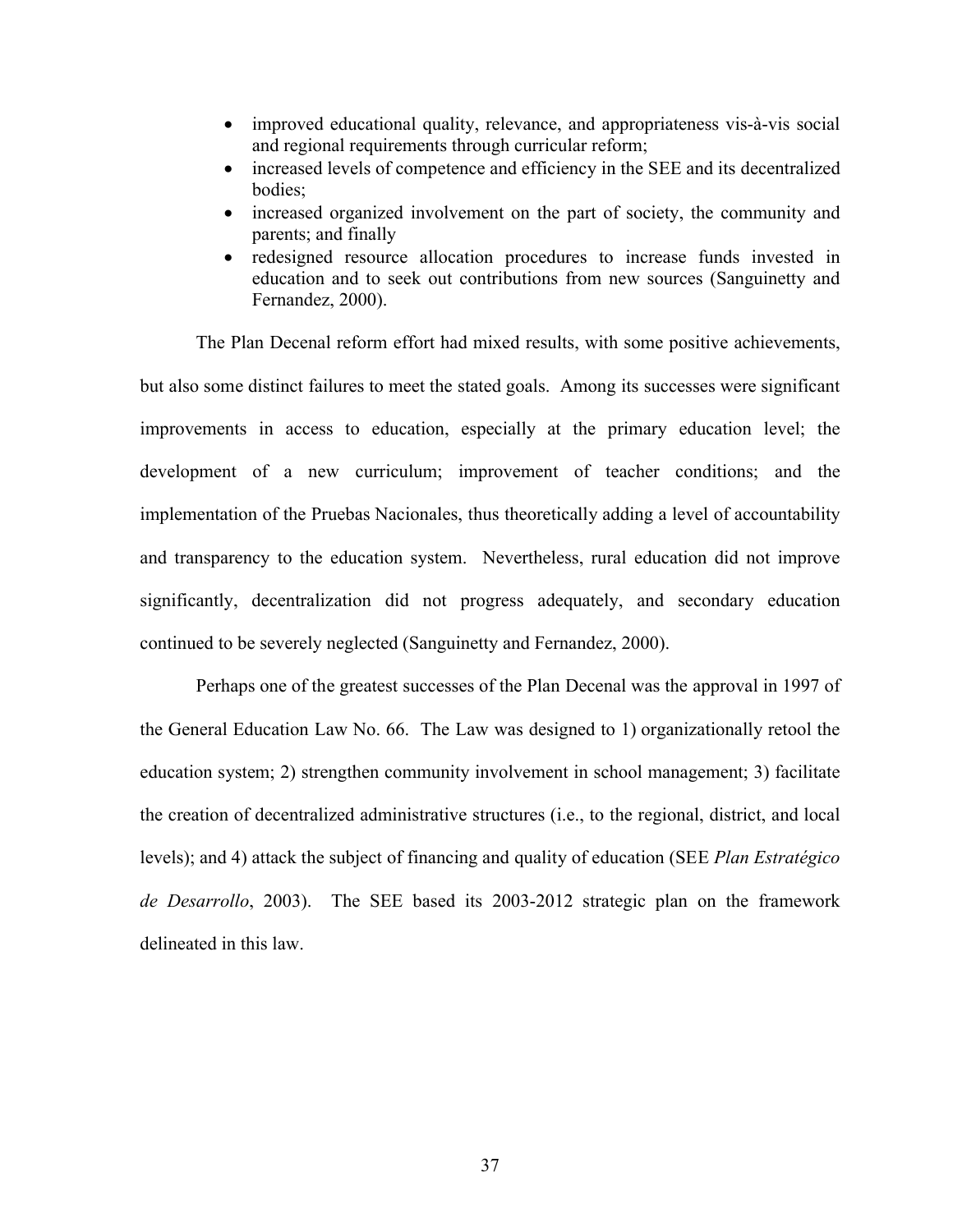## *Current Secondary Education Situation*

With the implementation of the Plan Decenal in the 1990s, primary education enrollment and completion rates increased, leading to an influx of students in secondary schools. Table 1 shows the increase in all levels of education from 1996-2002. The increase in education coverage in the Dominican Republic in the 1990s revealed many discrepancies in the secondary system, including issues related to infrastructure, internal efficiency, and school management.

**Table 1: Enrollment by Level from 1996-97 to 2001-02**

| Level          | 1996-97   | 1997-98   | 1998-99   | 1999-2000 | 2000-01   | 2001-02   |
|----------------|-----------|-----------|-----------|-----------|-----------|-----------|
| <b>Initial</b> | 189,085   | 190.541   | 195.346   | 207.994   | 219,553   | 194.256   |
| Primary        | 1,360,044 | .492.772  | 1.548.573 | 1,608,640 | 1,643,941 | 1.687.572 |
| Secondary      | 313.840   | 329.994   | 346,001   | 370.952   | 398.924   | 444.035   |
| Total          | 1,862,969 | 2,013,307 | 2,089,920 | 2,187,586 | 2.262.418 | 2,325,863 |

Source: SEE, "Situación de la Educación Dominicana al 2002 Volumen 1," *Plan Estratégico de Desarollo de la Educación Dominicana 2003-2012*, Santo Domingo: April 2003

The secondary education system in the Dominican Republic is composed of four grades divided into two cycles, two years each. In 2003, there were 719 public secondary school centers that worked out of 565 school buildings. The total number of classrooms was 6,779. The average number of students per classroom in the public sector was 47.3. The problems most cited in secondary schools were lack of classrooms, large distance to schools, teenage pregnancies, drug use, classrooms in disrepair, lack of transportation, and schools offering only night sessions, mostly in primary school buildings (SEE, 2003).

In 2003, 75 percent of students in secondary school attended public schools, and 87 percent of public secondary coverage was located in urban areas (see Table 2). This was partly due to the fact that approximately 70 percent of rural children leave basic education before finishing (versus 20 percent of urban children). In addition, the secondary education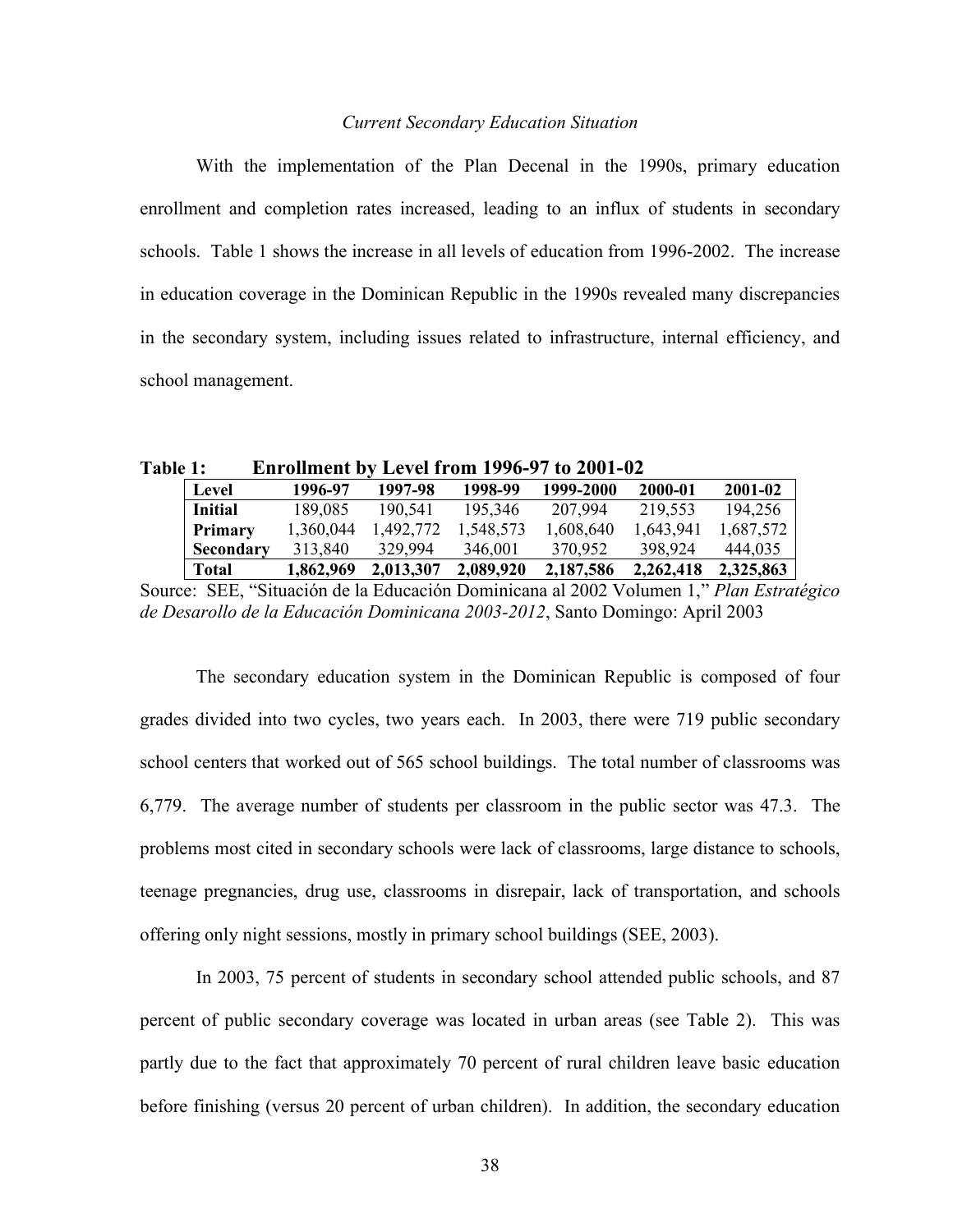system was seriously under-funded over the previous couple of decades, with schools receiving almost no resources for materials from the central government. To exemplify, the real cost per primary student in 1999 was \$135, whereas secondary students received \$97 (Alvarez, 2004).

| <b>Table 2:</b> |                | <b>Public Sector Enrollment by Level and Area, 2003</b> |               |       |               |                               |  |
|-----------------|----------------|---------------------------------------------------------|---------------|-------|---------------|-------------------------------|--|
|                 |                | Urban                                                   | $\frac{6}{9}$ | Rural | $\frac{6}{9}$ | Total                         |  |
|                 | <b>Initial</b> | 155,679 70.90 63,974 29.09                              |               |       |               | 219,553                       |  |
|                 | Primary        | 1,024,200                                               |               |       |               | 62.30 619,741 37.69 1,643,941 |  |
|                 | Secondary      | 345,970                                                 |               |       |               | 86.72 52,954 13.27 398,924    |  |
|                 | Total          | 1,525,849                                               |               |       |               | 67.44 736,569 32.55 2,262,418 |  |

Source: SEE, "Situación de la Educación Dominicana al 2002 Volumen 1," *Plan Estratégico de Desarollo de la Educación Dominicana 2003-2012*, Santo Domingo: April 2003

Infrastructure**.** Secondary school enrollment increased 60 percent between 1993 and 1998. This tremendous demand for secondary education placed stress on the existing secondary school infrastructure, resulting in overcrowding and lower internal efficiency rates (i.e., increased repetition and drop-out rates). In addition to the stress on existing structures, data from the SEE indicates that the secondary system in the Dominican Republic is plagued with a lack of infrastructure:

- 60% of secondary schools were housed in primary education buildings in 1999;
- 33% of secondary students attended night sessions in multi-session schools;
- 55% of primary schools shared their buildings with secondary schools;
- only 182 buildings were pure-use secondary schools;
- $\bullet$   $\frac{1}{2}$  of the mix-use schools were located in urban areas; and
- close to 70% of secondary students in urban mix-use buildings attended classes with more than 45 students (SEE, 2003).

In 2003, the SEE estimated that approximately 22 percent of secondary schools needed expansion, restoration, and/or better maintenance (SEE, 2003).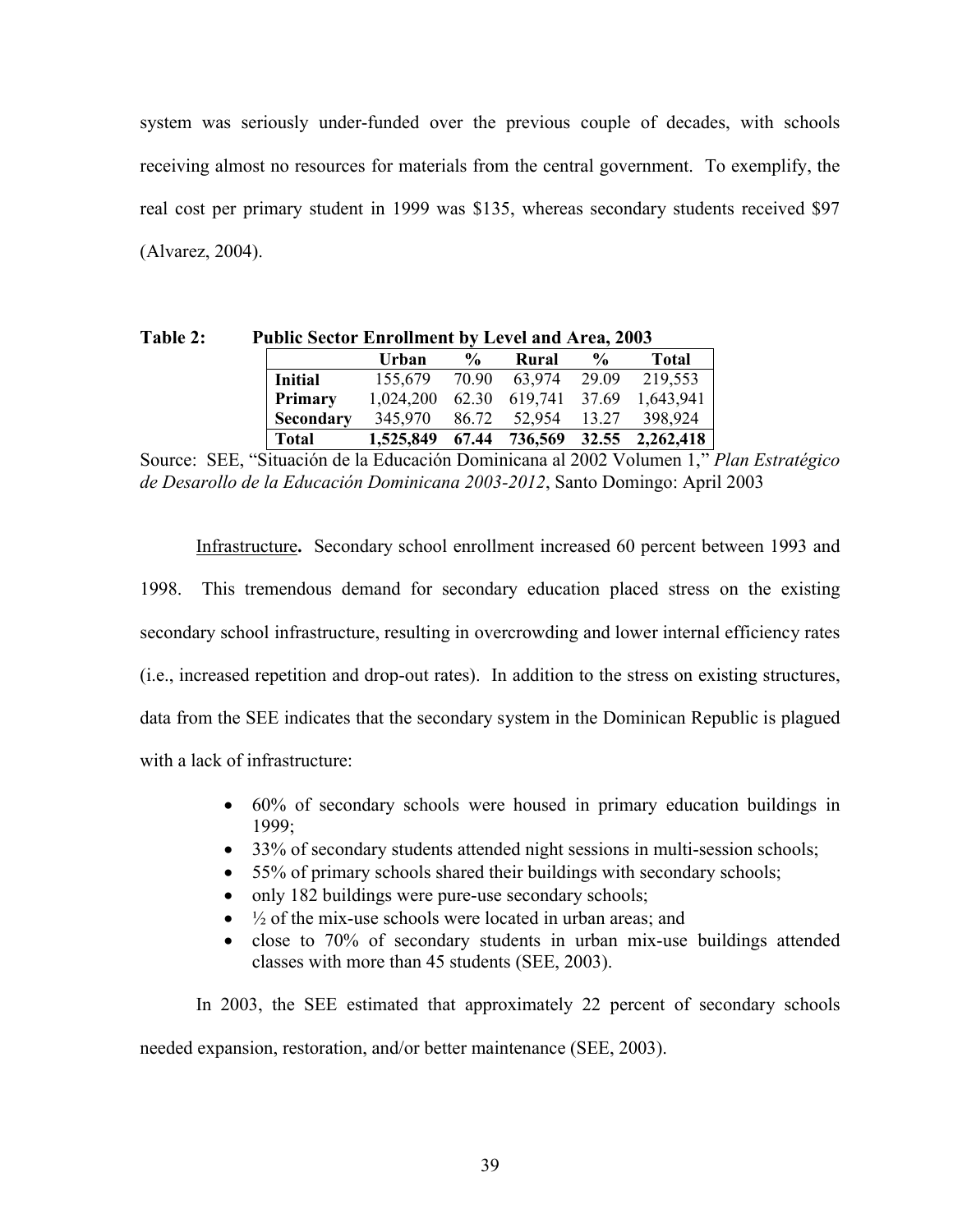Efficiency**.** According to the Inter-American Development Bank (IADB), the education system in the Dominican Republic has one of the worst internal efficiency rates in the Latin American and Caribbean region. One of the factors contributing to this is education in the rural context, where fewer than 60 percent of 6-7 year old children enter first grade on time and approximately 15 percent of students leave schools at each grade level annually (i.e.,  $60\%$  of rural children finish  $4<sup>th</sup>$  grade as opposed to 80% of children in urban areas). Only 10% of those who enter the first grade of primary school finish secondary school on time, and the inequities between rural and urban marginal zones continues to increase (Alvarez, 2004).



**Figure 2 Repetition Rates and Percent of Overage Enrollment, 1997-1998** Source: Alvarez, Carola. "La Educación en la República Dominicana," IADB, 2004.

Over-age students are a serious problem in the Dominican Republic where many students drop out and then re-enter the education system. The highest number of over-age students in the system is found in the first year of secondary (Figure 2), producing a great heterogeneity of students with regard to academic competence, previous experience, and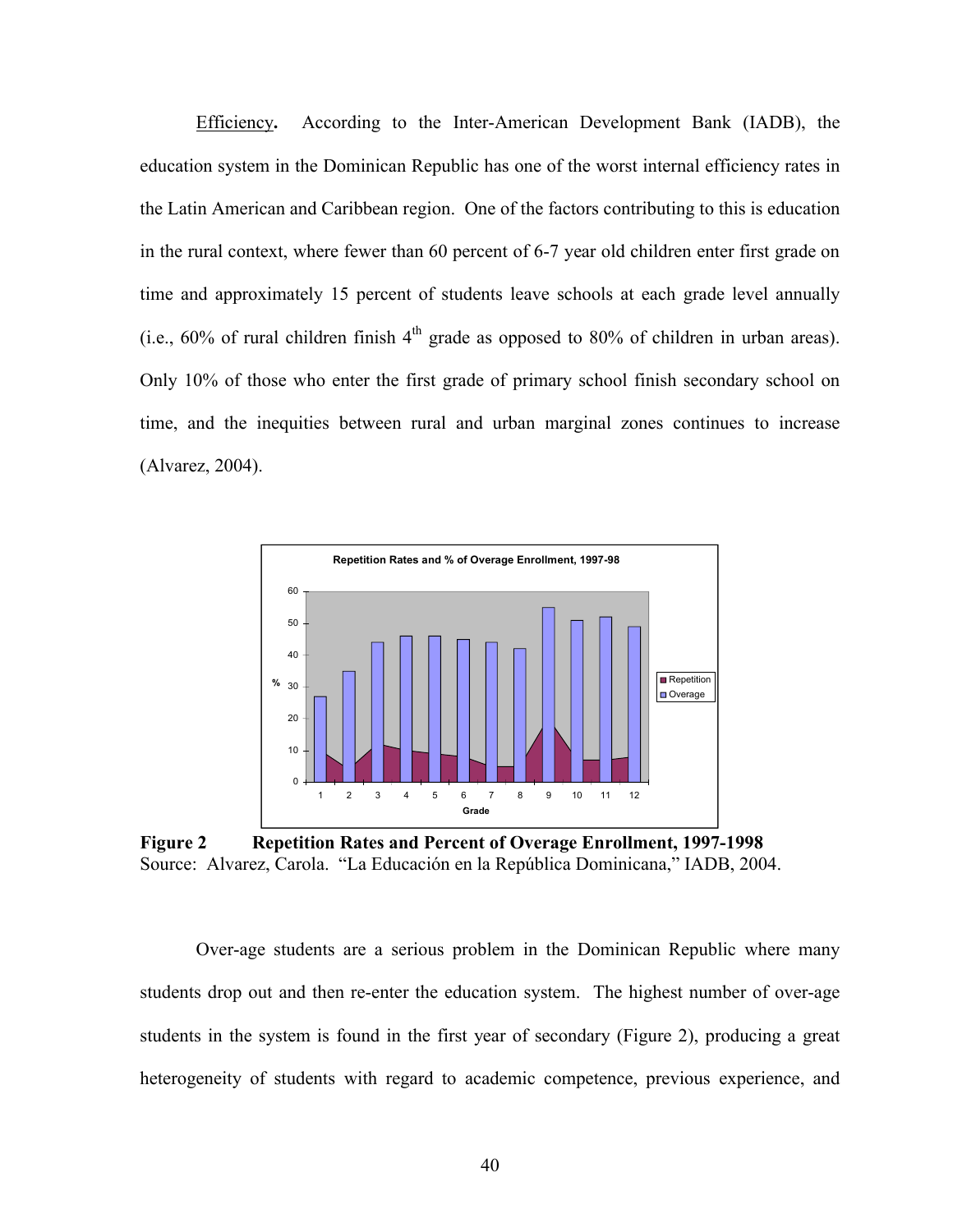physical and psychological development (Alvarez, 2004 p. 57). After dropping out students find that because of the shifting economy they are unable to find employment and they usually re-enter school. Though this is a positive situation for over-age students, the SEE has had to create accelerated curriculums and arrange summer courses for these students to enable them to advance to the level of students who did not drop out. The Dominican government loses approximately US\$2.3 million per year on students repeating the ninth grade. It is estimated that more than 97 thousand students in secondary schools are not at the proper grade-age synchronization. Approximately 46% of students in secondary school are more than seventeen years of age (SEE, 2003).

Management. According to the IADB, the centralized school management system has impeded the local level planning processes: "the actual scheme limits the participation of the education community, consisting of parents, teachers, students, civil society leaders, in the development of activities" at the local level (Alvarez, 2004 p. 8). Similarly, the lack of management unification in mix-use buildings has also generated inefficiencies in school management. There is a lack of integrated vision partly due to the fact that each session in a school has its own director and its own administrative system. For example, when multiple cycle administrations are responsible for one building's infrastructure maintenance, it may be difficult to hold any one administrator responsible, resulting in lack of upkeep and general disrepair, not to mention the confusion and disarray that occurs when teachers and directors do not have their own offices, desks, or supplies, because they are shared by multiple sessions.

Completion of secondary school proves to be an important indicator of success in the Dominican Republic. The private rate of return of workers who finish secondary school is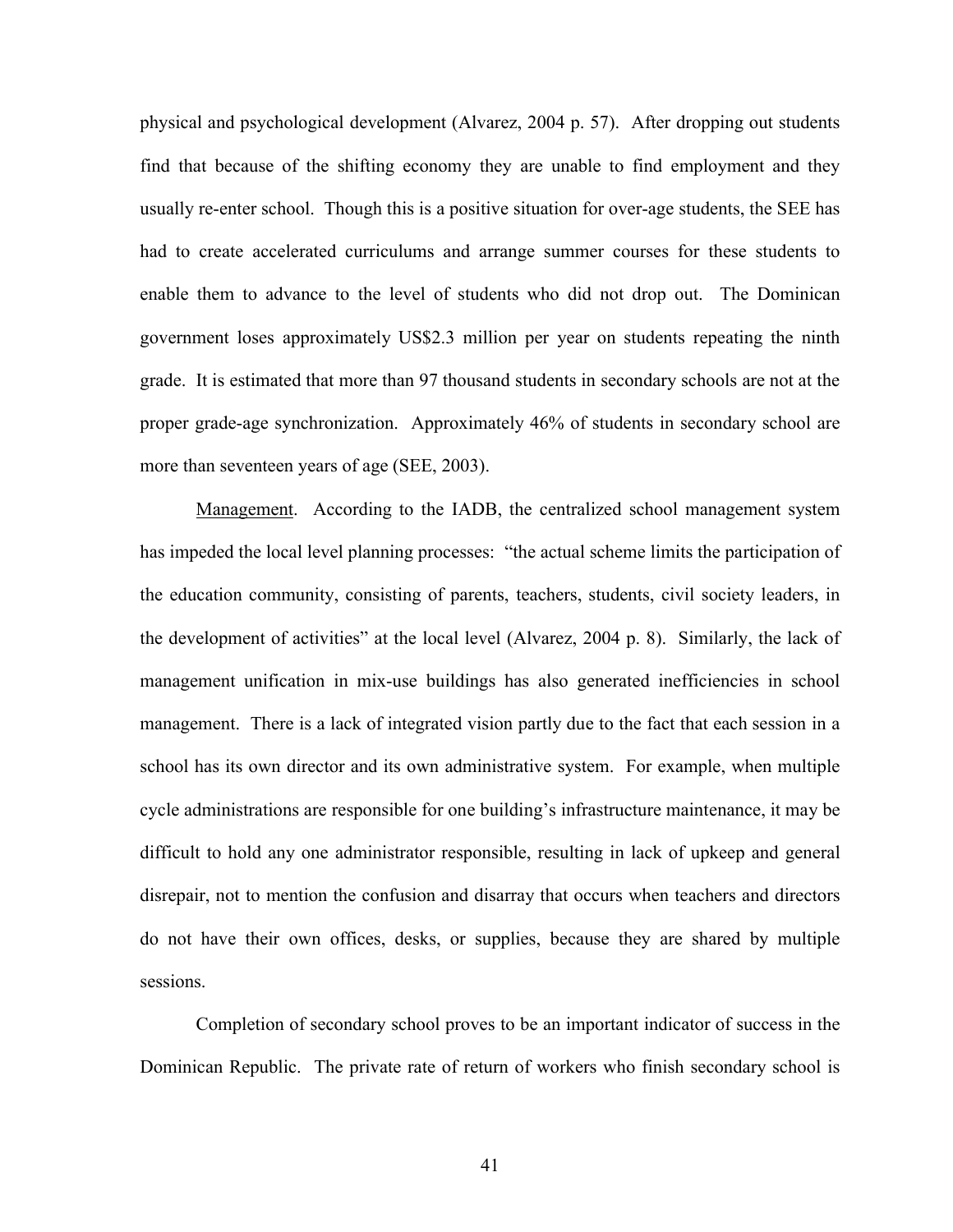12%, whereas workers who never finished school garner a rate of only 3.5%. In addition, approximately 62% of students who graduate secondary school are employed, whereas the employment rate for non-graduates of secondary school is 43% (SEE, 2003).

## *The SEE's Strategic Plan for 2003-2012*

In 2002, the SEE released a new ten year plan, called the *Plan Estratégico de Desarollo de la Educación Dominicana* 2003-2012, or the Strategic Plan for Education Development. In three volumes, the plan describes the education situation (especially focusing on system failures), delineates the strategic vision for the next decade, and illustrates the plans for implementation, monitoring, and evaluation. Beginning in the early 2000s, the SEE started focusing its attention on management and decentralized organization issues. Originating during the Plan Decenal, this focus resulted in the creation of decentralized *juntas escolares* (school councils), which according to the SEE have led to successes that should be consolidated and amplified for the benefit of better education governance. Juntas are comparable to school boards, made up of the school director, representatives of teachers, parents, students, and the local community. According to the General Education Law 66'97, the education system needs to "transfer to parents, teachers, and the community an amplified quota of responsibility in the management of the education system and in the administration of the school" (SEE 2003, p. 46). If Juntas are the mechanism chosen to implement the current strategic plan, then school trust is an important factor that could allow the Juntas to work at their full capacity.

Improved school management is a key area according to the SEE, since there has been little improvement in that arena over the last decade. In 2003, few centers at the

42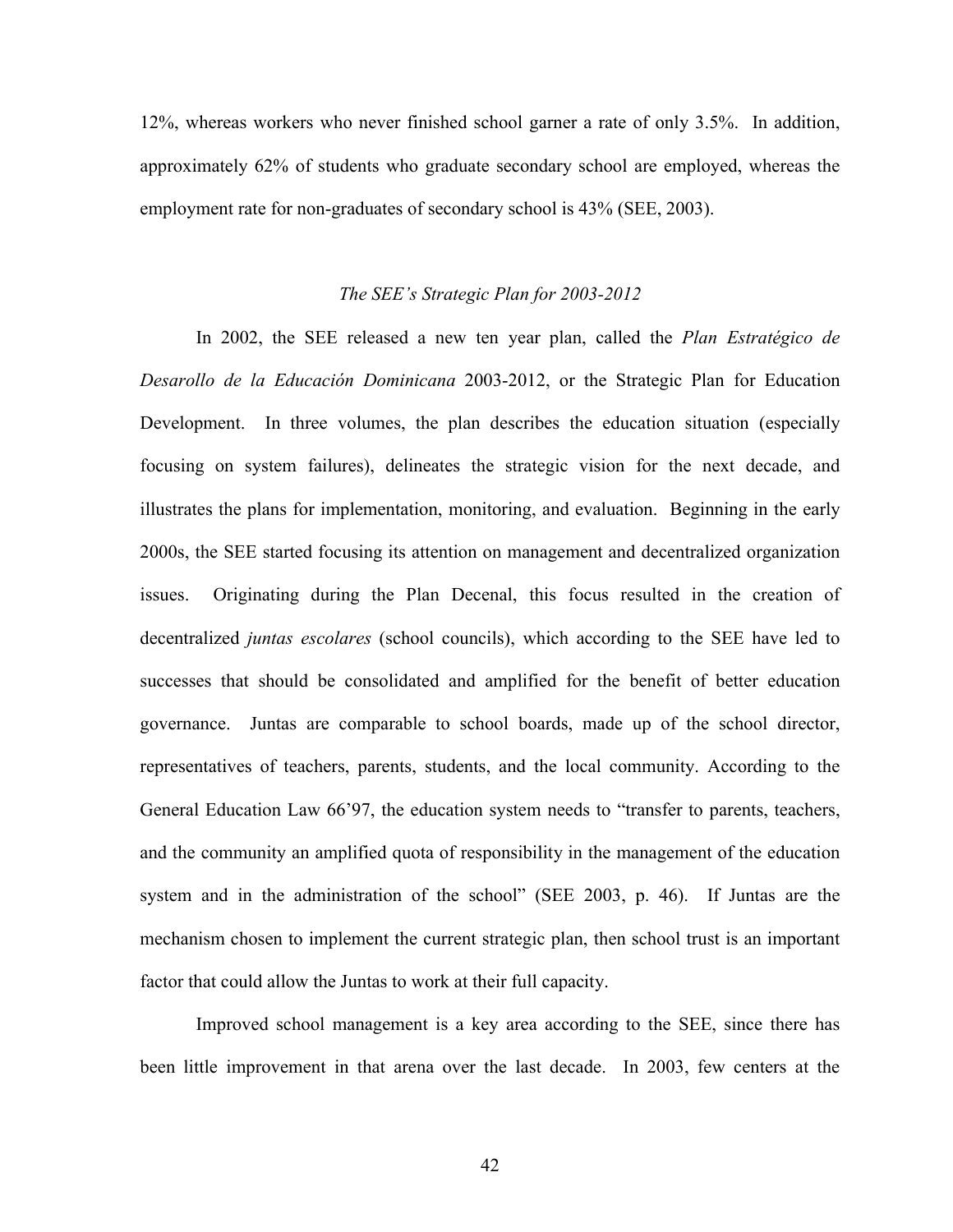secondary level showed independence, by developing Education Development Plans or creating the proper environment for stakeholder participation (local leaders, businesses, parents, etc.). The education sector is currently in the process of attempting to integrate these actors with the school center's management system. Currently, Juntas are in the developmental stage, with the end result of granting greater autonomy to the schools and the education community.

According to the strategic plan, the SEE intends to reach a net enrollment rate of 60% in secondary education by the end of the ten-year period in 2012. The SEE also plans on increasing promotion rates and decreasing repetition and desertion rates: regulating school flow by reducing desertion rates to equal or less than 4% and repetition rates to equal or less than 2%; and elevating promotion rates to at least 95% (SEE, 2003).

Within the mechanism of the Multiphase Project for Modernization of Secondary Education, and using loan funding from the IADB, the SEE aims to improve the quality of secondary education, focusing primarily on access and internal efficiency levels. The access components of this project include optimizing infrastructure by rehabilitating 480 classrooms and building 450 new ones. The project aims to reduce the desertion rate in  $10^{th}$  and  $11^{th}$ grades, and lower the repetition rate in  $9<sup>th</sup>$  grade. Other goals include minimizing the number of night sessions and increasing the cohort graduation rates. Between 2003 and 2007, the SEE planned on creating 521 decentralized juntas and having them create Education Development Plans specific to their school, focusing on quality issues. During that period, the SEE also planned on transferring funds to the 521 juntas to purchase education materials, furniture, and for infrastructure maintenance. To support this, the SEE intended to train approximately 470 school directors in education management (IADB Report, 2000).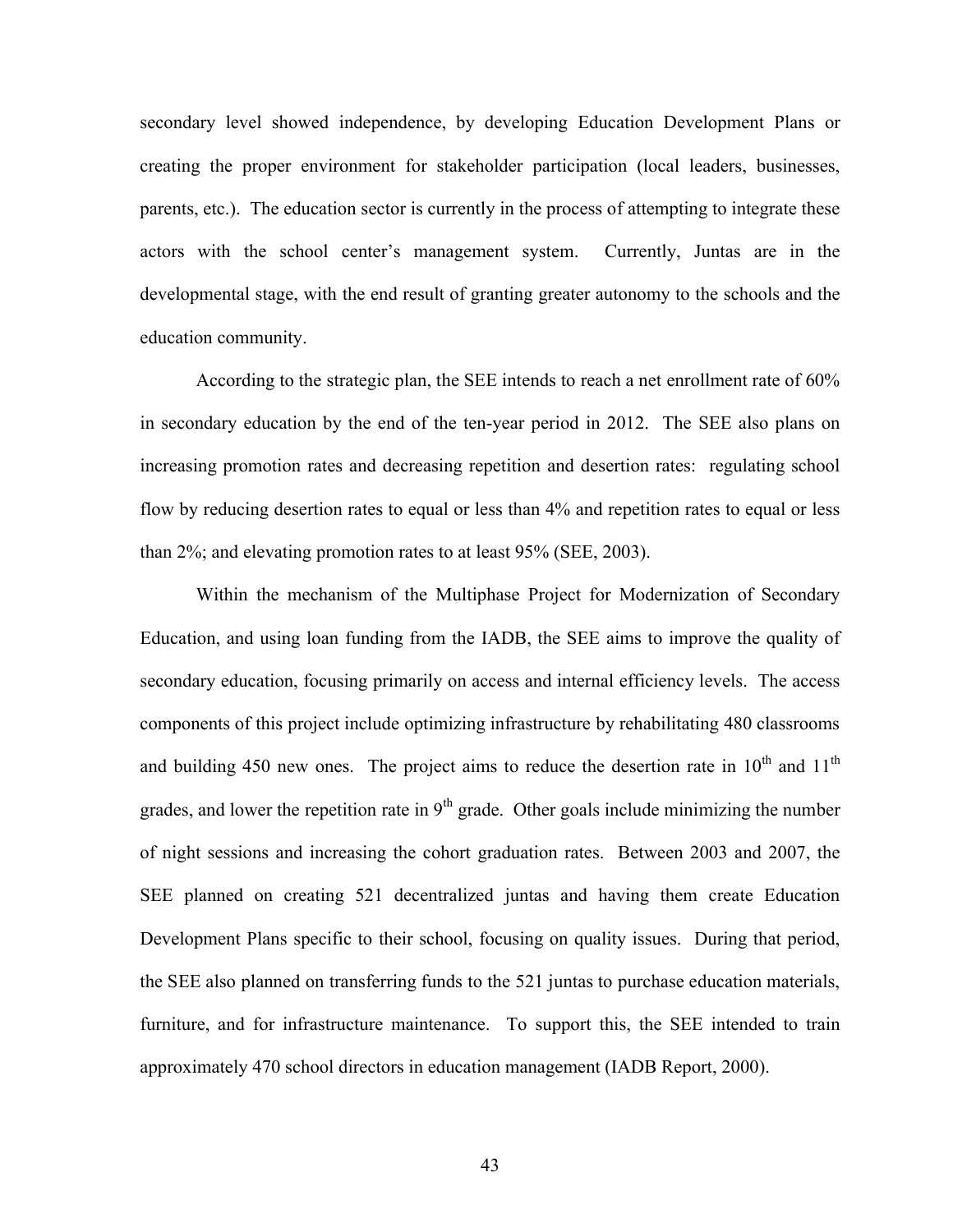Another way social capital is facilitated in society is through civil society or social organizations, which can take the form of voluntary organizations, associations, clubs, and student groups (Putnam, 1995). There are conflicting views on the amount of civil society capacity developed in the Dominican Republic. With a long history of military and authoritarian government, civil society has been slow to develop. However, some schools in the Dominican Republic have very strong traditions of parental involvement and parent teacher associations in the schools. With the central government failing adequately to fund the secondary system, many schools have had to raise their own funds through parental and community volunteerism. For example, some secondary schools have parent-run kiosks and bake sales or organize donation campaigns in order to raise funding for basic school necessities, such as chalk and cleaning supplies. These are examples of "multiplex" relationships (Coleman, 1988 s109), which result in responsibilities and obligations ending up in one "pot" that is shared by the participants. Donations and money raised are not used for the individual, but put towards the school as an entity in itself.

A large component of the current strategic plan involves the central government directly providing funds for books, infrastructure, maintenance, and rehabilitation or expansion of the schools. Previously, the central government mainly funded teacher salaries at the local school level. Secondary schools had generally been responsible for raising their own funds, typically through local community involvement (as mentioned above). However, these fundraisers, which do not occur on a regular basis at all secondary schools, have failed to provide adequate or stable funding. Under the new managerial model, the SEE delegates a series of functions to the schools to provide incentives for pedagogical innovation and optimal use of educational inputs at the school level. Relational trust may be especially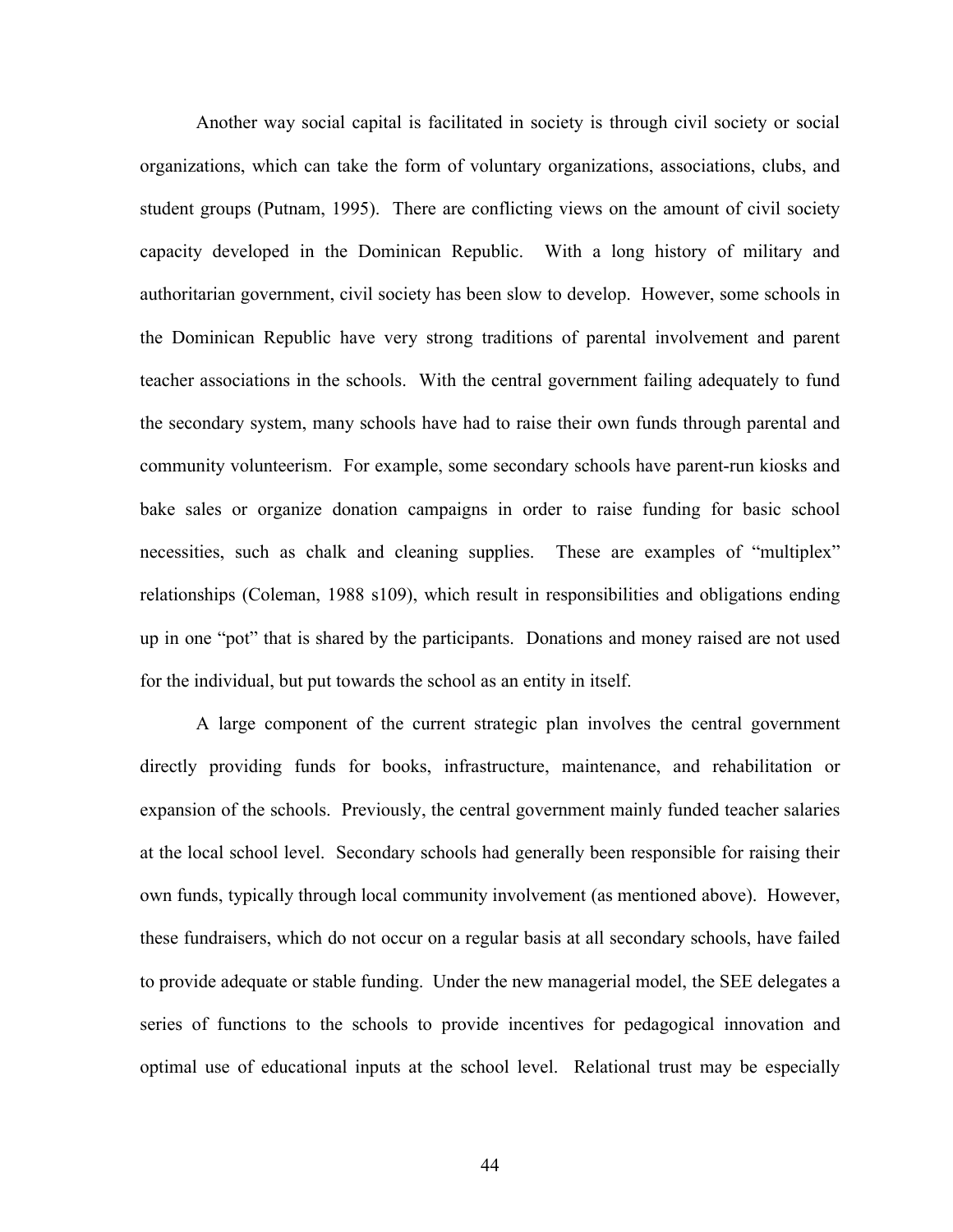significant in this atmosphere, as it may help to compensate for deficiencies in material resources and human capital in poorer schools.

As described above, although the Dominican government has made substantial attempts in recent years to improve the equity and quality of primary and secondary education, there still exist many concerns in the system. These include overcrowded and deteriorated infrastructure, problems with internal efficiency, and concerns about management at both the local and national levels. This study examines some of these issues (e.g., overcrowding and state of infrastructure) to determine whether they may be associated with high or low performing schools, and evaluates the role of relational trust as well.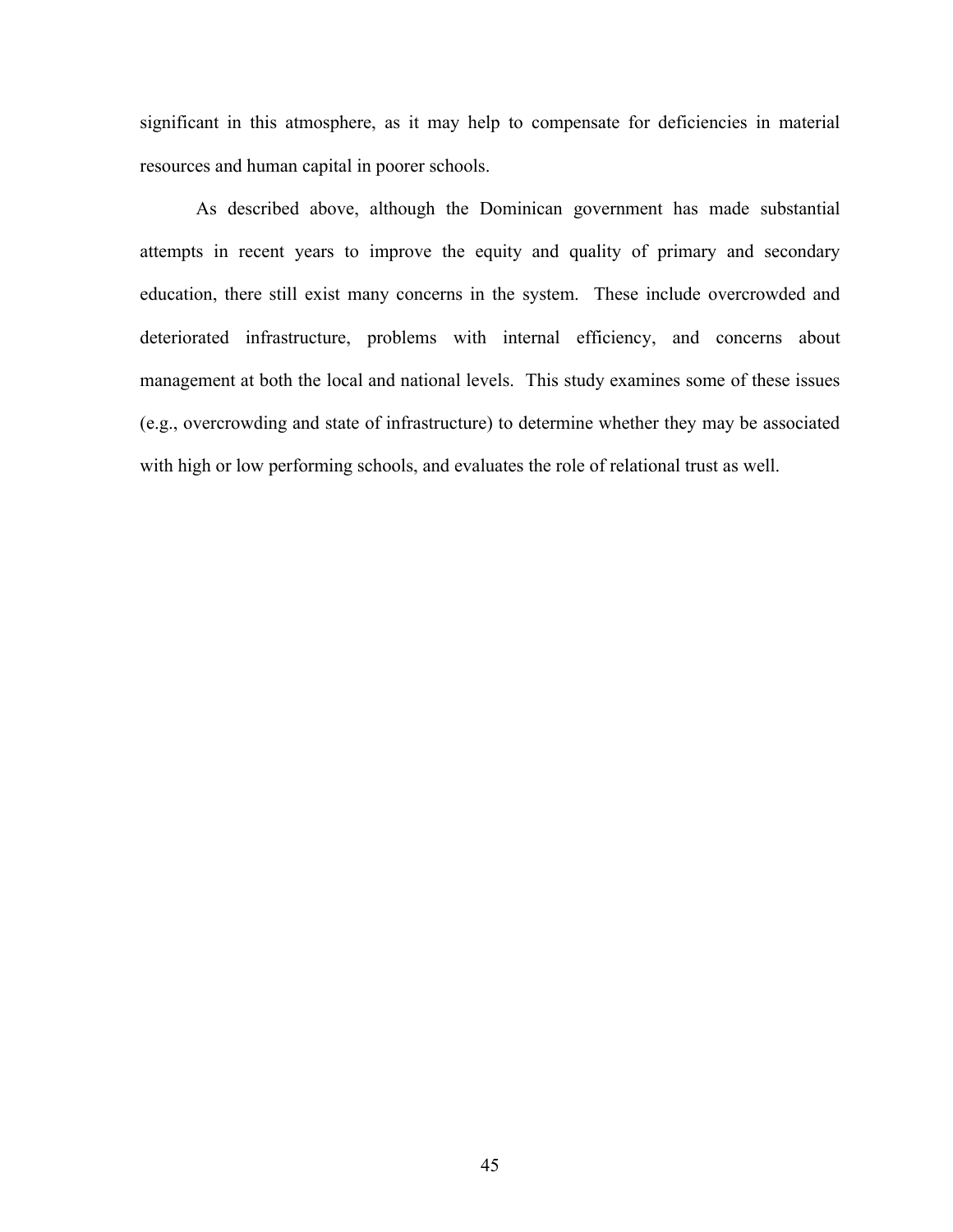## **CHAPTER V**

# **SAMPLE SCHOOLS**

In order to assess the role that trust may play in the Dominican secondary education system, it is critical to have an understanding of the sampled secondary schools. This chapter includes data on school level characteristics and provides profiles of the sampled directors and teachers.<sup>6</sup>

## *School Level Characteristics*

A typical Dominican secondary school has an average of 15 teachers and 42 students per classroom. The average school size is 550 students. Although the majority of schools fall between 100 and 600 students, only a few very large schools were included in the sample. There are an average of 93 $4<sup>th</sup>$  grade students (Dominican "seniors") per school; and almost a third of these students are overage, or not at the proper age-grade synchronization (i.e., more than 17-18 years old in senior year). Most of the directors surveyed said that their school building was shared by at least two or more sessions (Figure 3), attesting to the lack of school buildings necessary to meet the need of increased demand for secondary education in the Dominican Republic and confirming what was stated in the Dominican context chapter. Heavy use by multiple sessions can lead to faster deterioration in infrastructure and the need for additional maintenance.

1

 $6$  For a detailed look at variables examined here and collected in the study, including N, minimum and maximum values, mean, and standard deviation, review Table 1 in APPENDIX A.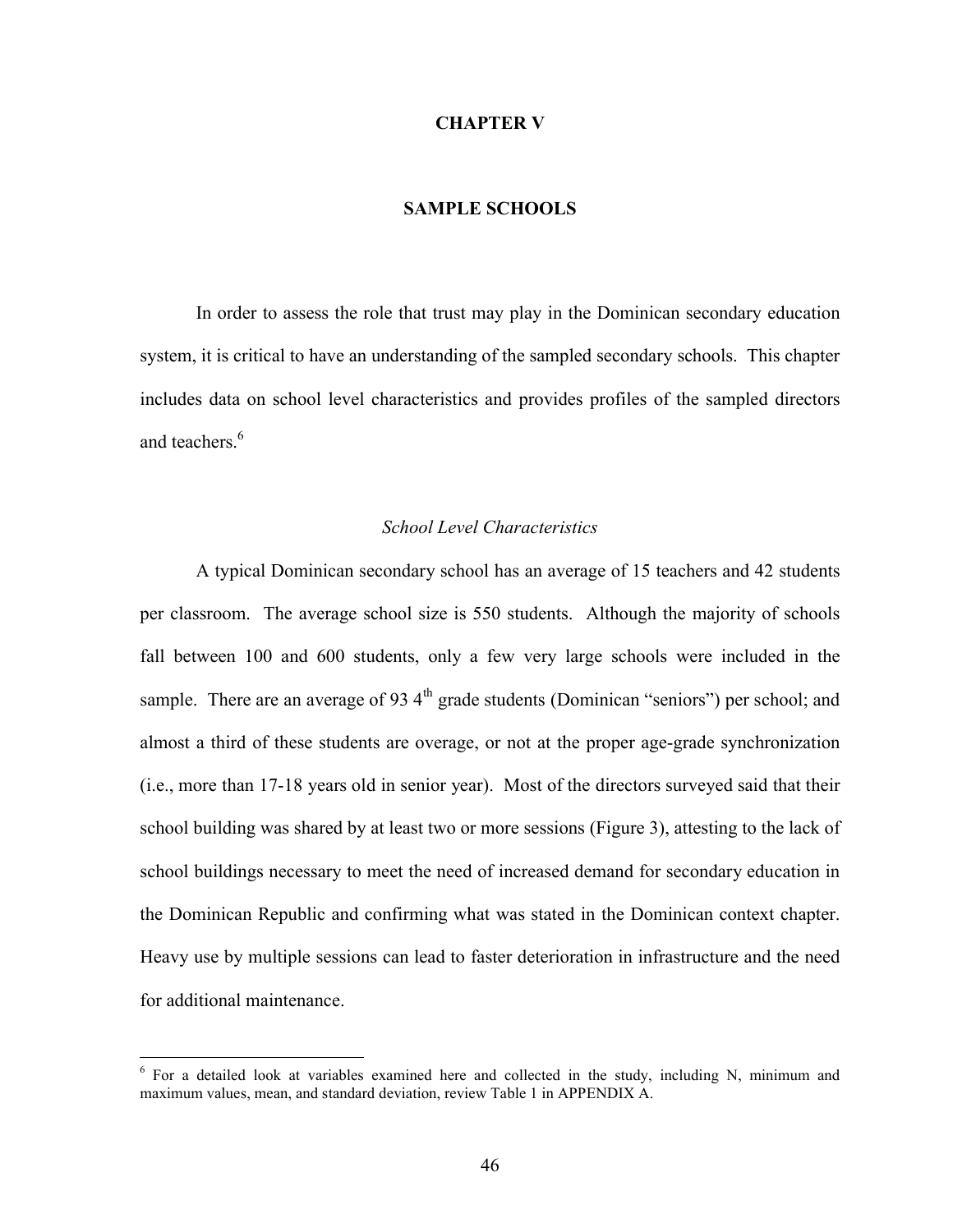

**Figure 3: Number of Sessions Sharing Sampled School Buildings** 

As reported by directors, the average annual repetition and desertion rates for the sampled schools in the 2005 school year were approximately 6% and 4.5% respectively. The reliability of these statistics may be questioned however, as they are only director-reported estimates, not official rates. However, without a national student tracking system, official SEE rates may also be misleading since there is no way to determine whether a student dropped out of one school and entered another or dropped out of the system entirely.

The socio-economic status of the students in the studied schools, as perceived by the director, is predominantly low to low-middle: 44% and 49%, respectively. Since the middle and upper classes of Dominican society (or anyone who can afford it) send their children to private schools, it is not surprising that only 8% of the schools studied were characterized as "middle class." The demographic zones of the schools were varied as well, with 27.5% of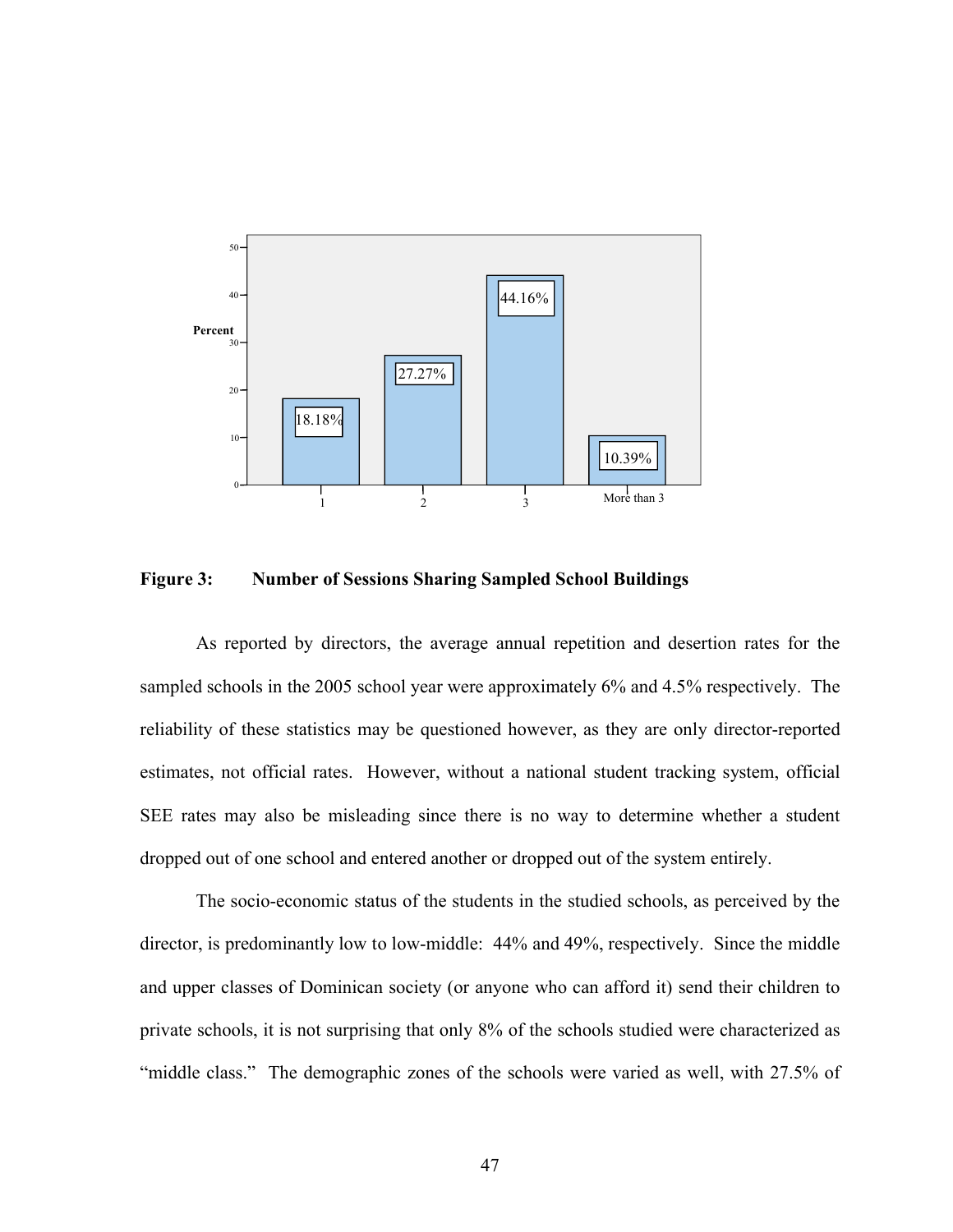the schools located in rural areas, 12.5% in urban marginal zones, and 60% in urban areas. These data coincide with population data, which place 87% of public secondary school enrollment in the Dominican Republic in urban areas (SEE, 2003).

Only 14% of the schools sampled received private industry support or participation. Of those, only 18% noted that the support or participation came in the form of adoption by a private sector entity, which then provides funding to the school. Almost all of the schools have a *junta escolar*, and the majority of directors rated its functioning as fair to good. This indicates that the SEE has successfully created juntas in each school session as per their strategic plan. If trained and guided properly, juntas can function as a mechanism to promote the types of relationships within the school environment that foster trust and feelings of respect and collaboration.

Parent Participation Scale*.* Dominican schools appear to have very low rates of parent participation. The majority of directors pulled reported that fewer than 25% of parents were involved in a variety of school related activities, ranging from teaching and learning to financial support (Table 3). When they choose to participate in school activities, parents focus more on fundraising activities, including holding raffles and running kiosks on school grounds to raise funds, and directly donating to the administration. This demonstrates some willingness on the part of parents to support their children's schools. This willingness could be utilized by the SEE in a more substantial or subsidized manner, perhaps through the Junta Escolares, or by creating incentives, like matching grants, to further parental participation.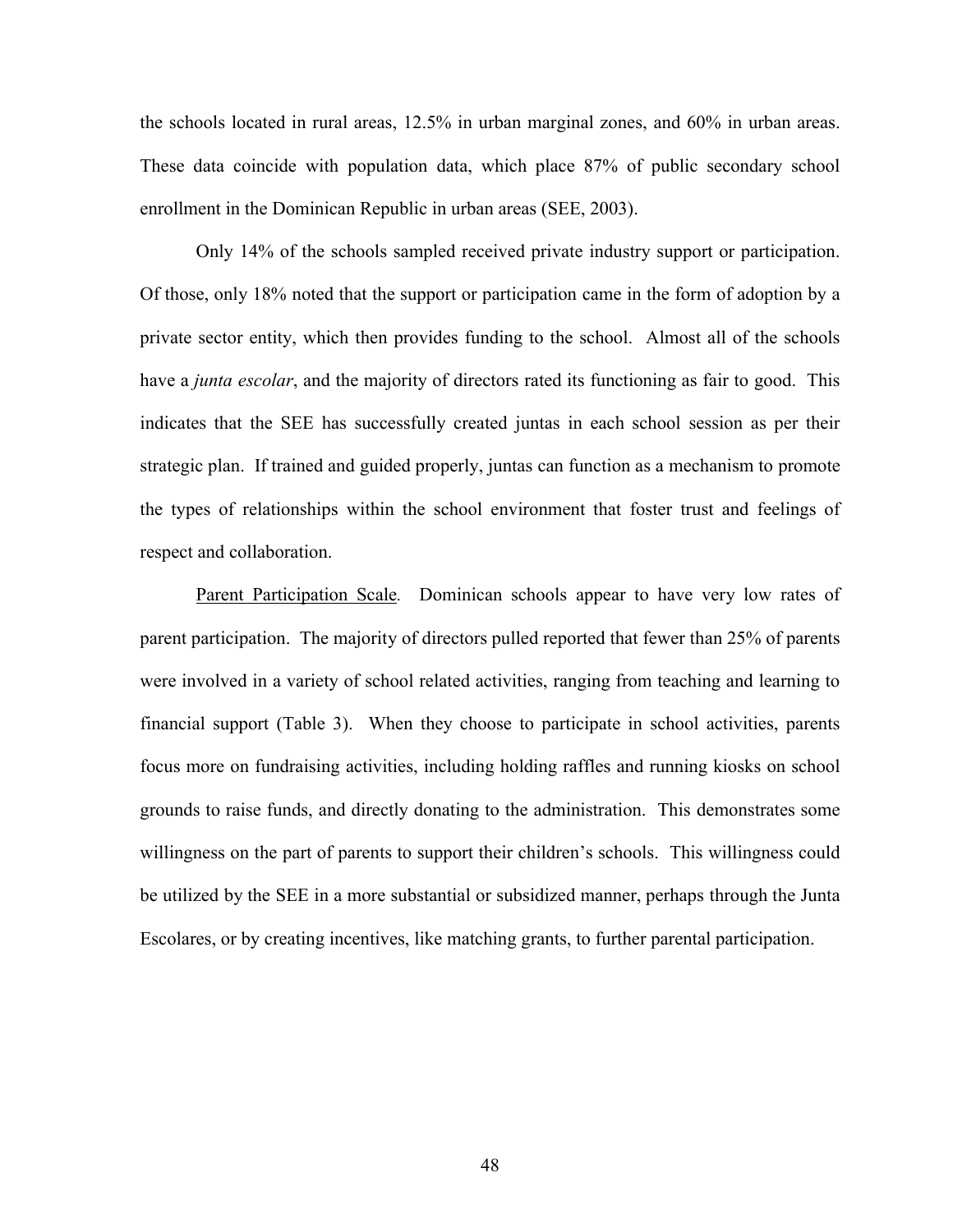| <b>Parent Involvement in:</b>        | <b>Percentage of Directors Responded:</b> |       |       |                                                             |
|--------------------------------------|-------------------------------------------|-------|-------|-------------------------------------------------------------|
|                                      |                                           |       |       | Less than $25\%$ 25 to $50\%$ 51 to $75\%$ More than $75\%$ |
| <b>Teaching and Learning</b>         | 60.53                                     | 21.05 | 11.84 | 6.58                                                        |
| <b>Other School Activities</b>       |                                           |       |       |                                                             |
| (e.g. cleaning and school            | 65.33                                     | 22.67 | 5.33  | 6.67                                                        |
| maintenance)                         |                                           |       |       |                                                             |
| <b>Other Support Activities</b>      |                                           |       |       |                                                             |
| (e.g., raffles, kiosks,              | 58.67                                     | 26.67 | 13.33 | 1.33                                                        |
| education materials)                 |                                           |       |       |                                                             |
| <b>Budget Support &amp; Donation</b> | 56.76                                     | 20 27 | 12.16 | 10.81                                                       |

**Table 3: Parent Involvement in Sampled Schools**

Community Participation Scale*.* Directors were asked to answer whether the local community as a whole had collaborated with the school in a variety of ways, ranging from donating land to helping with school fees. Most schools did not have high community involvement, with the schools scoring a mean of 0.28 on the scale (from 0 to 1). Table 4 presents the response rate for each item within the community participation scale. Though all of the scale items were related to donations of time, labor, or money, some were more common than others. In the sampled schools, community participation most often takes the form of school fee donations, with 42% of directors claiming that their school has experienced this interaction. Other cash donations and free minor repair labor around the school are the second most frequent types of community participation. The results show that communities are indeed interacting with some schools, helping to alleviate financial constraints and maintain school infrastructure.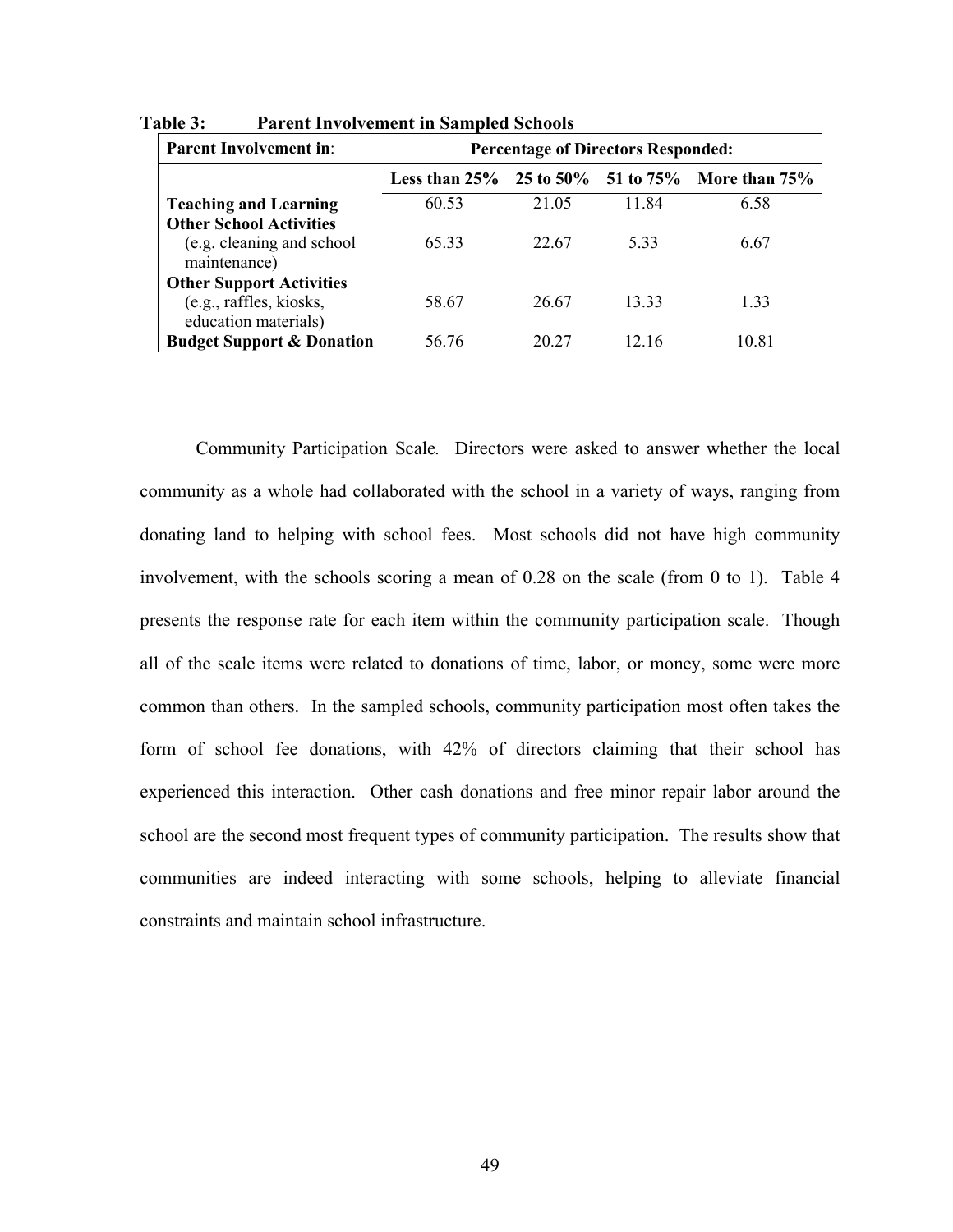| <b>Community Participation In:</b><br>Percentages |             |             |
|---------------------------------------------------|-------------|-------------|
|                                                   | No.         | <b>Yes</b>  |
| Free construction labor                           |             | 77.63 22.37 |
| Donate buildings                                  | 93.42 6.58  |             |
| Donate construction material                      | 77.63 22.37 |             |
| Free minor repair labor                           |             | 63.16 36.84 |
| Donate land                                       | 65.79 34.21 |             |
| Constructs railings and floors                    |             | 85.53 14.47 |
| <b>Cash donations</b>                             |             | 63.16 36.84 |
| Donates equipment and materials                   | 71.62 28.38 |             |
| <b>Donates school fees</b>                        | 57.89       | 42.11       |

**Table 4: Community Participation Rates in Sampled Schools**

Infrastructure Scale*.* To better understand the status of a school's physical facility, directors were asked to indicate whether 1) their school had one of fourteen infrastructure items and 2) in what condition the item was. "Good condition" indicated that the item did not need repair/improvement; "fair" meant it needed minor repairs/improvement; and "poor condition" items needed vital improvement. Though many schools reported satisfactory levels of infrastructure, several elements of the scale are worth noting.

Figure 4 illustrates the condition of classrooms in many Dominican secondary schools. Only 38% of directors reported having classrooms that were in good condition. Approximately 30% of classrooms were in fair condition; while the remaining 33% of schools did not have enough classroom space for their students or the space was in poor condition. Due to an increased rate of secondary enrollment in a system that does not have sufficient infrastructure to house it, this reported lack of classroom space and poor classroom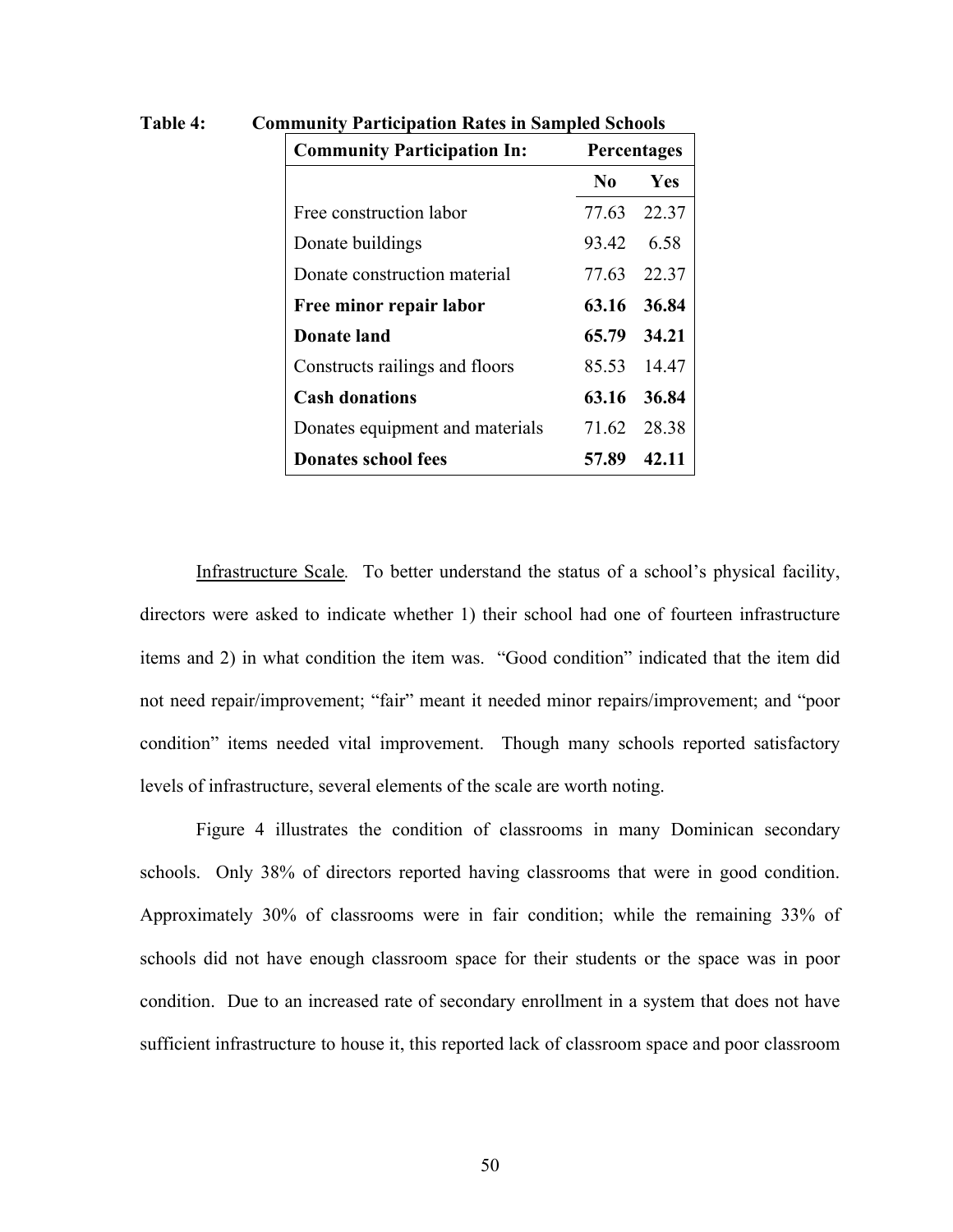conditions is one of the most critical issues the SEE may need to address to facilitate increased student rendition and maintained enrollment.



**Figure 4: Condition of Classrooms for Students**

Most directors report that the furniture for students (69%) is in fair to good condition. However, the majority of schools (46%) do not have enough furniture for all their teachers, which included chairs, tables, and desks. Even if teachers have enough furniture, there is still the lack of continuity that exists between sessions. Teachers must bring their own books, supplies, etc. from home; and there is usually no space for teachers to store these supplies at the school, with the consequent effect this has on teacher effectiveness.

Not surprising for a developing country, one problem in Dominican schools is the lack or poor quality of utilities, including electricity, water, and telephone services. Figure 5 displays the directors' ratings of these main utilities, ones whose services and functions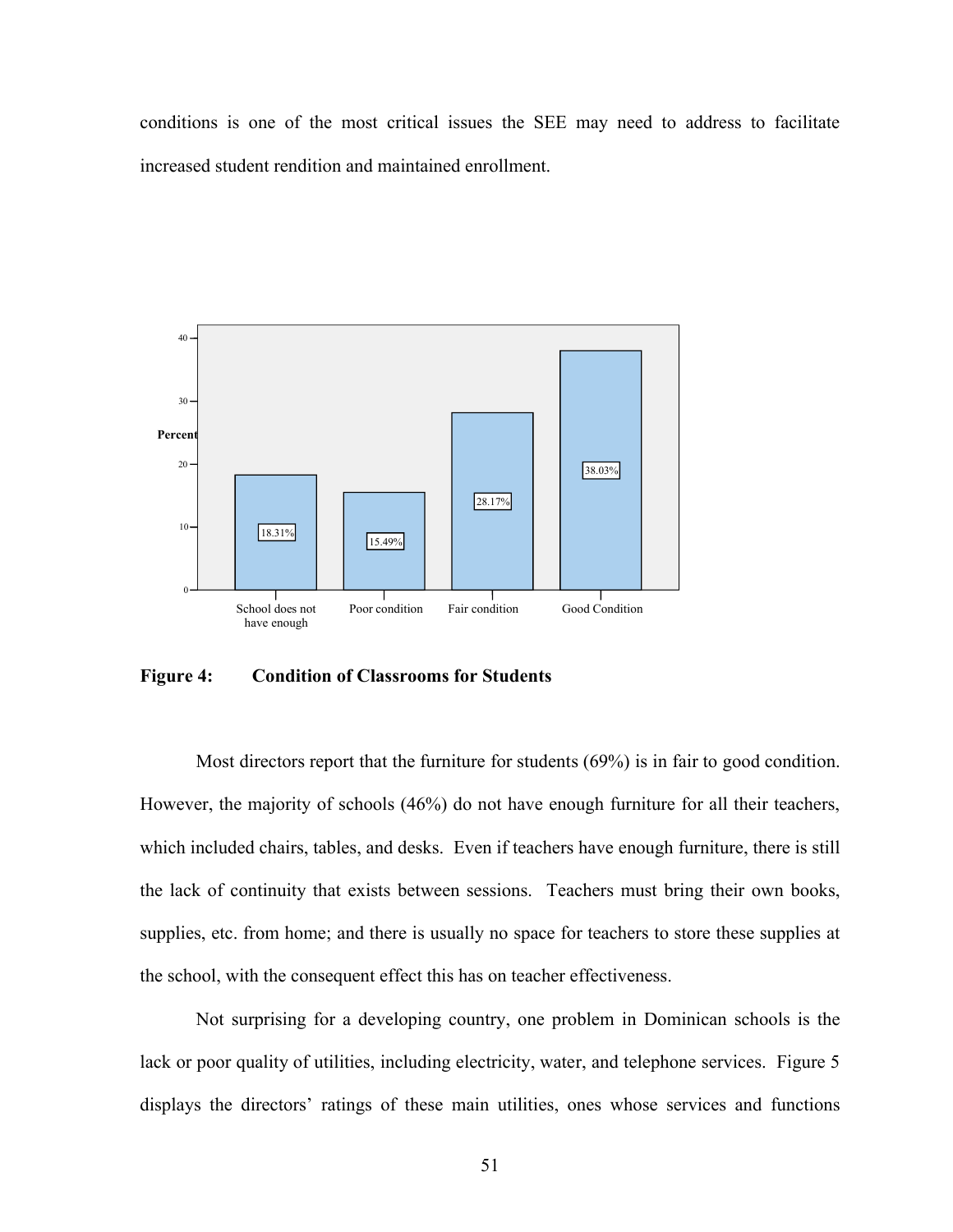cannot be underestimated. The electricity service in the Dominican Republic is tenuous at best, with many black-outs throughout the day. Many homes and businesses own generators to alleviate the situation, as seen in a school in San Cristobal which I visited at night. The community was without electricity, but the classes were held with the use of a small generator. Lack of electricity may pose a considerable impediment to teaching and learning, especially in night sessions, where without electricity or a generator, nothing can be accomplished. One tenth of schools reported not having electricity service and only 17% reported their electrical service as working well.



**Figure 5: Utility Ratings of Sampled Schools**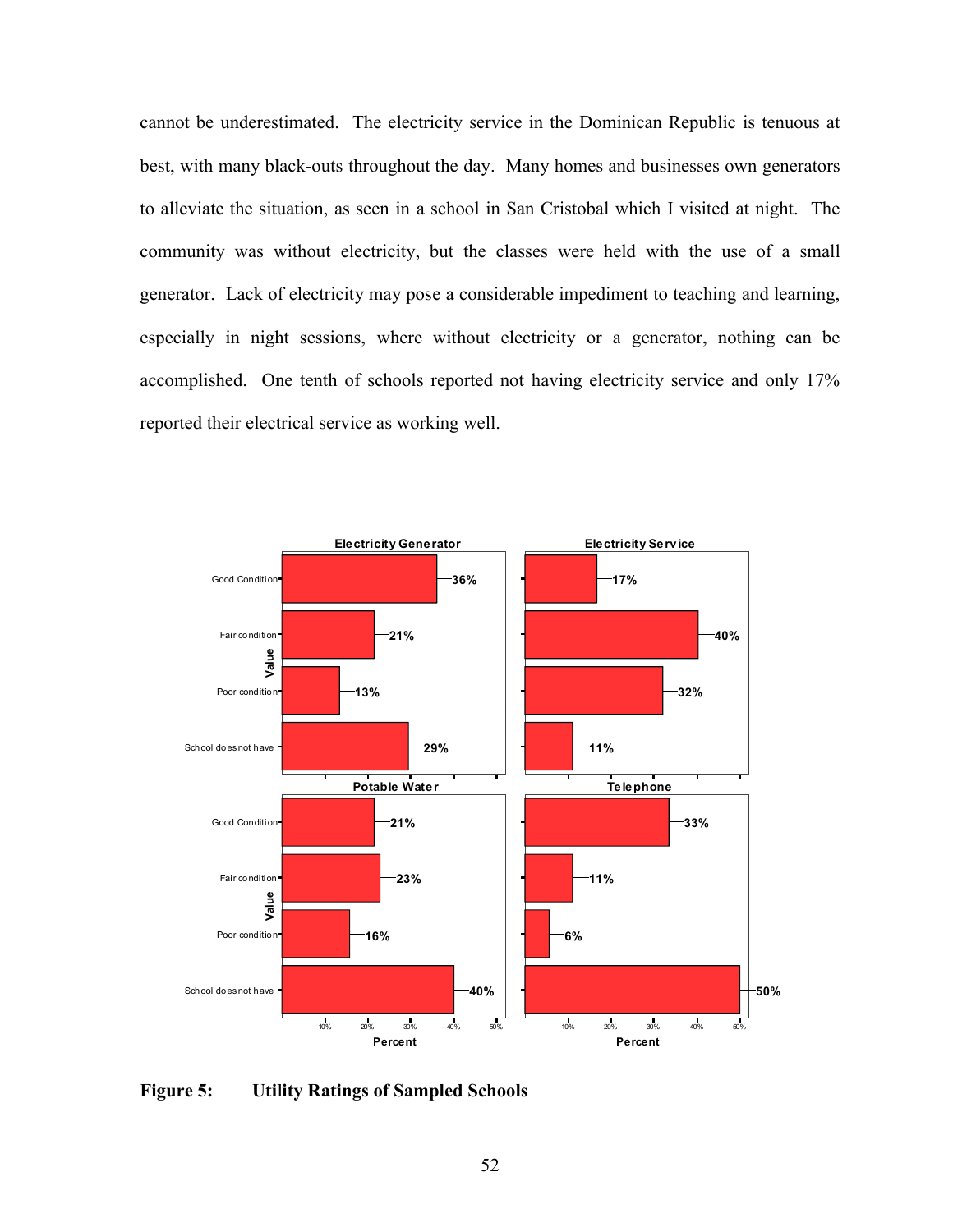Forty percent of schools visited did not have potable water. Another noteworthy utility lacking in Dominican schools is telephones—50% of schools lack a telephone. To contact directors, one must call a house nearby, who will relay a message to the director for you. In some cases, directors also use personal cell phones for official business. This poses difficulty in communication with the school, as was experienced by the researcher and her survey team. In many cases the only way to contact the director is to visit the school in person, sometimes to find that the director is not there or the session has been cancelled. Many of the schools' contact information was out of date in the SEE's central database, leading to doubts regarding the ability of the central office to communicate with schools.



**Figure 6: Sanitary and Cleanliness Status**

Another important element of a school's infrastructure is its sanitary and cleanliness status (Figure 6). Over 40% of the sanitary facilities in the schools sampled were in poor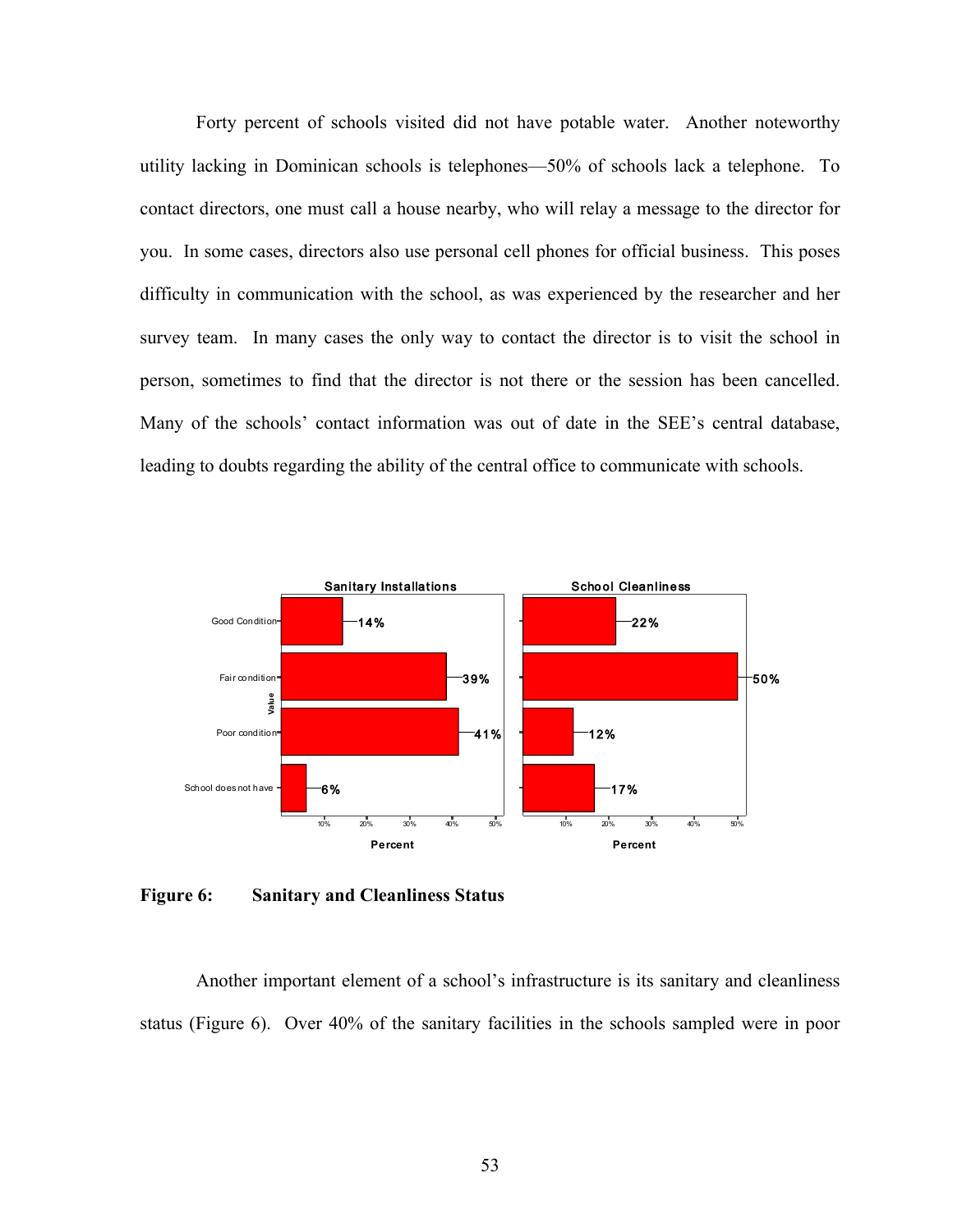condition: 39% were fair; 14% were good; and 6% of all the schools did not have bathrooms at all. School cleanliness was generally reported as fair (50%) and good (22%).

Space in a school, specifically for director and teacher use, may be a crucial aspect of a school's infrastructure, as it is necessary for the director to have an area to work and teachers to have space to plan lessons, communicate with fellow teachers and students, and have a corner of the school to place their belongings, have lunch or coffee, etc. About a third (32%) of directors claimed that their office was in fair condition; though almost a fifth of directors reported not having offices (Figure 7). The results also show that the majority of Dominican schools do not have teacher lounges. This is significant in that without a space for teachers to gather and communicate with each other, sharing lesson plans and discussing students, teachers may be missing out on important interactions that are necessary to foster relational trust. The researcher noticed on her various school visits that many teachers would arrive exactly on time or slightly late to class. Other teachers switched rooms between classes instead of having one classroom specifically designated to them.



**Figure 7: Personnel Space**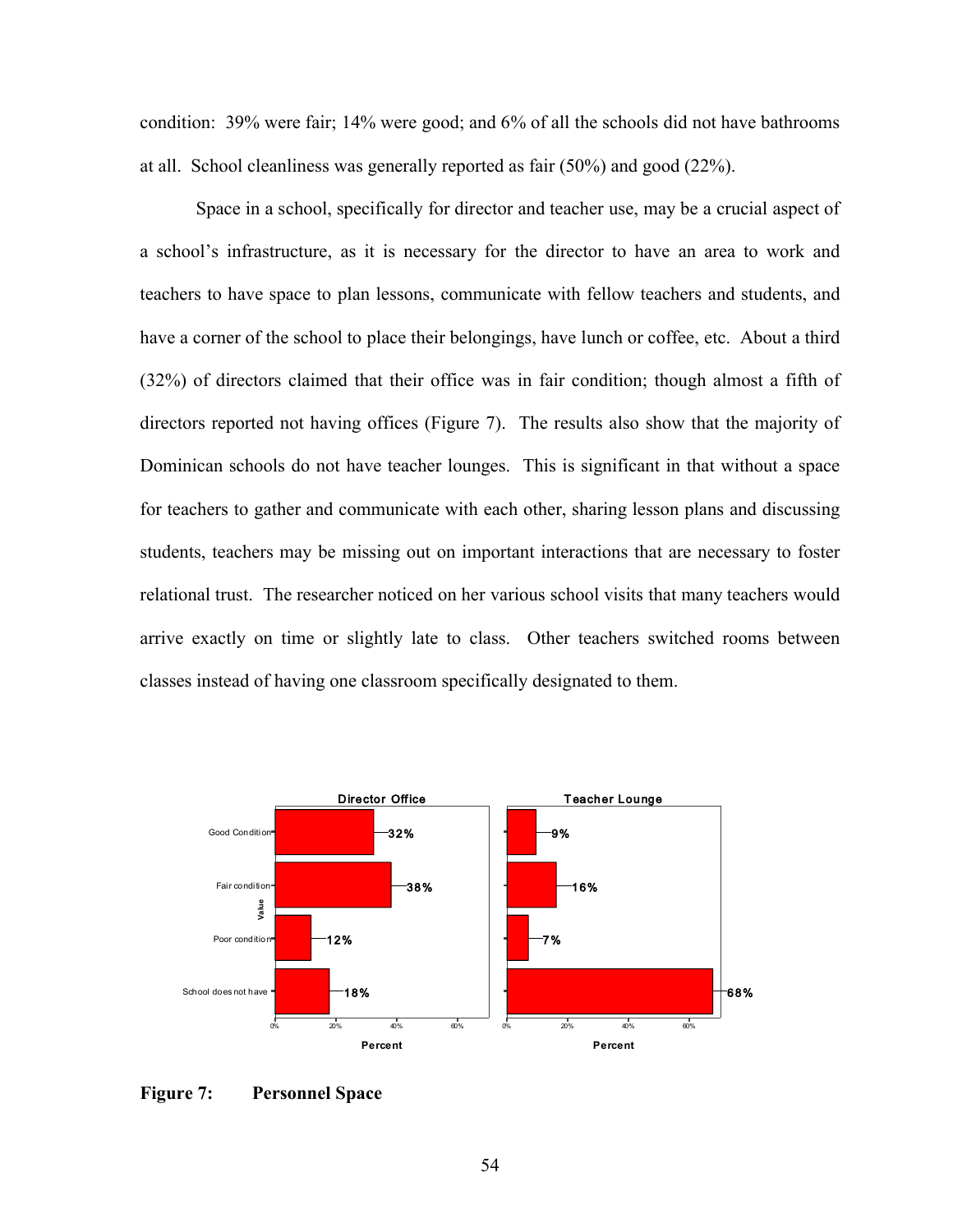When it came to infrastructure dedicated to teaching and learning resources, such as computer and science laboratories and libraries, the results were not promising (Figure 8). Over one third of schools did not have computer labs; half did not have science labs; and over half did not have libraries. One must wonder how Dominican secondary students are learning critical thinking skills, sciences, and information technology in schools that do not have the necessary infrastructure or resources to remain on par with other countries.



**Figure 8: Libraries and Laboratories**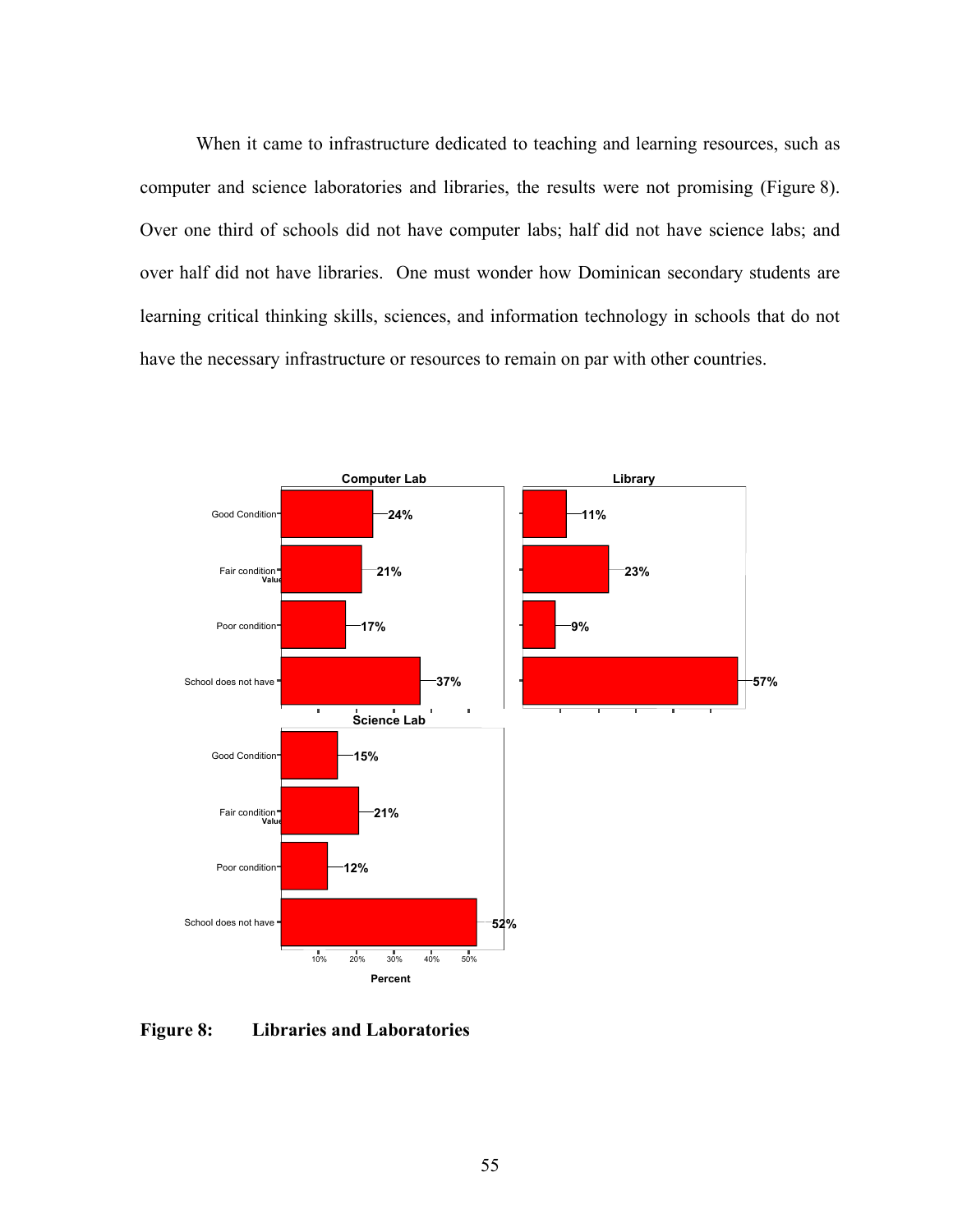Learning Resources Scale*.* Critical to teaching and student learning are resources designed to facilitate these processes, such as curriculums, guides, textbooks, and visual aides. The directors were asked to elaborate on the status of learning resources in their schools, reporting on a set of nine items, rating them as in "good condition" (did not need improvement); "fair" (needed some improvement); or "poor" (needed replacement).



**Figure 9: Learning Resources in Sampled Schools**

Dominican schools appear to have better learning resources present in their schools than infrastructure. An encouraging finding is that the majority of the sampled schools are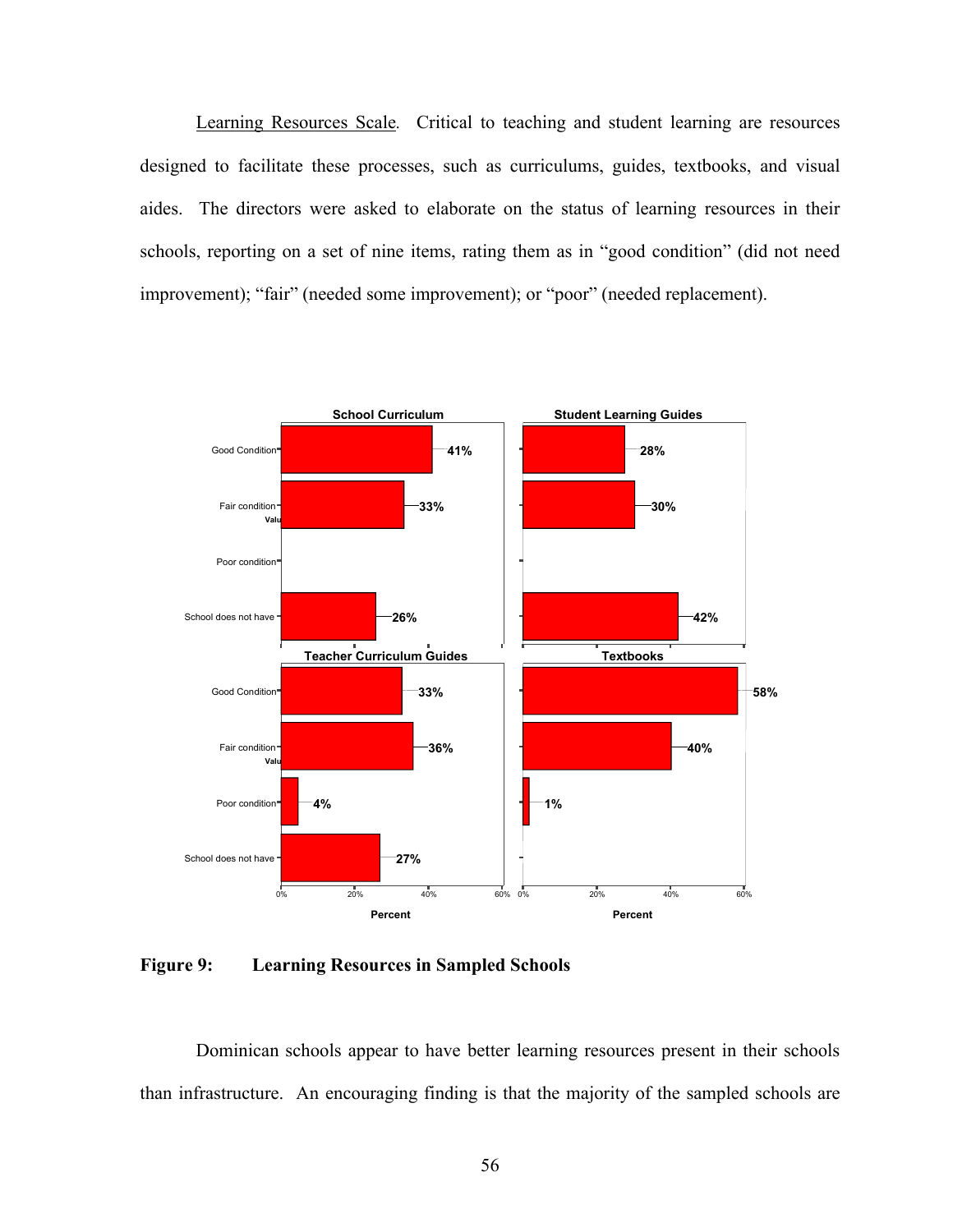supplied with sufficient textbooks in fair and good condition (Figure 9). The majority of schools also have a school curricula implemented and curriculum guides for teachers in use; still it is worth further investigation to discover why over a quarter of directors reported not having curricula or guides when these should be provided by the central office. In addition, over 40% of schools do not have learning guides to provide to students to aid in their learning processes. However, about half of the schools sampled have student learning guides in fair and good condition.

Most supplies of blackboards and chalk are in fair and good condition (43% and 40%, respectively). Over half of the schools do not have audiovisual (AV) equipment, and only slightly over 10% of schools sampled have AV equipment in good working order. Most schools (67%) do not have illustrations and/or diagrams to help with teaching. One third of the schools sampled have maps in good condition; another third have maps in fair condition; and only slightly over one tenth of schools sampled have maps in poor condition. The majority of schools sampled have globes in fair and good condition.

On a question asking directors to classify the general state of the school's infrastructure, one quarter of the sampled directors chose "poor," 40% "fair," and a third "good." Learning resources faired better, with resources classified as fair by 70% of directors, good by 19%, and bad as 11%. Directors describe the climate of their schools ("clima escolar") as fair  $(47%)$  and good  $(51%)$ .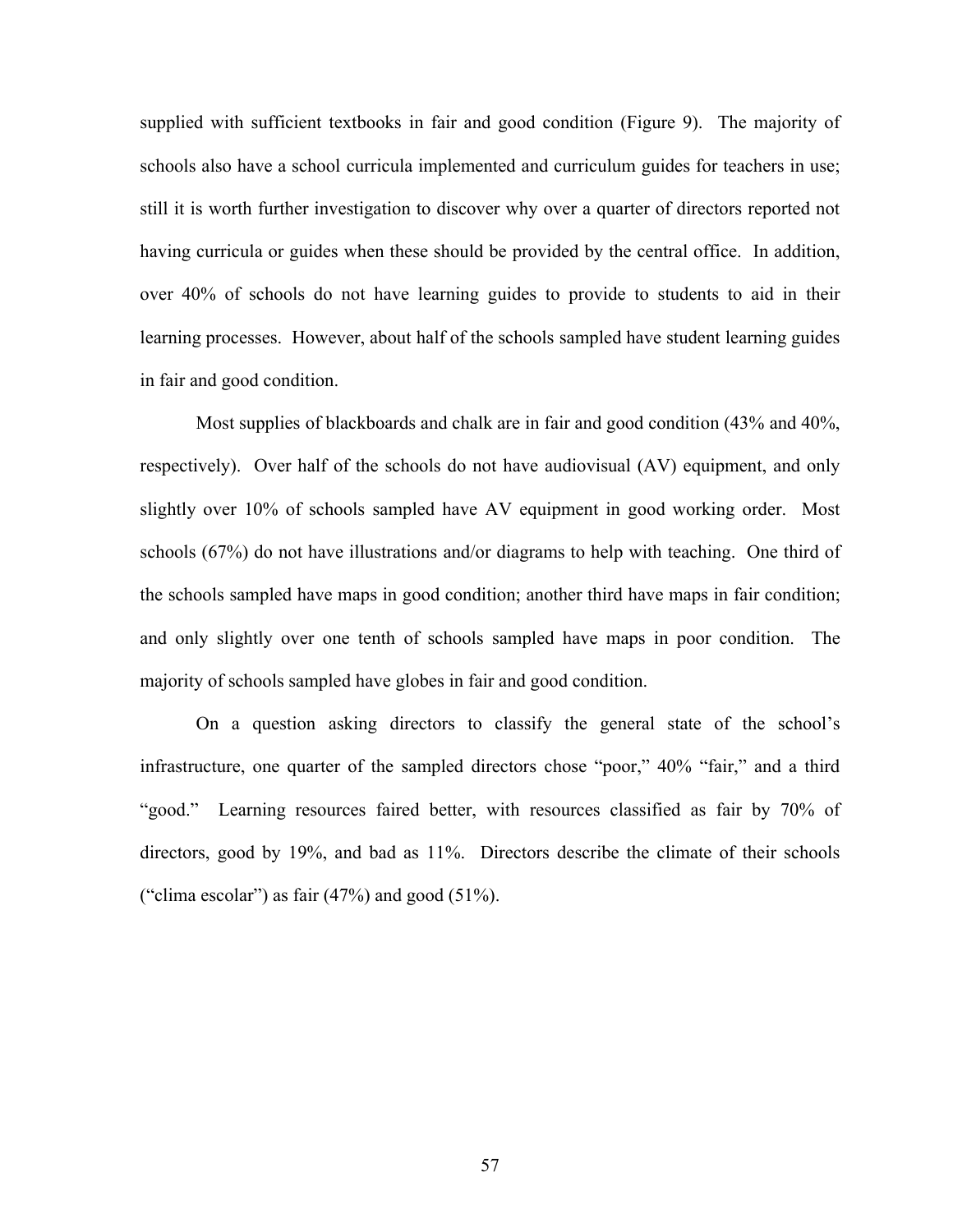# *Personnel Characteristics*

Teacher and Director Demographics.This section discusses sex, age, years of experience, and education levels, among other characteristics, for both teachers and directors in the sampled Dominican schools. To begin with, teachers are equally divided between female and male, as are directors (55% male). The majority of teachers sampled are between the ages of 30 to 39 years (34%) and 40 to 49 years (37%). Approximately 14% of the teachers are under age 30. Most directors are between the age of 40 and 49. Teachers at the schools sampled have worked an average of thirteen years; and spent slightly over six years at their respective schools. The directors sampled have been directors for an average of approximately ten years, and directors have been at their schools an average of seven years.

Figures 10 and 11 show the gap in years of experience between directors and teachers in the Dominican secondary schools sampled for this study. The results indicate that the education system may be experiencing an influx of new/inexperienced directors, with 32% of all directors having worked under five years.

Still, the majority of directors have between 6 and 20 years experience. Though there are 18% new teachers, the majority of teachers have worked over five years and a full fifth of teachers have over 20 years of experience.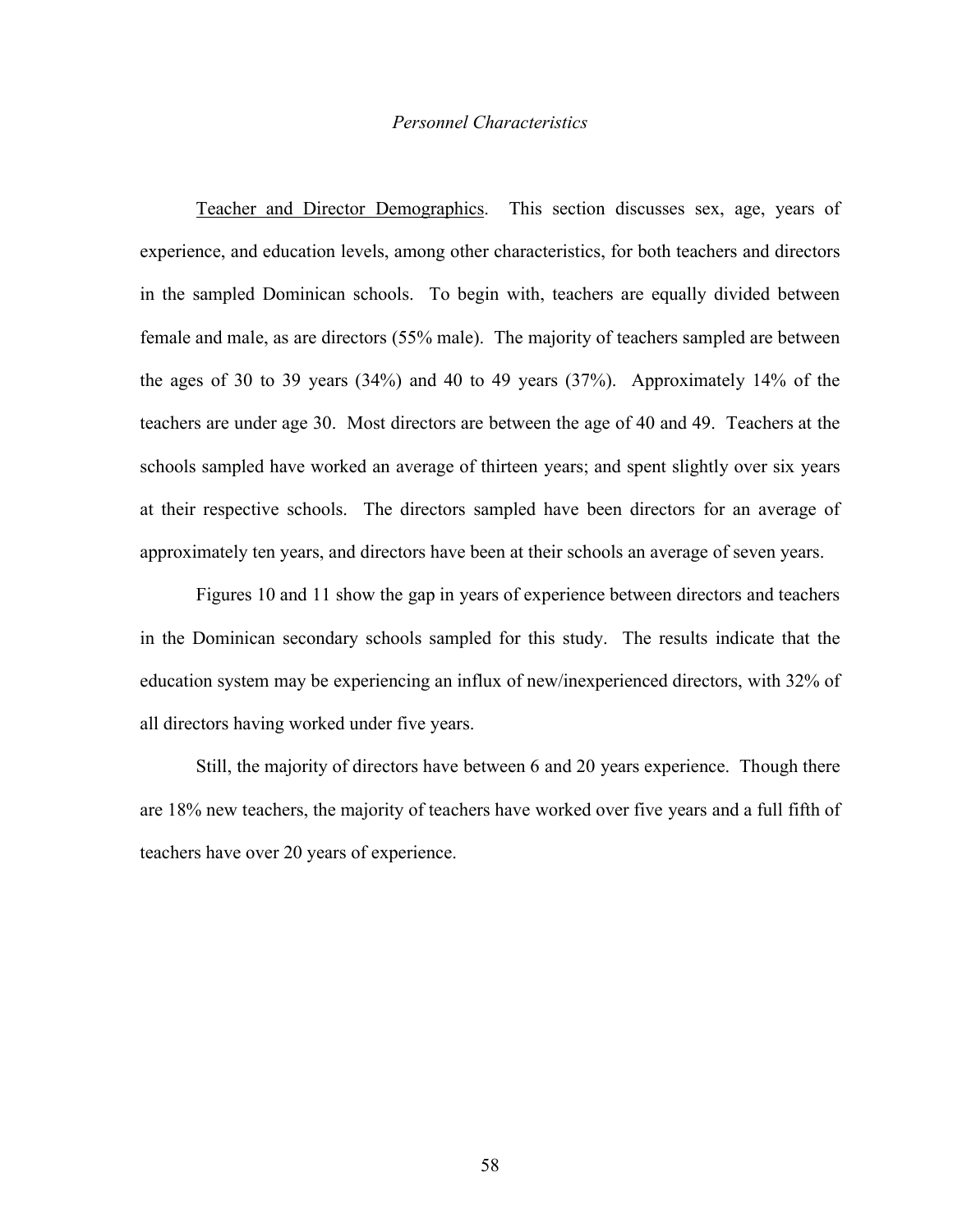

**Figure 10: Years of Experience—Director**



**Figure 11: Years of Experience—Teachers**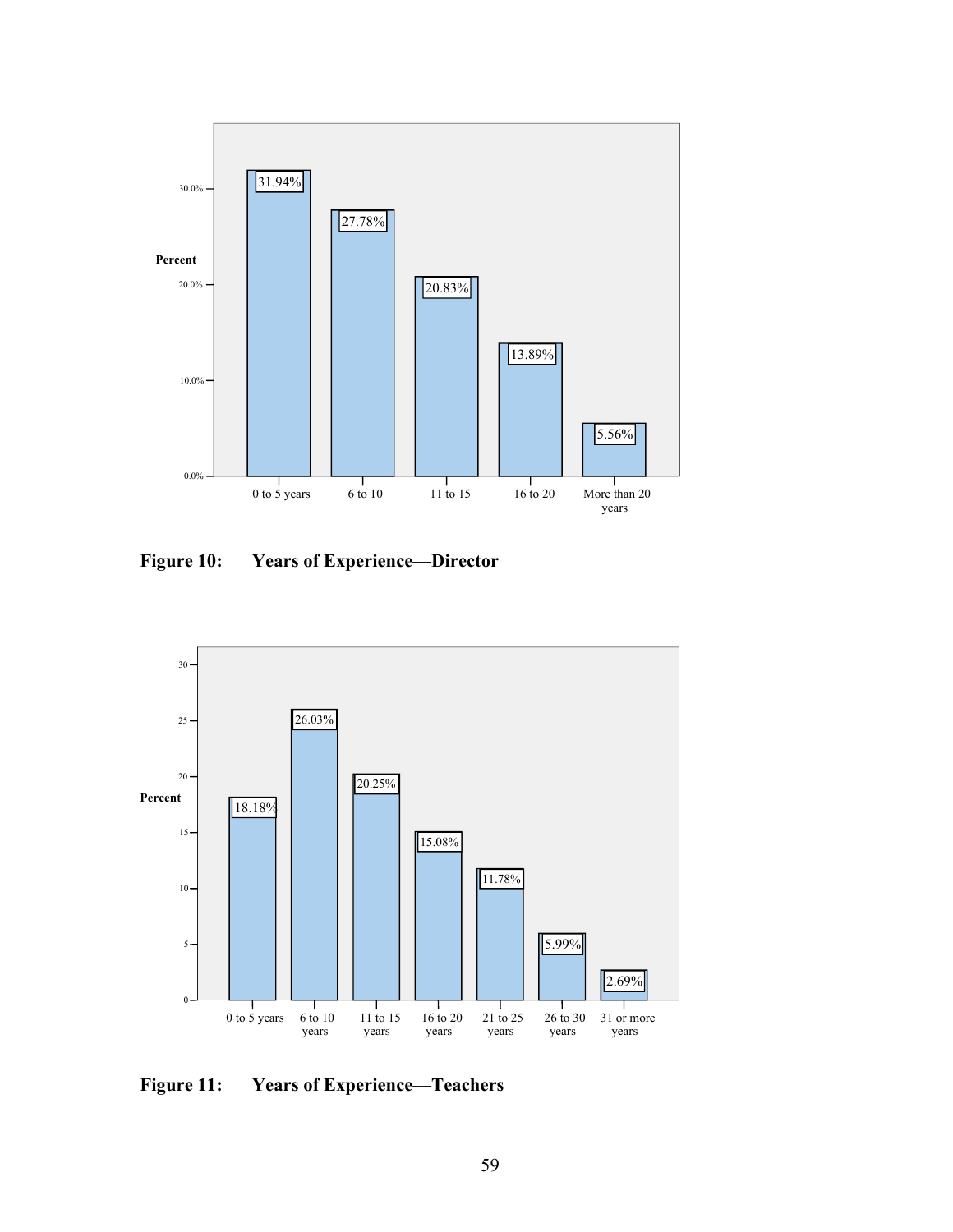Approximately half of the teachers sampled work morning sessions, 30% afternoon sessions, and 24% work nights. About 40% of the directors in the sample work the morning session, with the remainder split evenly between teaching in afternoon and at night. This sample is representative of the population: according to the SEE (2003) one third of all secondary students in the Dominican Republic attend night sessions.

The majority of teachers (70%) only teach at one school session (or tanda) in that school building, while the remaining third teach more than one session (e.g., morning  $\&$ afternoon or afternoon & night). Only one quarter of the sampled directors work multiple shifts at the same school. The results of the poll indicate that most schools have a different administration with different teachers each session and support the similar findings of IADB (Alvarez, 2004) as discussed in Chapter IV.

It is hypothesized that interrupted management at the school level both engenders ineffectiveness and inhibits social interactions. How does one determine who is responsible for upkeep and maintenance when each session in a school building has a different administration? Unless directors work together to resolve issues of accountability for school maintenance, schools are apt to either mismanage funds by overspending on upkeep or to avoid the responsibility, causing the infrastructure and learning environment to suffer. In addition, each school session is only about four hours long—with time being spent moving and setting up (especially without lounges or personal space) between each session. This leaves little time for teacher-teacher or teacher-director or even teacher-student (outside of class) interaction.

In some cases, teachers float between schools. They may be full time teachers, but in two to three different school buildings. Short school sessions force many teachers and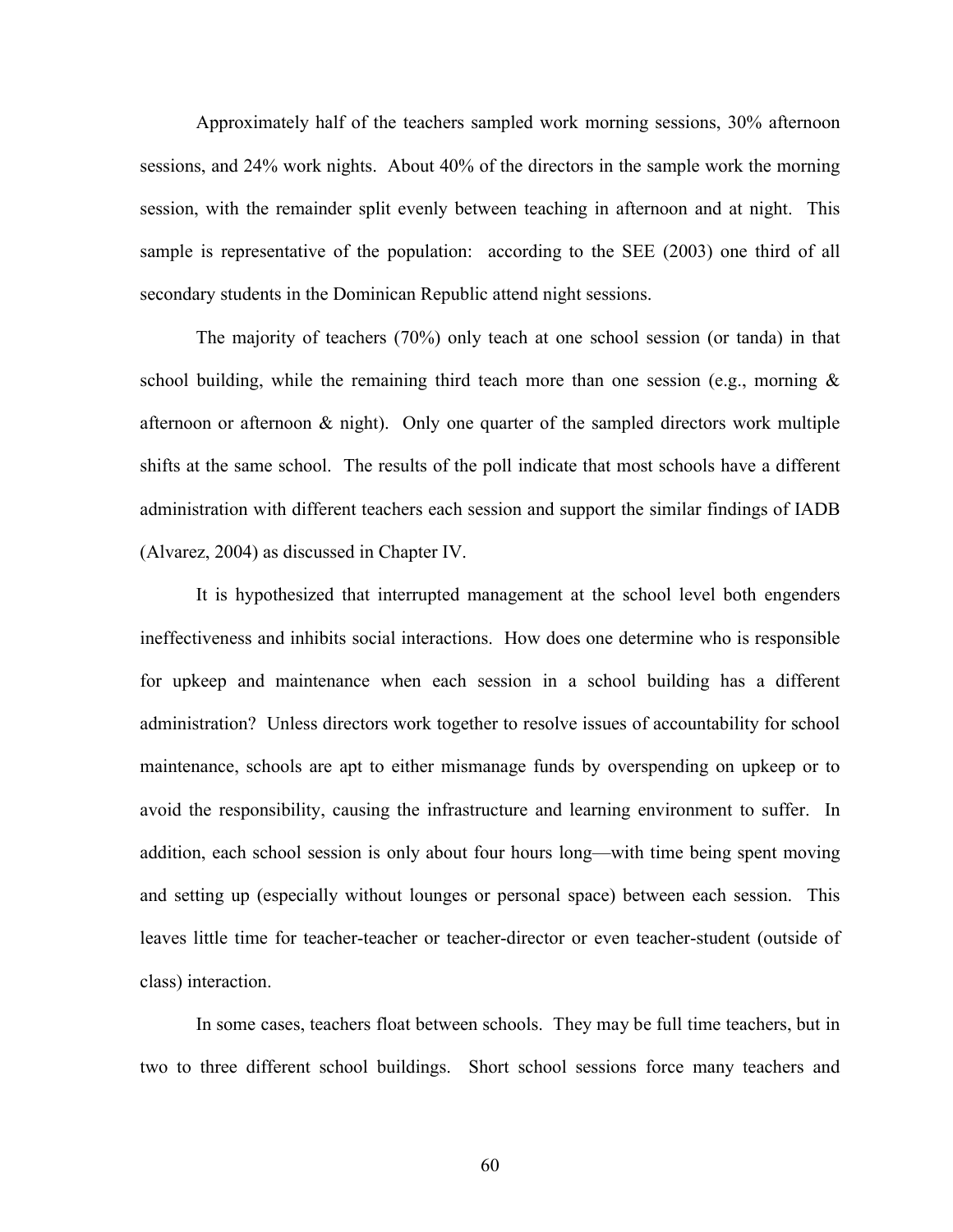directors to work outside jobs to supplement their income, either in the private sector or at other schools. Up to two-thirds of the teachers in the sample work other jobs, with 50% of those teachers allocating between 11 to 25 hours per week at another job. On average, teachers who work at other jobs spend about 20 hours per week at another job. Similarly, slightly under half of all directors work another job (Figure 12), with 28% working between 1 and 20 hours and close to 20% working 21 to 40 hours at another job. Over one third of the directors who have other jobs dedicate fewer than five hours to that job per week. While 60% of teachers live in the same community where their school is located, 70% of directors live in the same community as the school. With teachers and directors allotting time to other jobs, planning time is diminished and effectiveness may suffer. These findings also indicate that teachers' and directors' salaries are inadequate, forcing them to work multiple jobs.



**Figure 12: Director Hours at Other Job**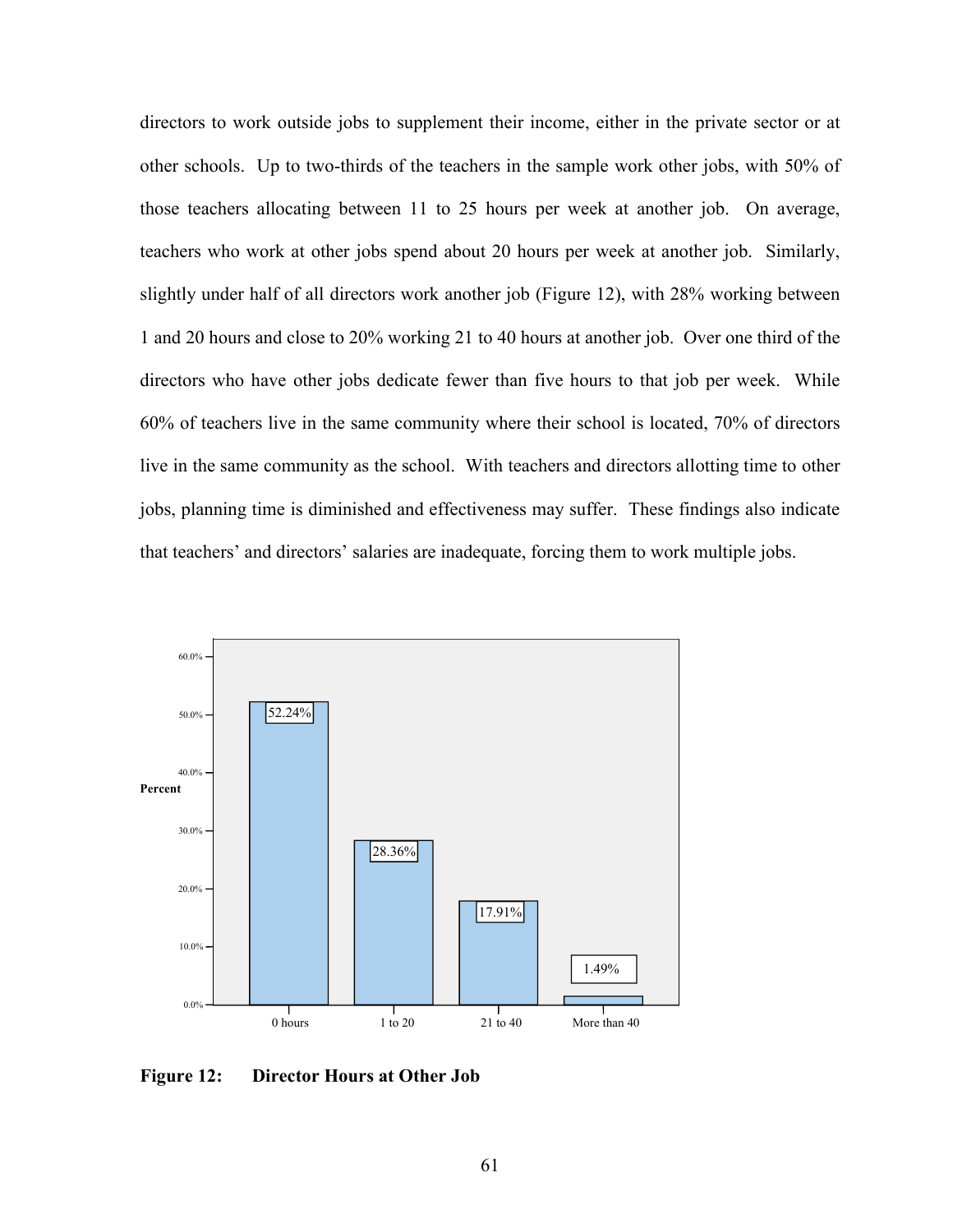Teacher Education and Training*.* The average highest education level reached by the sampled Dominican teachers is a Bachelor's degree, as reported by 65% of the teachers. Only 7% of teachers have a Master's degree; 1.75% of all teachers have a high school degree; and almost 2% of teachers sampled have normal school degrees (post secondary teacher training school; traditional model); with the remaining percentages split between "profesorado/técnico" degrees and specialty degrees.

Over 90% of surveyed teachers participated in at least one in-service teacher training during their career. When asked how many hours they had spent on teacher training during the last year (Figure 13), 16% responded that they had not participated in any; slightly over 15% responded between 1 and 15 hours; under 15% between 16 and 30 hours; around 20% had participated in teacher training for 31 to 60 hours; and 20% for 61 to 100 hours. Approximately 10% of all teachers surveyed participated in more than 100 hours of teacher training during the last year.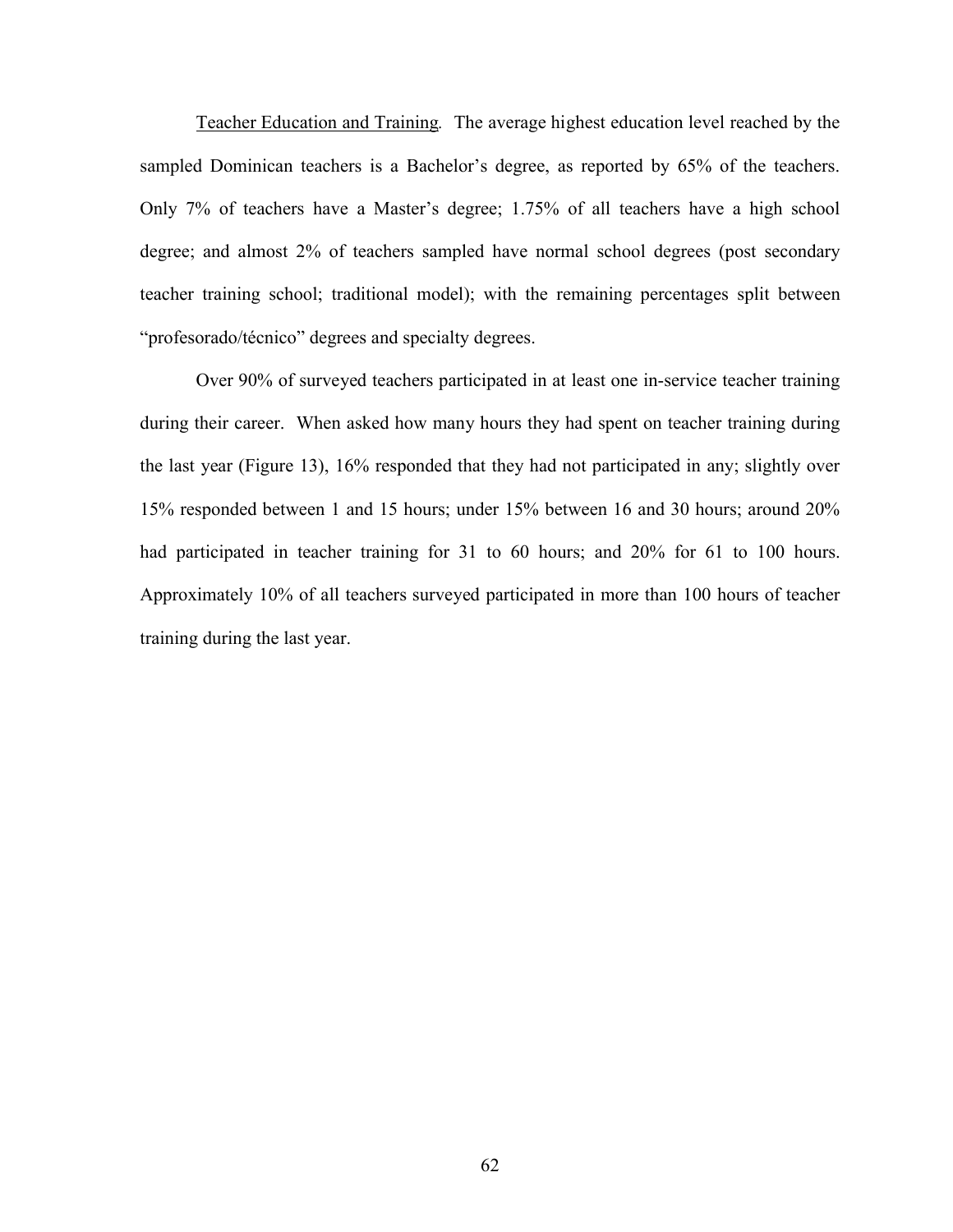

**Figure 13: Hours Spent on Teacher Training Last Year**

Director Education and Trainin*g.* All the directors surveyed have at least a Bachelor's degree, with approximately one fifth holding a Masters degree (Figure 14). Only 5% of directors did not participate in any SEE sponsored training. The average director had 73 hours of director training in the past year.Half of the directors sampled participated in 1 to 50 hours of training in the past year (Figure 15). Approximately 30% of directors participated in 51 to 100 hours of training.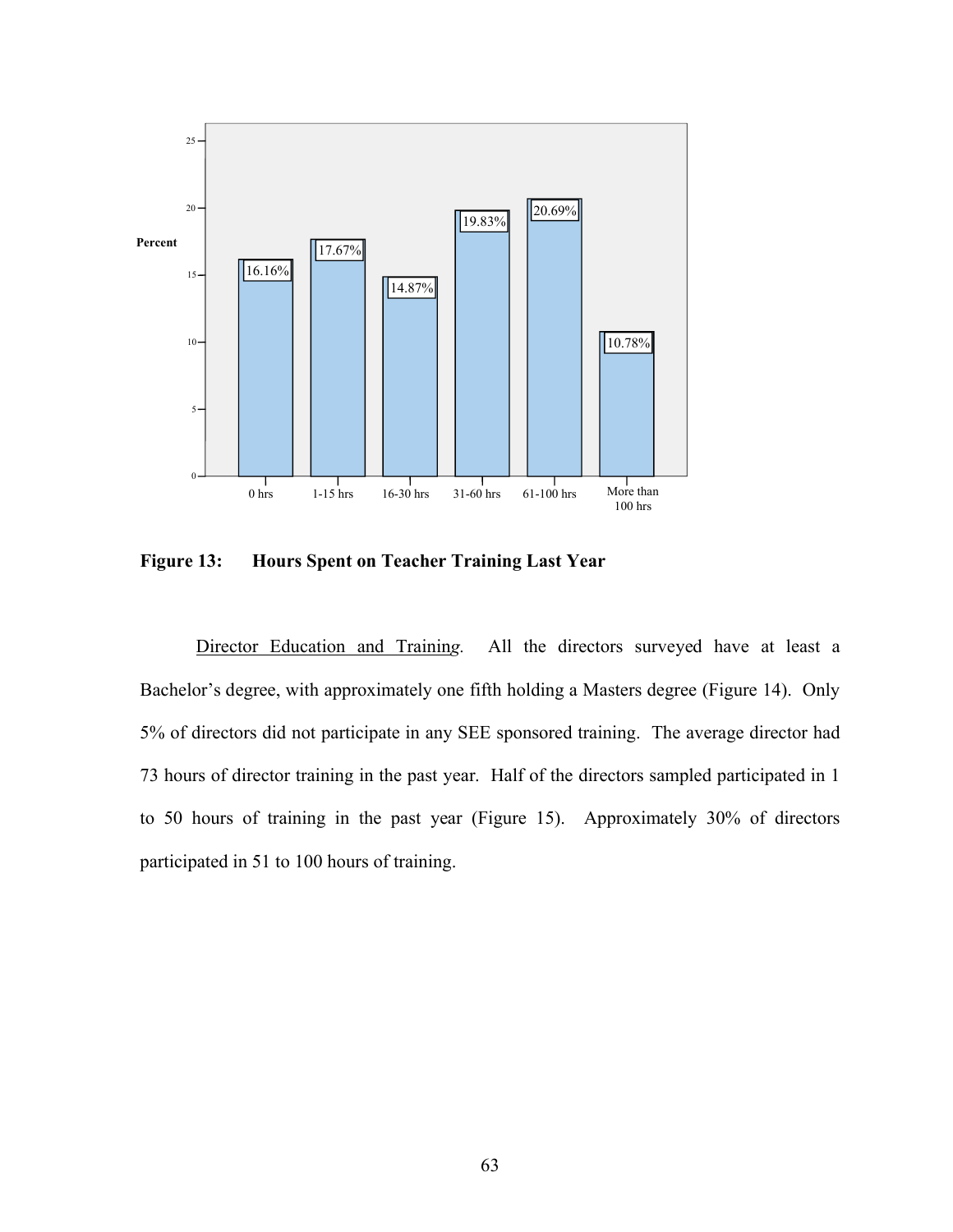

**Figure 14: Director Education Levels** 



**Figure 15: Director Training Hours, Per Year**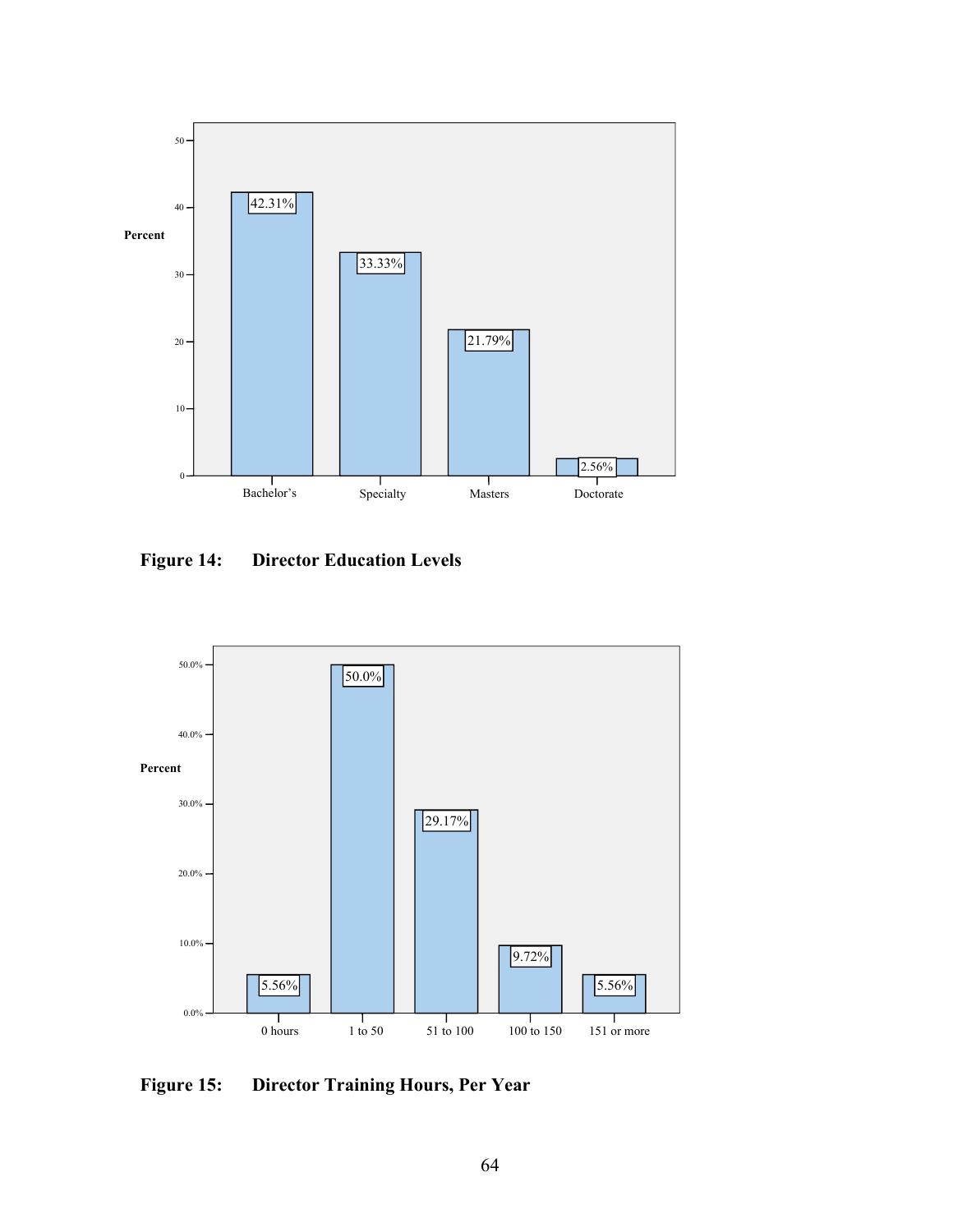Reported Director Usage of Time*.* The director survey included a series of questions asking directors to record how much time they dedicate to various school activities, on average per week for that school and session. The results were extremely varied, with the total reported hours ranging from 5 to 150 and will be used more as indicators of how directors perceive they are allocating their time. Totaling an individual director's reported hours at various activities, and then dividing that sum with the reported hours dedicated to a specific activity results in a percentage that standardizes the directors' responses, providing a better idea of how the director distributes his or her total time in a work week.

Directors report devoting the bulk of their total time spent at work to administrative duties (33%). The rest of their time is almost evenly split between:

- $\bullet$  teaching (10%),
- contact with the community  $(8\%)$ ,
- parent contact  $(9\%)$
- $\bullet$  education leadership activities (8%),
- $\bullet$  teacher activities (10%).
- student problems  $(12\%)$ , and
- professional development  $(9\%)$ .

Approximately 17% of the directors sampled also teach full or part time in addition to their director duties. Forty-two percent of directors visit classrooms daily, and 28% at least once a week.

Over 60% of directors frequently observe teachers in classrooms, orient/accompany teachers, and provide teachers suggestions and recommendations; and close to 80% of directors help with "student problems" frequently. Though the majority of directors claim that they frequently observe teachers in classrooms, only 42% said they visit classrooms on a daily basis.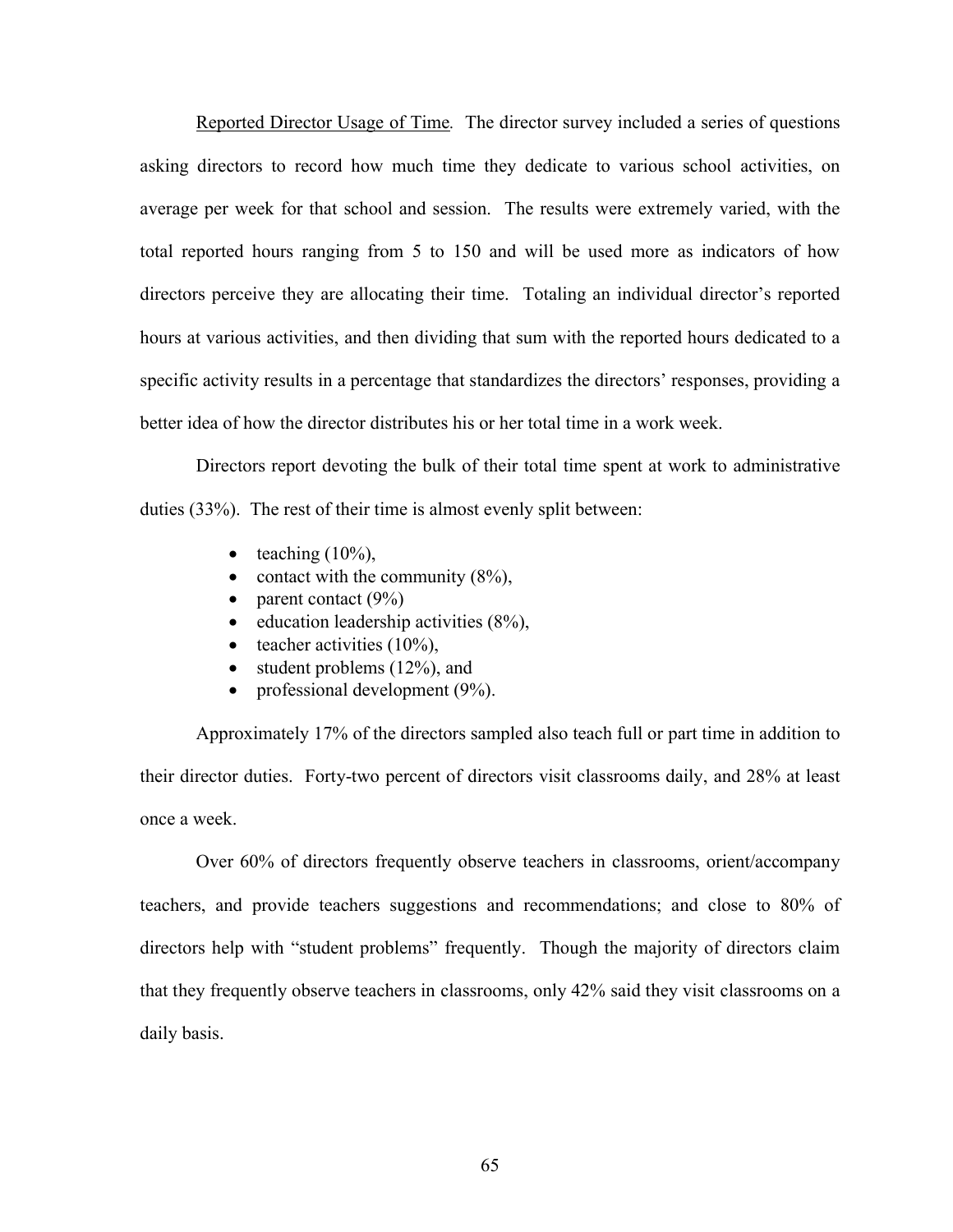Providing a descriptive analysis of the sampled Dominican secondary schools in this study reaffirms many of the policy research conclusions posited by the SEE and other multilateral and bilateral funding organizations that have examined the Dominican education system (e.g., Alvarez, 2004 (IADB); SEE, 2003; Sanguinetty and Fernandez, 2000 (Dev-Tech/United States Agency for International Development)). More importantly, these findings also provide the contextualization necessary to better understand the school environment in which relational trust may or may not exist in the Dominican Republic. The results also emphasize the differences that exist between Dominican secondary schools and elementary schools in Chicago (Bryk and Schneider, 2002), which may lead to different sets of significant associations between trust and school-level characteristics that would not be of issue in Chicago.

Several key findings from this chapter deserve to be highlighted, not only to help inform the following chapters, but also to stress their importance and magnitude in the Dominican context. To begin, the Dominican secondary system houses a large amount of overage students, approximately a third of all  $4<sup>th</sup>$  grade students. In addition, with the increased secondary student population due to the success in promoting primary education completion, the existent infrastructure is overburdened and inefficiently managed, with various school administrations (both primary and secondary sessions) having to share buildings. Compounding the lack of infrastructure is the lack of director and teacher furniture and designated space within the school, which may encumber social relations between directors, teachers, parents, and students. Finally, the methods that Dominican parents become involved in their children's education also appear to differ from those in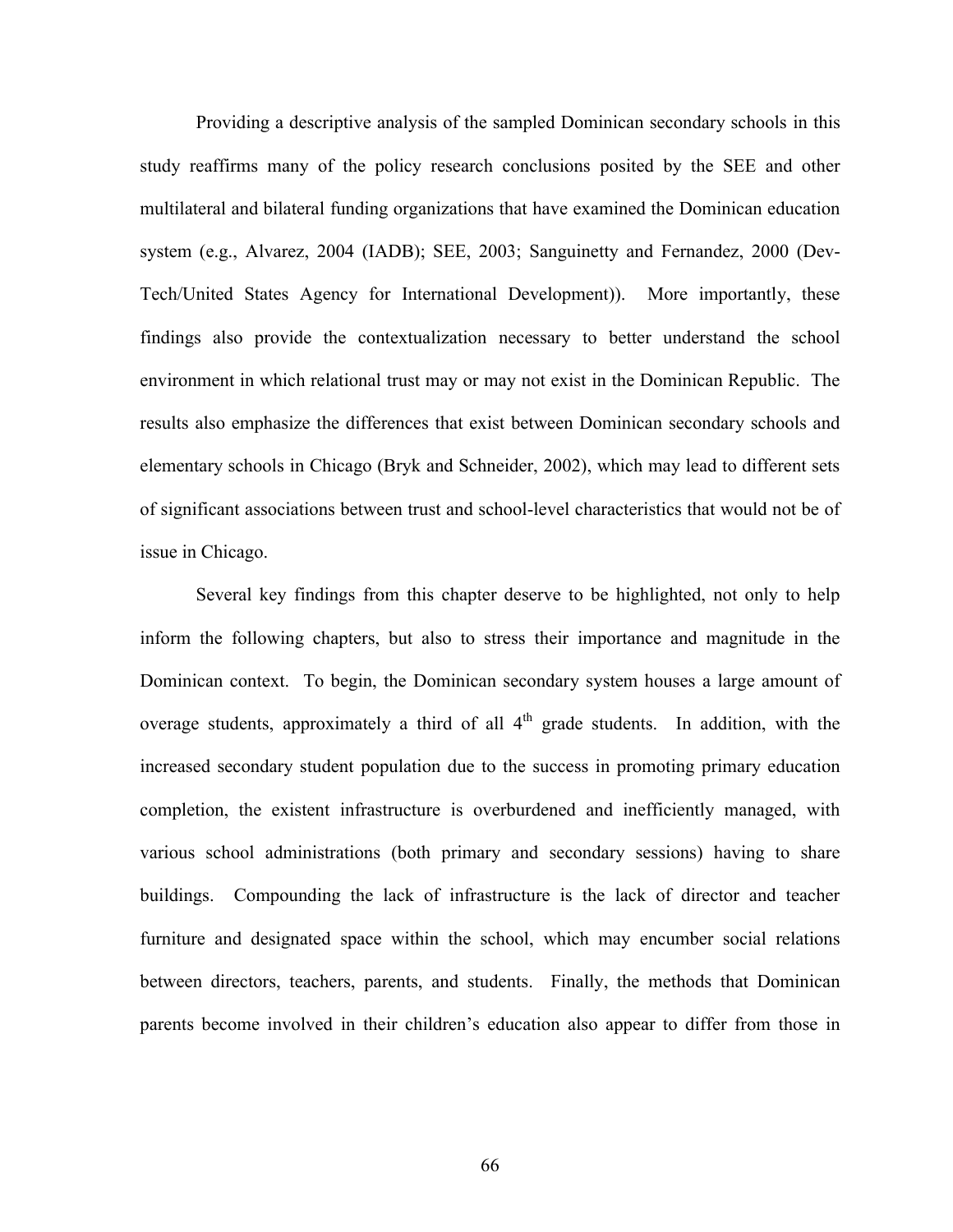Chicago, primarily focusing on financial support rather than participation in teaching and learning activities.

Though descriptive statistics of the key variables go a long way to providing a clearer picture of the Dominican secondary education system, further analysis by way of correlation and regression analysis in the next chapter is necessary to more fully understand how the system functions.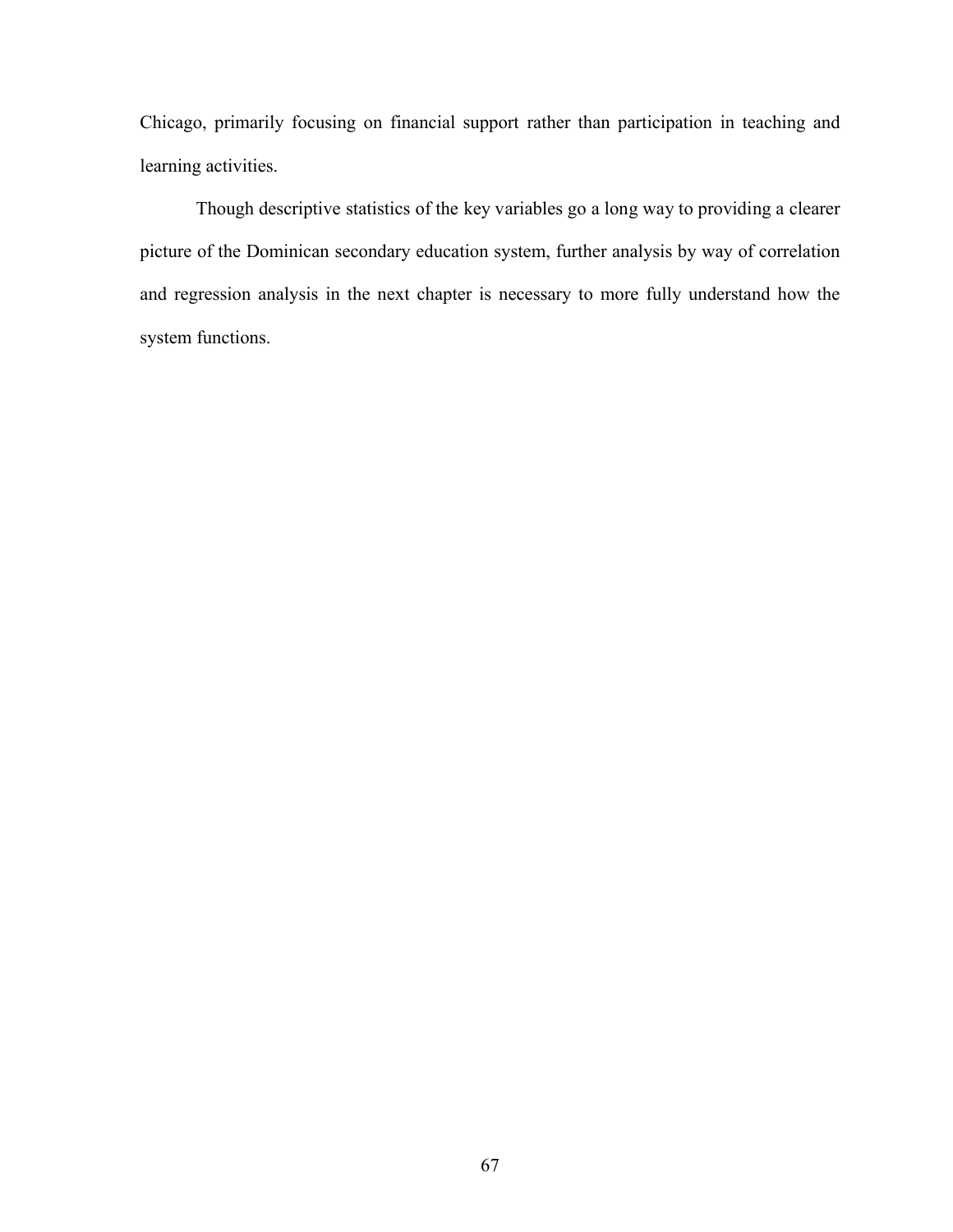### **CHAPTER VI**

### **TRUST**

This chapter examines the composition of trust in schools, or more specifically, which school, teacher, and director characteristics predict trust between stakeholders in a school. Data on correlations between trust and all the independent variables are described, ensuring that there are no conflicts or collinearity between the measures. Each trust measure then is examined as a dependent variable in a linear regression model in order to investigate the nuances of each type of trust, and whether what was hypothesized in the introduction can be statistically proved.

#### *Relational Trust Scales*

Teachers tend to report high scores on the relational trust survey items: 47% of the trust scale items had a mean over three (with four indicating "strongly agree," the highest measure of trust). Twenty-eight percent of the scale items averaged below, but very close to "agree" (three). Only three items scored under two: (i) proportion of parents who contribute to their children's learning; (ii) proportion of teachers who feel good about parents support; and (iii) difficult to overcome cultural barriers between teachers and parents.<sup>7</sup>

Though Bryk and Schneider (2002) showed the relational trust scales reliable in their study on urban elementary schools in Chicago, it is necessary to confirm the scales' consistencies in the Dominican Republic, so reliability and principal component analyses

 $\overline{a}$ 

 $7$  For more detail on these descriptive statistics, view Table 1 in Appendix A.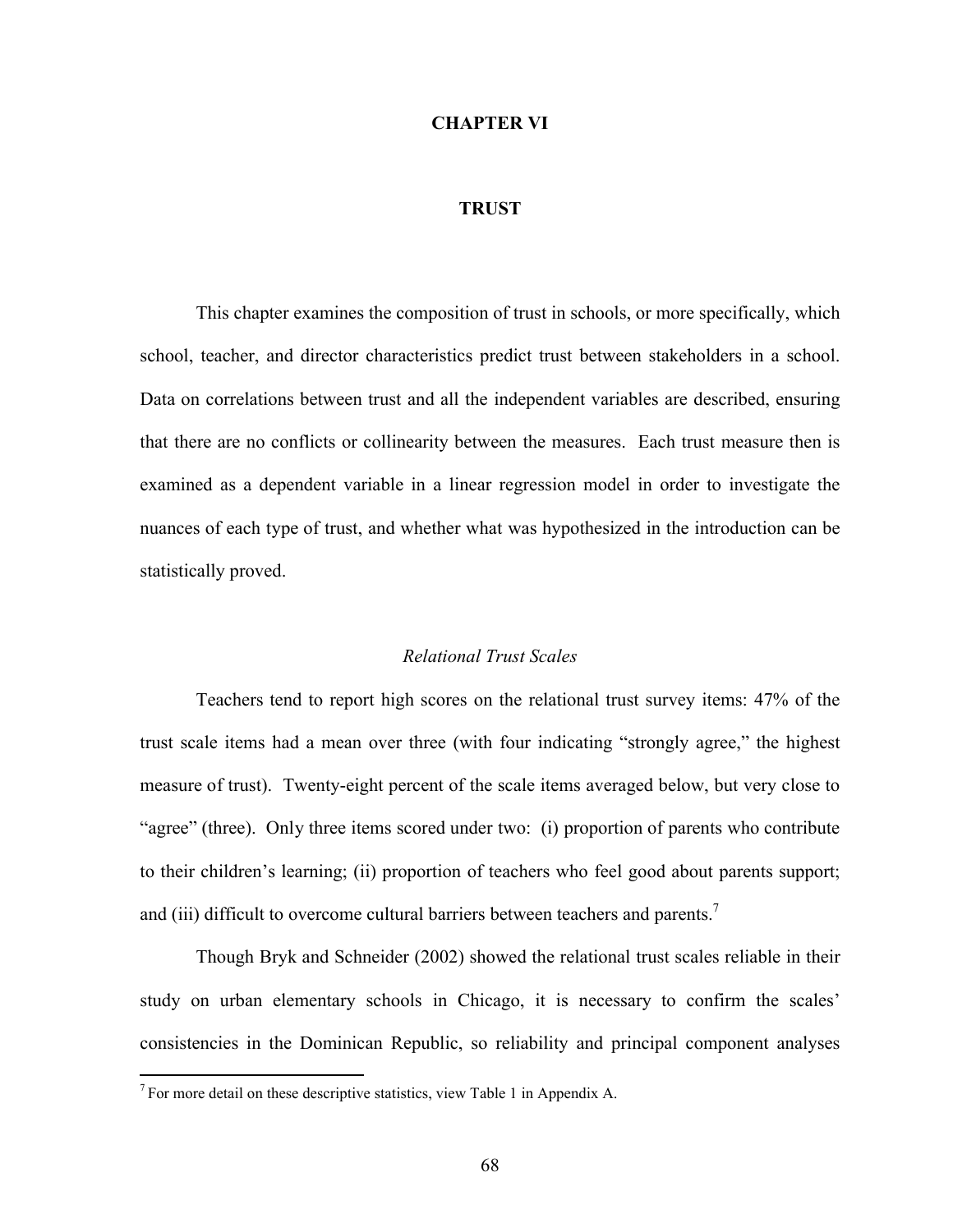(PCA) were conducted for each group of trust items. PCA is a statistical procedure that identifies patterns in a number of (possibly) correlated variables and "expresses" the data in such a way as to highlight similarities and difference. One advantage of this method is that once the patterns have been determined, the data can be compressed by reducing the number of dimensions without much loss of information, capturing the "essences" of the items by linearly combining the variables.

PCA was run on the four different types of trust in this study. Initially all the items from all the scales were included to see if there was an underlying component that could be identified as general (total) trust. However, there were seven components with an eigenvalue factor (the statistical measure indicating the strength of components) greater than one in the "total" trust measure, so it was decided to run all future models with the four different types of trust separately.

Teacher-director trust, composed of nine items, had only one underlying component with an eigenvalue greater than one, which explained 59% of the variance. Teacher-teacher trust (6 items) and teacher-student (6 items) trust had similar results. The only problematic type of trust was teacher-parent trust (11 items) which had two components with eigenvalues greater than one. This scale was then cut down to include items that together had a high Cronbach's alpha score, and was composed of only one component. Four items from the original scale were deleted. Factor scores were then saved for each trust scale's primary component, which were averaged per school. The scores produced have a mean of zero and a variance equal to the squared multiple correlation between estimated factor scores and true factor scores.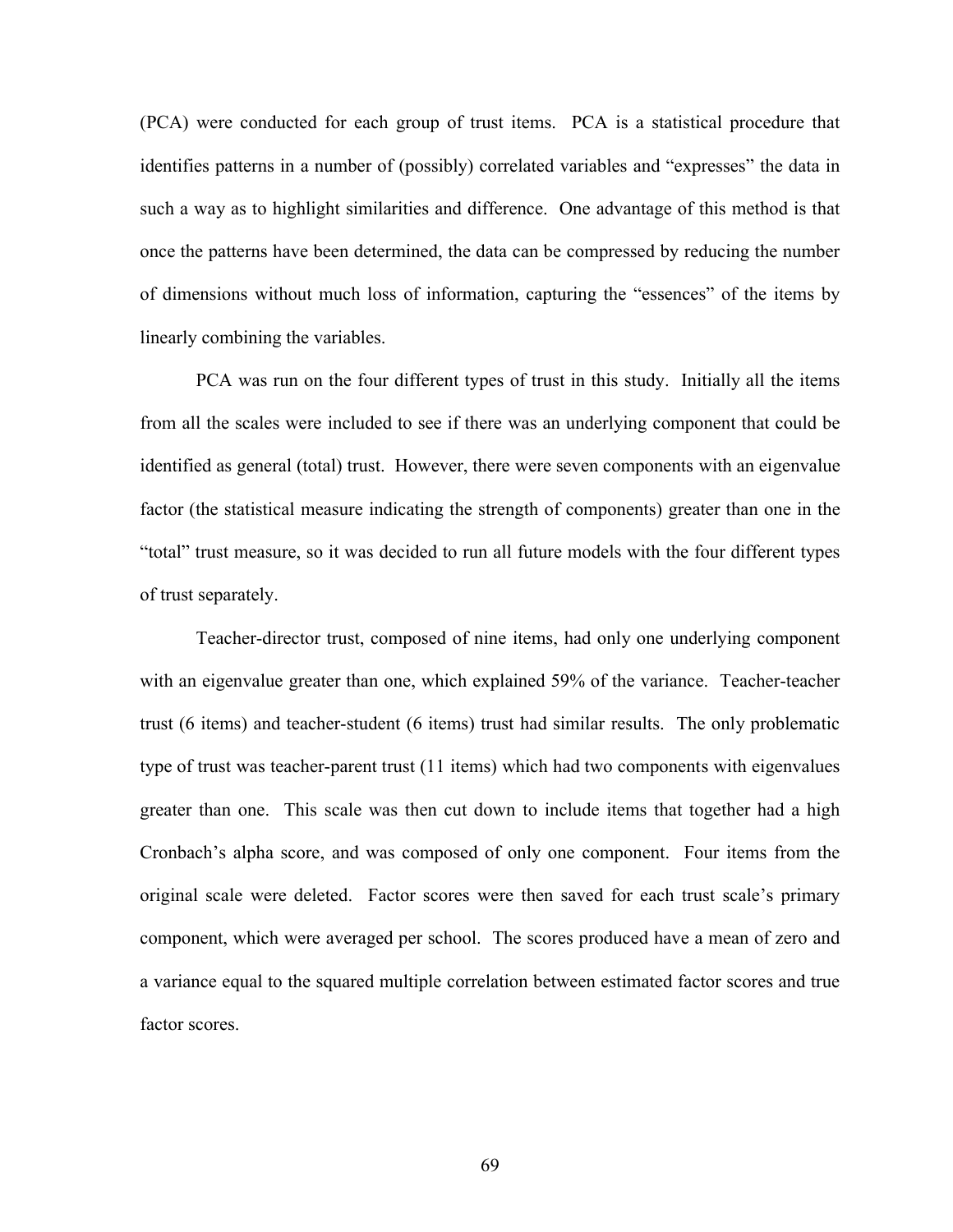The newly calculated trust measures are moderately significantly correlated with each other, which is not surprising as they are all measures of trust between the actors in an educational context. The lowest correlations were found between teacher-director trust and teacher-teacher (0.412), teacher-parent (0.519), and teacher-student (0.517) trusts. The highest correlation was found between teacher-parent and teacher-student trust, with a score of 0.725, still only moderately strong. Since the trust measures are not included in the models collectively, there is no need to worry about multi-collinearity of trust measures.

# *Correlations*

Correlation analyses were run between the variables to help monitor multicollinearity. Despite the fact that the dependent variables PN score and PN qualification rate are not modeled together in this study, it is worth noting that they are not statistically correlated. Even though both variables measure school performance, they appear to capture different school processes and outcomes. PN scores perhaps relate more to teaching processes or students' ability to learn, while PN qualification rates may be absorbing repetition and drop-out rates. This finding will be discussed more fully in Chapter VII.

While the dependent variables were not correlated with school characteristics, there were many statistically significant correlations between school characteristics, none larger than a Pearson coefficient of 0.610, and that coefficient exists between infrastructure and resource scales. Some interesting statistically significant correlations<sup>8</sup> with Pearson's r between 0.3 and 0.5 (indicating a modest correlation) include: 1) a negative correlation between PN scores and overage seniors  $(r = -0.349)$ ; 2) night sessions negatively associated with SES level of students ( $r = -0.324$ ) and positively associated with overage students ( $r =$ 

 $\overline{a}$ 

<sup>8</sup> For more detail, refer to Tables 2 though 4 in Appendix A.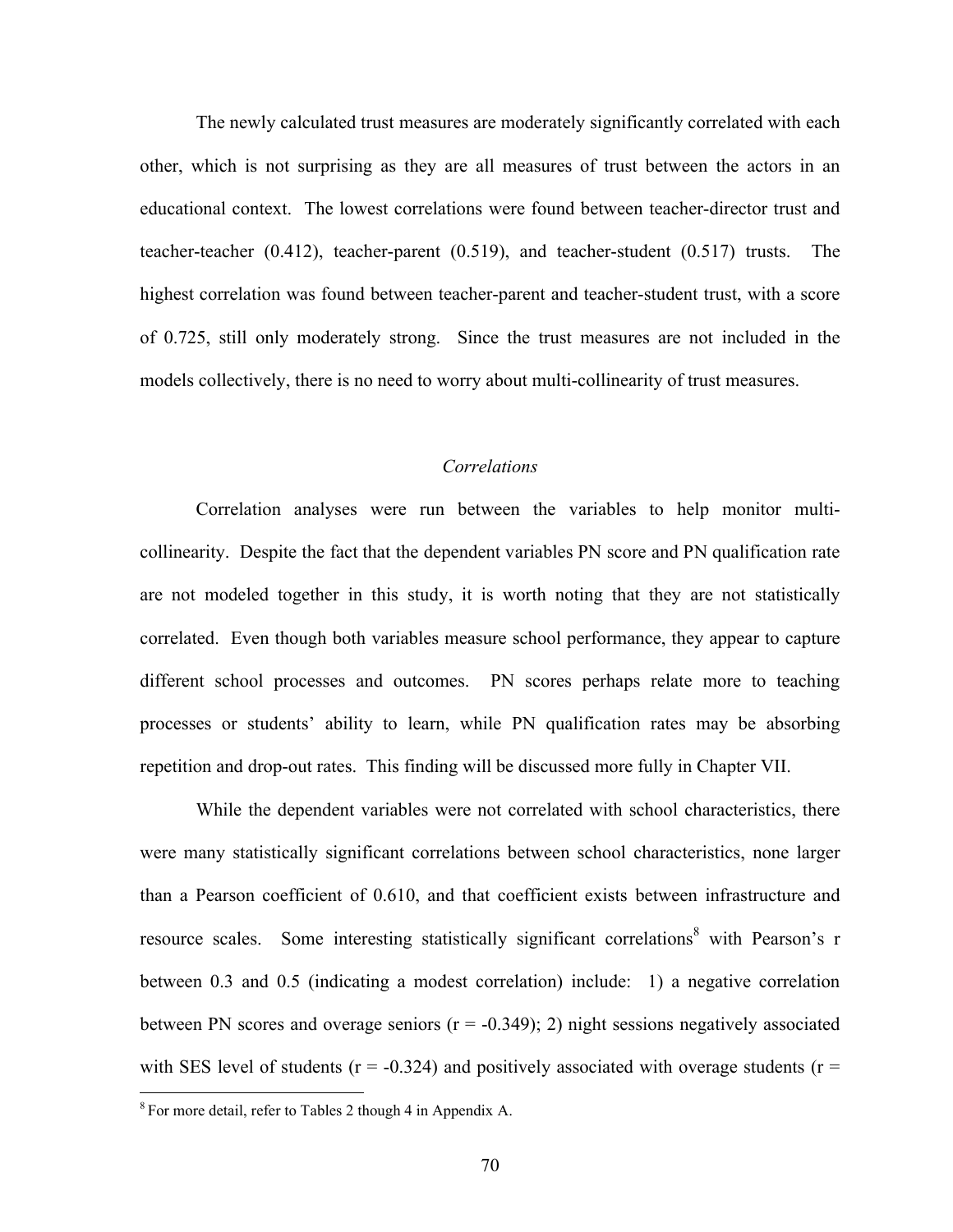0.330); and 3) rural schools negatively associated with school size, as measured by student population  $(r = -0.340)$ . Finally, community and parent participation levels are significantly correlated with an r of 0.326.

Teacher characteristics and dependent variables were even less inter-correlated; even if some of relationships were statistically significant, none of the Pearson coefficients was higher than 0.246. Though the correlation sizes are small, it is worth noting some of the relationships: schools with more female teachers have higher PN scores and schools with more teachers who teach more than one session have lower PN scores. PN qualification rates are negatively correlated with teacher experience; whether teachers teach more than one session; works another job; and education level. Schools with teachers with higher levels of teaching experience tend to be schools where teachers teach multiple sessions. More educated teachers work more time at a job outside of teaching. Finally, education level is negatively correlated with whether teachers live in the same community as the school where they work. Correlations between dependent variables and director characteristics follow a similar pattern, with many significant correlations, but Pearson's too low to worry about multi-collinearity.

As indicated by the research questions previously posited, this study serves two purposes, to understand how trust is related to school characteristics and to school performance outcomes. Since school attributes are often linked to trust, the questions identify the variation of these different types of relationships within a Dominican secondary school. Even though all the trusts are moderately correlated with each other, nuances exist between the different relationships, correlating differently with outcomes and school level characteristics. Each level of trust is examined by four models: three independently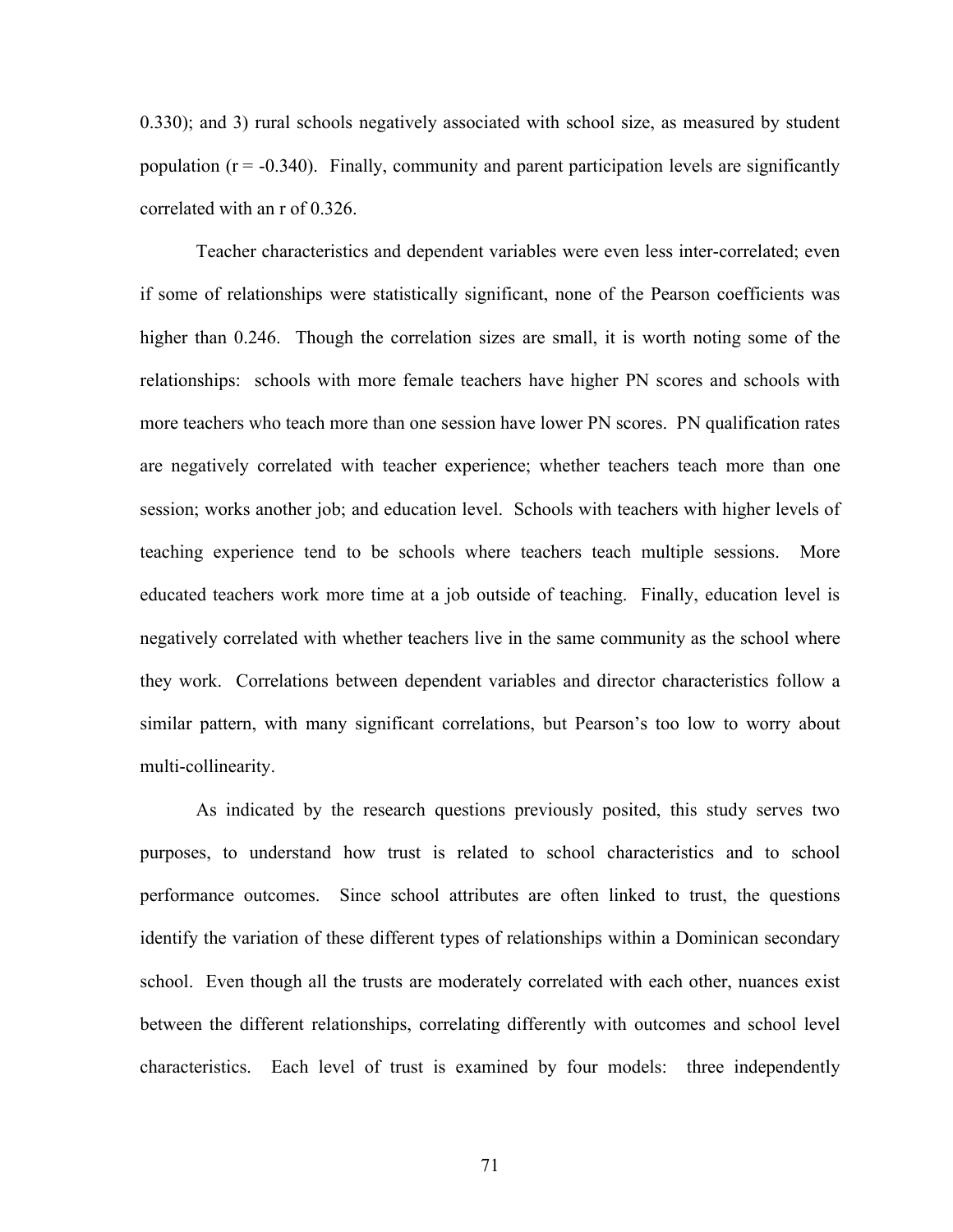regressing school, teacher, and director characteristics, and the fourth regressing all of the independent variables.

# *Teacher-Director Trust as Dependent Variable*

Table 5 shows the results of regressing school, teacher, and director characteristics on teacher–director trust. Model 1, which incorporates only school characteristics, indicates that infrastructure levels, whether the school is urban marginal, and the percent of overage 4<sup>th</sup> grade students are all significantly negatively correlated with teacher-director trust.

**Table 5**: **Examining Teacher-Director Trust** 

|                                     |         | Model 1   |      |             | Model 2   |      |              | Model 3 |      |         | Model 4   |      |
|-------------------------------------|---------|-----------|------|-------------|-----------|------|--------------|---------|------|---------|-----------|------|
| <b>Variables</b>                    | B       | <b>SE</b> | Sig  | $\mathbf B$ | <b>SE</b> | Sig. | $\, {\bf B}$ | SE      | Sig  | B       | <b>SE</b> | Sig  |
| Constant                            | .404    | .114      | .000 | .011        | .158      | .943 | 1.133        | .561    | .048 | 2.236   | 1.008     | .038 |
| <b>School Characteristics</b>       |         |           |      |             |           |      |              |         |      |         |           |      |
| <b>Infrastructure Scale</b>         | $-.168$ | .055      | .002 |             |           |      |              |         |      | $-.099$ | .243      | .687 |
| <b>Resources Scale</b>              | .098    | .064      | .125 |             |           |      |              |         |      | $-414$  | .245      | .106 |
| Night Session                       | .037    | .077      | .632 |             |           |      |              |         |      | .364    | .317      | .264 |
| Rural School                        | $-.079$ | .077      | .305 |             |           |      |              |         |      | $-.096$ | .329      | .772 |
| Urban Marginal School               | $-.539$ | .104      | .000 |             |           |      |              |         |      | $-.397$ | .305      | .207 |
| Community Participation             | $-.074$ | .121      | .540 |             |           |      |              |         |      | .964    | .545      | .091 |
| Parent Participation                | $-.065$ | .044      | .141 |             |           |      |              |         |      | $-.380$ | .147      | .017 |
| SES level of students               | $-.024$ | .053      | .655 |             |           |      |              |         |      | .025    | .217      | .911 |
| <b>Student Population</b>           | .000    | .000      | .341 |             |           |      |              |         |      | .001    | .000      | .130 |
| Percent of Overage 4th Grade        | $-.292$ | .097      | .003 |             |           |      |              |         |      | $-.684$ | .420      | .118 |
| <b>Teacher Characteristics</b>      |         |           |      |             |           |      |              |         |      |         |           |      |
| <b>Teacher Female</b>               |         |           |      | .151        | .062      | .014 |              |         |      | .339    | .277      | .234 |
| Years as Teacher                    |         |           |      | .002        | .004      | .664 |              |         |      | .018    | .016      | .257 |
| Teacher Teaches Multiple Tandas     |         |           |      | $-.037$     | .071      | .603 |              |         |      | $-.301$ | .326      | .367 |
| Teacher Other Job Time              |         |           |      | $-.003$     | .002      | .217 |              |         |      | $-.007$ | .011      | .566 |
| <b>Teacher Education Level</b>      |         |           |      | $-.050$     | .035      | .157 |              |         |      | $-.084$ | .137      | .548 |
| <b>Teacher Lives Same Community</b> |         |           |      | .144        | .063      | .022 |              |         |      | $-.185$ | .298      | .542 |
| <b>Teacher Training Time</b>        |         |           |      | .000        | .000      | .295 |              |         |      | $-.001$ | .002      | .582 |
| <b>Director Characteristics</b>     |         |           |      |             |           |      |              |         |      |         |           |      |
| Director Female                     |         |           |      |             |           |      | .472         | .147    | .002 | .143    | .250      | .572 |
| Years as Director                   |         |           |      |             |           |      | $-.004$      | .011    | .756 | .020    | .019      | .288 |
| Director's Education Level          |         |           |      |             |           |      | $-.295$      | .111    | .010 | $-.277$ | .139      | .060 |
| Director Time at Other Job          |         |           |      |             |           |      | .018         | .007    | .012 | .001    | .010      | .890 |
| Director Also Teaches               |         |           |      |             |           |      | .042         | .195    | .832 | .113    | .320      | .728 |
| Director for Multiple Sessions      |         |           |      |             |           |      | $-.324$      | .183    | .082 | $-217$  | .285      | .455 |
| Daily Visits Class Dummy            |         |           |      |             |           |      | $-194$       | .166    | .246 | $-.264$ | .238      | .279 |
| Director Lives In Community         |         |           |      |             |           |      | $-.050$      | .167    | .766 | $-.076$ | .295      | .799 |
| Hours of Director Training          |         |           |      |             |           |      | .000         | .001    | .507 | .001    | .001      | .475 |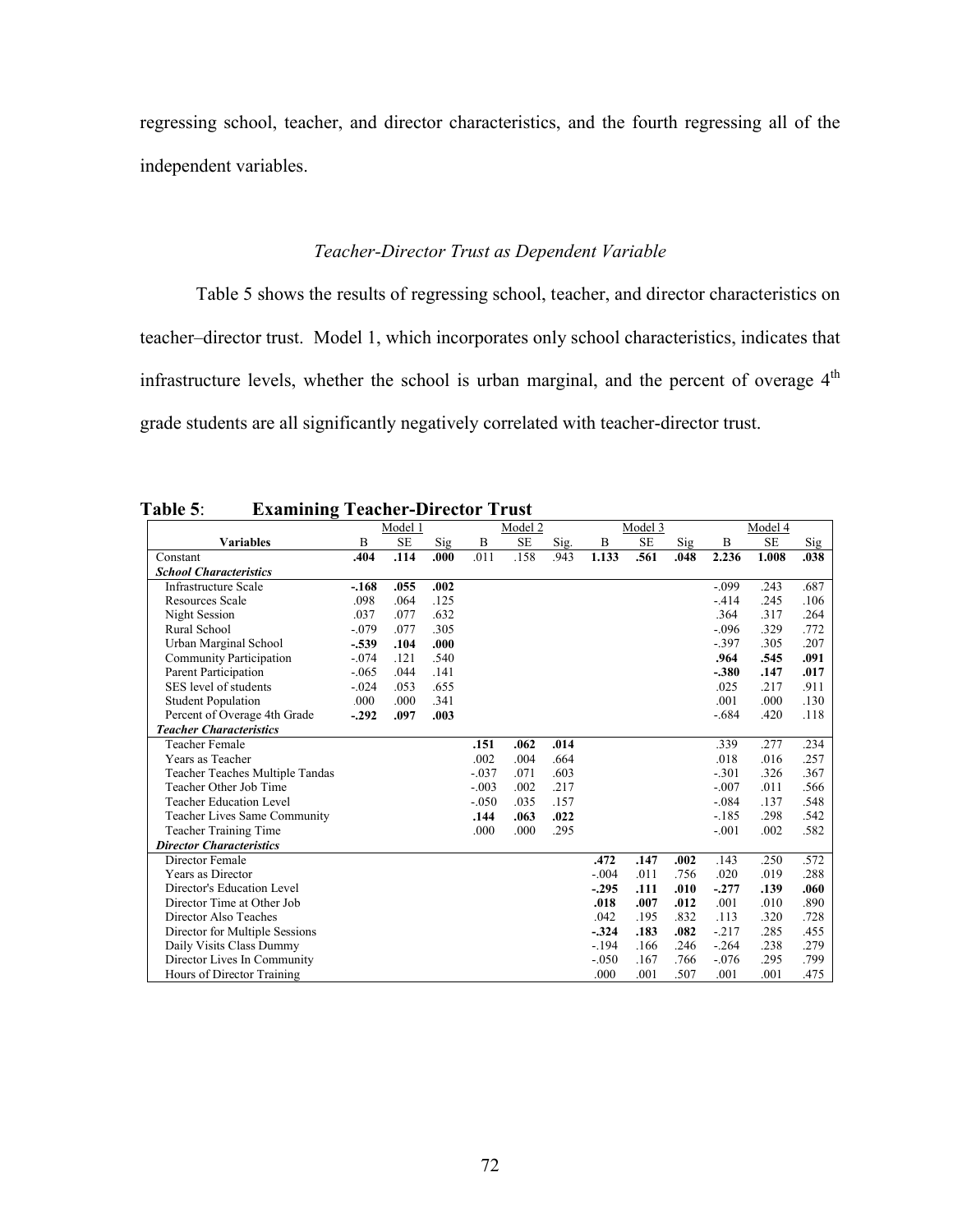Model 2 illustrates that when examining only teacher characteristics, schools that employ more female teachers or more teachers who live within the same community as the school experience higher levels of teacher-director trust. When examining director characteristics in Model 3, the variables significantly correlated to teacher-director trust include female director (a positive relationship), education level (negative), time at other job (positive), and whether director worked for multiple sessions (negative). However, most of these coefficients do not remain significant in Model 4, which includes all school, teacher, and director characteristics. Only director's education level remains significant (and continues to be negatively correlated), indicating that the more education a director has, the less teacher-director trust exists in that school. The characteristics significant in Models 1-3 lose their significance, while community participation levels become positively correlated and parental involvement rates negatively correlated with teacher-director trust.

#### *Teacher-Teacher Trust as Dependent Variable*

As is the case with teacher-director trust, and most likely due to omitted variable bias, variables that are significant in Models 1, 2, and 3 do not retain their significance in the cumulative model (Table 6). The only variables that remain statistically significant are rural schools  $(0.538, \text{sig.} = 0.031)$  and schools with female directors  $(0.462, \text{sig.} = 0.016)$ , and whether the school has a director who visits classrooms on a daily basis, a proxy for director involvement  $(0.304, \text{sig.} = 0.084)$ . It is interesting that two director level characteristics predict trust felt between teachers, but not teacher-director trust. It may be that a female director who has a strong policy of visiting classes and interacting with teachers and students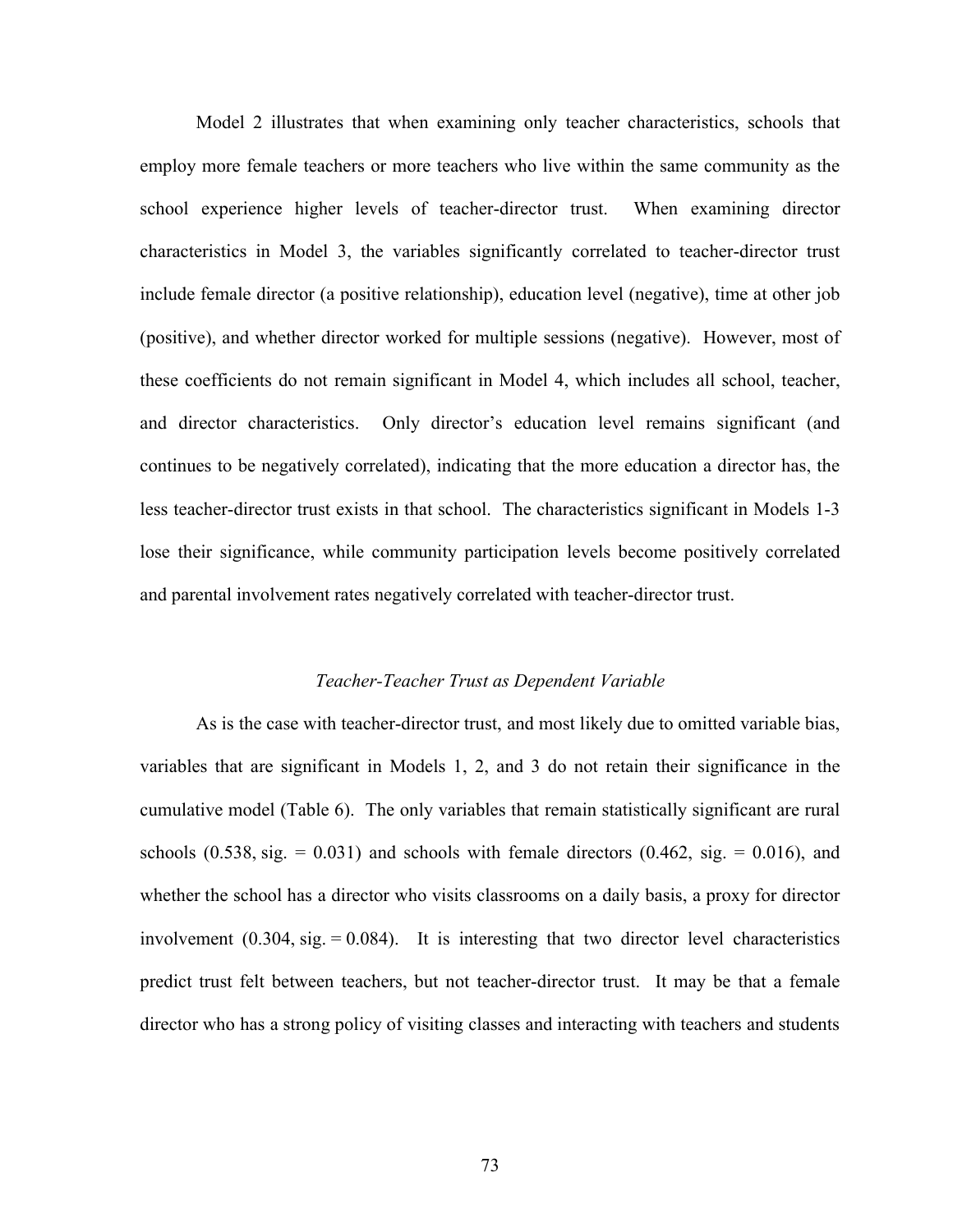fosters trust felt between teachers, perhaps by creating an overall atmosphere of communication.

|                                 |                | Model 1   |      |         | Model 2   |      |         | Model 3   |      |           | Model 4   |      |
|---------------------------------|----------------|-----------|------|---------|-----------|------|---------|-----------|------|-----------|-----------|------|
| <b>Variables</b>                | B              | <b>SE</b> | Sig  | B       | <b>SE</b> | Sig. | B       | <b>SE</b> | Sig  | B         | <b>SE</b> | Sig  |
| Constant                        | .244           | .104      | .019 | .311    | .138      | .024 | .699    | .429      | .108 | $-.345$   | .711      | .633 |
| <b>School Characteristics</b>   |                |           |      |         |           |      |         |           |      |           |           |      |
| <b>Infrastructure Scale</b>     | $-.177$        | .050      | .000 |         |           |      |         |           |      | $-.198$   | .172      | .261 |
| <b>Resources Scale</b>          | .029           | .058      | .614 |         |           |      |         |           |      | .061      | .173      | .730 |
| Night Session                   | .074           | .070      | .289 |         |           |      |         |           |      | .204      | .224      | .374 |
| Rural School                    | .247           | .070      | .000 |         |           |      |         |           |      | .538      | .232      | .031 |
| Urban Marginal School           | $-.257$        | .094      | .007 |         |           |      |         |           |      | $-.269$   | .215      | .225 |
| Community Participation         | .088           | .110      | .426 |         |           |      |         |           |      | .303      | .385      | .439 |
| Parent Participation            | $-.009$        | .040      | .819 |         |           |      |         |           |      | $-.101$   | .104      | .341 |
| SES level of students           | $-.071$        | .049      | .142 |         |           |      |         |           |      | .139      | .153      | .373 |
| <b>Student Population</b>       | $-6.53E - 005$ | .000      | .353 |         |           |      |         |           |      | 3.24E-006 | .000      | .989 |
| Percent of Overage 4th Grade    | .089           | .088      | .312 |         |           |      |         |           |      | $-.221$   | .296      | .463 |
| <b>Teacher Characteristics</b>  |                |           |      |         |           |      |         |           |      |           |           |      |
| <b>Teacher Female</b>           |                |           |      | $-.03$  | .054      | .531 |         |           |      | .016      | .195      | .935 |
| Average Years as Teacher        |                |           |      | $-.00$  | .003      | .244 |         |           |      | .006      | .011      | .606 |
| Teacher Multiple Tandas         |                |           |      | $-.20$  | .062      | .001 |         |           |      | $-.226$   | .230      | .336 |
| Other Job Time                  |                |           |      | $-.003$ | .002      | .228 |         |           |      | $-.005$   | .008      | .531 |
| <b>Education Level</b>          |                |           |      | $-.051$ | .031      | .097 |         |           |      | .111      | .097      | .267 |
| Lives In Community              |                |           |      | .035    | .055      | .518 |         |           |      | .290      | .210      | .183 |
| Training Time                   |                |           |      | .001    | .000      | .027 |         |           |      | $-.001$   | .002      | .381 |
| <b>Director Characteristics</b> |                |           |      |         |           |      |         |           |      |           |           |      |
| Director Female                 |                |           |      |         |           |      | .412    | .113      | .001 | .462      | .177      | .016 |
| Years as Director               |                |           |      |         |           |      | .007    | .009      | .460 | .011      | .013      | .392 |
| <b>Education Level</b>          |                |           |      |         |           |      | $-196$  | .085      | .025 | $-.027$   | .098      | .789 |
| Time at Other Job               |                |           |      |         |           |      | .007    | .005      | .205 | $-.001$   | .007      | .834 |
| Also Teaches                    |                |           |      |         |           |      | .197    | .149      | .193 | .106      | .226      | .644 |
| Director Multiple Sessions      |                |           |      |         |           |      | $-216$  | .140      | .129 | $-.067$   | .201      | .744 |
| Daily Visits Class Dummy        |                |           |      |         |           |      | .064    | .127      | .615 | .304      | .168      | .084 |
| Lives in Community              |                |           |      |         |           |      | $-.107$ | .128      | .408 | $-.338$   | .208      | .119 |
| <b>Training Time</b>            |                |           |      |         |           |      | .001    | .000      | .237 | .000      | .001      | .452 |

**Table 6**: **Examining Teacher-Teacher Trust** 

### *Teacher-Parent Trust as Dependent Variable*

The same pattern holds true for teacher-parent trust (Table 7), though a different set of characteristics are highlighted in the cumulative model. Teacher-parent trust is negatively correlated with parent participation  $(-0.201, \text{sig.} = 0.079)$ , which is surprising. It is worth wondering why increased levels of parent participation are linked with less trust reported between teachers and parents, unless the type of parent participation is not one based on positive relationships. Since the parent participation variable measures both parental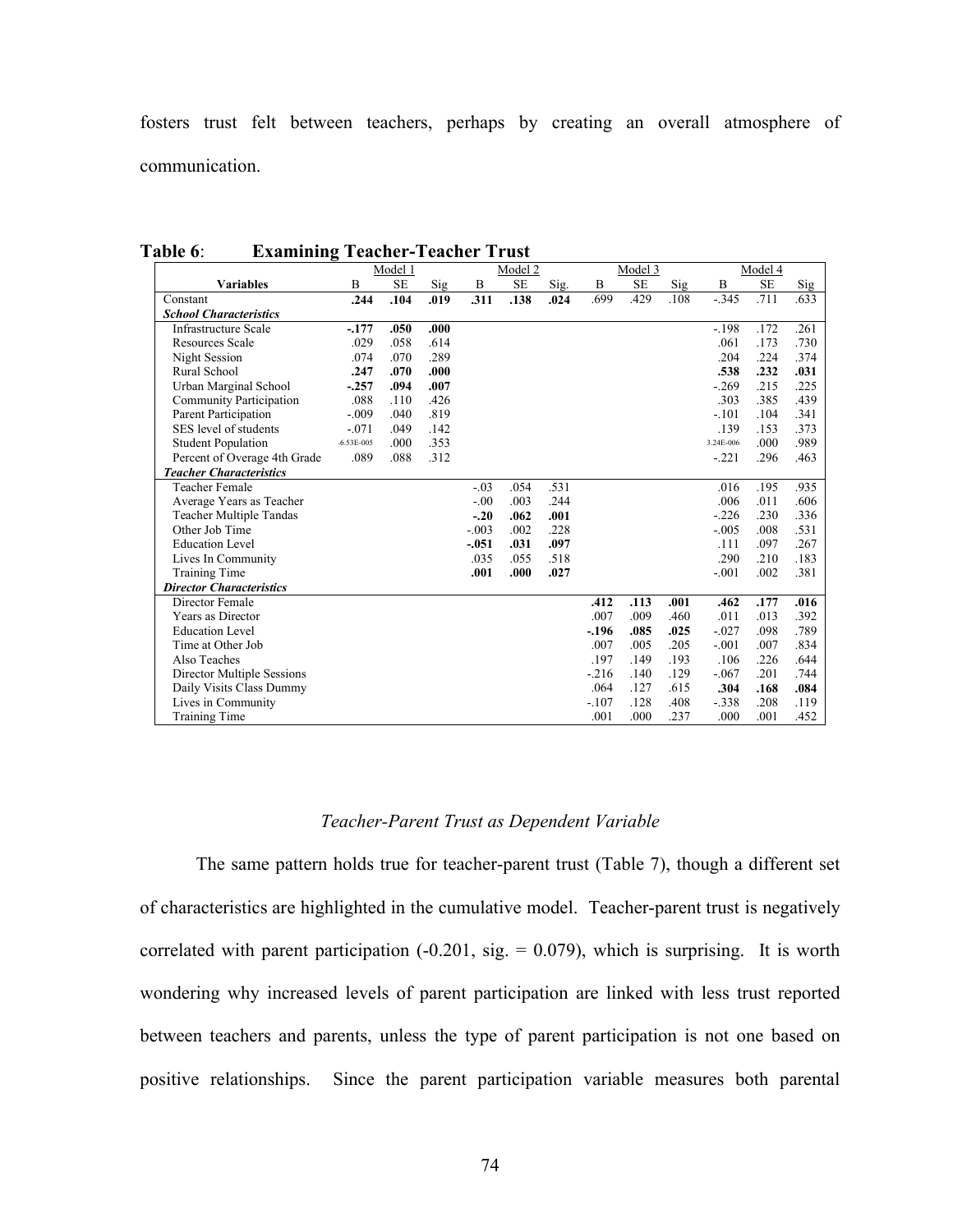involvement in teaching and learning activities and financial support to the school, perhaps parents who become involved do so because of lack of confidence in the school, which could then explain why schools with greater rates of parent participation experience less teacherparent trust.

|                                 |        | Model 1   |      |        | Model 2   |      |         | Model 3   |      |        | Model 4   |      |
|---------------------------------|--------|-----------|------|--------|-----------|------|---------|-----------|------|--------|-----------|------|
| <b>Variables</b>                | B      | <b>SE</b> | Sig  | B      | <b>SE</b> | Sig. | B       | <b>SE</b> | Sig  | B      | <b>SE</b> | Sig  |
| Constant                        | .322   | .102      | .002 | .422   | .145      | .004 | .013    | .433      | .976 | .218   | .746      | .773 |
| <b>School Characteristics</b>   |        |           |      |        |           |      |         |           |      |        |           |      |
| <b>Infrastructure Scale</b>     | $-14$  | .049      | .005 |        |           |      |         |           |      | $-16$  | .180      | .400 |
| <b>Resources Scale</b>          | .212   | .057      | .000 |        |           |      |         |           |      | .109   | .182      | .556 |
| Night Session                   | $-.40$ | .068      | .000 |        |           |      |         |           |      | $-38$  | .235      | .119 |
| Rural School                    | .053   | .068      | .436 |        |           |      |         |           |      | .183   | .243      | .460 |
| Urban Marginal School           | $-.40$ | .092      | .000 |        |           |      |         |           |      | $-.09$ | .226      | .698 |
| Community Participation         | $-.11$ | .108      | .317 |        |           |      |         |           |      | .084   | .403      | .837 |
| Parent Participation            | $-.02$ | .039      | .563 |        |           |      |         |           |      | $-.20$ | .109      | .079 |
| SES level of students           | .047   | .048      | .328 |        |           |      |         |           |      | .212   | .160      | .201 |
| <b>Student Population</b>       | .000   | .000      | .000 |        |           |      |         |           |      | .000   | .000      | .643 |
| Percent of Overage 4th Grade    | $-.04$ | .086      | .607 |        |           |      |         |           |      | $-19$  | .310      | .540 |
| <b>Teacher Characteristics</b>  |        |           |      |        |           |      |         |           |      |        |           |      |
| <b>Teacher Female</b>           |        |           |      | .090   | .056      | .112 |         |           |      | .119   | .205      | .568 |
| Average Years as Teacher        |        |           |      | $-.01$ | .004      | .004 |         |           |      | .015   | .012      | .223 |
| <b>Teacher Multiple Tandas</b>  |        |           |      | $-.03$ | .065      | .644 |         |           |      | $-.45$ | .241      | .075 |
| Other Job Time                  |        |           |      | $-.01$ | .002      | .031 |         |           |      | $-.00$ | .008      | .714 |
| <b>Education Level</b>          |        |           |      | $-.09$ | .032      | .005 |         |           |      | $-.14$ | .102      | .200 |
| Lives In Community              |        |           |      | .029   | .057      | .615 |         |           |      | $-28$  | .220      | .215 |
| Training Time                   |        |           |      | .001   | .000      | .003 |         |           |      | .001   | .002      | .703 |
| <b>Director Characteristics</b> |        |           |      |        |           |      |         |           |      |        |           |      |
| Director Female                 |        |           |      |        |           |      | .226    | .114      | .051 | .120   | .185      | .524 |
| Years as Director               |        |           |      |        |           |      | .002    | .009      | .797 | .009   | .014      | .533 |
| <b>Education Level</b>          |        |           |      |        |           |      | $-.092$ | .086      | .287 | $-.01$ | .103      | .950 |
| Time at Other Job               |        |           |      |        |           |      | .007    | .005      | .188 | $-.00$ | .007      | .654 |
| Also Teaches                    |        |           |      |        |           |      | .455    | .151      | .004 | .740   | .237      | .005 |
| Director Multiple Sessions      |        |           |      |        |           |      | $-.052$ | .142      | .715 | $-.05$ | .211      | .825 |
| Daily Visits Class Dummy        |        |           |      |        |           |      | $-.038$ | .128      | .767 | .014   | .176      | .936 |
| Lives in Community              |        |           |      |        |           |      | .323    | .129      | .015 | .386   | .218      | .091 |
| Training Time                   |        |           |      |        |           |      | .000    | .000      | .817 | .000   | .001      | .843 |

**Table 7**: **Examining Teacher-Parent Trust** 

Another variable negatively associated with this type of trust is whether the majority of teachers teach multiple sessions at the school  $(-0.45, \text{sig.} = 0.075)$ , which again is unexpected as one would assume that teacher continuity would create a greater teacher presence in that school. Finally, whether the director teaches in that school full or part time  $(0.740, \text{sig.} = 0.005)$  and whether the director lives in the same community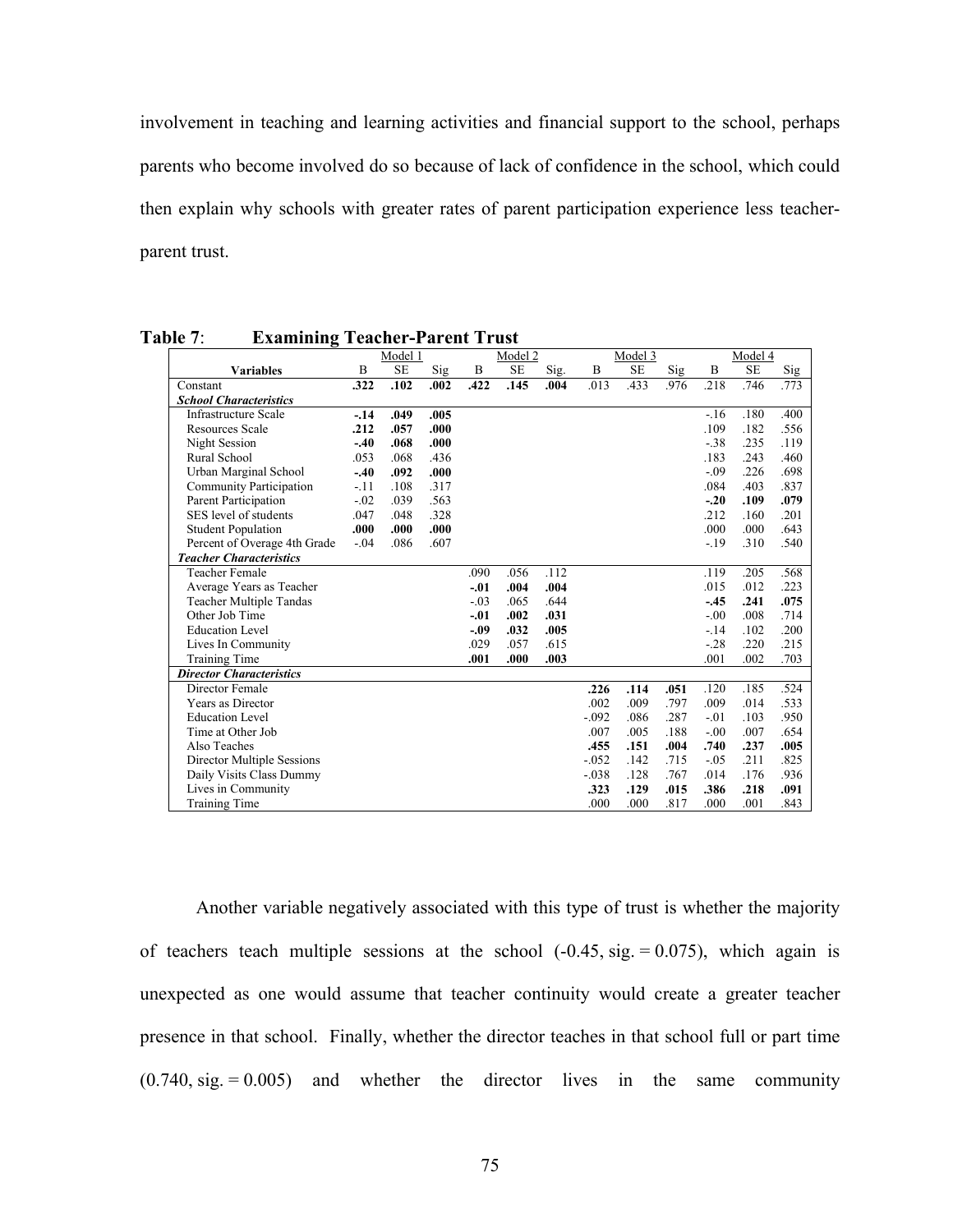$(0.386, \text{sig.} = 0.091)$  are positively linked with teacher-parent trust, which makes sense as these two variables indicate more interaction with parents of students and with the community.

# *Teacher-Student Trust as Dependent Variable*

Teacher-student trust has the most significantly correlated school, teacher, and director characteristics in the final cumulative model (Table 8). Parent participation is negatively correlated with teacher-student trust  $(-0.375, sig. = 0.006)$ , while student population has minimal predictive power  $(0.001, \text{sig.} = 0.068)$ .

|                                 |         | Model 1   |      |         | Model 2   |      |                | Model 3   |      |         | Model 4   |      |
|---------------------------------|---------|-----------|------|---------|-----------|------|----------------|-----------|------|---------|-----------|------|
| <b>Variables</b>                | B       | <b>SE</b> | Sig  | B       | <b>SE</b> | Sig. | B              | <b>SE</b> | Sig  | B       | <b>SE</b> | Sig  |
| Constant                        | .545    | .092      | .000 | .348    | .134      | .010 | $-137$         | .410      | .739 | .607    | .837      | .476 |
| <b>School Characteristics</b>   |         |           |      |         |           |      |                |           |      |         |           |      |
| Infrastructure Scale            | $-.109$ | .044      | .014 |         |           |      |                |           |      | $-.325$ | .202      | .122 |
| <b>Resources Scale</b>          | $-.003$ | .051      | .951 |         |           |      |                |           |      | $-.196$ | .204      | .346 |
| Night Session                   | $-.233$ | .061      | .000 |         |           |      |                |           |      | .129    | .264      | .629 |
| Rural School                    | $-.024$ | .062      | .699 |         |           |      |                |           |      | .144    | .273      | .602 |
| Urban Marginal School           | $-.563$ | .083      | .000 |         |           |      |                |           |      | .112    | .253      | .662 |
| <b>Community Participation</b>  | $-142$  | .097      | .143 |         |           |      |                |           |      | .715    | .452      | .129 |
| Parent Participation            | $-112$  | .036      | .002 |         |           |      |                |           |      | $-.375$ | .122      | .006 |
| SES level of students           | .040    | .043      | .350 |         |           |      |                |           |      | .076    | .180      | .675 |
| <b>Student Population</b>       | .000    | .000      | .000 |         |           |      |                |           |      | .001    | .000      | .068 |
| Percent of Overage 4th Grade    | .208    | .078      | .008 |         |           |      |                |           |      | $-.241$ | .348      | .497 |
| <b>Teacher Characteristics</b>  |         |           |      |         |           |      |                |           |      |         |           |      |
| <b>Teacher Female</b>           |         |           |      | .137    | .052      | .009 |                |           |      | .390    | .230      | .104 |
| Average Years as Teacher        |         |           |      | $-.006$ | .003      | .048 |                |           |      | .009    | .013      | .482 |
| <b>Teacher Multiple Tandas</b>  |         |           |      | $-.029$ | .060      | .636 |                |           |      | $-.287$ | .270      | .300 |
| Other Job Time                  |         |           |      | $-.003$ | .002      | .165 |                |           |      | $-.001$ | .009      | .922 |
| <b>Education Level</b>          |         |           |      | $-.080$ | .030      | .007 |                |           |      | $-191$  | .114      | .109 |
| Lives In Community              |         |           |      | $-.021$ | .053      | .695 |                |           |      | $-.521$ | .247      | .047 |
| <b>Training Time</b>            |         |           |      | .001    | .000      | .018 |                |           |      | .002    | .002      | .327 |
| <b>Director Characteristics</b> |         |           |      |         |           |      |                |           |      |         |           |      |
| Director Female                 |         |           |      |         |           |      | .458           | .108      | .000 | .118    | .208      | .576 |
| Years as Director               |         |           |      |         |           |      | $-.005$        | .008      | .562 | .022    | .015      | .170 |
| <b>Education Level</b>          |         |           |      |         |           |      | $-.040$        | .081      | .627 | $-.074$ | .115      | .526 |
| Time at Other Job               |         |           |      |         |           |      | .004           | .005      | .389 | $-.004$ | .008      | .644 |
| Also Teaches                    |         |           |      |         |           |      | $-.068$        | .143      | .636 | .744    | .266      | .011 |
| Director Multiple Sessions      |         |           |      |         |           |      | $-179$         | .134      | .187 | .138    | .237      | .565 |
| Daily Visits Class Dummy        |         |           |      |         |           |      | .054           | .121      | .656 | $-.049$ | .197      | .805 |
| Lives in Community              |         |           |      |         |           |      | .212           | .122      | .088 | .758    | .245      | .005 |
| Training Time                   |         |           |      |         |           |      | $-2.30E - 005$ | .000      | .954 | .000    | .001      | .695 |

**Table 8**: **Examining Teacher-Student Trust**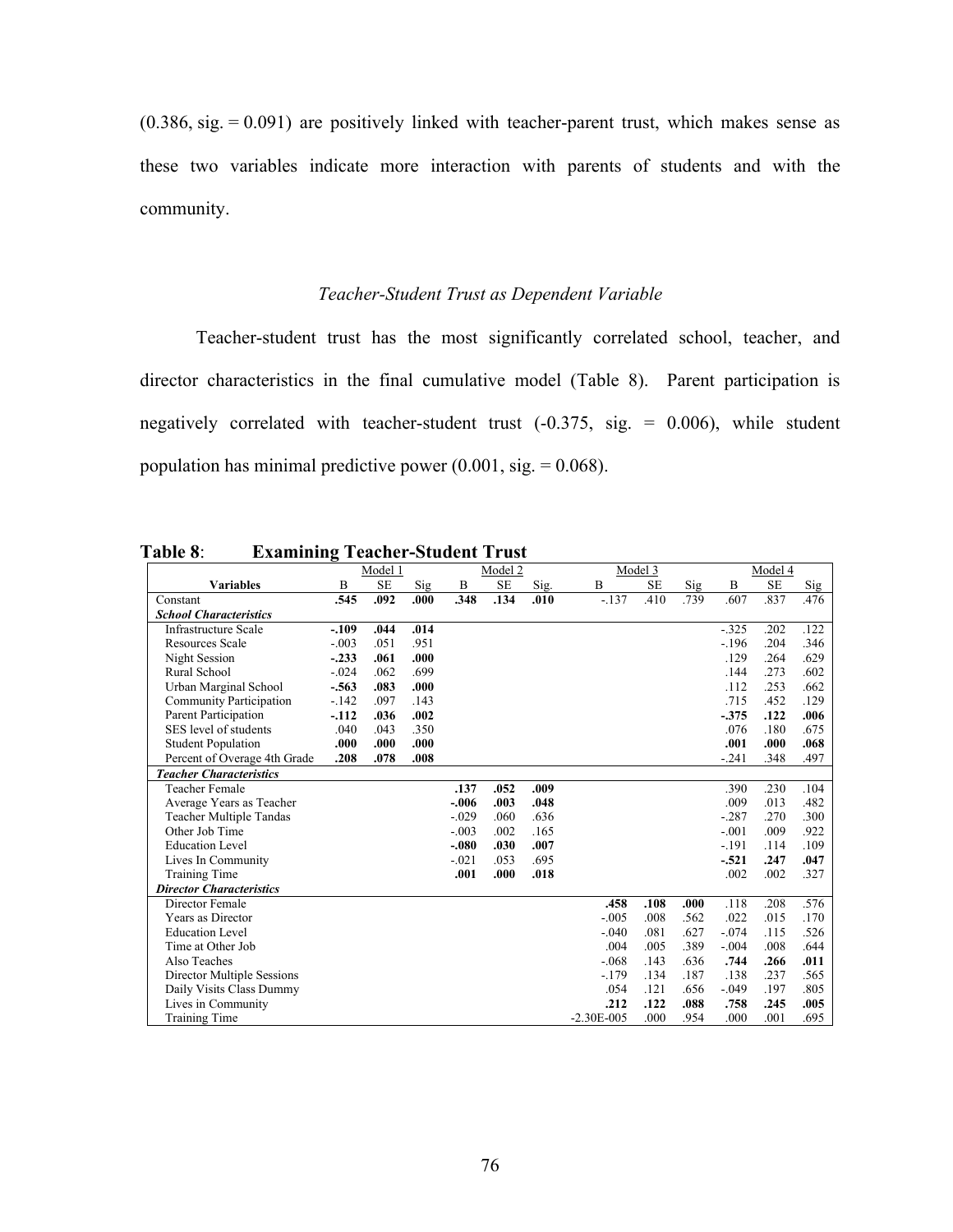Whether the majority of teachers live in the same community is negatively correlated with teacher-student trust, though if the director lives in the same community the school experiences more trust. If the director also teaches full or part-time, teachers in that school feel more trust between themselves and their students.

What starts to develop from an analysis of the collected data is a portrait of a hightrust school: where it is located, teacher and director profiles, and how it interacts within itself and the larger community. Eleven characteristics are found to have predictive power for these different types of trust (Table 9), and some were consistent over different types of trust.

|                                     | Teacher-<br><b>Director</b> | Teacher-<br><b>Teacher</b> | Teacher-<br>Parent | Teacher-<br><b>Student</b> |
|-------------------------------------|-----------------------------|----------------------------|--------------------|----------------------------|
| Community Involvement               | 0.964                       |                            |                    |                            |
| Parent Participation                | $-0.380$                    |                            | $-0.20$            | $-0.375$                   |
| Director Education Level            | $-0.277$                    |                            |                    |                            |
| Rural School                        |                             | 0.538                      |                    |                            |
| <b>Female Director</b>              |                             | 0.462                      |                    |                            |
| Director Daily Visits               |                             | 0.302                      |                    |                            |
| <b>Teachers Teach Multiple</b>      |                             |                            | $-0.45$            |                            |
| Director Also Teaches               |                             |                            | 0.740              | 0.744                      |
| Director Lives Same Community       |                             |                            | 0.386              | 0.758                      |
| <b>Teacher Lives Same Community</b> |                             |                            |                    | $-0.521$                   |
| <b>Student Population</b>           |                             |                            |                    | 0.001                      |

**Table 9**: **Size of Significant Coefficients across All Types of Trust (4 pt. scale)**

Level of parent participation seems to be a negative factor in all types of trust except teacher-teacher trust. Schools with higher levels of teacher-parent and teacher-student trust tend to have directors who teach in addition to performing their director duties and live in the same community as the school. These last two results intrinsically make sense. If directors are present more often in the classrooms and in the community—interacting with other teachers, parents, and students—they may foster more relationships with these individuals,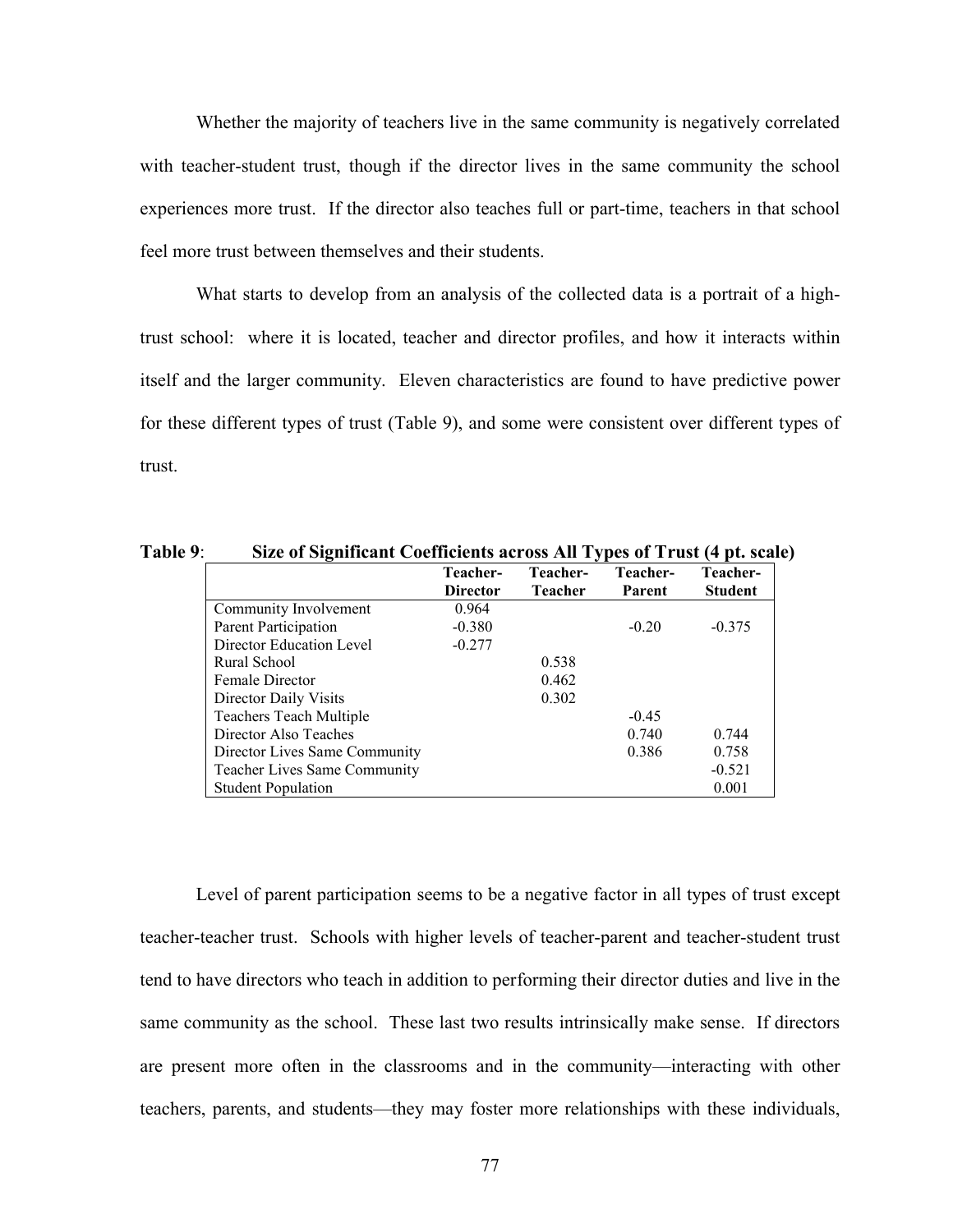leading to general feelings of respect and obligation. Now that some of the characteristics of high and low trust schools are established, the study will analyze whether these high or low trust schools experience increased or decreased school performance.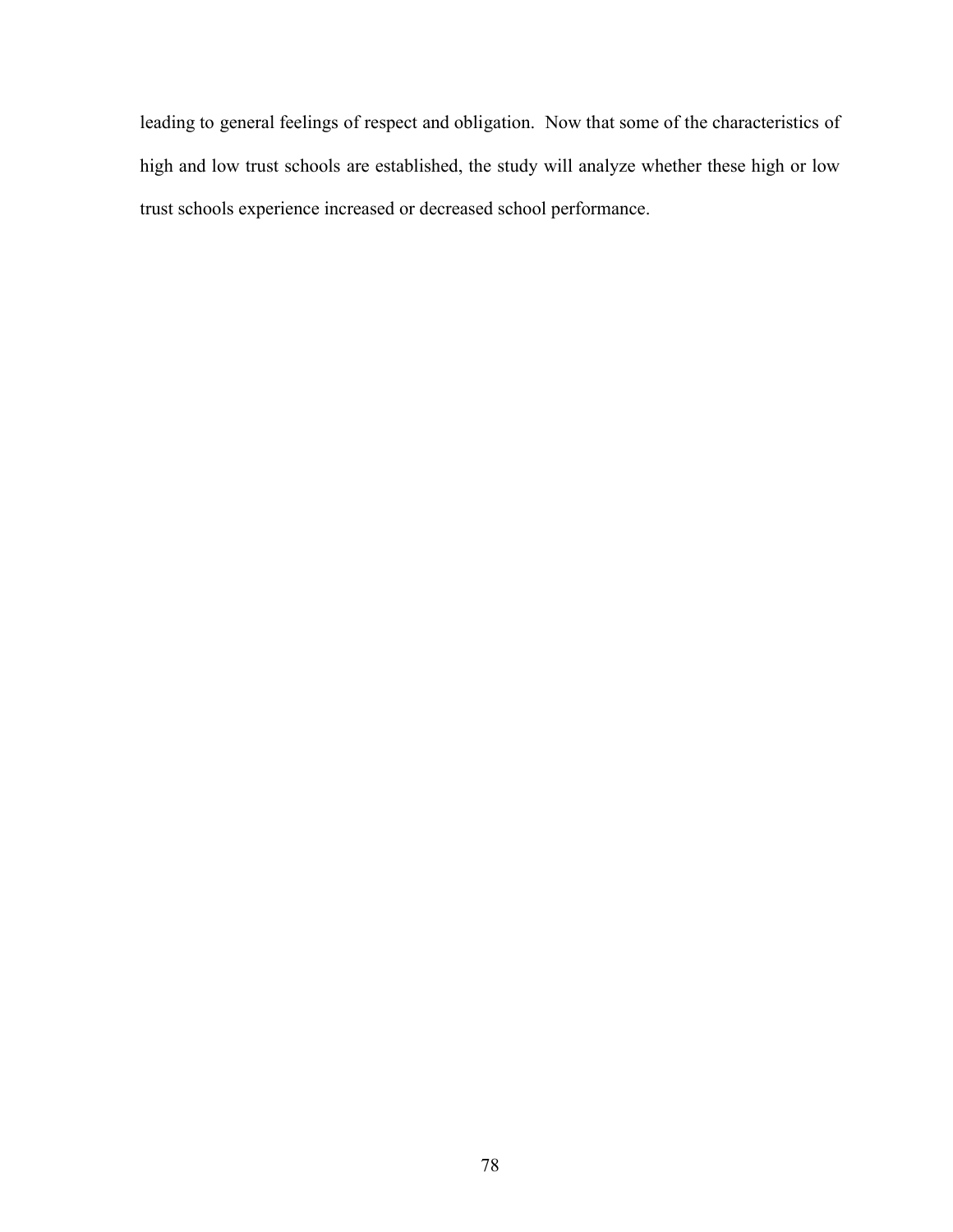### **CHAPTER VII**

### **SCHOOL PERFORMANCE**

This chapter examines school performance in the Dominican Republic, as defined by PN scores and PN qualification rates. PN scores and PN qualification rates are two separate outcomes in Dominican schools. Though they are both measures of school performance, PN scores and PN qualification rates are not significantly correlated—they represent two singular outcomes with different policy implications (e.g., low qualification rates affect costs of testing and may be an indicator of inefficiency in the system while PN scores may more clearly be an indicator of ill-preparedness of students).

This study hypothesized that better performing schools would have more teachers who experienced higher levels of trust with other teachers, the director, parents, and students. Figures 16 through 23 compare the sampled teachers' responses expressing his/her trust experiences allocated into top and bottom quartile performing schools. When viewing teacher-director trust, the differences between top and bottom PN scoring schools are evident, though not extreme. The same pattern holds true for teacher-parent and teacherstudent trusts, with more teachers in top PN scoring schools reporting that they experience higher levels of trust than in low performing schools.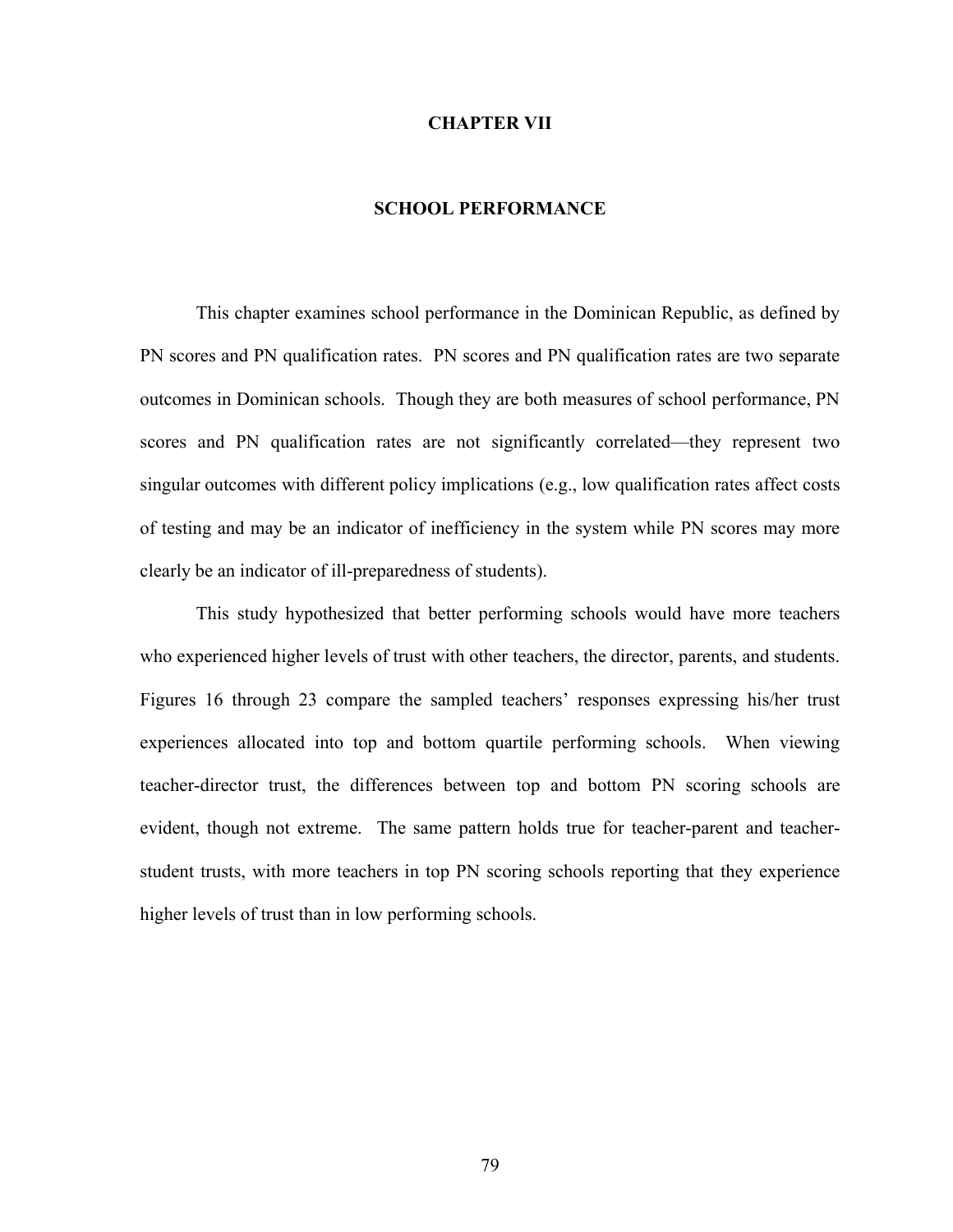

**Figure 16: Responses in Top and Bottom Quartile PN Scoring Schools on Teacher-Director Trusts**

There is one anomaly, however, in these figures. Though teacher-teacher trust (Figure 17) follows the same basic pattern, with more "very strong" and "strong" trust teachers in top quartile schools and more "minimal" trust teachers in low performing schools, there are more teachers experiencing no trust between teachers in top quartile schools than in bottom quartile schools.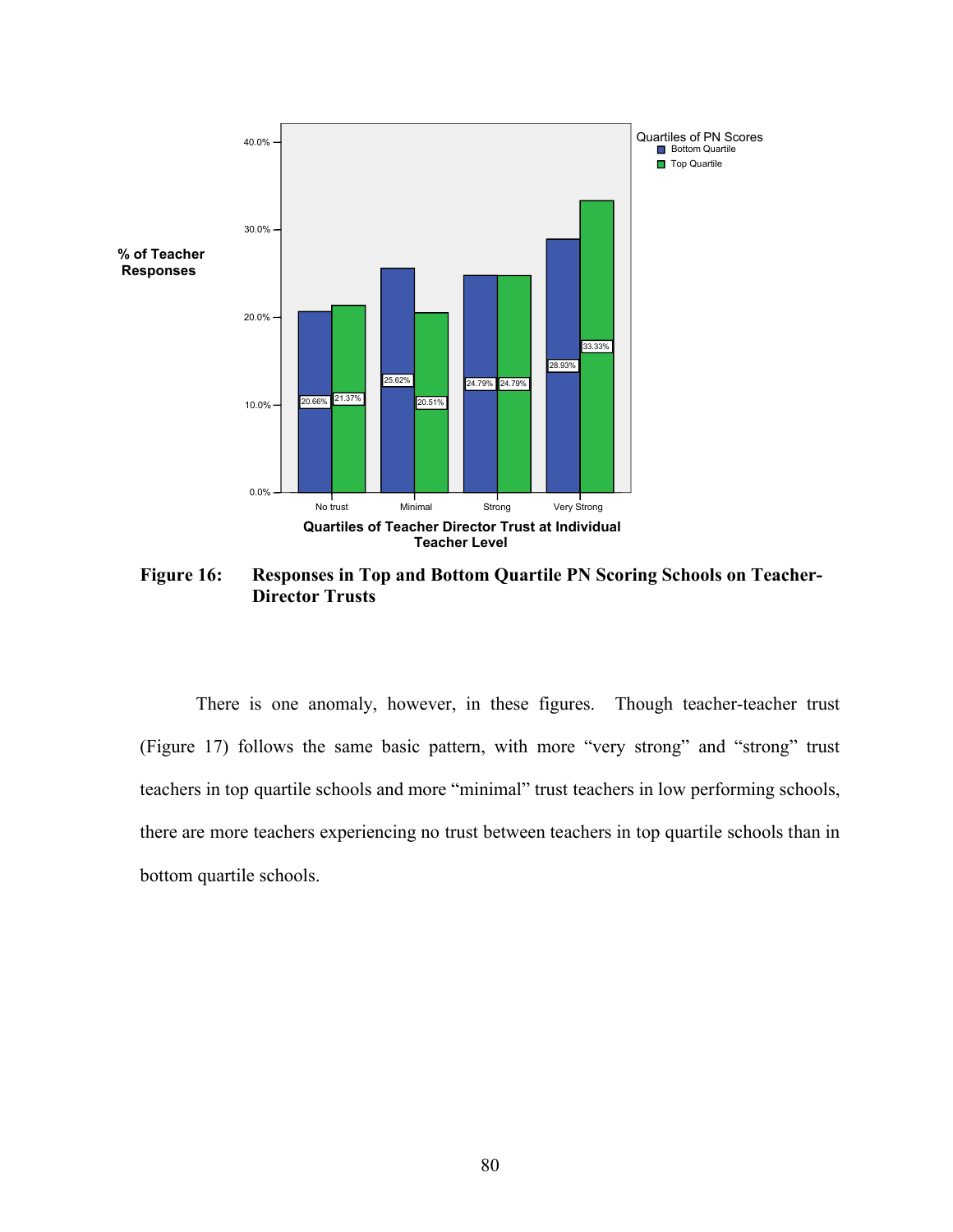

**Figure 17: Responses in Top and Bottom Quartile PN Scoring Schools on Teacher-Teacher Trust**



**Figure 18: Responses in Top and Bottom Quartile PN Scoring Schools on Teacher-Parent Trust**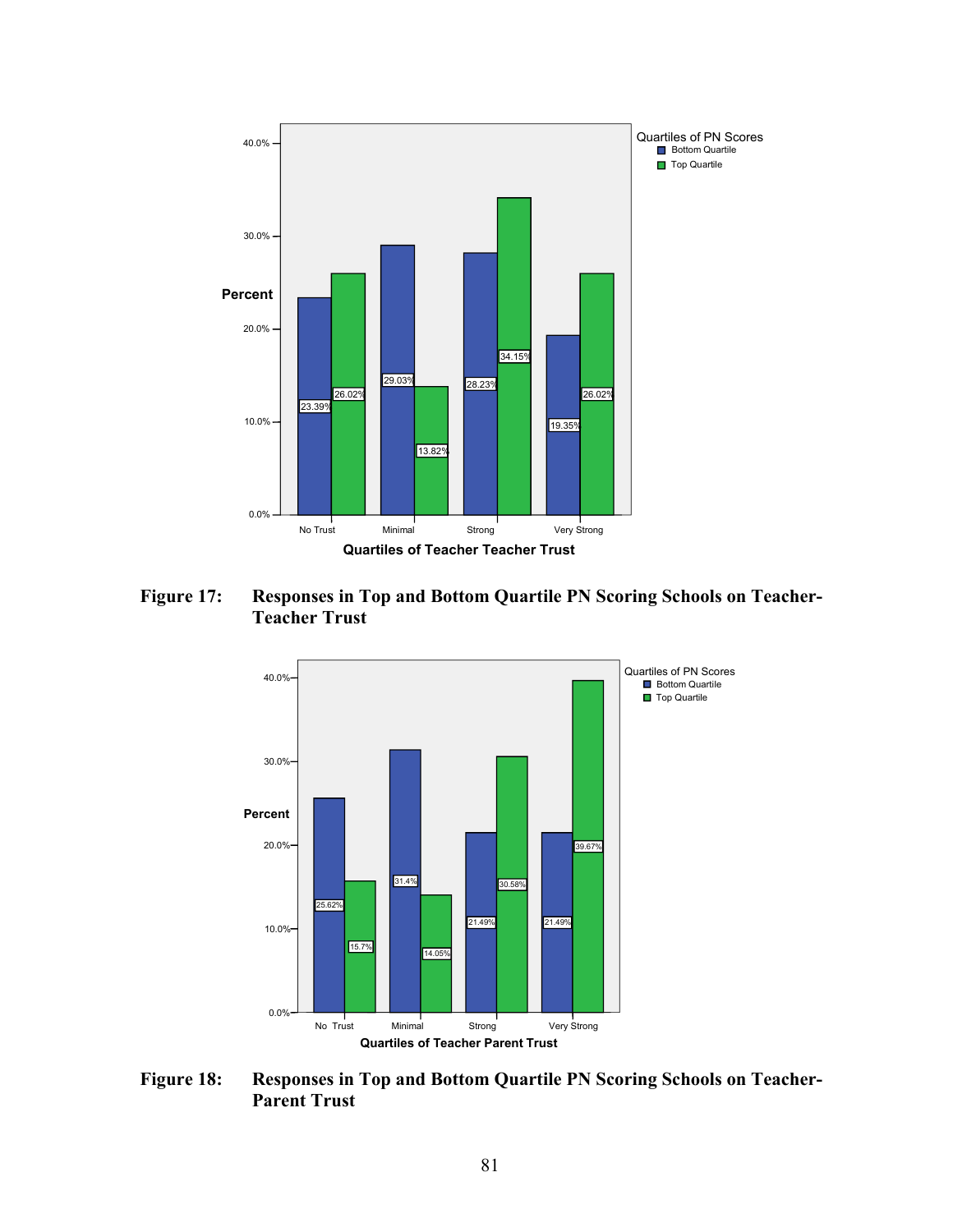

**Figure 19: Responses in Top and Bottom Quartile PN Scoring Schools on Teacher-Student Trust**

The patterns are more clearly differentiated when examining teacher responses from top and bottom PN qualifying schools, compared by level of trust experienced by teacher, as demonstrated in Figures 20 to 23. High levels of trust are felt by more teachers in top quartile schools and low levels of trust are felt by more teachers in bottom quartile schools, and this pattern is consistent among three of the four types of trust. Teachers with high trust scores responded by citing that they felt higher levels of trust between themselves and directors, parents, and students. The bottom quartile PN qualifying schools have more teachers who responded that they did not experience high trust levels or activities between the education stakeholders.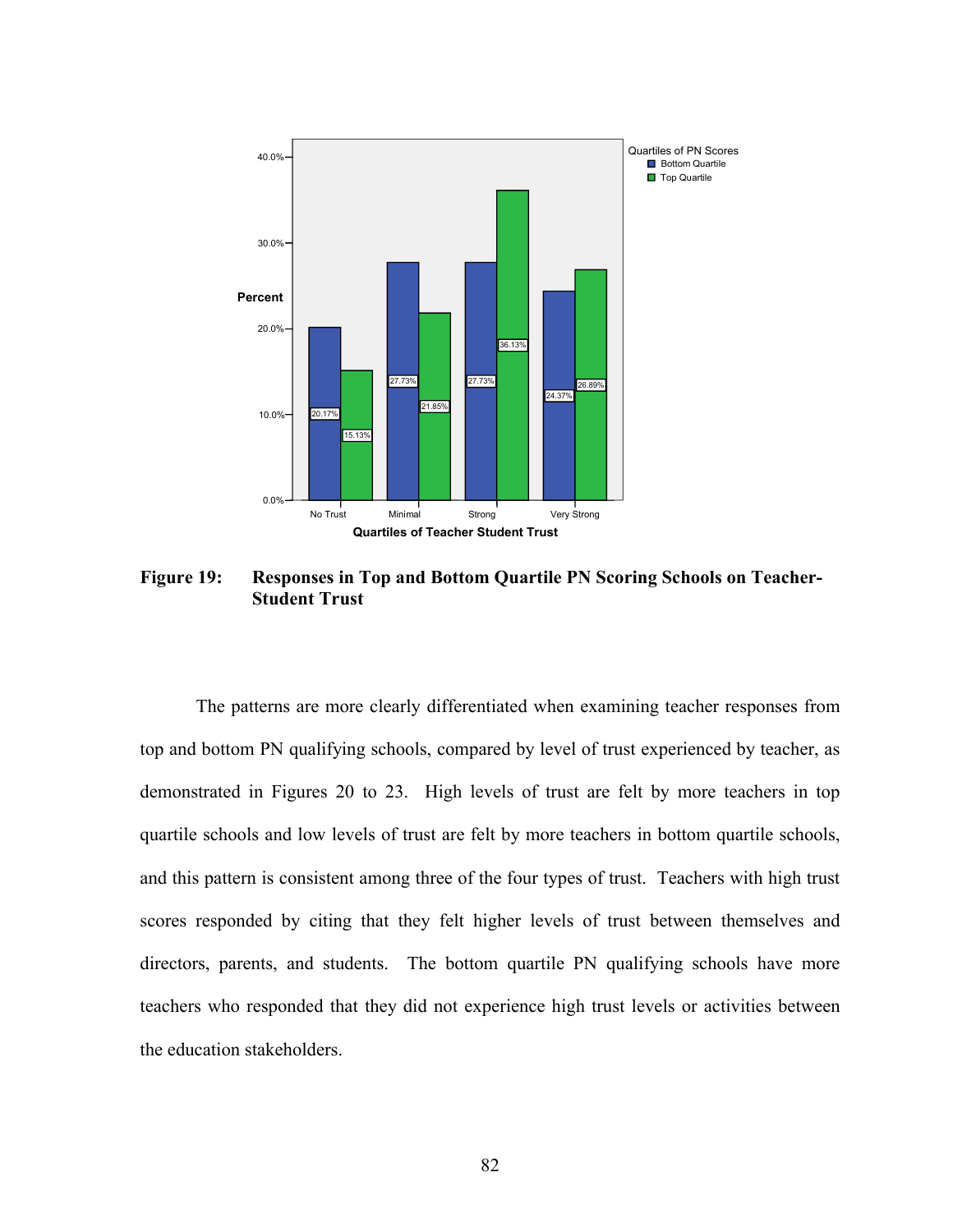Whereas there was an abnormality in teacher-teacher trust when examining PN scores, the difference when examining PN qualification rates occurs in teacher-director trust (Figure 20). Though there are more teachers who felt no trust existed between teachers and the director in their school in bottom performing schools, and more teachers who felt they experienced very strong trust with their director in top schools, more teachers in low performing schools indicated "strong" trust felt with the director than in top PN qualifying schools.



**Figure 20: Responses in Top and Bottom Quartile PN Qualifying Schools on Teacher-Director Trust**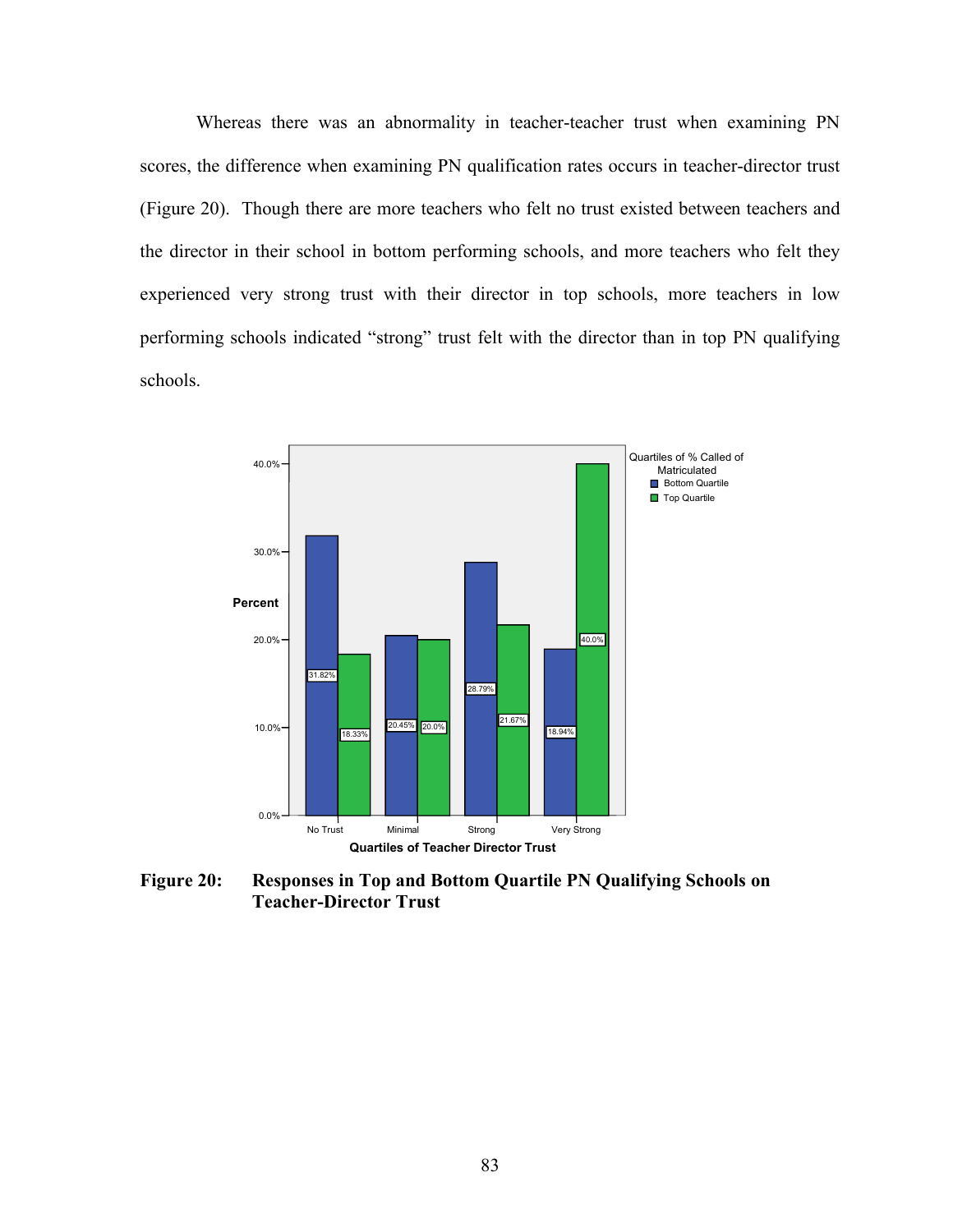

**Figure 21: Responses in Top and Bottom Quartile PN Qualifying Schools on Teacher-Teacher Trust**

The patterns of teacher-teacher trust are less differentiated between high and low PN qualifying schools. This is not surprising as this measure is the least differentiated when examining PN scores as well. Taken together, these results indicate substantive differences in trust levels across Dominican schools. This study examines the kinds of school communities where trust is more prevalent in order to gauge whether trust is significant as an indicator of school performance.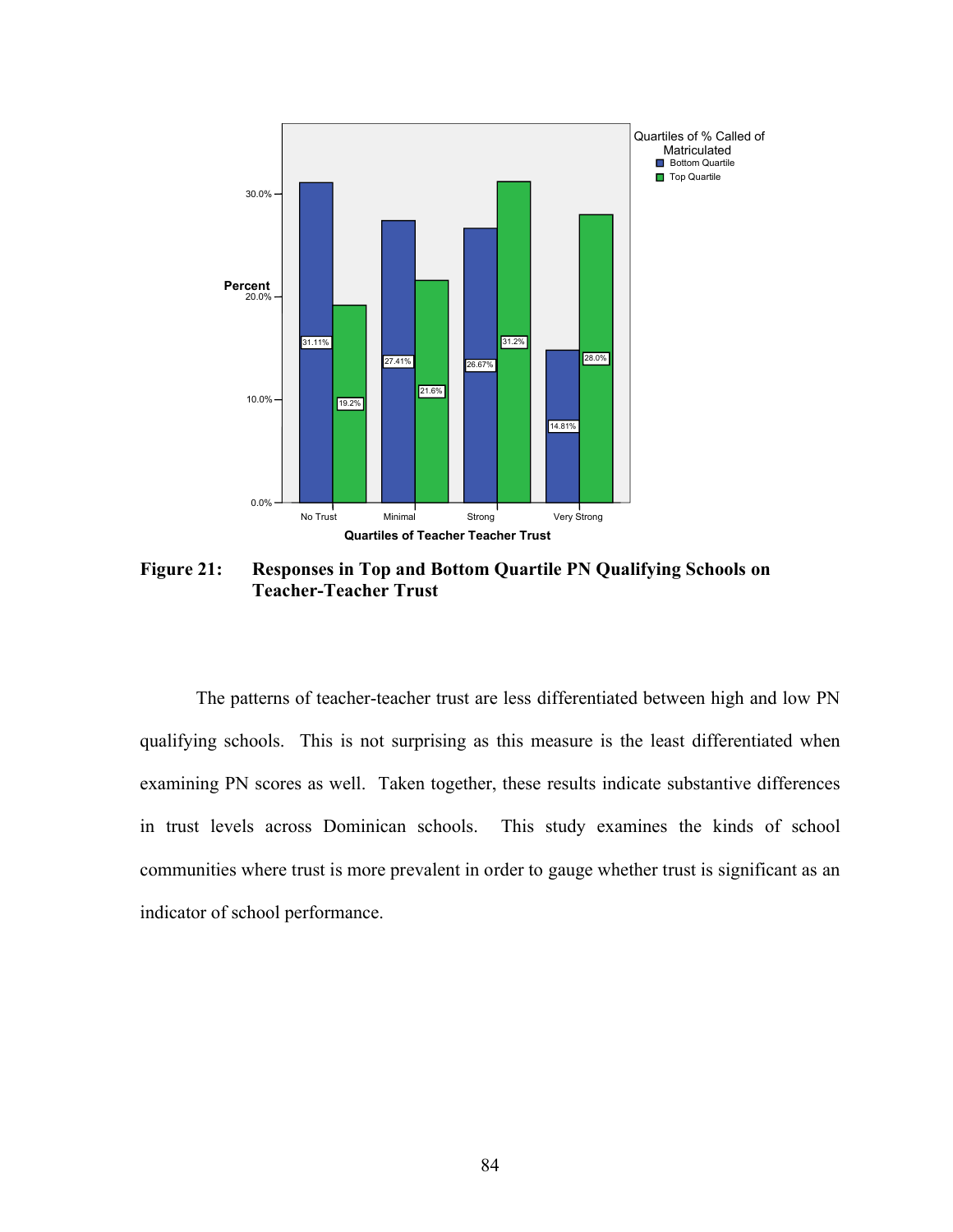

**Figure 22: Responses in Top and Bottom Quartile PN Qualifying Schools on Teacher-Parent Trust**



**Figure 23: Responses in Top and Bottom Quartile PN Qualifying Schools on Teacher-Student Trust**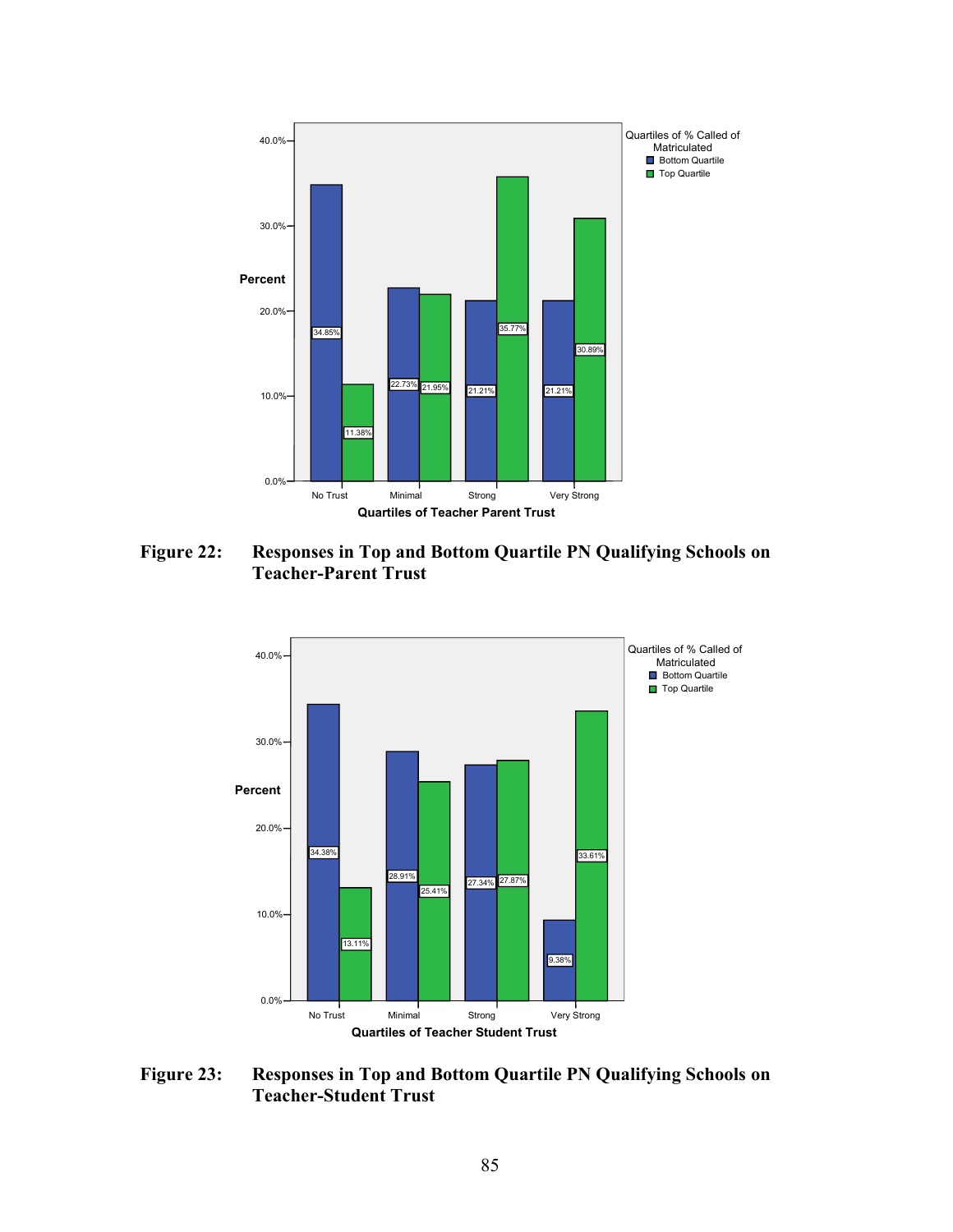### *PN Scores and PN Qualifications—No Trust*

Before examining the relationships between trust and school outcomes, it is important to explore what predicts PN scores using a traditional school effectiveness model composition without including any of the types of trust (Table 10). The characteristics significant in the cumulative model (4) include socio-economic level of students (5.799, sig. = 0.099), indicating that schools with predominantly middle class students score approximately six points more on average than their lower SES counterparts. The variable measuring the percent of overage fourth grade students also has a negative association with PN scores, signifying that for every one percent increase in overage seniors in a school, the average PN score in that school decreases approximately twelve points. These two predictors were also statistically significant in Model 1, which only examined school characteristics. Though schools with predominantly female teachers  $(1.758, sig. = 0.017)$ , schools with more teachers who teach multiple tandas in that school  $(-2.679, sig. = 0.025)$  and school's average teacher training time  $(0.011, \text{sig.} = 0.025)$  were significant in Model 2, they did not retain their significance in Model 4.

Two of the three director characteristics significant in Model 3 remain significant and increase in coefficient size in Model 4. Though significant, director tenure has a nominal relationship with average PN score, with a co-efficient of 0.587 (i.e., for every additional year a director has of experience, the average PN score for that school increases slightly more than half a point). If the director of a school also concurrently teaches either full or part time, the average PN score for that school increases by over eleven points  $(11.282, sig. = 0.033)$ . Finally, schools with female directors average over six points higher than schools with male directors  $(6.705, sig. = 0.098)$ .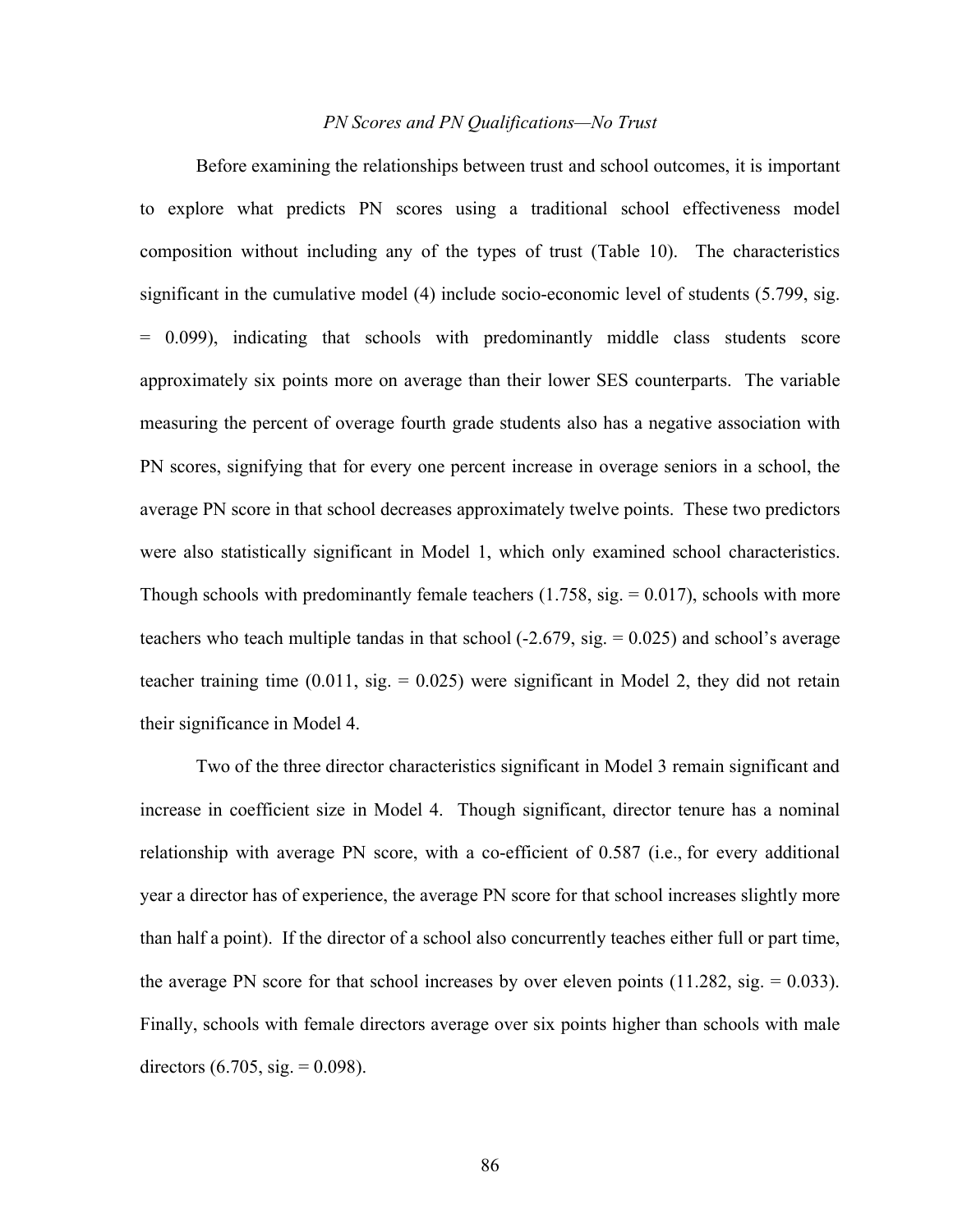|                                 |          | Model 1   |      |          | Model 2   |      |          | Model 3   |      |          | Model 4   |      |
|---------------------------------|----------|-----------|------|----------|-----------|------|----------|-----------|------|----------|-----------|------|
| <b>Variables</b>                | B        | <b>SE</b> | Sig  | B        | <b>SE</b> | Sig. | B        | <b>SE</b> | Sig  | B        | <b>SE</b> | Sig  |
| Constant                        | 58.702   | 1.301     | .000 | 56.738   | 1.879     | .000 | 61.246   | 6.737     | .000 | 42.990   | 15.617    | .012 |
| <b>School Characteristics</b>   |          |           |      |          |           |      |          |           |      |          |           |      |
| <b>Infrastructure Scale</b>     | 1.059    | .626      | .091 |          |           |      |          |           |      | $-1.361$ | 3.771     | .722 |
| <b>Resources Scale</b>          | $-.007$  | .725      | .993 |          |           |      |          |           |      | $-.110$  | 3.802     | .977 |
| Night Session                   | $-2.138$ | .871      | .015 |          |           |      |          |           |      | $-.098$  | 4.918     | .984 |
| Rural School                    | 2.111    | .872      | .016 |          |           |      |          |           |      | 8.109    | 5.093     | .126 |
| Urban Marginal School           | 5.216    | 1.181     | .000 |          |           |      |          |           |      | 5.869    | 4.725     | .228 |
| Community Participation         | $-3.565$ | 1.377     | .010 |          |           |      |          |           |      | 4.459    | 8.442     | .603 |
| Parent Participation            | $-316$   | .504      | .530 |          |           |      |          |           |      | $-1.331$ | 2.284     | .566 |
| SES level of students           | 2.271    | .607      | .000 |          |           |      |          |           |      | 5.799    | 3.358     | .099 |
| <b>Student Population</b>       | $-.004$  | .001      | .000 |          |           |      |          |           |      | .002     | .005      | .648 |
| Percent of Overage 4th Grade    | $-6.705$ | 1.103     | .000 |          |           |      |          |           |      | $-11.93$ | 6.502     | .081 |
| <b>Teacher Characteristics</b>  |          |           |      |          |           |      |          |           |      |          |           |      |
| Teacher Female                  |          |           |      | 1.758    | .736      | .017 |          |           |      | 5.146    | 4.287     | .243 |
| Average Years as Teacher        |          |           |      | $-.031$  | .046      | .501 |          |           |      | .077     | .243      | .755 |
| Teacher Multiple Tandas         |          |           |      | $-2.679$ | .852      | .002 |          |           |      | 2.096    | 5.047     | .682 |
| Other Job Time                  |          |           |      | $-0.022$ | .029      | .448 |          |           |      | .206     | .177      | .259 |
| <b>Education Level</b>          |          |           |      | $-169$   | .418      | .686 |          |           |      | $-412$   | 2.130     | .848 |
| Lives In Community              |          |           |      | .367     | .751      | .625 |          |           |      | $-.254$  | 4.616     | .957 |
| Training Time                   |          |           |      | .011     | .005      | .025 |          |           |      | .001     | .034      | .976 |
| <b>Director Characteristics</b> |          |           |      |          |           |      |          |           |      |          |           |      |
| Director Female                 |          |           |      |          |           |      | 2.752    | 1.758     | .122 | 6.705    | 3.875     | .098 |
| Years as Director               |          |           |      |          |           |      | .327     | .139      | .022 | .587     | .288      | .054 |
| <b>Education Level</b>          |          |           |      |          |           |      | $-1.872$ | 1.325     | .162 | $-.610$  | 2.154     | .780 |
| Time at Other Job               |          |           |      |          |           |      | .011     | .081      | .889 | $-.040$  | .149      | .790 |
| Also Teaches                    |          |           |      |          |           |      | 8.220    | 2.279     | .001 | 11.282   | 4.957     | .033 |
| Director Multiple Sessions      |          |           |      |          |           |      | $-3.565$ | 2.175     | .106 | $-3.074$ | 4.416     | .494 |
| Daily Visits Class Dummy        |          |           |      |          |           |      | $-.679$  | 1.968     | .731 | .535     | 3.684     | .886 |
| Lives in Community              |          |           |      |          |           |      | $-1.375$ | 1.954     | .484 | $-0.972$ | 4.568     | .834 |
| <b>Training Time</b>            |          |           |      |          |           |      | $-.002$  | .006      | .745 | .015     | .012      | .230 |

**Table 10: PN Scores as Dependent Variable, modeling for school, director and teacher characteristics NO TRUST**

A different set of variables appears to be significantly coupled with PN qualification rates in the Dominican Republic (Table 11). Many school, teacher, and director characteristics are statistically significant in their respective models, but when combined in Model 4, only five variables remain significant. Though it was hypothesized that better infrastructure in a school would be associated with improved school outcomes, this does not appear to be the case. Results indicate that a one point increase in infrastructure scale corresponds with a 17 point *decrease* in PN qualification rate. Increased teaching and learning resources, however, are positively associated with higher PN qualification rates, with a one point increase in resource scale corresponding with almost a 20 point increase in PN qualification rates  $(19.54, \text{sig.} = 0.028)$ .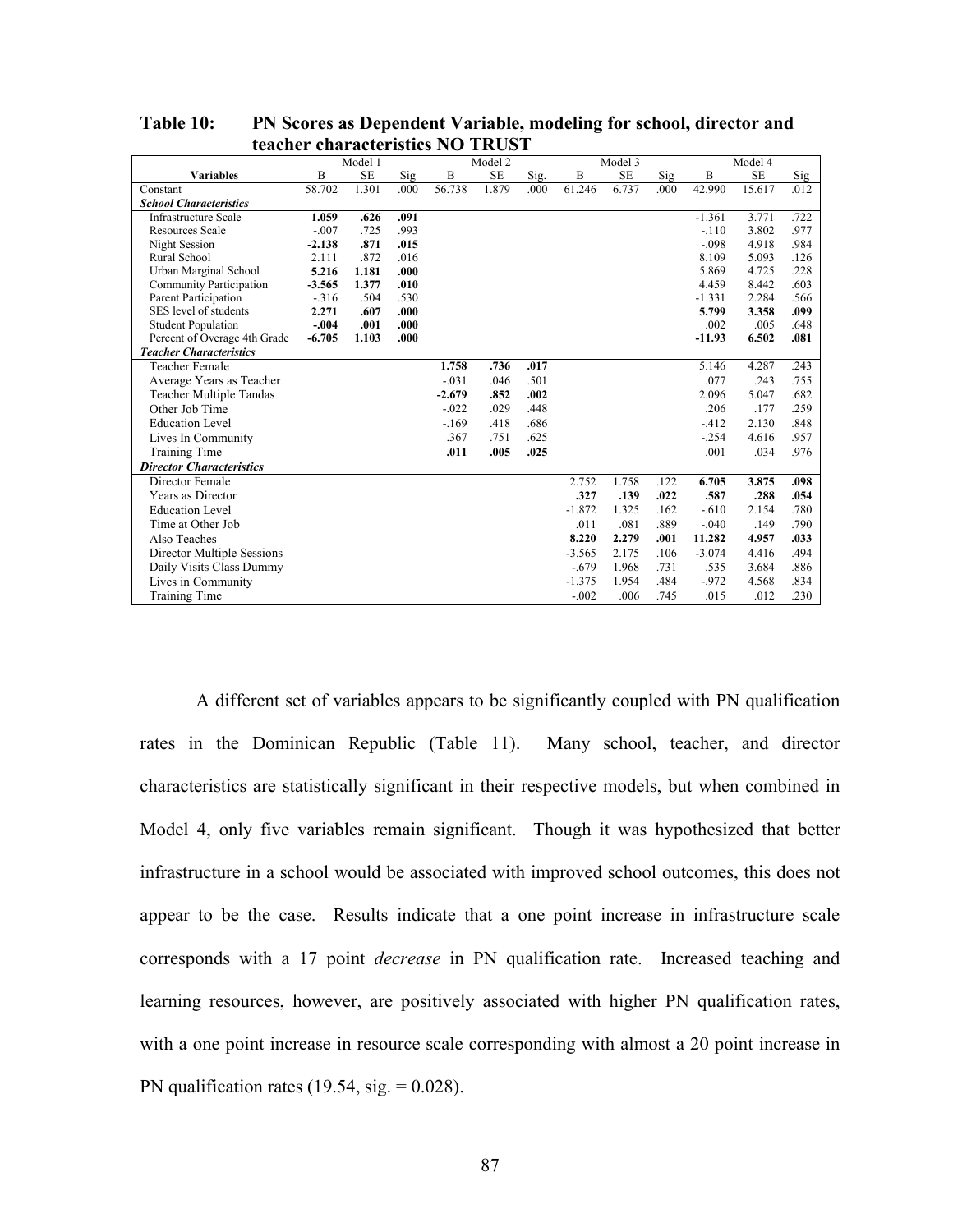|                                 |          | Model 1 |      |          | Model 2 |      |          | Model 3   |      |           | Model 4 |      |
|---------------------------------|----------|---------|------|----------|---------|------|----------|-----------|------|-----------|---------|------|
| <b>Variables</b>                | B        | SE      | Sig  | B        | SE      | Sig. | B        | <b>SE</b> | Sig  | B         | SE      | Sig  |
| Constant                        | 84.205   | 3.396   | .000 | 74.110   | 4.696   | .000 | 57.219   | 18.45     | .003 | 49.188    | 34.074  | .164 |
| <b>School Characteristics</b>   |          |         |      |          |         |      |          |           |      |           |         |      |
| Infrastructure Scale            | $-7.147$ | 1.634   | .000 |          |         |      |          |           |      | $-16.89$  | 8.227   | .053 |
| <b>Resources Scale</b>          | 3.712    | 1.894   | .051 |          |         |      |          |           |      | 19.538    | 8.295   | .028 |
| Night Session                   | $-9.352$ | 2.274   | .000 |          |         |      |          |           |      | 8.164     | 10.731  | .455 |
| Rural School                    | $-9.886$ | 2.278   | .000 |          |         |      |          |           |      | $-3.431$  | 11.112  | .761 |
| Urban Marginal School           | 5.699    | 3.084   | .065 |          |         |      |          |           |      | 16.868    | 10.309  | .117 |
| <b>Community Participation</b>  | $-7.208$ | 3.595   | .046 |          |         |      |          |           |      | $-12.74$  | 18.419  | .497 |
| Parent Participation            | $-127$   | 1.315   | .923 |          |         |      |          |           |      | 2.253     | 4.984   | .656 |
| SES level of students           | $-5.536$ | 1.586   | .001 |          |         |      |          |           |      | 2.434     | 7.327   | .743 |
| <b>Student Population</b>       | $-.015$  | .002    | .000 |          |         |      |          |           |      | $-.010$   | .011    | .386 |
| % of Overage 4th Grade          | $-10.07$ | 2.880   | .001 |          |         |      |          |           |      | $-18.05$  | 14.187  | .217 |
| <b>Teacher Characteristics</b>  |          |         |      |          |         |      |          |           |      |           |         |      |
| <b>Teacher Female</b>           |          |         |      | 1.278    | 1.839   | .487 |          |           |      | $-9.266$  | 9.354   | .333 |
| Average Years as Teacher        |          |         |      | $-.205$  | .115    | .076 |          |           |      | .133      | .531    | .805 |
| Teacher Multiple Tandas         |          |         |      | $-4.718$ | 2.129   | .027 |          |           |      | $-10.644$ | 11.011  | .345 |
| Other Job Time                  |          |         |      | $-.104$  | .072    | .149 |          |           |      | $-316$    | .387    | .423 |
| <b>Education Level</b>          |          |         |      | $-3.892$ | 1.045   | .000 |          |           |      | $-1.752$  | 4.648   | .710 |
| Lives In Community              |          |         |      | .355     | 1.876   | .850 |          |           |      | 8.086     | 10.072  | .431 |
| Training Time                   |          |         |      | .010     | .012    | .393 |          |           |      | .001      | .073    | .990 |
| <b>Director Characteristics</b> |          |         |      |          |         |      |          |           |      |           |         |      |
| Director Female                 |          |         |      |          |         |      | 22.123   | 4.813     | .000 | 13.692    | 8.454   | .120 |
| Years as Director               |          |         |      |          |         |      | $-.649$  | .381      | .093 | $-.396$   | .628    | .535 |
| <b>Education Level</b>          |          |         |      |          |         |      | $-5.582$ | 3.627     | .129 | $-2.648$  | 4.700   | .579 |
| Time at Other Job               |          |         |      |          |         |      | .750     | .221      | .001 | .326      | .325    | .328 |
| Also Teaches                    |          |         |      |          |         |      | 12.650   | 6.241     | .047 | 13.496    | 10.815  | .226 |
| Director Multiple Sessions      |          |         |      |          |         |      | 8.312    | 5.956     | .168 | 28.466    | 9.636   | .008 |
| Daily Visits Class Dummy        |          |         |      |          |         |      | 9.253    | 5.390     | .091 | 15.133    | 8.038   | .074 |
| Lives in Community              |          |         |      |          |         |      | 9.947    | 5.351     | .068 | 17.716    | 9.966   | .090 |
| <b>Training Time</b>            |          |         |      |          |         |      | $-0.016$ | .017      | .353 | $-.033$   | .026    | .223 |

**Table 11**: **PN Qualification Rates as Dependent Variable, modeling for school, director and teacher characteristics NO TRUST**

The findings show that none of the teacher characteristics are linked with PN qualification rates in the cumulative model. Schools with directors who work multiple sessions, indicating administrative continuity, have 28 percent higher PN qualification rates than schools where the director only works one session in that school building. Schools where the director has a policy of visiting classrooms daily score 15 points higher than their counterparts, and finally, a school with a director that lives in the same community where the school is located has a 17 percent higher qualification rate than schools where the director does not live in the same community.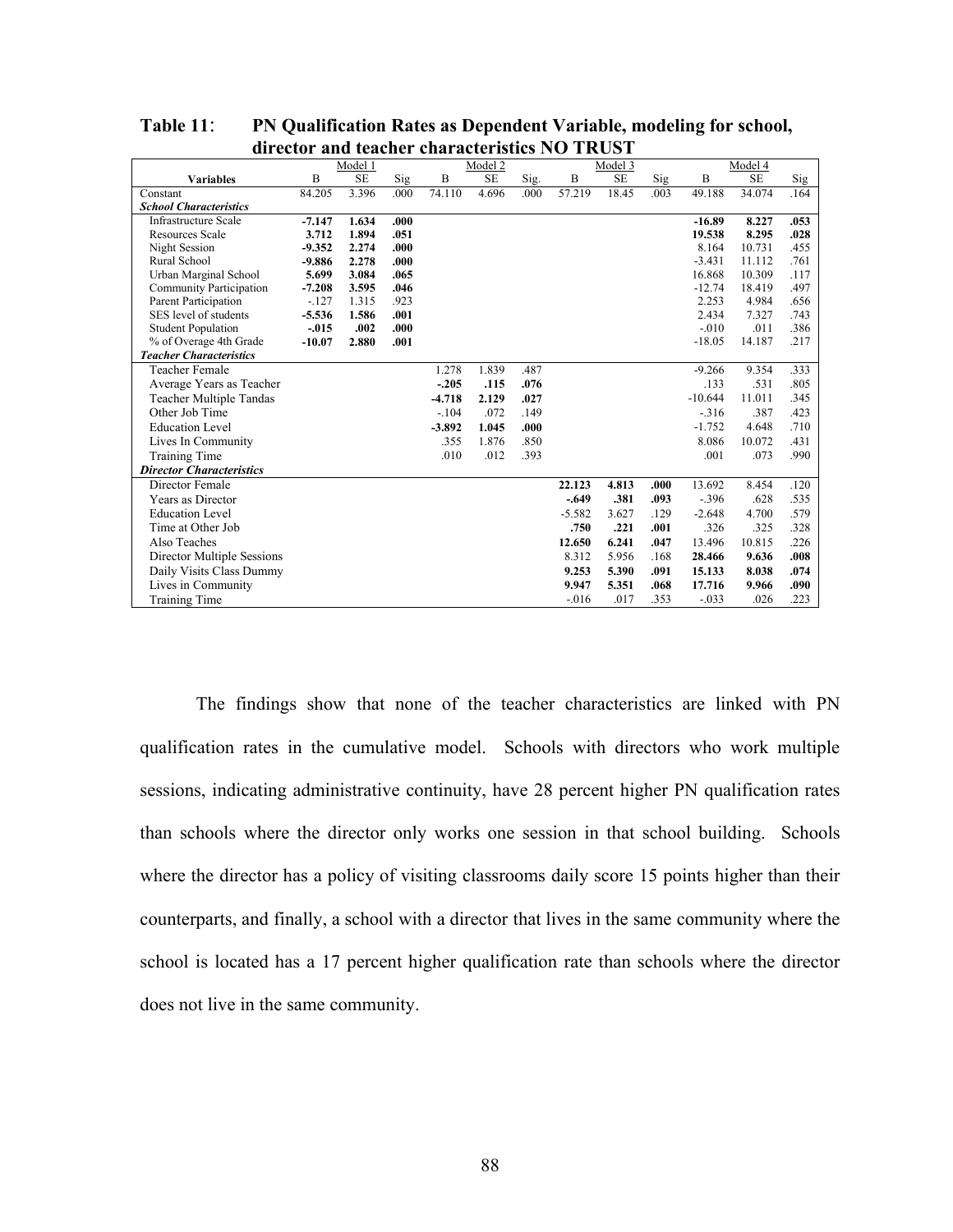### *Hypothesis 1: PN Scores and Trust.*

The hypothesis that high-scoring trust schools would have better PN scores is not entirely supported by the findings. Schools that display higher levels of teacher-director trust and teacher-parent trust do score better than their lower trust counterparts, though teacherteacher trust and teacher-student trust are not significantly associated with PN scores. Nonetheless, a number of key school and director characteristics are moderately linked with PN scores.

**Table 12**: **PN Score Dependent Variable, modeling for school, director and teacher characteristics and** *Teacher-Director* **Trust**

|                                 |          | Model 1   |      |          | Model 2   |      |          | Model 3   |       |          | Model 4   |      |
|---------------------------------|----------|-----------|------|----------|-----------|------|----------|-----------|-------|----------|-----------|------|
| <b>Variables</b>                | B        | <b>SE</b> | Sig  | B        | <b>SE</b> | Sig. | B        | <b>SE</b> | Sig   | B        | <b>SE</b> | Sig  |
| Constant                        | 58.198   | 1.313     | .000 | 56.711   | 1.876     | .000 | 57.824   | 6.938     | .000. | 29.913   | 16.464    | .084 |
| <b>Teacher-Director Trust</b>   | 1.248    | .545      | .022 | .871     | .580      | .134 | 2.468    | 1.449     | .094  | 5.849    | 3.209     | .083 |
| <b>School Characteristics</b>   |          |           |      |          |           |      |          |           |       |          |           |      |
| <b>Infrastructure Scale</b>     | 1.269    | .629      | .044 |          |           |      |          |           |       | $-.780$  | 3.592     | .830 |
| <b>Resources Scale</b>          | $-129$   | .724      | .859 |          |           |      |          |           |       | 2.311    | 3.845     | .554 |
| Night Session                   | $-2.183$ | .867      | .012 |          |           |      |          |           |       | $-2.227$ | 4.811     | .648 |
| Rural School                    | 2.209    | .869      | .011 |          |           |      |          |           |       | 8.673    | 4.843     | .088 |
| Urban Marginal School           | 5.888    | 1.212     | .000 |          |           |      |          |           |       | 8.190    | 4.661     | .094 |
| Community Participation         | $-3.473$ | 1.371     | .012 |          |           |      |          |           |       | $-1.177$ | 8.587     | .892 |
| Parent Participation            | $-.235$  | .502      | .641 |          |           |      |          |           |       | .894     | 2.488     | .723 |
| SES level of students           | 2.301    | .605      | .000 |          |           |      |          |           |       | 5.655    | 3.188     | .091 |
| <b>Student Population</b>       | $-.004$  | .001      | .000 |          |           |      |          |           |       | $-.001$  | .005      | .897 |
| Percent of Overage 4th Grade    | $-6.340$ | 1.109     | .000 |          |           |      |          |           |       | $-7.929$ | 6.549     | .240 |
| <b>Teacher Characteristics</b>  |          |           |      |          |           |      |          |           |       |          |           |      |
| Teacher Female                  |          |           |      | 1.635    | .739      | .028 |          |           |       | 3.164    | 4.211     | .461 |
| Average Years as Teacher        |          |           |      | $-.032$  | .046      | .490 |          |           |       | $-.030$  | .238      | .902 |
| Teacher Multiple Tandas         |          |           |      | $-2.668$ | .851      | .002 |          |           |       | 3.854    | 4.885     | .439 |
| Other Job Time                  |          |           |      | $-0.019$ | .029      | .508 |          |           |       | .245     | .170      | .164 |
| <b>Education Level</b>          |          |           |      | $-123$   | .418      | .768 |          |           |       | .078     | 2.039     | .970 |
| Lives In Community              |          |           |      | .238     | .755      | .753 |          |           |       | .826     | 4.420     | .854 |
| <b>Training Time</b>            |          |           |      | .010     | .005      | .031 |          |           |       | .008     | .032      | .804 |
| <b>Director Characteristics</b> |          |           |      |          |           |      |          |           |       |          |           |      |
| Director Female                 |          |           |      |          |           |      | 1.440    | 1.896     | .450  | 5.866    | 3.706     | .129 |
| Years as Director               |          |           |      |          |           |      | .351     | .138      | .013  | .469     | .281      | .110 |
| <b>Education Level</b>          |          |           |      |          |           |      | $-1.039$ | 1.394     | .459  | 1.008    | 2.229     | .656 |
| Time at Other Job               |          |           |      |          |           |      | $-.032$  | .083      | .705  | $-.048$  | .142      | .738 |
| Also Teaches                    |          |           |      |          |           |      | 8.170    | 2.247     | .001  | 10.622   | 4.718     | .036 |
| Director Multiple Sessions      |          |           |      |          |           |      | $-2.924$ | 2.177     | .184  | $-1.805$ | 4.248     | .676 |
| Daily Visits Class Dummy        |          |           |      |          |           |      | $-.050$  | 1.975     | .980  | 2.078    | 3.597     | .570 |
| Lives in Community              |          |           |      |          |           |      | $-1.304$ | 1.927     | .501  | $-.527$  | 4.341     | .905 |
| <b>Training Time</b>            |          |           |      |          |           |      | $-.003$  | .006      | .641  | .012     | .012      | .328 |

The results show that when included in a school effectiveness model examining PN scores, teacher-director trust is significantly linked to better scores (Table 12). Every unit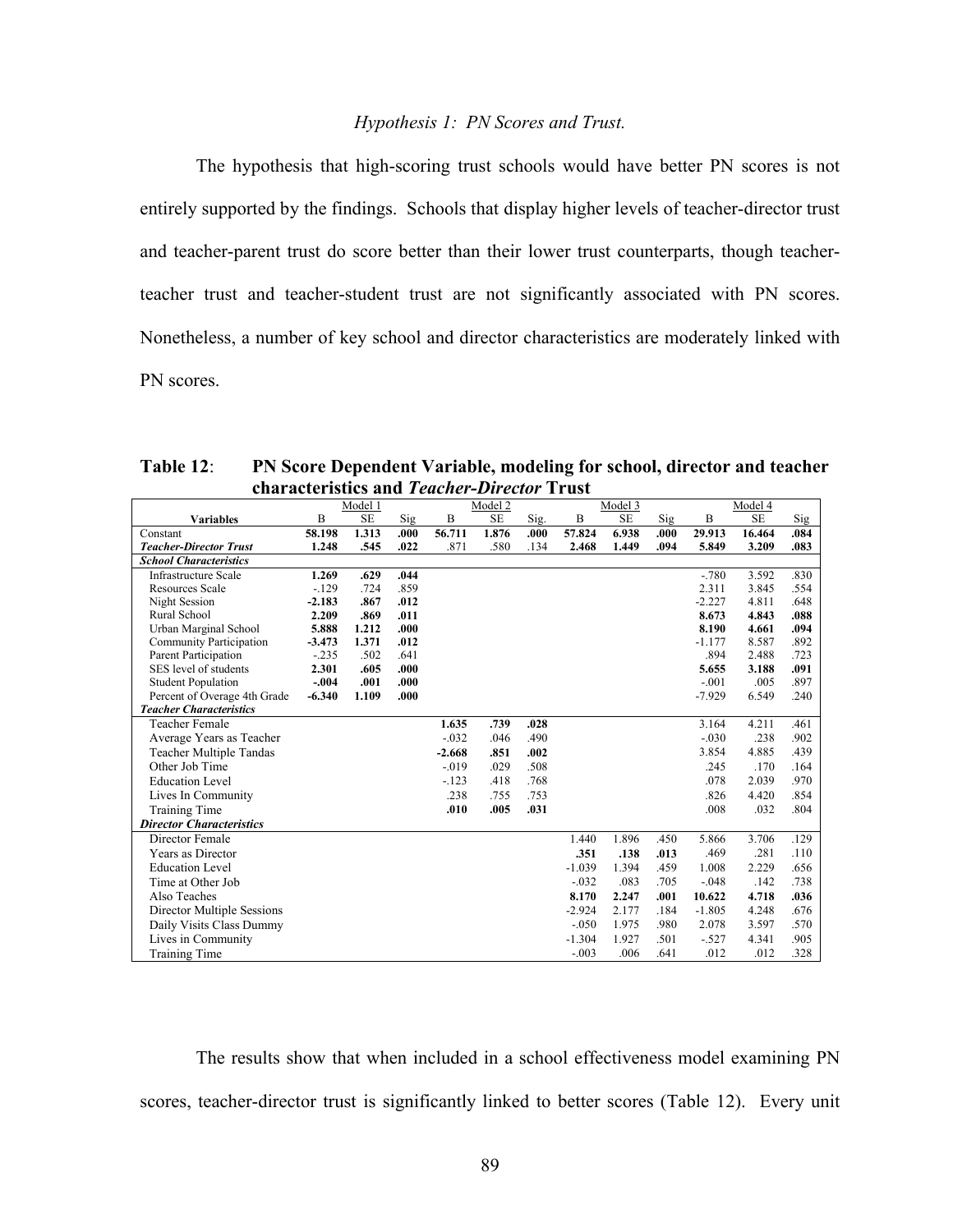increase of teacher-director trust signifies a near six point increase in PN scores, with an effect size of  $0.72^9$ . With the inclusion of teacher-director trust into the baseline model, two characteristics remain significant: SES level  $(5.66, sig. = 0.091)$  and whether the director also is a full or part time teacher  $(10.62, \text{sig.} = 0.036)$ . Data also demonstrate that schools in rural and urban marginal demographic areas score over eight points higher on average on PN exams than schools in urban areas.

Data show that teacher-teacher trust is not a significant statistical predictor of PN scores in the cumulative model, though it was significant in Models 1 and 2 (Table 13). When this type of trust is included in the SER model, only years as director (the more years of experience a school's director has, the higher on average the PN scores are) and whether the school's director also teaches full or part time (if the director also teaches, PN scores are higher) retain their significance. Years as director (or director tenure), though significant, has minimal predictive power, with a coefficient of only 0.564 (effect size of 0.07); in contrast, if a director also teaches, his/her school scores an average of eleven points higher than a school where the director does not interact in that manner with other teachers and students.

 $\overline{a}$ 

 $9$  Effect sizes in this study are calculated by dividing the independent variable's significant coefficient by the dependent variable's standard deviation. PN scores have a standard deviation of 8.13 and PN qualification rates have a standard deviation of 19.4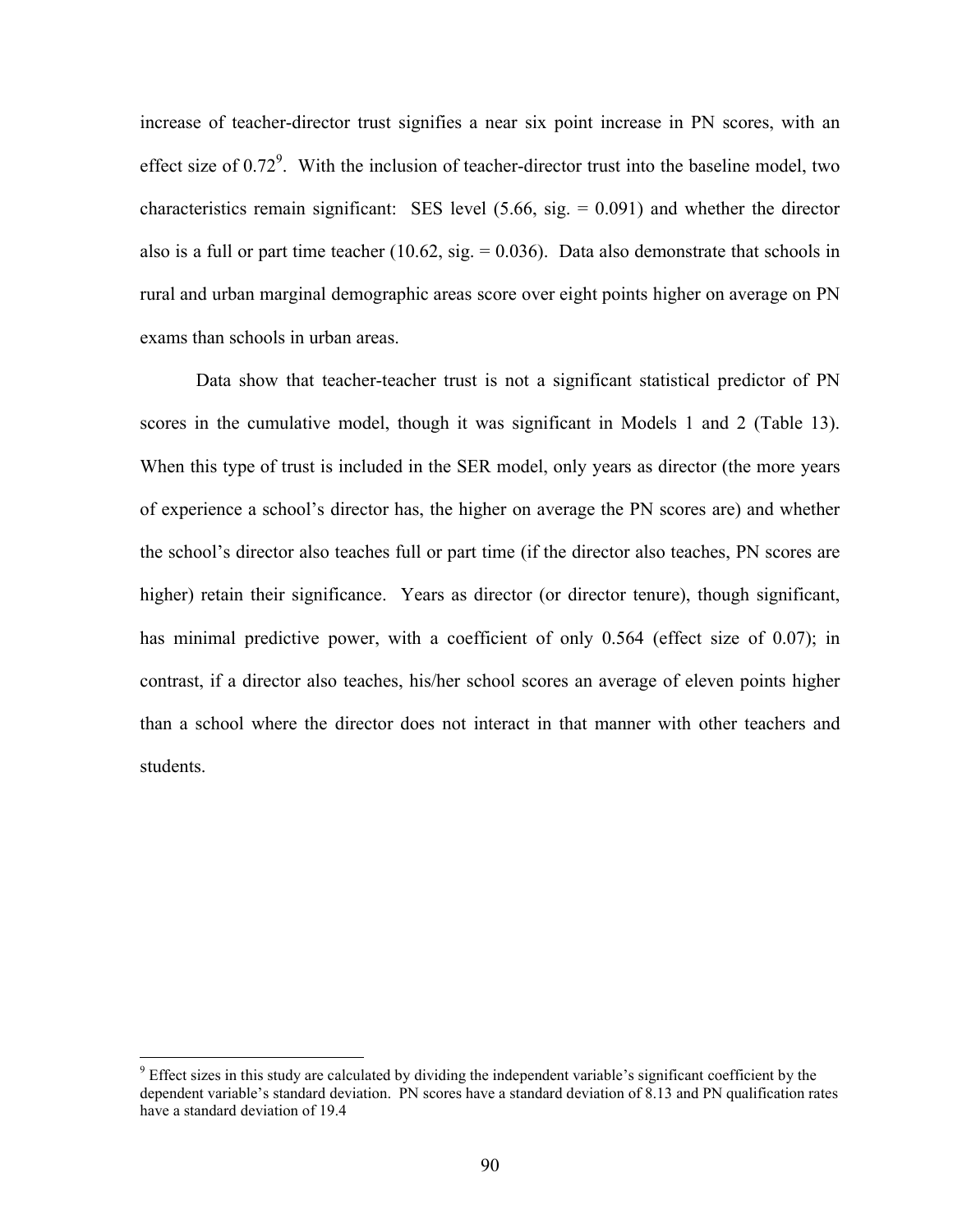|                                 |          | Model 1   |      |          | Model 2   |      |          | Model 3   |      |          | Model 4   |      |
|---------------------------------|----------|-----------|------|----------|-----------|------|----------|-----------|------|----------|-----------|------|
| <b>Variables</b>                | B        | <b>SE</b> | Sig  | B        | <b>SE</b> | Sig. | B        | <b>SE</b> | Sig  | B        | <b>SE</b> | Sig  |
| Constant                        | 57.927   | 1.268     | .000 | 56.393   | 1.884     | .000 | 61.177   | 6.890     | .000 | 43.681   | 16.025    | .013 |
| <b>Teacher-Teacher Trust</b>    | 3.177    | .583      | .000 | 1.159    | .662      | .081 | .111     | 1.896     | .953 | 2.005    | 4.888     | .686 |
| <b>School Characteristics</b>   |          |           |      |          |           |      |          |           |      |          |           |      |
| <b>Infrastructure Scale</b>     | 1.620    | .615      | .009 |          |           |      |          |           |      | $-964$   | 3.968     | .811 |
| <b>Resources Scale</b>          | $-.100$  | .703      | .887 |          |           |      |          |           |      | $-.231$  | 3.891     | .953 |
| Night Session                   | $-2.372$ | .844      | .005 |          |           |      |          |           |      | $-.506$  | 5.117     | .922 |
| Rural School                    | 1.326    | .857      | .122 |          |           |      |          |           |      | 7.031    | 5.824     | .241 |
| Urban Marginal School           | 6.032    | 1.154     | .000 |          |           |      |          |           |      | 6.408    | 4.997     | .214 |
| Community Participation         | $-3.844$ | 1.335     | .004 |          |           |      |          |           |      | 3.851    | 8.741     | .664 |
| Parent Participation            | $-.287$  | .488      | .557 |          |           |      |          |           |      | $-1.127$ | 2.383     | .641 |
| SES level of students           | 2.498    | .590      | .000 |          |           |      |          |           |      | 5.519    | 3.494     | .130 |
| <b>Student Population</b>       | $-.003$  | .001      | .000 |          |           |      |          |           |      | .002     | .005      | .655 |
| Percent of Overage 4th Grade    | $-6.988$ | 1.070     | .000 |          |           |      |          |           |      | $-11.49$ | 6.723     | .103 |
| <b>Teacher Characteristics</b>  |          |           |      |          |           |      |          |           |      |          |           |      |
| <b>Teacher Female</b>           |          |           |      | 1.794    | .734      | .015 |          |           |      | 5.114    | 4.376     | .256 |
| Average Years as Teacher        |          |           |      | $-.027$  | .046      | .559 |          |           |      | .065     | .250      | .796 |
| <b>Teacher Multiple Tandas</b>  |          |           |      | $-2.435$ | .861      | .005 |          |           |      | 2.550    | 5.267     | .634 |
| Other Job Time                  |          |           |      | $-.019$  | .029      | .509 |          |           |      | .216     | .183      | .251 |
| <b>Education Level</b>          |          |           |      | $-.107$  | .418      | .799 |          |           |      | $-.634$  | 2.240     | .780 |
| Lives In Community              |          |           |      | .311     | .750      | .679 |          |           |      | $-.835$  | 4.919     | .867 |
| Training Time                   |          |           |      | .010     | .005      | .042 |          |           |      | .004     | .035      | .916 |
| <b>Director Characteristics</b> |          |           |      |          |           |      |          |           |      |          |           |      |
| Director Female                 |          |           |      |          |           |      | 2.709    | 1.922     | .164 | 5.779    | 4.552     | .219 |
| Years as Director               |          |           |      |          |           |      | .326     | .141      | .024 | .564     | .299      | .074 |
| <b>Education Level</b>          |          |           |      |          |           |      | $-1.852$ | 1.379     | .184 | $-.557$  | 2.202     | .803 |
| Time at Other Job               |          |           |      |          |           |      | .011     | .082      | .899 | $-.037$  | .152      | .809 |
| Also Teaches                    |          |           |      |          |           |      | 8.197    | 2.329     | .001 | 11.070   | 5.085     | .042 |
| Director Multiple Sessions      |          |           |      |          |           |      | $-3.539$ | 2.237     | .119 | $-2.940$ | 4.518     | .523 |
| Daily Visits Class Dummy        |          |           |      |          |           |      | $-.688$  | 1.990     | .731 | $-.075$  | 4.042     | .985 |
| Lives in Community              |          |           |      |          |           |      | $-1.362$ | 1.981     | .494 | $-.294$  | 4.945     | .953 |
| Training Time                   |          |           |      |          |           |      | $-.002$  | .007      | .743 | .014     | .012      | 272  |

**Table 13**: **PN Score Dependent Variable, modeling for school, director and teacher characteristics and** *Teacher-Teacher* **Trust**

Table 14 illustrates the results of regressing teacher-parent trust on PN scores. Teacher-parent trust remains positively significantly linked with achievement scores in Models 1 through 4, with the cumulative model calculating a coefficient of over 12 points (i.e., for every unit increase in teacher-parent trust, PN scores increase over 12 points, with an effect size of 1.54). The only school-level variables that remain significant in the final model are:

- urban marginal schools (scoring approximately 7 points higher than urban or rural schools);
- percent of overage  $4<sup>th</sup>$  graders;
- whether the majority of teachers in a school teach multiple tandas (teacher continuity in a school increases PN scores by almost 8 points); and
- director's years of experience (again, a small co-efficient).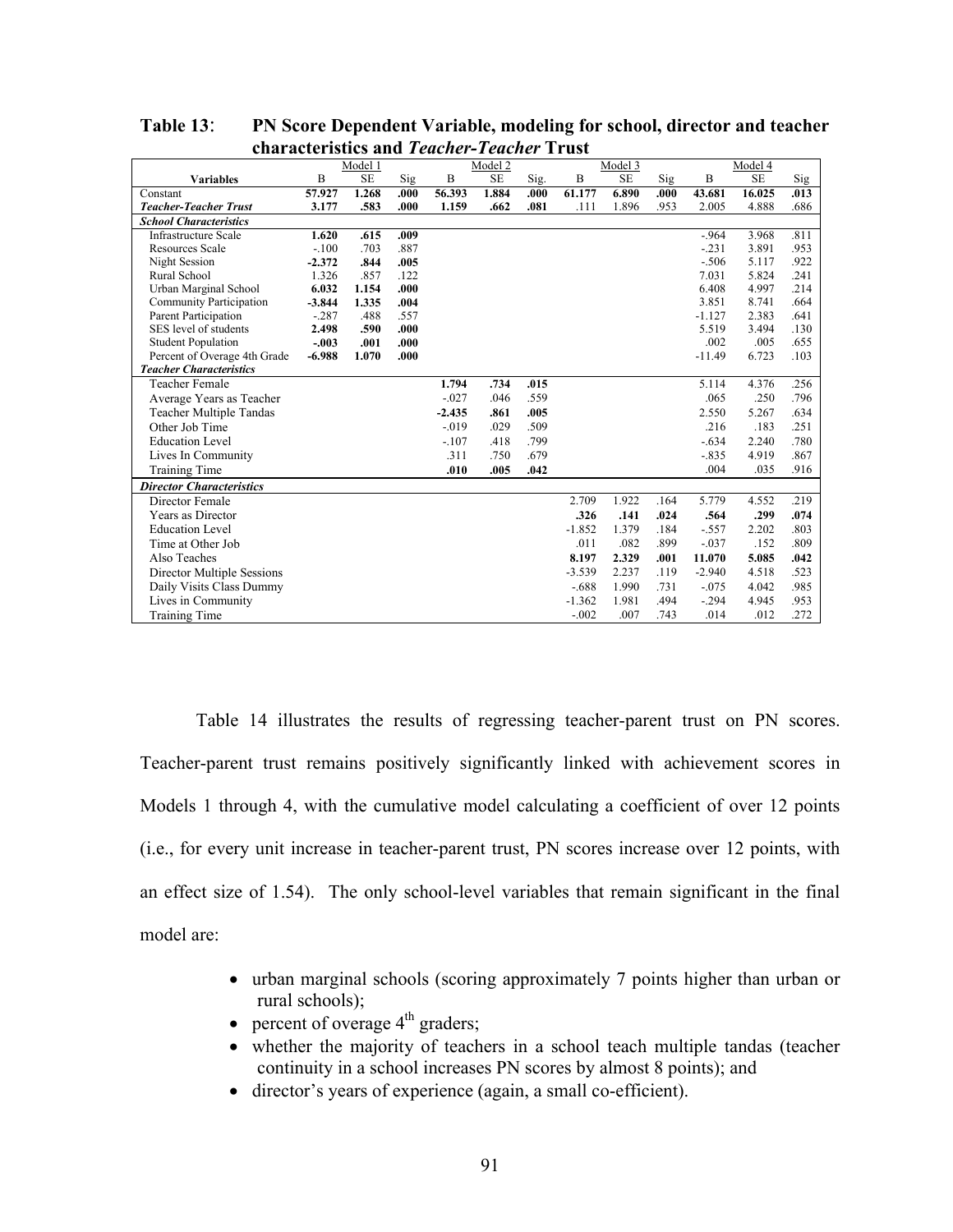Of these variables, the only negatively linked variable is percent of overage  $4<sup>th</sup>$  graders, which confirms the study's hypothesis; for every one percent increase in overage 4<sup>th</sup> graders, a school's average score drops ten points, with an effect size of 1.17.

|                                 | characteristics and <i>Teacher-Parent</i> Trust |           |      |          |           |      |          |         |      |          |           |      |
|---------------------------------|-------------------------------------------------|-----------|------|----------|-----------|------|----------|---------|------|----------|-----------|------|
|                                 |                                                 | Model 1   |      |          | Model 2   |      |          | Model 3 |      |          | Model 4   |      |
| <b>Variables</b>                | B                                               | <b>SE</b> | Sig  | B        | <b>SE</b> | Sig. | B        | SE      | Sig  | B        | <b>SE</b> | Sig  |
| Constant                        | 57.707                                          | 1.278     | .000 | 55.591   | 1.862     | .000 | 60.620   | 6.222   | .000 | 40.271   | 12.867    | .005 |
| <b>Teacher-Parent Trust</b>     | 3.086                                           | .597      | .000 | 2.595    | .617      | .000 | 6.035    | 1.724   | .001 | 12.499   | 3.758     | .003 |
| <b>School Characteristics</b>   |                                                 |           |      |          |           |      |          |         |      |          |           |      |
| <b>Infrastructure Scale</b>     | 1.480                                           | .613      | .016 |          |           |      |          |         |      | .574     | 3.154     | .857 |
| <b>Resources Scale</b>          | $-.661$                                         | .716      | .356 |          |           |      |          |         |      | $-1.468$ | 3.153     | .647 |
| Night Session                   | $-0.903$                                        | .879      | .305 |          |           |      |          |         |      | 4.669    | 4.291     | .289 |
| Rural School                    | 1.947                                           | .848      | .022 |          |           |      |          |         |      | 5.824    | 4.244     | .185 |
| Urban Marginal School           | 6.441                                           | 1.172     | .000 |          |           |      |          |         |      | 6.976    | 3.899     | .089 |
| Community Participation         | $-3.232$                                        | 1.339     | .016 |          |           |      |          |         |      | 3.406    | 6.949     | .629 |
| Parent Participation            | $-.246$                                         | .489      | .616 |          |           |      |          |         |      | 1.184    | 2.025     | .565 |
| SES level of students           | 2.128                                           | .591      | .000 |          |           |      |          |         |      | 3.151    | 2.874     | .286 |
| <b>Student Population</b>       | $-.002$                                         | .001      | .008 |          |           |      |          |         |      | .001     | .004      | .827 |
| Percent of Overage 4th Grade    | $-6.567$                                        | 1.072     | .000 |          |           |      |          |         |      | $-9.514$ | 5.396     | .093 |
| <b>Teacher Characteristics</b>  |                                                 |           |      |          |           |      |          |         |      |          |           |      |
| <b>Teacher Female</b>           |                                                 |           |      | 1.519    | .723      | .036 |          |         |      | 3.662    | 3.553     | .315 |
| Average Years as Teacher        |                                                 |           |      | $-.002$  | .046      | .957 |          |         |      | $-.105$  | .207      | .618 |
| Teacher Multiple Tandas         |                                                 |           |      | $-2.622$ | .835      | .002 |          |         |      | 7.743    | 4.484     | .100 |
| Other Job Time                  |                                                 |           |      | $-.009$  | .028      | .741 |          |         |      | .245     | .146      | .109 |
| <b>Education Level</b>          |                                                 |           |      | .078     | .414      | .850 |          |         |      | 1.271    | 1.823     | .494 |
| Lives In Community              |                                                 |           |      | .286     | .736      | .698 |          |         |      | 3.271    | 3.941     | .416 |
| Training Time                   |                                                 |           |      | .008     | .005      | .098 |          |         |      | $-.007$  | .028      | .810 |
| <b>Director Characteristics</b> |                                                 |           |      |          |           |      |          |         |      |          |           |      |
| Director Female                 |                                                 |           |      |          |           |      | 1.260    | 1.678   | .455 | 5.205    | 3.218     | .121 |
| Years as Director               |                                                 |           |      |          |           |      | .326     | .128    | .013 | .479     | .239      | .059 |
| <b>Education Level</b>          |                                                 |           |      |          |           |      | $-1.224$ | 1.237   | .326 | $-.528$  | 1.771     | .769 |
| Time at Other Job               |                                                 |           |      |          |           |      | $-.031$  | .075    | .683 | .000     | .123      | .998 |
| Also Teaches                    |                                                 |           |      |          |           |      | 5.518    | 2.242   | .017 | 2.035    | 4.934     | .684 |
| Director Multiple Sessions      |                                                 |           |      |          |           |      | $-3.389$ | 2.009   | .097 | $-2.483$ | 3.636     | .503 |
| Daily Visits Class Dummy        |                                                 |           |      |          |           |      | $-319$   | 1.820   | .861 | .355     | 3.030     | .908 |
| Lives in Community              |                                                 |           |      |          |           |      | $-3.372$ | 1.893   | .080 | $-5.795$ | 4.026     | .166 |
| Training Time                   |                                                 |           |      |          |           |      | $-.001$  | .006    | .805 | .016     | .010      | .115 |

**Table 14**: **PN Score Dependent Variable, modeling for school, director and teacher characteristics and** *Teacher-Parent* **Trust**

The final group of models for this hypothesis analyzes the inclusion of teacherstudent trust in the baseline model (Table 15). The results show that there is no association between this type of trust and PN scores. Even with the inclusion of teacher-student trust, the coefficients in the cumulative model are essentially the same as those in the baseline model, and have corresponding coefficient and effect sizes. This shows that schools' higher socioeconomic levels make for better Pruebas Nacionales scores. In addition, lower achievement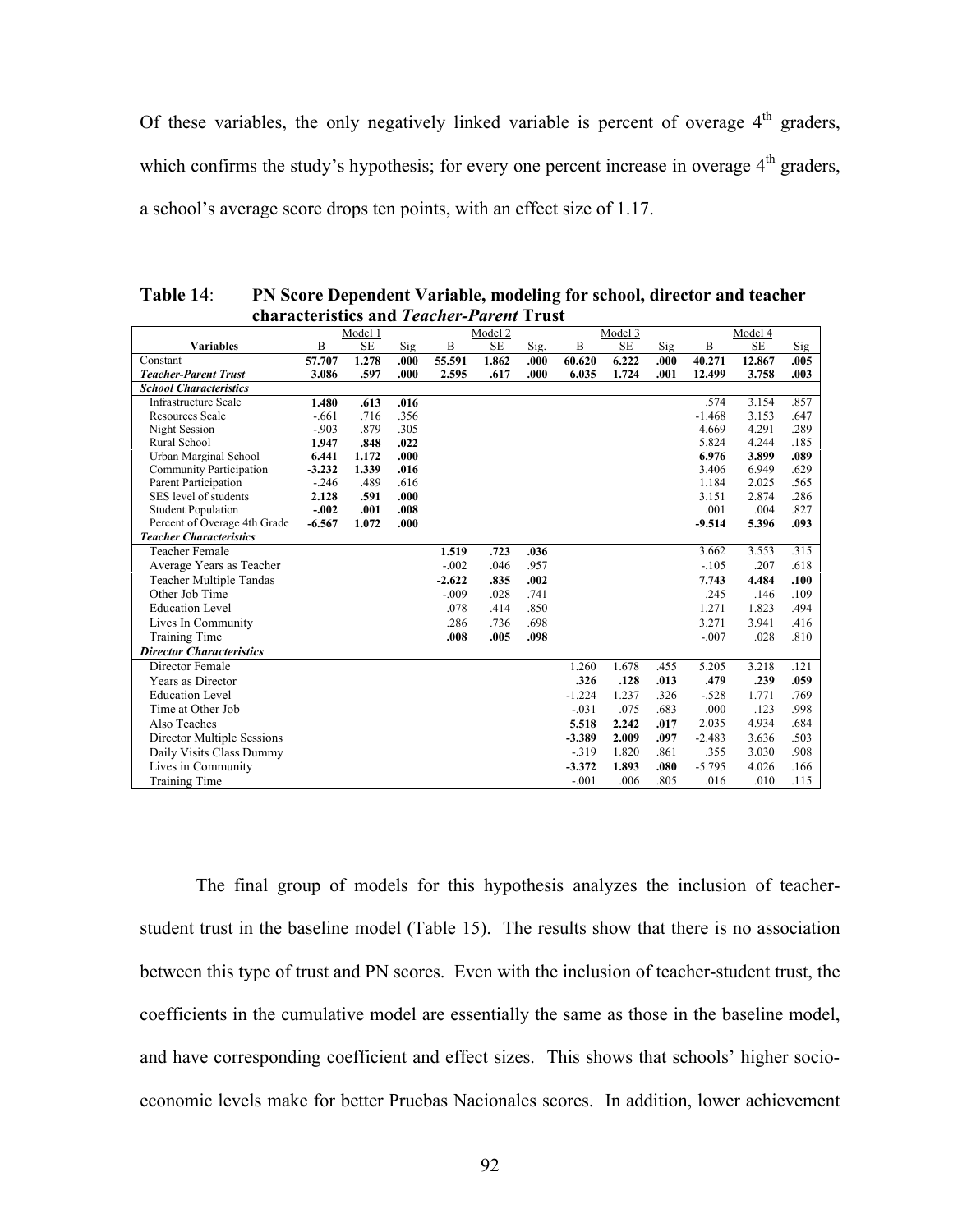scores are significantly associated with higher rates of overage  $4<sup>th</sup>$  graders in a school. Schools with female directors, more experienced directors, and/or directors who also teach tend to have higher average PN scores.

| Table $15$ : | PN Score Dependent Variable, modeling for school, director and teacher |
|--------------|------------------------------------------------------------------------|
|              | characteristics and <i>Teacher-Student</i> Trust                       |

|                                 |          | Model 1   |      |          | Model 2   |      |          | Model 3   |            |          | Model 4   |      |
|---------------------------------|----------|-----------|------|----------|-----------|------|----------|-----------|------------|----------|-----------|------|
| <b>Variables</b>                | B        | <b>SE</b> | Sig  | B        | <b>SE</b> | Sig. | B        | <b>SE</b> | <b>Sig</b> | B        | <b>SE</b> | Sig  |
| Constant                        | 58.094   | 1.350     | .000 | 56.667   | 1.896     | .000 | 61.229   | 6.773     | .000       | 45.229   | 15.883    | .010 |
| <b>Teacher-Student Trust</b>    | 1.115    | .681      | .102 | .202     | .688      | .769 | $-1.094$ | 1.993     | .585       | $-3.688$ | 4.091     | .378 |
| <b>School Characteristics</b>   |          |           |      |          |           |      |          |           |            |          |           |      |
| <b>Infrastructure Scale</b>     | 1.180    | .629      | .061 |          |           |      |          |           |            | $-2.561$ | 4.015     | .531 |
| <b>Resources Scale</b>          | $-.003$  | .724      | .997 |          |           |      |          |           |            | $-.834$  | 3.903     | .833 |
| Night Session                   | $-1.878$ | .883      | .034 |          |           |      |          |           |            | .379     | 4.969     | .940 |
| Rural School                    | 2.137    | .871      | .015 |          |           |      |          |           |            | 8.641    | 5.150     | .109 |
| Urban Marginal School           | 5.844    | 1.240     | .000 |          |           |      |          |           |            | 6.283    | 4.768     | .203 |
| Community Participation         | $-3.407$ | 1.378     | .014 |          |           |      |          |           |            | 7.093    | 8.970     | .438 |
| Parent Participation            | $-.192$  | .508      | .706 |          |           |      |          |           |            | $-2.713$ | 2.760     | .337 |
| SES level of students           | 2.227    | .607      | .000 |          |           |      |          |           |            | 6.081    | 3.388     | .088 |
| <b>Student Population</b>       | $-.003$  | .001      | .000 |          |           |      |          |           |            | .004     | .005      | .448 |
| Percent of Overage 4th Grade    | $-6.937$ | 1.110     | .000 |          |           |      |          |           |            | $-12.82$ | 6.606     | .067 |
| <b>Teacher Characteristics</b>  |          |           |      |          |           |      |          |           |            |          |           |      |
| <b>Teacher Female</b>           |          |           |      | 1.732    | .742      | .020 |          |           |            | 6.584    | 4.593     | .167 |
| Average Years as Teacher        |          |           |      | $-.030$  | .046      | .523 |          |           |            | .111     | .247      | .657 |
| <b>Teacher Multiple Tandas</b>  |          |           |      | $-2.676$ | .853      | .002 |          |           |            | 1.038    | 5.204     | .844 |
| Other Job Time                  |          |           |      | $-.021$  | .029      | .462 |          |           |            | .202     | .178      | .270 |
| <b>Education Level</b>          |          |           |      | $-152$   | .422      | .719 |          |           |            | $-1.118$ | 2.279     | .629 |
| Lives In Community              |          |           |      | .369     | .752      | .624 |          |           |            | $-2.177$ | 5.104     | .674 |
| Training Time                   |          |           |      | .010     | .005      | .029 |          |           |            | .008     | .035      | .826 |
| <b>Director Characteristics</b> |          |           |      |          |           |      |          |           |            |          |           |      |
| Director Female                 |          |           |      |          |           |      | 3.285    | 2.016     | .108       | 7.140    | 3.922     | .084 |
| Years as Director               |          |           |      |          |           |      | .319     | .141      | .027       | .668     | .302      | .039 |
| <b>Education Level</b>          |          |           |      |          |           |      | $-1.938$ | 1.337     | .152       | $-.885$  | 2.185     | .690 |
| Time at Other Job               |          |           |      |          |           |      | .016     | .081      | .846       | $-.054$  | .151      | .724 |
| Also Teaches                    |          |           |      |          |           |      | 8.134    | 2.297     | .001       | 14.026   | 5.836     | .026 |
| Director Multiple Sessions      |          |           |      |          |           |      | $-3.728$ | 2.207     | .096       | $-2.564$ | 4.472     | .573 |
| Daily Visits Class Dummy        |          |           |      |          |           |      | $-.651$  | 1.980     | .743       | .353     | 3.706     | .925 |
| Lives in Community              |          |           |      |          |           |      | $-1.132$ | 2.014     | .576       | 1.821    | 5.537     | .746 |
| <b>Training Time</b>            |          |           |      |          |           |      | $-.002$  | .006      | .743       | .016     | .012      | .207 |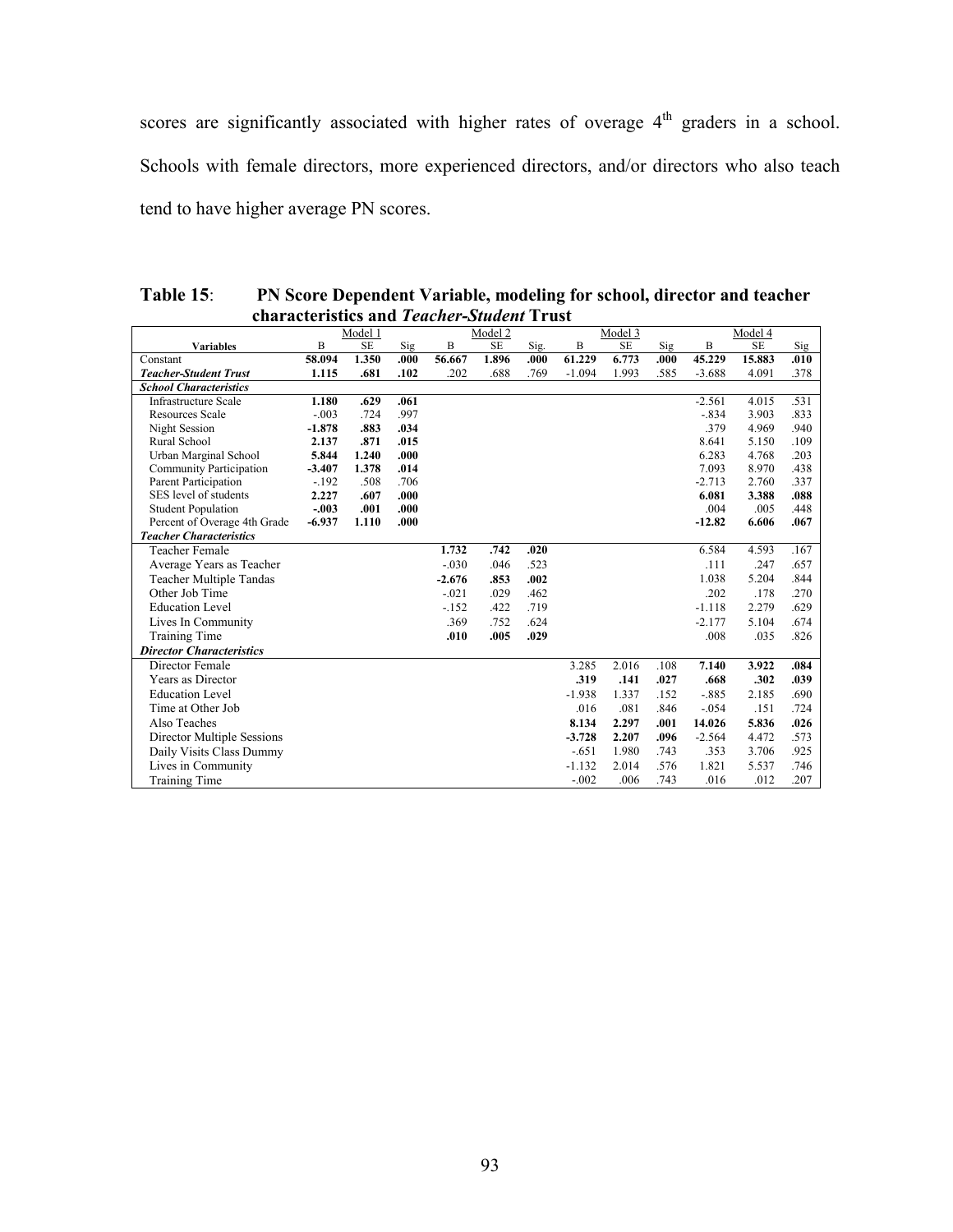# *Hypothesis 2: PN Qualification Rates and Trust.*

The following tables illustrate the correlations between trust, school traits, and an unusual school effectiveness variable: the percentage of students who were matriculated in their 4<sup>th</sup> year who qualified for the first sitting of the Pruebas Nacionales of that year. Fourth graders who are called to the PN are those that meet the requirements for graduation. PN's account for 30% of graduation requirement, and how a seniors' other school performance (GPA, grades, etc.) accounts for 70%. Though this measure of school performance could indicate whether a school has high repetition or desertion rates, above all, PN qualification rate is a proxy measurement of whether a school is generating qualified students. It can also perhaps serve as a measure of school quality (e.g., less qualified teachers leading to poorer learning students?) or of internal efficiency (e.g., what is the cost to SEE to have to retain these students in the system until they qualify for the PN?) A school where only 1 in 18 students complete their exit exam at their first qualifier may be a very different school than one with a PN qualification rate of 80 percent. These differences could have interesting policy implications. For example, if students need to re-take the exit exam three or four times to pass, the burden of the cost falls upon the SEE, which is already working with limited resources.

Table 16 shows the result of regressing teacher-director trust on PN qualification rates, controlling for a set of school, teacher, and director characteristics. In Model 4 teacher-director trust is not significantly associated with higher rates of students qualifying for the exam. Infrastructure is negatively associated with higher qualification rates (for every one point increase in infrastructure, PN qualification decreases over 16 percentage points,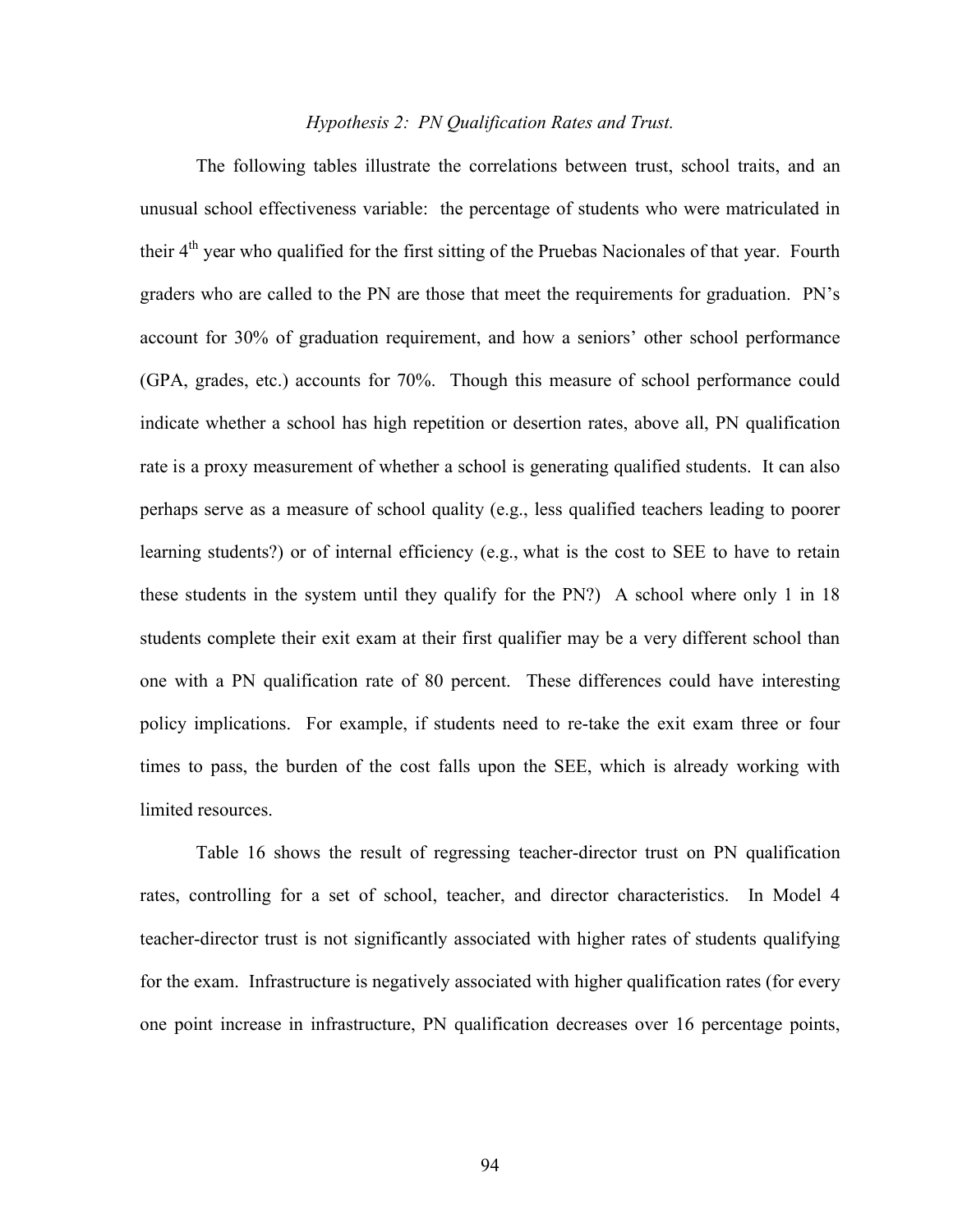with an effect size of 0.85), but teaching and learning resources are positively linked (with a coefficient of 21 points, and an effect size of 1.09).

| Table $16$ : | PN Qualification Rate as Dependent Variable, modeling for school, |
|--------------|-------------------------------------------------------------------|
|              | director and teacher characteristics and Teacher-Director Trust   |

|                                 | Model 1  |           |      | Model 2  |           |      | Model 3  |           |      | Model 4  |           |      |
|---------------------------------|----------|-----------|------|----------|-----------|------|----------|-----------|------|----------|-----------|------|
| <b>Variables</b>                | B        | <b>SE</b> | Sig  | B        | <b>SE</b> | Sig. | B        | <b>SE</b> | Sig  | B        | <b>SE</b> | Sig  |
| Constant                        | 82.411   | 3.410     | .000 | 73.934   | 4.617     | .000 | 50.866   | 19.227    | .010 | 40.780   | 38.551    | .303 |
| <b>Teacher-Director Trust</b>   | 4.444    | 1.414     | .002 | 5.540    | 1.428     | .000 | 4.582    | 4.017     | .258 | 3.761    | 7.513     | .622 |
| <b>School Characteristics</b>   |          |           |      |          |           |      |          |           |      |          |           |      |
| <b>Infrastructure Scale</b>     | $-6.399$ | 1.635     | .000 |          |           |      |          |           |      | $-16.51$ | 8.411     | .064 |
| <b>Resources Scale</b>          | 3.276    | 1.880     | .082 |          |           |      |          |           |      | 21.095   | 9.002     | .030 |
| Night Session                   | $-9.515$ | 2.251     | .000 |          |           |      |          |           |      | 6.795    | 11.265    | .553 |
| Rural School                    | $-9.536$ | 2.257     | .000 |          |           |      |          |           |      | $-3.069$ | 11.339    | .789 |
| Urban Marginal School           | 8.093    | 3.147     | .010 |          |           |      |          |           |      | 18.361   | 10.913    | .108 |
| Community Participation         | $-6.878$ | 3.560     | .054 |          |           |      |          |           |      | $-16.36$ | 20.106    | .425 |
| Parent Participation            | .163     | 1.305     | .901 |          |           |      |          |           |      | 3.683    | 5.824     | .534 |
| SES level of students           | $-5.430$ | 1.570     | .001 |          |           |      |          |           |      | 2.341    | 7.464     | .757 |
| <b>Student Population</b>       | $-.015$  | .002      | .000 |          |           |      |          |           |      | $-.012$  | .012      | .336 |
| % of Overage 4th Grade          | $-8.771$ | 2.881     | .002 |          |           |      |          |           |      | $-15.48$ | 15.334    | .325 |
| <b>Teacher Characteristics</b>  |          |           |      |          |           |      |          |           |      |          |           |      |
| Teacher Female                  |          |           |      | .494     | 1.819     | .786 |          |           |      | $-10.54$ | 9.860     | .298 |
| Average Years as Teacher        |          |           |      | $-.210$  | .113      | .064 |          |           |      | .064     | .557      | .910 |
| Teacher Multiple Tandas         |          |           |      | $-4.651$ | 2.094     | .027 |          |           |      | $-9.513$ | 11.438    | .415 |
| Other Job Time                  |          |           |      | $-.087$  | .071      | .224 |          |           |      | $-.291$  | .397      | .472 |
| <b>Education Level</b>          |          |           |      | $-3.601$ | 1.030     | .001 |          |           |      | $-1.437$ | 4.775     | .767 |
| Lives In Community              |          |           |      | $-.470$  | 1.857     | .800 |          |           |      | 8.781    | 10.350    | .406 |
| Training Time                   |          |           |      | .008     | .012      | .514 |          |           |      | .005     | .075      | .943 |
| <b>Director Characteristics</b> |          |           |      |          |           |      |          |           |      |          |           |      |
| Director Female                 |          |           |      |          |           |      | 19.687   | 5.255     | .000 | 13.153   | 8.676     | .145 |
| Years as Director               |          |           |      |          |           |      | $-.605$  | .382      | .118 | $-.472$  | .657      | .481 |
| <b>Education Level</b>          |          |           |      |          |           |      | $-4.034$ | 3.864     | .300 | $-1.608$ | 5.218     | .761 |
| Time at Other Job               |          |           |      |          |           |      | .671     | .231      | .005 | .321     | .332      | .345 |
| Also Teaches                    |          |           |      |          |           |      | 12.558   | 6.227     | .048 | 13.072   | 11.046    | .251 |
| Director Multiple Sessions      |          |           |      |          |           |      | 9.503    | 6.033     | .120 | 29.282   | 9.947     | .008 |
| Daily Visits Class Dummy        |          |           |      |          |           |      | 10.419   | 5.474     | .061 | 16.125   | 8.422     | .070 |
| Lives in Community              |          |           |      |          |           |      | 10.079   | 5.340     | .064 | 18.003   | 10.165    | .092 |
| Training Time                   |          |           |      |          |           |      | $-0.018$ | .017      | .308 | $-.035$  | .027      | .209 |

Similar to the models examining PN scores, teacher characteristics are consistently insignificant in all the PN qualification models. However, there are a number of director characteristics that continue to be significant in all the following trust models:

- whether the director is director for multiple sessions in that school (if the director works multiple sessions, qualification rates increase 29 points);
- whether the director visits classrooms daily (if the director has this policy, PN qualification rates increase 16 points); and
- whether the director lives in the same community as the school (with a coefficient of 18 points, effect size of 0.93).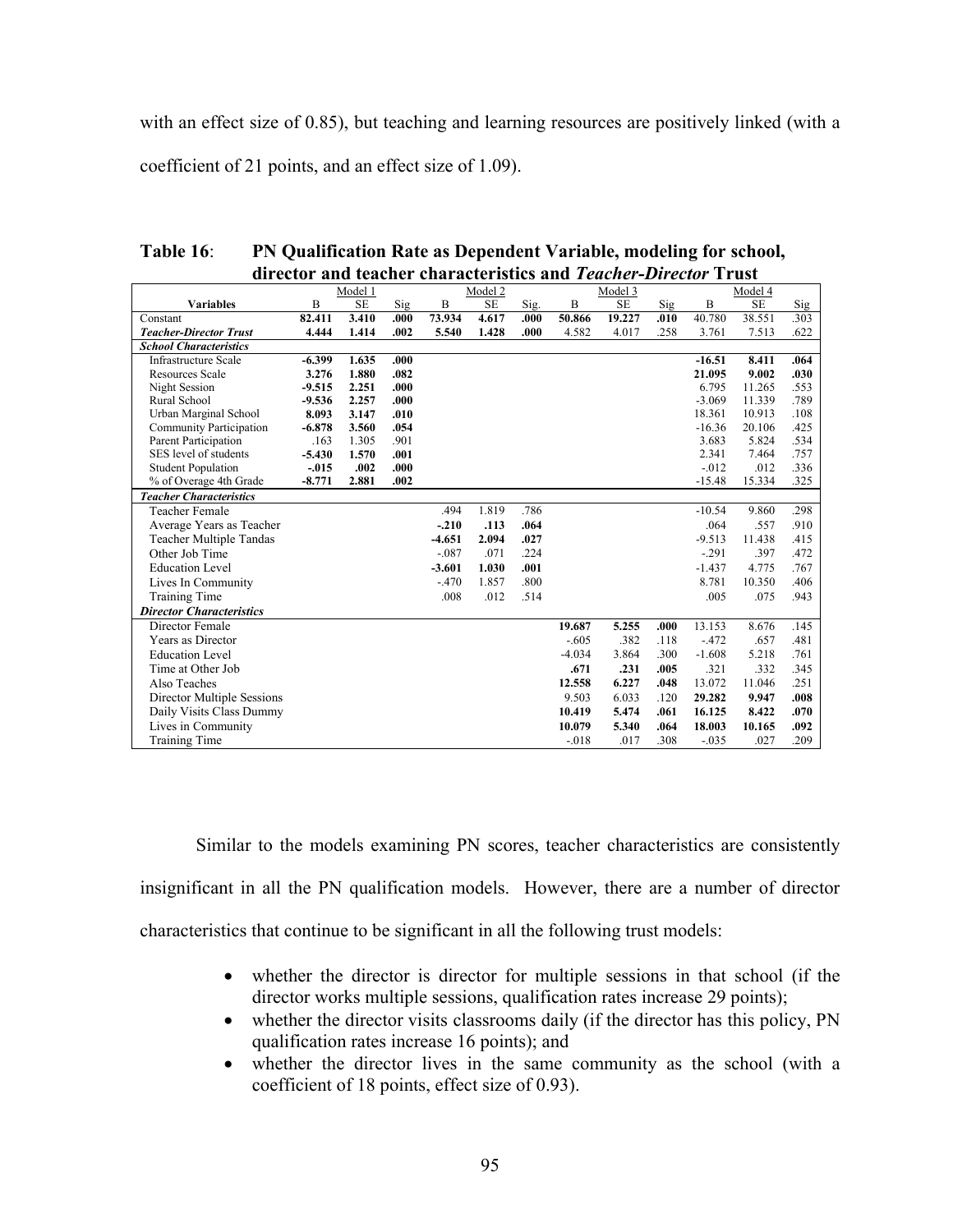|                                 |          | Model 1   |       |          | Model 2   |      |          | Model 3   |      |          | Model 4   |      |  |
|---------------------------------|----------|-----------|-------|----------|-----------|------|----------|-----------|------|----------|-----------|------|--|
| <b>Variables</b>                | B        | <b>SE</b> | Sig   | B        | <b>SE</b> | Sig. | B        | <b>SE</b> | Sig  | B        | <b>SE</b> | Sig  |  |
| Constant                        | 82.811   | 3.369     | .000. | 72.387   | 4.657     | .000 | 54.356   | 18.747    | .005 | 50.655   | 34.971    | .163 |  |
| <b>Teacher-Teacher Trust</b>    | 5.719    | 1.550     | .000. | 5.780    | 1.635     | .000 | 4.626    | 5.159     | .373 | 4.253    | 10.667    | .694 |  |
| <b>School Characteristics</b>   |          |           |       |          |           |      |          |           |      |          |           |      |  |
| <b>Infrastructure Scale</b>     | $-6.136$ | 1.633     | .000  |          |           |      |          |           |      | $-16.04$ | 8.659     | .079 |  |
| <b>Resources Scale</b>          | 3.545    | 1.867     | .058  |          |           |      |          |           |      | 19.281   | 8.491     | .034 |  |
| Night Session                   | $-9.775$ | 2.244     | .000  |          |           |      |          |           |      | 7.298    | 11.166    | .521 |  |
| Rural School                    | $-11.29$ | 2.277     | .000  |          |           |      |          |           |      | $-5.719$ | 12.711    | .658 |  |
| Urban Marginal School           | 7.169    | 3.066     | .020  |          |           |      |          |           |      | 18.011   | 10.906    | .114 |  |
| Community Participation         | $-7.710$ | 3.546     | .030  |          |           |      |          |           |      | $-14.03$ | 19.076    | .471 |  |
| Parent Participation            | $-.074$  | 1.296     | .954  |          |           |      |          |           |      | 2.684    | 5.201     | .611 |  |
| SES level of students           | $-5.128$ | 1.567     | .001  |          |           |      |          |           |      | 1.841    | 7.625     | .812 |  |
| <b>Student Population</b>       | $-.015$  | .002      | .000  |          |           |      |          |           |      | $-.010$  | .011      | .395 |  |
| % of Overage 4th Grade          | $-10.58$ | 2.843     | .000  |          |           |      |          |           |      | $-17.11$ | 14.671    | .257 |  |
| <b>Teacher Characteristics</b>  |          |           |       |          |           |      |          |           |      |          |           |      |  |
| <b>Teacher Female</b>           |          |           |       | 1.458    | 1.814     | .422 |          |           |      | $-9.334$ | 9.549     | .340 |  |
| Average Years as Teacher        |          |           |       | $-185$   | .114      | .105 |          |           |      | .108     | .545      | .845 |  |
| <b>Teacher Multiple Tandas</b>  |          |           |       | $-3.501$ | 2.128     | .101 |          |           |      | $-9.681$ | 11.495    | .410 |  |
| Other Job Time                  |          |           |       | $-.090$  | .071      | .207 |          |           |      | $-.294$  | .399      | .469 |  |
| <b>Education Level</b>          |          |           |       | $-3.579$ | 1.034     | .001 |          |           |      | $-2.223$ | 4.889     | .654 |  |
| Lives In Community              |          |           |       | .072     | 1.852     | .969 |          |           |      | 6.853    | 10.735    | .530 |  |
| <b>Training Time</b>            |          |           |       | .005     | .012      | .649 |          |           |      | .007     | .076      | .931 |  |
| <b>Director Characteristics</b> |          |           |       |          |           |      |          |           |      |          |           |      |  |
| Director Female                 |          |           |       |          |           |      | 20.304   | 5.229     | .000 | 11.729   | 9.935     | .252 |  |
| Years as Director               |          |           |       |          |           |      | $-.688$  | .384      | .078 | $-.445$  | .652      | .503 |  |
| <b>Education Level</b>          |          |           |       |          |           |      | $-4.739$ | 3.752     | .211 | $-2.535$ | 4.805     | .604 |  |
| Time at Other Job               |          |           |       |          |           |      | .719     | .224      | .002 | .332     | .332      | .330 |  |
| Also Teaches                    |          |           |       |          |           |      | 11.708   | 6.338     | .069 | 13.046   | 11.096    | .254 |  |
| Director Multiple Sessions      |          |           |       |          |           |      | 9.404    | 6.088     | .127 | 28.749   | 9.860     | .009 |  |
| Daily Visits Class Dummy        |          |           |       |          |           |      | 8.869    | 5.415     | .106 | 13.839   | 8.822     | .132 |  |
| Lives in Community              |          |           |       |          |           |      | 10.471   | 5.391     | .057 | 19.153   | 10.792    | .091 |  |
| <b>Training Time</b>            |          |           |       |          |           |      | $-.019$  | .018      | .295 | $-.035$  | .027      | .215 |  |

**Table 17**: **PN Qualification Rate as Dependent Variable, modeling for school, director and teacher characteristics and** *Teacher-Teacher* **Trust**

When examining teacher-teacher trust, the size of the coefficients, their directions, and effect sizes are almost identical to those found in the teacher-director trust table (Table 17). The only difference is that director visiting classrooms daily does not remain significant.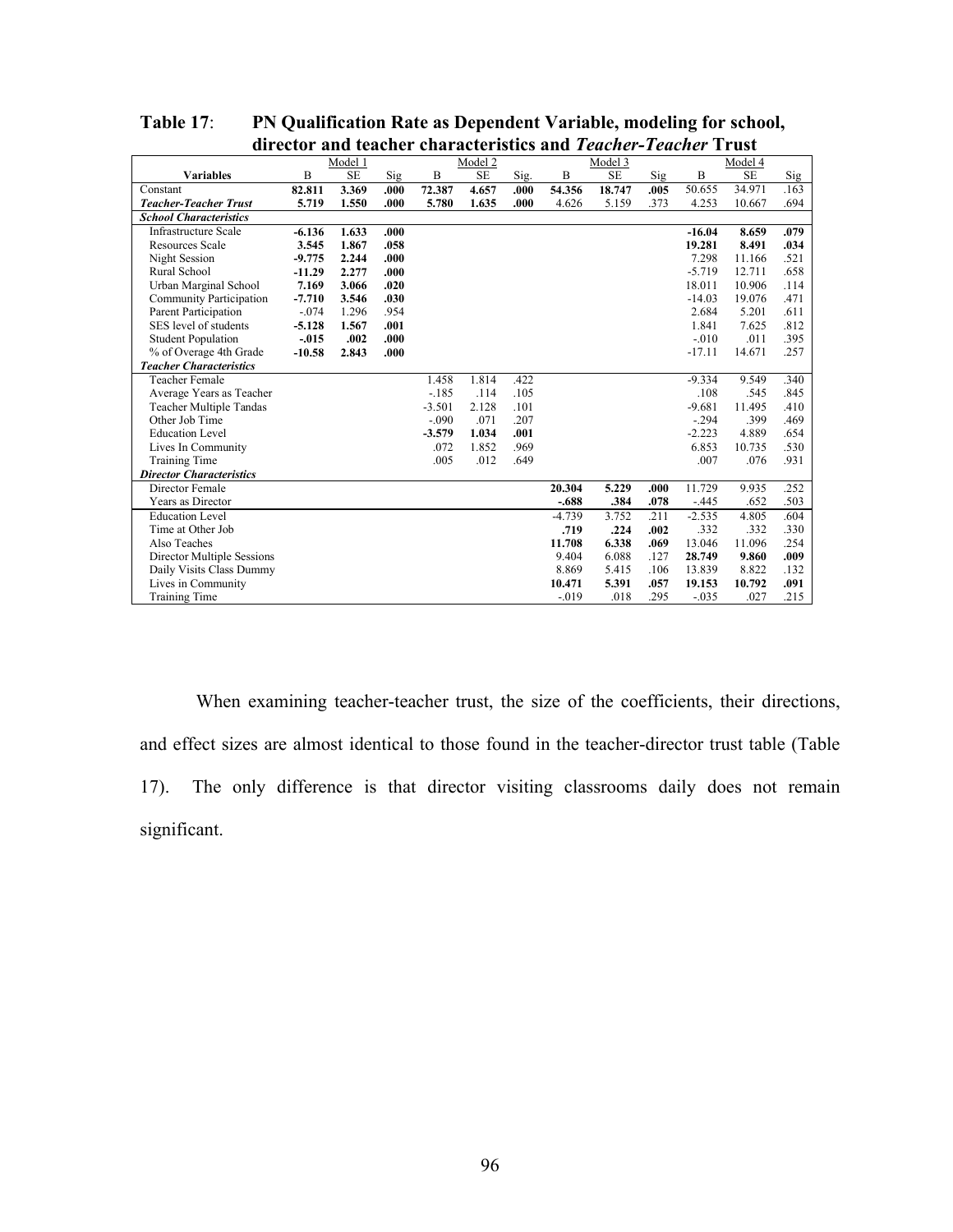|                                 |          | Model 1   |      |              | Model 2   |      |              | Model 3   |      |             | Model 4   |      |
|---------------------------------|----------|-----------|------|--------------|-----------|------|--------------|-----------|------|-------------|-----------|------|
| <b>Variables</b>                | B        | <b>SE</b> | Sig  | $\mathbf{B}$ | <b>SE</b> | Sig. | $\mathbf{B}$ | <b>SE</b> | Sig  | $\mathbf B$ | <b>SE</b> | Sig  |
| Constant                        | 82.085   | 3.372     | .000 | 71.148       | 4.646     | .000 | 56.934       | 18.555    | .003 | 48.948      | 34.976    | .177 |
| <b>Teacher-Parent Trust</b>     | 6.576    | 1.575     | .000 | 6.701        | 1.539     | .000 | 2.749        | 5.141     | .595 | 1.104       | 10.216    | .915 |
| <b>School Characteristics</b>   |          |           |      |              |           |      |              |           |      |             |           |      |
| <b>Infrastructure Scale</b>     | $-6.248$ | 1.618     | .000 |              |           |      |              |           |      | $-16.72$    | 8.574     | .065 |
| <b>Resources Scale</b>          | 2.318    | 1.889     | .220 |              |           |      |              |           |      | 19.418      | 8.570     | .035 |
| Night Session                   | $-6.721$ | 2.319     | .004 |              |           |      |              |           |      | 8.585       | 11.663    | .470 |
| Rural School                    | $-10.24$ | 2.237     | .000 |              |           |      |              |           |      | $-3.633$    | 11.536    | .756 |
| Urban Marginal School           | 8.310    | 3.091     | .007 |              |           |      |              |           |      | 16.966      | 10.599    | .125 |
| Community Participation         | $-6.498$ | 3.533     | .067 |              |           |      |              |           |      | $-12.83$    | 18.888    | .505 |
| Parent Participation            | .023     | 1.291     | .986 |              |           |      |              |           |      | 2.475       | 5.504     | .658 |
| SES level of students           | $-5.842$ | 1.558     | .000 |              |           |      |              |           |      | 2.200       | 7.812     | .781 |
| <b>Student Population</b>       | $-.013$  | .002      | .000 |              |           |      |              |           |      | $-.010$     | .011      | .394 |
| % of Overage 4th Grade          | $-9.777$ | 2.828     | .001 |              |           |      |              |           |      | $-17.84$    | 14.667    | .238 |
| <b>Teacher Characteristics</b>  |          |           |      |              |           |      |              |           |      |             |           |      |
| <b>Teacher Female</b>           |          |           |      | .660         | 1.805     | .715 |              |           |      | $-9.397$    | 9.659     | .342 |
| Average Years as Teacher        |          |           |      | $-131$       | .114      | .250 |              |           |      | .117        | .564      | .838 |
| <b>Teacher Multiple Tandas</b>  |          |           |      | $-4.573$     | 2.084     | .029 |              |           |      | $-10.15$    | 12.188    | .415 |
| Other Job Time                  |          |           |      | $-0.072$     | .071      | .312 |              |           |      | $-313$      | .398      | .441 |
| <b>Education Level</b>          |          |           |      | $-3.253$     | 1.033     | .002 |              |           |      | $-1.603$    | 4.956     | .750 |
| Lives In Community              |          |           |      | .144         | 1.837     | .938 |              |           |      | 8.398       | 10.712    | .442 |
| <b>Training Time</b>            |          |           |      | .003         | .012      | .817 |              |           |      | .000        | .076      | .998 |
| <b>Director Characteristics</b> |          |           |      |              |           |      |              |           |      |             |           |      |
| Director Female                 |          |           |      |              |           |      | 21.444       | 5.003     | .000 | 13.560      | 8.747     | .137 |
| Years as Director               |          |           |      |              |           |      | $-.649$      | .383      | .095 | $-.406$     | .649      | .539 |
| <b>Education Level</b>          |          |           |      |              |           |      | $-5.287$     | 3.688     | .157 | $-2.641$    | 4.815     | .589 |
| Time at Other Job               |          |           |      |              |           |      | .731         | .225      | .002 | .329        | .335      | .337 |
| Also Teaches                    |          |           |      |              |           |      | 11.419       | 6.684     | .092 | 12.679      | 13.412    | .356 |
| Director Multiple Sessions      |          |           |      |              |           |      | 8.392        | 5.991     | .166 | 28.518      | 9.883     | .009 |
| Daily Visits Class Dummy        |          |           |      |              |           |      | 9.417        | 5.428     | .088 | 15.117      | 8.235     | .081 |
| Lives in Community              |          |           |      |              |           |      | 9.037        | 5.643     | .114 | 17.290      | 10.944    | .130 |
| Training Time                   |          |           |      |              |           |      | $-0.016$     | .018      | .364 | $-.033$     | .027      | .237 |

**Table 18**: **PN Qualification Rate as Dependent Variable, modeling for school, director and teacher characteristics and** *Teacher-Parent* **Trust**

Teacher-parent trust and teacher-student trust models (Tables 18 and 19) share the same pattern as the other models investigating PN qualification rates. A school's infrastructure status remains negatively linked and the state of resources is positively associated; and the same three director characteristics are strongly predictive.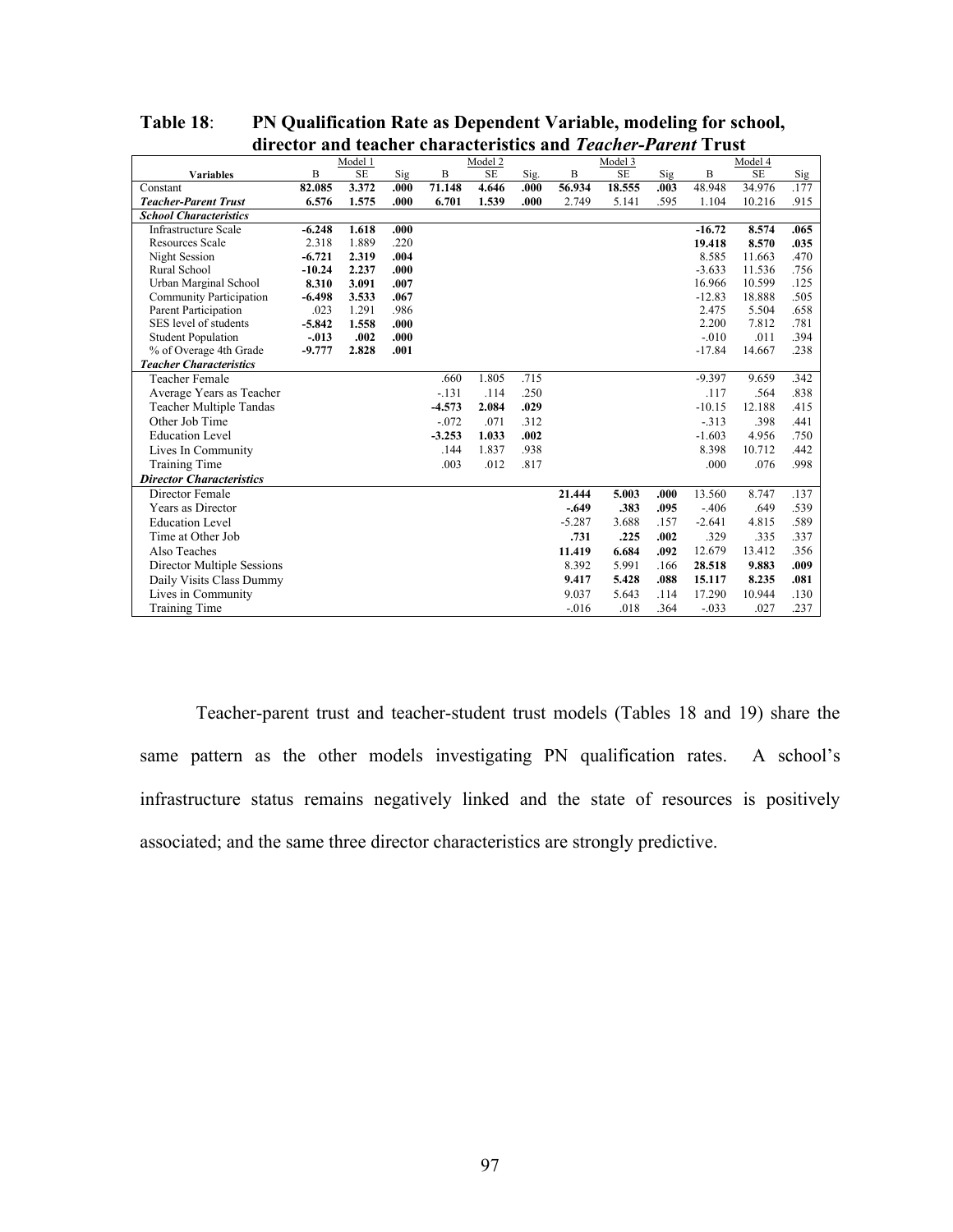|                                 | Model 1  |       |       | Model 2  |       |      | Model 3  |           |      |          | Model 4   |      |
|---------------------------------|----------|-------|-------|----------|-------|------|----------|-----------|------|----------|-----------|------|
| <b>Variables</b>                | B        | SE    | Sig   | B        | SE    | Sig. | B        | <b>SE</b> | Sig  | B        | <b>SE</b> | Sig  |
| Constant                        | 77.475   | 3.334 | .000  | 70.227   | 4.495 | .000 | 57.262   | 18.553    | .003 | 45.269   | 34.903    | .209 |
| <b>Teacher-Student Trust</b>    | 12.347   | 1.682 | .000  | 11.019   | 1.630 | .000 | 2.728    | 5.460     | .619 | 6.456    | 8.991     | .481 |
| <b>School Characteristics</b>   |          |       |       |          |       |      |          |           |      |          |           |      |
| <b>Infrastructure Scale</b>     | $-5.806$ | 1.553 | .000. |          |       |      |          |           |      | $-14.79$ | 8.822     | .109 |
| <b>Resources Scale</b>          | 3.751    | 1.788 | .036  |          |       |      |          |           |      | 20.805   | 8.576     | .025 |
| Night Session                   | $-6.480$ | 2.181 | .003  |          |       |      |          |           |      | 7.329    | 10.919    | .510 |
| Rural School                    | $-9.593$ | 2.150 | .000  |          |       |      |          |           |      | $-4.363$ | 11.318    | .704 |
| Urban Marginal School           | 12.654   | 3.061 | .000  |          |       |      |          |           |      | 16.143   | 10.479    | .139 |
| <b>Community Participation</b>  | $-5.450$ | 3.402 | .110  |          |       |      |          |           |      | $-17.35$ | 19.712    | .389 |
| Parent Participation            | 1.250    | 1.255 | .320  |          |       |      |          |           |      | 4.673    | 6.066     | .450 |
| SES level of students           | $-6.030$ | 1.498 | .000  |          |       |      |          |           |      | 1.940    | 7.445     | .797 |
| <b>Student Population</b>       | $-.011$  | .002  | .000  |          |       |      |          |           |      | $-0.013$ | .012      | .290 |
| % of Overage 4th Grade          | $-12.64$ | 2.741 | .000  |          |       |      |          |           |      | $-16.49$ | 14.516    | .269 |
| <b>Teacher Characteristics</b>  |          |       |       |          |       |      |          |           |      |          |           |      |
| <b>Teacher Female</b>           |          |       |       | $-153$   | 1.759 | .931 |          |           |      | $-11.78$ | 10.093    | .257 |
| Average Years as Teacher        |          |       |       | $-129$   | .110  | .239 |          |           |      | .073     | .543      | .895 |
| <b>Teacher Multiple Tandas</b>  |          |       |       | $-4.578$ | 2.022 | .024 |          |           |      | $-8.790$ | 11.436    | .451 |
| Other Job Time                  |          |       |       | $-.073$  | .069  | .289 |          |           |      | $-310$   | .391      | .437 |
| <b>Education Level</b>          |          |       |       | $-2.953$ | 1.001 | .003 |          |           |      | $-517$   | 5.007     | .919 |
| Lives In Community              |          |       |       | .431     | 1.782 | .809 |          |           |      | 11.452   | 11.217    | .319 |
| Training Time                   |          |       |       | .000     | .011  | .967 |          |           |      | $-.011$  | .076      | .889 |
| <b>Director Characteristics</b> |          |       |       |          |       |      |          |           |      |          |           |      |
| Director Female                 |          |       |       |          |       |      | 20.796   | 5.522     | .000 | 12.931   | 8.619     | .149 |
| Years as Director               |          |       |       |          |       |      | $-.628$  | .385      | .108 | $-.537$  | .665      | .428 |
| <b>Education Level</b>          |          |       |       |          |       |      | $-5.417$ | 3.663     | .144 | $-2.168$ | 4.802     | .657 |
| Time at Other Job               |          |       |       |          |       |      | .739     | .223      | .002 | .350     | .331      | .303 |
| Also Teaches                    |          |       |       |          |       |      | 12.863   | 6.292     | .045 | 8.692    | 12.825    | .506 |
| Director Multiple Sessions      |          |       |       |          |       |      | 8.717    | 6.045     | .154 | 27.574   | 9.828     | .011 |
| Daily Visits Class Dummy        |          |       |       |          |       |      | 9.184    | 5.423     | .095 | 15.451   | 8.144     | .072 |
| Lives in Community              |          |       |       |          |       |      | 9.342    | 5.517     | .095 | 12.826   | 12.168    | .304 |
| <b>Training Time</b>            |          |       |       |          |       |      | $-0.016$ | .018      | .358 | $-.035$  | .027      | .209 |

**Table 19: PN Qualification Rate as Dependent Variable, modeling for school, director and teacher characteristics and** *Teacher-Student* **Trust**

Tables 20 and 21 show the differences in significant characteristics and effect sizes between PN score and PN qualification rate models, again attesting to the school outcomes' differences. Only two types of trust are significant when examining PN scores: trusts felt between teachers and directors and teachers and parents while no types of trust were predictive of PN qualification rates.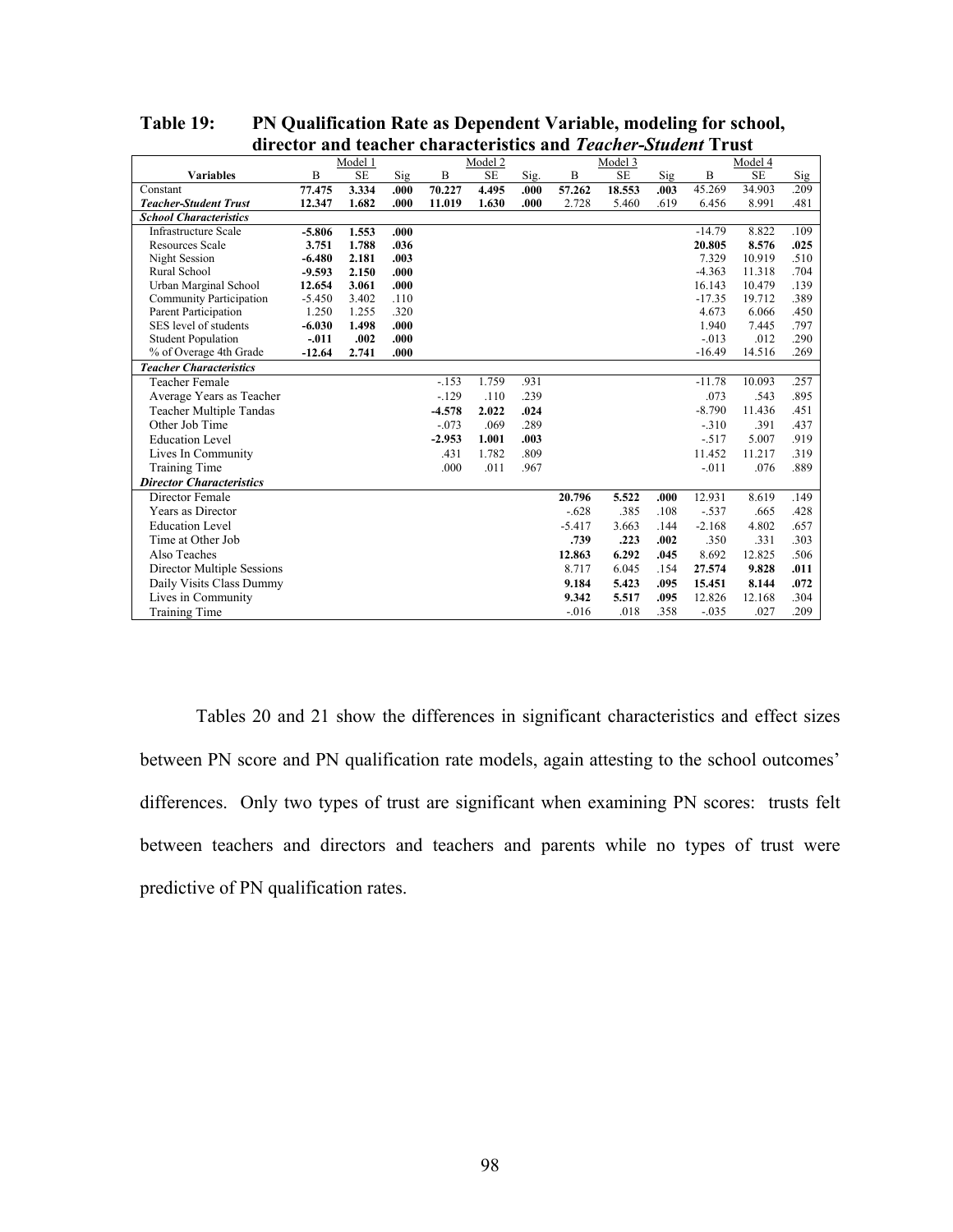|                         | No Trust  | Teacher-   | Teacher-  | Teacher-   | Teacher-    |
|-------------------------|-----------|------------|-----------|------------|-------------|
|                         |           | Director   | Teacher   | Parent     | Student     |
| Type of Trust           |           | 5.85(.72)  |           | 12.50      |             |
|                         |           |            |           | (1.54)     |             |
| Rural School            |           | 8.67(1.07) |           |            |             |
| Urban Marginal School   |           | 8.19(1.01) |           | 6.98(.86)  |             |
| SES level of students   | 5.80(.71) | 5.66(.70)  |           |            | 6.08(.75)   |
| Percent of Overage 4th  | $-11.93$  |            |           | $-9.51$    | $-12.82$    |
| Grade                   | (1.47)    |            |           | (1.17)     | (1.58)      |
| <b>Teacher Multiple</b> |           |            |           | 7.74(.952) |             |
| Tandas                  |           |            |           |            |             |
| Director Female         | 6.71(.82) |            |           |            | 7.14(.88)   |
| Years as Director       | 0.59(.07) |            | 0.56(.07) | 0.48(.06)  | 0.67(0.08)  |
| Director Also Teaches   | 11.28     | 10.62      | 11.07     |            | 14.03(1.72) |
|                         | (1.39)    | (1.31)     | (1.36)    |            |             |

**Table 20: Significant Coefficients in PN Score Models across All Types of Trust (effect size in parentheses)**

The characteristics that most consistently are significant throughout the PN score models include SES level of students, percent of overage 4th graders, director experience and whether the director also teaches.

None of the types of trust have any significant relationships with PN qualification rates. The status of infrastructure was consistently negatively associated with PN qualification rates and improved teaching and learning resources were consistently positively associated with the rates. Director continuity, or whether the director worked multiple sessions as director in that school, was linked positively to how well matriculated students qualified for the PN exam in all the trust models. This result is critical and verifies what Dominican education officials and researchers already suspected were management deficiencies in the system (Alvarez, 2004 and IDB, 2000). The director's rate of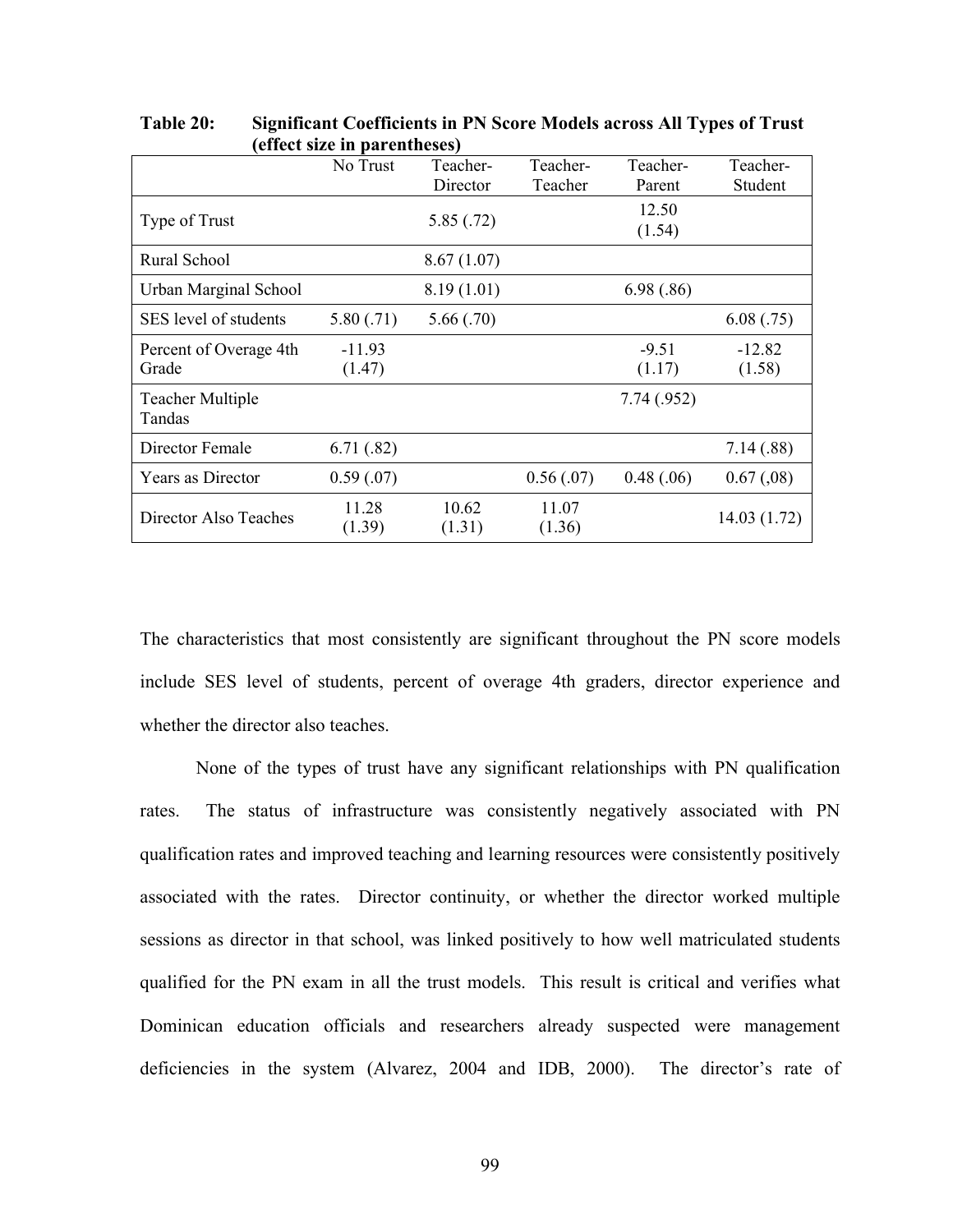involvement with teachers and students, as measured by whether the director has a policy of visiting all the classes on a daily basis, is also consistently significant and positively associated with PN qualification rates. Finally, director's residence in the school's community is positively associated with this outcome.

| $\sim$ , pos of 11 ast (chect size in parentheses) | No Trust          | Teacher-<br>Director | Teacher-<br>Teacher | Teacher-<br>Parent | Teacher-<br>Student |
|----------------------------------------------------|-------------------|----------------------|---------------------|--------------------|---------------------|
| Infrastructure Scale                               | $-16.89$<br>(.87) | $-16.51$<br>(.85)    | $-16.04$<br>(.83)   | $-16.71$<br>(.86)  |                     |
| Resources Scale                                    | 19.54<br>(1)      | 21.1<br>(1.09)       | 19.28<br>(.99)      | 19.42(1)           | 20.81<br>(1.07)     |
| <b>Director Multiple Sessions</b>                  | 28.47<br>(1.47)   | 29.28<br>(1.51)      | 28.75<br>(1.48)     | 28.52<br>(1.47)    | 27.57<br>(1.42)     |
| Daily Visits Class Dummy                           | 15.13<br>(.78)    | 16.13<br>(.83)       |                     | 15.12<br>(.78)     | 15.45<br>(.80)      |
| Lives in Community                                 | 17.72<br>(.91)    | 18.00<br>(.93)       | 19.15<br>(.99)      |                    |                     |

**Table 21: Significant Characteristics in PN Qualifying Rate Models across All Types of Trust (effect size in parentheses)**

### *Teacher Survey Write-In Reponses*

To garner a final view of the needs of the Dominican secondary system, one that in many ways backs up the statistical findings but also provides more color to the specific needs and priorities of secondary schools, write-in responses from the teacher surveys are examined. The sampled teachers were provided three spaces to write in what they believed were the most important priorities and/or needs in their school. Their responses are delegated into eight categories, in order from most to fewest:

- 1) Physical plant/infrastructure
- 2) Student attributes
- 3) Teaching/Learning resources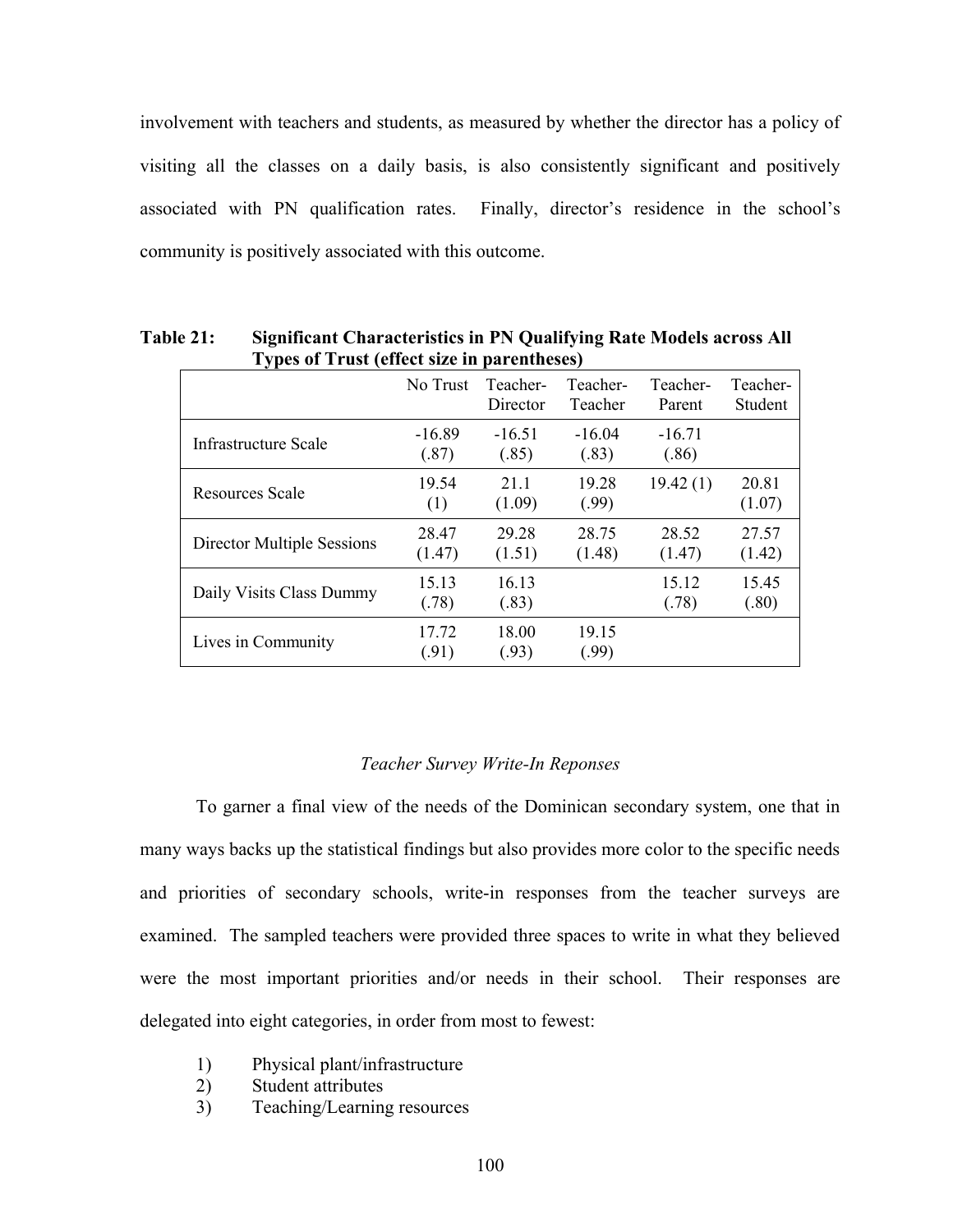- 4) Parent/community relations
- 5) Personnel
- 6) School level and government level management
- 7) School climate

Many of the teachers' responses (41% of 1407 responses) are related to lack of infrastructure and/or its deterioration, including lack of electricity, not enough classrooms or desks, and lack of bathrooms and potable water. These are direct costs of education that are fundamental to quality education. The physical school, as the location of education, deserves investment either through SEE funding (new building and renovations) or through investment in community endowments/grass roots fund-raising, leading to local community investment in the physical plant. This has occurred in some Dominican secondary schools; and further efforts are necessary to encourage more through director and teacher involvement in community, perhaps through leadership training.

The second largest "problem" in schools as described by teachers deals with student attributes (16%), with student indiscipline and disinterest in classrooms ranking highest. Eleven percent of the write-in responses involve lack of teaching and learning materials, including text books, didactic materials, science and information labs, computers, and libraries. Four percent deal with lack of parent and community relations; while six percent of the responses touch on personnel problems within the school, including lack of teachers and staff and lateness. Problems with school-level management (i.e., bad director leadership; teachers' lack of involvement) and government relations (i.e., centralized system, politicalization of teacher naming process; and lack of government support) accounted for another six percent of the responses; and finally, concerns with school climate only accounted for two percent. The teachers were not asked to rate infrastructure in their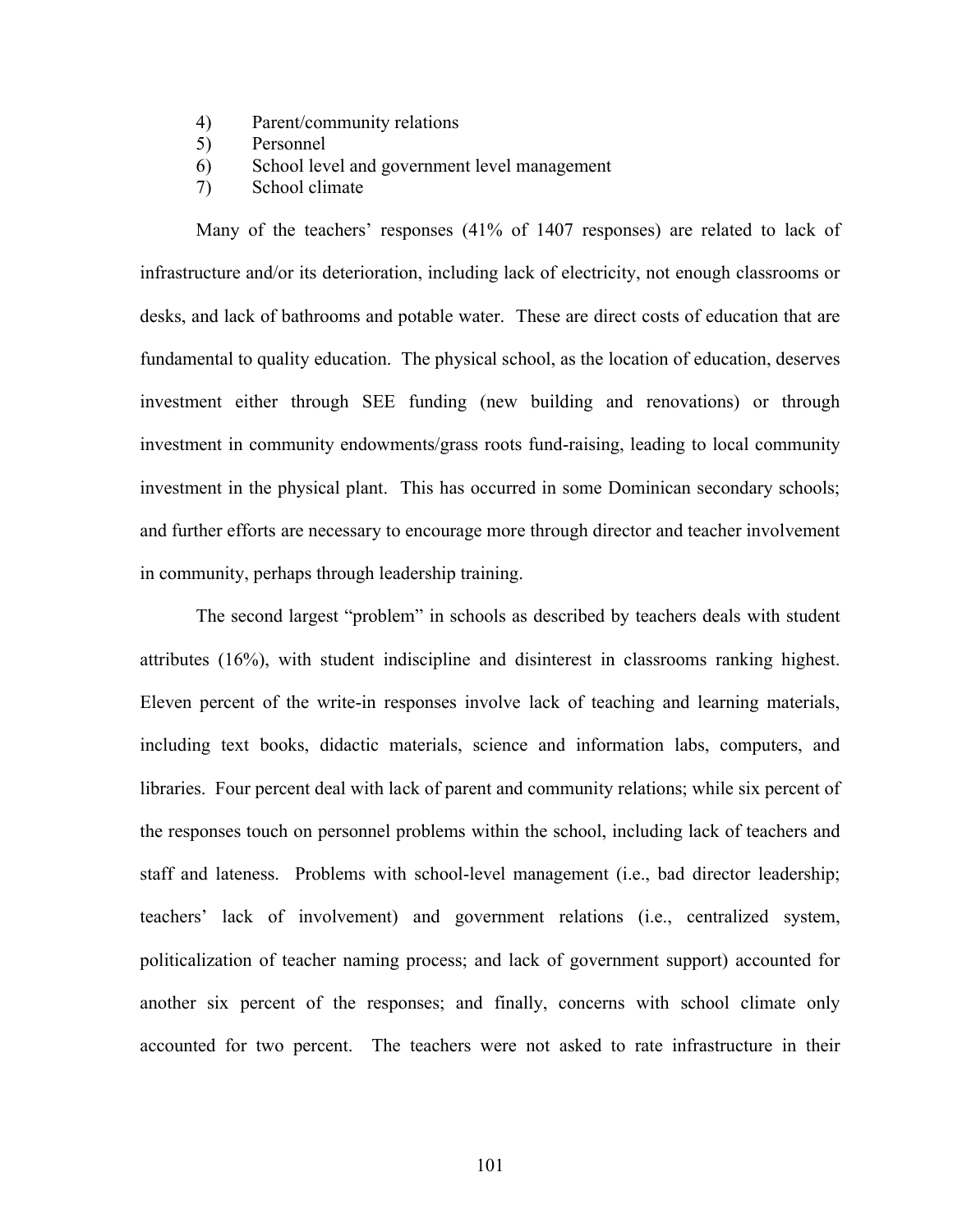surveys, so any of their responses indicating a problem with infrastructure is unbiased in that regard.

Teachers were also asked to describe the school climate in their school, as either good, fair, or poor; then they were asked to explain why. Teachers who felt that there was good school climate described that these were the reasons why: good relationships with students, teachers, parents and the local communities; students who behave well and who work hard; effective use of time; less student delinquency; a good infrastructure; good support for the school; and "democratic sensibilities" in the school.

Teachers who rated their school as having poor school climate felt that lack of confidence in authorities; certain difficulties in teacher training/development; students who do not apply themselves or who misbehave; high repetition rates; overpopulated classrooms; poor infrastructure (including lack of classrooms, furniture, etc.); lack of resources; electricity; small school plants; lack of security; lack of director management; and lack of motivated students all explained the school climate.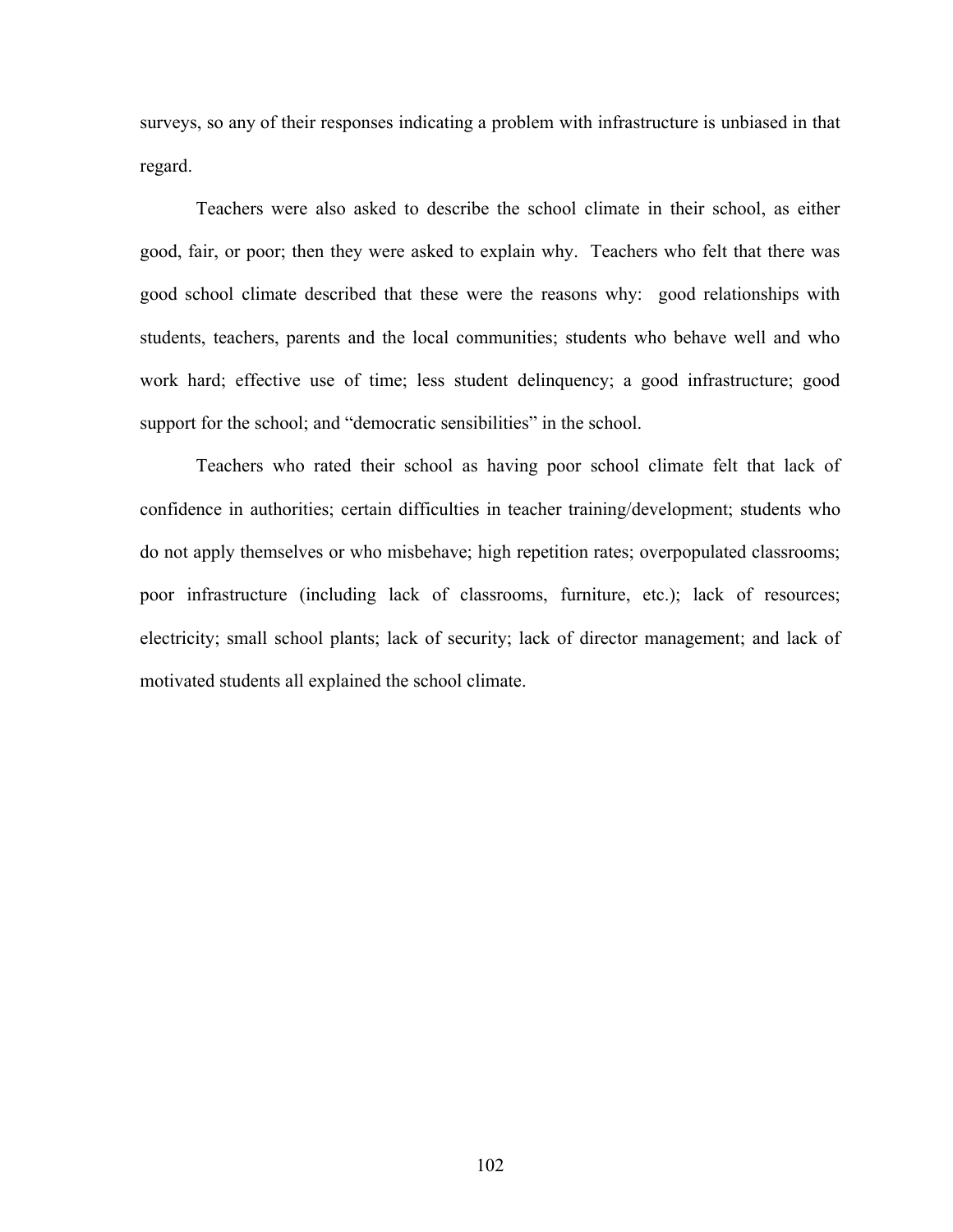### **CHAPTER VIII**

### **DISCUSSION & CONCLUSION**

The primary purpose of this research study was to explore whether relational trust felt in the relationships between teachers, directors, parents, and students played a role in determining whether a school community produced higher PN achieving and PN qualifying students. It also sought to offer new evidence to researchers and policymakers about the link between relational trust and school performance in the Dominican Republic.

### *Trust*

The data show that there are large differences between schools in how teachers perceive levels of trust, respect, and obligation between other stakeholders; large differences also exist between schools in average performance measures, verifying that differences exist in school environments across Dominican secondary schools. This finding is not surprising as Scheerens (2002) found larger variance in achievement between schools in the Dominican Republic compared to other Latin American and Caribbean countries. While Bryk and Schneider (2002) found that urban elementary schools with strong levels of trust were small, had stable student populations, demonstrated effectiveness, and lacked racial and ethnic tensions, different sets of conditions proved significant in Dominican secondary schools.

Since the findings in this study are quite different from Bryk and Schneider's findings, it is necessary to suggest factors related to trust and performance that are different in the Dominican Republic than in urban elementary schools in the United States. Stable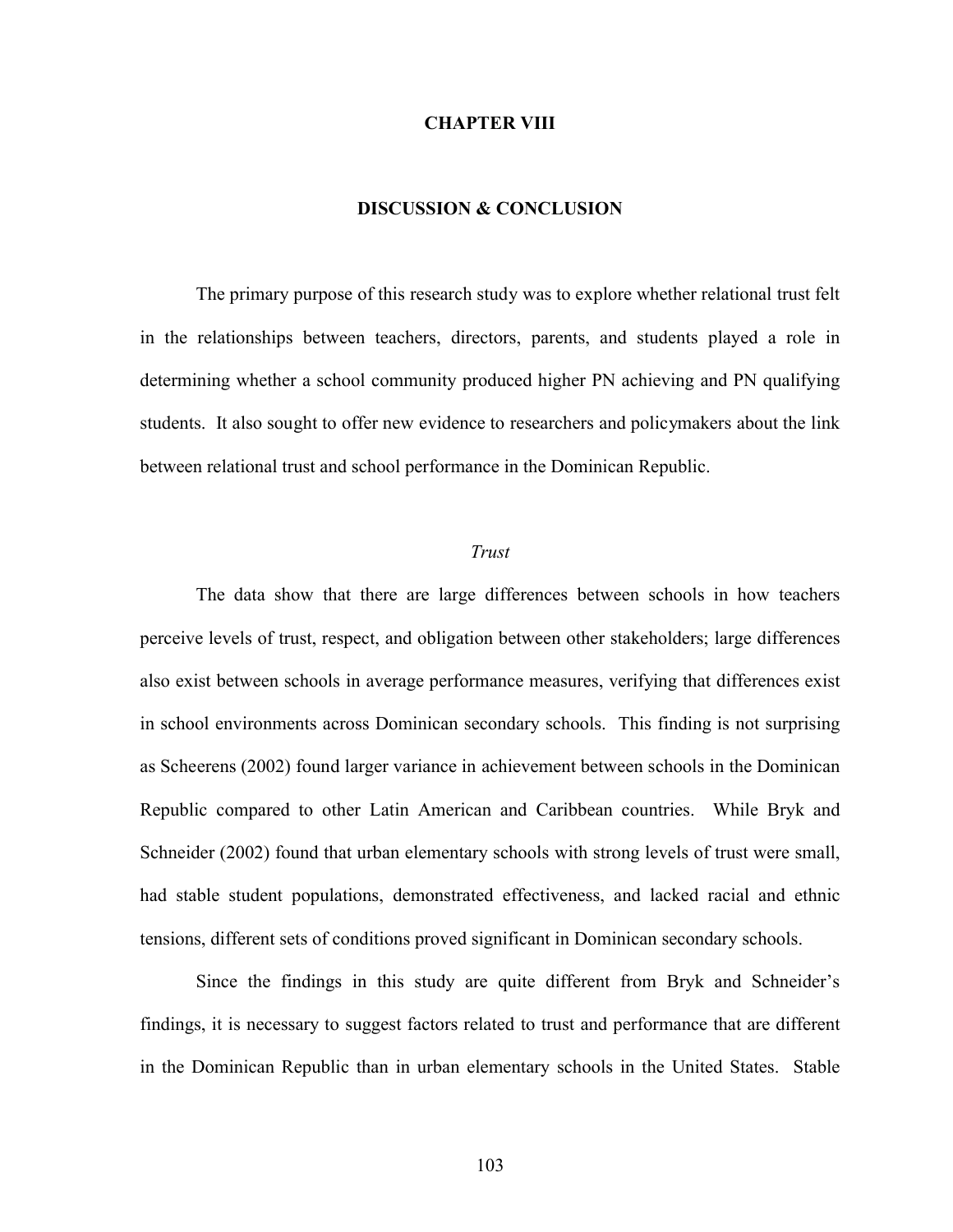student populations may have been a valid indicator of performance in Dominican schools as in Chicago, but this study did not include repetition or drop-out rates due to reliability issues with the data. Moreover, racial and ethnic tensions are not critical issues in Dominican culture, especially in demographic areas that are more homogenized by class. Discrepancies in Dominican school infrastructure, varied types of parental involvement, and cultural and demographic differences may be among the reasons that the Dominican findings vary from Chicago results. For example, though Chicago urban elementary schools may also deal with uneducated parents when trying to promote parental involvement, the Dominican context may be significantly different. Specifically, the effect of a Bachelor's degree in differentiating socio-economic class in the Dominican Republic (especially in rural areas where the rates of higher education, or even primary school completion, are much lower) may be greater than in urban areas in the United States.

Schools experiencing high levels of trust between teachers and the director are characterized by higher rates of community involvement, lower parent participation rates, and directors with lower education levels. To reiterate, the community involvement measure asked directors whether the community (as an entity) helped with minor repairs around the school, donating construction materials and school fees, while the parent involvement scale measured percentages of individual parents involved in teaching and learning activities, school activities, and budget support. By analyzing the specific measures which the parental participation scale includes (i.e., teaching and learning activities versus financial contributions), it can be suggested that the scale may be picking up some negative causes and/or implications of "forced" involvement by parents. Some fundraising activities are not completely volunteer activities. For example, sometimes parents become more involved with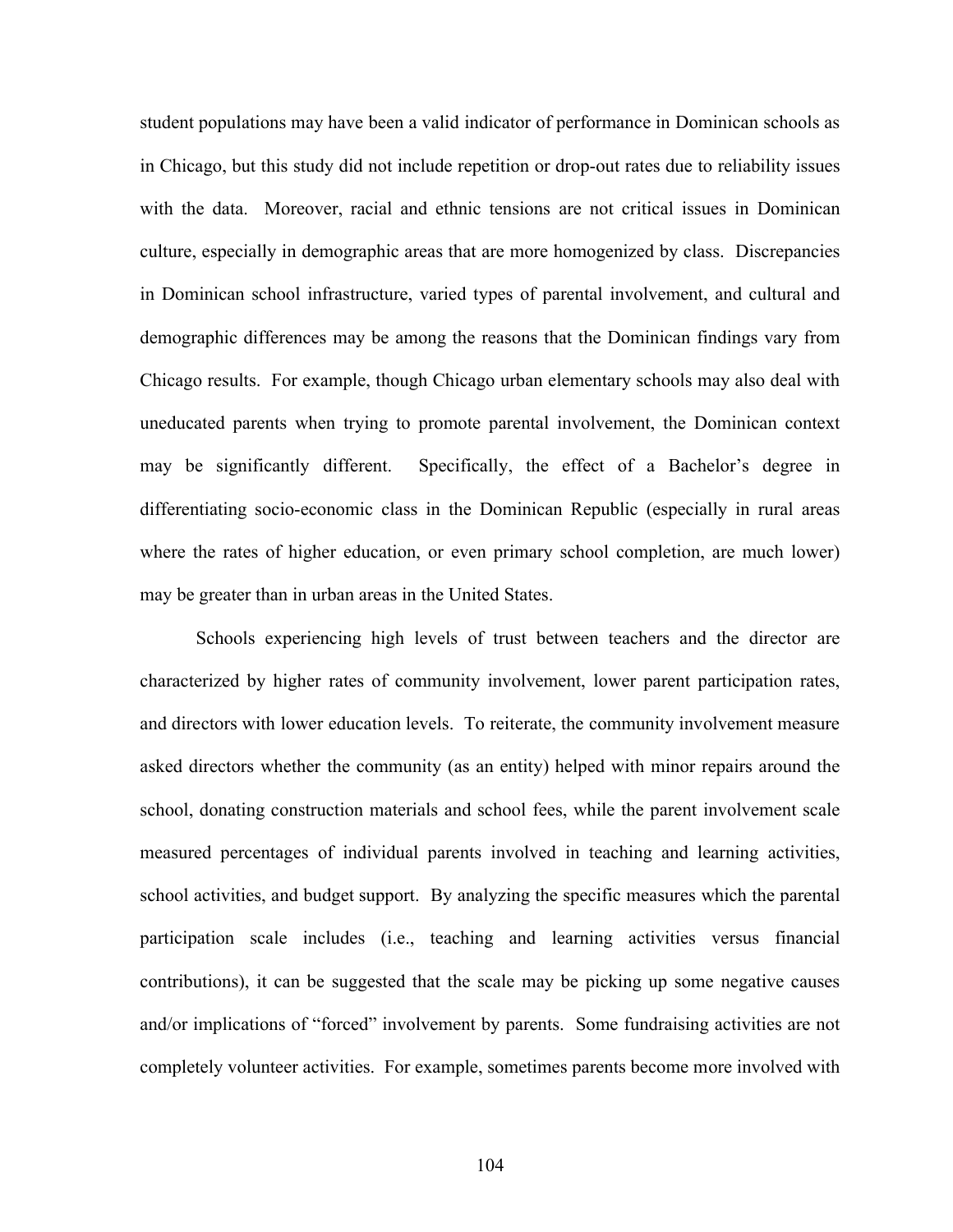directors (directors answered this scale) only because their child is having or causing problems in the classroom. Both Dominican teachers and directors cited student behavioral issues and discipline problems as a key determinant of school climate and one of the principle problems in their school. In addition, at the secondary level parents may be less expected to be involved in their children's education, especially in a system with a large overage student population; or parents may not have time or do not feel capable of helping in teaching and learning activities because of their own low education levels, especially in rural areas.

Asking teachers' perceptions of parental involvement may have proved a better indicator of parents' true involvement in teaching and learning activities. The director's impression of parental participation may only focus on the administrative level interactions e.g., financing, disciplining students when teacher efforts have failed. Moreover, Dominican directors may be more detached from what occurs in the classroom. According to how directors self-allocate their time, approximately 30% of time is spent on administrative duties, unless they too teach full time or have a policy of visiting classrooms everyday.

Conditions that facilitated strong teacher-teacher trust were rural schools with involved female directors with policies of visiting classrooms daily, which in turn promoted social relationships with students and teachers. One suggestion is that these high teacherteacher trust schools may be those run by nuns, though one cannot tell from this dataset. Even though these schools experience healthy relationships between teachers, they do not have higher PN scores or PN qualification rates than their lower trusting counterparts. Rural schools also tend to be smaller, perhaps fostering closer-knit relationships.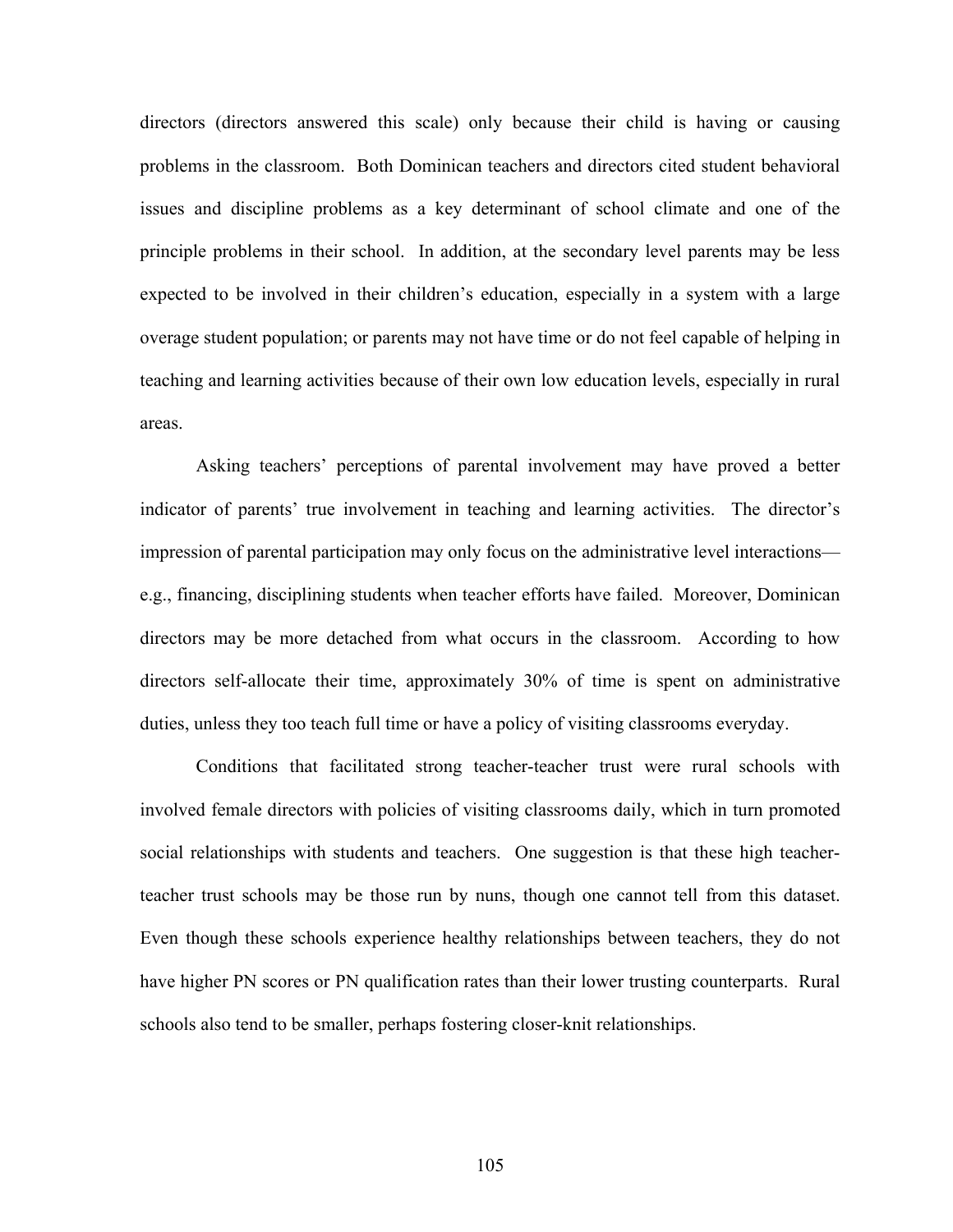High rates of teacher-parent trust are predicted by low levels of parent participation (in schools where teachers and parents trust each other, fewer parents are involved in school activities, again alluding to the possibility of the negative parental involvement in Dominican culture), fewer teachers who taught multiple sessions in that school, and directors who also teach and live in the same community as the school. Teacher continuity in a school is not important in promoting teacher-parent trust, though the stronger involvement of the directors in these schools may be the determining factor in trust felt between teachers and parents, addressing the key role directors play in education. Especially in urban marginal areas, where teaching is a more "taxied" profession, perhaps the role of the director becomes more important, acting both as a liaison with students *and* as a member of the community he/she lives in. A closer relationship with directors on the part of teachers, students, and community members may offset the need for parental involvement, both positive and negative. Schools with higher levels of this type of trust also scored better on PN scores on average, and were located in urban marginal demographic zones and had fewer overage students.

Trust felt between teachers and students is associated with lower parent participation rates, directors and teachers who live in the same community as the school (though the teachers relationship is negatively associated), and larger student populations. Some of the same arguments the study uses to hypothesize teachers-student trust can be used here; for example, parent participation may not promote positive interactions between stakeholders. Directors that are figures both in the community and in the classroom would be more familiar to students, and could provide more opportunities for trust-building interaction both within and outside of the school. It was surprising, however, that teachers who lived in the same community experienced less trust with their students.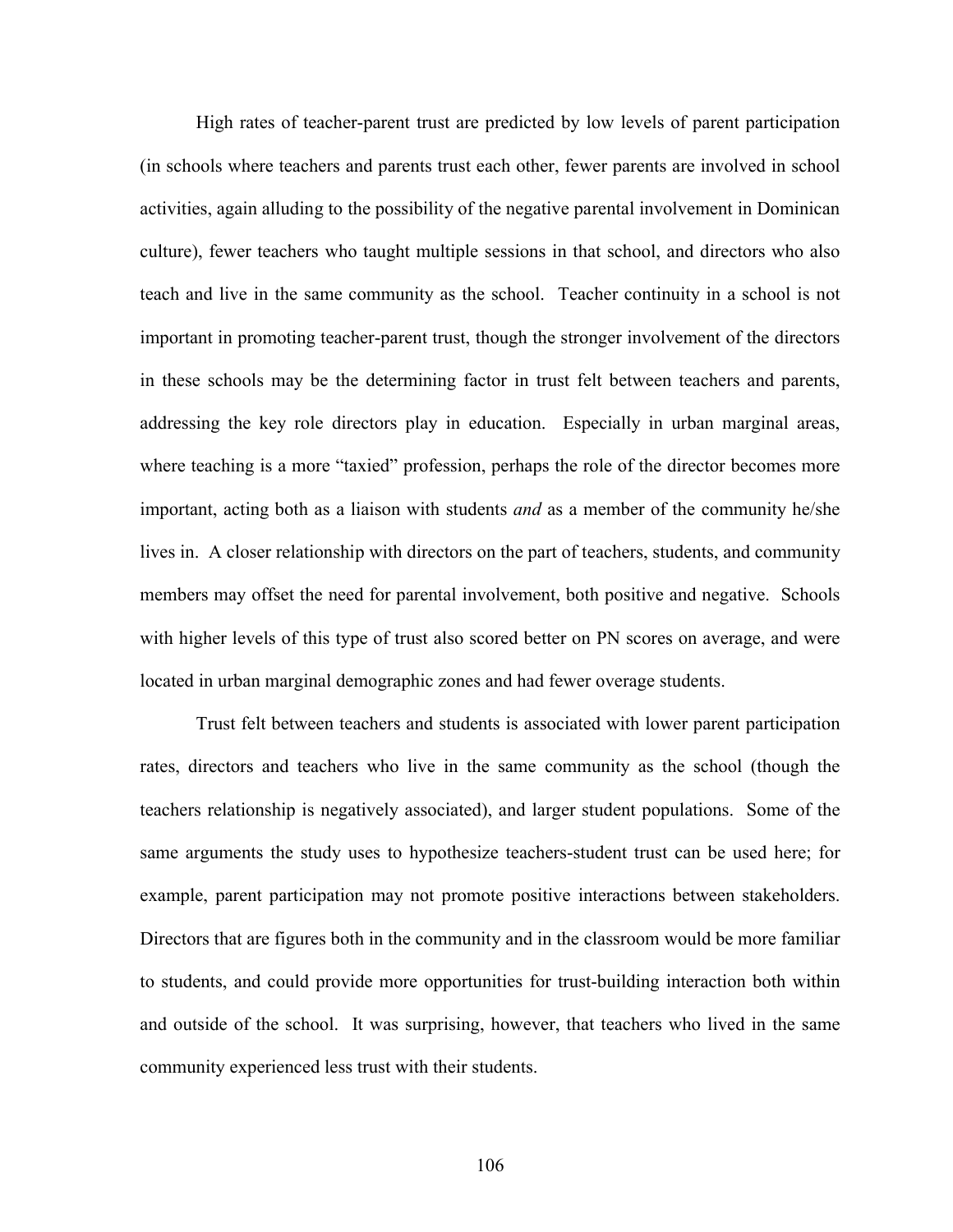#### *Performance*

This study answers the question of whether relational trust in any of its manifestations (between directors, other teachers, parents and students) is significant towards predicting increased school performance, specifically PN scores and PN qualification rates. The data show that while teacher-director trust and teacher-parent trust prove significantly linked to increased average PN scores, no levels of trust are associated with PN qualification rates in the sampled Dominican secondary schools. Moreover, in the cases where trust is significant in predicting PN scores, it is difficult to determine whether trust is significant because better performing schools foster trust or because trust fosters better performing schools—this study only determines that these relationships exist.

In addition to teacher director trust and teacher parent trust, a number of other conditions facilitated PN scores, including rural and urban marginal schools (8 points higher on average than urban schools), higher SES level, and directors who also taught in their schools. This last measure indicates that directors are present in the classroom, having more familiarity with students and teachers in a role that is more directly linked with PN achievement.

Even though the results of this study were mixed, implications for policy can still be formulated. Bryk and Schneider (2002) argue that all forms of relational trust can act as a resource during school improvement, and its possible value in a school undergoing reform should not be underestimated. Since teacher director trust and teacher parent trust did prove to be significant in predicting PN scores, one needs to examine the possibly beneficial effects that incorporating trust building components in pre-service (which includes normal school and university level teacher training) and in-service training would provide. More activities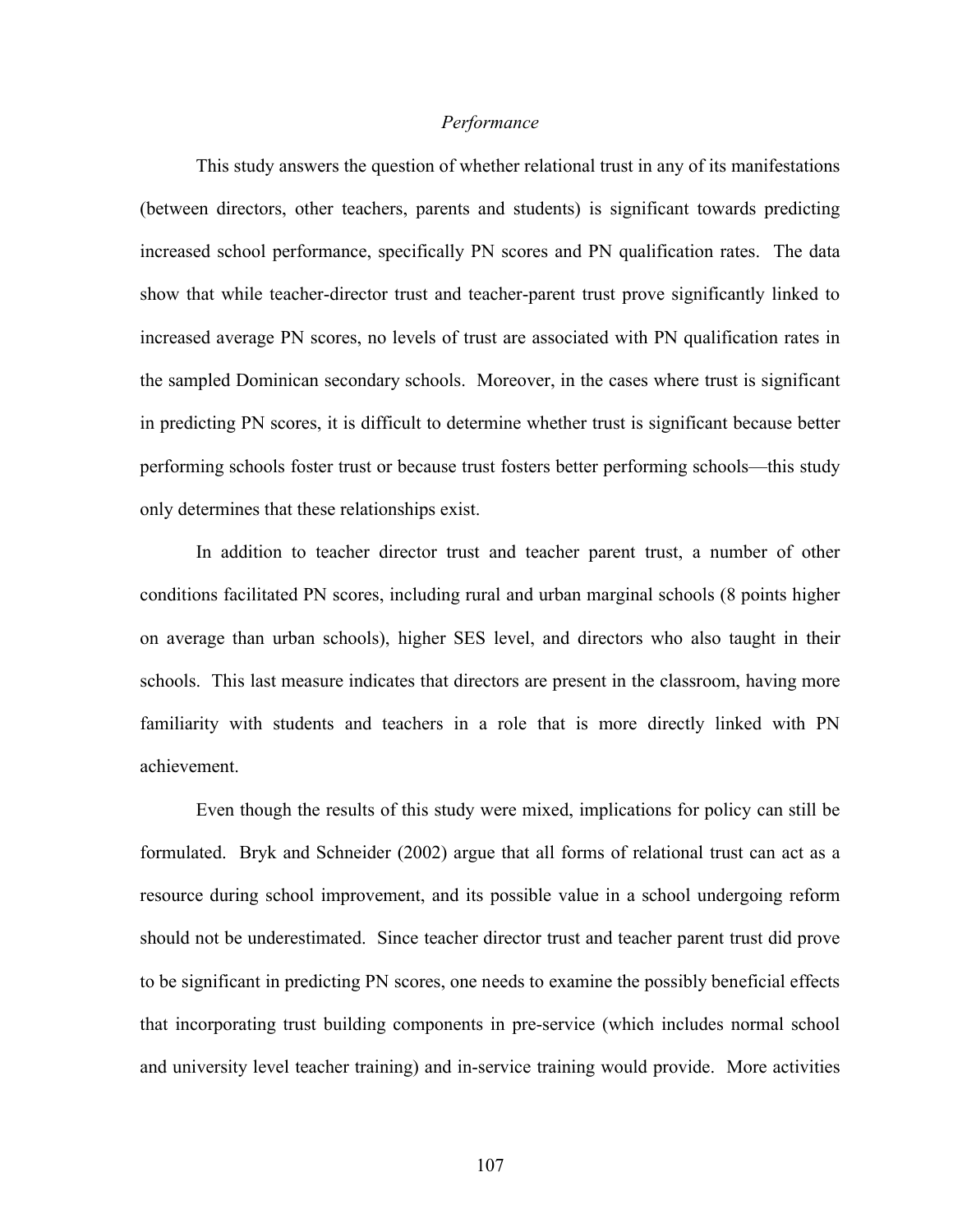that promote positive relationship building between the community, parents, teachers, and the director, producing opportunities for interactions between stakeholders and promote feelings of respect, trust, and obligation. One option would be to invest more in Juntas Escolares, decentralizing more resources and power to the school level to encourage administrative responsibility, continuity, and relationships between teachers, involved parents, and students. The role of juntas in the Dominican Republic is different from school boards in the United States. Whereas school boards have been an integral part of American education for many years, juntas have only existed since the mid 1990s. Chicago's decentralization in the 1990s focused on the use of local school boards that had a much stronger (and longer) history of working together. There was a reason that Chicago decided to decentralize decision-making authority to these entities. Though structurally existent, the SEE has only allowed minor decisions regarding financing to be made by them (specifically, the use of 1 or 2 monetary transfers to the school from the SEE, to be used for school maintenance or improvement or the purchase of classroom resources). Even though minimal power has been transferred, parents in the community also need training and consciousness-raising in their own capabilities to participate in teaching and learning activities. Finally, the SEE could focus on concreting the role of the director within the school and the community. However, one predicament in focusing on the director is the politicized nature of director in the Dominican education system: some directors may have been promoted for political reasons, as they belong to the party in power.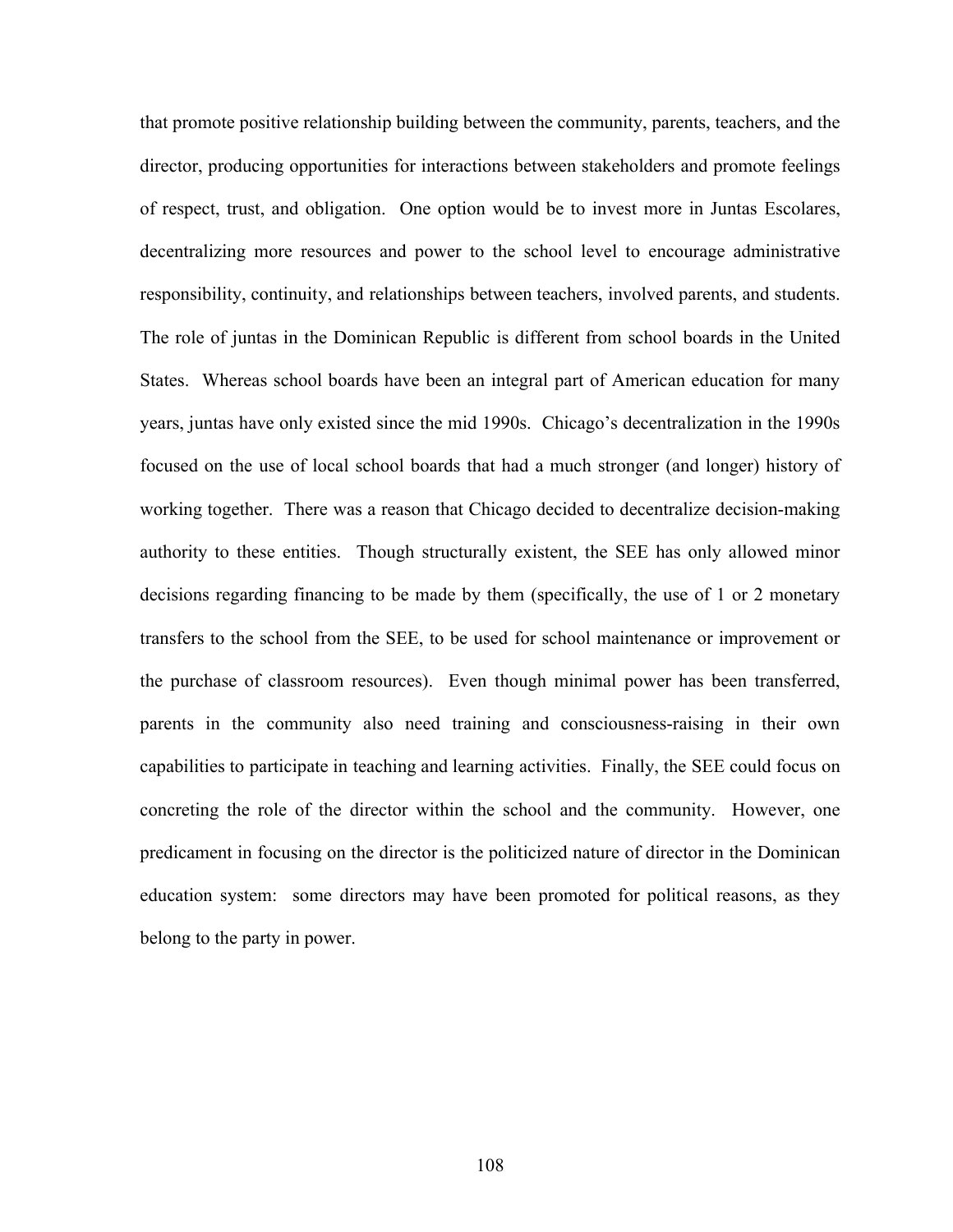### *School Characteristics*

While the trusts felt between teachers and directors and parents are among factors that facilitate student achievement, a number of other school-level characteristics proved significant in school performance regression models. As summarized in Chapter VII, school factors associated with high PN scoring schools include higher SES levels, demographic zone (urban marginal and rural score better than urban schools), fewer overage students, female directors, greater director experience (though only a minimal effect), and whether the director also teaches in that school.

While it is not surprising to find that higher SES schools score better on PN, it is worth investigating why rural and urban marginal schools score better than urban schools. An analysis of characteristics correlated with rural and urban marginal schools helps illustrate why schools in these demographic zones may score better: both rural and urban marginal schools have lower infrastructure scale scores, though only rural schools are associated with lower classroom resources.

Rural schools are associated with higher individual parent participation rates, lower SES students, less experienced teachers, and smaller student populations. In addition, directors in rural areas visit classrooms on a daily basis more than directors in urban and urban marginal schools. However, the primary reason why rural schools may score higher than urban schools is that they have much fewer overage students in rural schools, which was determined to have a huge correlation with PN scores.

Urban marginal schools were not expected to score better than urban schools, so it is worth noting what characteristics are associated with urban marginal schools that differentiate them from rural and urban schools. Located in marginalized urban areas (i.e.,

109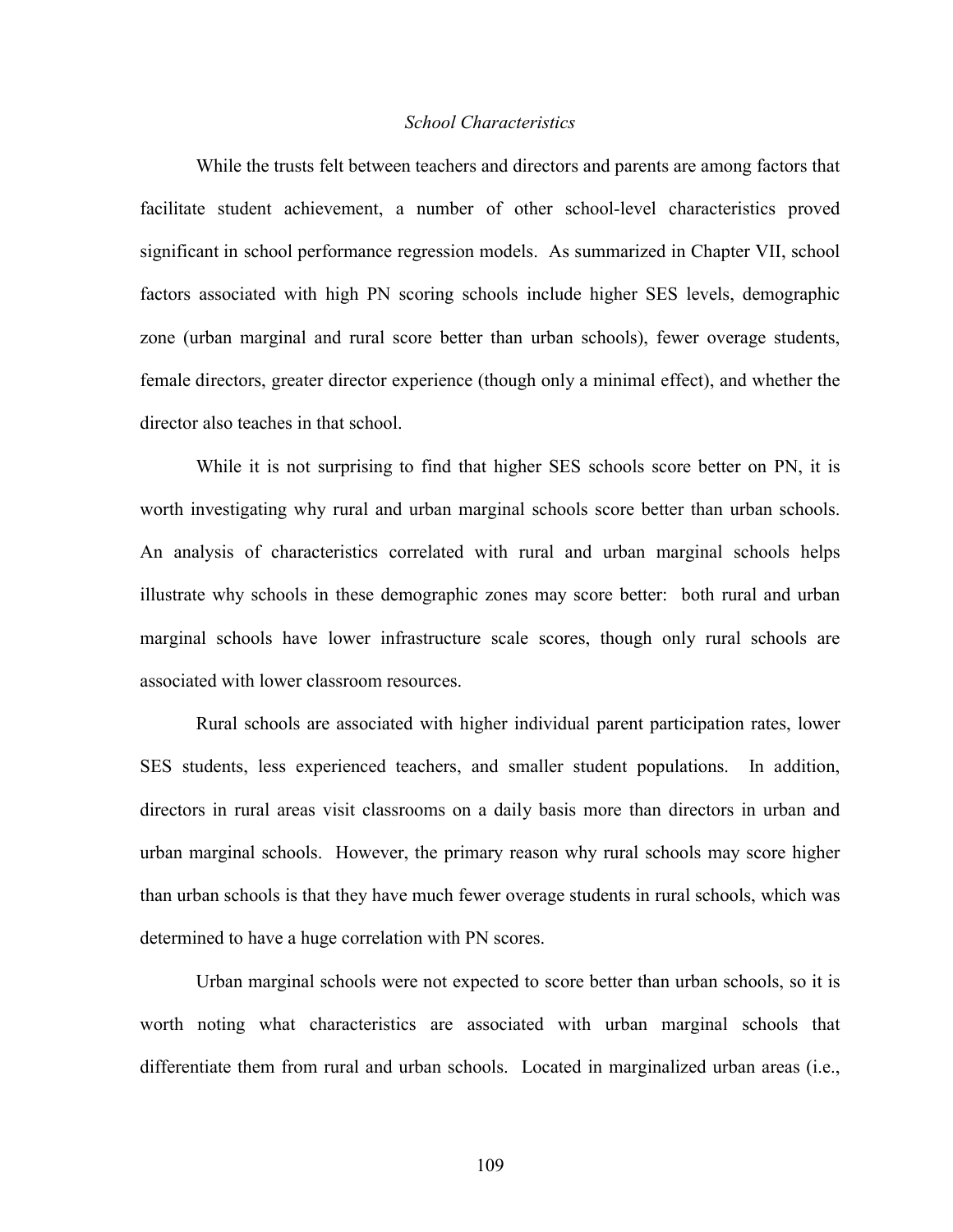slums, less developed areas on the periphery of urban centers), these types of schools have fewer directors who visit classrooms daily and teachers and directors who also work outside of the school (again, reinforcing the notion of a "taxi profession"). However, urban marginal schools tend to have more night sessions than urban and rural schools, attesting to the fact that they could be serving a specific population of motivated students (for example, student who work during the day and can only attend school at night). Teachers and directors in urban marginal areas are also more experienced than staff in the other demographic zones. Though these factors may be significant in explaining why urban marginal schools score better, the researcher suspects that there may be student characteristics that could better explain the variation in achievement among Dominican schools.

One hypothesis is that the conditions in these more isolated demographic zones require that teachers and directors interact more closely with each other; perhaps a "we're in this together" mentality develops that promotes more interactions with the community. Although it was hypothesized that smaller schools would foster more intimate relationships with stakeholders and therefore promote achievement, student population of a school was not significant in predicting most types of trust or any forms of school performance measures.

The issue of overage students is of large concern in Dominican secondary schools (Alvarez, 2004), and, as is determined using these data, significantly affects how a school scores on PN exams (for every one percent increase in overage students, schools on average score 10 points lower). Approximately a third of the students reported by school directors in this study's sample were overage. While the Dominican system has made attempts to create flexible policies to re-allow drop-outs to finish their secondary education by providing multiple times (e.g., morning, afternoon, night or weekend) and types of secondary education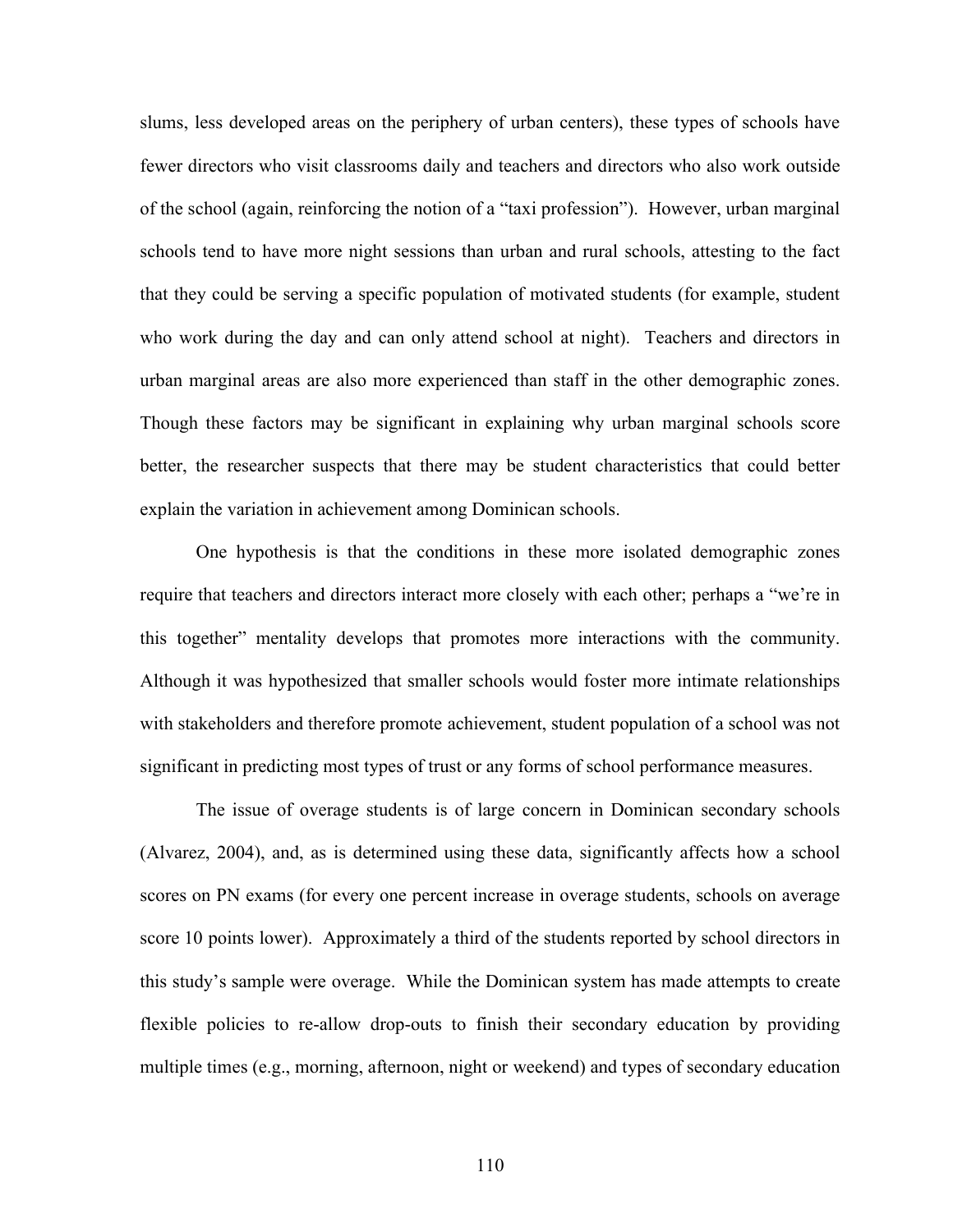(including poli-technical or TV distance learning), overage students are still compounding the system. Though providing alternative sessions lowers the opportunity costs for teenagers and adults to attend and finish secondary education, a drawback to this flexibility is the overburdening of infrastructure and lack of administrative continuity in school physical plants (i.e., primary education morning session and secondary afternoon session and sometimes secondary night sessions), overcrowding, and inefficient use of resources (Alvarez, 2004). In addition, over-age students' presence in classes with the majority of students at the proper age-school year synchronization may prove disruptive or distracting.

Moreover, further work on the part of the SEE to develop a national student identification system is necessary to keep track of accurately the student population and would help to identify and track the over-age student population in the Dominican secondary education system. One cannot accurately measure a system's desertion and repetition rates if students move between schools, or drop out and then re-enter the system at a later date or at a different school.

### *Parent and Community Participation*

This study found the reverse of what was hypothesized regarding the link between active involvement by parents and trust in schools. Why did this occur? The parental activity scale included financial support and teaching and learning involvement. Parent involvement in Dominican schools focuses more on financial help rather than children's teaching and learning activities. This differs from traditional parental involvement models used in industrialized countries, as discussed in the literature review, which focus on other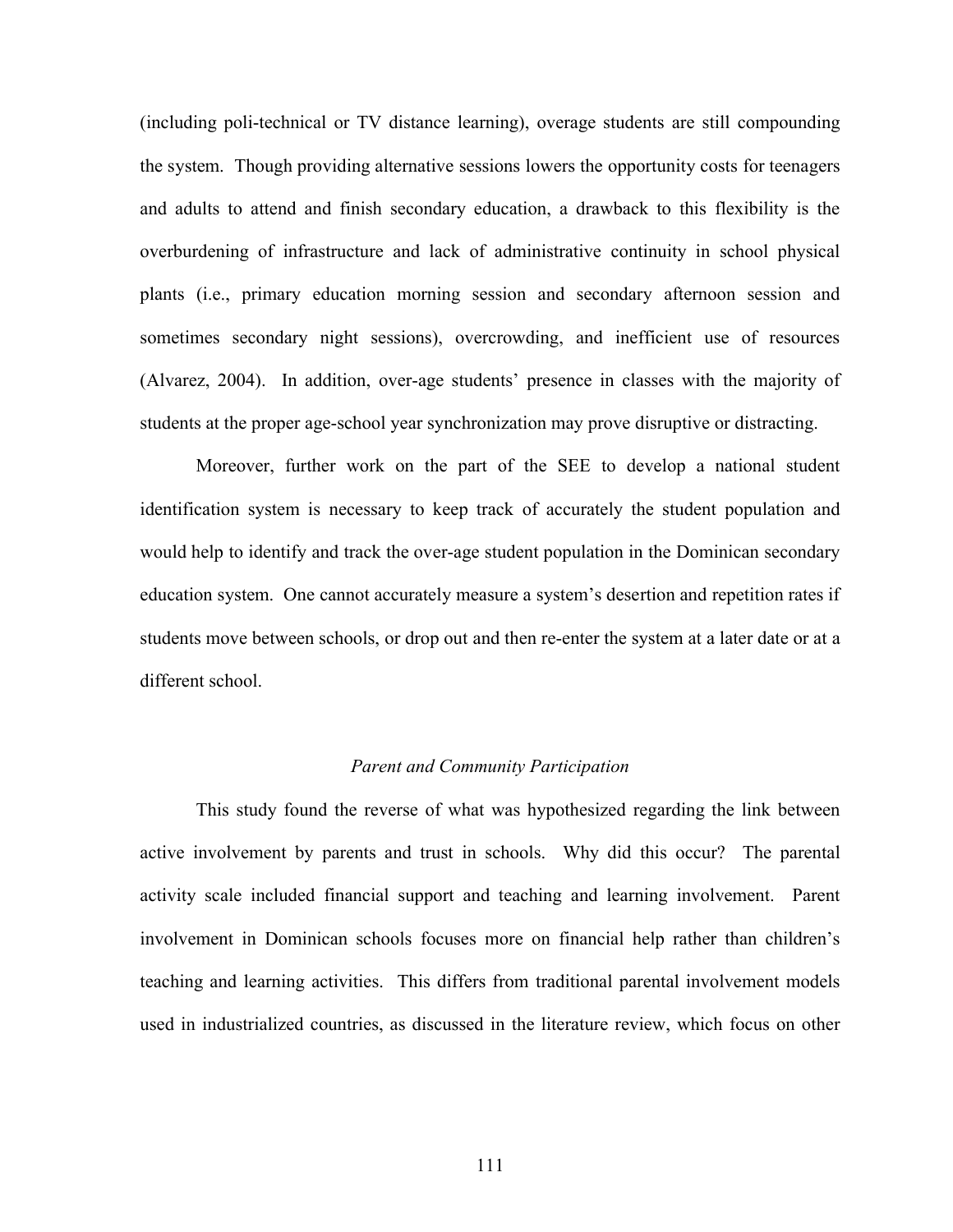types of parent action—parental aspirations for their children, involvement in parent-teacher organizations, help with homework, etc.

Though this study is cross-sectional, it is worth examining why parents are more involved in schools that report less trust felt between teachers and parents. Perhaps parental familiarity with Dominican secondary education breeds contempt; or alternatively, involvement by parents is seen by the director as meddling. Since they are investing their own capital, parents and community members may want to be more directly involved in making decisions, complicating the relationship between school officials and outsiders. Parents may be getting involved in school finance and donations because they *have* to get involved, otherwise some fundamental supplies would not be provided, such as chalk and cleaning supplies. It perhaps is a case of minimal survival compounded by tradition.

One surprising finding was that increased parental participation is linked with low levels of teacher-director, teacher-parent, and teacher-student trust in schools. It could be argued that attempting to facilitate more traditional forms of parental involvement would be a sound investment for the SEE, for example more teacher-parent meetings to provide opportunities for parents to become involved in their child's learning. If parents are already involved in budget support and donation, it is worth investigating why and how these parents are doing so.

Relating back to the theory of intergenerational closure, the results of this study would seem to reinforce Morgan and Sorenson's (1998) description of horizon-expanding schools, which they believed fit the public school model more aptly than Coleman's normenforcing model. However, there are differences in the Dominican model, which needs to account for involvement defined by financial support provided by parents, and how it relates

112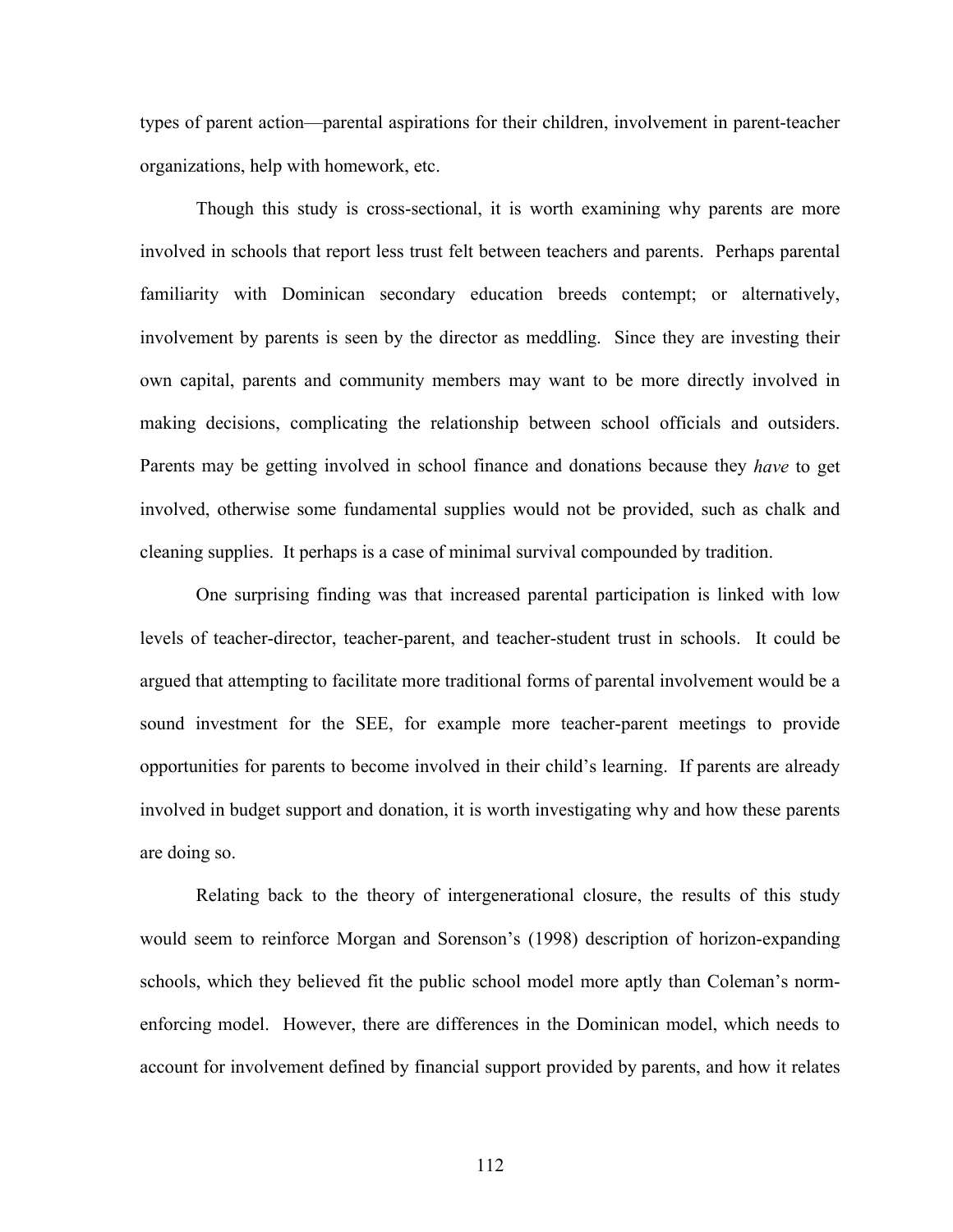to trust within schools. Like Morgan and Sorenson's (1998) work, this study found parent involvement was negatively associated with PN score achievement, which also contradicts Coleman's theory, but may be due to the difference in how parental involvement is defined.

Another suggestion for the SEE would be to invest in the creation of a position for this purpose expressly (or work with the Junta Escolar mechanism), to promote and coordinate interactions and trust building exercises between stakeholders. The parental involvement one sees in Dominican secondary schools demonstrates a willingness to become involved in their child's education, and could be utilized by the SEE in a more substantial or subsidized manner, perhaps by increased funding to the Junta Escolares, or by creating incentives to further this type of participation, like matching grants. The same policy recommendations hold true for community as for parental participation in Dominican schools. As Carbonaro describes, if trust (including the networks and social closure involved) are significant, "schools may want to reassess the types of opportunities they provide for parents to interact with each other" (1998 p. 310).

Many Dominican parents are not involved in teaching and learning aspects of their children's education. How can the Dominican system promote this type of parental involvement? One solution is parent and community sensitization, which has proved effective in promoting parent awareness in girls' education in Guatemala (World Learning, 2002). Juntas Escolares could be geared to promote more involvement between parents and teachers. Since teachers are provided curricula, components could be incorporated to foster parent involvement. Creating administrative spaces (as will be discussed further on) could also help facilitate interactions between teachers, parents, and students. Since relationships

113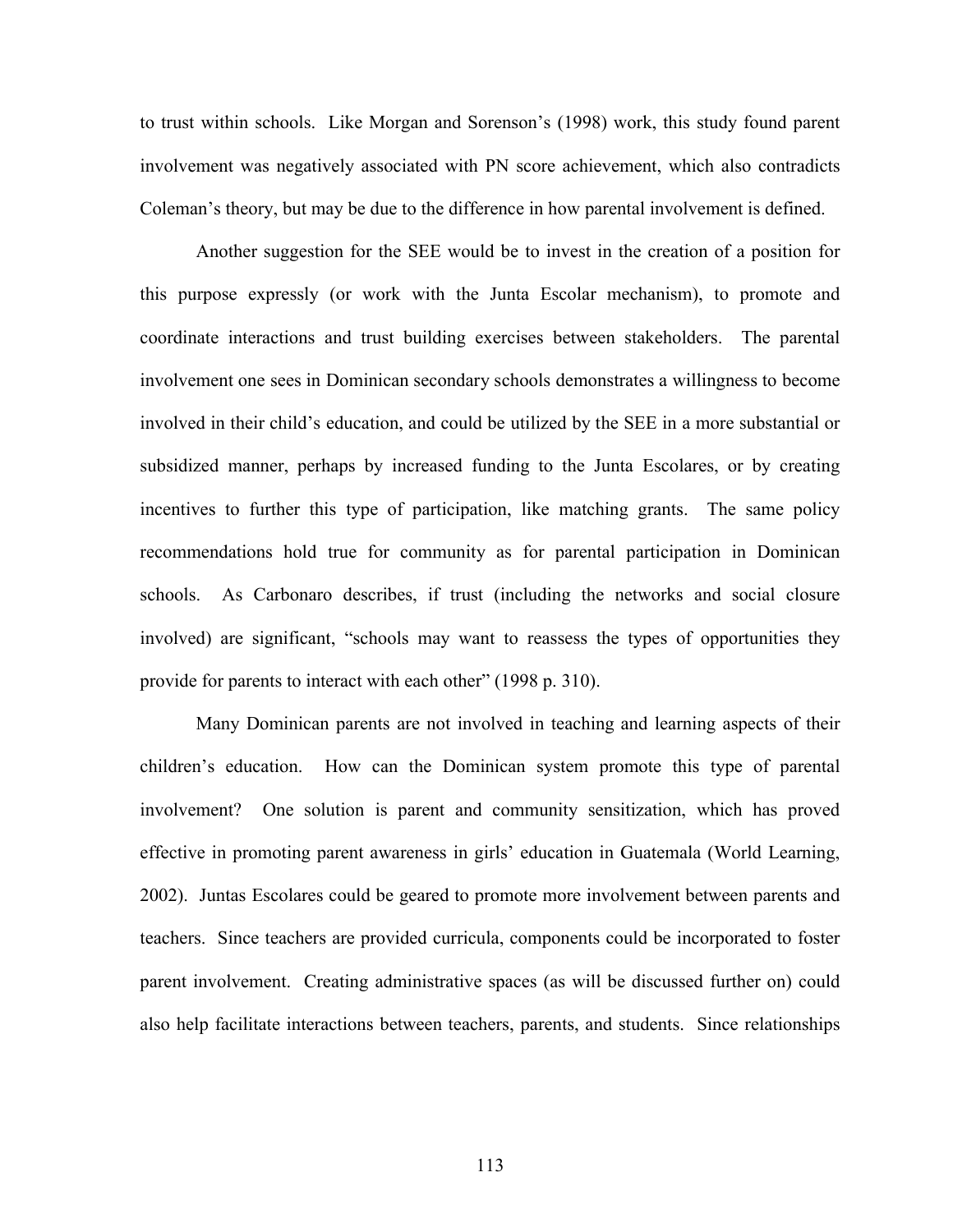embody the structure of social capital and the trust that develops is the functionality of social capital, then efforts should be made to foster these relationships.

### *Infrastructure and Classroom Resources*

From direct observation by the researcher, there appeared to be an inefficient use of school facilities: rooms were cramped, there was lack of student seating at times and "struggles" over desks and chairs were observed while other classrooms were not used. Nevertheless, the data show that schools with larger student populations have teachers reporting more trust felt between them and students. However, teacher-student trust was not significantly linked to any performance measure. Further exploration of the effect of teacher and student relations is needed, as the second highest concern reported by teachers in the write-in section were student issues (i.e., misbehaving, attitude problems, inadequate preparation).

Although infrastructure was statistically negatively associated with PN qualifying rates, some of the scale items are fundamentally necessary for the basic provision of education. These include sanitary installations, consistent electrical service, and telephone service or another means of communication to stay connected with regional and central SEE offices and community members, including parents. In addition, infrastructure was rated one of the highest reported priorities and determinants of school climate by both teachers and directors. Possible solutions for these concerns are the construction of new facilities, remodeling, or expansion of existing facilities to lessen the impact of multiple sessions on infrastructure. Steps need to be taken to unify secondary schools in one structure with the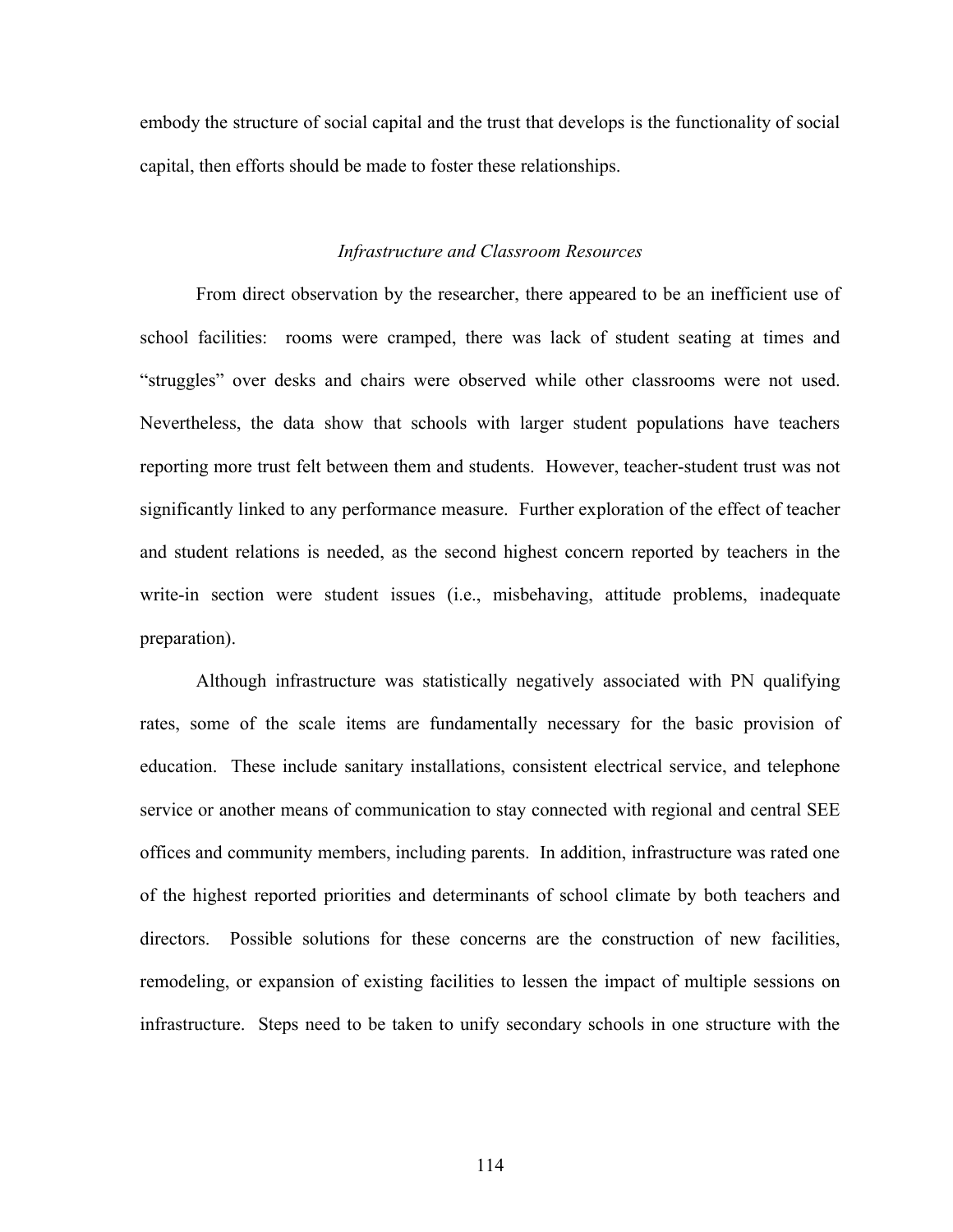same director, for no other reason than to at least be able to hold one person accountable for the state of that school.

While the state of infrastructure was consistently negatively associated with PN qualification rates (though the qualitative data looked at contradicted this—for instance, teachers and directors wrote in that a high priority was the need to have better infrastructure), teaching and classroom resources were consistently positively predictive of qualification rates. With every one point increase in a school's resource scale, PN qualification rates increased 20 percent. Like Raudenbush, Kidcharnaparish, and Kang (1991) and Heyneman and Loxley (1983), this study confirmed the importance of school resources in developing country educating by finding that classroom resources were largely significant across all PN qualification rate models. It appears again that poverty magnifies the effect of certain resources. Investment in more (and better) teaching resources by the SEE could help promote higher PN qualification rates in Dominican secondary schools. Policymakers could help counteract some of the negatively impacting conditions (e.g., overage students) by realizing the importance of school teaching and learning resources on PN qualification rates. These measures could be as simple as ensuring that teachers have enough chalk, textbooks, learning guides, AV equipment, maps, and curriculum guides for teachers.

### *Administrative Continuity*

It is apparent from the findings that director continuity within schools matters, especially in an education system where multiple administrations exist in different schools within a school building, with teachers and directors rotating in and out. The SEE could promote administrative continuity to create more responsibility at the school level; perhaps a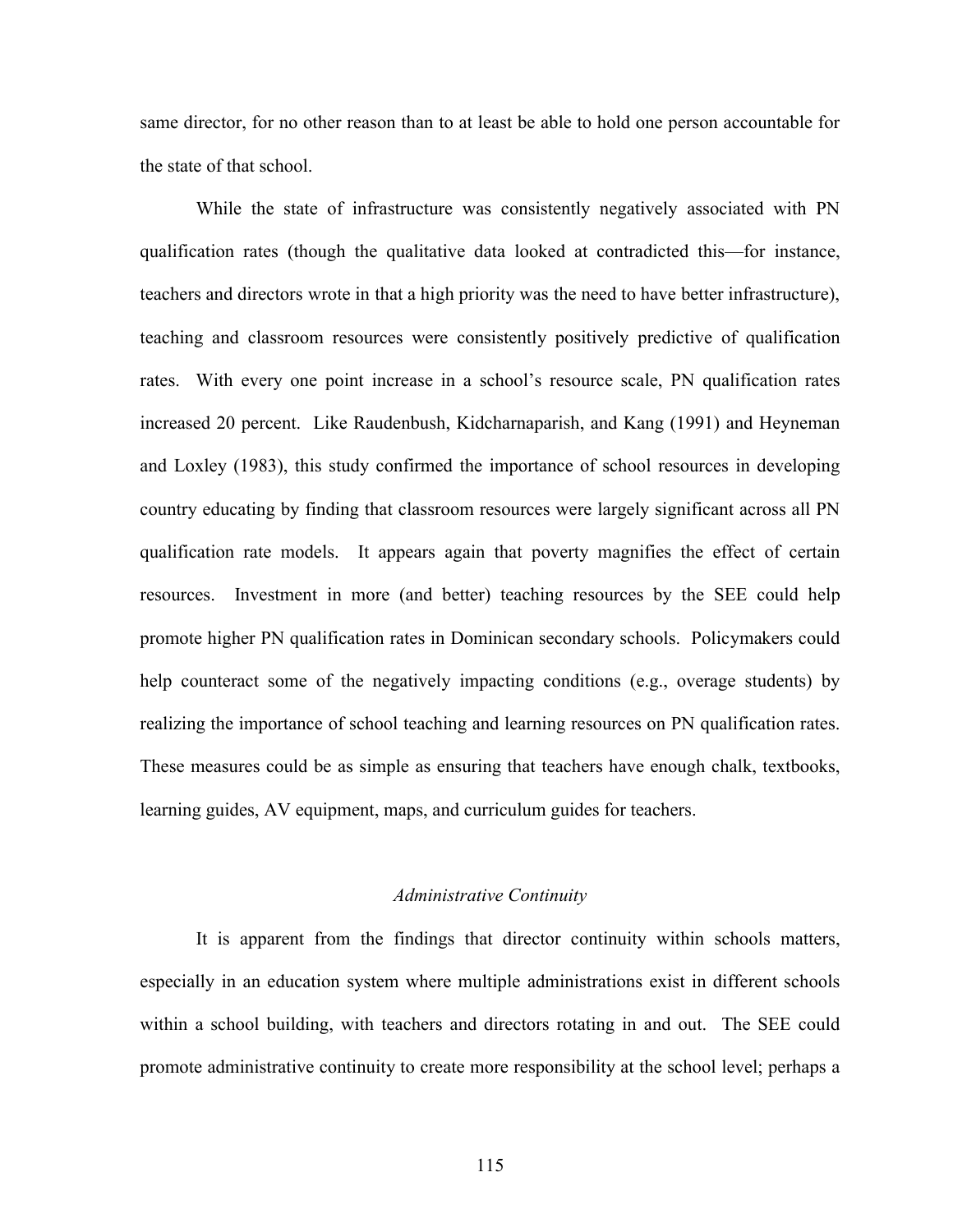sense of permanence that produces a sense of ownership will make a director more likely to invest his/her time and energy into school improvement and community relations. With 18% of directors reporting not having offices and 12% reporting offices in poor conditions, how is a director expected to settle into this profession. The data suggest that directors and teachers have become "taxi" professions, especially since most schools do not have places for teachers to meet with students and with each other. Another symptom of the administrative discontinuity occurring in the system is the lack of teacher furniture and space: 46% of schools reported not having enough desks for teachers and 68% did not have teacher lounges. This lack of designated space affects student and teacher relations since any interactions must occur in hallways or in other chaotic occurrences. From my personal observation, there appears to be very little "teaching" occurring in classes—it appeared more like the teacher was babysitting. There are few visible teaching resources in the classroom, the teacher walks in with a handful of small books, and teachers move between classes, not students.

### *Secondary Education Reform in the Dominican Republic*

Bryk and Schneider (2003) believe that relational trust can lead to innovation, problem solving, and meaningful collective action in school communities. They showed that relational trust within school communities in Chicago can be a social resource for school improvement. Now that this study on the Dominican education system shows that certain types of trust are significantly linked to improved PN scores, new research could take a step forward in examining its association with attempts at school reform and improvement, to prove that trusting relations are especially important in times of structural change. The SEE's Strategic Plan for Education (2002) stresses the need for reform in areas of quality,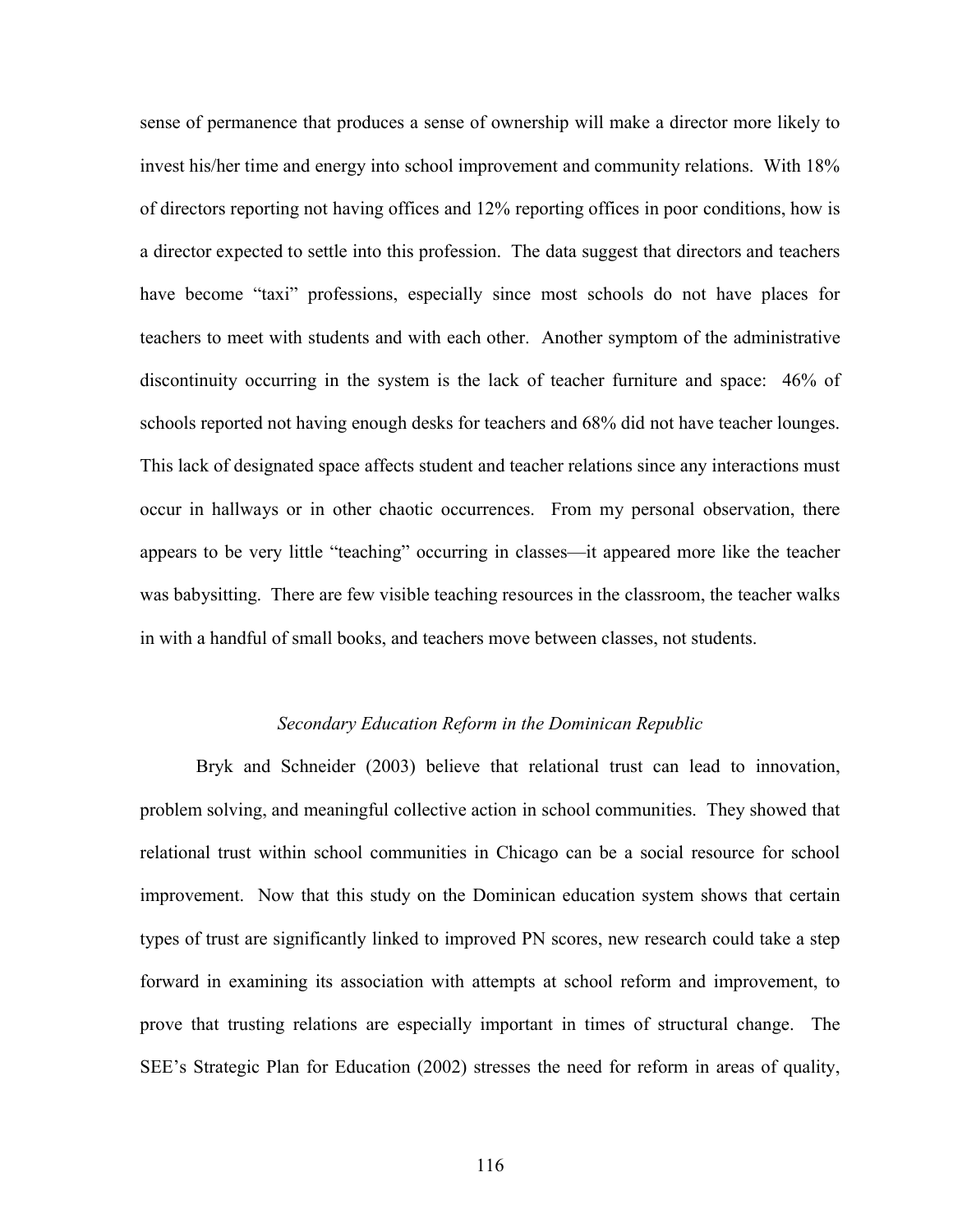access, and improved management. But will attempts at change be successful in schools with lower trust felt between key stakeholders? As Bryk and Schneider state "the presence of high relational trust increases the likelihood of broad-based, high-quality implementation of new improvement efforts" (2002 p.34).

This study opens several avenues for further research on secondary education in the Dominican Republic and in the larger context of developing countries that must struggle with resource constraints, including further and deeper analysis of the data used in this study. Qualitative case studies of high performing and low performing schools would increase our understanding of the complexities of the Dominican education system, allowing the researcher to investigate the details and manifestations of trust in schools by talking to stakeholders to understand their perspectives; and make observation to capture the true innerworkings of social relationships and the system overall.

Longitudinal research would also prove better at showing the true impact of trust on school performance, perhaps by following cohorts of students throughout a secondary experience, tracking changes from their 8th grade PN score to their secondary 4th grade score. Following cohorts would also capture the factors playing a role in desertion and repetition rates within a school, perhaps utilizing qualitative methodology as well.

In conclusion, the findings of this study on Dominican secondary education reinforce some of the findings of Bryk and Schneider's 2002 study of Chicago urban elementary schools. As in Chicago, certain types of trust felt between education stakeholders in the Dominican Republic are associated with school performance. However, this study found that there are differences in social interactions found at the secondary level of education, especially if there are a number of overage students in the system. In addition, the findings

117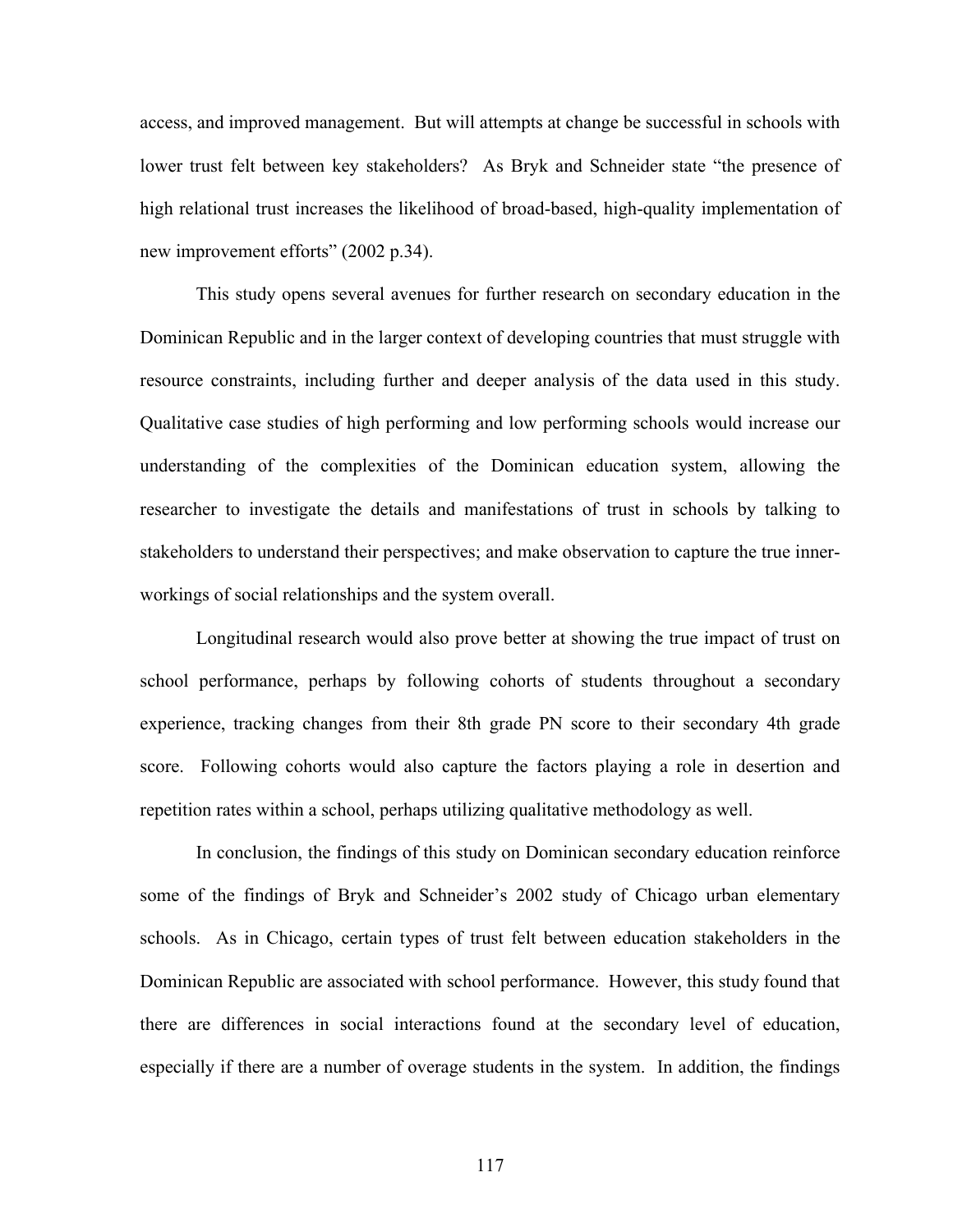from the Dominican Republic again reinforce the differences between industrialized country and developing country education, reconfirming that classroom resources have more effect on achievement in countries with low school input levels. Further analysis of secondary education and its reform is especially pertinent in the Dominican Republic, a country struggling to find its place in a globalized economy.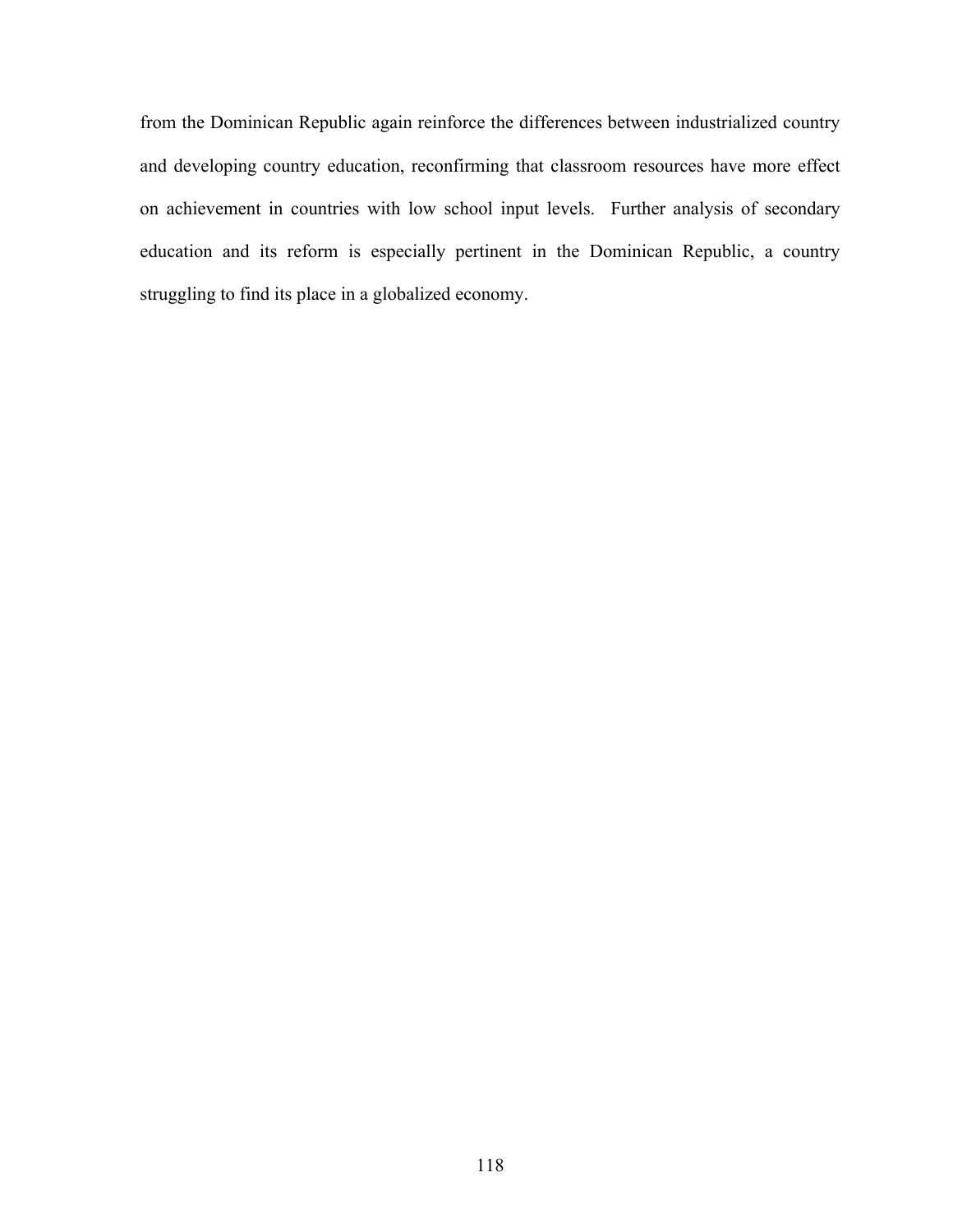# **APPENDIX A: KEY VARIABLES AND CORRELATIONS**

| Спиіл таріс ІІ<br><b>THERMIES OF INCY</b><br>v ariavics aliu Desc | $\boldsymbol{N}$ | Min       | прите энцизис<br><b>Max</b> | Mean   | Std.Dev |
|-------------------------------------------------------------------|------------------|-----------|-----------------------------|--------|---------|
| <b>Dependent Variables</b>                                        |                  |           |                             |        |         |
| Desertion rate (school average)                                   |                  |           |                             |        |         |
| Director reported:                                                | 71               | $\pmb{0}$ | 32                          | 4.50   | 5.347   |
| Repetition rate (school average)                                  |                  |           |                             |        |         |
| Director reported:                                                | 73               | 0         | 82                          | 5.86   | 11.071  |
| 12 <sup>th</sup> grade Pruebas Nacionales (SEE disclosed)         | 80               | 36.872    | 73.978                      | 56.599 | 8.13247 |
| % Called for Prueba Nacional of those matriculated that year      | 80               | .18       | .95                         | .5540  | .19413  |
|                                                                   |                  |           |                             |        |         |
| <b>Trust</b>                                                      |                  |           |                             |        |         |
| Teacher-Director Trust (sum of 9 items; Cronbach's                | 77               | 1.55      | 3.91                        | 3.1398 | .4738   |
| $alpha = .910)$                                                   |                  |           |                             |        |         |
| Share feelings, worries, frustrations with director               |                  |           |                             | 2.79   | 1.052   |
| Director interested in personal welfare of teachers               |                  |           |                             | 3.04   | 1.013   |
| I have confidence in the director's word                          |                  |           |                             | 3.09   | .996    |
| Director is effective manager                                     |                  |           |                             | 3.03   | 1.066   |
| Director places students needs above political and                |                  |           |                             |        |         |
| personal                                                          |                  |           |                             | 3.02   | 1.020   |
| Director believes in teachers' capacity                           |                  |           |                             | 3.32   | .829    |
| Director interested in professional development of                |                  |           |                             |        |         |
| teachers                                                          |                  |           |                             | 3.23   | .946    |
| I respect my director as an educator                              |                  |           |                             | 3.59   | .689    |
| Up to what point do you feel respected by your director           |                  |           |                             |        |         |
|                                                                   |                  |           |                             | 2.68   | .666    |
| $(0=$ strongly disagree; 1=disagree; 2=neither agree              |                  |           |                             |        |         |
| nor disagree; 3=agree; 4=strongly agree)                          |                  |           |                             |        |         |
| $*(0=none; 1=a little; 2=some; 3=a lot)$                          |                  |           |                             |        |         |
| Teacher-Teacher Trust (sum of 6 items; Cronbach's                 | 77               | 2.17      | 3.87                        | 3.1850 | .33894  |
| alpha= $.783$ )                                                   |                  |           |                             |        |         |
| Proportion of teachers who get along*                             |                  |           |                             | 3.31   | .780    |
| Point you feel respected by your coworkers**                      |                  |           |                             | 2.84   | .456    |
| Teachers confide in each other                                    |                  |           |                             | 3.03   | .799    |
| Share feelings, worries, frustrations with other teachers         |                  |           |                             | 2.91   | .931    |
| Respect for teachers in leadership roles                          |                  |           |                             | 3.21   | .796    |
| Respect teachers who can teach well                               |                  |           |                             | 3.44   | .708    |
| *(0=none; 1=some; 2=about half; 3=almost all;                     |                  |           |                             |        |         |
| $4=all$ )                                                         |                  |           |                             |        |         |
| **(0=none; 1=a little; 2=some; 3=a lot)                           |                  |           |                             |        |         |
| (0=strongly disagree; 1=disagree; 2=neither agree                 |                  |           |                             |        |         |
| nor disagree; 3=agree; 4=strongly agree)                          |                  |           |                             |        |         |
| Teacher-Parent Trust (sum of 13 items; Cronbach's                 | 77               | 1.67      | 3.28                        | 2.5243 | .29909  |
| alpha= $.741$ )                                                   |                  |           |                             |        |         |
| Proportion of parents contribute to children's learning*          |                  |           |                             | 1.66   | .956    |
| Proportion of teachers who feel good about parents                |                  |           |                             |        |         |
| support*                                                          |                  |           |                             | 1.97   | 1.227   |
| Proportion parents who support learning efforts*                  |                  |           |                             | 2.14   | 1.128   |
| Point local community respects teachers**                         |                  |           |                             | 2.74   | .583    |
| Point teachers respect parents of students**                      |                  |           |                             | 2.85   | .456    |
| Point teachers felt respected by parents of students**            |                  |           |                             | 2.55   | .681    |
| Teachers and parents feel like partners in student's              |                  |           |                             |        |         |
| education                                                         |                  |           |                             | 2.98   | .824    |
| Difficult to overcome cultural barriers between                   |                  |           |                             |        |         |
| teachers and parents                                              |                  |           |                             | 1.90   | 1.144   |
| Teachers sincerely appreciate local community                     |                  |           |                             | 2.90   | 1.070   |
| Parents have confidence in teacher's capacity                     |                  |           |                             | 3.30   | .718    |
| There are conflicts between parents and teachers in this          |                  |           |                             |        |         |
| school                                                            |                  |           |                             | 2.71   | 1.170   |

### **Appendix Table 1: Measures of Key Variables and Descriptive Statistics**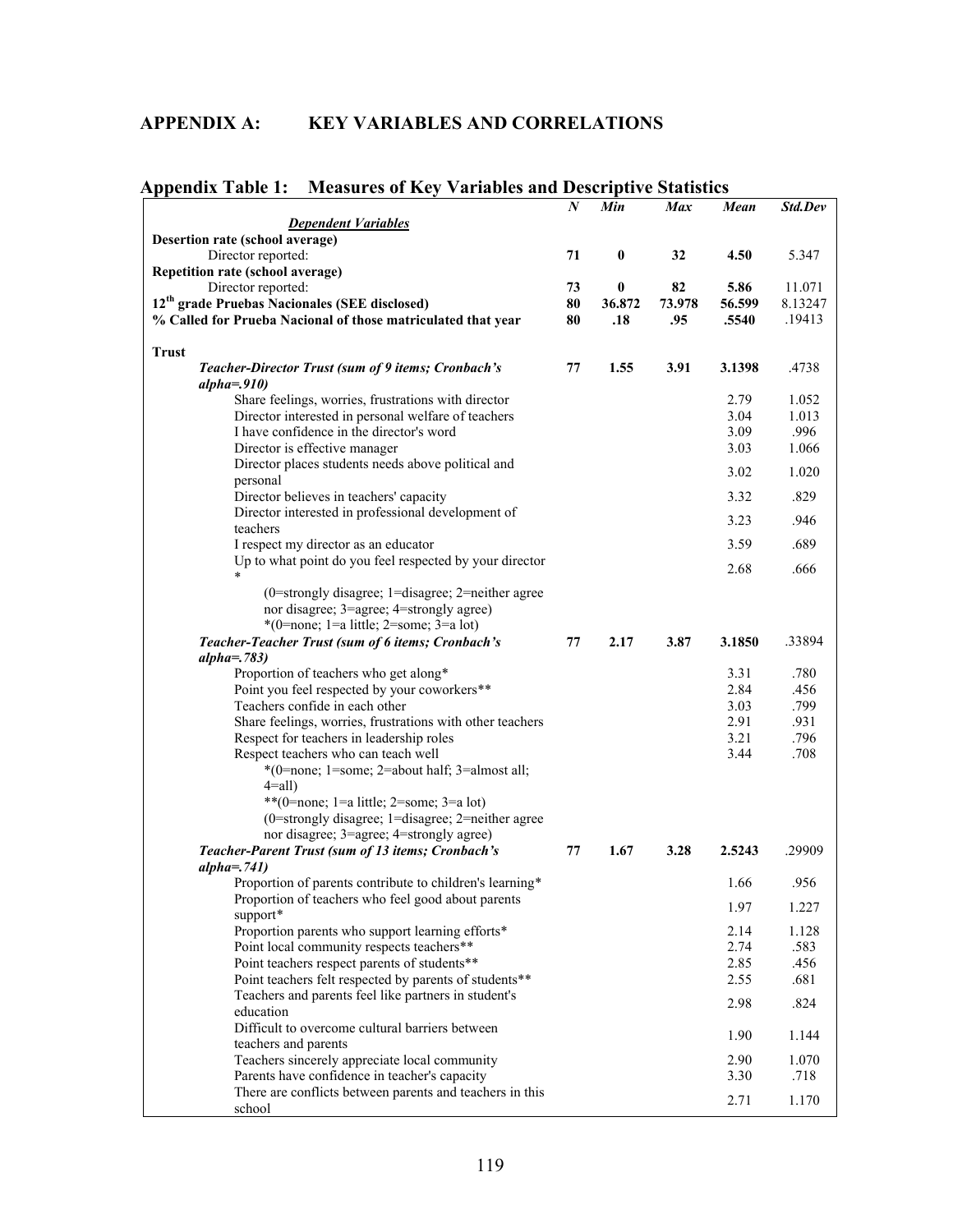|                                                                                                                                         | $\boldsymbol{N}$ | Min                  | <b>Max</b>   | Mean          | Std.Dev          |
|-----------------------------------------------------------------------------------------------------------------------------------------|------------------|----------------------|--------------|---------------|------------------|
| Staff at this school try to build trusting relationships                                                                                |                  |                      |              | 3.26          | .786             |
| with parents<br>Talking with parents helps me understand my students                                                                    |                  |                      |              |               |                  |
| better                                                                                                                                  |                  |                      |              | 3.57          | .684             |
| *(0=none; 1=some; 2=about half; 3=almost all;                                                                                           |                  |                      |              |               |                  |
| $4=all$ )                                                                                                                               |                  |                      |              |               |                  |
| **(0=none; 1=a little; 2=some; 3=a lot)                                                                                                 |                  |                      |              |               |                  |
| $(0=$ strongly disagree; 1=disagree; 2=neither agree                                                                                    |                  |                      |              |               |                  |
| nor disagree; 3=agree; 4=strongly agree)                                                                                                |                  |                      |              |               | .33727           |
| Teacher-Student Trust (sum of 8 items; Cronbach's<br>$alpha=600$                                                                        | 77               | 1.98                 | 3.69         | 2.6543        |                  |
| How many teachers feel good about the work their                                                                                        |                  |                      |              |               |                  |
| students do?*                                                                                                                           |                  |                      |              | 2.32          | 1.022            |
| Point the teachers respect the students**                                                                                               |                  |                      |              | 2.80          | .478             |
| Teachers feel like partners in education                                                                                                |                  |                      |              | 3.57          | .616             |
| Students feel committed to education<br>Difficult to overcome cultural barriers between                                                 |                  |                      |              | 2.58          | .882             |
| teachers and students.                                                                                                                  |                  |                      |              | 2.24          | 1.176            |
| Students have confidence in capacity of teachers                                                                                        |                  |                      |              | 3.39          | .682             |
| There are conflicts between students and teachers                                                                                       |                  |                      |              | 2.50          | 1.177            |
| Staff work hard to build trusting relationships with                                                                                    |                  |                      |              | 3.27          | .841             |
| students                                                                                                                                |                  |                      |              |               |                  |
| *(0=none; 1=some; 2=about half; 3=almost all;                                                                                           |                  |                      |              |               |                  |
| $4=all$ )<br>**(0=none; 1=a little; 2=some; 3=a lot)                                                                                    |                  |                      |              |               |                  |
| $(0=$ strongly disagree; 1=disagree; 2=neither agree                                                                                    |                  |                      |              |               |                  |
| nor disagree; 3=agree; 4=strongly agree)                                                                                                |                  |                      |              |               |                  |
| <b>Teacher-Director Average Factor Score Per School</b>                                                                                 | 514              | $-2.22$              | 1.00         | $-0.0016$     | .62322           |
| Teacher-Teacher Average Factor Score Per School                                                                                         | 514              | $-1.83$              | 1.13         | 0.0073        | .57529           |
| Teacher-Parent Average Factor Score Per School                                                                                          | 514              | $-1.70$              | 1.44         | $-0.0030$     | .59453<br>.54574 |
| Teacher-Student Average Factor Score Per School                                                                                         |                  |                      |              |               |                  |
|                                                                                                                                         | 514              | $-1.42$              | .77          | 0.0060        |                  |
|                                                                                                                                         |                  |                      |              |               |                  |
| <b>Independent Variables</b><br>Trust (see above)                                                                                       |                  |                      |              |               |                  |
|                                                                                                                                         |                  |                      |              |               |                  |
| <b>School Characteristics</b>                                                                                                           |                  |                      |              |               |                  |
| Demographic Zone (SEE disclosed)                                                                                                        | 80               | $\bf{0}$             | $\mathbf{2}$ | 1.33          | .883             |
| Coded as: 0= rural; 1=urban marginal, 2=urban                                                                                           |                  |                      |              |               |                  |
| <b>Rural School</b>                                                                                                                     | 80<br>80         | $\bf{0}$<br>$\bf{0}$ | 1<br>1       | .28           | .449<br>.333     |
| <b>Urban Marginal School</b><br>School population (director reported)                                                                   | 78               | 16                   | 2000         | .13<br>549.85 | 424.299          |
| "This year, what is the student population in this session?"                                                                            |                  |                      |              |               |                  |
| Average Class Size (director reported)                                                                                                  | 78               | 20                   | 83           | 42.31         | 11.300           |
| "What is the average number of students per class in this                                                                               |                  |                      |              |               |                  |
| session?"                                                                                                                               |                  |                      |              |               |                  |
| Infrastructure Scale (sum of 13 items; Cronbach's alpha=.872)                                                                           | 77               | $\bf{0}$             | $\mathbf{3}$ | 1.44          | .741             |
| "Indicate which of the following infrastructure elements exist in<br>your school, and if they exist, in which state they are in: 1)     |                  |                      |              |               |                  |
| classroom for each group of students; 2) furniture for teachers                                                                         |                  |                      |              |               |                  |
| (seats, tables, desks); 3) furniture for students; 4) sanitary                                                                          |                  |                      |              |               |                  |
| installations; 5) electricity; 6) backup electricity generator/plant;                                                                   |                  |                      |              |               |                  |
| 7) potable water; telephone; 8) director's office; 9) school                                                                            |                  |                      |              |               |                  |
| cleanliness; 10) teacher lounge; 11) library; 12) science lab; and<br>13) information/computer lab."                                    |                  |                      |              |               |                  |
| Recoded as: 0=school does not have; 1=bad condition                                                                                     |                  |                      |              |               |                  |
| (needs important repairs); 2=fair condition (needs minor                                                                                |                  |                      |              |               |                  |
| repairs); 3=good condition (doesn't need repairs)                                                                                       |                  |                      |              |               |                  |
| Resource Scale (sum of 9 items; Cronbach's alpha=.681)                                                                                  | 78               | $\pmb{0}$            | 3            | 1.50          | .641             |
| "Indicate which of the following learning resources exist in your<br>school, and if they exist, in which state they are in: 1) teaching |                  |                      |              |               |                  |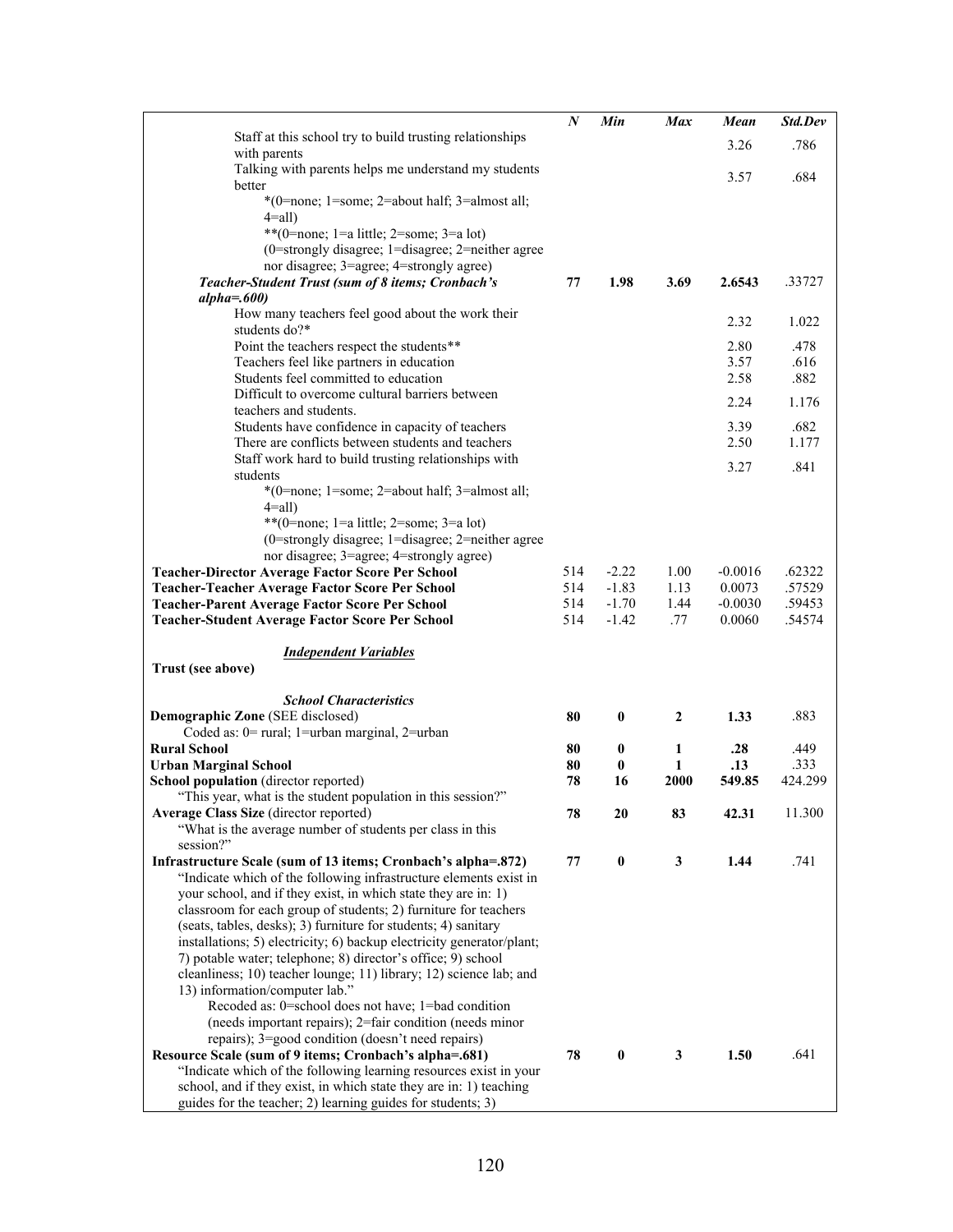|                                                                  | $\boldsymbol{N}$ | Min      | <b>Max</b>   | Mean    | <b>Std.Dev</b> |
|------------------------------------------------------------------|------------------|----------|--------------|---------|----------------|
| blackboards and chalk; 4) textbooks; 5) school curriculum; 6)    |                  |          |              |         |                |
| audiovisual equipment; 7) diagrams; 8) maps; and 9) globes.      |                  |          |              |         |                |
| Recoded as: 0=school does not have; 1=bad condition              |                  |          |              |         |                |
| (needs replacement); 2=fair condition (needs minor               |                  |          |              |         |                |
| improvement); 3=good condition (doesn't need                     |                  |          |              |         |                |
| improvement)                                                     |                  |          |              |         |                |
| Socio-Economic Status Level                                      | 78               | $\bf{0}$ | $\mathbf{2}$ | .64     | .624           |
| "To which socio-economic level do the majority of the students   |                  |          |              |         |                |
| in this session belong to?"                                      |                  |          |              |         |                |
|                                                                  |                  |          |              |         |                |
| Coded as: 0=low; 1=lower middle; 2=middle; 3=middle              |                  |          |              |         |                |
| high; 4=high                                                     |                  |          |              |         |                |
| Parent participation scale (sum of 4 items; Cronbach's           | 74               | $\bf{0}$ | 2.50         | .6250   | .69273         |
| alpha= $.756$ )                                                  |                  |          |              |         |                |
| "What approximate percentage of parents are involved in the      |                  |          |              |         |                |
| following activities: (a) teaching and learning activities; (b)  |                  |          |              |         |                |
| other school activities (e.g., cleaning and school maintenance); |                  |          |              |         |                |
| (c) other support activities (e.g., raffles, kiosks, education   |                  |          |              |         |                |
| materials); (d) make donations and/or support the school budget. |                  |          |              |         |                |
| 0=less than $25%$<br>Coded as:                                   |                  |          |              |         |                |
| $1=25-50%$                                                       |                  |          |              |         |                |
| $2 = 51 - 75%$                                                   |                  |          |              |         |                |
| 3=more than 75%                                                  |                  |          |              |         |                |
| <b>Community Participation scale (sum of 9 items; Cronbach's</b> | 74               | $\bf{0}$ | 1.00         |         |                |
| alpha= $.759$ )                                                  |                  |          |              | .2748   | .25432         |
| "In which of the following aspects has the community             |                  |          |              |         |                |
| collaborated with the school:"                                   |                  |          |              |         |                |
|                                                                  |                  |          |              |         |                |
| Donate Land                                                      |                  |          |              | .34     |                |
| Free construction labor                                          |                  |          |              | .22     |                |
| Donate buildings                                                 |                  |          |              | .07     |                |
| Donate construction materials                                    |                  |          |              | .22     |                |
| Donate minor repair                                              |                  |          |              | .37     |                |
| Railings and ground repair                                       |                  |          |              | .14     |                |
| Cash contribution                                                |                  |          |              | .37     |                |
| Equipment/materials                                              |                  |          |              | .28     |                |
| School fees                                                      |                  |          |              | .42     |                |
| Coded as: 0=no; 1=yes                                            |                  |          |              |         |                |
| <b>Private Business Support</b>                                  | 78               | $\bf{0}$ | 1            | .14     | .350           |
| "Does private business participation or support exist in this    |                  |          |              |         |                |
| school?"                                                         |                  |          |              |         |                |
| Coded as: $0=no$ ; $1=yes$                                       |                  |          |              |         |                |
| Patronage                                                        | 78               | $\bf{0}$ | 1            | .18     | .386           |
| "Is this school patroned by some institution and/or business?"   |                  |          |              |         |                |
|                                                                  |                  |          |              |         |                |
| Coded as: $0=no$ ; $1=yes$                                       |                  |          |              |         | .159           |
| Junta Escolar                                                    | 76               | 0        | 2            | .97     |                |
| "Does a Junta Escolar exist in this school?"                     |                  |          |              |         |                |
| Coded as: $0=no$ ; $1=yes$                                       |                  |          |              |         |                |
| <b>Junta Functions</b>                                           |                  |          |              | 1.47    | .553           |
| "How does the Junta function in your school?"                    |                  |          |              |         |                |
| Coded as: 0=bad; 1=fair; 2=good                                  |                  |          |              |         |                |
| <b>Teacher Characteristics</b>                                   |                  |          |              |         |                |
| <b>Sex</b>                                                       | 77               | $\bf{0}$ | 1            | .5084   | .26650         |
| "What is your sex?"                                              |                  |          |              |         |                |
| Recoded as: 0=male, 1=female                                     |                  |          |              |         |                |
| Years as teacher                                                 | 77               | 5        | 23.40        | 12.9687 | 4.70489        |
| "Years as teacher"                                               |                  |          |              |         |                |
| <b>Education level</b>                                           | 77               | 2.75     | 5.17         | 4.0153  | .42299         |
| "What is the highest academic level you reached?"                |                  |          |              |         |                |
| 0=High School Degree<br>Coded as:                                |                  |          |              |         |                |
| 1=Normal Teacher Degree                                          |                  |          |              |         |                |
| 2="Profesorado"/Technical                                        |                  |          |              |         |                |
| Degree                                                           |                  |          |              |         |                |
|                                                                  |                  |          |              |         |                |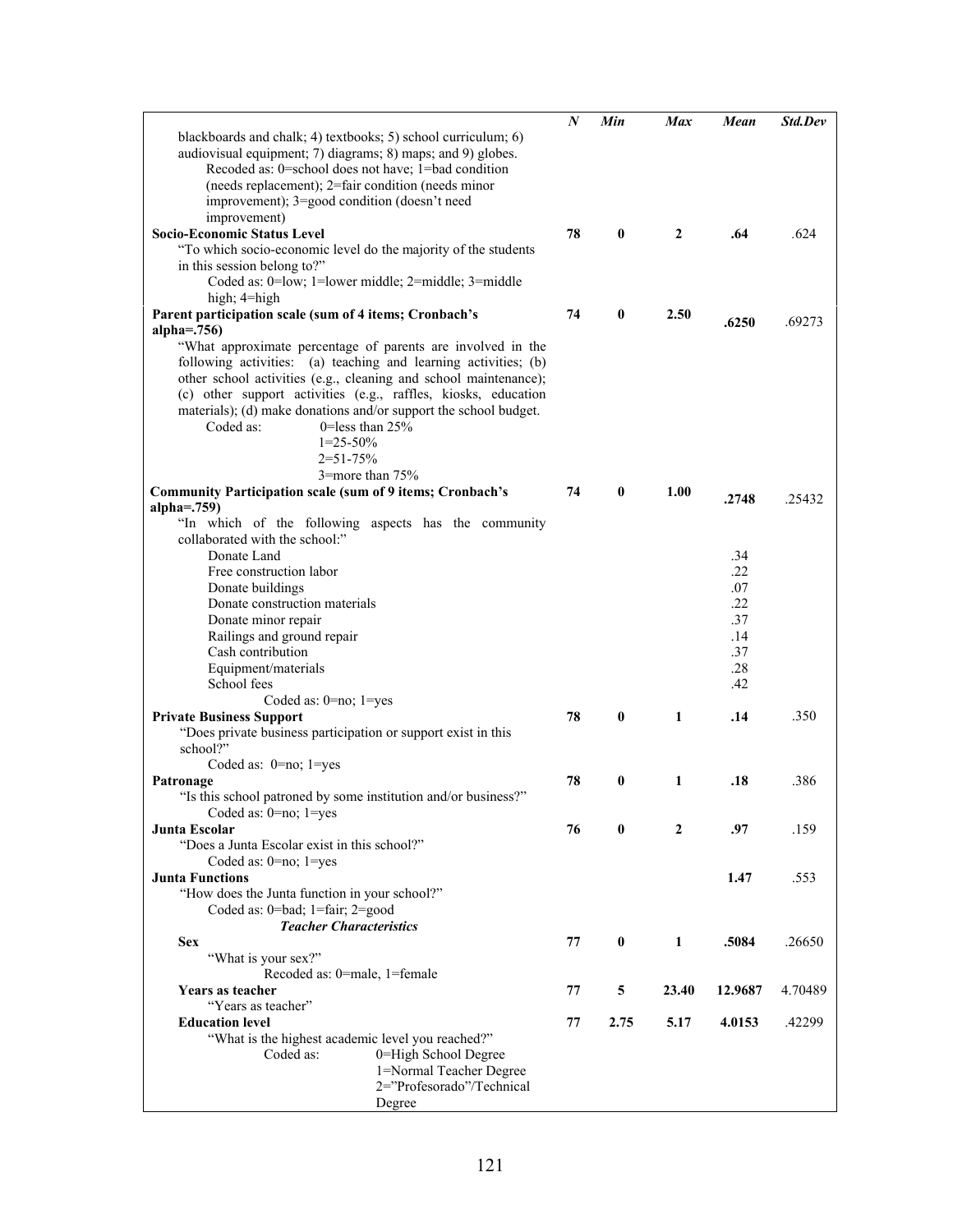| 4=Specialty Degree<br>$5 = MA$<br>6=Doctorate<br>77<br>3.33<br>41.5869<br><b>Teacher Training Hours</b><br>284.57<br>54.5573<br>"How many hours in the last year have you participated in<br>teacher training courses?"<br>$\pmb{0}$<br>$\mathbf{1}$<br>Works another job<br>.4004<br>77<br>.28696<br>"Do you work at another job(s)?<br>Recoded as:<br>$0 = no$ ; $1 = yes$<br>2.0<br>43.75<br>Hours at other job<br>66<br>20.4534<br>8.58589<br>"What time do you dedicate to your other job, by week?"<br>Lives in same community as school<br>77<br>0<br>1<br>.5875<br>3122<br>"Do you live in the same community where the school is<br>located?"<br>Recoded as:<br>$0 = no$ ; $1 = yes$<br><b>Director Characteristics</b><br>78<br>$\bf{0}$<br><b>Sex</b><br>1<br>.501<br>.45<br>"What is your sex?"<br>Recoded as: 0=male, 1=female<br>7.254<br><b>Years as director</b><br>72<br>$\bf{0}$<br>34<br>9.90<br>"Years as director"<br>.834<br><b>Session</b><br>78<br>$\bf{0}$<br>2<br>.85<br>"Session for which you are director"<br>Recoded as: 0=morning; 1=afternoon; 2=night<br>.453<br>78<br>$\bf{0}$<br>1<br><b>Night Session Dummy</b><br>.28<br>Recoded as 0=morning and afternoon; 1=night<br>.439<br>Director for multiple sessions<br>1<br>78<br>$\bf{0}$<br>.26<br>Coded as 0=no; 1=yes<br>Works another job<br>78<br>$\bf{0}$<br>1<br>.501<br>.45<br>"Do you work at another job(s)?<br>Recoded as:<br>$0=no; 1=yes$<br>67<br>$\bf{0}$<br>42<br>9.99<br>12.325<br>Hours at other job<br>"What time do you dedicate to your other job, by week?"<br><b>Education level</b><br>78<br>4<br>7<br>4.85<br>.854<br>"What is the highest academic level you reached?"<br>Coded as:<br>1=High School Degree<br>2=Normal Teacher Degree<br>3="Profesorado"/Technical<br>Degree<br>4=BA<br>5=Specialty Degree<br>6=MA<br>7=Doctorate<br><b>Director Also Teaches</b><br>.379<br>76<br>$\mathbf{0}$<br>1<br>.17<br>"What is your work situation in this session?"<br>Recoded as:<br>0=Only work as director and<br>don't teach classes (except<br>when substitute teach)<br>1=Director and also teach<br>normal load like any other<br>teacher<br>2=Director and teach less<br>than<br>normal<br>load<br>78<br>$\mathbf{1}$<br>2.63<br>Frequency of class visits<br>5<br>1.118<br>"With what frequency do you visit classrooms?"<br>Recoded as:<br>0=I don't have a regular |                   |          | N | Min | <b>Max</b> | Mean | Std.Dev |
|-------------------------------------------------------------------------------------------------------------------------------------------------------------------------------------------------------------------------------------------------------------------------------------------------------------------------------------------------------------------------------------------------------------------------------------------------------------------------------------------------------------------------------------------------------------------------------------------------------------------------------------------------------------------------------------------------------------------------------------------------------------------------------------------------------------------------------------------------------------------------------------------------------------------------------------------------------------------------------------------------------------------------------------------------------------------------------------------------------------------------------------------------------------------------------------------------------------------------------------------------------------------------------------------------------------------------------------------------------------------------------------------------------------------------------------------------------------------------------------------------------------------------------------------------------------------------------------------------------------------------------------------------------------------------------------------------------------------------------------------------------------------------------------------------------------------------------------------------------------------------------------------------------------------------------------------------------------------------------------------------------------------------------------------------------------------------------------------------------------------------------------------------------------------------------------------------------------------------------------------------------------------------------------------------------------------------------------------------------------------------------------|-------------------|----------|---|-----|------------|------|---------|
|                                                                                                                                                                                                                                                                                                                                                                                                                                                                                                                                                                                                                                                                                                                                                                                                                                                                                                                                                                                                                                                                                                                                                                                                                                                                                                                                                                                                                                                                                                                                                                                                                                                                                                                                                                                                                                                                                                                                                                                                                                                                                                                                                                                                                                                                                                                                                                                     |                   | $3 = BA$ |   |     |            |      |         |
|                                                                                                                                                                                                                                                                                                                                                                                                                                                                                                                                                                                                                                                                                                                                                                                                                                                                                                                                                                                                                                                                                                                                                                                                                                                                                                                                                                                                                                                                                                                                                                                                                                                                                                                                                                                                                                                                                                                                                                                                                                                                                                                                                                                                                                                                                                                                                                                     |                   |          |   |     |            |      |         |
|                                                                                                                                                                                                                                                                                                                                                                                                                                                                                                                                                                                                                                                                                                                                                                                                                                                                                                                                                                                                                                                                                                                                                                                                                                                                                                                                                                                                                                                                                                                                                                                                                                                                                                                                                                                                                                                                                                                                                                                                                                                                                                                                                                                                                                                                                                                                                                                     |                   |          |   |     |            |      |         |
|                                                                                                                                                                                                                                                                                                                                                                                                                                                                                                                                                                                                                                                                                                                                                                                                                                                                                                                                                                                                                                                                                                                                                                                                                                                                                                                                                                                                                                                                                                                                                                                                                                                                                                                                                                                                                                                                                                                                                                                                                                                                                                                                                                                                                                                                                                                                                                                     |                   |          |   |     |            |      |         |
|                                                                                                                                                                                                                                                                                                                                                                                                                                                                                                                                                                                                                                                                                                                                                                                                                                                                                                                                                                                                                                                                                                                                                                                                                                                                                                                                                                                                                                                                                                                                                                                                                                                                                                                                                                                                                                                                                                                                                                                                                                                                                                                                                                                                                                                                                                                                                                                     |                   |          |   |     |            |      |         |
|                                                                                                                                                                                                                                                                                                                                                                                                                                                                                                                                                                                                                                                                                                                                                                                                                                                                                                                                                                                                                                                                                                                                                                                                                                                                                                                                                                                                                                                                                                                                                                                                                                                                                                                                                                                                                                                                                                                                                                                                                                                                                                                                                                                                                                                                                                                                                                                     |                   |          |   |     |            |      |         |
|                                                                                                                                                                                                                                                                                                                                                                                                                                                                                                                                                                                                                                                                                                                                                                                                                                                                                                                                                                                                                                                                                                                                                                                                                                                                                                                                                                                                                                                                                                                                                                                                                                                                                                                                                                                                                                                                                                                                                                                                                                                                                                                                                                                                                                                                                                                                                                                     |                   |          |   |     |            |      |         |
|                                                                                                                                                                                                                                                                                                                                                                                                                                                                                                                                                                                                                                                                                                                                                                                                                                                                                                                                                                                                                                                                                                                                                                                                                                                                                                                                                                                                                                                                                                                                                                                                                                                                                                                                                                                                                                                                                                                                                                                                                                                                                                                                                                                                                                                                                                                                                                                     |                   |          |   |     |            |      |         |
|                                                                                                                                                                                                                                                                                                                                                                                                                                                                                                                                                                                                                                                                                                                                                                                                                                                                                                                                                                                                                                                                                                                                                                                                                                                                                                                                                                                                                                                                                                                                                                                                                                                                                                                                                                                                                                                                                                                                                                                                                                                                                                                                                                                                                                                                                                                                                                                     |                   |          |   |     |            |      |         |
|                                                                                                                                                                                                                                                                                                                                                                                                                                                                                                                                                                                                                                                                                                                                                                                                                                                                                                                                                                                                                                                                                                                                                                                                                                                                                                                                                                                                                                                                                                                                                                                                                                                                                                                                                                                                                                                                                                                                                                                                                                                                                                                                                                                                                                                                                                                                                                                     |                   |          |   |     |            |      |         |
|                                                                                                                                                                                                                                                                                                                                                                                                                                                                                                                                                                                                                                                                                                                                                                                                                                                                                                                                                                                                                                                                                                                                                                                                                                                                                                                                                                                                                                                                                                                                                                                                                                                                                                                                                                                                                                                                                                                                                                                                                                                                                                                                                                                                                                                                                                                                                                                     |                   |          |   |     |            |      |         |
|                                                                                                                                                                                                                                                                                                                                                                                                                                                                                                                                                                                                                                                                                                                                                                                                                                                                                                                                                                                                                                                                                                                                                                                                                                                                                                                                                                                                                                                                                                                                                                                                                                                                                                                                                                                                                                                                                                                                                                                                                                                                                                                                                                                                                                                                                                                                                                                     |                   |          |   |     |            |      |         |
|                                                                                                                                                                                                                                                                                                                                                                                                                                                                                                                                                                                                                                                                                                                                                                                                                                                                                                                                                                                                                                                                                                                                                                                                                                                                                                                                                                                                                                                                                                                                                                                                                                                                                                                                                                                                                                                                                                                                                                                                                                                                                                                                                                                                                                                                                                                                                                                     |                   |          |   |     |            |      |         |
|                                                                                                                                                                                                                                                                                                                                                                                                                                                                                                                                                                                                                                                                                                                                                                                                                                                                                                                                                                                                                                                                                                                                                                                                                                                                                                                                                                                                                                                                                                                                                                                                                                                                                                                                                                                                                                                                                                                                                                                                                                                                                                                                                                                                                                                                                                                                                                                     |                   |          |   |     |            |      |         |
|                                                                                                                                                                                                                                                                                                                                                                                                                                                                                                                                                                                                                                                                                                                                                                                                                                                                                                                                                                                                                                                                                                                                                                                                                                                                                                                                                                                                                                                                                                                                                                                                                                                                                                                                                                                                                                                                                                                                                                                                                                                                                                                                                                                                                                                                                                                                                                                     |                   |          |   |     |            |      |         |
|                                                                                                                                                                                                                                                                                                                                                                                                                                                                                                                                                                                                                                                                                                                                                                                                                                                                                                                                                                                                                                                                                                                                                                                                                                                                                                                                                                                                                                                                                                                                                                                                                                                                                                                                                                                                                                                                                                                                                                                                                                                                                                                                                                                                                                                                                                                                                                                     |                   |          |   |     |            |      |         |
|                                                                                                                                                                                                                                                                                                                                                                                                                                                                                                                                                                                                                                                                                                                                                                                                                                                                                                                                                                                                                                                                                                                                                                                                                                                                                                                                                                                                                                                                                                                                                                                                                                                                                                                                                                                                                                                                                                                                                                                                                                                                                                                                                                                                                                                                                                                                                                                     |                   |          |   |     |            |      |         |
|                                                                                                                                                                                                                                                                                                                                                                                                                                                                                                                                                                                                                                                                                                                                                                                                                                                                                                                                                                                                                                                                                                                                                                                                                                                                                                                                                                                                                                                                                                                                                                                                                                                                                                                                                                                                                                                                                                                                                                                                                                                                                                                                                                                                                                                                                                                                                                                     |                   |          |   |     |            |      |         |
|                                                                                                                                                                                                                                                                                                                                                                                                                                                                                                                                                                                                                                                                                                                                                                                                                                                                                                                                                                                                                                                                                                                                                                                                                                                                                                                                                                                                                                                                                                                                                                                                                                                                                                                                                                                                                                                                                                                                                                                                                                                                                                                                                                                                                                                                                                                                                                                     |                   |          |   |     |            |      |         |
|                                                                                                                                                                                                                                                                                                                                                                                                                                                                                                                                                                                                                                                                                                                                                                                                                                                                                                                                                                                                                                                                                                                                                                                                                                                                                                                                                                                                                                                                                                                                                                                                                                                                                                                                                                                                                                                                                                                                                                                                                                                                                                                                                                                                                                                                                                                                                                                     |                   |          |   |     |            |      |         |
|                                                                                                                                                                                                                                                                                                                                                                                                                                                                                                                                                                                                                                                                                                                                                                                                                                                                                                                                                                                                                                                                                                                                                                                                                                                                                                                                                                                                                                                                                                                                                                                                                                                                                                                                                                                                                                                                                                                                                                                                                                                                                                                                                                                                                                                                                                                                                                                     |                   |          |   |     |            |      |         |
|                                                                                                                                                                                                                                                                                                                                                                                                                                                                                                                                                                                                                                                                                                                                                                                                                                                                                                                                                                                                                                                                                                                                                                                                                                                                                                                                                                                                                                                                                                                                                                                                                                                                                                                                                                                                                                                                                                                                                                                                                                                                                                                                                                                                                                                                                                                                                                                     |                   |          |   |     |            |      |         |
|                                                                                                                                                                                                                                                                                                                                                                                                                                                                                                                                                                                                                                                                                                                                                                                                                                                                                                                                                                                                                                                                                                                                                                                                                                                                                                                                                                                                                                                                                                                                                                                                                                                                                                                                                                                                                                                                                                                                                                                                                                                                                                                                                                                                                                                                                                                                                                                     |                   |          |   |     |            |      |         |
|                                                                                                                                                                                                                                                                                                                                                                                                                                                                                                                                                                                                                                                                                                                                                                                                                                                                                                                                                                                                                                                                                                                                                                                                                                                                                                                                                                                                                                                                                                                                                                                                                                                                                                                                                                                                                                                                                                                                                                                                                                                                                                                                                                                                                                                                                                                                                                                     |                   |          |   |     |            |      |         |
|                                                                                                                                                                                                                                                                                                                                                                                                                                                                                                                                                                                                                                                                                                                                                                                                                                                                                                                                                                                                                                                                                                                                                                                                                                                                                                                                                                                                                                                                                                                                                                                                                                                                                                                                                                                                                                                                                                                                                                                                                                                                                                                                                                                                                                                                                                                                                                                     |                   |          |   |     |            |      |         |
|                                                                                                                                                                                                                                                                                                                                                                                                                                                                                                                                                                                                                                                                                                                                                                                                                                                                                                                                                                                                                                                                                                                                                                                                                                                                                                                                                                                                                                                                                                                                                                                                                                                                                                                                                                                                                                                                                                                                                                                                                                                                                                                                                                                                                                                                                                                                                                                     |                   |          |   |     |            |      |         |
|                                                                                                                                                                                                                                                                                                                                                                                                                                                                                                                                                                                                                                                                                                                                                                                                                                                                                                                                                                                                                                                                                                                                                                                                                                                                                                                                                                                                                                                                                                                                                                                                                                                                                                                                                                                                                                                                                                                                                                                                                                                                                                                                                                                                                                                                                                                                                                                     |                   |          |   |     |            |      |         |
|                                                                                                                                                                                                                                                                                                                                                                                                                                                                                                                                                                                                                                                                                                                                                                                                                                                                                                                                                                                                                                                                                                                                                                                                                                                                                                                                                                                                                                                                                                                                                                                                                                                                                                                                                                                                                                                                                                                                                                                                                                                                                                                                                                                                                                                                                                                                                                                     |                   |          |   |     |            |      |         |
|                                                                                                                                                                                                                                                                                                                                                                                                                                                                                                                                                                                                                                                                                                                                                                                                                                                                                                                                                                                                                                                                                                                                                                                                                                                                                                                                                                                                                                                                                                                                                                                                                                                                                                                                                                                                                                                                                                                                                                                                                                                                                                                                                                                                                                                                                                                                                                                     |                   |          |   |     |            |      |         |
|                                                                                                                                                                                                                                                                                                                                                                                                                                                                                                                                                                                                                                                                                                                                                                                                                                                                                                                                                                                                                                                                                                                                                                                                                                                                                                                                                                                                                                                                                                                                                                                                                                                                                                                                                                                                                                                                                                                                                                                                                                                                                                                                                                                                                                                                                                                                                                                     |                   |          |   |     |            |      |         |
|                                                                                                                                                                                                                                                                                                                                                                                                                                                                                                                                                                                                                                                                                                                                                                                                                                                                                                                                                                                                                                                                                                                                                                                                                                                                                                                                                                                                                                                                                                                                                                                                                                                                                                                                                                                                                                                                                                                                                                                                                                                                                                                                                                                                                                                                                                                                                                                     |                   |          |   |     |            |      |         |
|                                                                                                                                                                                                                                                                                                                                                                                                                                                                                                                                                                                                                                                                                                                                                                                                                                                                                                                                                                                                                                                                                                                                                                                                                                                                                                                                                                                                                                                                                                                                                                                                                                                                                                                                                                                                                                                                                                                                                                                                                                                                                                                                                                                                                                                                                                                                                                                     |                   |          |   |     |            |      |         |
|                                                                                                                                                                                                                                                                                                                                                                                                                                                                                                                                                                                                                                                                                                                                                                                                                                                                                                                                                                                                                                                                                                                                                                                                                                                                                                                                                                                                                                                                                                                                                                                                                                                                                                                                                                                                                                                                                                                                                                                                                                                                                                                                                                                                                                                                                                                                                                                     |                   |          |   |     |            |      |         |
|                                                                                                                                                                                                                                                                                                                                                                                                                                                                                                                                                                                                                                                                                                                                                                                                                                                                                                                                                                                                                                                                                                                                                                                                                                                                                                                                                                                                                                                                                                                                                                                                                                                                                                                                                                                                                                                                                                                                                                                                                                                                                                                                                                                                                                                                                                                                                                                     |                   |          |   |     |            |      |         |
|                                                                                                                                                                                                                                                                                                                                                                                                                                                                                                                                                                                                                                                                                                                                                                                                                                                                                                                                                                                                                                                                                                                                                                                                                                                                                                                                                                                                                                                                                                                                                                                                                                                                                                                                                                                                                                                                                                                                                                                                                                                                                                                                                                                                                                                                                                                                                                                     |                   |          |   |     |            |      |         |
|                                                                                                                                                                                                                                                                                                                                                                                                                                                                                                                                                                                                                                                                                                                                                                                                                                                                                                                                                                                                                                                                                                                                                                                                                                                                                                                                                                                                                                                                                                                                                                                                                                                                                                                                                                                                                                                                                                                                                                                                                                                                                                                                                                                                                                                                                                                                                                                     |                   |          |   |     |            |      |         |
|                                                                                                                                                                                                                                                                                                                                                                                                                                                                                                                                                                                                                                                                                                                                                                                                                                                                                                                                                                                                                                                                                                                                                                                                                                                                                                                                                                                                                                                                                                                                                                                                                                                                                                                                                                                                                                                                                                                                                                                                                                                                                                                                                                                                                                                                                                                                                                                     |                   |          |   |     |            |      |         |
|                                                                                                                                                                                                                                                                                                                                                                                                                                                                                                                                                                                                                                                                                                                                                                                                                                                                                                                                                                                                                                                                                                                                                                                                                                                                                                                                                                                                                                                                                                                                                                                                                                                                                                                                                                                                                                                                                                                                                                                                                                                                                                                                                                                                                                                                                                                                                                                     |                   |          |   |     |            |      |         |
|                                                                                                                                                                                                                                                                                                                                                                                                                                                                                                                                                                                                                                                                                                                                                                                                                                                                                                                                                                                                                                                                                                                                                                                                                                                                                                                                                                                                                                                                                                                                                                                                                                                                                                                                                                                                                                                                                                                                                                                                                                                                                                                                                                                                                                                                                                                                                                                     |                   |          |   |     |            |      |         |
|                                                                                                                                                                                                                                                                                                                                                                                                                                                                                                                                                                                                                                                                                                                                                                                                                                                                                                                                                                                                                                                                                                                                                                                                                                                                                                                                                                                                                                                                                                                                                                                                                                                                                                                                                                                                                                                                                                                                                                                                                                                                                                                                                                                                                                                                                                                                                                                     |                   |          |   |     |            |      |         |
|                                                                                                                                                                                                                                                                                                                                                                                                                                                                                                                                                                                                                                                                                                                                                                                                                                                                                                                                                                                                                                                                                                                                                                                                                                                                                                                                                                                                                                                                                                                                                                                                                                                                                                                                                                                                                                                                                                                                                                                                                                                                                                                                                                                                                                                                                                                                                                                     |                   |          |   |     |            |      |         |
|                                                                                                                                                                                                                                                                                                                                                                                                                                                                                                                                                                                                                                                                                                                                                                                                                                                                                                                                                                                                                                                                                                                                                                                                                                                                                                                                                                                                                                                                                                                                                                                                                                                                                                                                                                                                                                                                                                                                                                                                                                                                                                                                                                                                                                                                                                                                                                                     |                   |          |   |     |            |      |         |
|                                                                                                                                                                                                                                                                                                                                                                                                                                                                                                                                                                                                                                                                                                                                                                                                                                                                                                                                                                                                                                                                                                                                                                                                                                                                                                                                                                                                                                                                                                                                                                                                                                                                                                                                                                                                                                                                                                                                                                                                                                                                                                                                                                                                                                                                                                                                                                                     |                   |          |   |     |            |      |         |
|                                                                                                                                                                                                                                                                                                                                                                                                                                                                                                                                                                                                                                                                                                                                                                                                                                                                                                                                                                                                                                                                                                                                                                                                                                                                                                                                                                                                                                                                                                                                                                                                                                                                                                                                                                                                                                                                                                                                                                                                                                                                                                                                                                                                                                                                                                                                                                                     |                   |          |   |     |            |      |         |
|                                                                                                                                                                                                                                                                                                                                                                                                                                                                                                                                                                                                                                                                                                                                                                                                                                                                                                                                                                                                                                                                                                                                                                                                                                                                                                                                                                                                                                                                                                                                                                                                                                                                                                                                                                                                                                                                                                                                                                                                                                                                                                                                                                                                                                                                                                                                                                                     |                   |          |   |     |            |      |         |
|                                                                                                                                                                                                                                                                                                                                                                                                                                                                                                                                                                                                                                                                                                                                                                                                                                                                                                                                                                                                                                                                                                                                                                                                                                                                                                                                                                                                                                                                                                                                                                                                                                                                                                                                                                                                                                                                                                                                                                                                                                                                                                                                                                                                                                                                                                                                                                                     |                   |          |   |     |            |      |         |
|                                                                                                                                                                                                                                                                                                                                                                                                                                                                                                                                                                                                                                                                                                                                                                                                                                                                                                                                                                                                                                                                                                                                                                                                                                                                                                                                                                                                                                                                                                                                                                                                                                                                                                                                                                                                                                                                                                                                                                                                                                                                                                                                                                                                                                                                                                                                                                                     |                   |          |   |     |            |      |         |
|                                                                                                                                                                                                                                                                                                                                                                                                                                                                                                                                                                                                                                                                                                                                                                                                                                                                                                                                                                                                                                                                                                                                                                                                                                                                                                                                                                                                                                                                                                                                                                                                                                                                                                                                                                                                                                                                                                                                                                                                                                                                                                                                                                                                                                                                                                                                                                                     |                   |          |   |     |            |      |         |
|                                                                                                                                                                                                                                                                                                                                                                                                                                                                                                                                                                                                                                                                                                                                                                                                                                                                                                                                                                                                                                                                                                                                                                                                                                                                                                                                                                                                                                                                                                                                                                                                                                                                                                                                                                                                                                                                                                                                                                                                                                                                                                                                                                                                                                                                                                                                                                                     |                   |          |   |     |            |      |         |
|                                                                                                                                                                                                                                                                                                                                                                                                                                                                                                                                                                                                                                                                                                                                                                                                                                                                                                                                                                                                                                                                                                                                                                                                                                                                                                                                                                                                                                                                                                                                                                                                                                                                                                                                                                                                                                                                                                                                                                                                                                                                                                                                                                                                                                                                                                                                                                                     |                   |          |   |     |            |      |         |
|                                                                                                                                                                                                                                                                                                                                                                                                                                                                                                                                                                                                                                                                                                                                                                                                                                                                                                                                                                                                                                                                                                                                                                                                                                                                                                                                                                                                                                                                                                                                                                                                                                                                                                                                                                                                                                                                                                                                                                                                                                                                                                                                                                                                                                                                                                                                                                                     |                   |          |   |     |            |      |         |
|                                                                                                                                                                                                                                                                                                                                                                                                                                                                                                                                                                                                                                                                                                                                                                                                                                                                                                                                                                                                                                                                                                                                                                                                                                                                                                                                                                                                                                                                                                                                                                                                                                                                                                                                                                                                                                                                                                                                                                                                                                                                                                                                                                                                                                                                                                                                                                                     |                   |          |   |     |            |      |         |
|                                                                                                                                                                                                                                                                                                                                                                                                                                                                                                                                                                                                                                                                                                                                                                                                                                                                                                                                                                                                                                                                                                                                                                                                                                                                                                                                                                                                                                                                                                                                                                                                                                                                                                                                                                                                                                                                                                                                                                                                                                                                                                                                                                                                                                                                                                                                                                                     |                   |          |   |     |            |      |         |
|                                                                                                                                                                                                                                                                                                                                                                                                                                                                                                                                                                                                                                                                                                                                                                                                                                                                                                                                                                                                                                                                                                                                                                                                                                                                                                                                                                                                                                                                                                                                                                                                                                                                                                                                                                                                                                                                                                                                                                                                                                                                                                                                                                                                                                                                                                                                                                                     |                   |          |   |     |            |      |         |
|                                                                                                                                                                                                                                                                                                                                                                                                                                                                                                                                                                                                                                                                                                                                                                                                                                                                                                                                                                                                                                                                                                                                                                                                                                                                                                                                                                                                                                                                                                                                                                                                                                                                                                                                                                                                                                                                                                                                                                                                                                                                                                                                                                                                                                                                                                                                                                                     |                   |          |   |     |            |      |         |
|                                                                                                                                                                                                                                                                                                                                                                                                                                                                                                                                                                                                                                                                                                                                                                                                                                                                                                                                                                                                                                                                                                                                                                                                                                                                                                                                                                                                                                                                                                                                                                                                                                                                                                                                                                                                                                                                                                                                                                                                                                                                                                                                                                                                                                                                                                                                                                                     | program of visits |          |   |     |            |      |         |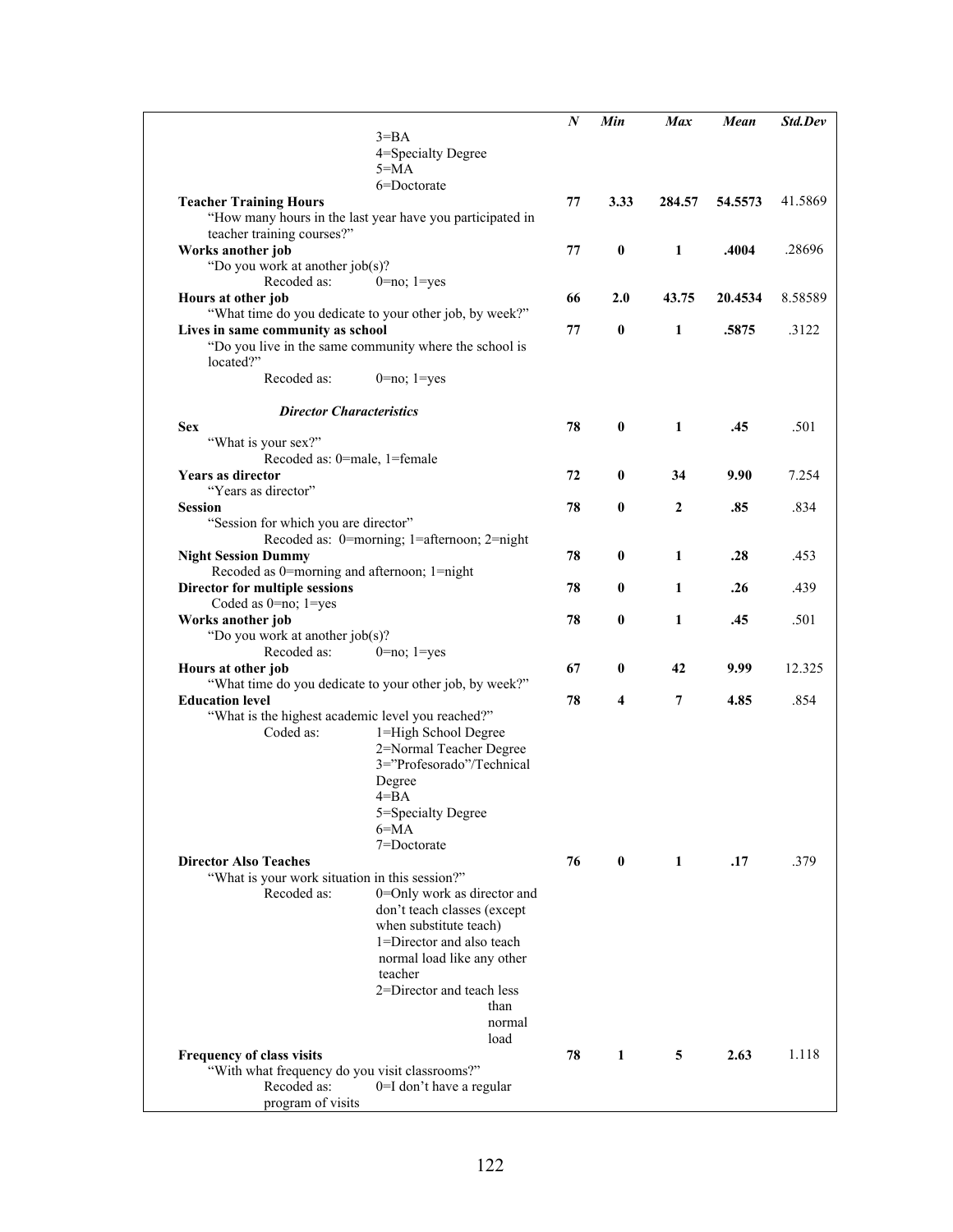|                                                           | N  | Min          | <b>Max</b> | Mean  | Std.Dev |
|-----------------------------------------------------------|----|--------------|------------|-------|---------|
| 1=Visit all rooms at least                                |    |              |            |       |         |
| once a day                                                |    |              |            |       |         |
| $2=V$ is all rooms at least                               |    |              |            |       |         |
| once a week                                               |    |              |            |       |         |
| 3=Visit all rooms at least                                |    |              |            |       |         |
| once every 2 weeks                                        |    |              |            |       |         |
| 4=Visit all rooms at least                                |    |              |            |       |         |
| once a month                                              |    |              |            |       |         |
| 6=Don't visit classrooms                                  |    |              |            |       |         |
| Dummy: Daily visits all classrooms (0=no; 1=yes)          | 78 | $\bf{0}$     | 1          | .42   | .497    |
| Lives in same community as school                         | 78 | $\theta$     |            | .69   | .465    |
| "Do you live in the same community where the school is    |    |              |            |       |         |
| located?"                                                 |    |              |            |       |         |
| Recoded as:<br>$0=no$ ; $1=ves$                           |    |              |            |       |         |
| <b>Director Training Hours</b>                            | 72 | $\mathbf{0}$ | 960        | 73.33 | 126.742 |
| "How many hours in the last year have you participated in |    |              |            |       |         |
| director training?"                                       |    |              |            |       |         |

**Appendix Table 2: Correlations between Dependent Variables and School Characteristics**

|                                                                                                                         |                          |                             | <b>PN Score PN Qual Infrastructure Resource</b> |                          | Night                                | Rural                                             | Urban Marginal Community Parent |                          |                               |         | <b>SES</b> Population   |
|-------------------------------------------------------------------------------------------------------------------------|--------------------------|-----------------------------|-------------------------------------------------|--------------------------|--------------------------------------|---------------------------------------------------|---------------------------------|--------------------------|-------------------------------|---------|-------------------------|
| <b>PN</b> Qualification                                                                                                 | .071                     |                             |                                                 |                          |                                      |                                                   |                                 |                          |                               |         |                         |
| Infrastructure                                                                                                          | .003                     | $-.249$ <sup>**</sup> )     |                                                 |                          |                                      |                                                   |                                 |                          |                               |         |                         |
| <b>Resource</b>                                                                                                         | .030                     | $-.074$                     | $.610(**)$                                      |                          |                                      |                                                   |                                 |                          |                               |         |                         |
| <b>Night Session</b>                                                                                                    | $-.123(*)$               | $-156$ <sup>**</sup> )      | .083                                            | $-.039$                  |                                      |                                                   |                                 |                          |                               |         |                         |
| Rural                                                                                                                   | $.094(*)$                | $-.044$                     | $-.156$ <sup>**</sup> )                         | $-159$ <sup>**</sup> )   | .006                                 |                                                   |                                 |                          |                               |         |                         |
| <b>Urban Marginal</b>                                                                                                   | $.158$ <sup>(**)</sup> ) | $.110(*)$                   | $-.211(**)$                                     | .017                     | $.205$ <sup>(**</sup> )              | $-.194$ <sup>**</sup> )                           |                                 |                          |                               |         |                         |
| Community                                                                                                               | $-.070$                  | $-.058$                     | .055                                            | $.191$ <sup>(**)</sup> ) | $-123$ <sup>**</sup> )               | .066                                              | .090                            |                          |                               |         |                         |
| Parent                                                                                                                  | .051                     | .060                        | $-.021$                                         | .006                     | $-.249$ <sup>**</sup> )              | $.145$ <sup>**</sup> )                            | $-0.59$                         | $.326$ <sup>(**)</sup> ) |                               |         |                         |
| <b>SES</b>                                                                                                              | $.227$ <sup>(**)</sup> ) | $-132$ <sup>(**)</sup> )    | $.123$ <sup>(**)</sup> )                        | .004                     | $-.324$ <sup>(**</sup> ) $-.112$ (*) |                                                   | $-063$                          | .086                     | $.128$ <sup>(**)</sup> )      |         |                         |
| <b>Student population</b>                                                                                               | $-.158$ <sup>(**</sup> ) | $-.264$ <sup>(**)</sup> )   | $.198$ <sup>(**)</sup> )                        | $.205$ <sup>(**)</sup> ) |                                      | $-0.195$ <sup>**</sup> ) $-0.340$ <sup>**</sup> ) | $-0.037$                        | $-.111(*)$               | $-0.158$ <sup>**</sup> ) .031 |         |                         |
| Overage                                                                                                                 |                          | $-0.349$ (**) $-0.146$ (**) | $-.009$                                         | $-.031$                  | $.330^{(*)}$                         | $-.153$ <sup>**</sup> )                           | $-.009$                         | .086                     | $-113(*)$                     | $-.063$ | $-.144$ <sup>(**)</sup> |
| ** Correlation is significant at the 0.01 level (2-tailed).; * Correlation is significant at the 0.05 level (2-tailed). |                          |                             |                                                 |                          |                                      |                                                   |                                 |                          |                               |         |                         |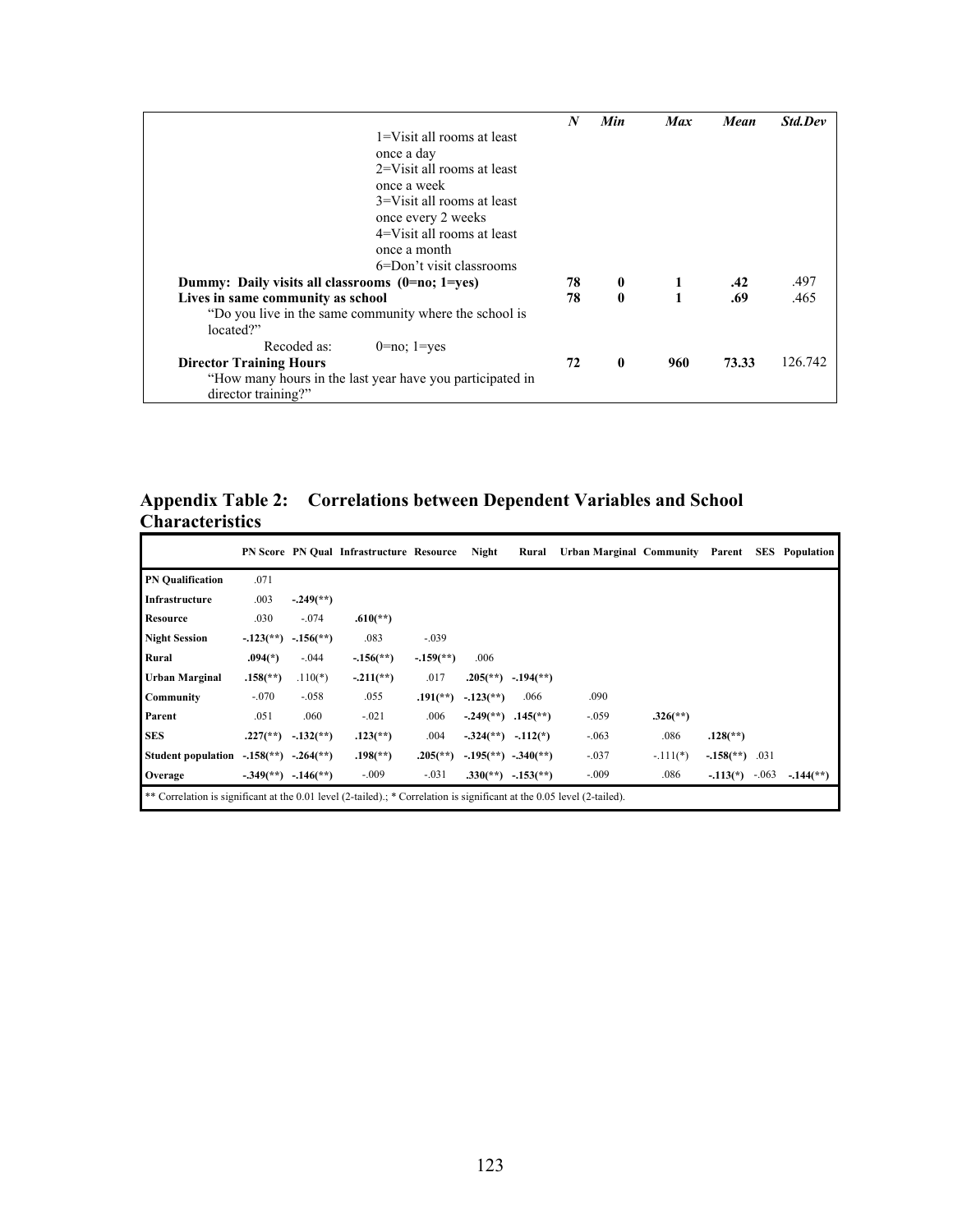|                                                                                                                        | <b>PN</b> Score          | <b>PN</b> Oual         | Female<br>Teacher | <b>Years</b><br>Teacher  | <b>Teaches more</b><br>than one<br>session | Work<br>other job<br>time | <b>Education</b> | <b>Same</b><br>Community |
|------------------------------------------------------------------------------------------------------------------------|--------------------------|------------------------|-------------------|--------------------------|--------------------------------------------|---------------------------|------------------|--------------------------|
| <b>PN Qualification Rate</b>                                                                                           | .071                     |                        |                   |                          |                                            |                           |                  |                          |
| <b>Female Teacher</b>                                                                                                  | $.132$ <sup>**</sup> )   | .018                   |                   |                          |                                            |                           |                  |                          |
| <b>Years Teacher</b>                                                                                                   | $-.087$                  | $-132$ <sup>**</sup> ) | $-0.052$          |                          |                                            |                           |                  |                          |
| Teaches more than one<br>session                                                                                       | $-144$ <sup>(**)</sup> ) | $-.111(*)$             | $-.022$           | $.232$ <sup>(**)</sup> ) |                                            |                           |                  |                          |
| Work other job time                                                                                                    | $-.015$                  | $-.092(*)$             | $-.070$           | .055                     | $-.246$ <sup>**</sup> )                    |                           |                  |                          |
| <b>Education Level</b>                                                                                                 | $-.034$                  | $-181$ <sup>**</sup> ) | .009              | $.090(*)$                | .031                                       | $.139$ <sup>**</sup> )    |                  |                          |
| Live in Same<br>Community                                                                                              | .015                     | .058                   | .033              | $-.037$                  | $-.008$                                    | $-.002$                   | $-.103(*)$       |                          |
| <b>Teacher Training</b>                                                                                                | .083                     | .005                   | .028              | .004                     | .064                                       | $-.060$                   | .065             | .028                     |
| ** Correlation is significant at the 0.01 level (2-tailed); * Correlation is significant at the 0.05 level (2-tailed). |                          |                        |                   |                          |                                            |                           |                  |                          |

### **Appendix Table 3: Correlations between Dependent Variables and Teacher Characteristics**

**Appendix Table 4: Correlations between Dependent Variables and Director Characteristics**

|                           |                                                                                                                         | PN Score PN Qual         | Female<br><b>Director</b> | <b>Years Director</b>   | Education              | Time other<br>job        | Also teaches           | Multiple<br>sessions   | <b>Daily Visits</b><br><b>Class</b> | Same community           |
|---------------------------|-------------------------------------------------------------------------------------------------------------------------|--------------------------|---------------------------|-------------------------|------------------------|--------------------------|------------------------|------------------------|-------------------------------------|--------------------------|
| <b>PN Qual</b>            | .071                                                                                                                    |                          |                           |                         |                        |                          |                        |                        |                                     |                          |
| <b>Female Director</b>    | .033                                                                                                                    | $.297$ <sup>(**)</sup> ) |                           |                         |                        |                          |                        |                        |                                     |                          |
| <b>Years Director</b>     | $.163$ <sup>**</sup> )                                                                                                  | $-.089$                  | .033                      |                         |                        |                          |                        |                        |                                     |                          |
| <b>Education level</b>    | $-164$ <sup>**</sup> )                                                                                                  | $-.032$                  | $.205(*)$                 | .057                    |                        |                          |                        |                        |                                     |                          |
| Time other job            | $-.081$                                                                                                                 | $.110(*)$                | $-.032$                   | $-153$ <sup>**</sup> )  | $.124(*)$              |                          |                        |                        |                                     |                          |
| Work situation            | $.183$ <sup>**</sup> )                                                                                                  | .021                     | $-.185$                   | $-.163$ <sup>**</sup> ) | $-.032$                | $.116(*)$                |                        |                        |                                     |                          |
| <b>Multiple sessions</b>  | $-.090(*)$                                                                                                              | $.133$ <sup>(**</sup> )  | $-.070$                   | $.215$ <sup>**</sup> )  | $-.017$                | $-.353$ <sup>(**</sup> ) | $-.213(**)$            |                        |                                     |                          |
| <b>Daily Visits Class</b> | .082                                                                                                                    | $.171$ <sup>(**)</sup> ) | .100                      | $-.207$ <sup>**</sup> ) | $-181$ <sup>**</sup> ) | $-153$ <sup>**</sup> )   | .020                   | $-131$ <sup>**</sup> ) |                                     |                          |
| Same community            | .012                                                                                                                    | .021                     | .082                      | $-.010$                 | $-.070$                | $-138$ <sup>**</sup> )   | $-156$ <sup>**</sup> ) | $-013$                 | .034                                |                          |
| Director training         | $-.120(*)$                                                                                                              | .027                     | .079                      | $-.069$                 | $-.065$                | $.144$ <sup>(**)</sup> ) | $-.086$                | $-.092$                | $.167$ <sup>**</sup> )              | $.139$ <sup>(**)</sup> ) |
|                           | ** Correlation is significant at the 0.01 level (2-tailed).; * Correlation is significant at the 0.05 level (2-tailed). |                          |                           |                         |                        |                          |                        |                        |                                     |                          |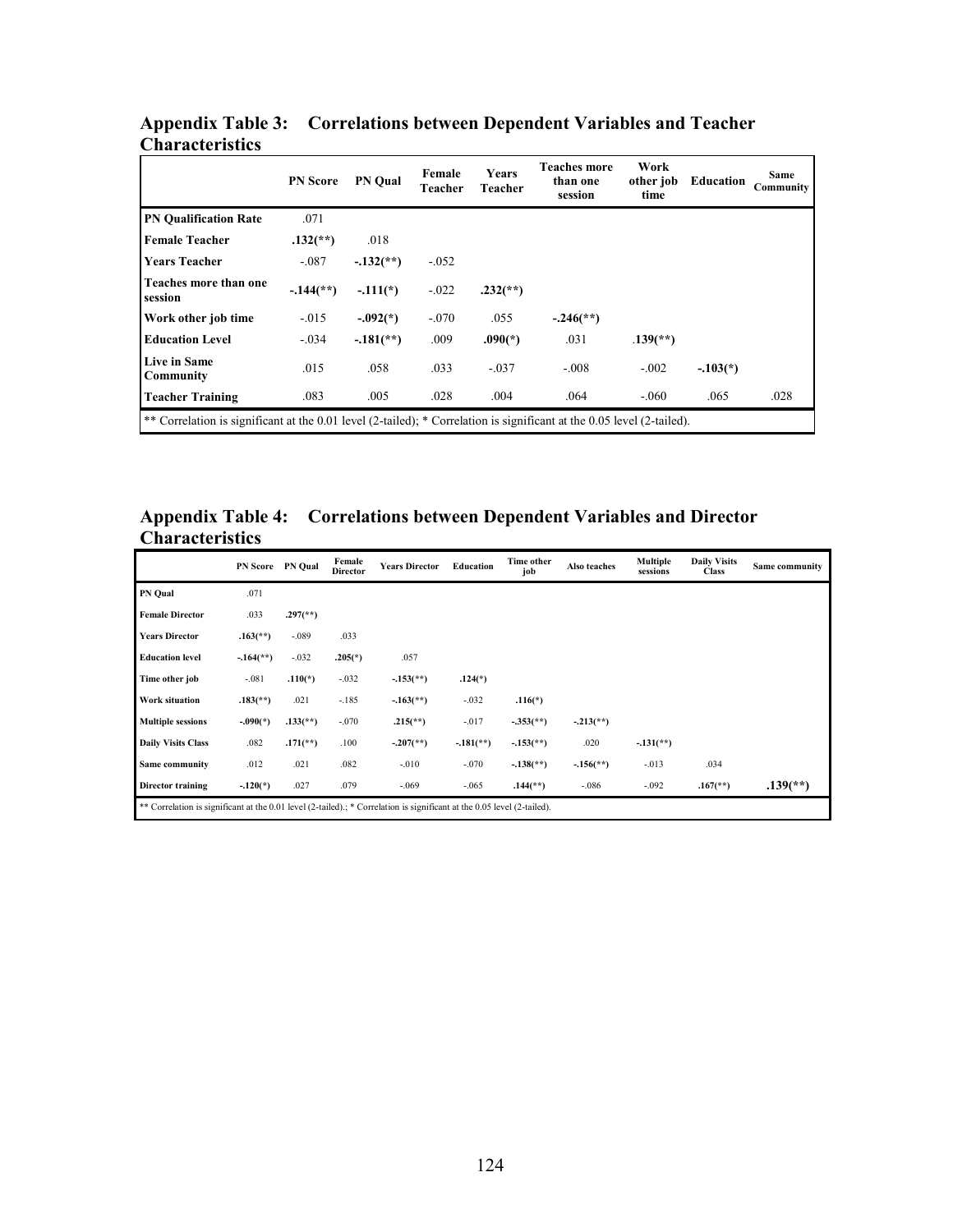# **APPENDIX B: TEACHER AND DIRECTOR SURVEYS**

## **Part I. Spanish Director Survey**

#### **Para contestar, marcar con una "X" el número de la(s) opción(es) que mejor responda a su situación o escriba la respuesta, cuando sea necesario.**

|     |                        | Sección I:                                                                                                                                                                                                                  |                                                                                                     |                              | <b>Información del Director(a)</b>                                                                                                    |
|-----|------------------------|-----------------------------------------------------------------------------------------------------------------------------------------------------------------------------------------------------------------------------|-----------------------------------------------------------------------------------------------------|------------------------------|---------------------------------------------------------------------------------------------------------------------------------------|
| 1.  | Género:                | Masculino                                                                                                                                                                                                                   |                                                                                                     | Femenino                     |                                                                                                                                       |
| 2.  | Edad:                  | menos de 30 años<br>1<br>$\overline{2}$<br>$\overline{L}$<br>30-39 años<br>$\mathfrak{Z}$<br>$\begin{bmatrix} 1 \\ 1 \\ 1 \end{bmatrix}$<br>40-49 años<br>$\overline{4}$<br>50-59 años<br>$\overline{5}$<br>60 o mayor años |                                                                                                     |                              |                                                                                                                                       |
| 3.  | Años como director/a:  |                                                                                                                                                                                                                             |                                                                                                     |                              |                                                                                                                                       |
| 4.  |                        | Años como director/a en este liceo:                                                                                                                                                                                         |                                                                                                     |                              |                                                                                                                                       |
| 5.  | liceo:                 | $Tanda(s)$ en $la(s)$ que es director/a en este                                                                                                                                                                             | 1<br>$\overline{c}$<br>$\mathfrak{Z}$<br>$\overline{4}$                                             | $\frac{1}{L}$<br>Ī<br>$[\ ]$ | Mañana<br>Tarde<br>Noche<br>Otra<br>Especifique                                                                                       |
| 6.  |                        | ¿Trabaja Ud. en otro empleo o empleos?                                                                                                                                                                                      | $\perp$<br>$\overline{2}$                                                                           |                              | Sí<br>No                                                                                                                              |
| 7.  |                        | En caso afirmativo, ¿cuáles?                                                                                                                                                                                                |                                                                                                     | Especifique:                 |                                                                                                                                       |
| 8.  | empleo(s), por semana? | En caso afirmativo, ¿qué tiempo dedica al otro                                                                                                                                                                              |                                                                                                     |                              |                                                                                                                                       |
| 9.  | ha alcanzado?          | ¿Cuál es el nivel académico más alto que Ud.                                                                                                                                                                                | $\mathbf{1}$<br>$\sqrt{2}$<br>$\mathfrak{Z}$<br>$\overline{4}$<br>$\mathfrak s$<br>5<br>6<br>$\tau$ | Ţ<br>[                       | Bachiller<br>Maestro/a Normal<br>Profesorado/Técnico<br>Licenciatura<br>Especialidad<br>Maestría<br>Doctorado.<br>Otro<br>Especifique |
| 10. |                        | ¿Cuál es su situación de trabajo en este liceo?                                                                                                                                                                             | 1                                                                                                   | L<br>-1                      | Solamente trabajo como director/a y<br>no enseño clases (excepto cuando<br>substituye maestros/as que se                              |
|     |                        |                                                                                                                                                                                                                             | 2                                                                                                   | $\mathbf{r}$<br>$\perp$      | encuentren ausentes)<br>Soy director/a y también enseño con<br>carga normal como cualquier otro/a                                     |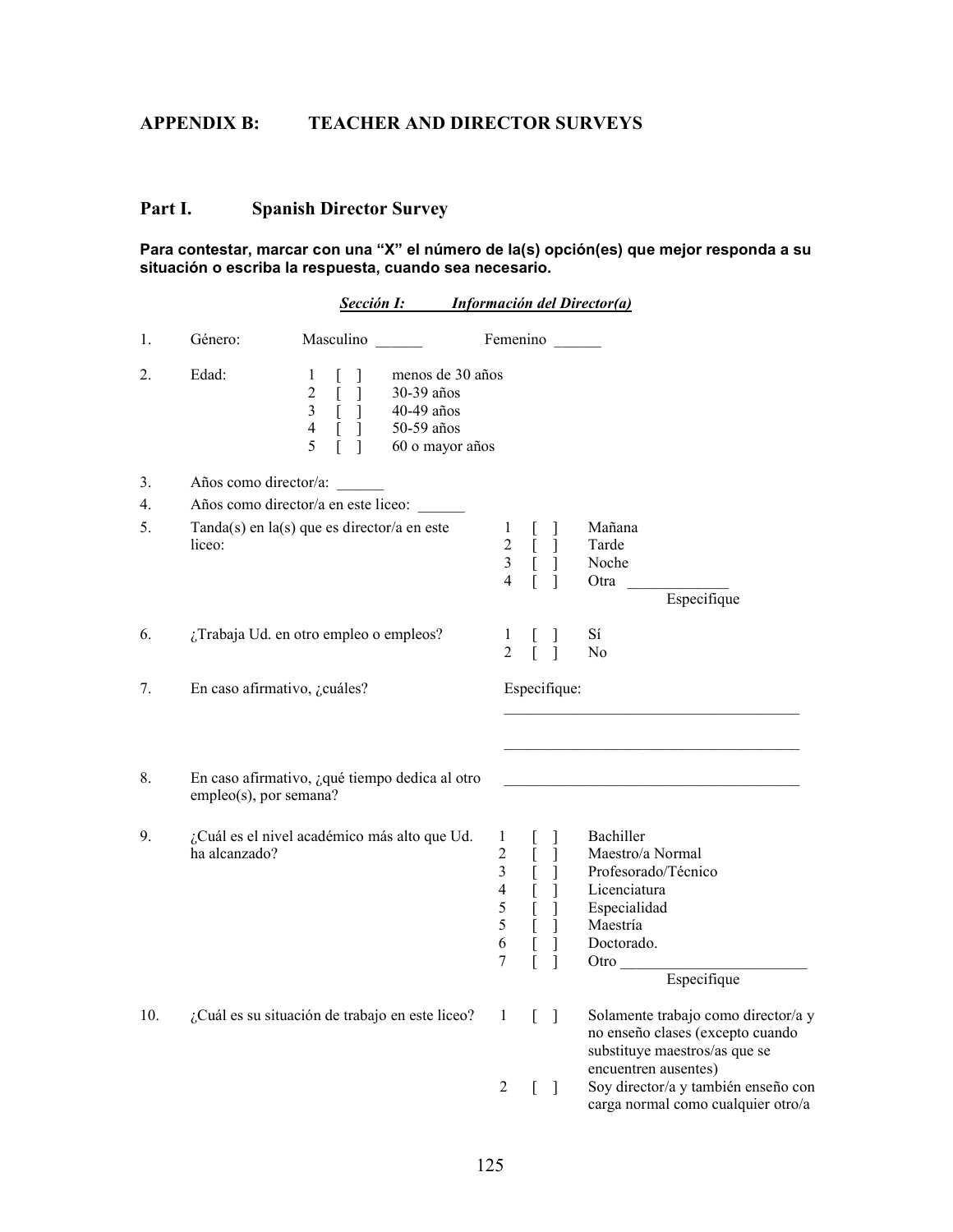|     |                                                          |                |  | maestro/a                                                         |
|-----|----------------------------------------------------------|----------------|--|-------------------------------------------------------------------|
|     |                                                          | 3              |  | Soy director/a y enseño menos de la                               |
|     |                                                          |                |  | carga normal                                                      |
|     |                                                          | $\overline{4}$ |  | Otro                                                              |
|     |                                                          |                |  | Especifique                                                       |
| 11. | ¿Con qué frecuencia visita Ud. los salones de<br>clases? | 1              |  | No tengo un programa regular de<br>visitas                        |
|     |                                                          | 2              |  | Visita todos los salones cuando menos<br>una vez al día           |
|     |                                                          | 3              |  | Visita todos los salones cuando menos<br>una vez a la semana      |
|     |                                                          | 4              |  | Visita todos los salones cuando menos<br>una vez cada dos semanas |
|     |                                                          | 5              |  | Visita todos los salones cuando menos<br>una vez al mes           |
|     |                                                          |                |  | No visita los salones                                             |
|     |                                                          | $\frac{6}{7}$  |  | Otra<br>Especifique                                               |
| 12. | $i$ Vive usted en la misma comunidad donde               |                |  | Sí                                                                |
|     | esta el liceo?                                           |                |  | N <sub>0</sub>                                                    |

13. ¿Cuántas horas en el último año ha participado en capacitación de directores?

|     | Indique cuáles de las siguientes acciones usted realiza como<br>director con sus maestros en su liceo. Si la respuesta es | (1)<br>Con |                | (J.          |
|-----|---------------------------------------------------------------------------------------------------------------------------|------------|----------------|--------------|
|     | nunca, por favor márquelo.                                                                                                | frecuencia | <b>A</b> Veces | <b>Nunca</b> |
| 14. |                                                                                                                           |            |                |              |
| 15. |                                                                                                                           |            |                |              |
| 16. | Dar sugerencias y recomendaciones sobre cómo                                                                              |            |                |              |
| 17. | Atender problemas de disciplina que los/as maestros/as                                                                    |            | $\Box$         |              |
|     |                                                                                                                           |            |                |              |
| 18. |                                                                                                                           |            |                |              |

Indique que tipo

| ¿Qué tiempo dedica a las siguientes actividades |                                                                      |              |  |  |  |  |
|-------------------------------------------------|----------------------------------------------------------------------|--------------|--|--|--|--|
|                                                 | (promedio por semana en este liceo y en esta tanda)?                 | <b>Horas</b> |  |  |  |  |
| 19.                                             |                                                                      |              |  |  |  |  |
| 20                                              |                                                                      |              |  |  |  |  |
| 21                                              |                                                                      |              |  |  |  |  |
| 22.                                             |                                                                      |              |  |  |  |  |
| 23.                                             |                                                                      |              |  |  |  |  |
| 24.                                             |                                                                      |              |  |  |  |  |
|                                                 |                                                                      |              |  |  |  |  |
| 26.                                             | Actividades de seguimiento y acompañamiento a los maestros del liceo |              |  |  |  |  |
| 27.                                             | Otras actividades que no son de enseñanza. Describa:                 |              |  |  |  |  |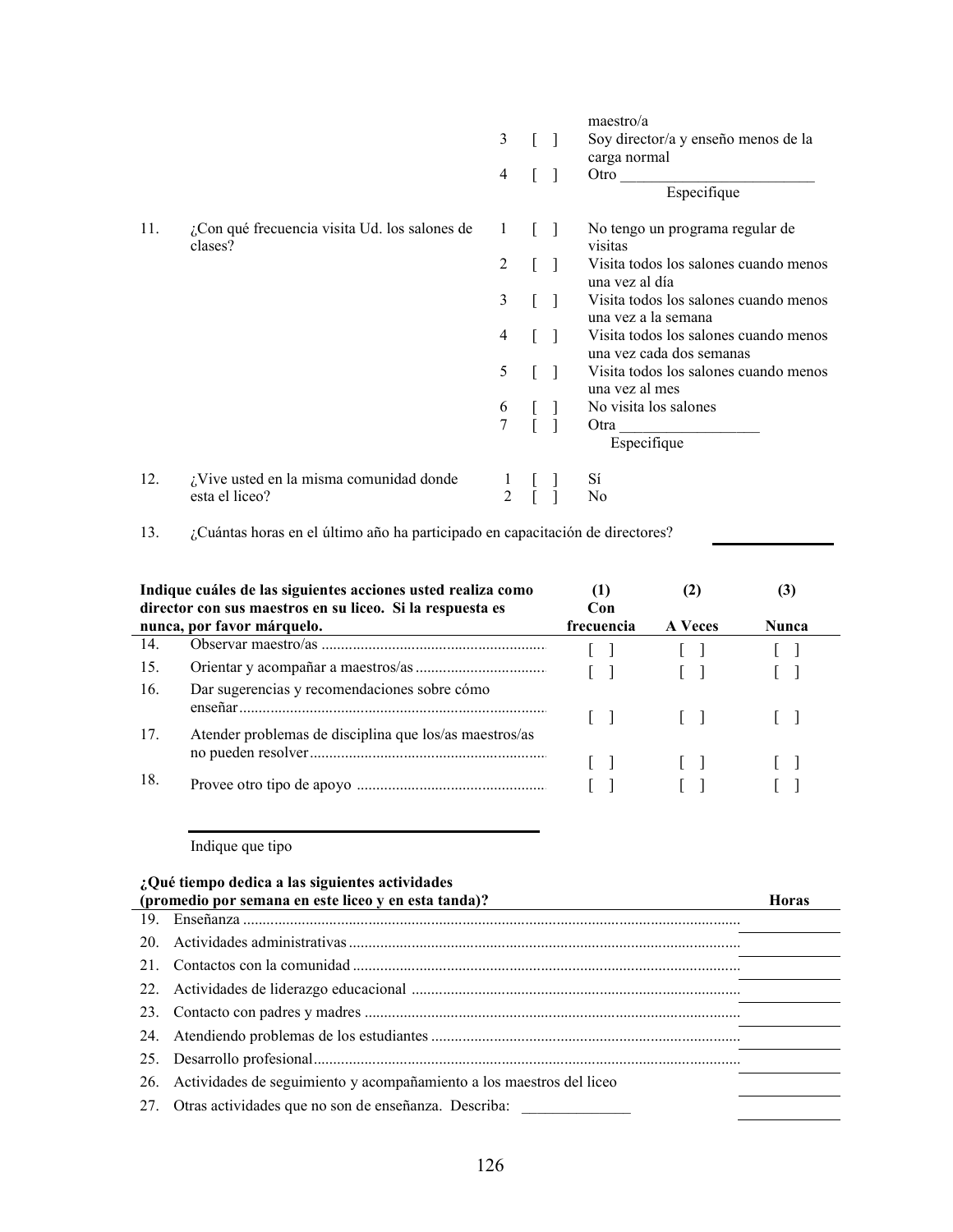| ¿Qué porcentaje aproximado de padres y madres<br>se involucran en las siguientes actividades?         | (1)<br>Menos de<br>25%                     | (2)<br>25% a<br>50%               | (3)<br>$51\%$ a<br>75% | (4)<br>Más de<br>75%                  |
|-------------------------------------------------------------------------------------------------------|--------------------------------------------|-----------------------------------|------------------------|---------------------------------------|
| 28. Actividades de enseñanza y aprendizaje                                                            |                                            |                                   |                        |                                       |
| Otras actividades escolares (ejemplo, limpieza o<br>29.<br>mantenimiento del liceo)                   | $\overline{\phantom{a}}$                   | $\overline{1}$                    |                        |                                       |
| 30. Otras actividades de apoyo (ejemplo, rifas,<br>kiosco, materiales educativos, etc.)               | - 1<br>L                                   | $\begin{bmatrix} 1 \end{bmatrix}$ | $\frac{1}{2}$<br>L     | $\begin{bmatrix} 1 & 1 \end{bmatrix}$ |
| 31. Hacen donaciones/aportan al presupuesto del<br>liceo                                              | $\lceil$<br>L                              | $\begin{bmatrix} 1 \end{bmatrix}$ | L<br>$\lceil$          | L                                     |
| 32. ¿Existe participación o apoyo de empresarios<br>privados?                                         | $\mathbf{I}$<br>$\overline{2}$<br>$\Gamma$ | Sí<br>N <sub>0</sub>              |                        |                                       |
| 33. ¿Esta apadrinando este liceo educativo por alguna<br>institución y/o empresa?                     | $\mathbf{I}$<br>$\overline{2}$             | Sí<br>N <sub>0</sub>              |                        |                                       |
| 34. En caso afirmativo, favor describe la ayuda que<br>recibe a través del apadrinamiento. :          |                                            |                                   |                        |                                       |
| 35. ¿Existe una Junta Escolar en su liceo?                                                            | $\mathbf{I}$<br>$\overline{2}$             | Sí<br>N <sub>0</sub>              |                        |                                       |
| En caso afirmativo, ¿Cómo funciona?<br>36.                                                            | $\mathbf{I}$<br>$\frac{2}{3}$              | Bien<br>Regular<br>Malo           |                        |                                       |
| 37. ¿Como utilizó la Junta Escolar la transferencia<br>recibida del Ministerio para mantenimiento y/o |                                            |                                   |                        |                                       |

### *Sección II: Participación de Padres y Madres en el Liceo*

recibida del Ministerio para mantenimiento y/o mejoramiento del liceo?

|     | En qué aspectos ha colaborado la comunidad con el centro? | Sí | No. |
|-----|-----------------------------------------------------------|----|-----|
| 38  |                                                           |    |     |
| 39. |                                                           |    |     |
| 40  |                                                           |    |     |
| 41  |                                                           |    |     |
| 42. |                                                           |    |     |
| 43. |                                                           |    |     |
| 44. |                                                           |    |     |
| 45. |                                                           |    |     |
| 46. |                                                           |    |     |
| 47. | Otra                                                      |    |     |
|     | Especifique                                               |    |     |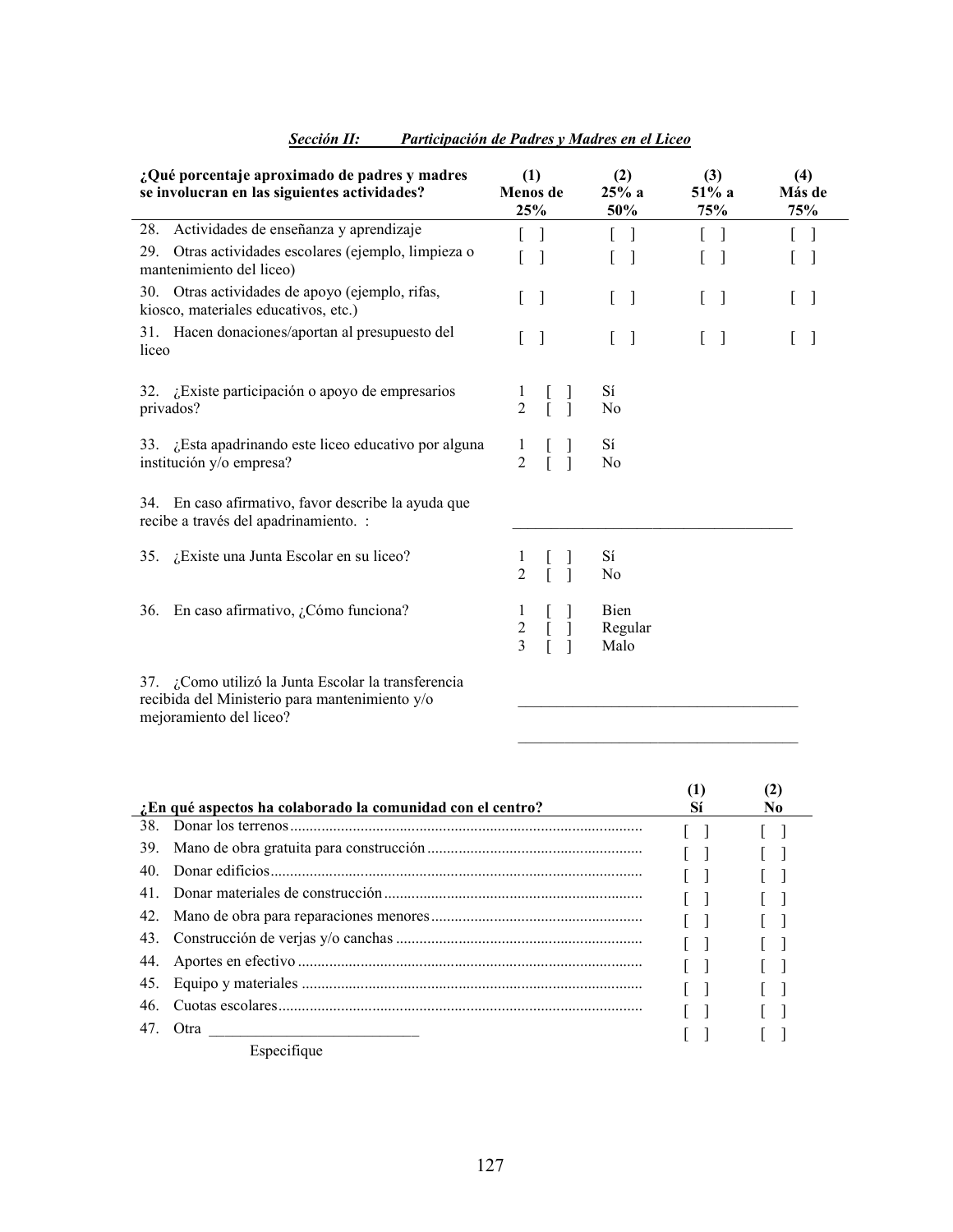|     | 48. En su centro, ¿cuántas tandas comparten la<br>infraestructura?                                          | $\begin{array}{c} 1 \\ 2 \\ 3 \\ 4 \end{array}$ | $\begin{bmatrix} 1 & 1 \\ 1 & 1 \\ 1 & 1 \end{bmatrix}$                                       | Solo una<br>Dos<br>Tres<br>Otra<br>Especifique    |  |
|-----|-------------------------------------------------------------------------------------------------------------|-------------------------------------------------|-----------------------------------------------------------------------------------------------|---------------------------------------------------|--|
|     | 49. $\lambda$ que nivel socioeconómico pertenece la<br>mayoría de los estudiantes que asisten a este liceo? |                                                 | $\begin{array}{cc} 1 & [ & ] \\ 2 & [ & ] \\ 3 & [ & ] \\ 4 & [ & ] \\ 5 & [ & ] \end{array}$ | Bajo<br>Medio bajo<br>Medio<br>Medio alto<br>Alto |  |
|     | 50. ¿Cuál es el número de estudiantes promedio por aula en este liceo?                                      |                                                 |                                                                                               |                                                   |  |
|     | 51. ¿Cuántos maestros imparten docencia en este liceo?                                                      |                                                 |                                                                                               |                                                   |  |
| 52. | En este año, ¿cuál es la población de estudiantes en este liceo?                                            |                                                 |                                                                                               |                                                   |  |
|     | 53. En este año, ¿cuántos estudiantes hay en el 4º grado?                                                   |                                                 |                                                                                               |                                                   |  |
|     | 54. En este año, ¿cuántos estudiantes en el 4º grado están en sobre-edad?                                   |                                                 |                                                                                               |                                                   |  |
|     | 55. ¿Cuál es el número total de aulas utilizados en este liceo?                                             |                                                 |                                                                                               |                                                   |  |
|     | 56. ¿Cuál fue la tasa promedia de repetición en su liceo, en el año académico 2005-06?                      |                                                 |                                                                                               |                                                   |  |
|     | 57. ¿Cuál fue la tasa promedia de deserción en su liceo, en el año académico 2005-06?                       |                                                 |                                                                                               |                                                   |  |

*Sección III: Características del Liceo*

#### **Infraestructura:**

| Indique cuáles de los siguientes<br>elementos de infraestructura existen<br>en su liceo, y si existen, en cual nivel<br>de estado están | Existencia<br>$\left(1\right)$<br>Si | (2)<br>N0 | <b>Bueno</b><br>(NO necesita<br>reparaciones) | <b>Estado</b><br>Regular<br>(necesita)<br>reparaciones<br>menores) | Malo<br>(necesita)<br>reparaciones<br>importantes) |
|-----------------------------------------------------------------------------------------------------------------------------------------|--------------------------------------|-----------|-----------------------------------------------|--------------------------------------------------------------------|----------------------------------------------------|
| 58. Aulas para cada grupo de<br>estudiantes                                                                                             |                                      |           |                                               |                                                                    |                                                    |
| Instalaciones sanitarias<br>59.                                                                                                         |                                      |           |                                               |                                                                    |                                                    |
| Servicio electricidad<br>60.                                                                                                            |                                      |           |                                               |                                                                    |                                                    |
| Inversor o planta electrica<br>61.                                                                                                      |                                      |           |                                               |                                                                    |                                                    |
| 62.<br>Agua potable                                                                                                                     |                                      |           |                                               |                                                                    |                                                    |
| Teléfono<br>63.                                                                                                                         |                                      |           |                                               |                                                                    |                                                    |
| Oficina de director<br>64.                                                                                                              |                                      |           |                                               |                                                                    |                                                    |
| Limpieza del liceo<br>65.                                                                                                               |                                      |           |                                               |                                                                    |                                                    |
| Sala de profesores<br>66.                                                                                                               |                                      |           |                                               |                                                                    |                                                    |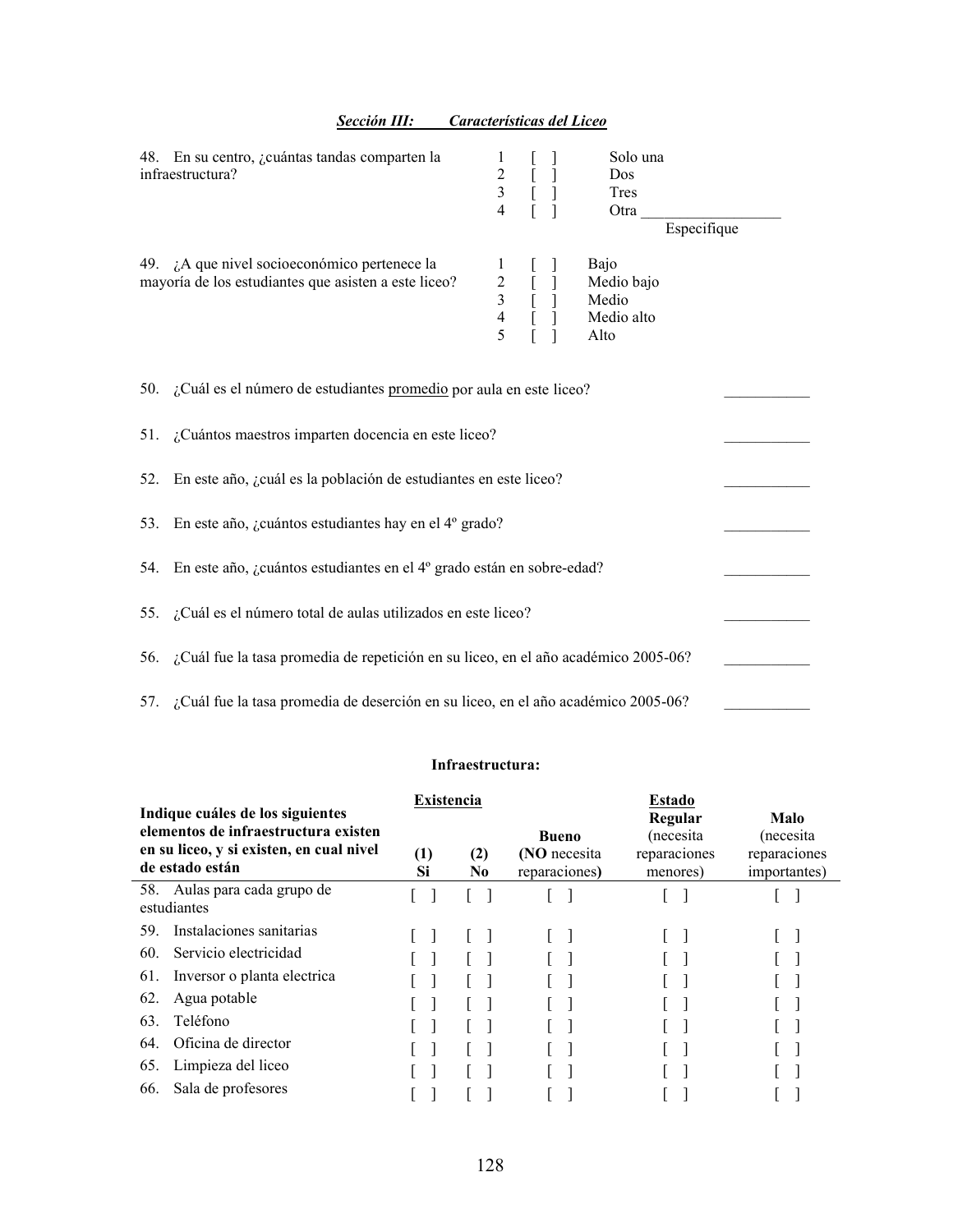#### **Infraestructura:**

| Indique cuáles de los siguientes<br>elementos de infraestructura existen<br>en su liceo, y si existen, en cual nivel<br>de estado están | $\rm(1)$<br>Si | <b>Existencia</b><br>Bueno<br>(NO necesita<br>(2)<br>reparaciones)<br>No |  | Estado<br>Malo<br>Regular<br>(necesita<br>(necesita)<br>reparaciones<br>reparaciones<br>importantes)<br>menores) |  |  |
|-----------------------------------------------------------------------------------------------------------------------------------------|----------------|--------------------------------------------------------------------------|--|------------------------------------------------------------------------------------------------------------------|--|--|
| Biblioteca<br>67.                                                                                                                       |                |                                                                          |  |                                                                                                                  |  |  |
| Laboratorio ciencias<br>68.<br>Laboratorio informática<br>69                                                                            |                |                                                                          |  |                                                                                                                  |  |  |

### **Recursos de Aprendizaje:**

|                                                                                                                                 |           | <b>Existencia</b>     |                                          | <b>Estado</b>                               |                                 |
|---------------------------------------------------------------------------------------------------------------------------------|-----------|-----------------------|------------------------------------------|---------------------------------------------|---------------------------------|
| Indique cuáles de los siguientes recursos<br>de aprendizaje existen en su liceo, y si<br>existen, en cual nivel de estado están | (1)<br>Si | (2)<br>N <sub>0</sub> | <b>Bueno</b><br>(NO necesita<br>mejoras) | Regular<br>(necesita<br>mejoras<br>menores) | Malo<br>(necesita<br>reemplazo) |
| Guías de enseñanza para el maestro<br>70.                                                                                       |           |                       |                                          |                                             |                                 |
| Guías de aprendizaje para el<br>71.<br>estudiante                                                                               |           |                       |                                          |                                             |                                 |
| Pizarras y tiza<br>72.                                                                                                          |           |                       |                                          |                                             |                                 |
| Libros de texto<br>73.                                                                                                          |           |                       |                                          |                                             |                                 |
| Currículo escolar<br>74.                                                                                                        |           |                       |                                          |                                             |                                 |
| Equipo audiovisual<br>75.                                                                                                       |           |                       |                                          |                                             |                                 |
| Diagramas<br>76.                                                                                                                |           |                       |                                          |                                             |                                 |
| Mapas<br>77.                                                                                                                    |           |                       |                                          |                                             |                                 |
| Globos<br>78.                                                                                                                   |           |                       |                                          |                                             |                                 |
| ¿Cómo clasificaría Ud. el estado general de la infraestructura de su liceo?<br>79.                                              |           |                       |                                          |                                             |                                 |
|                                                                                                                                 |           |                       |                                          | 1<br>2                                      | Bueno<br>Regular                |
| Explique:                                                                                                                       |           |                       |                                          | 3                                           | Malo                            |

| 80. ¿Como clasificaría Ud. el estado general de los recursos para el aprendizaje de su liceo? |  |            |               |  |  |  |
|-----------------------------------------------------------------------------------------------|--|------------|---------------|--|--|--|
|                                                                                               |  |            | 1 [ ] Bueno   |  |  |  |
|                                                                                               |  |            | 2 [ ] Regular |  |  |  |
| Explique:                                                                                     |  | 3 [ ] Malo |               |  |  |  |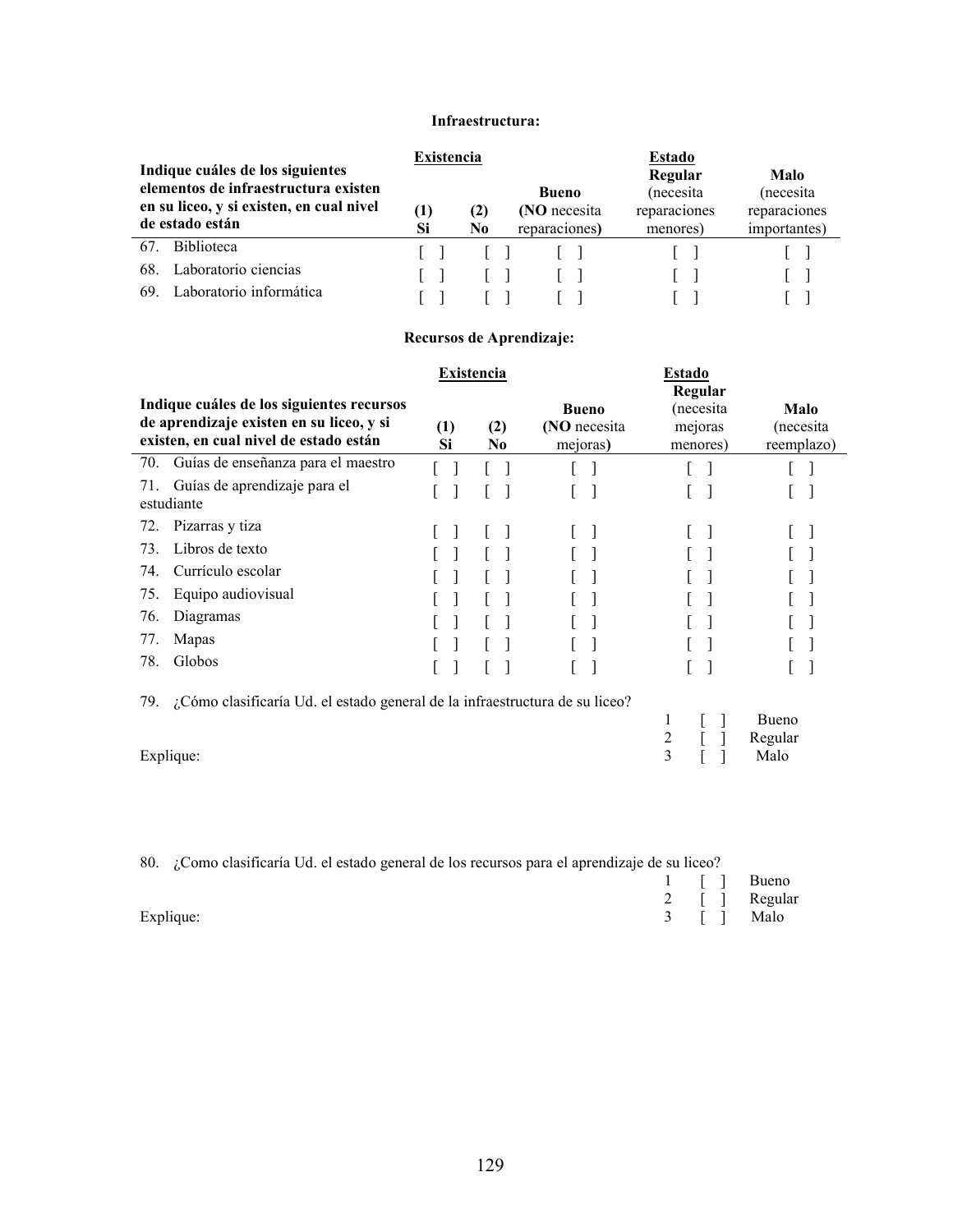81. En su opinión, ¿cuáles son los tres (3) problemas principales de este liceo? Explique. 1) 2) 3) 82. En su opinión ¿cuáles son las tres (3) necesidades prioritarias de este liceo? Explique. 1) 2) 3) 83.  $i$ Cómo describiría el clima escolar en este liceo?<br>
Explique:  $\begin{array}{ccc} 1 & [ & ] & B$ ueno<br>  $2 & [ & ] & Regular \\ 3 & [ & ] & Malo \end{array}$ Regular<br>Malo Explique: 3 [ ] Malo

**Gracias por su colaboración en este estudio.**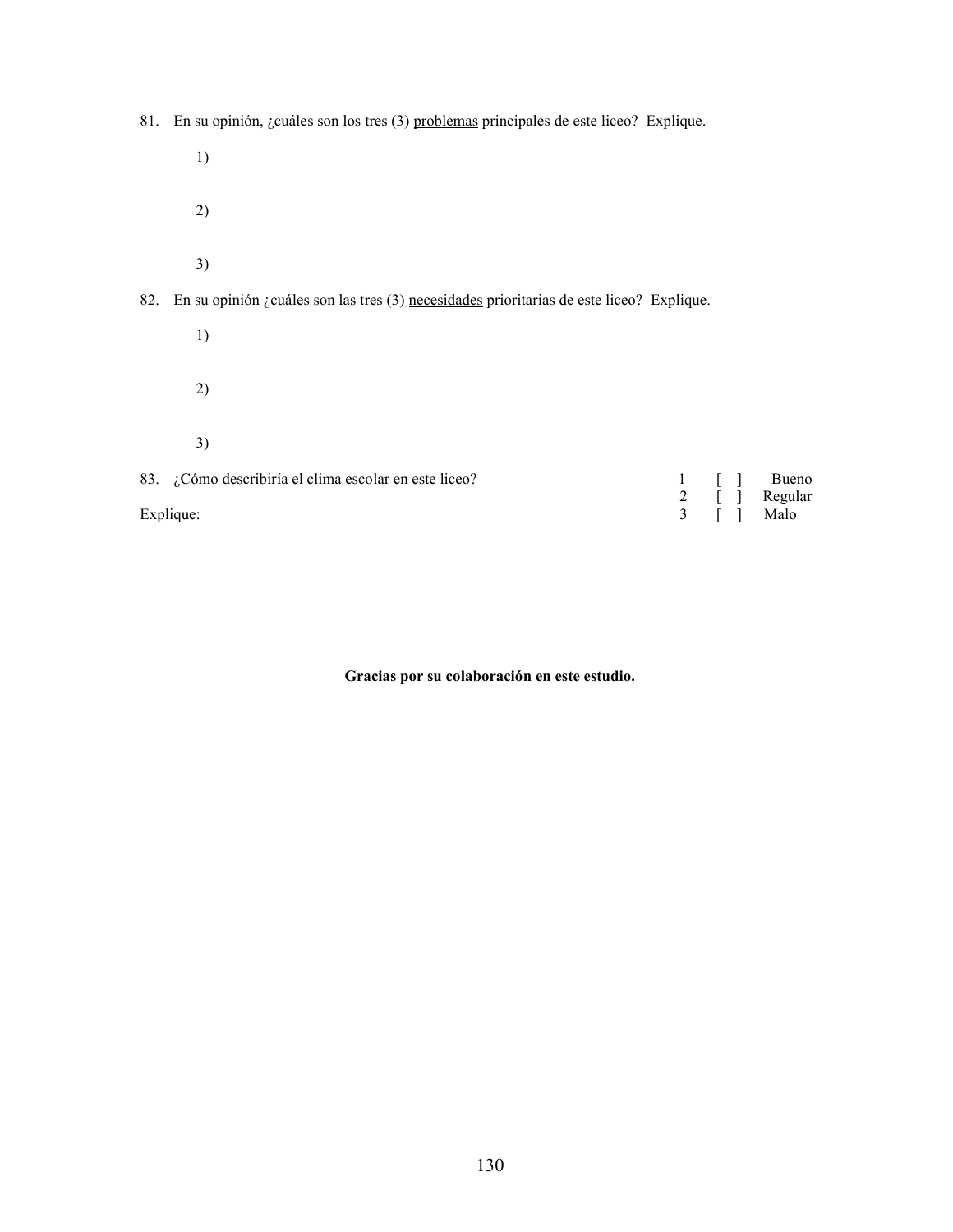# **Part II. Spanish Teacher Survey**

#### **Para contestar, marcar con una "X" el número de la(s) opción(es) que mejor responda a su situación o escriba la respuesta, cuando sea necesario.**

|     |                                                                                     | <b>Sección I:</b>                                                                                     | <b>Información del Maestro</b>                                                                                                                        |                                                                                                                                       |
|-----|-------------------------------------------------------------------------------------|-------------------------------------------------------------------------------------------------------|-------------------------------------------------------------------------------------------------------------------------------------------------------|---------------------------------------------------------------------------------------------------------------------------------------|
| 1.  | Género:                                                                             | Masculino                                                                                             |                                                                                                                                                       | Femenino                                                                                                                              |
| 2.  | Edad:                                                                               | 1<br>$\boldsymbol{2}$<br>$\mathbf{r}$<br>$\overline{L}$<br>$\mathfrak{Z}$<br>$\overline{4}$<br>[<br>5 | menos de 30 años<br>30-39 años<br>40-49 años<br>50-59 años<br>60 o mayor años                                                                         |                                                                                                                                       |
| 3.  | Años como maestro/a:                                                                |                                                                                                       |                                                                                                                                                       |                                                                                                                                       |
| 4.  |                                                                                     | Años como maestro/a en este liceo:                                                                    |                                                                                                                                                       |                                                                                                                                       |
| 5.  | liceo:                                                                              | Tanda(s) en la(s) que imparte docencia en este                                                        | $\mathbf{1}$<br>I.<br>$\frac{2}{3}$<br>$\left[ \right]$<br>$\mathbf{I}$<br>$\lbrack$<br>$\overline{4}$                                                | Mañana<br>Tarde<br>Noche<br>Otra<br>Especifique                                                                                       |
| 6.  | ¿Trabaja Ud. en otro empleo o empleos?                                              |                                                                                                       | $\mathbf{I}$<br>$\overline{2}$                                                                                                                        | Sí<br>N <sub>0</sub>                                                                                                                  |
| 7.  | En caso afirmativo, ¿cuáles?                                                        |                                                                                                       | Especifique:                                                                                                                                          |                                                                                                                                       |
| 8.  | empleo(s), por semana?                                                              | En caso afirmativo, ¿qué tiempo dedica al otro                                                        |                                                                                                                                                       |                                                                                                                                       |
| 9.  | ha alcanzado?                                                                       | ¿Cuál es el nivel académico más alto que Ud.                                                          | $\mathbf{1}$<br>$\overline{c}$<br>L<br>$\overline{\mathbf{3}}$<br>[<br>$\overline{4}$<br>$\lbrack$<br>5<br>[<br>6<br>$\tau$<br>8<br>L<br>$\mathbf{I}$ | Bachiller<br>Maestro/a Normal<br>Profesorado/Técnico<br>Licenciatura<br>Especialidad<br>Maestría<br>Doctorado.<br>Otro<br>Especifique |
| 10. | se ubica la escuela?                                                                | ¿Vive usted en la misma comunidad de donde                                                            | 1<br>2                                                                                                                                                | Sí<br>No                                                                                                                              |
| 11. | ¿Qué tipo de capacitación en servicio ha<br>recibido usted? (puede ser más que uno) |                                                                                                       | 1<br>$\overline{c}$<br>$\begin{bmatrix} 1 \\ 1 \end{bmatrix}$<br>$\overline{\mathbf{3}}$<br>$\overline{\mathbf{4}}$<br>[<br>5<br>ſ<br>1               | Ninguna capacitación<br>Habilitación Profesional<br>Cursos de capaticación<br>Cursos de especialización<br>Cursos de post-grado       |
|     |                                                                                     |                                                                                                       | 6<br>L<br>-1                                                                                                                                          | Otro<br>Especifique                                                                                                                   |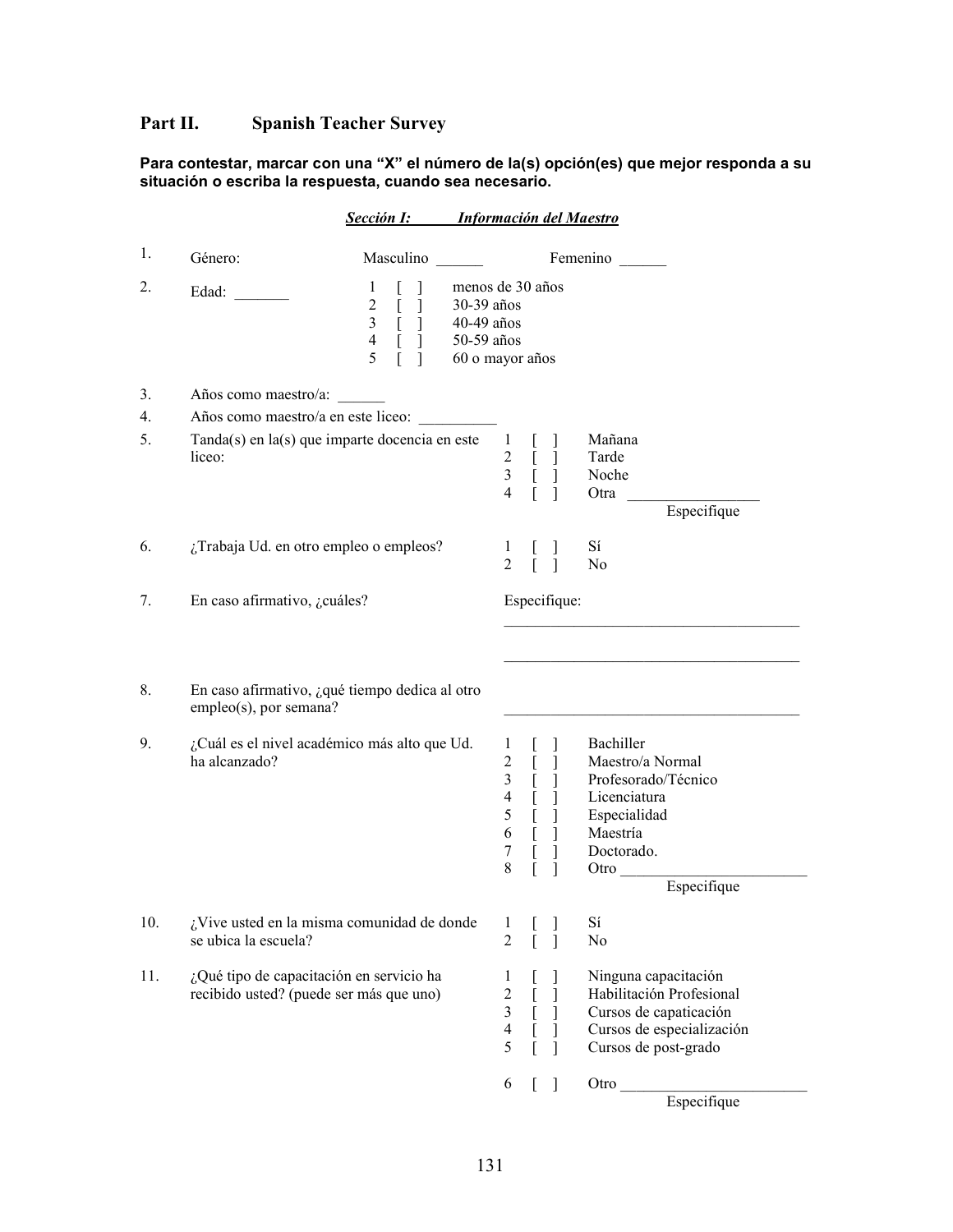12. ¿Cuántas horas en el último año ha participado en cursos de capacitación de docentes?

### *Sección II: Relación de confianza y Clima Escolar*

 $\mathcal{L}_\text{max}$ 

**Las preguntas siguientes son sobre este liceo y sus relaciones con el director, otros maestros y sus estudiantes. Por favor tome el tiempo en pensar en su respuesta y marque lo que piensa es la mejor.**

*Confianza entre Maestro-Director:*

|                                                                                                                                 | (1)                                 | (2)                               |                                    | (4)                                  | (5)                               |  |
|---------------------------------------------------------------------------------------------------------------------------------|-------------------------------------|-----------------------------------|------------------------------------|--------------------------------------|-----------------------------------|--|
|                                                                                                                                 | Muy en<br>desacuerdo                | En<br>desacuerd<br>$\bf{0}$       | Ni de<br>acuerdo, ni<br>desacuerdo | De acuerdo                           | Muy de<br>acuerd<br>$\bf o$       |  |
| 13.<br>Comparto mis<br>sentimientos, preocupaciones y<br>frustraciones con el director del<br>liceo.                            | $\Gamma$<br>$\Box$                  | $\begin{bmatrix} 1 \end{bmatrix}$ | $\begin{bmatrix} 1 \end{bmatrix}$  | $\begin{bmatrix} 1 \end{bmatrix}$    | $\begin{bmatrix} 1 \end{bmatrix}$ |  |
| 14<br>El director está atento al<br>bienestar personal de los maestros.                                                         | $\overline{\phantom{a}}$<br>L       | $\begin{bmatrix} 1 \end{bmatrix}$ | $\begin{bmatrix} 1 \end{bmatrix}$  | $\Gamma$<br>$\overline{\phantom{a}}$ | $\lceil \; \rceil$                |  |
| 15.<br>Tengo confianza en la<br>palabra del director.                                                                           | $\lceil$                            | $\lceil$<br>L                     | $\begin{bmatrix} 1 \end{bmatrix}$  | L                                    |                                   |  |
| El director de este liceo es un<br>16.<br>gerente efectivo que hace que la<br>escuela funciona sin problema.                    | $\lceil$<br>L                       | $\lceil$<br>L                     | - 1<br>L                           | $\mathbf{1}$<br>L                    | $\mathbf{L}$<br>$\Box$            |  |
| El director coloca las<br>17 <sub>1</sub><br>necesidades de los estudiantes por<br>encima de su interés personal y<br>político. | $\lceil$<br>L                       | $\begin{bmatrix} 1 \end{bmatrix}$ | $[\ ]$                             | $\overline{\phantom{a}}$<br>L        | $\Box$                            |  |
| 18.<br>El director confiá en la<br>capacidad de los maestros.                                                                   | $\Box$<br>L                         | $[\ ]$                            | $[\quad]$                          | $\mathbf{I}$<br>$\mathbf{r}$         | $\Box$                            |  |
| El director se interesa en el<br>19.<br>desarrollo profesional de los<br>maestros del liceo.                                    | $\overline{\phantom{a}}$<br>L       | $\lceil$<br>L                     | $\begin{bmatrix} 1 \end{bmatrix}$  | $\overline{\phantom{a}}$<br>L        | $\lceil \; \rceil$                |  |
| Respeto mi director como<br>20.<br>educador.                                                                                    | $\Gamma$<br>$\Box$                  | $[\ ]$                            | $[\ ]$                             | $\mathbf{r}$<br>$\lceil$             | $[\ ]$                            |  |
|                                                                                                                                 |                                     | (1)<br><b>Nada</b>                | (2)<br><b>Un Poco</b>              | (3)<br>Algo                          | (4)<br>Mucho                      |  |
| ¿Hasta qué punto se siente respetado por su<br>21.<br>director?                                                                 |                                     | $\overline{a}$<br>$\lceil$        | $\overline{\phantom{a}}$<br>L      | $[\quad]$                            | $\overline{L}$<br>-1              |  |
| <b>Confianza entre Maestros:</b>                                                                                                | (1)<br><b>Ninguno</b>               | (2)<br><b>Algunos</b>             | (3)<br>La Mitad                    | (4)<br>Casi todos                    | (5)<br><b>Todos</b>               |  |
| 22.<br>¿Cuántos maestros en su liceo se<br>llevan bien?                                                                         | $\begin{array}{c} \end{array}$<br>[ | $\mathbf{I}$<br>L                 | ]<br>[                             | $\lceil$<br>L                        | $\mathbf{I}$<br>L                 |  |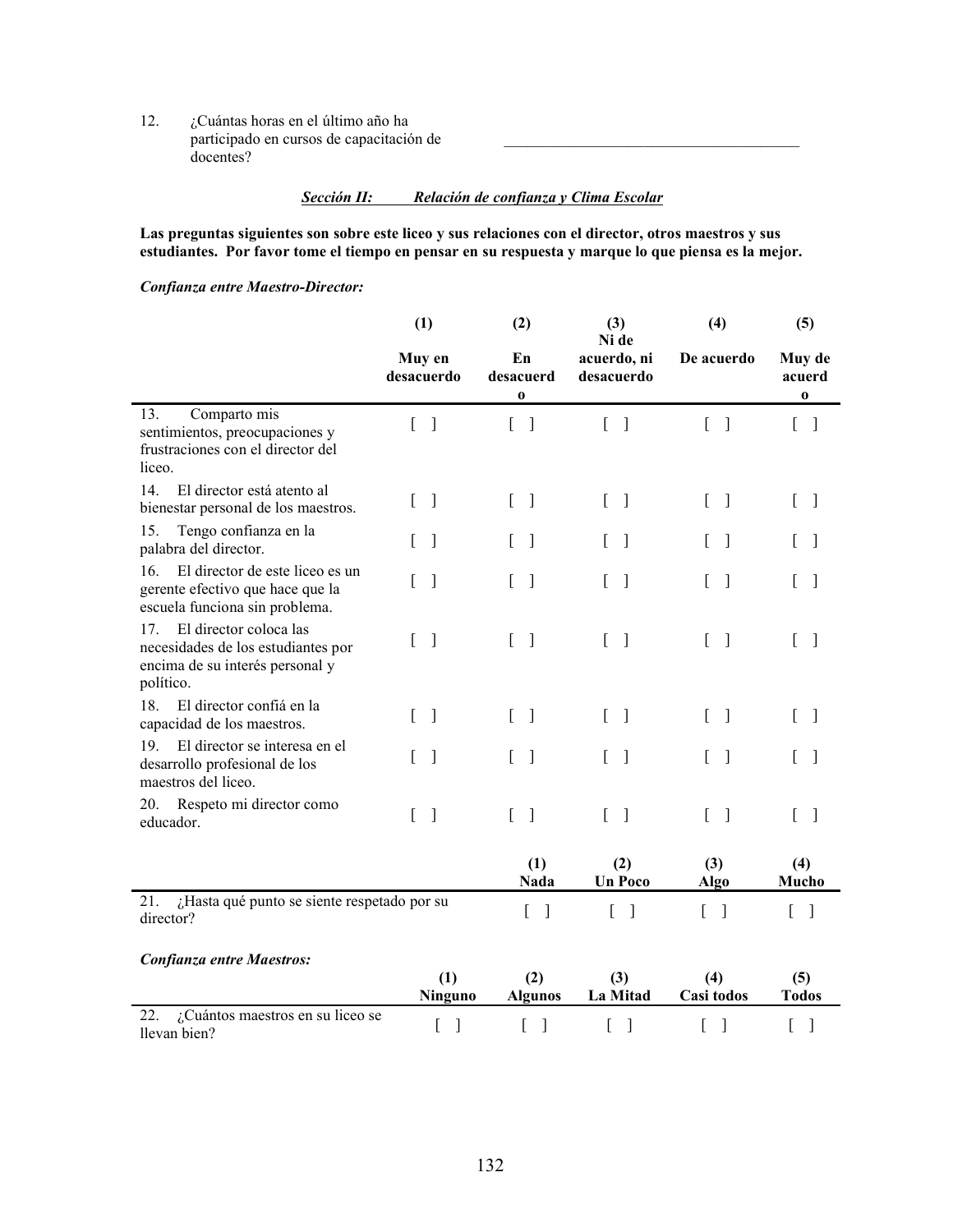|                                                                                                                 |                      | (1)<br>Nada              | (2)<br><b>Un Poco</b>     | (3)<br>Algo   | (4)<br>Mucho      |
|-----------------------------------------------------------------------------------------------------------------|----------------------|--------------------------|---------------------------|---------------|-------------------|
| ¿Hasta qué punto se siente respetado por sus<br>23.<br>compañeros?                                              |                      |                          |                           |               |                   |
|                                                                                                                 | (1)                  | (2)                      | (3)<br>Ni de              | (4)           | (5)               |
|                                                                                                                 | Muy en<br>desacuerdo | En<br>desacuerdo         | acuerdo, ni<br>desacuerdo | De<br>acuerdo | Muy de<br>acuerdo |
| Los maestros en este liceo se<br>24.<br>tienen confianza entre ellos.                                           |                      |                          |                           |               |                   |
| Comparto mis sentimientos,<br>25.<br>preocupaciones, y frustraciones<br>con otros maestros del liceo.           | 1                    | $\Box$                   |                           |               |                   |
| Los maestros respetan a los<br>26.<br>colegas que asumen un papel de<br>liderazgo en el liceo.                  | $\mathbf{1}$         | $\overline{\phantom{a}}$ |                           |               |                   |
| Los maestros respetan a los<br>27.<br>colegas que saben enseñar o que<br>hacen que sus estudiantes<br>aprendan. | $\mathbf{1}$         |                          |                           |               |                   |

# *Confianza entre Maestro y Padres:*

|                                                                                                                              | (1)<br>Ninguno | (2)<br><b>Algunos</b>                 | (3)<br>La Mitad                   | (4)<br>Casi todos                 | (5)<br><b>Todos</b> |
|------------------------------------------------------------------------------------------------------------------------------|----------------|---------------------------------------|-----------------------------------|-----------------------------------|---------------------|
| 28. ¿Cuántos de los padres y madres<br>de sus estudiantes contribuyen con el<br>aprendizaje de sus hijos?                    |                |                                       | $\begin{bmatrix} 1 \end{bmatrix}$ |                                   |                     |
| ¿Cuántos maestros se sienten bien<br>29.<br>con el apoyo que los padres y madres de<br>los estudiantes le dan en su trabajo? | $\lceil$<br>L  | $\begin{bmatrix} 1 & 1 \end{bmatrix}$ | $\begin{bmatrix} 1 \end{bmatrix}$ | $\begin{bmatrix} 1 \end{bmatrix}$ |                     |
| ¿Cuántos maestros sinceramente<br>30.<br>gustan la comunidad local?                                                          |                | $\begin{bmatrix} 1 \end{bmatrix}$     | $\begin{bmatrix} 1 \end{bmatrix}$ |                                   |                     |
| ¿Cuántos de los padres y madres<br>31.<br>de sus estudiantes apoyan sus esfuerzos<br>de enseñanza?                           |                | $\Box$                                |                                   |                                   |                     |
|                                                                                                                              |                |                                       | (1)<br>Nada                       | (3)<br>(2)<br>Un<br>Algo<br>Poco  | (4)<br>Mucho        |
| ¿Hasta qué punto respetan los maestros a los miembros<br>32.<br>de la comunidad local?                                       |                |                                       |                                   |                                   |                     |
| ¿Hasta qué punto respetan los maestros a los padres y<br>33.<br>madres de sus estudiantes?                                   |                |                                       |                                   |                                   |                     |

34. *i* Hasta qué punto se siente respetado por los padres y [ ] [ ] [ ] [ ] [ ]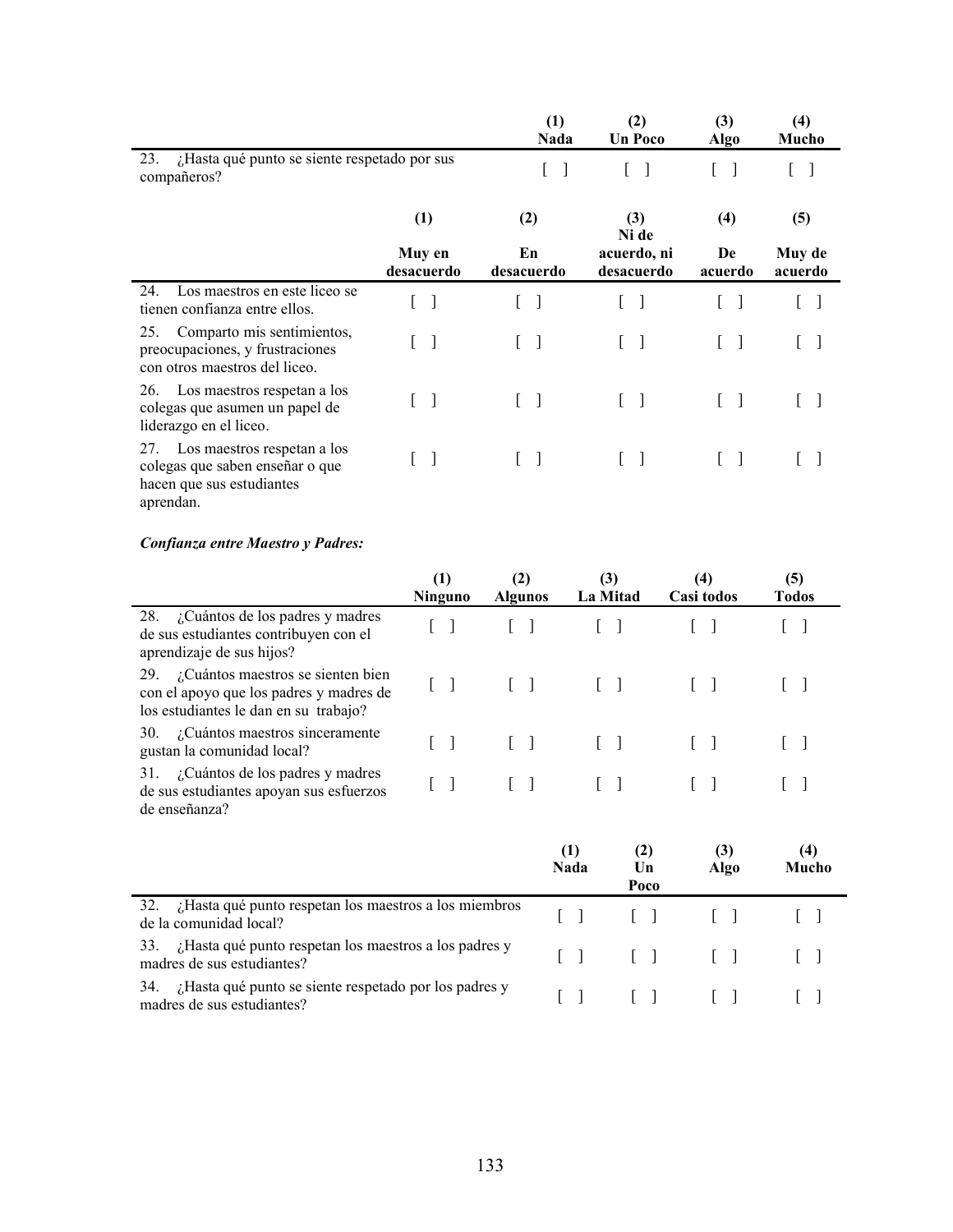|                                                                                                                               | (1)                             | (2)                               | (3)<br>Ni de                                   | (4)           | (5)               |
|-------------------------------------------------------------------------------------------------------------------------------|---------------------------------|-----------------------------------|------------------------------------------------|---------------|-------------------|
|                                                                                                                               | Muy en<br>desacuerd<br>$\bf{0}$ | En<br>desacuerdo                  | acuerdo, ni<br>desacuerdo                      | De<br>acuerdo | Muy de<br>acuerdo |
| Maestros y padres y madres<br>35.<br>se sienten comprometidos con la<br>educación de los estudiantes.                         |                                 | 1                                 | $\overline{\phantom{a}}$                       |               |                   |
| Es difícil vencer las barreras<br>36.<br>culturales entre los maestros y los<br>padres en este liceo.                         | 1                               | $\begin{bmatrix} & \end{bmatrix}$ | $\begin{bmatrix} 1 & 1 \\ 1 & 1 \end{bmatrix}$ |               |                   |
| Los padres confían en la<br>37.<br>capacidad de los maestros.                                                                 | ]                               | $[\quad]$                         | $\begin{bmatrix} & \end{bmatrix}$              |               |                   |
| Hay conflictos entre los<br>38.<br>padres/madres y maestros en este<br>liceo.                                                 |                                 | $\mathbf{I}$                      | $\overline{\phantom{a}}$                       |               |                   |
| El personal del liceo trata de<br>39.<br>establecer relaciones de confianza<br>con los padres y madres de los<br>estudiantes. | 1                               | $\mathbf{1}$                      | $\begin{bmatrix} 1 \end{bmatrix}$              |               |                   |
| 40.<br>Conversar con los padres y<br>las madres me ayuda entender<br>mejor mis estudiantes.                                   |                                 |                                   | $\begin{bmatrix} & \\ & \end{bmatrix}$         |               |                   |

### *Confianza entre Maestro y Estudiante:*

|                                                                                                             | (1)<br><b>Ninguno</b>           | (2)<br><b>Algunos</b>             | (3)<br>La<br><b>Mitad</b>         | (4)<br>Casi todos                 | (5)<br><b>Todos</b>               |  |
|-------------------------------------------------------------------------------------------------------------|---------------------------------|-----------------------------------|-----------------------------------|-----------------------------------|-----------------------------------|--|
| ¿Cuántos maestros son satisfechos<br>41.<br>con el trabajo que hacen sus estudiantes?                       |                                 | $[\ ]$                            |                                   |                                   |                                   |  |
|                                                                                                             |                                 | (1)<br>Nada                       | (2)<br><b>Un Poco</b>             | (3)<br><b>Algo</b>                | (4)<br>Mucho                      |  |
| ¿Hasta qué punto respetan los maestros los<br>42.<br>estudiantes?                                           |                                 | Ĺ<br>$\mathbf{I}$                 | [<br>1                            | Ĺ<br>1                            | ſ<br>$\mathbf{I}$                 |  |
|                                                                                                             | (1)                             | (2)                               | (3)<br>Ni de                      | (4)                               | (5)                               |  |
|                                                                                                             | Muy en<br>desacuerd<br>$\bf{0}$ | En<br>desacuerdo                  | acuerdo, ni<br>desacuerdo         | De<br>acuerdo                     | Muy de<br>acuerdo                 |  |
| Maestros se sienten<br>43.<br>comprometidos con la educación.                                               | 1                               | $\begin{bmatrix} 1 \end{bmatrix}$ | $\begin{bmatrix} 1 \end{bmatrix}$ | $\begin{bmatrix} 1 \end{bmatrix}$ | $\begin{bmatrix} 1 \end{bmatrix}$ |  |
| Estudiantes se sienten<br>44.<br>comprometidos con la educación.                                            | $\mathbf{I}$                    | $\begin{bmatrix} 1 \end{bmatrix}$ | $\begin{bmatrix} 1 \end{bmatrix}$ | $\begin{bmatrix} 1 \end{bmatrix}$ | L                                 |  |
| En este liceo, es difícil<br>45.<br>vencer las barreras culturales entre<br>los maestros y los estudiantes. | 1                               | $\begin{bmatrix} 1 \end{bmatrix}$ | $[\ ]$                            | $\lceil$ $\rceil$                 | $\begin{bmatrix} 1 \end{bmatrix}$ |  |
| Los estudiantes confían en la<br>46.<br>capacidad de los maestros del<br>liceo.                             | $\mathbf{I}$                    | $\begin{bmatrix} 1 \end{bmatrix}$ | $\begin{bmatrix} 1 \end{bmatrix}$ | $\begin{bmatrix} 1 \end{bmatrix}$ | $\begin{bmatrix} 1 \end{bmatrix}$ |  |
| 47.<br>Hay conflictos entre los                                                                             | 1<br>L                          | $\begin{bmatrix} 1 \end{bmatrix}$ | $\lceil$<br>L                     | $[\ ]$                            | L                                 |  |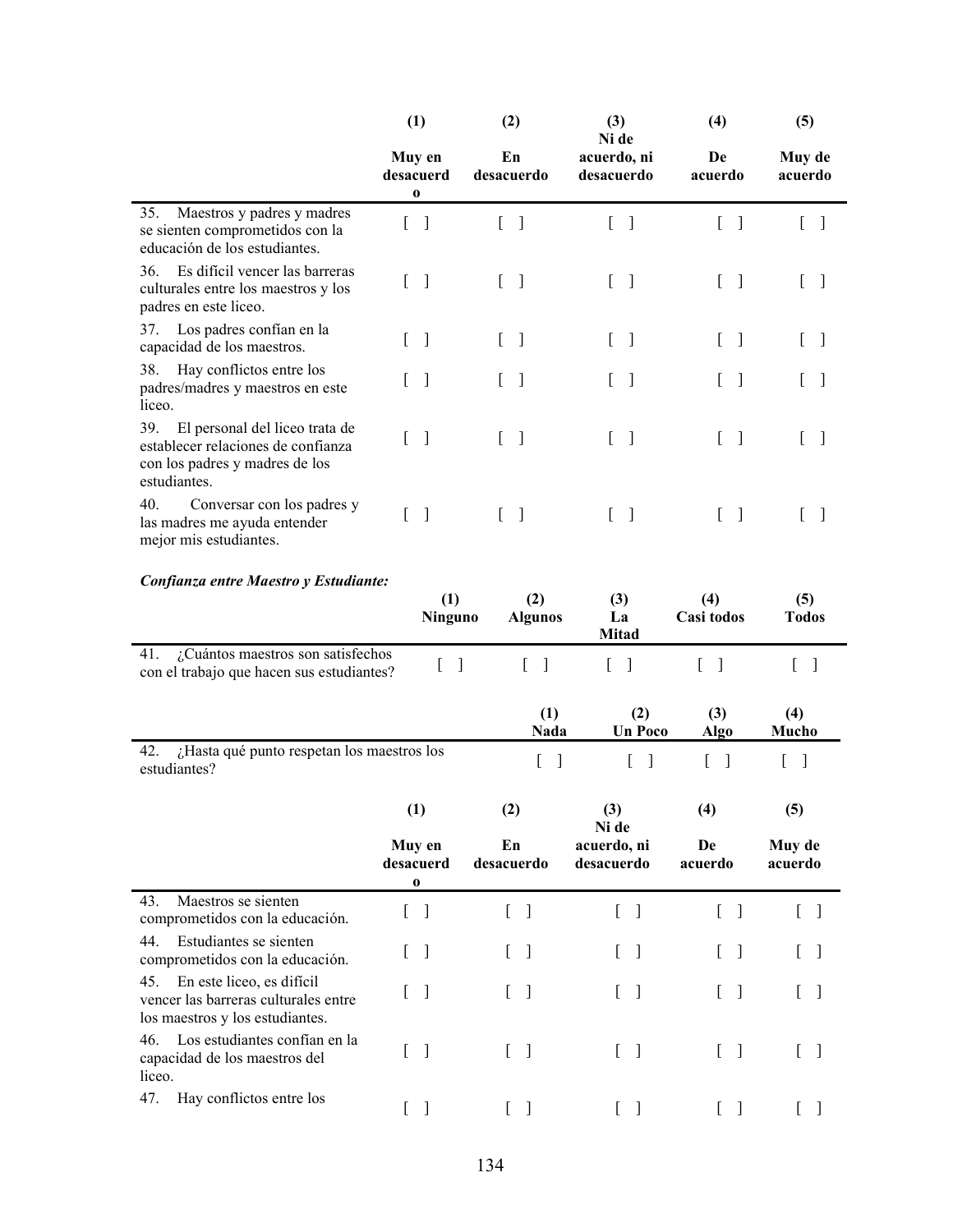|                                                                                                               | (1)                             | (2)              | (3)<br>Ni de                      | (4)                | (5)                          |  |
|---------------------------------------------------------------------------------------------------------------|---------------------------------|------------------|-----------------------------------|--------------------|------------------------------|--|
|                                                                                                               | Muy en<br>desacuerd<br>$\bf{0}$ | En<br>desacuerdo | acuerdo, ni<br>desacuerdo         | De<br>acuerdo      | Muy de<br>acuerdo            |  |
| estudiantes y maestros en este<br>liceo.                                                                      |                                 |                  |                                   |                    |                              |  |
| 48.<br>El personal del liceo trabaja<br>mucho para establecer relaciones<br>de confianza con los estudiantes. | $[\ ]$                          | $[\ ]$           | $\begin{bmatrix} 1 \end{bmatrix}$ | $[\ ]$             | $\mathbf{r}$<br>$\mathbf{I}$ |  |
| En su opinión, ¿cuáles son los tres (3) problemas principales de este liceo? Explique.<br>49.                 |                                 |                  |                                   |                    |                              |  |
| 1)                                                                                                            |                                 |                  |                                   |                    |                              |  |
| 2)                                                                                                            |                                 |                  |                                   |                    |                              |  |
| 3)                                                                                                            |                                 |                  |                                   |                    |                              |  |
| 50.<br>En su opinión $\zeta$ cuáles son las tres (3) necesidades prioritarias de este liceo? Explique.        |                                 |                  |                                   |                    |                              |  |
| 1)                                                                                                            |                                 |                  |                                   |                    |                              |  |
| 2)                                                                                                            |                                 |                  |                                   |                    |                              |  |
| 3)                                                                                                            |                                 |                  |                                   |                    |                              |  |
| ¿Cómo describiría el clima escolar en este liceo?<br>51.                                                      |                                 |                  |                                   |                    |                              |  |
| Explique:                                                                                                     |                                 |                  |                                   | 1<br>$\frac{2}{3}$ | Bueno<br>Regular<br>Malo     |  |

**Gracias por su colaboración en este estudio**.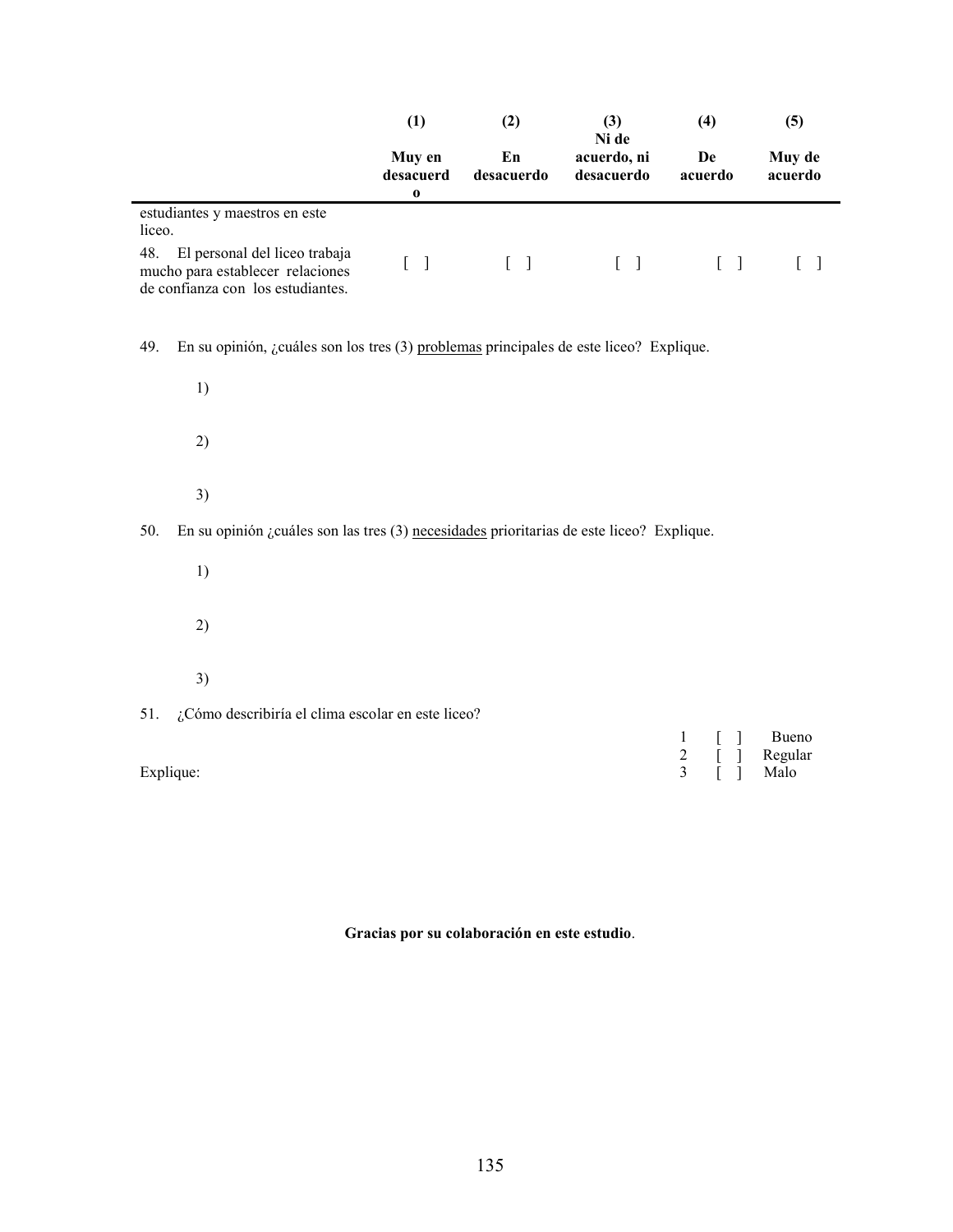# **Part III. Director Survey in English**

|                                    | To answer, mark an "X" next to the number of the option(s) that best fits your situation or |
|------------------------------------|---------------------------------------------------------------------------------------------|
| write your answer, when necessary. |                                                                                             |

|    |                                   | <b>Section I:</b>                                                                                                                                                                                                                                                          | <b>Director Information</b>                                                                                                             |                                                                                                                       |
|----|-----------------------------------|----------------------------------------------------------------------------------------------------------------------------------------------------------------------------------------------------------------------------------------------------------------------------|-----------------------------------------------------------------------------------------------------------------------------------------|-----------------------------------------------------------------------------------------------------------------------|
| 1. | Sex:                              | Male                                                                                                                                                                                                                                                                       | Female                                                                                                                                  |                                                                                                                       |
| 2. | Age:                              | Under 30 years of age<br>1<br>L<br>$\begin{array}{c} 2 \\ 3 \\ 4 \\ 5 \end{array}$<br>-<br>-<br>-<br>-<br>-<br>-<br>-<br><br>-<br><br><br><br><br><br><br><br><br><br><br><br><br><br><br><br><br><br><br><br><br>30-39 years<br>40-49 years<br>50-59 years<br>60 or older |                                                                                                                                         |                                                                                                                       |
| 3. | Years as director:                |                                                                                                                                                                                                                                                                            |                                                                                                                                         |                                                                                                                       |
| 4. | Years as director in this school: |                                                                                                                                                                                                                                                                            |                                                                                                                                         |                                                                                                                       |
| 5. | school.                           | Session for which you are director in this                                                                                                                                                                                                                                 | $\mathbf{1}$<br>l<br>$\frac{2}{3}$<br>$\mathbf{r}$<br>$\lbrack$<br>$\overline{4}$<br>$\overline{a}$                                     | Morning<br>Afternoon<br>Night<br>Other<br>Specify                                                                     |
| 6. | Do you work in another job?       |                                                                                                                                                                                                                                                                            | 1<br>$\overline{2}$<br>1                                                                                                                | Yes<br>N <sub>o</sub>                                                                                                 |
| 7. |                                   | If the answer is yes, which jobs?                                                                                                                                                                                                                                          | Specify:                                                                                                                                |                                                                                                                       |
| 8. |                                   | If the answer is yes, how much time do you<br>dedicate to your other job(s) per week?                                                                                                                                                                                      |                                                                                                                                         |                                                                                                                       |
| 9. | have achieved?                    | What is the highest level of education you                                                                                                                                                                                                                                 | $\mathbf{1}$<br>$\overline{2}$<br>$\overline{\mathbf{3}}$<br>[<br>$\overline{4}$<br>ſ<br>$\mathfrak s$<br>[<br>5<br>6<br>$\overline{7}$ | High School<br>"Normal" Teacher<br>Professional/Technical<br>Bachelors<br>Specialty<br>Masters<br>Doctorate.<br>Other |

Specify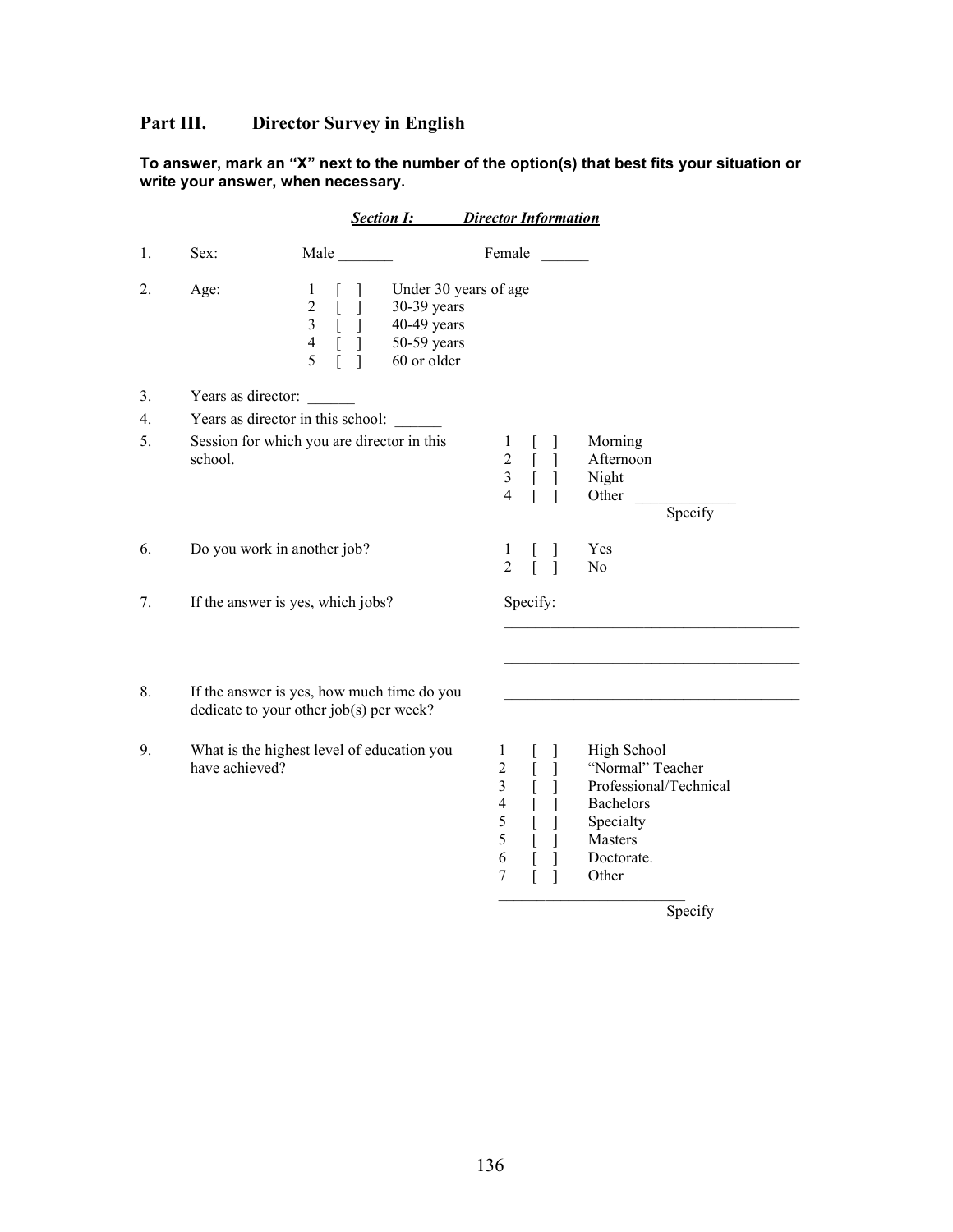| 10. | What is your work situation in this school?               | 1              |  | I only work as director and I don't<br>teach classes (unless I'm<br>substituting for an abscent teacher) |
|-----|-----------------------------------------------------------|----------------|--|----------------------------------------------------------------------------------------------------------|
|     |                                                           | 2              |  | I am the director and I also teach a<br>normal teaching load like any other<br>teacher                   |
|     |                                                           | 3              |  | I am the director and I teach a<br>smaller than normal teaching load                                     |
|     |                                                           | 4              |  | Othe                                                                                                     |
|     |                                                           |                |  | Specify                                                                                                  |
| 11. | With which frequency do you visit the<br>classrooms?      | 1              |  | I don't have a regular plan of<br>visiting the classrooms                                                |
|     |                                                           | $\overline{2}$ |  | I visit all the classrooms at least<br>once a day                                                        |
|     |                                                           | 3              |  | I visit all of the the classrooms at<br>least once a week                                                |
|     |                                                           | 4              |  | I visit all the classrooms at least<br>once every two weeks                                              |
|     |                                                           | 5              |  | I vist all the classrooms about once<br>a month                                                          |
|     |                                                           | 6              |  | I don't visit the classrooms                                                                             |
|     |                                                           | $\overline{7}$ |  | Other<br>Specify                                                                                         |
| 12. | Do you live in the same community where the<br>school is? | 1<br>2         |  | Yes<br>N <sub>0</sub>                                                                                    |

13. How many hours in the last year have you participated in director training?

| Indicate which of the following actions you realice as<br>director with the teachers in your school. If the answer is |                                                    |              |                  | 3            |  |
|-----------------------------------------------------------------------------------------------------------------------|----------------------------------------------------|--------------|------------------|--------------|--|
|                                                                                                                       | never, please mark it.                             | Frequently   | <b>Sometimes</b> | <b>Never</b> |  |
| 14.                                                                                                                   |                                                    |              |                  |              |  |
| 15.                                                                                                                   |                                                    | $\Box$       |                  |              |  |
| 16.                                                                                                                   | Provide suggestions and recommendations on how to  | $\mathbf{1}$ | $\mathbf{1}$     |              |  |
| 17.                                                                                                                   | Attend to discipline problems that teachers cannot |              |                  |              |  |
| 18.                                                                                                                   |                                                    | $\mathbf{1}$ |                  |              |  |
|                                                                                                                       |                                                    |              |                  |              |  |

Indicate which type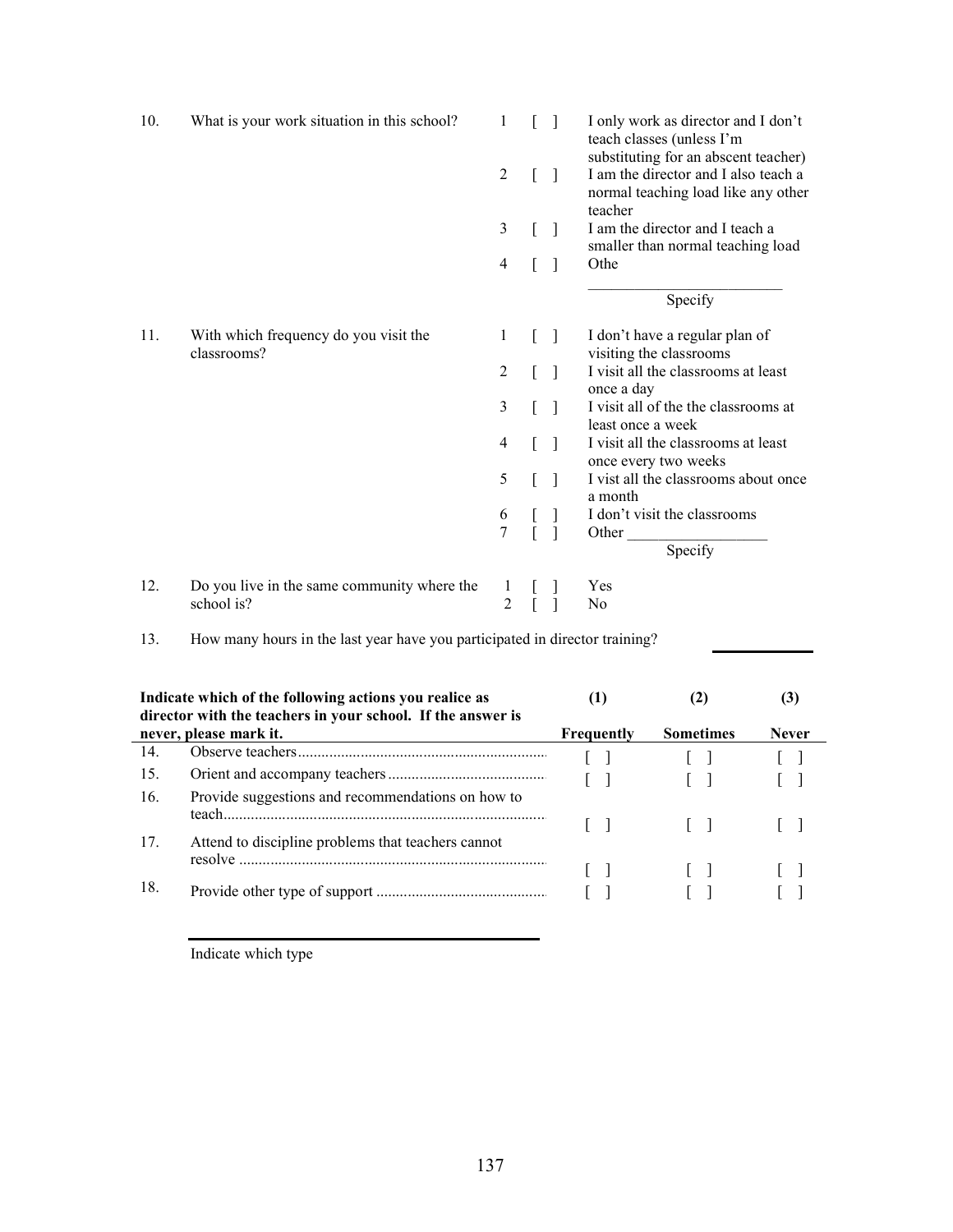| What time do you dedicate to the following activities (average per work for this<br>school and this session)? | <b>Hours</b> |
|---------------------------------------------------------------------------------------------------------------|--------------|
|                                                                                                               |              |
|                                                                                                               |              |
|                                                                                                               |              |
|                                                                                                               |              |
|                                                                                                               |              |
|                                                                                                               |              |
|                                                                                                               |              |
| 26. Follow-up and observation with teachers                                                                   |              |
| 27. Other activies that aren't teaching. Describe:                                                            |              |

### *Section II Parental Participation in the School*

| What aproximate percentage of parents<br>involve themselves in the following activities?       | (1)<br>Less than<br>25%                 | (2)<br>$25%$ to<br>50%                | (3)<br>$51\%$ to<br>75% | (4)<br>More than<br>75% |
|------------------------------------------------------------------------------------------------|-----------------------------------------|---------------------------------------|-------------------------|-------------------------|
| Teaching and learning activities<br>28.                                                        |                                         |                                       |                         |                         |
| Other school activities (e.g., clearing or<br>29.<br>maintenance)                              |                                         |                                       |                         | H                       |
| 30. Other support activities (e.g., raffles, kiosk,<br>donating educative materials, etc.)     | L<br>$\Box$                             | $\begin{bmatrix} 1 & 1 \end{bmatrix}$ | L<br>$\lceil$           | $\lceil$                |
| 31. Make donations to or support the school's<br>budget                                        | L<br>-1                                 | $\begin{bmatrix} 1 \end{bmatrix}$     | $\lceil$<br>L           | -1                      |
| 32. Is there participation or support from private<br>businesses?                              | 1<br>$\overline{2}$                     | Yes<br>No                             |                         |                         |
| 33. Is your school "patronized" by an institution<br>or business?                              | 1<br>$\overline{2}$                     | Yes<br>No                             |                         |                         |
| 34. If the answer is yes, please describe the help<br>you receive through this "patronage."    |                                         |                                       |                         |                         |
| 35. Does your school have a "Junta Escolar"<br>(School Board)?                                 | 1<br>$\overline{2}$                     | Yes<br>No                             |                         |                         |
| If yes, how does it function?<br>36.                                                           | 1<br>$\boldsymbol{2}$<br>$\overline{3}$ | Well<br>Regular<br>Poorly             |                         |                         |
| How did the Junta use the transfer received<br>37.<br>from the Ministry for maintenance and/or |                                         |                                       |                         |                         |

from the Ministry for maintenance and/or betterment of the school?

\_\_\_\_\_\_\_\_\_\_\_\_\_\_\_\_\_\_\_\_\_\_\_\_\_\_\_\_\_\_\_\_\_\_\_\_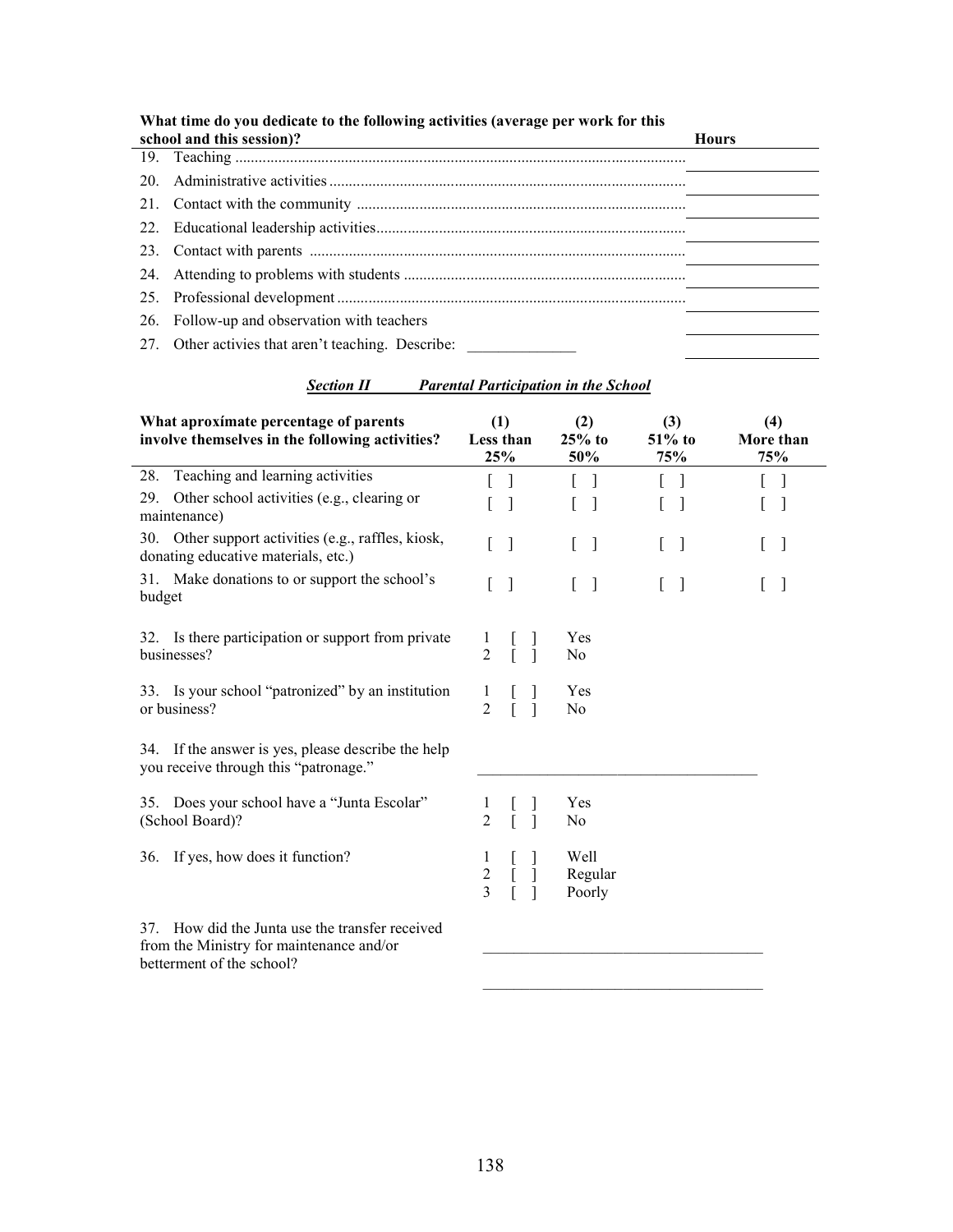|     |                                                     |            | 12  |  |
|-----|-----------------------------------------------------|------------|-----|--|
|     | How has the community collaborated with the school? | <b>Yes</b> | No. |  |
| 38  |                                                     |            |     |  |
| 39. |                                                     |            |     |  |
| 40. |                                                     |            |     |  |
| 41  |                                                     |            |     |  |
| 42. |                                                     |            |     |  |
| 43. |                                                     |            |     |  |
| 44. |                                                     |            |     |  |
| 45. |                                                     |            |     |  |
| 46. |                                                     |            |     |  |
| 47. | Other                                               |            |     |  |
|     |                                                     |            |     |  |

Specify

## *Section III: School Characteristics*

| 48. In your school building, how many sessions    |                | Only One            |
|---------------------------------------------------|----------------|---------------------|
| share the infrastructure?                         |                | Two                 |
|                                                   |                | Three               |
|                                                   | 4              | Other               |
|                                                   |                | Specify             |
| 49.<br>What SES level do most of the students who |                | Low                 |
| attend this school belong to?                     |                | Middle Low          |
|                                                   |                | Middle              |
|                                                   | $\overline{4}$ | <b>Upper Middle</b> |
|                                                   |                | High                |

|     | 50. What is the average number of students per classroom in this school? |  |
|-----|--------------------------------------------------------------------------|--|
|     | 51. How many teachers teach in this school?                              |  |
| 52. | This year, how many students are attending this schools?                 |  |
| 53. | This year, how many 12th graders are there in the school?                |  |
| 54. | This year, how many 12th grade students are average?                     |  |
|     | 55. How many classrooms are used in this school?                         |  |
| 56. | What was the average repetitition rate for 2005-06 academic year?        |  |
| 57. | What was the average desertion rate for the 2005-06 academic year?       |  |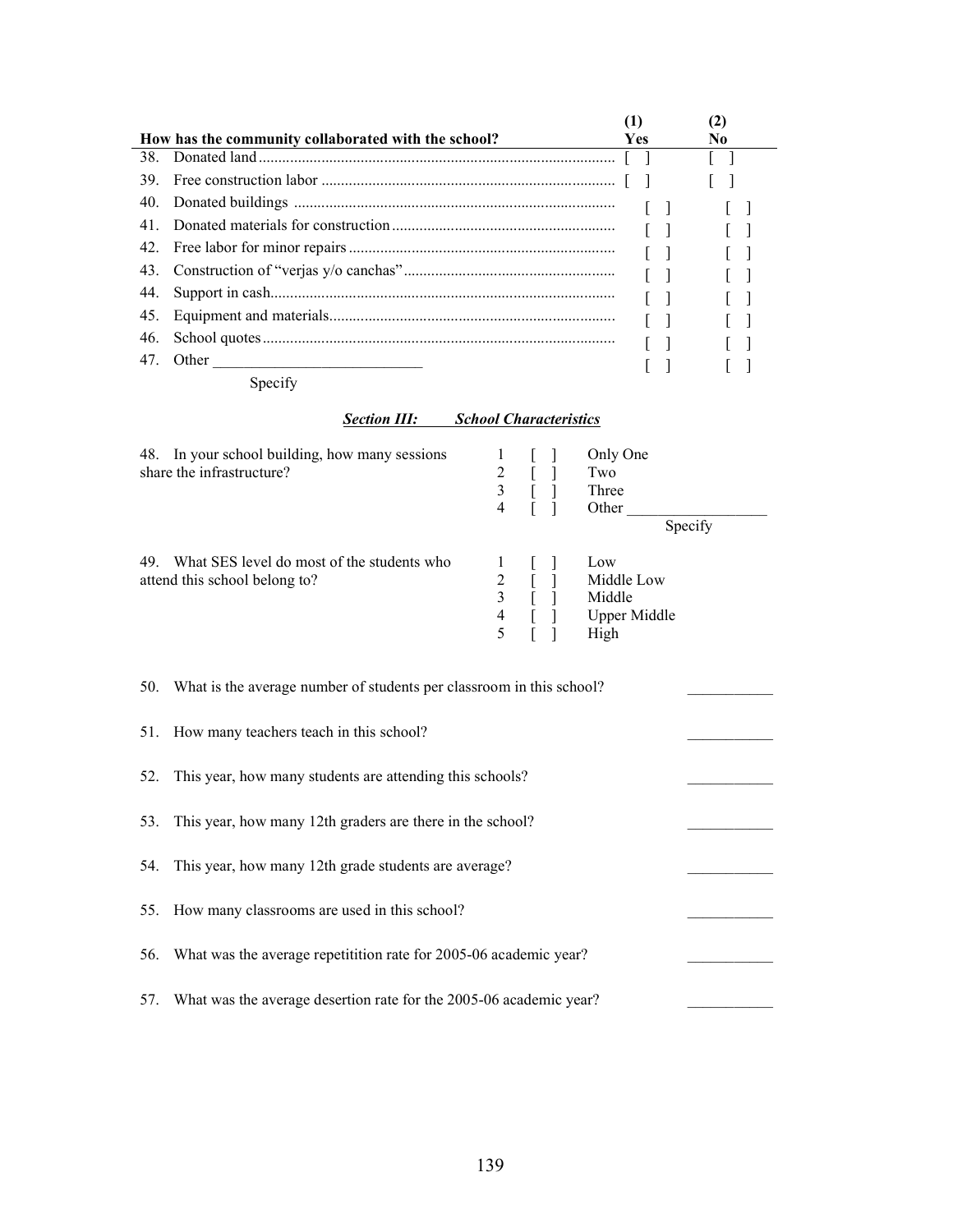### **Infrastructure:**

|                                                                                                                                          | <b>Existence</b>             |            | Condition |                                  |                                         |                                            |
|------------------------------------------------------------------------------------------------------------------------------------------|------------------------------|------------|-----------|----------------------------------|-----------------------------------------|--------------------------------------------|
| Indicate which of the follwoing<br>infrastructure elements exist in your<br>school, and if they exist, in which<br>condition they are in |                              | (1)<br>Yes | (2)<br>No | Good<br>(doesn't need<br>repair) | Regular<br>(needs)<br>minor<br>repairs) | <b>Bad</b> (needs<br>important<br>repairs) |
| 58.<br>students                                                                                                                          | Classrooms for each group of |            |           |                                  |                                         |                                            |
| 59.                                                                                                                                      | Sanitary facilities          |            |           |                                  |                                         |                                            |
| Electric service<br>60.                                                                                                                  |                              |            |           |                                  |                                         |                                            |
| 61.                                                                                                                                      | Electric generador           |            |           |                                  |                                         |                                            |
| Potable water<br>62.                                                                                                                     |                              |            |           |                                  |                                         |                                            |
| Telephone<br>63.                                                                                                                         |                              |            |           |                                  |                                         |                                            |
| 64.                                                                                                                                      | Director's office            |            |           |                                  |                                         |                                            |
| 65.                                                                                                                                      | School cleanliness           |            |           |                                  |                                         |                                            |
| Teacher lounge<br>66.                                                                                                                    |                              |            |           |                                  |                                         |                                            |
| Library<br>67.                                                                                                                           |                              |            |           |                                  |                                         |                                            |
| Science lab<br>68.                                                                                                                       |                              |            |           |                                  |                                         |                                            |
| Information lab<br>69.                                                                                                                   |                              |            |           |                                  |                                         |                                            |

## **Learning Resources:**

|                                                                                                                                  |                              |            | <b>Existencia</b> |                                  |                                     |                                         |
|----------------------------------------------------------------------------------------------------------------------------------|------------------------------|------------|-------------------|----------------------------------|-------------------------------------|-----------------------------------------|
| Indicate which of the follwoing learning<br>resources exist in your school, and if<br>they exist, in which condition they are in |                              | (1)<br>Yes | (2)<br>No.        | Good<br>(doesn't need<br>repair) | Regular<br>(needs minor<br>repairs) | Bad<br>(needs)<br>important<br>repairs) |
| 70.                                                                                                                              | Teaching guides for teachers |            |                   |                                  |                                     |                                         |
| 71.                                                                                                                              | Learning guides for students |            |                   |                                  |                                     |                                         |
| 72.                                                                                                                              | Blackboards and chalk        |            |                   |                                  |                                     |                                         |
| 73.                                                                                                                              | <b>Textbooks</b>             |            |                   |                                  |                                     |                                         |
| 74.                                                                                                                              | School currículo             |            |                   |                                  |                                     |                                         |
| 75.                                                                                                                              | Audiovisual equipment        |            |                   |                                  |                                     |                                         |
| 76.                                                                                                                              | Diagrams                     |            |                   |                                  |                                     |                                         |
| 77.                                                                                                                              | Maps                         |            |                   |                                  |                                     |                                         |
| 78.                                                                                                                              | Globes                       |            |                   |                                  |                                     |                                         |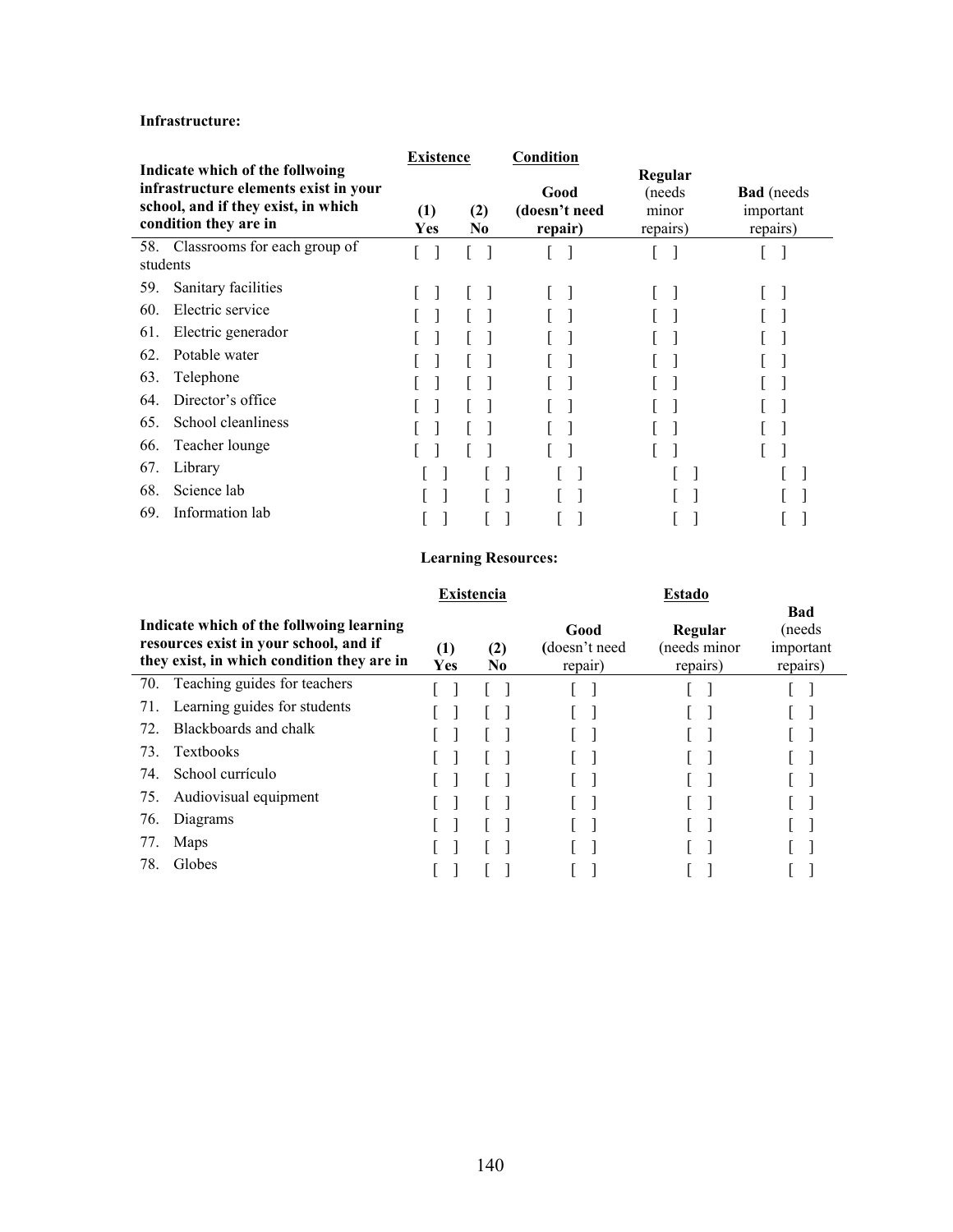| 79. How would you classify the general condition of the infrastructure in your school? |           |               |
|----------------------------------------------------------------------------------------|-----------|---------------|
|                                                                                        |           | $1 \mid$ Good |
|                                                                                        |           | 2 [ ] Regular |
| Explain:                                                                               | 3 [ ] Bad |               |

| 80. How would you classify the general state of learning resources in your school? |  |  |               |  |  |  |  |  |
|------------------------------------------------------------------------------------|--|--|---------------|--|--|--|--|--|
|                                                                                    |  |  | 1 [ ] Good    |  |  |  |  |  |
|                                                                                    |  |  | 2 [ ] Regular |  |  |  |  |  |
| Explain:                                                                           |  |  | 3 [ ] Bad     |  |  |  |  |  |

81. In your opinión, what are the three (3) principal problems in this school. Explain.

1) 2) 3)

82. In your opinión, what are the three (3) most important needs of this school? Explain.

1) 2) 3)

83. How would you describe the school climate in this school?<br>  $\begin{array}{ccc}\n1 & [ & ] & \text{Good} \\
2 & [ & ] & \text{Regular} \\
3 & [ & ] & \text{Bad}\n\end{array}$ 2 [ ] Regular Explique: 3 [ ] Bad

**Thanks for your collaboration in this study.**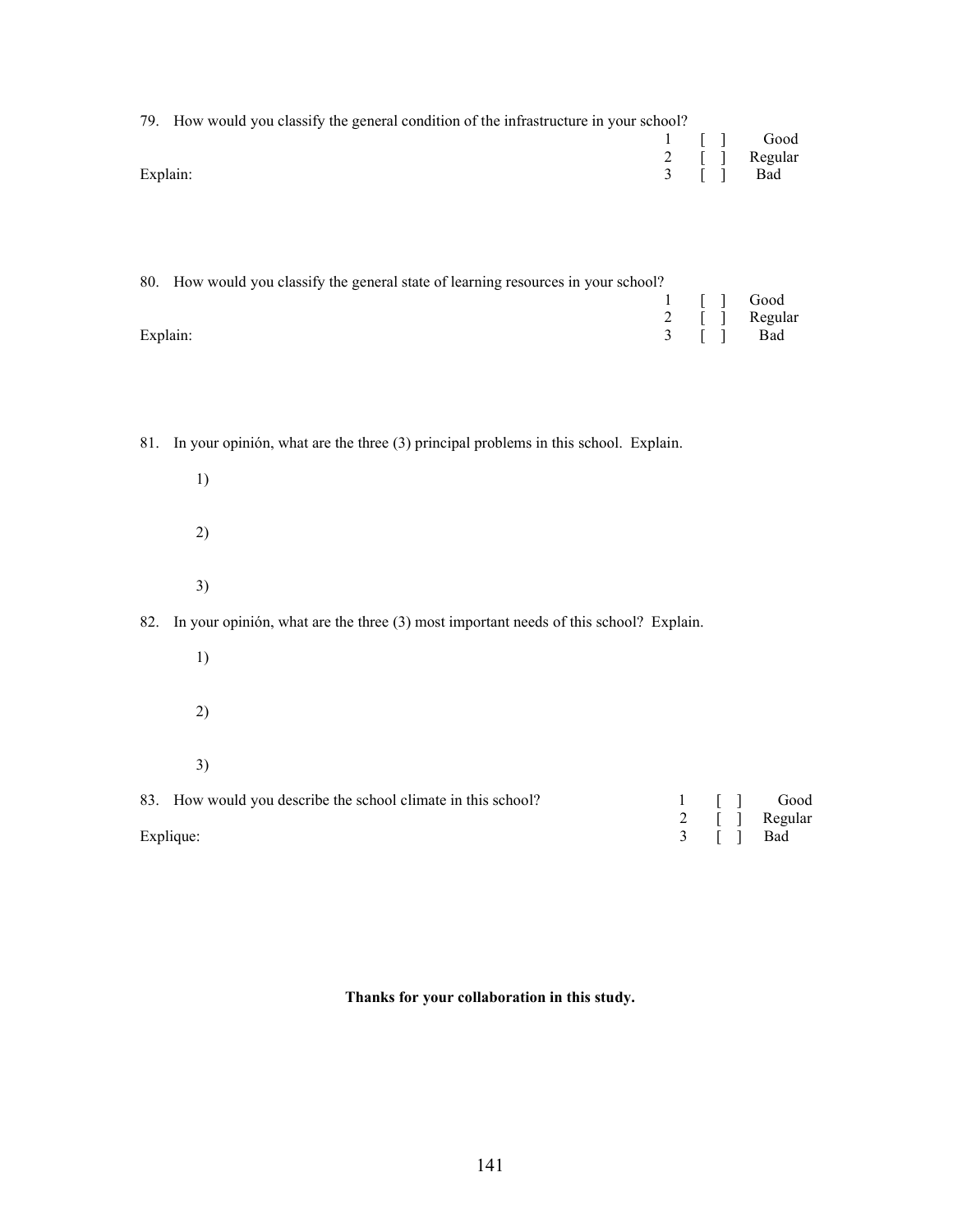# **Part IV. Teacher Survey in English**

#### **To answer, please mark an "X" the number of the option(s) that best responds to your situtation, or write your answer when necessary.**

| 1.  | Sex:                                                                                 | Male                                                                                                                                    |                                                                                              |                                                                                       |                                                          |                                             | Female                                                                                                               |
|-----|--------------------------------------------------------------------------------------|-----------------------------------------------------------------------------------------------------------------------------------------|----------------------------------------------------------------------------------------------|---------------------------------------------------------------------------------------|----------------------------------------------------------|---------------------------------------------|----------------------------------------------------------------------------------------------------------------------|
| 2.  | Age:                                                                                 | 1<br>$\overline{2}$<br>[<br>1<br>$\mathfrak{Z}$<br>$[\ ]$<br>$\overline{4}$<br>$\begin{bmatrix} 1 \end{bmatrix}$<br>5<br>$\overline{1}$ | Less than 30 years of age<br>30-39 years<br>40-49 years<br>$50-59$ years<br>60 or more years |                                                                                       |                                                          |                                             |                                                                                                                      |
| 3.  | Years as teacher:                                                                    |                                                                                                                                         |                                                                                              |                                                                                       |                                                          |                                             |                                                                                                                      |
| 4.  | Years as teacher in this school:                                                     |                                                                                                                                         |                                                                                              |                                                                                       |                                                          |                                             |                                                                                                                      |
| 5.  | Session in which you teach in this school.                                           |                                                                                                                                         |                                                                                              | $\mathbf{1}$<br>$\overline{2}$<br>$\mathfrak{Z}$<br>$\overline{4}$                    | $\mathbb{L}$<br>$\mathbf{r}$<br>$\overline{a}$           | I<br>1<br>1                                 | Morning<br>Afternoon<br>Night<br>Other<br>Specify                                                                    |
| 6.  | Do you work at another $job(s)$ ?                                                    |                                                                                                                                         |                                                                                              | 1<br>2                                                                                | L                                                        | $\overline{\phantom{a}}$                    | Yes<br>N <sub>o</sub>                                                                                                |
| 7.  | If yes, which?                                                                       |                                                                                                                                         |                                                                                              |                                                                                       |                                                          | Especifique:                                |                                                                                                                      |
| 8.  | If yes, how much time do you work at your<br>other $job(s)$ , by week?               |                                                                                                                                         |                                                                                              |                                                                                       |                                                          |                                             |                                                                                                                      |
| 9.  | What is the highest education level you have<br>reached?                             |                                                                                                                                         |                                                                                              | 1<br>$\overline{2}$<br>$\overline{3}$<br>$\overline{\mathcal{L}}$<br>5<br>6<br>7<br>8 | $\mathbf{r}$<br>$\Gamma$<br>$\mathbf{r}$<br>$\mathbf{r}$ | $\mathbf{I}$<br>$\mathsf{I}$<br>1<br>1<br>1 | High School<br>Normal Teacher<br>Technical/Professional<br>Bachillers<br>Specialty<br>Masters<br>Doctorate.<br>Other |
|     |                                                                                      |                                                                                                                                         |                                                                                              |                                                                                       |                                                          |                                             | Specify                                                                                                              |
| 10. | Do you live in the same community where the<br>school you work in is located?        |                                                                                                                                         |                                                                                              | 1<br>2                                                                                |                                                          |                                             | Yes<br>No                                                                                                            |
| 11. | What type of in-service teacher training have<br>you recived? (can be more than one) |                                                                                                                                         |                                                                                              | 1<br>$\overline{c}$<br>$\mathfrak{Z}$<br>$\overline{\mathcal{L}}$<br>5<br>6           | L                                                        | $\overline{1}$                              | No teacher training<br>Professional<br>Training courses<br>Specialty courses<br>Post-grade courses<br>Other          |

*Section I: Teacher Information* 

**Specify**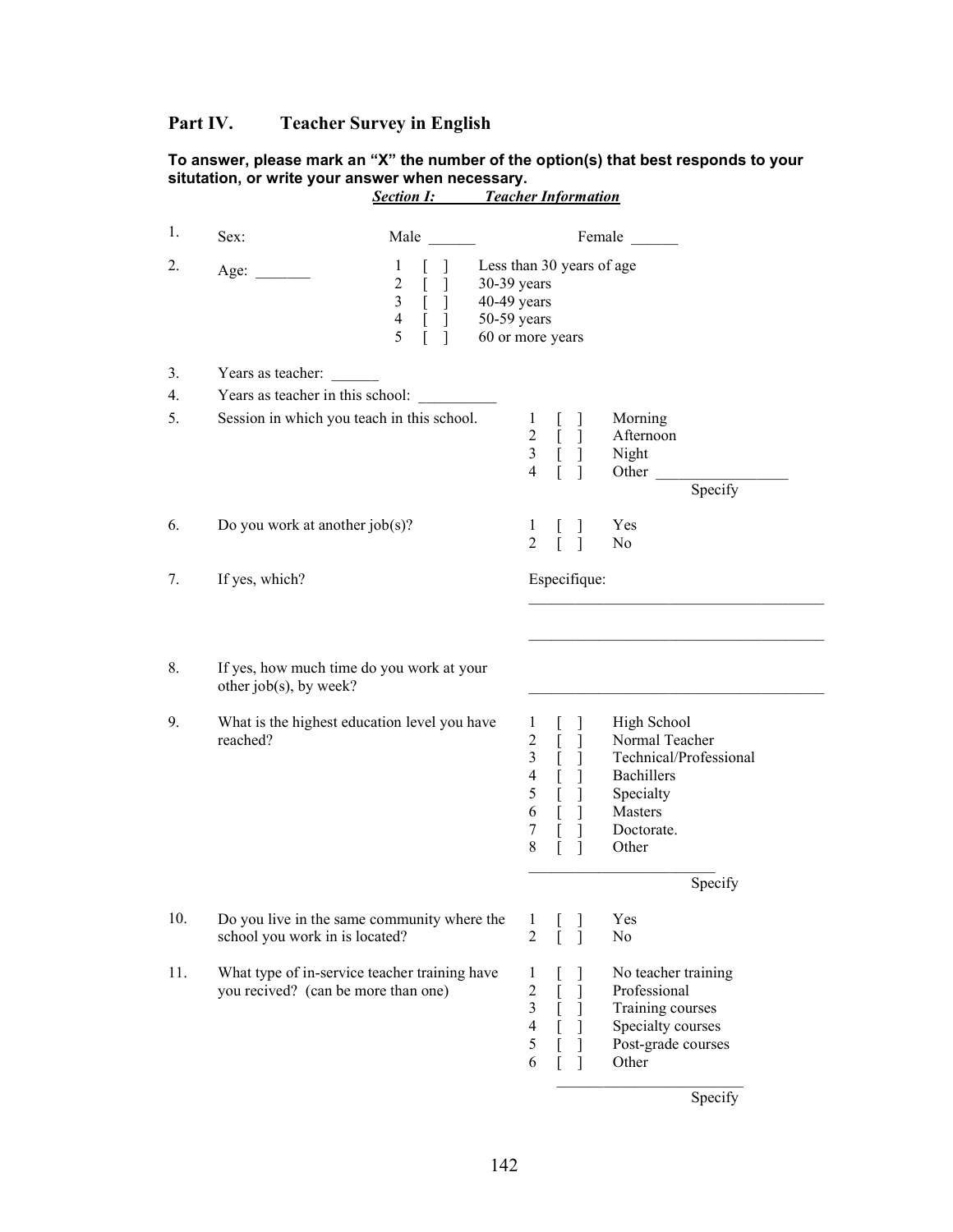12. How many hours in the last year have you participated in teacher training courses?

### *Section II: Relational Trust and School Climate*

**The following questions are about your school and your relationships with the director, other teachers, and your students. Please take the time to think about your answer and mark the one you think is best.** 

*Trust between Teacher and Director: :*

| usi between Teacher and Director. .                                                                                | (1)                                |                          | (2)                        |                                      | (3)<br><b>Neither</b>                      | (4)                               | (5)                                        |  |
|--------------------------------------------------------------------------------------------------------------------|------------------------------------|--------------------------|----------------------------|--------------------------------------|--------------------------------------------|-----------------------------------|--------------------------------------------|--|
|                                                                                                                    | <b>Strongly</b><br><b>Disagree</b> |                          |                            | <b>Disagree</b>                      | <b>Agree or</b><br><b>Disagree</b>         | Agree                             | <b>Strongly</b><br>Agree                   |  |
| I share my feelings,<br>13.<br>worries and frustrations with the<br>school's director.                             | $\begin{bmatrix} 1 \end{bmatrix}$  |                          |                            | $\lceil \; \rceil$                   | $\lceil \; \rceil$                         | $\lceil \; \rceil$                | $\begin{bmatrix} 1 \end{bmatrix}$          |  |
| 14.<br>The director cares about<br>the personal welfare of teachers.                                               | $\mathbf{r}$                       | $\overline{\phantom{a}}$ | $\Gamma$                   | $\mathbf{I}$                         | $\Gamma$<br>$\mathbf{1}$                   | L<br>$\lceil$                     | $\Gamma$<br>$\mathbf{1}$                   |  |
| 15.<br>I trust the director's word.                                                                                | L                                  | $\mathbf{I}$             | L                          | 1                                    | 1<br>L                                     | 1                                 | 1                                          |  |
| 16.<br>This school's director is an<br>effective manager who runs the<br>school smoothly/without problems.         | L                                  | $\overline{\phantom{a}}$ | L                          | $\mathbf{1}$                         | $\mathbf{1}$<br>L                          | $\overline{\phantom{a}}$          | $\mathbf{I}$                               |  |
| 17.<br>The director places the<br>needs of his/her students before<br>his/her personal and political<br>interests. | L                                  | $\mathbf{I}$             | L                          | $\mathbf{I}$                         | $\Gamma$<br>$\mathbf{1}$                   | L<br>$\lceil$                     | $\mathbf{I}$<br>$\Gamma$                   |  |
| 18.<br>The director trusts in the<br>ability of the school's teachers.                                             | L                                  | $\overline{\phantom{a}}$ | $\Gamma$                   | $\mathbf{I}$                         | $\overline{\phantom{a}}$<br>$\overline{ }$ | [<br>$\lceil$                     | L<br>$\lceil$                              |  |
| 19.<br>The director cares about<br>the teachers' professional<br>development.                                      | L                                  | $\overline{\phantom{a}}$ | L                          | $\overline{\phantom{a}}$             | $\overline{\phantom{a}}$<br>L              | ſ<br>$\overline{\phantom{a}}$     | $\mathbf{1}$<br>L                          |  |
| 20.<br>I respect my director as an<br>educador.                                                                    | $\Gamma$                           | $\overline{\phantom{a}}$ | $\Gamma$                   | $\mathbf{I}$                         | $\Gamma$<br>$\overline{\phantom{a}}$       | L<br>$\lceil$                     | $\lceil$<br>L                              |  |
|                                                                                                                    |                                    |                          | (1)<br><b>None</b>         |                                      | (2)<br>A Little                            | $(3)$<br><b>Some</b>              | (4)<br>A Lot                               |  |
| 21.<br>To what extent do you feel<br>respected by your director?                                                   |                                    |                          | $\overline{[}$<br>$\lceil$ |                                      | ſ<br>$\mathbf{I}$                          | [<br>$\overline{\phantom{a}}$     | $\overline{L}$<br>$\overline{\phantom{a}}$ |  |
| Confianza entre Maestros:                                                                                          |                                    |                          |                            |                                      |                                            |                                   |                                            |  |
|                                                                                                                    |                                    | (1)<br><b>None</b>       |                            | (2)<br><b>Some</b>                   | (3)<br>About<br><b>Half</b>                | (4)<br><b>Almost</b><br>All       | (5)<br>All                                 |  |
| How many teachers int his<br>22.<br>school get along?                                                              |                                    | $[\ ]$                   |                            | $\begin{bmatrix} 1 \end{bmatrix}$    | $\overline{\phantom{a}}$<br>L              | $\begin{bmatrix} 1 \end{bmatrix}$ | $\begin{bmatrix} 1 \end{bmatrix}$          |  |
|                                                                                                                    |                                    |                          |                            | (1)<br><b>None</b>                   | (2)<br>A Little                            | (3)<br>Some                       | (4)<br>A Lot                               |  |
| 23.<br>To what extent do you feel respected by<br>your colleagues?                                                 |                                    |                          |                            | $\left.\rule{0pt}{10pt}\right]$<br>L | $\mathbf{I}$<br>[                          | [<br>]                            | L<br>$\mathbf{I}$                          |  |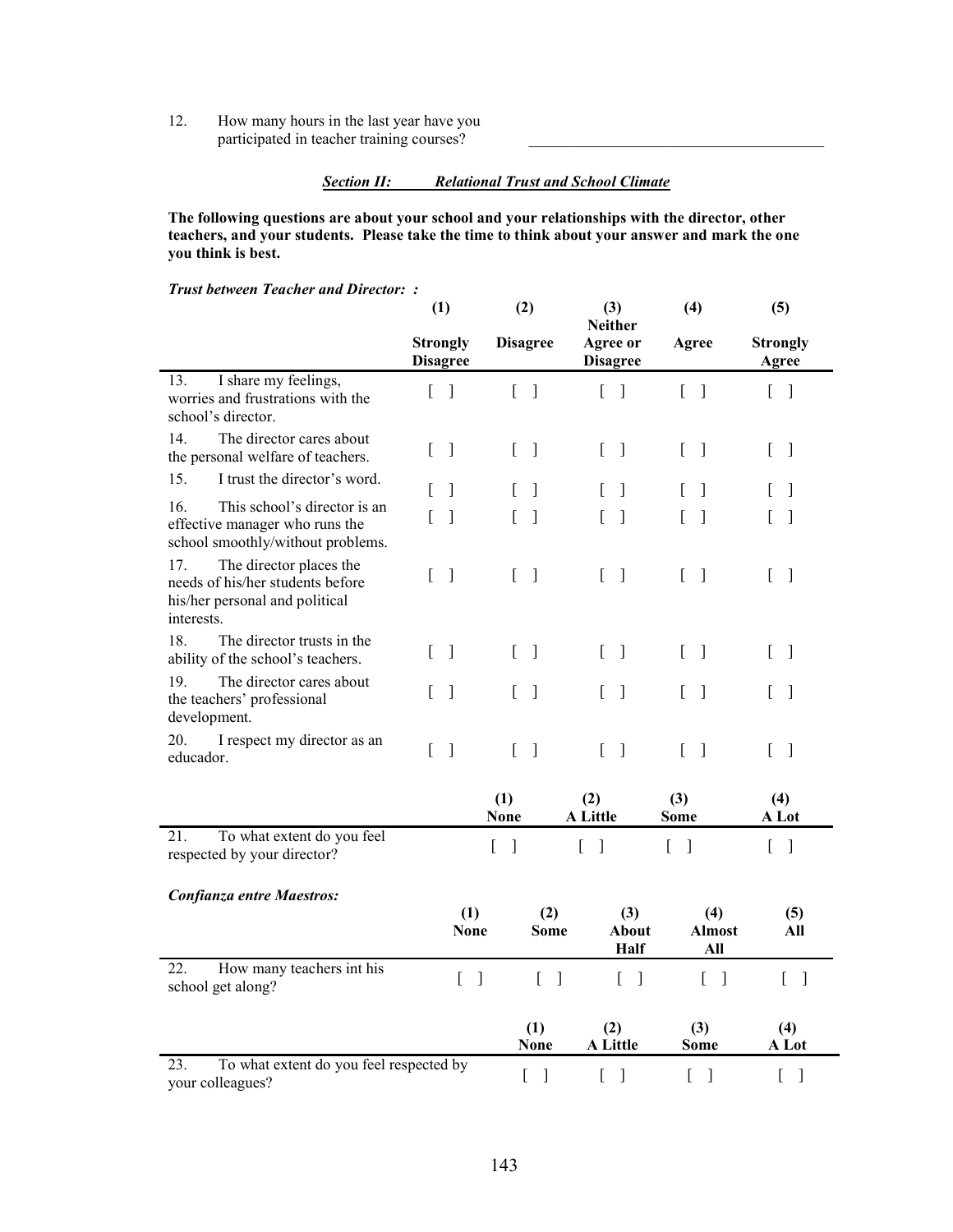|                                                                                                                  | (1)                                | (2)                                    | (3)<br><b>Neither</b>             | (4)                               | (5)                           |
|------------------------------------------------------------------------------------------------------------------|------------------------------------|----------------------------------------|-----------------------------------|-----------------------------------|-------------------------------|
|                                                                                                                  | <b>Strongly</b><br><b>Disagree</b> | <b>Disagre</b><br>e                    | Agree or<br><b>Disagree</b>       | Agree                             | <b>Strongly</b><br>Agree      |
| Teachers in this school<br>24.<br>trust each other.                                                              | L<br>-1                            | $\mathbf{L}$<br>$\mathbf{1}$           | L                                 | $\begin{bmatrix} 1 \end{bmatrix}$ | L                             |
| 25.<br>I share my feelings,<br>worries, and frustrations with other<br>teachers in this school.                  | $\mathbf{I}$<br>L                  | L<br>]                                 | L<br>$\mathbf{I}$                 | $\mathbf{I}$<br>L                 | L<br>$\perp$                  |
| 26.<br>Teachers respect<br>colleagues who take on leadership<br>roles in the school.                             | $\mathbf{I}$<br>L                  | $\mathbf{I}$<br>L                      | L<br>$\mathbf{1}$                 | $\mathbf{1}$<br>L                 | L<br>$\mathbf{I}$             |
| 27.<br>Teachers respect their<br>colleagues who know how to teach<br>or who ensure that their students<br>learn. | -1<br>L                            | L<br>$\mathbf{I}$                      | $\mathbf{1}$<br>$\mathbf{L}$      | $\mathbf{1}$<br>$\mathbf{r}$      | -1<br>L                       |
| <b>Trust between Teachers and Parents:</b>                                                                       | (1)<br><b>None</b>                 | (2)<br><b>Some</b>                     | (3)<br>About<br>Half              | (4)<br><b>Almost</b><br>All       | (5)<br>All                    |
| 28.<br>How many parents contribute to<br>their children's learning?                                              | L<br>$\mathbf{I}$                  | $\sqrt{ }$<br>$\overline{\phantom{a}}$ | L<br>$\overline{\phantom{a}}$     | L<br>- 1                          | L<br>$\overline{\phantom{a}}$ |
| 29.<br>How many teachers like the<br>support parents provide to their job?                                       | -1                                 | -1                                     | $\mathbf{I}$                      | $\mathbf{I}$                      |                               |
| 30.<br>How many teachers sincerely<br>like the local community?                                                  | $\lceil$                           | $\Box$<br>L                            | L                                 | - 1                               |                               |
| 31.<br>How many of your students'<br>parents support your teaching efforts?                                      | $\lceil$                           | $\Gamma$<br>$\lceil$                   | L<br>-1                           | L<br>$\mathbf{1}$                 | L<br>-1                       |
|                                                                                                                  |                                    | (1)<br><b>None</b>                     | (2)<br>A Little                   | (3)<br><b>Some</b>                | (4)<br>A Lot                  |
| 32.<br>To what extent do teachers respect<br>members of the local community                                      |                                    | L<br>1                                 | L<br>1                            |                                   | L<br>-1                       |
| 33.<br>To what extent do teachers respect<br>their students' parents?                                            |                                    | $\mathbf{I}$<br>L                      | J<br>L                            |                                   |                               |
| 34.<br>To what extent do you feel respected<br>by the parents of your students?                                  |                                    | L<br>$\mathbf{I}$                      | L<br>- 1                          | L<br>-1                           | L<br>$\perp$                  |
|                                                                                                                  | (1)                                | (2)                                    | (3)<br><b>Neither</b>             | (4)                               | (5)                           |
|                                                                                                                  | <b>Strongly</b><br><b>Disagree</b> | <b>Disagre</b><br>e                    | Agree or<br><b>Disagree</b>       | Agree                             | <b>Strongly</b><br>Agree      |
| Teachers and parents are<br>35.<br>partners in student's education.                                              | L<br>-1                            | $\mathbf{L}$<br>$\lceil$               | $\begin{bmatrix} 1 \end{bmatrix}$ | $\left[ \right]$<br>$\lceil$      | L<br>$\mathbf{I}$             |
| 36.<br>It's difficult to overcome<br>the cultural barriers between<br>teachers and parents in this school.       | L<br>$\lceil$                      | L<br>$\mathbf{I}$                      | $[\ ]$                            | L<br>$\lceil$                     | L<br>-1                       |
| 37.<br>Parents trust the capacity<br>of the teachers.                                                            | L<br>$\lceil$                      | L<br>$\mathbf{I}$                      | $\begin{bmatrix} 1 \end{bmatrix}$ | $\begin{bmatrix} 1 \end{bmatrix}$ | L<br>-1                       |
| 38.<br>There exists conflict<br>between the parents and teachers in                                              | L<br>$\lceil$                      | L<br>$\mathbf{I}$                      | $\begin{bmatrix} 1 \end{bmatrix}$ | $\left[ \right]$<br>$\frac{1}{2}$ | L<br>$\overline{\phantom{a}}$ |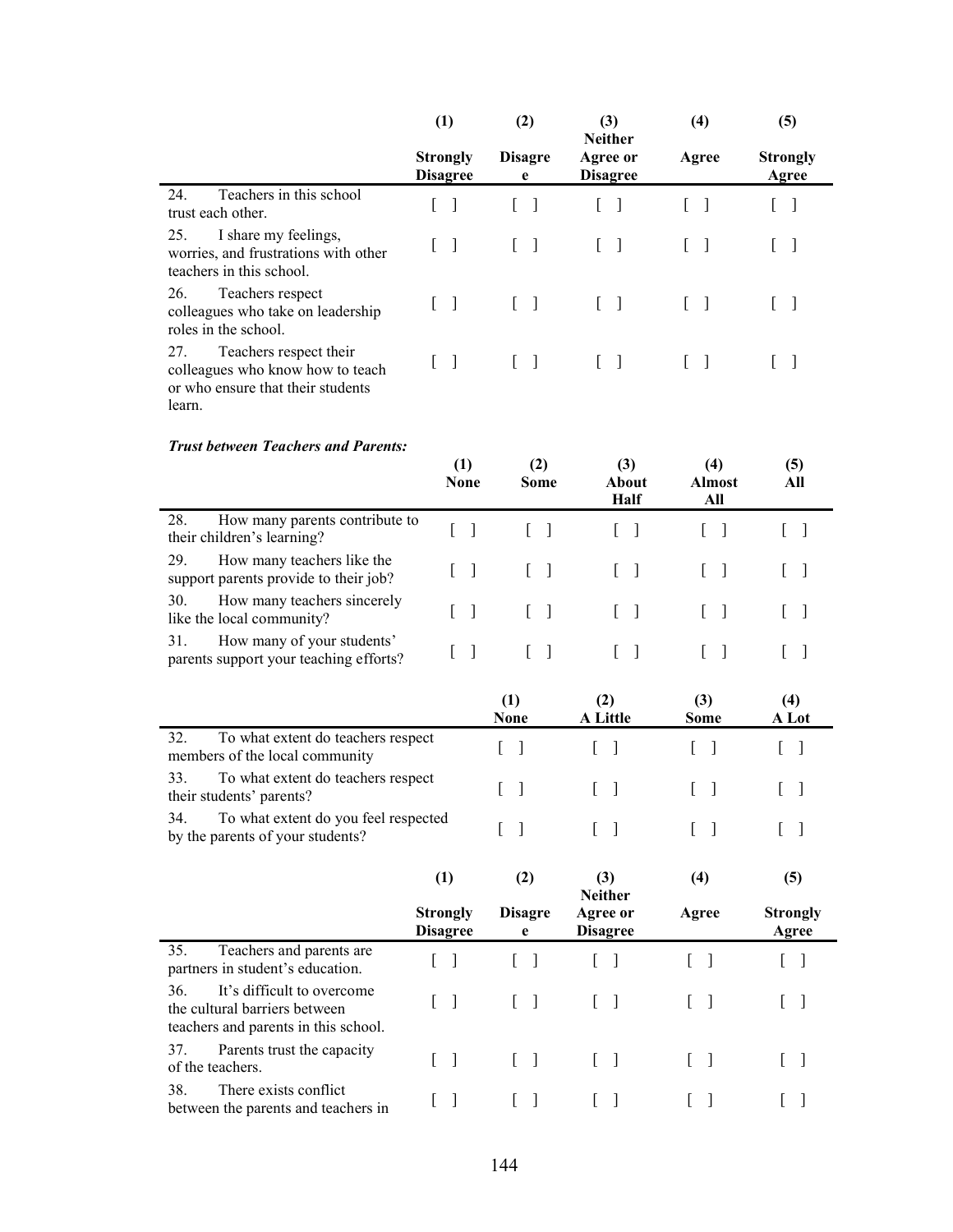|                                                                                                                 | (1)                                | (2)                                  | (3)<br><b>Neither</b>                        | (4)                                      | (5)                                          |  |
|-----------------------------------------------------------------------------------------------------------------|------------------------------------|--------------------------------------|----------------------------------------------|------------------------------------------|----------------------------------------------|--|
|                                                                                                                 | <b>Strongly</b><br><b>Disagree</b> | <b>Disagre</b><br>e                  | Agree or<br><b>Disagree</b>                  | Agree                                    | <b>Strongly</b><br>Agree                     |  |
| this school.                                                                                                    |                                    |                                      |                                              |                                          |                                              |  |
| 39.<br>Staff in this school try to<br>establish trusting relationships with<br>the students' parents.           | L<br>$\mathbf{I}$                  | L<br>$\mathbf{I}$                    | $\overline{\phantom{a}}$<br>$\Gamma$         | L<br>$\mathbf{I}$                        | L<br>1                                       |  |
| 40.<br>Talking to parents helps<br>me better understand my students.                                            | ſ<br>$\mathbf{I}$                  | $\Gamma$<br>$\overline{\phantom{a}}$ | $\overline{\phantom{a}}$<br>L                | [<br>$\lceil$                            | L<br>$\mathbf{1}$                            |  |
| <b>Trust between Teachers and Students:</b>                                                                     |                                    |                                      |                                              |                                          |                                              |  |
|                                                                                                                 | (1)<br><b>None</b>                 | (2)<br><b>Some</b>                   | (3)<br><b>About Half</b>                     | (4)<br><b>Almost All</b>                 | (5)<br>All                                   |  |
| 41.<br>How many teachers are<br>satisfied with the work their<br>students do?                                   | $\mathbf{r}$<br>$\Box$             | $\begin{bmatrix} 1 \end{bmatrix}$    | $\overline{\phantom{a}}$<br>L                | $\lceil$<br>L                            | $\begin{bmatrix} 1 \end{bmatrix}$            |  |
|                                                                                                                 |                                    |                                      | (1)<br>(2)<br><b>A</b> Little<br><b>None</b> | (3)<br><b>Some</b>                       | (4)<br>A Lot                                 |  |
| To what extent do teachers respect their<br>42.<br>students?                                                    |                                    | [                                    | [<br>$\overline{\phantom{a}}$<br>$\lceil$    | $\begin{bmatrix} 1 \end{bmatrix}$        | $\begin{bmatrix} 1 \end{bmatrix}$            |  |
|                                                                                                                 | (1)                                | (2)                                  | (3)<br><b>Neither</b>                        | (4)                                      | (5)                                          |  |
|                                                                                                                 | <b>Strongly</b><br><b>Disagree</b> | <b>Disagree</b>                      | Agree or<br><b>Disagree</b>                  | Agree                                    | <b>Strongly</b><br>Agree                     |  |
| Teachers and students are<br>43.<br>partners in education.                                                      | L<br>$\overline{\phantom{a}}$      | L<br>- 1                             | $\mathbf{r}$<br>$\lceil$                     | L<br>-1                                  | $\overline{\phantom{a}}$<br>$\left[ \right]$ |  |
| 44.<br>It is difficult to overcome<br>the cultural barriers between<br>teachers and students in this<br>school. | ſ<br>1                             | 1<br>L                               | $\mathbf{I}$<br>L                            | L<br>$\overline{\phantom{a}}$            | 1<br>L                                       |  |
| 45.<br>Students trust the capacity<br>of teachers in this school.                                               | L<br>$\mathbf{I}$                  | L<br>$\overline{\phantom{a}}$        | $\mathbf{I}$<br>$\overline{L}$               | $\mathbf{r}$<br>$\overline{\phantom{a}}$ | $\Gamma$<br>$\overline{\phantom{a}}$         |  |
| There exist conflicts<br>46.<br>between students and teachers in<br>this school.                                | $\mathbf{I}$<br>L                  | L<br>$\overline{\phantom{a}}$        | $\mathbf{I}$<br>L                            | ſ<br>$\overline{\phantom{a}}$            | L<br>1                                       |  |
| 47.<br>Staff in this school work to<br>establish trusting relationships with<br>the students.                   | ſ<br>$\mathbf{I}$                  | L<br>]                               | L<br>]                                       | L<br>1                                   | L<br>1                                       |  |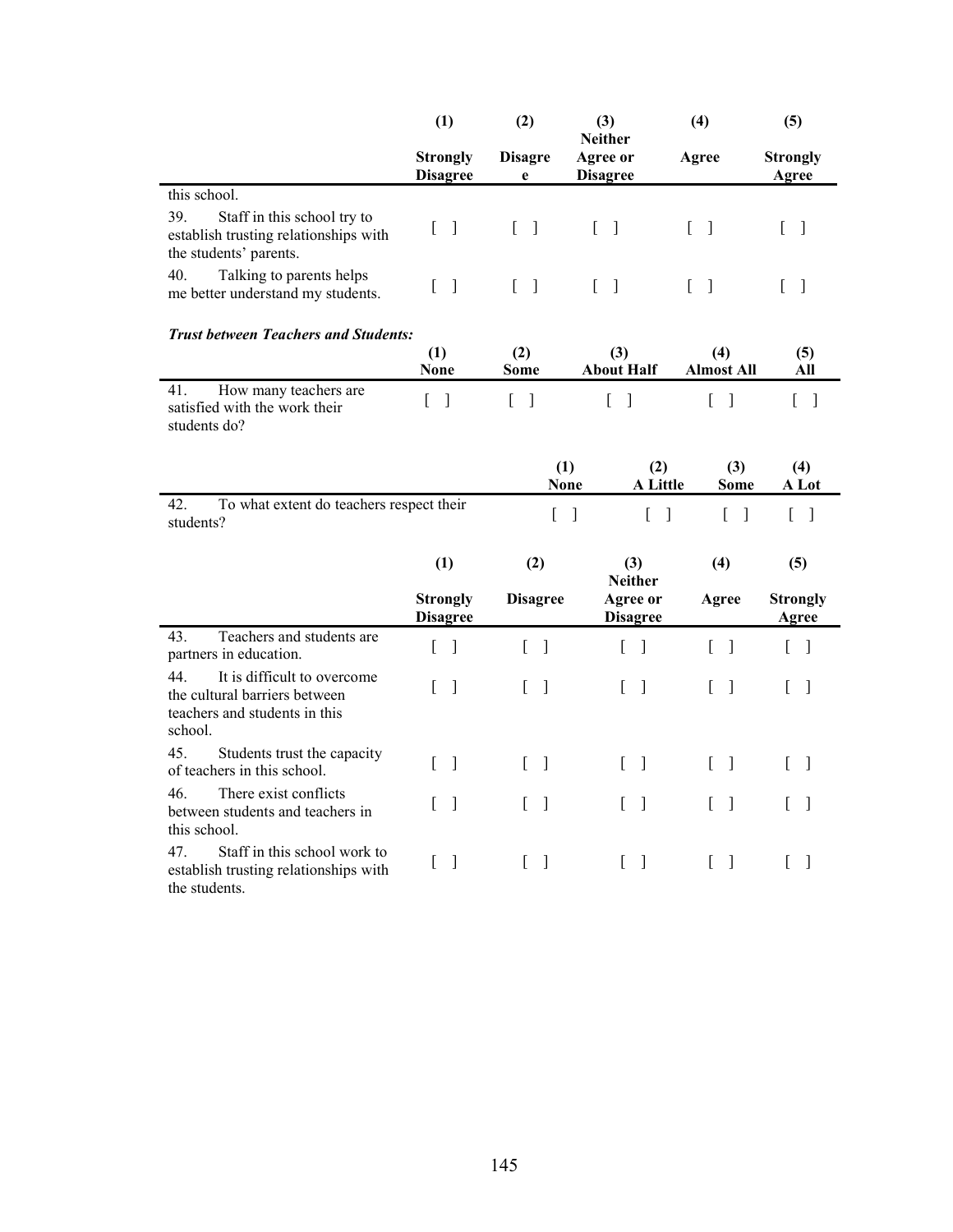| 48.       | In your opinion, what are the three $(3)$ principal problems in this school? Explain.      |  |  |  |                                                        |  |  |  |
|-----------|--------------------------------------------------------------------------------------------|--|--|--|--------------------------------------------------------|--|--|--|
|           | 1)                                                                                         |  |  |  |                                                        |  |  |  |
|           | 2)                                                                                         |  |  |  |                                                        |  |  |  |
|           | 3)                                                                                         |  |  |  |                                                        |  |  |  |
| 49.       | In your opinion, what are the three (3) most necessary priorities in this school? Explain. |  |  |  |                                                        |  |  |  |
|           | 1)                                                                                         |  |  |  |                                                        |  |  |  |
|           | 2)                                                                                         |  |  |  |                                                        |  |  |  |
|           | 3)                                                                                         |  |  |  |                                                        |  |  |  |
| 50.       | In your opinion, how would you rate the school climate in your school?                     |  |  |  |                                                        |  |  |  |
| Explique: |                                                                                            |  |  |  | Good<br>1 [ ] Good<br>2 [ ] Regula<br>3 [ ] Bad<br>Bad |  |  |  |
|           |                                                                                            |  |  |  |                                                        |  |  |  |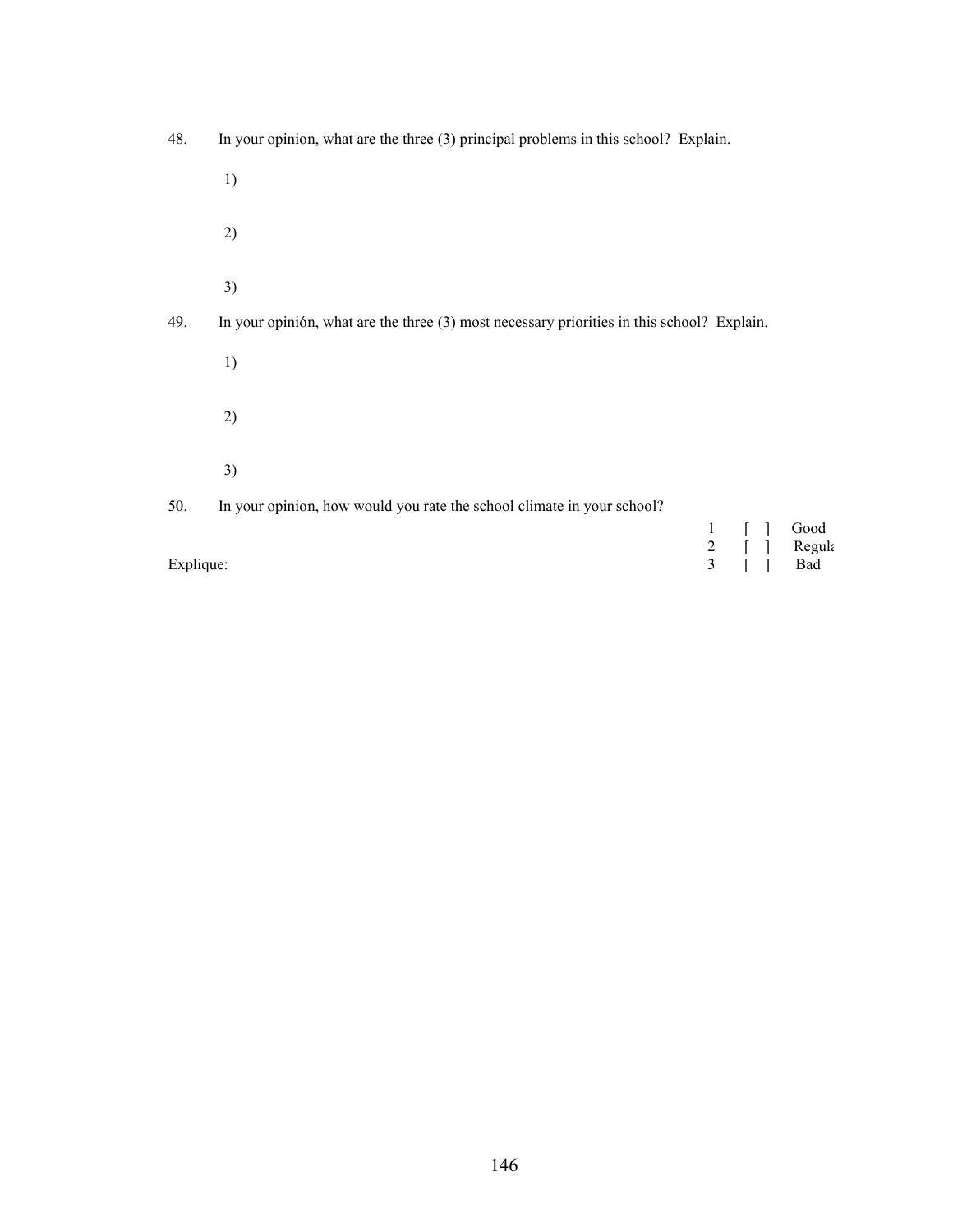### **APPENDIX C: PRETESTING AND PILOTING THE SURVEY**

Upon arriving in the Dominican Republic on April 17, 2006 and until my departure on May 20, 2006, I meet separately with the Director of Secondary Education, Director of Teachers, Director of Statistics and Evaluation from the Secretaría del Estado de Educación. I shared director, teacher, and student surveys with each SEE official I met at the beginning of the trip, asking them for their approval to conduct surveys in secondary schools and suggestions for the surveys.

I also fostered a collaborative relationship with the Centro de Investigación de Educación y Desarollo Humano (Center for Education and Human Development Research; CIED—Humano) at the Pontifica Universidad Católica Madre y Maestra in Santo Domingo. Working with Mr. Radhames Mejia (vice-rector of the university and director of CIED) and his staff, we tried to ensure that the translations of the surveys into Spanish were accurate and contextualized to the Dominican vernacular.

Four schools were chosen from the SEE database in which to pilot and field test the surveys, all within the Santo Domingo metro area, with attempts made to represent each demographic zone and school session.. Working with a research associate from the CIED, and taking a more qualitative approach, directors and teachers were asked to complete the surveys in our presence and let us know if anything was unclear, confusing, or difficult to answer. Participants were encouraged to be open with their responses. We measured the completion times to ensure that the surveys did not take too long to complete. Upon review, the majority of the changes (primarily language, grammar, etc.) were incorporated into the final survey instruments. In addition, the surveys were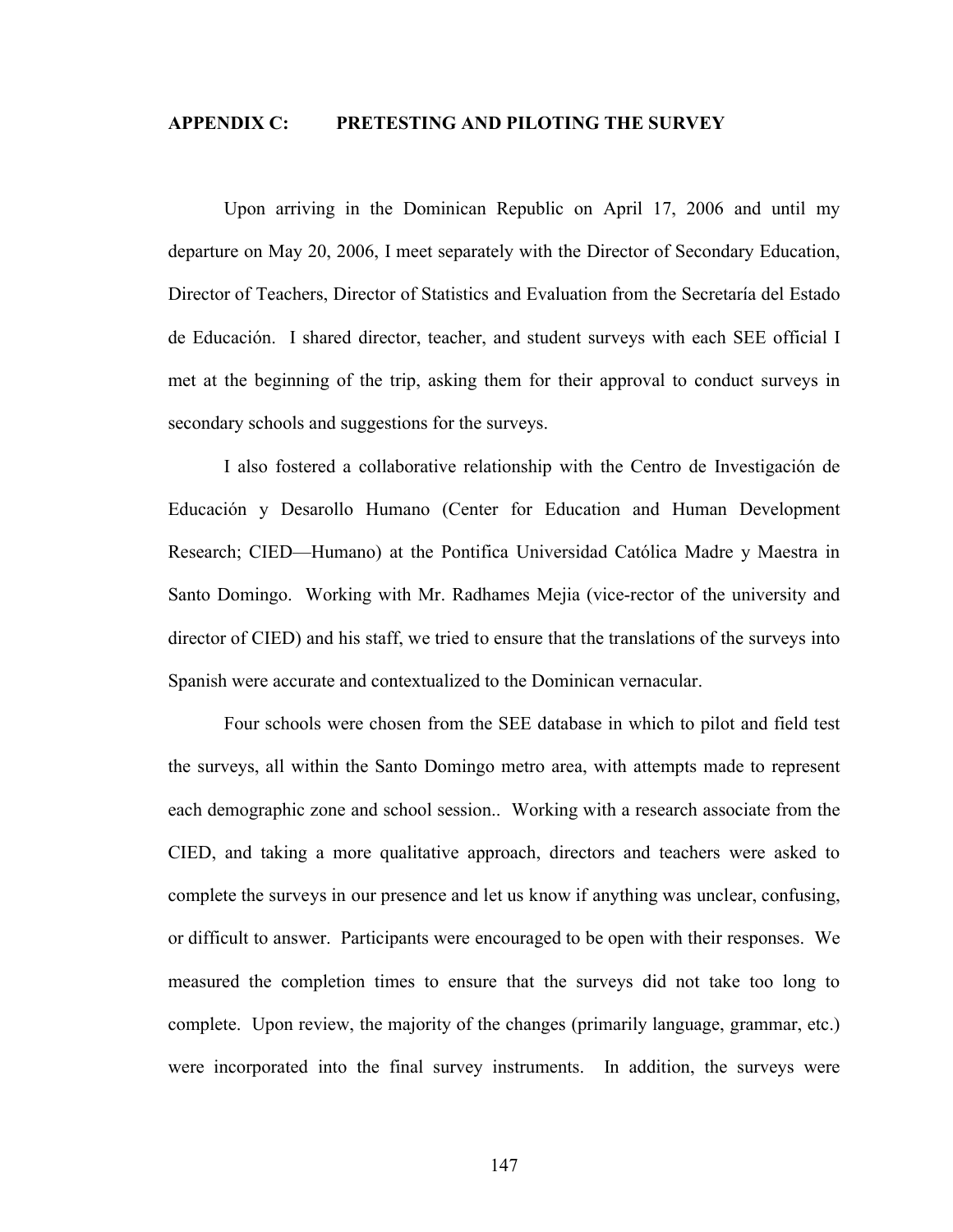analyzed to ensure that there was variance in the responses, including the open-ended questions.

Student surveys were originally intended to be included in the methodology of this study. However, at the expense of the rigorousness of the study, but due to the necessity of parental consent for students under 18 and the difficulty in obtaining these signatures in a timely fashion,  $4<sup>th</sup>$  grade students were not surveyed regarding their SES status and level of trust felt towards directors and teachers.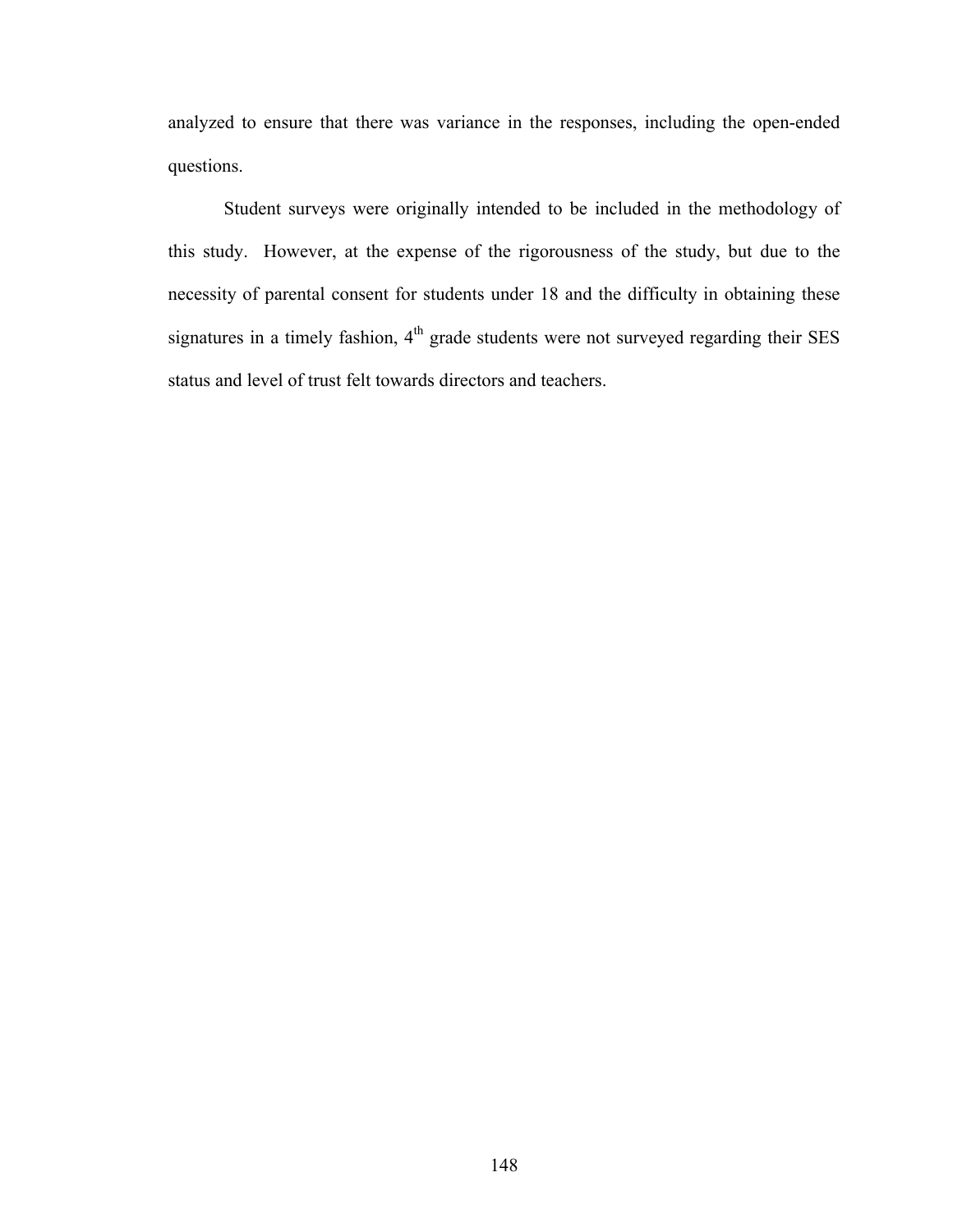### **REFERENCES**

- Alexander, Karl, Bruce Eckland, and Larry Griffin, 1975. "The Wisconsin Model of Socioeconomic Achievement: A Replication," *American Journal of Sociology*  $40.324 - 42$
- Astone, N.A., Nathanson, C.A., Schoen, R., & Kim, Y.J. (1999). "Family demography, social theory, and investment in social capital," *Population and Development*, 25, 208-225.
- Alvarez, C. 2004. *La Educación en la República Dominicana*. Santo Domingo: IADB.
- Belli, H. "Thomas Welsh on Autonomia: Lessons Learned from School Autonomy in Nicaragua," Presented by author.
- Benveniste, L, Martin Carnoy, and Richard Rothstein. 2002. *All Else Equal*, New York: Routledge.
- Berman, P. and M.W. McLaughlin. November 1973. "Implementing Innovations: Revisions for an Agenda for a Study of Change Agent Programs in Education," California: Rand.
- Bimber, B. 1993. *School Decentralization: Lessons from the Study of Bureaucracy.* California: Rand.
- Bolin, B., Hackett, E.J., Harlan, S.L., Kirby, A., Larsen, L., Nelson, A., Rex, T.R., Wolf., S. 2004. "Bonding and Bridging: Understanding the Relationship between Social Capital and Civic Action." *Journal of Planning Education and Research,* 24, pp. 64- 77
- Bourdieu, P. 1986. *Forms of Capital*.
- Brown, Daniel J. 1990. *Decentralization and School-Based Management*. New York: Falmer Press.
- Bryk, A. S. and Schneider, B. 2002. *Trust in Schools: A Core Resource for Improvement*, New York: Russell Sage Foundation.
- Bryk, Anthony S., Valerie Lee, and Peter Holland. 1993. *Catholic Schools and the Common Good*. Cambridge, MA: Harvard University Press.
- Carbonaro, W. J. 1998. "A Little Help from my Friend's Parents: Intergenerational Closure and Educational Outcomes," *Sociology of Education*, 71(4), pp. 295-313.f
- Carbonaro, W. J. 1999. "Opening the Debate on Closure and Schooling Outcomes," *American Sociological Review*, 64(5), pp. 682-686.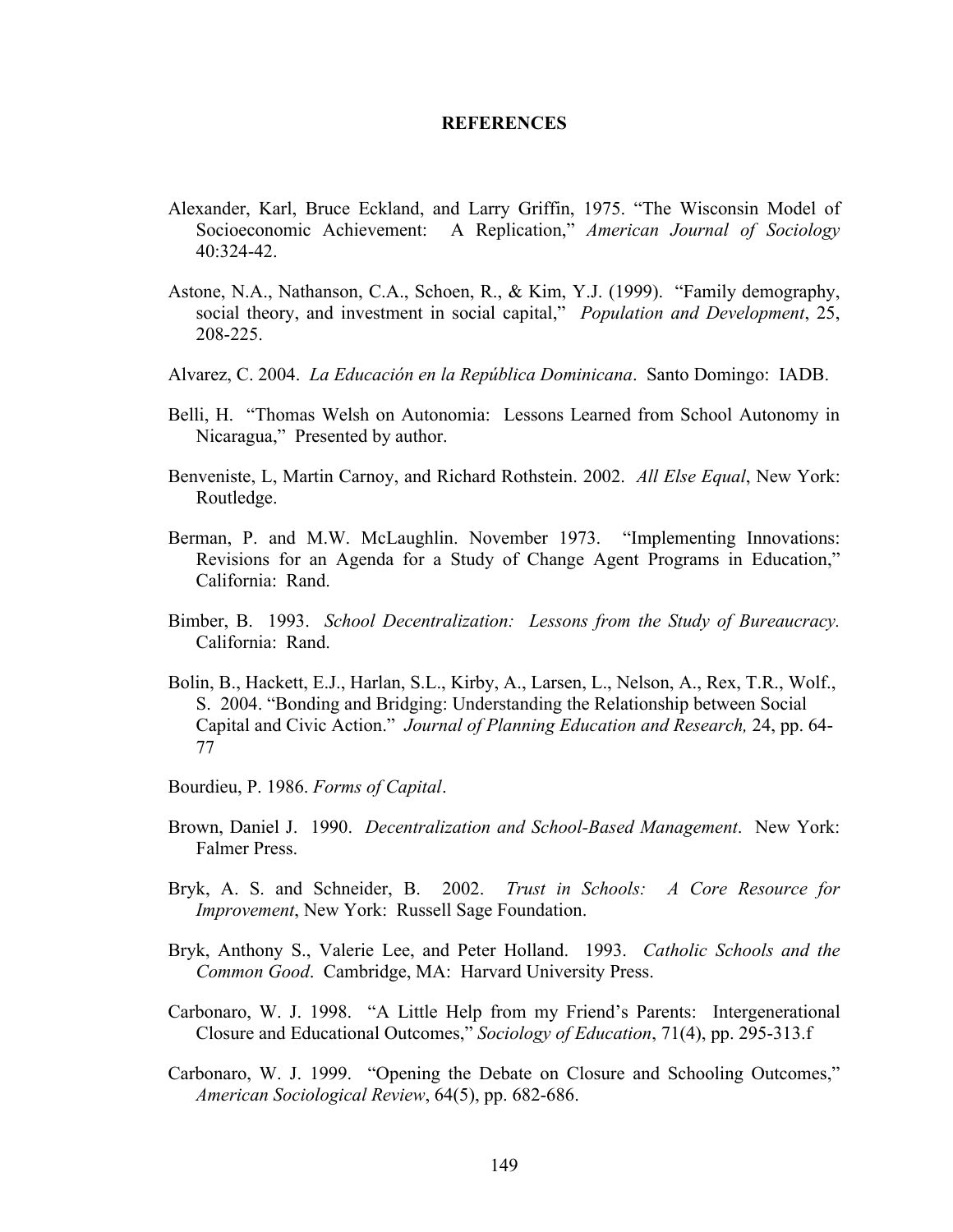- Carbonaro, William J. "A Little Help from My Friend's Parents: Intergenerational Closure and Educational Outcomes," *Sociology of Education* 1998, Vol. 71 (October): 295-313.
- Card, K; Krueger, A.B. 1992. "Does School Quality Matter? Returns to Education and the Characteristics of Public Schools in the United States," Journal of Political Economy, 100, pp. 1-40.
- Carnoy, M and McEwan, PJ. 2000. "The effectiveness and efficiency of private schools in Chile's voucher system," Educational Evaluation and Policy Analysis,
- Carnoy, M. and Marshall, J. 2005. "Cuba's Academic Performance in Comparative Perspective," *Comparative Education Review*, 49(2), pp. 230-295.
- Coleman, J. S. 1988. "Social Capital and the creation of Human Capital." *American Journal of Sociology* 94: 95-120.
- Coleman, J.S., E.Q.Campbell, C.J. Hobson, J. McPartland, A.M. Mood, F.D. Weinfield, and R.L. York. 1966. *Equality of Educational Opportunity.* Washington, DC: U.S. Department of Health, Education and Welfare, Office of Education.
- Coleman, James S. 1988a. "Social Capital in the Creation of Human Capital." *American Journal of Sociology* 94:S95-120.
- Coleman, James S. 1988b. "'Social Capital' and Schools." *Education Digest* 53:6-9.
- Crowson, Robert L. (ed.). 2001. *Community Development and School Reform*, Volume 5 of *Advances in Research and Theories of School Management and Educational Policy*, Oxford: Elsevier Science Ltd..
- Crowson, Robert L. 1992. *School-Community Relations, Under Reform*. Berkeley, CA: McCutchan Publishing Corporation.
- Datnow, Amanda, Lea Hubbard, Hugh Mehan. 1998. "Educational Reform Implementation: A Co-Constructed Process," Research Report No. 5, Center for Research on Education, Diversity & Excellence.
- Eaton, Kent. 2003. "The Dilemma of Decentralization in Latin America: Risks and Opportunities," in Ana Margheritis, ed. *Latin America's Foreign Economic Relations*, Miami: University of Miami Press,. pps. 292-327.
- Fukuyama, F. 1995. *Trust: Social Virtues and the Creation of Prosperity*. New York: The Free Press.
- Fuller, B.; Clarke, P. 1994. "Raising school effects while ignoring culture?" *Review of Educational Research*, 64(1), pp. 119-157.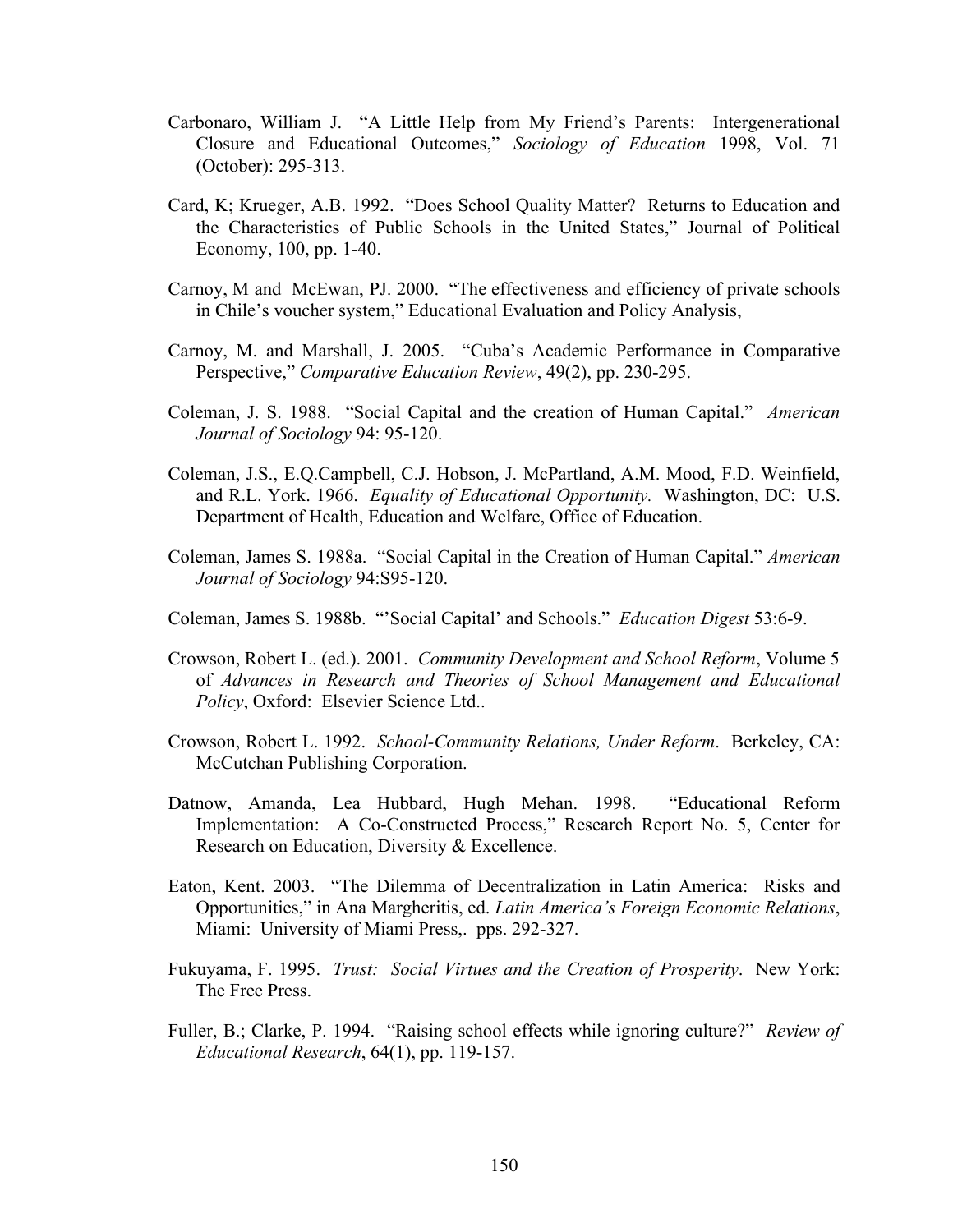- Furstenberg, F. F. & Hughes, M. E. 1995. "Social Capital and Successful Development among At-Risk Youth," *Journal of Marriage and the Family*, 57, pp. 580-592.
- Furtado, Xavier. 2001. "Decentralization and Capacity Development: Understanding the Links and the Implications for Programming," Occasional Paper Series. CIDA Policy Branch,.
- Giles, Michael W. and Marilyn K. Dantico. 1992. "Political Participation and Neighborhood Social Context Revisted," *American Journal of Political Science,* Vol. 26, No. 1, pp. 144-150.
- Goddard, Roger D. 2003. "Relational Networks, Social Trust, and Norms: A Social Capital Perspective on Students' Chances of Academic Success," *Educational Evaluation and Policy Analysis*, Vol. 25, No. 1, pp. 59-74.
- Goldstein, H. 1997. "Methods in School Effectiveness Research," *School Effectiveness and School Improvement*, 8, pp. 369-95.
- Goldstein, H. and G. Woodhouse. 2000. "School Effectiveness Research and Educational Policy," *Oxford Review of Education*, Vol. 26, Nos. 3&4.
- Grant, Carl A. (ed.). 1979. *Community Participation in Education*. Boston: Allyn and Bacon.
- Grindle, Merilee S. 2001. "Education Reform in Mexico: Where are the Parents?" *ReVista Harvard Review of Latin America*.
- Hannaway, Jane and Martin Carnoy (eds.). 1993. *Decentralization and School Improvement: Can we Fulfill the Promise?* San Francisco: Jossey-Bass Publishers.
- Hanson, Mark. "Educational Decentralization in Latin America: Issues and Challenges," Used with permission of author, March 2004.
- Hanushek, E. 1995. "Interpreting recent research on schooling in developing countries," *World Bank Research Observer,* 10, pp. 227-246.
- Hanushek, E. 1996. "Money Might Matter Somewhere: A Response to Hedges, Laine and Greenwald," *Educational Researcher*, 23(4): 5-8.
- Harbison, R. and Hanushek, E. 1992. *Educational Performance of the Poor: Evidence from the Rural Northeast of Brazil.* New York: Oxford University Press
- Hedges, L.V.; Laine, R.D.; Greenwald, R. 1994. "Does Money Matter? A Meta Analysis of Studies of the Effects of Differential School Inputs on Student Outcomes," Educational Researcher, 23(3), pp. 5-14.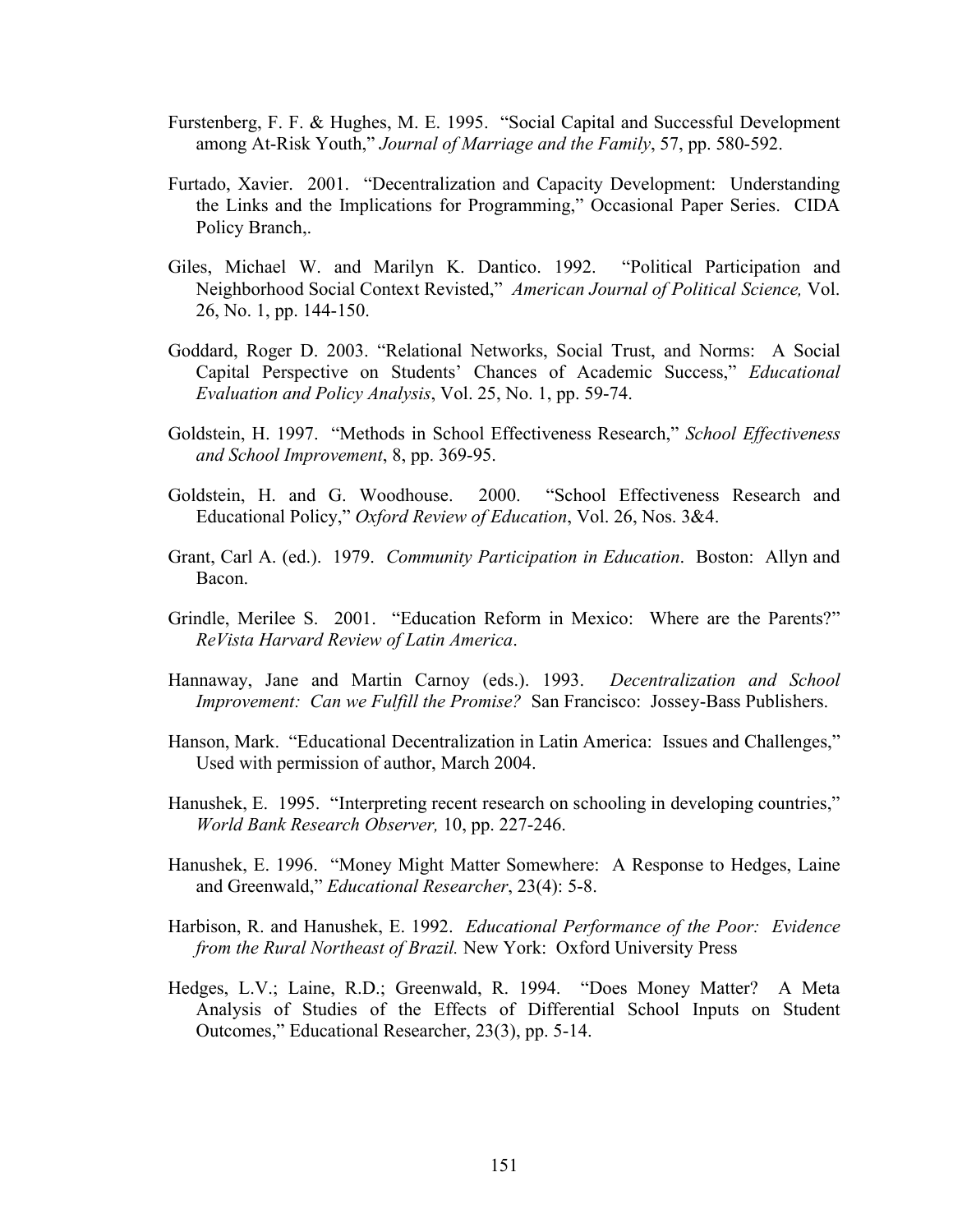- Heyneman, S. and W. Loxley. 1983. "The Effect of Primary-School Quality on Academic Achievement Across Twenty-nine High- and Low-Income Countries," *American Journal of Sociology*, Vol. 88, No. 6, pp. 1162-1194
- Heyns, Barbara. 1978. *Summer Learning and the Effects of Schooling*. New York: Academic Press.
- Ho, E. and J. Douglas Willms. 1996. "Effects of Parental Involvement on Eighth-Grade Achievement," *Sociology of Education*, Vol. 69, No. 2, pp. 126-141
- Hommes, Rudolf. 1995. "Conflicts and dilemmas of decentralization," *World Bank Research Observer*. Cary, pp. 331-351
- Huckfeldt, R. Robert. 1979. "Political Participation and the Neighborhood Social Context," *American Journal of Political Science*, Vol. 23, No. 3, pp. 579-592.
- Jaeger, R. 1997. Survey research methods in education, pp. 449-485. In . R. Jaeger (Ed.), *Complementary Methods for Research in Education, 2nd Edition*. Washington, DC: American Education Research Association.
- Jencks, C.S., Smith, M., Ackland, H., Bane, M.J. 1972. *Inequality: a reassessment of the effect of family and schooling in America.* New York: Basic Books.
- Jencks, Christopher, James Crouse, and Peter Mueser. 1983. "The Wisconsin Model of Status Attainment: A National Replication with Improved Measures of Ability and Aspiration," *Sociology of Education* 56:3-19.
- Jencks, Christopher, Marshall Smith, Henry Ackland, Mary Jo Bane, David Cohen, Herbert Gintis, Barbara Heyns, and Stephen Michaelson. 1972. *Inequality: A Reassessment of the Effect of Family and Schooling in America*. New York: Basic Books.
- Kilpatrick, et al. 2003. "Social Capital: an analytical tool for exploring lifelong learning and community development," British Educational Research Journal, Vol. 29, No. 3, p. 417.
- Kohn, Melvin. 1977. *Class and Conformity: A Study in Values* (2<sup>nd</sup> ed.). Chicago: University of Chicago Press.
- La Porta, R. F. Lopez-de-Silanes, et al. 1997. Trust in Large Organizations, *American Economic Review*, Vol. 87, No. 2, pp. 333-338.
- Lareau, Annette. 1989. *Home Advantage: Social Class and Parental Intervention in Elementary Education*. Philadelphia: Falmer Press.
- Lauglo, Jon. 1995. "Forms of Decentralisation and Their Implications for Education," *Comparative Education*, Volume 31, No. 1.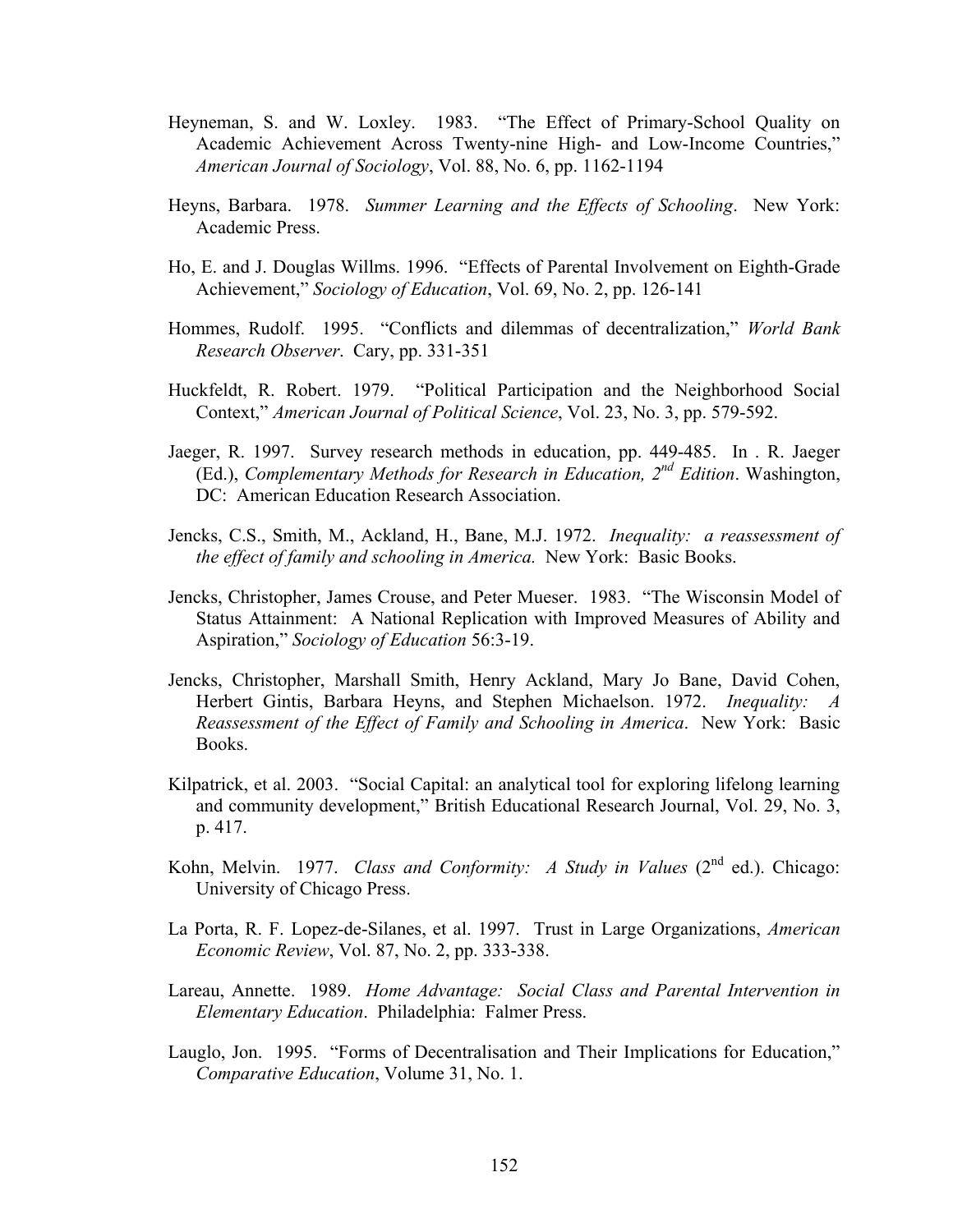Lin, N. 2001. *Social Capital*. Cambridge: Cambridge University Press.

- Lin, N. 1999. Building a Network Theory of Social Capital, *Connections*, Vol. 22, Number 1, pp. 28-51.
- Litvak, Jennie, Junaid Ahmad, Richard Bird 1998. "Rethinking Decentralization in Developing Countries," Sector Studies Series. World Bank, Washington, DC.
- Lockheed M. and Adriaan Verspoor. 1991. *Improving Primary Education in Developing Countries* (Washington, DC: Oxford University Press, for the World Bank.
- Malen, B. and R. Ogawa. 1988. "Professional-Patron Influences on Site-Based Governance Councils: A Confounding Case Study." *Educational Evaluation and Policy Analysis* 10(4): 251-270.
- Malen, B., R. Ogawa, and J. Kranze. 1990. "What Do We Know about School-Based Management? A Case Study of the Literature and a Call for Research." In W. Clune and J. Witte (eds.), *Choice and Control in American Education.* Volume II: *The Practice of Choice, Decentralization and School Restructuring*. New York: Falmer.
- Marschall, Melissa. 2004. "Citizen Participation and the Neighborhood Context: A New Look at the Coproduction of Local Public Goods," *Political Research Quarterly*, 57, 2, pps. 231-244.
- McGinn, N. and T. Welsh. 1999. *Decentralization of Education: Why, When, What and How?* UNESCO: International Institute for Educational Planning.
- McGinn, Noel. 2002. *International and National Trends in Local Governance of Education*. UNESCO Publishing/IICBA. National Studies and Documents 70.
- Merino Juarez, Gustavo. 1999. "Decentralization of Education and Institutional Change: A Look at Mexico," *ReVista Harvard Review of Latin America*.
- Morgan, Stephen L. and Aage B. Sǿrensen. 1999. "Parental Networks, Social Closure, and Mathematics Learning: A Test of Coleman's Social Capital Explanation of School Effects," *American Sociological Review*. Vol. 64 (October: 661-681).
- Mortimore, Sammons, Stoll, Lewis, and Ecob. 1988. *School Matters: the junior years*. Somerset: Open Books.
- Organization for Economic Cooperation and Development (OECD). 2003. *Literacy Skills for the World of Tomorrow: Further Results from PISA 2000. Paris: OECD.*
- Organization for Economic Cooperation and Development (OECD). 2003. *Education at a Glance: OECD Indicators.* Paris: OECD.
- Ornelas, Carlos. "The Politics of the Educational Decentralization in Mexico," Used with permission of author, March 2004.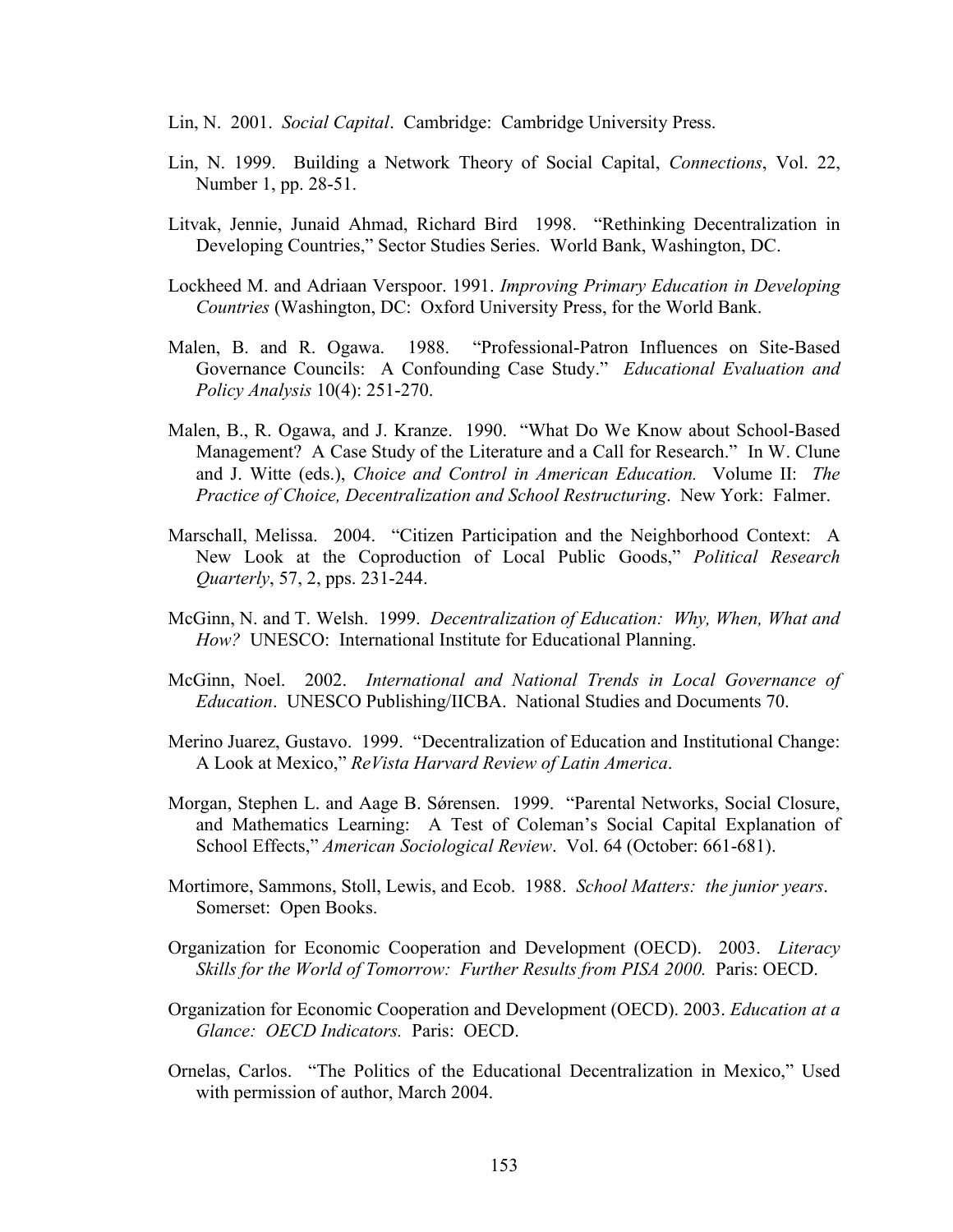- Patton, Carl V. and David S. Sawicki. 1986. *Basic Methods of Policy Analysis and Planning*, New Jersey: Prentice Hall.
- Patton, M.Q. 1997. Ch. 10, The program's theory of action: conceptualizing causal linkages, pp. 215-238. In *Utilization-focused evaluation: The new century text.* 3rd Edition. Thousand Oaks, CA: Sage.
- Patton, Michael Quinn. 2002. *Qualitative Research and Evaluation Methods*. Thousands Oaks, CA: Sage Publications.
- Piñeros, L. and Scheerens, J. 2002. *Efectividad Escolar de lost Centros de Educación Media en República Dominicana*, SEE.
- Portes, A. 1998. "Social Capital: its origins and applications in modern sociology," *Annual Review of Sociology*, 24, pp. 1-24.
- Portes, A and P. Landolt. 2000. "Social Capital: Promise and Pitfalls of its Role in Development," *Journal of Latin American Studies,* Volume 32, pp. 529-547.
- Portes, A. 1998. Social Capital: Its Origins and Applications in Modern Sociology," *Annual Review of Sociology*, August 1998, Vol. 24, pp. 1-24
- Portes, A. "The Two Meanings of Social Capital," *Sociological Forum,* March 2000, Volume 15, Number 1.
- Portes, Alejandro and Ruben G. Rumbaut. 1996. *Immigrant America: A Portrait*. Berkeley, CA: University of California Press.
- PREAL. 2001. *Lagging Behind: A Report Card on Education in Latin America.* 2001.
- PREAL. 2003. *Time to Act: A Report Card on Education in Central America and the Dominican Republic*.
- Putnam, Robert D. 1993. *Making Democracy Work: Civic Traditions in Modern Italy*. Princeton, NJ: Princeton University Press.
- Rothstein, R. 2005. *Class and Schools.* (New York: Teachers College Press.
- Rutter, M., Maughan, B., Mortimore, P. & Ouston, J. 1979. *Fiften Thousand Hours*. London: Open Books.
- Sanguinetty, Jorge and Jorge Max Fernandez. 2000. *The Future of Education in Dominican Republic: Opportunities and Challenges*. DevTech Systems/USAID.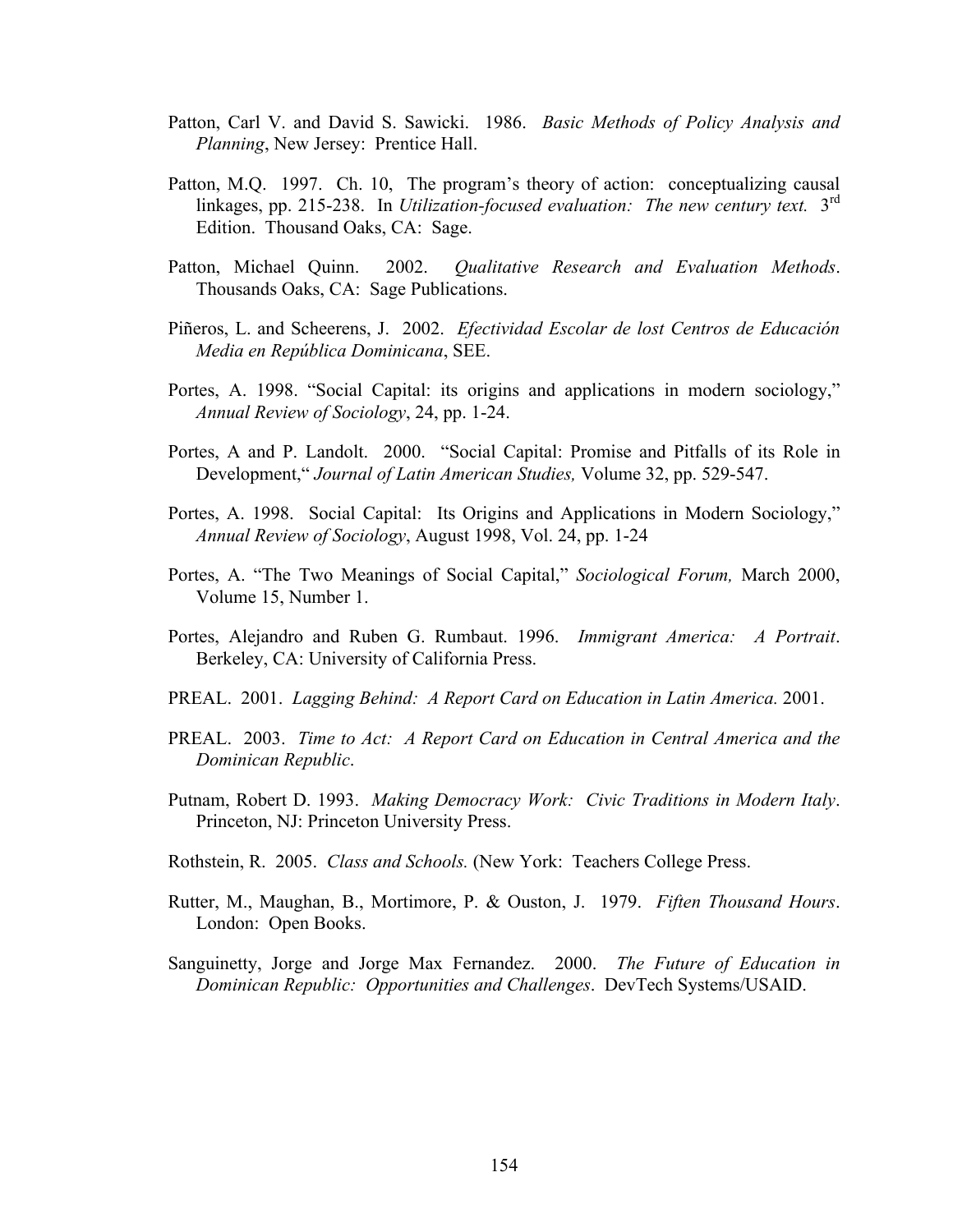- Scheerens, J. 2002. "Monitoring School Effectiveness in Developing Countries" *School Effectiveness and School Improvement*, Vol. 12, No. 4, pp. 359-384.
- Scheerens, J. R. Bosker, and B. Creemers. 2000. "Time for Self-Criticism: on the Viability of School Effectiveness Research," *School Effectiveness and School Improvement*, Vol. 12, No. 1, pp. 131-157
- Schiefelbein, Ernesto and Paulina Schiefelbein. 2002. "Three decentralization strategies in two decades: Chile 1981-2000."
- Schiefelbein, Ernesto. 1995. "Education Reform in Latin America and the Caribbean: An Agenda for Action," *Bulletin 37*, The Major Project of Education.
- Secretaria de Estado de Educacion y Cultura. 2000. *Sintesis de la Evaluacion a Medio Termino del Plan Decenal de Educacion.* Santo Domingo.
- Secretaria de Estado de Educacion y Cultura. April 2003., *Plan Estratégico de Desarollo de la Educación Dominicana 2003-2012*, Volumes 1-3. Santo Domingo: SEE press.
- Sewell, William, Archibald Haller, and Alejandro Portes, 1969. "The Educational and Early Occupational Status Attainment Process." *American Sociological Review* 34:82-92.
- Sewell, William, Archibald Haller, and George W. Ohlendorf, 1970. "The Educational and Early Occupational Status Attainment Process: A Replication and Revision." *American Sociological Review* 36:1014-27.
- Shavit, Yossi, and Hans Peter Blossfeld, eds. 1993. *Persistent Inequalities: Changing Educational Attainment in Thirteen Countries*. Boulder, CO: Westview Press.
- Shipps, Dorothy. 2003. "Pulling Together: Civic Capacity and Urban School Reform," American Education Research Journal, Vol. 40, Issue 4, pg. 841, 38 pages
- Simmons, J. and Leigh Alexander. 1978. The Determinants of School Achievement in Developing Countries. *Economic Development and Cultural Change*, Vol. 26. No. 2, pp. 341-357.
- Slavin, R.E. et al. 1996. Success for All: A Summary of Research. *Journal of Education for Students Placed at Risk*, 1(1), pp. 41-76.
- Stone, Clarence. 2003. "Civic Capacity—What, Why and Whence," in Institutions of Democracy: Public Education, edited by Susan Fuhrman and Marvin Lazerson, Oxford University Press.
- Toribio, Rafael. 2001. *Reflexiones Sobre el Plan Decenal de Educacion.* Santo Domingo: Secretaria de Estado de Educacion.